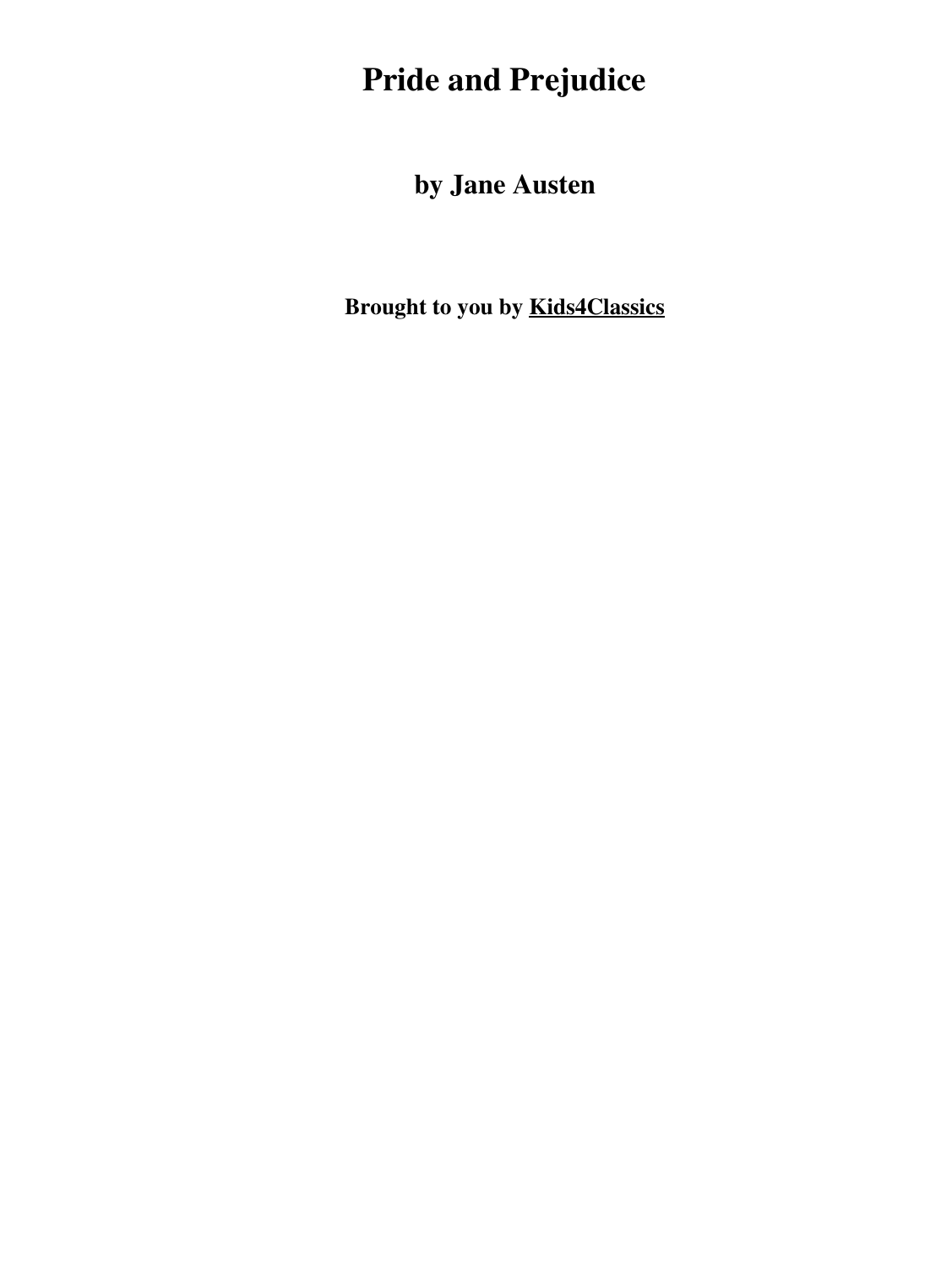## **Table of Contents**

| $\underline{\textit{Chapter 1}}\textit{}{\textit{}}\textit{}{\textit{}}\textit{}{\textit{}}\textit{}{\textit{}}\textit{}{\textit{}}\textit{}{\textit{}}\textit{}{\textit{}}\textit{}{\textit{}}\textit{}{\textit{}}\textit{}{\textit{}}$                                                                                                                                                                                                                                                                                   |
|----------------------------------------------------------------------------------------------------------------------------------------------------------------------------------------------------------------------------------------------------------------------------------------------------------------------------------------------------------------------------------------------------------------------------------------------------------------------------------------------------------------------------|
|                                                                                                                                                                                                                                                                                                                                                                                                                                                                                                                            |
| $Chapter 3$                                                                                                                                                                                                                                                                                                                                                                                                                                                                                                                |
|                                                                                                                                                                                                                                                                                                                                                                                                                                                                                                                            |
|                                                                                                                                                                                                                                                                                                                                                                                                                                                                                                                            |
| $\underline{\text{Chapter 6}}.\textcolor{red}{\text{5}}. \textcolor{red}{\text{5}}. \textcolor{red}{\text{6}}. \textcolor{red}{\text{6}}. \textcolor{red}{\text{6}}. \textcolor{red}{\text{6}}. \textcolor{red}{\text{6}}. \textcolor{red}{\text{6}}. \textcolor{red}{\text{6}}. \textcolor{red}{\text{6}}. \textcolor{red}{\text{6}}. \textcolor{red}{\text{6}}. \textcolor{red}{\text{6}}. \textcolor{red}{\text{6}}. \textcolor{red}{\text{6}}. \textcolor{red}{\text{6}}. \textcolor{red}{\text{6}}. \textcolor{red}{$ |
|                                                                                                                                                                                                                                                                                                                                                                                                                                                                                                                            |
| $\underline{\text{Chapter 8}}\text{}{\text{}}\text{}{\text{}}22$                                                                                                                                                                                                                                                                                                                                                                                                                                                           |
| $Chapter 9$                                                                                                                                                                                                                                                                                                                                                                                                                                                                                                                |
| $\underline{\text{Chapter 10}}\text{}{\text{}}\text{}31$                                                                                                                                                                                                                                                                                                                                                                                                                                                                   |
|                                                                                                                                                                                                                                                                                                                                                                                                                                                                                                                            |
|                                                                                                                                                                                                                                                                                                                                                                                                                                                                                                                            |
|                                                                                                                                                                                                                                                                                                                                                                                                                                                                                                                            |
|                                                                                                                                                                                                                                                                                                                                                                                                                                                                                                                            |
|                                                                                                                                                                                                                                                                                                                                                                                                                                                                                                                            |
|                                                                                                                                                                                                                                                                                                                                                                                                                                                                                                                            |
|                                                                                                                                                                                                                                                                                                                                                                                                                                                                                                                            |
|                                                                                                                                                                                                                                                                                                                                                                                                                                                                                                                            |
|                                                                                                                                                                                                                                                                                                                                                                                                                                                                                                                            |
|                                                                                                                                                                                                                                                                                                                                                                                                                                                                                                                            |
|                                                                                                                                                                                                                                                                                                                                                                                                                                                                                                                            |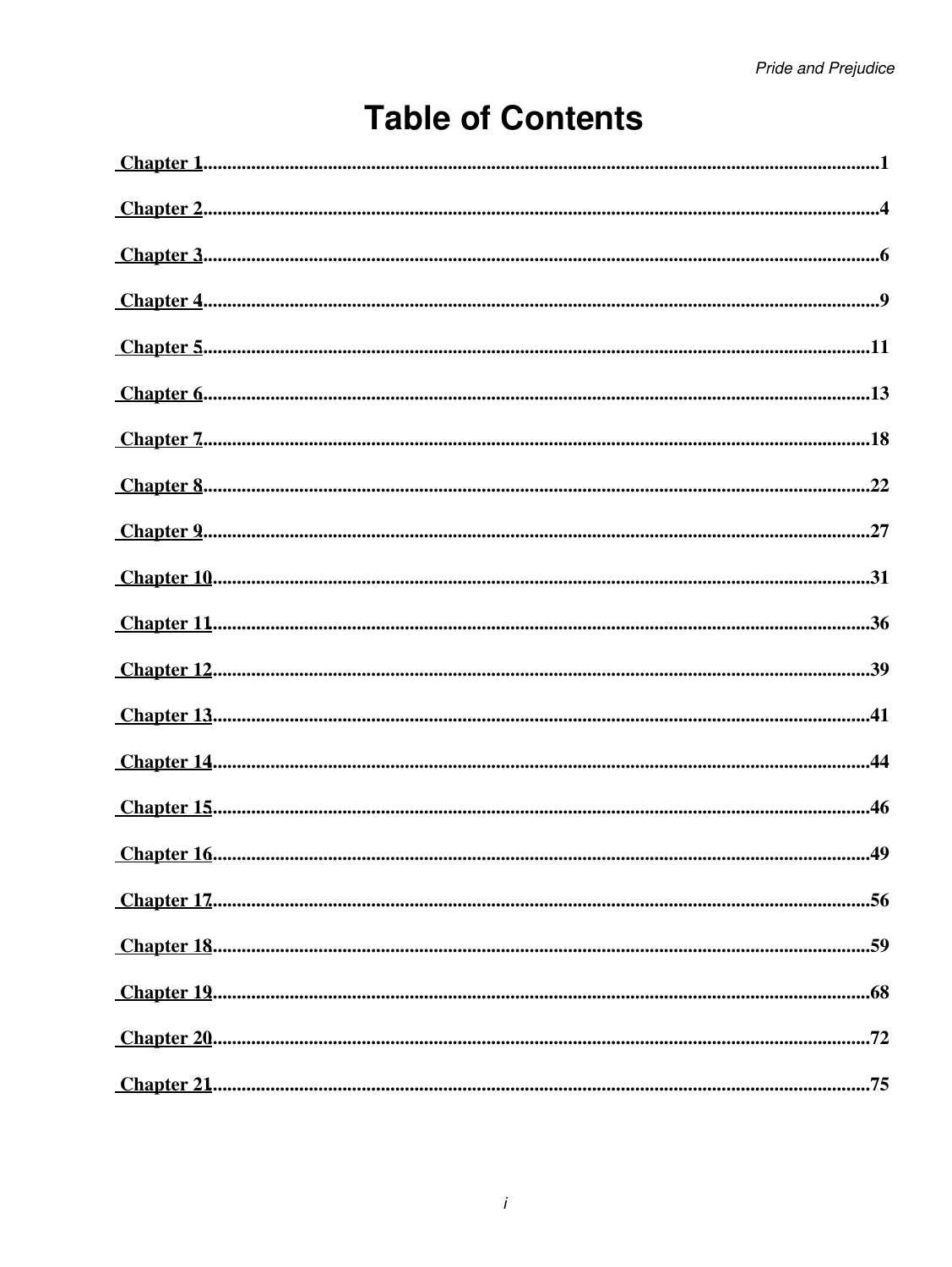## **Table of Contents**

| $\underline{\text{Chapter 30}}\text{}107$ |
|-------------------------------------------|
| $Chapter 31$                              |
| $Chapter 32 32 4 11 2$                    |
|                                           |
|                                           |
|                                           |
| $Chapter 36$                              |
|                                           |
|                                           |
|                                           |
|                                           |
|                                           |
|                                           |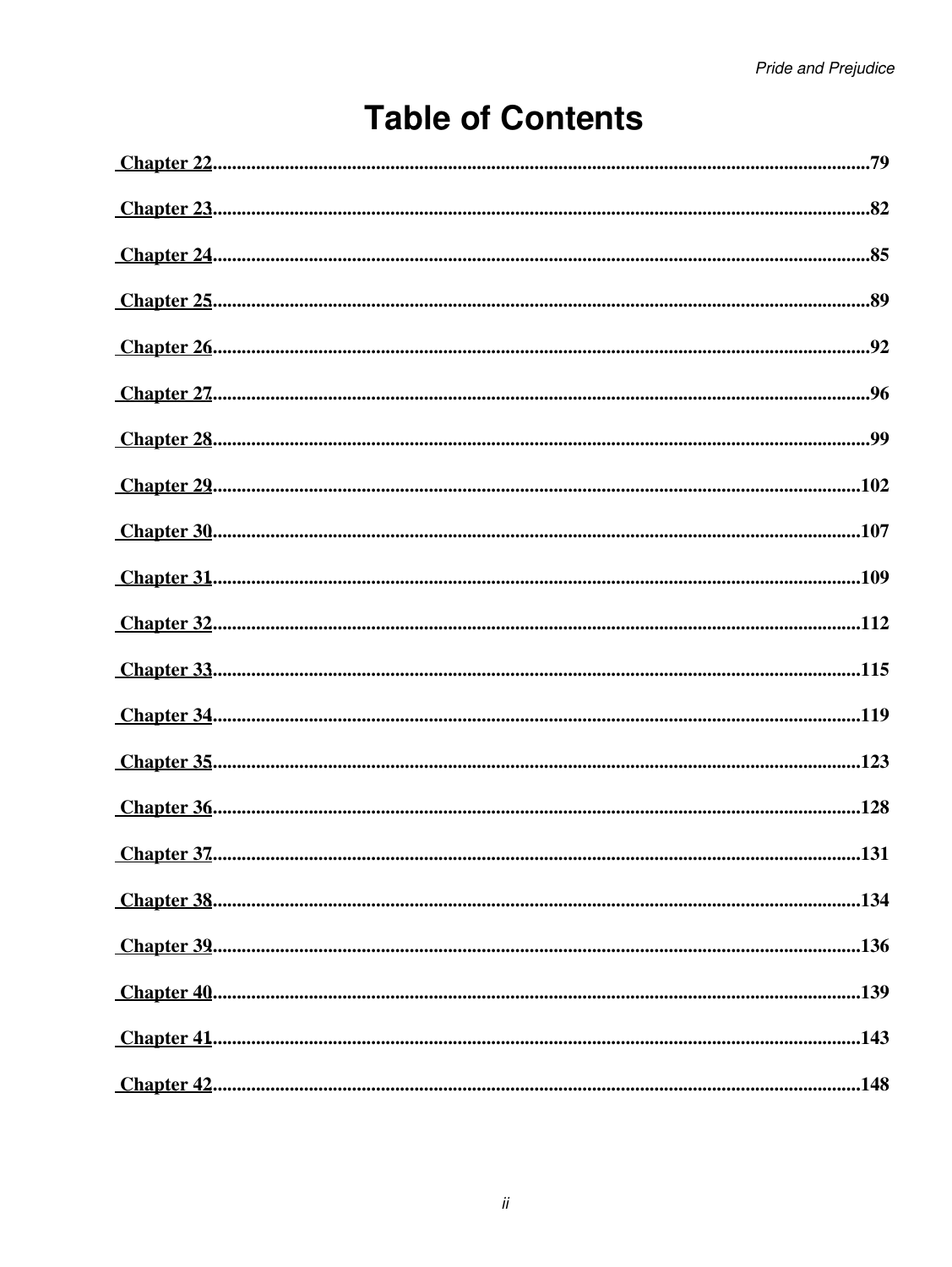## **Table of Contents**

| $Chapter 43$                                                                                                                                                                          |
|---------------------------------------------------------------------------------------------------------------------------------------------------------------------------------------|
| $Chapter 44 160$                                                                                                                                                                      |
|                                                                                                                                                                                       |
| $Chapter 46$                                                                                                                                                                          |
|                                                                                                                                                                                       |
|                                                                                                                                                                                       |
|                                                                                                                                                                                       |
| $Chapter 50$                                                                                                                                                                          |
| $Chapter 51$                                                                                                                                                                          |
|                                                                                                                                                                                       |
|                                                                                                                                                                                       |
|                                                                                                                                                                                       |
|                                                                                                                                                                                       |
| $\underline{\text{Chapter 56}}\text{}{\dots}\text{}{\dots}\text{}{\dots}\text{}{\dots}\text{}{\dots}\text{}{\dots}\text{}{\dots}\text{}{\dots}\text{}{\dots}\text{}{\dots}\text{}218$ |
|                                                                                                                                                                                       |
|                                                                                                                                                                                       |
|                                                                                                                                                                                       |
|                                                                                                                                                                                       |
|                                                                                                                                                                                       |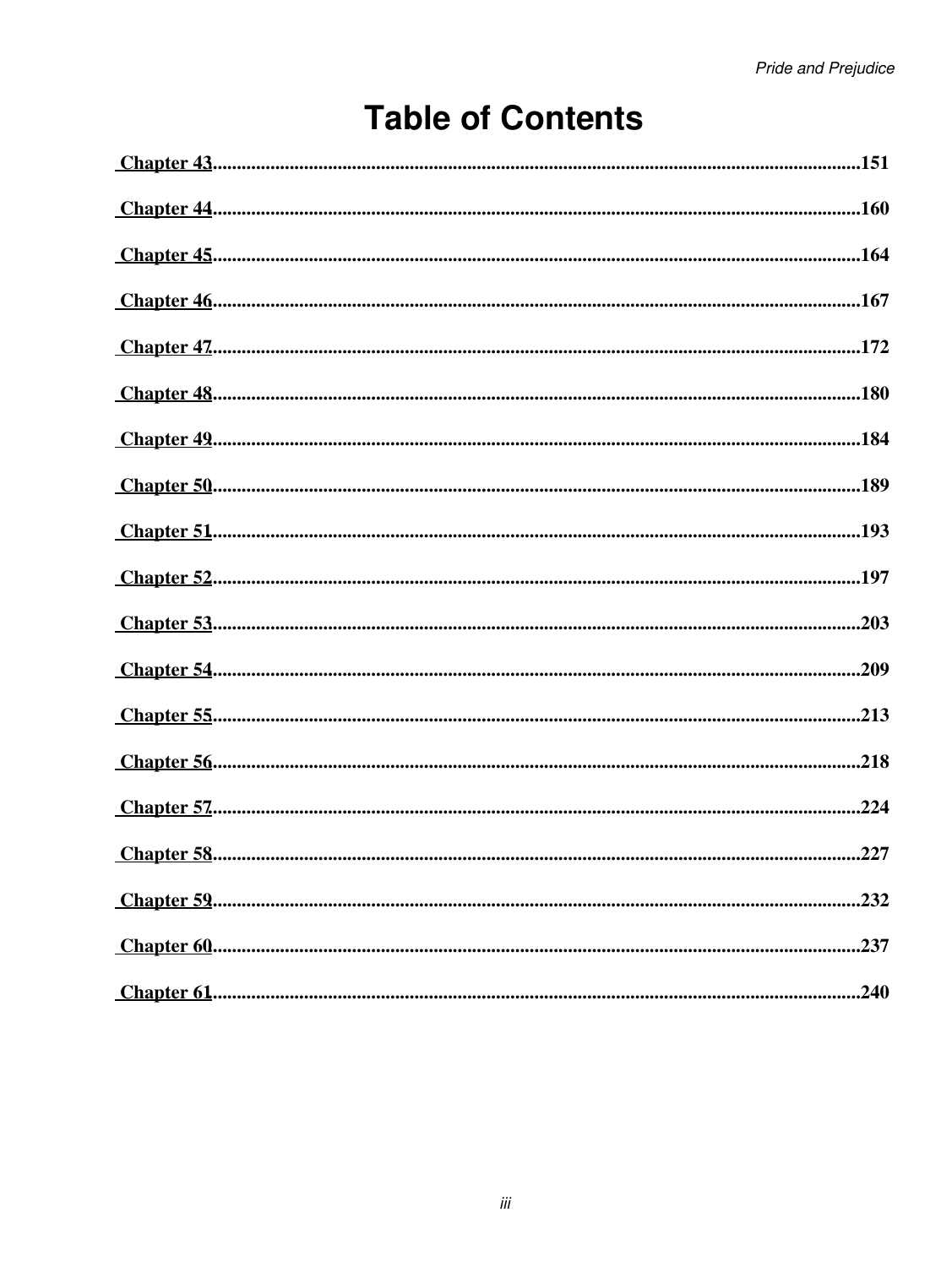<span id="page-4-0"></span>It is a truth universally acknowledged, that a single man in possession of a good fortune, must be in want of a wife.

However little known the feelings or views of such a man may be on his first entering a neighbourhood, this truth is so well fixed in the minds of the surrounding families, that he is considered the rightful property of some one or other of their daughters.

"My dear Mr. Bennet," said his lady to him one day, "have you heard that Netherfield Park is let at last?"

Mr. Bennet replied that he had not.

"But it is," returned she; "for Mrs. Long has just been here, and she told me all about it."

Mr. Bennet made no answer.

"Do you not want to know who has taken it?" cried his wife impatiently.

"*You* want to tell me, and I have no objection to hearing it."

This was invitation enough.

"Why, my dear, you must know, Mrs. Long says that Netherfield is taken by a young man of large fortune from the north of England; that he came down on Monday in a chaise and four to see the place, and was so much delighted with it, that he agreed with Mr. Morris immediately; that he is to take possession before Michaelmas, and some of his servants are to be in the house by the end of next week."

"What is his name?"

"Bingley."

"Is he married or single?"

"Oh! Single, my dear, to be sure! A single man of large fortune; four or five thousand a year. What a fine thing for our girls!"

"How so? How can it affect them?"

"My dear Mr. Bennet," replied his wife, "how can you be so tiresome! You must know that I am thinking of his marrying one of them."

"Is that his design in settling here?"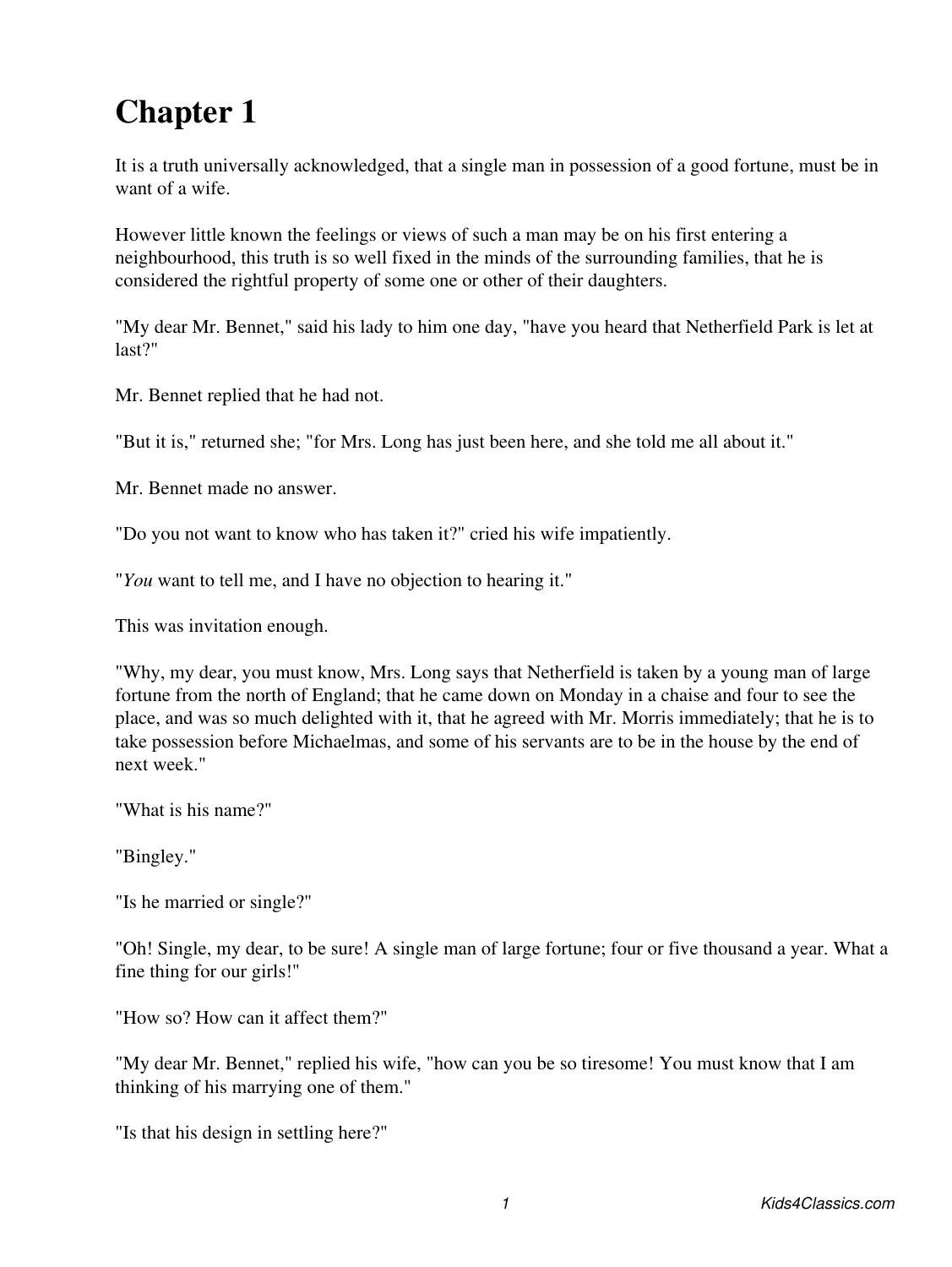#### *Pride and Prejudice* Chapter 1 **Chapter 1 Chapter 1 Chapter 1 Chapter 1 Chapter 1**

"Design! Nonsense, how can you talk so! But it is very likely that he *may* fall in love with one of them, and therefore you must visit him as soon as he comes."

"I see no occasion for that. You and the girls may go, or you may send them by themselves, which perhaps will be still better, for as you are as handsome as any of them, Mr. Bingley may like you the best of the party."

"My dear, you flatter me. I certainly *have* had my share of beauty, but I do not pretend to be anything extraordinary now. When a woman has five grown−up daughters, she ought to give over thinking of her own beauty."

"In such cases, a woman has not often much beauty to think of."

"But, my dear, you must indeed go and see Mr. Bingley when he comes into the neighbourhood."

"It is more than I engage for, I assure you."

"But consider your daughters. Only think what an establishment it would be for one of them. Sir William and Lady Lucas are determined to go, merely on that account, for in general, you know, they visit no newcomers. Indeed you must go, for it will be impossible for *us* to visit him if you do not."

"You are over−scrupulous, surely. I dare say Mr. Bingley will be very glad to see you; and I will send a few lines by you to assure him of my hearty consent to his marrying whichever he chooses of the girls; though I must throw in a good word for my little Lizzy."

"I desire you will do no such thing. Lizzy is not a bit better than the others; and I am sure she is not half so handsome as Jane, nor half so good−humoured as Lydia. But you are always giving *her* the preference."

"They have none of them much to recommend them," replied he; "they are all silly and ignorant like other girls; but Lizzy has something more of quickness than her sisters."

"Mr. Bennet, how *can* you abuse your own children in such a way? You take delight in vexing me. You have no compassion for my poor nerves."

"You mistake me, my dear. I have a high respect for your nerves. They are my old friends. I have heard you mention them with consideration these last twenty years at least."

"Ah, you do not know what I suffer."

"But I hope you will get over it, and live to see many young men of four thousand a year come into the neighbourhood."

"It will be no use to us, if twenty such should come, since you will not visit them."

"Depend upon it, my dear, that when there are twenty, I will visit them all."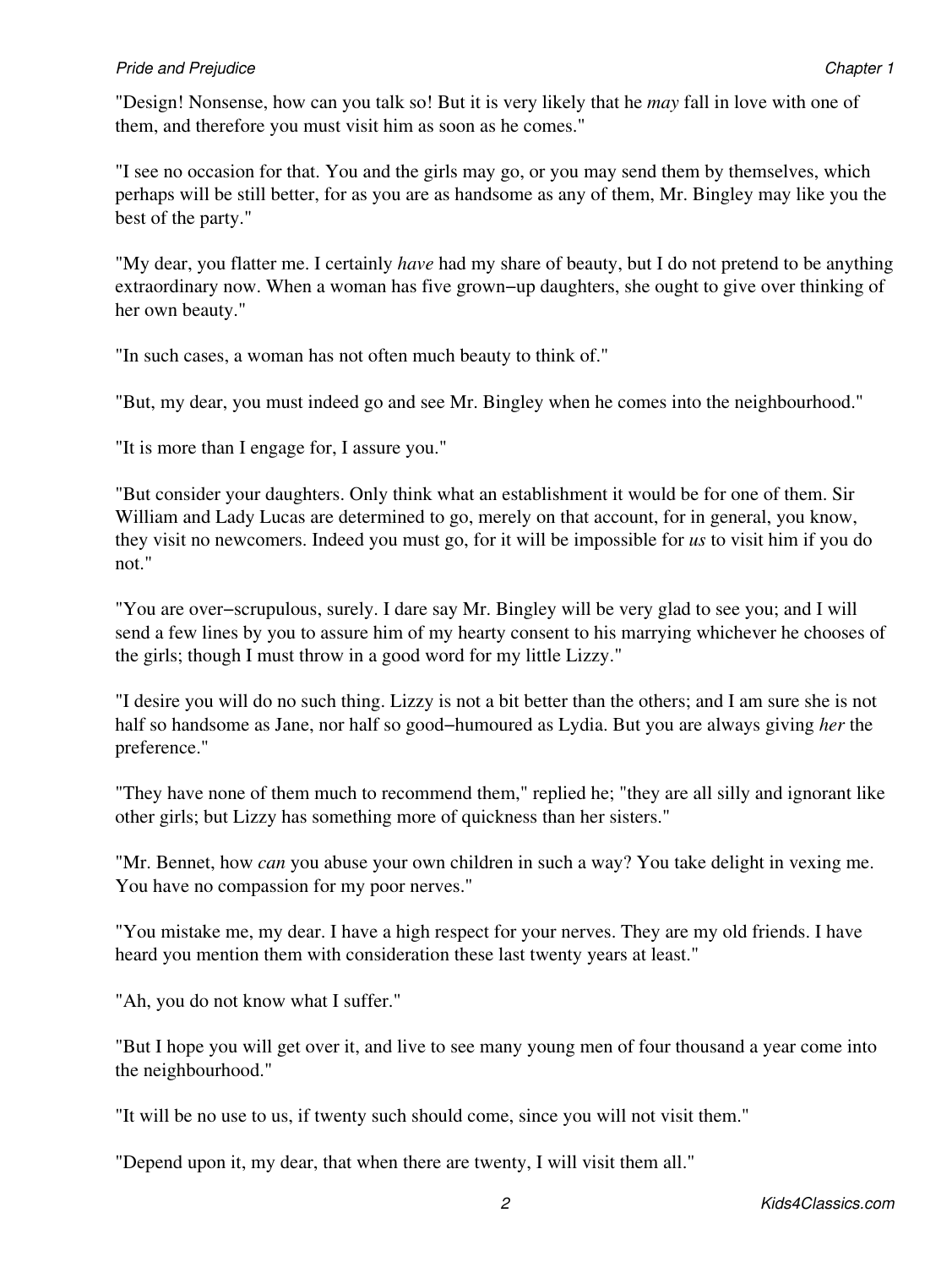Mr. Bennet was so odd a mixture of quick parts, sarcastic humour, reserve, and caprice, that the experience of three−and−twenty years had been insufficient to make his wife understand his character. *Her* mind was less difficult to develop. She was a woman of mean understanding, little information, and uncertain temper. When she was discontented, she fancied herself nervous. The business of her life was to get her daughters married; its solace was visiting and news.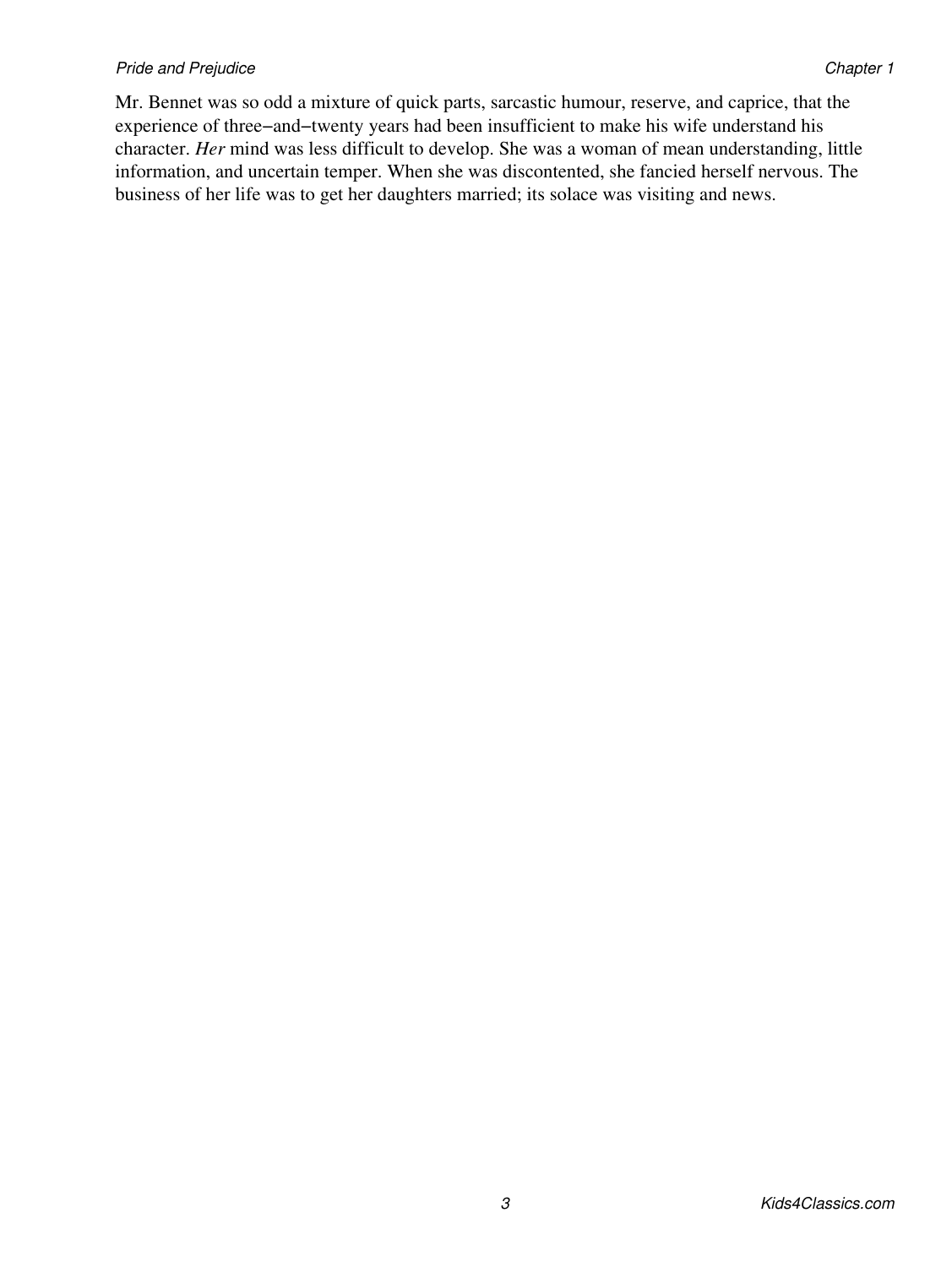<span id="page-7-0"></span>Mr. Bennet was among the earliest of those who waited on Mr. Bingley. He had always intended to visit him, though to the last always assuring his wife that he should not go; and till the evening after the visit was paid she had no knowledge of it. It was then disclosed in the following manner. Observing his second daughter employed in trimming a hat, he suddenly addressed her with:

"I hope Mr. Bingley will like it, Lizzy."

"We are not in a way to know *what* Mr. Bingley likes," said her mother resentfully, "since we are not to visit."

"But you forget, mamma," said Elizabeth, "that we shall meet him at the assemblies, and that Mrs. Long promised to introduce him."

"I do not believe Mrs. Long will do any such thing. She has two nieces of her own. She is a selfish, hypocritical woman, and I have no opinion of her."

"No more have I," said Mr. Bennet; "and I am glad to find that you do not depend on her serving you."

Mrs. Bennet deigned not to make any reply, but, unable to contain herself, began scolding one of her daughters.

"Don't keep coughing so, Kitty, for Heaven's sake! Have a little compassion on my nerves. You tear them to pieces."

"Kitty has no discretion in her coughs," said her father; "she times them ill."

"I do not cough for my own amusement," replied Kitty fretfully. "When is your next ball to be, Lizzy?"

"To−morrow fortnight."

"Aye, so it is," cried her mother, "and Mrs. Long does not come back till the day before; so it will be impossible for her to introduce him, for she will not know him herself."

"Then, my dear, you may have the advantage of your friend, and introduce Mr. Bingley to *her*."

"Impossible, Mr. Bennet, impossible, when I am not acquainted with him myself; how can you be so teasing?"

"I honour your circumspection. A fortnight's acquaintance is certainly very little. One cannot know what a man really is by the end of a fortnight. But if *we* do not venture somebody else will; and after all, Mrs. Long and her daughters must stand their chance; and, therefore, as she will think it an act of kindness, if you decline the office, I will take it on myself."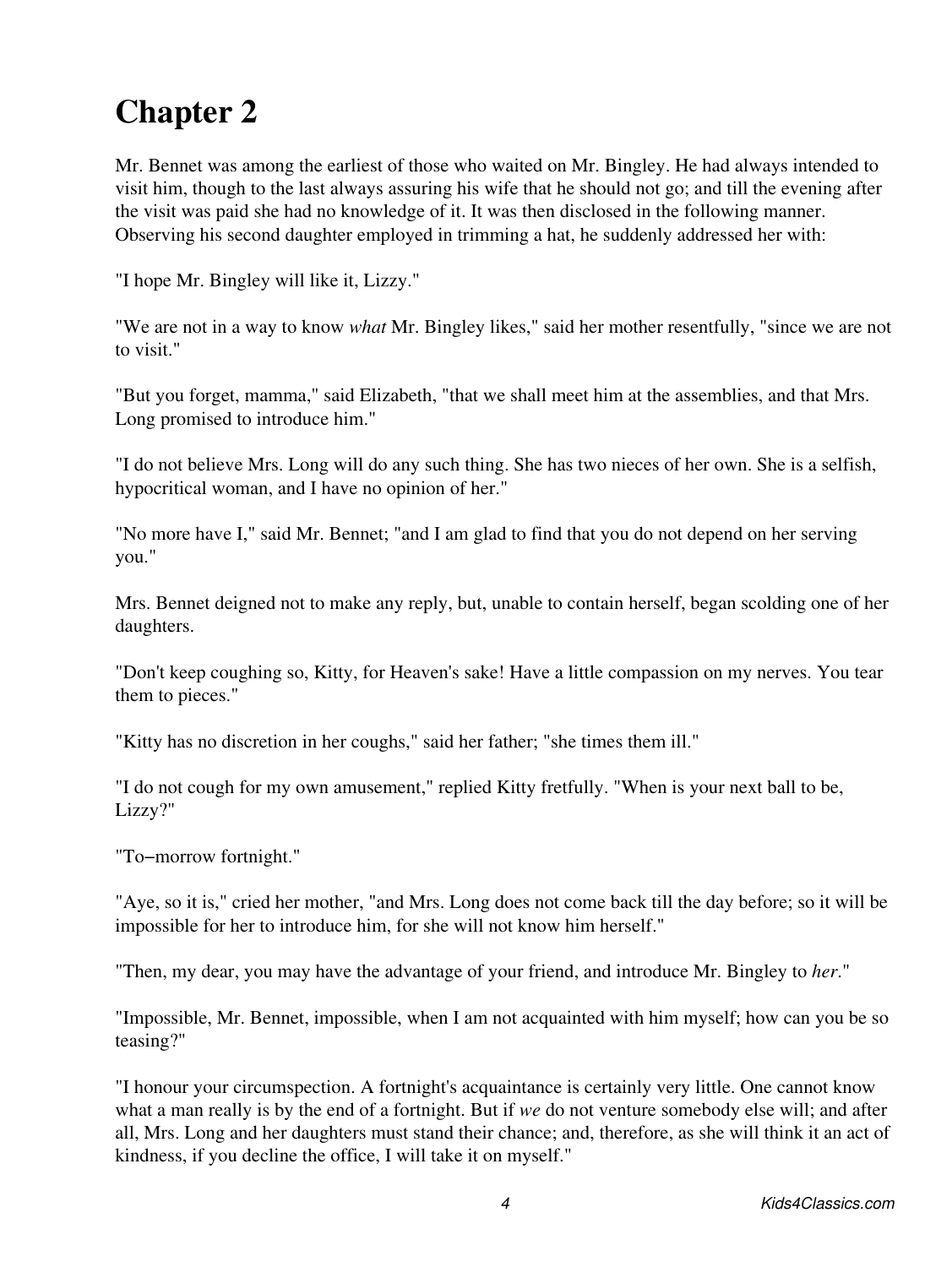"What can be the meaning of that emphatic exclamation?" cried he. "Do you consider the forms of introduction, and the stress that is laid on them, as nonsense? I cannot quite agree with you *there*. What say you, Mary? For you are a young lady of deep reflection, I know, and read great books and make extracts."

Mary wished to say something sensible, but knew not how.

"While Mary is adjusting her ideas," he continued, "let us return to Mr. Bingley."

"I am sick of Mr. Bingley," cried his wife.

"I am sorry to hear *that*; but why did not you tell me that before? If I had known as much this morning I certainly would not have called on him. It is very unlucky; but as I have actually paid the visit, we cannot escape the acquaintance now."

The astonishment of the ladies was just what he wished; that of Mrs. Bennet perhaps surpassing the rest; though, when the first tumult of joy was over, she began to declare that it was what she had expected all the while.

"How good it was in you, my dear Mr. Bennet! But I knew I should persuade you at last. I was sure you loved your girls too well to neglect such an acquaintance. Well, how pleased I am! and it is such a good joke, too, that you should have gone this morning and never said a word about it till now."

"Now, Kitty, you may cough as much as you choose," said Mr. Bennet; and, as he spoke, he left the room, fatigued with the raptures of his wife.

"What an excellent father you have, girls!" said she, when the door was shut. "I do not know how you will ever make him amends for his kindness; or me, either, for that matter. At our time of life it is not so pleasant, I can tell you, to be making new acquaintances every day; but for your sakes, we would do anything. Lydia, my love, though you *are* the youngest, I dare say Mr. Bingley will dance with you at the next ball."

"Oh!" said Lydia stoutly, "I am not afraid; for though I *am* the youngest, I'm the tallest."

The rest of the evening was spent in conjecturing how soon he would return Mr. Bennet's visit, and determining when they should ask him to dinner.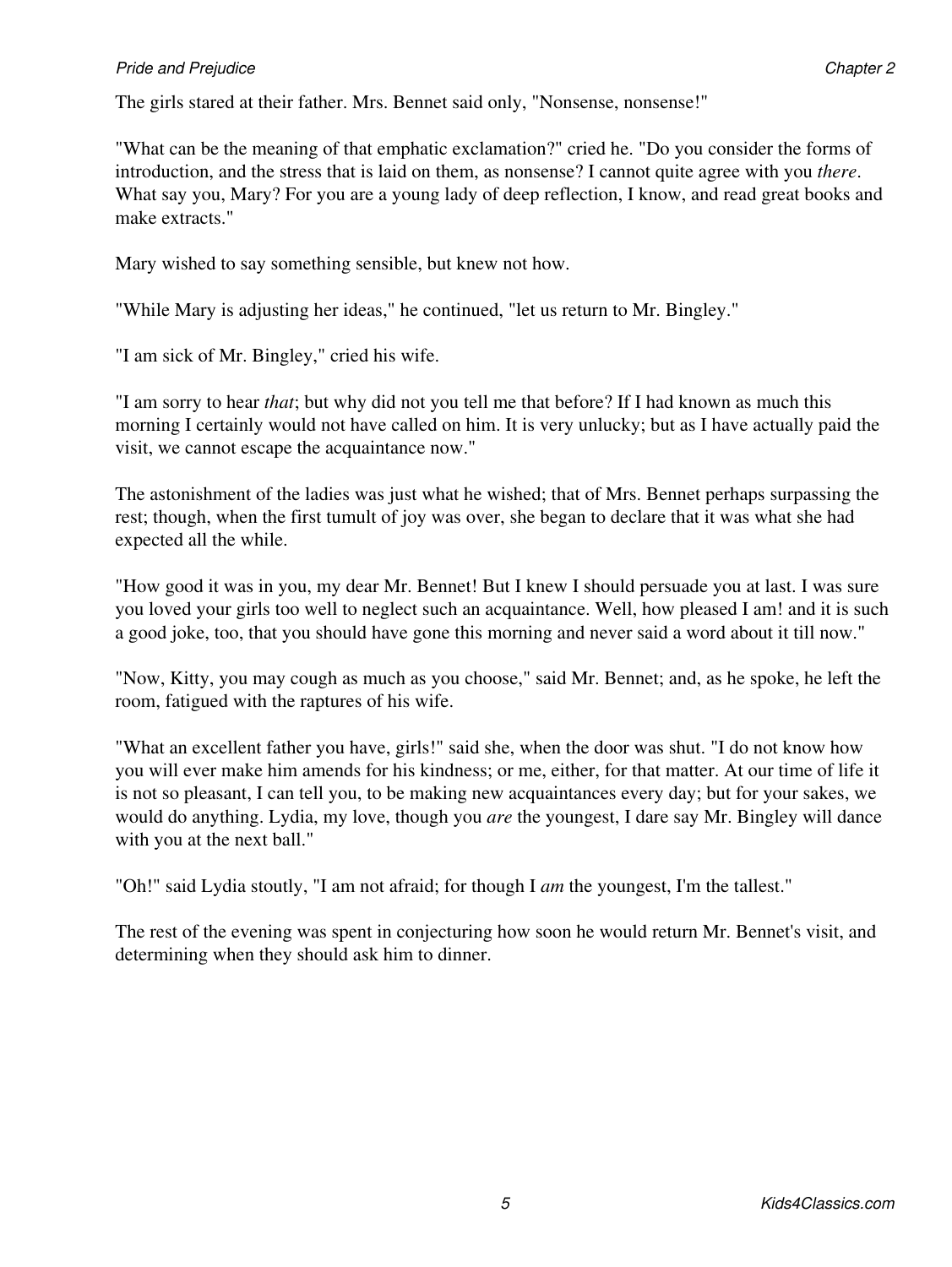<span id="page-9-0"></span>Not all that Mrs. Bennet, however, with the assistance of her five daughters, could ask on the subject, was sufficient to draw from her husband any satisfactory description of Mr. Bingley. They attacked him in various ways with barefaced questions, ingenious suppositions, and distant surmises; but he eluded the skill of them all, and they were at last obliged to accept the second−hand intelligence of their neighbour, Lady Lucas. Her report was highly favourable. Sir William had been delighted with him. He was quite young, wonderfully handsome, extremely agreeable, and, to crown the whole, he meant to be at the next assembly with a large party. Nothing could be more delightful! To be fond of dancing was a certain step towards falling in love; and very lively hopes of Mr. Bingley's heart were entertained.

"If I can but see one of my daughters happily settled at Netherfield," said Mrs. Bennet to her husband, "and all the others equally well married, I shall have nothing to wish for."

In a few days Mr. Bingley returned Mr. Bennet's visit, and sat about ten minutes with him in his library. He had entertained hopes of being admitted to a sight of the young ladies, of whose beauty he had heard much; but he saw only the father. The ladies were somewhat more fortunate, for they had the advantage of ascertaining from an upper window that he wore a blue coat, and rode a black horse.

An invitation to dinner was soon afterwards dispatched; and already had Mrs. Bennet planned the courses that were to do credit to her housekeeping, when an answer arrived which deferred it all. Mr. Bingley was obliged to be in town the following day, and, consequently, unable to accept the honour of their invitation, etc. Mrs. Bennet was quite disconcerted. She could not imagine what business he could have in town so soon after his arrival in Hertfordshire; and she began to fear that he might be always flying about from one place to another, and never settled at Netherfield as he ought to be. Lady Lucas quieted her fears a little by starting the idea of his being gone to London only to get a large party for the ball; and a report soon followed that Mr. Bingley was to bring twelve ladies and seven gentlemen with him to the assembly. The girls grieved over such a number of ladies, but were comforted the day before the ball by hearing, that instead of twelve he brought only six with him from London his five sisters and a cousin. And when the party entered the assembly room it consisted of only five altogether Mr. Bingley, his two sisters, the husband of the eldest, and another young man.

Mr. Bingley was good−looking and gentlemanlike; he had a pleasant countenance, and easy, unaffected manners. His sisters were fine women, with an air of decided fashion. His brother−in−law, Mr. Hurst, merely looked the gentleman; but his friend Mr. Darcy soon drew the attention of the room by his fine, tall person, handsome features, noble mien, and the report which was in general circulation within five minutes after his entrance, of his having ten thousand a year. The gentlemen pronounced him to be a fine figure of a man, the ladies declared he was much handsomer than Mr. Bingley, and he was looked at with great admiration for about half the evening, till his manners gave a disgust which turned the tide of his popularity; for he was discovered to be proud; to be above his company, and above being pleased; and not all his large estate in Derbyshire could then save him from having a most forbidding, disagreeable countenance, and being unworthy to be compared with his friend.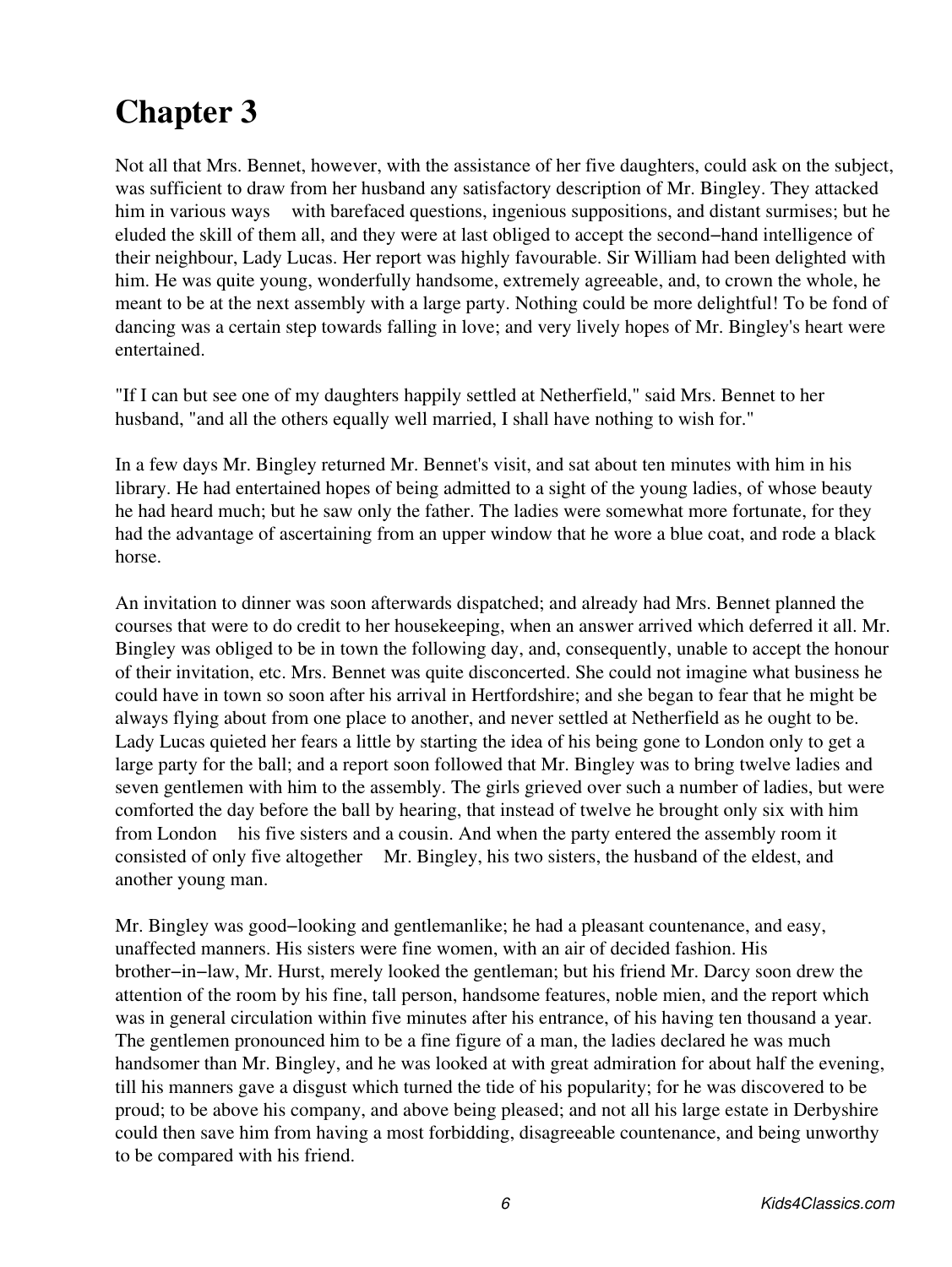#### **Pride and Prejudice Chapter 3** Chapter 3

Mr. Bingley had soon made himself acquainted with all the principal people in the room; he was lively and unreserved, danced every dance, was angry that the ball closed so early, and talked of giving one himself at Netherfield. Such amiable qualities must speak for themselves. What a contrast between him and his friend! Mr. Darcy danced only once with Mrs. Hurst and once with Miss Bingley, declined being introduced to any other lady, and spent the rest of the evening in walking about the room, speaking occasionally to one of his own party. His character was decided. He was the proudest, most disagreeable man in the world, and everybody hoped that he would never come there again. Amongst the most violent against him was Mrs. Bennet, whose dislike of his general behaviour was sharpened into particular resentment by his having slighted one of her daughters.

Elizabeth Bennet had been obliged, by the scarcity of gentlemen, to sit down for two dances; and during part of that time, Mr. Darcy had been standing near enough for her to hear a conversation between him and Mr. Bingley, who came from the dance for a few minutes, to press his friend to join it.

"Come, Darcy," said he, "I must have you dance. I hate to see you standing about by yourself in this stupid manner. You had much better dance."

"I certainly shall not. You know how I detest it, unless I am particularly acquainted with my partner. At such an assembly as this it would be insupportable. Your sisters are engaged, and there is not another woman in the room whom it would not be a punishment to me to stand up with."

"I would not be so fastidious as you are," cried Mr. Bingley, "for a kingdom! Upon my honour, I never met with so many pleasant girls in my life as I have this evening; and there are several of them you see uncommonly pretty."

"*You* are dancing with the only handsome girl in the room," said Mr. Darcy, looking at the eldest Miss Bennet.

"Oh! She is the most beautiful creature I ever beheld! But there is one of her sisters sitting down just behind you, who is very pretty, and I dare say very agreeable. Do let me ask my partner to introduce you."

"Which do you mean?" and turning round he looked for a moment at Elizabeth, till catching her eye, he withdrew his own and coldly said: "She is tolerable, but not handsome enough to tempt *me*; I am in no humour at present to give consequence to young ladies who are slighted by other men. You had better return to your partner and enjoy her smiles, for you are wasting your time with me."

Mr. Bingley followed his advice. Mr. Darcy walked off; and Elizabeth remained with no very cordial feelings toward him. She told the story, however, with great spirit among her friends; for she had a lively, playful disposition, which delighted in anything ridiculous.

The evening altogether passed off pleasantly to the whole family. Mrs. Bennet had seen her eldest daughter much admired by the Netherfield party. Mr. Bingley had danced with her twice, and she had been distinguished by his sisters. Jane was as much gratified by this as her mother could be, though in a quieter way. Elizabeth felt Jane's pleasure. Mary had heard herself mentioned to Miss Bingley as the most accomplished girl in the neighbourhood; and Catherine and Lydia had been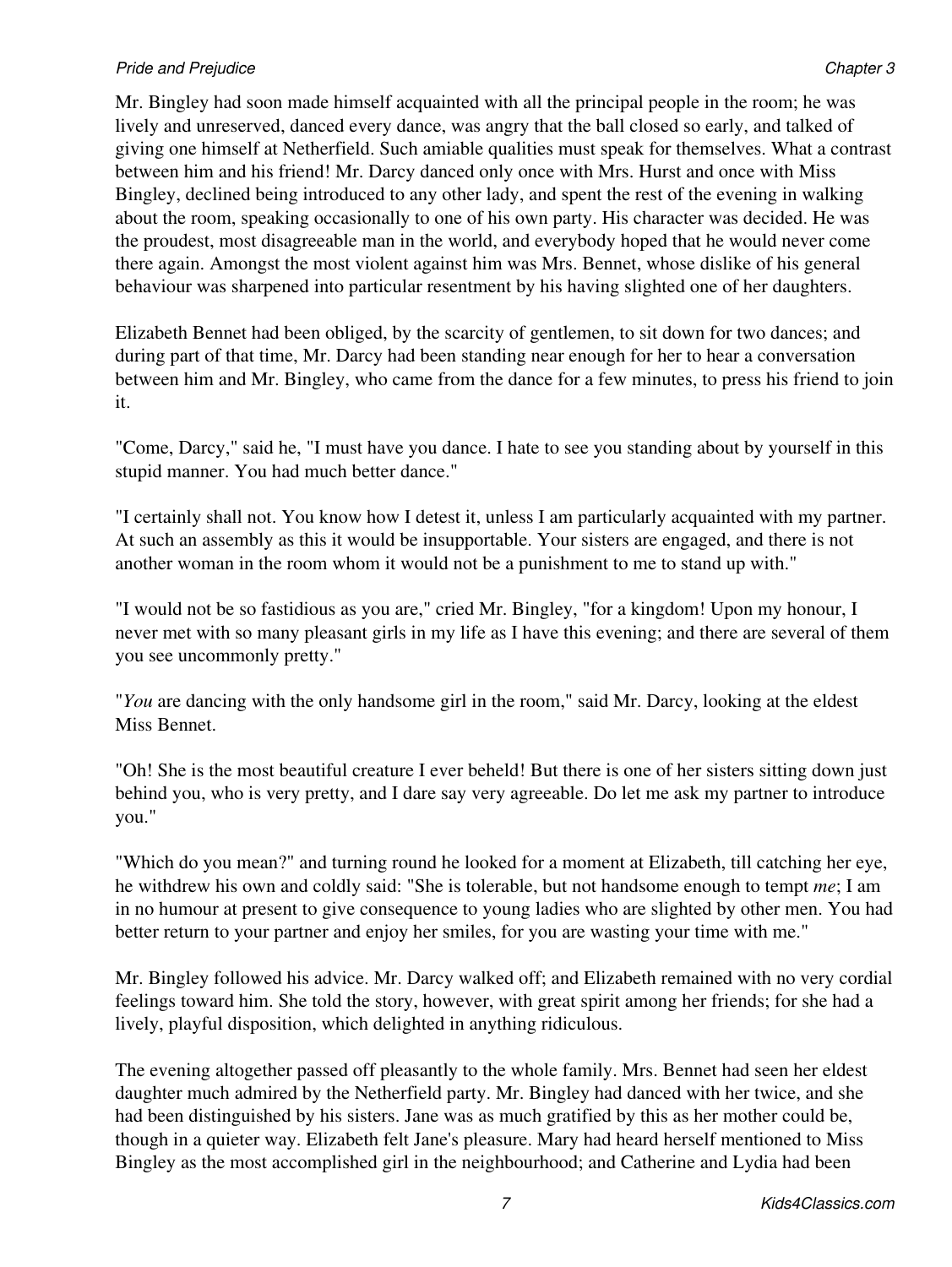fortunate enough never to be without partners, which was all that they had yet learnt to care for at a ball. They returned, therefore, in good spirits to Longbourn, the village where they lived, and of which they were the principal inhabitants. They found Mr. Bennet still up. With a book he was regardless of time; and on the present occasion he had a good deal of curiosity as to the events of an evening which had raised such splendid expectations. He had rather hoped that his wife's views on the stranger would be disappointed; but he soon found out that he had a different story to hear.

"Oh! my dear Mr. Bennet," as she entered the room, "we have had a most delightful evening, a most excellent ball. I wish you had been there. Jane was so admired, nothing could be like it. Everybody said how well she looked; and Mr. Bingley thought her quite beautiful, and danced with her twice! Only think of *that*, my dear; he actually danced with her twice! and she was the only creature in the room that he asked a second time. First of all, he asked Miss Lucas. I was so vexed to see him stand up with her! But, however, he did not admire her at all; indeed, nobody can, you know; and he seemed quite struck with Jane as she was going down the dance. So he inquired who she was, and got introduced, and asked her for the two next. Then the two third he danced with Miss King, and the two fourth with Maria Lucas, and the two fifth with Jane again, and the two sixth with Lizzy, and the  $Boulanger$ 

"If he had had any compassion for *me*," cried her husband impatiently, "he would not have danced half so much! For God's sake, say no more of his partners. O that he had sprained his ankle in the first place!"

"Oh! my dear, I am quite delighted with him. He is so excessively handsome! And his sisters are charming women. I never in my life saw anything more elegant than their dresses. I dare say the lace upon Mrs. Hurst's gown "

Here she was interrupted again. Mr. Bennet protested against any description of finery. She was therefore obliged to seek another branch of the subject, and related, with much bitterness of spirit and some exaggeration, the shocking rudeness of Mr. Darcy.

"But I can assure you," she added, "that Lizzy does not lose much by not suiting *his* fancy; for he is a most disagreeable, horrid man, not at all worth pleasing. So high and so conceited that there was no enduring him! He walked here, and he walked there, fancying himself so very great! Not handsome enough to dance with! I wish you had been there, my dear, to have given him one of your set−downs. I quite detest the man."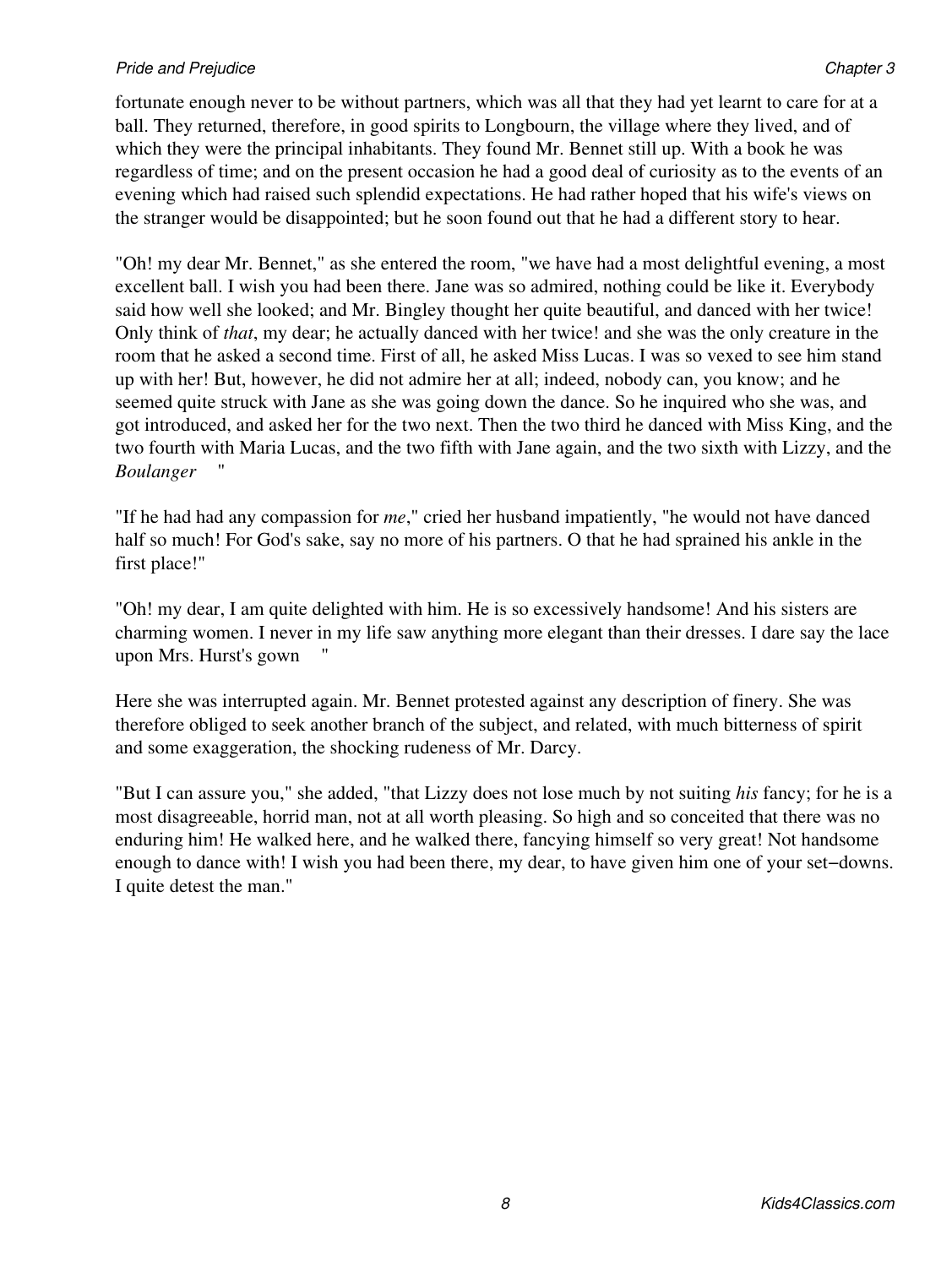<span id="page-12-0"></span>When Jane and Elizabeth were alone, the former, who had been cautious in her praise of Mr. Bingley before, expressed to her sister just how very much she admired him.

"He is just what a young man ought to be," said she, "sensible, good−humoured, lively; and I never saw such happy manners! so much ease, with such perfect good breeding!"

"He is also handsome," replied Elizabeth, "which a young man ought likewise to be, if he possibly can. His character is thereby complete."

"I was very much flattered by his asking me to dance a second time. I did not expect such a compliment."

"Did not you? I did for you. But that is one great difference between us. Compliments always take *you* by surprise, and *me* never. What could be more natural than his asking you again? He could not help seeing that you were about five times as pretty as every other woman in the room. No thanks to his gallantry for that. Well, he certainly is very agreeable, and I give you leave to like him. You have liked many a stupider person."

### "Dear Lizzy!"

"Oh! you are a great deal too apt, you know, to like people in general. You never see a fault in anybody. All the world are good and agreeable in your eyes. I never heard you speak ill of a human being in your life."

"I would not wish to be hasty in censuring anyone; but I always speak what I think."

"I know you do; and it is *that* which makes the wonder. With *your* good sense, to be so honestly blind to the follies and nonsense of others! Affectation of candour is common enough one meets with it everywhere. But to be candid without ostentation or design to take the good of everybody's character and make it still better, and say nothing of the bad belongs to you alone. And so you like this man's sisters, too, do you? Their manners are not equal to his."

"Certainly not at first. But they are very pleasing women when you converse with them. Miss Bingley is to live with her brother, and keep his house; and I am much mistaken if we shall not find a very charming neighbour in her."

Elizabeth listened in silence, but was not convinced; their behaviour at the assembly had not been calculated to please in general; and with more quickness of observation and less pliancy of temper than her sister, and with a judgement too unassailed by any attention to herself, she was very little disposed to approve them. They were in fact very fine ladies; not deficient in good humour when they were pleased, nor in the power of making themselves agreeable when they chose it, but proud and conceited. They were rather handsome, had been educated in one of the first private seminaries in town, had a fortune of twenty thousand pounds, were in the habit of spending more than they ought, and of associating with people of rank, and were therefore in every respect entitled to think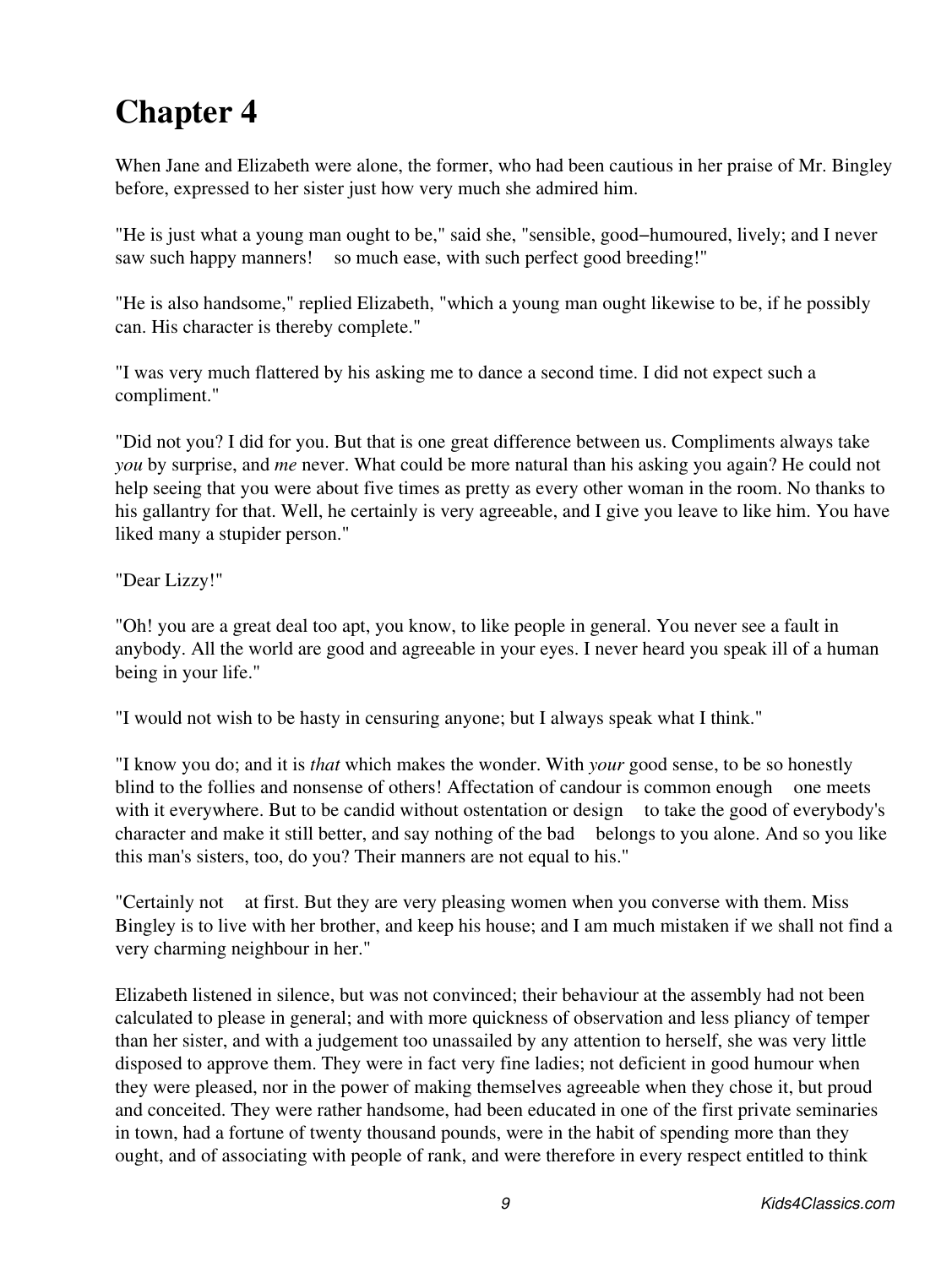#### *Pride and Prejudice* Chapter 4 **Chapter 4 Chapter 4 Chapter 4 Chapter 4 Chapter 4 Chapter 4 Chapter 4 Chapter 4 Chapter 4 Chapter 4 Chapter 4 Chapter 4 Chapter 4 Chapter 4 Chapter 4 Chapter**

well of themselves, and meanly of others. They were of a respectable family in the north of England; a circumstance more deeply impressed on their memories than that their brother's fortune and their own had been acquired by trade.

Mr. Bingley inherited property to the amount of nearly a hundred thousand pounds from his father, who had intended to purchase an estate, but did not live to do it. Mr. Bingley intended it likewise, and sometimes made choice of his county; but as he was now provided with a good house and the liberty of a manor, it was doubtful to many of those who best knew the easiness of his temper, whether he might not spend the remainder of his days at Netherfield, and leave the next generation to purchase.

His sisters were anxious for his having an estate of his own; but, though he was now only established as a tenant, Miss Bingley was by no means unwilling to preside at his table nor was Mrs. Hurst, who had married a man of more fashion than fortune, less disposed to consider his house as her home when it suited her. Mr. Bingley had not been of age two years, when he was tempted by an accidental recommendation to look at Netherfield House. He did look at it, and into it for half−an−hour was pleased with the situation and the principal rooms, satisfied with what the owner said in its praise, and took it immediately.

Between him and Darcy there was a very steady friendship, in spite of great opposition of character. Bingley was endeared to Darcy by the easiness, openness, and ductility of his temper, though no disposition could offer a greater contrast to his own, and though with his own he never appeared dissatisfied. On the strength of Darcy's regard, Bingley had the firmest reliance, and of his judgement the highest opinion. In understanding, Darcy was the superior. Bingley was by no means deficient, but Darcy was clever. He was at the same time haughty, reserved, and fastidious, and his manners, though well−bred, were not inviting. In that respect his friend had greatly the advantage. Bingley was sure of being liked wherever he appeared, Darcy was continually giving offense.

The manner in which they spoke of the Meryton assembly was sufficiently characteristic. Bingley had never met with more pleasant people or prettier girls in his life; everybody had been most kind and attentive to him; there had been no formality, no stiffness; he had soon felt acquainted with all the room; and, as to Miss Bennet, he could not conceive an angel more beautiful. Darcy, on the contrary, had seen a collection of people in whom there was little beauty and no fashion, for none of whom he had felt the smallest interest, and from none received either attention or pleasure. Miss Bennet he acknowledged to be pretty, but she smiled too much.

Mrs. Hurst and her sister allowed it to be so but still they admired her and liked her, and pronounced her to be a sweet girl, and one whom they would not object to know more of. Miss Bennet was therefore established as a sweet girl, and their brother felt authorized by such commendation to think of her as he chose.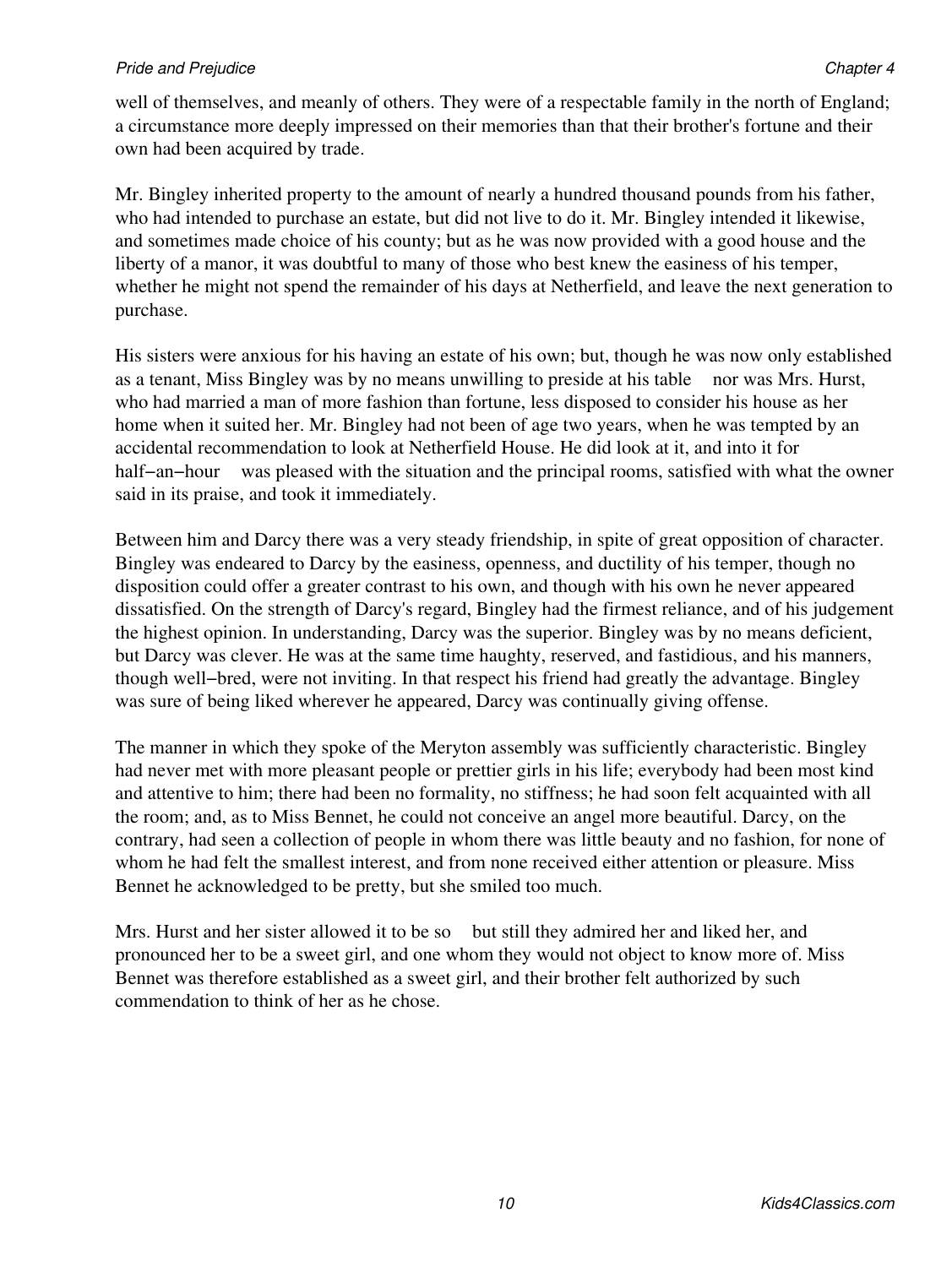<span id="page-14-0"></span>Within a short walk of Longbourn lived a family with whom the Bennets were particularly intimate. Sir William Lucas had been formerly in trade in Meryton, where he had made a tolerable fortune, and risen to the honour of knighthood by an address to the king during his mayoralty. The distinction had perhaps been felt too strongly. It had given him a disgust to his business, and to his residence in a small market town; and, in quitting them both, he had removed with his family to a house about a mile from Meryton, denominated from that period Lucas Lodge, where he could think with pleasure of his own importance, and, unshackled by business, occupy himself solely in being civil to all the world. For, though elated by his rank, it did not render him supercilious; on the contrary, he was all attention to everybody. By nature inoffensive, friendly, and obliging, his presentation at St. James's had made him courteous.

Lady Lucas was a very good kind of woman, not too clever to be a valuable neighbour to Mrs. Bennet. They had several children. The eldest of them, a sensible, intelligent young woman, about twenty−seven, was Elizabeth's intimate friend.

That the Miss Lucases and the Miss Bennets should meet to talk over a ball was absolutely necessary; and the morning after the assembly brought the former to Longbourn to hear and to communicate.

"*You* began the evening well, Charlotte," said Mrs. Bennet with civil self−command to Miss Lucas. "*You* were Mr. Bingley's first choice."

"Yes; but he seemed to like his second better."

"Oh! you mean Jane, I suppose, because he danced with her twice. To be sure that *did* seem as if he admired her indeed I rather believe he *did* I heard something about it but I hardly know what something about Mr. Robinson."

"Perhaps you mean what I overheard between him and Mr. Robinson; did not I mention it to you? Mr. Robinson's asking him how he liked our Meryton assemblies, and whether he did not think there were a great many pretty women in the room, and *which* he thought the prettiest? and his answering immediately to the last question: 'Oh! the eldest Miss Bennet, beyond a doubt; there cannot be two opinions on that point.'"

"Upon my word! Well, that is very decided indeed that does seem as if but, however, it may all come to nothing, you know."

"*My* overhearings were more to the purpose than *yours*, Eliza," said Charlotte. "Mr. Darcy is not so well worth listening to as his friend, is he? poor Eliza! to be only just *tolerable*."

"I beg you would not put it into Lizzy's head to be vexed by his ill−treatment, for he is such a disagreeable man, that it would be quite a misfortune to be liked by him. Mrs. Long told me last night that he sat close to her for half−an−hour without once opening his lips."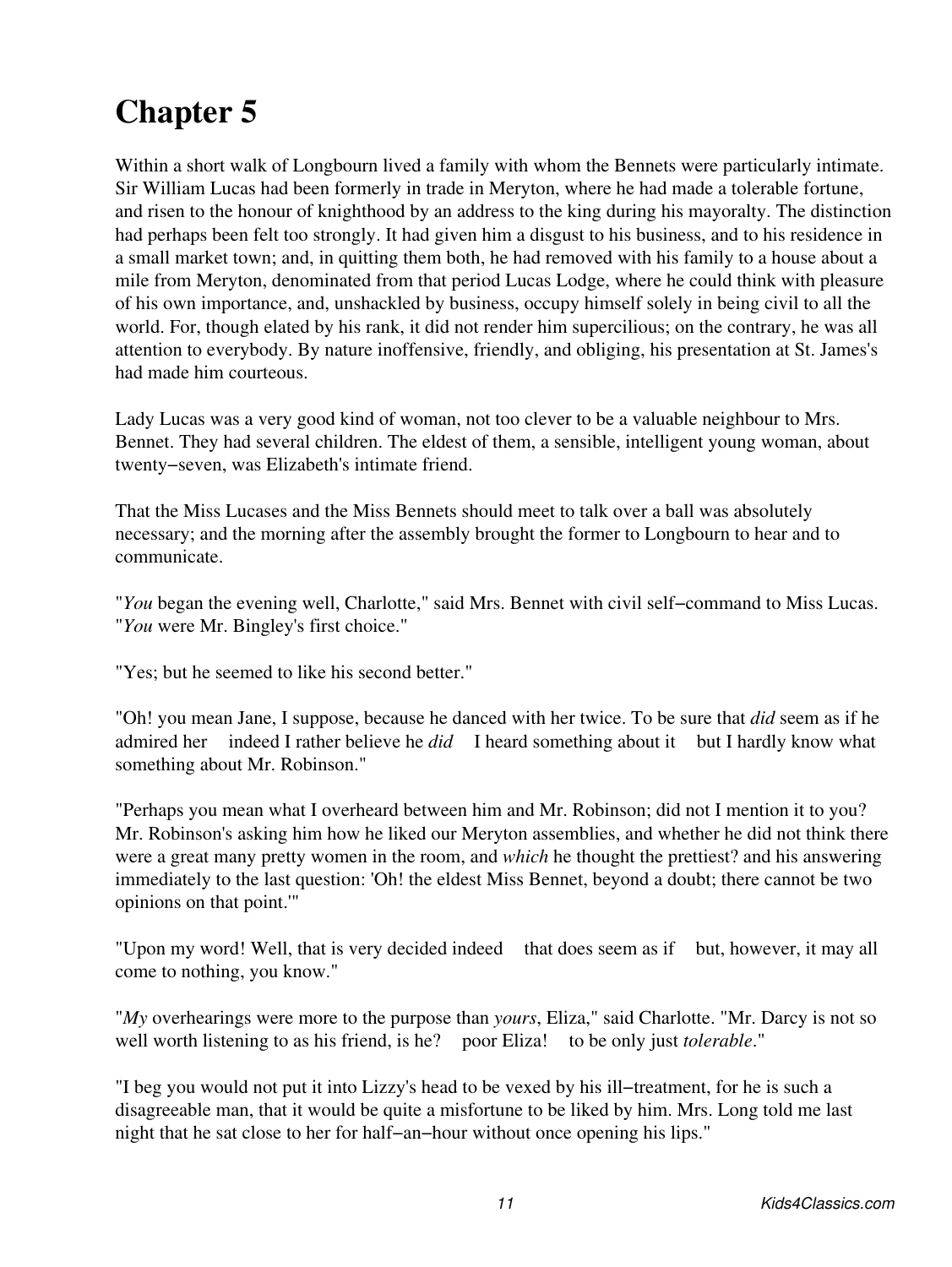"Are you quite sure, ma'am? is not there a little mistake?" said Jane. "I certainly saw Mr. Darcy speaking to her."

"Aye because she asked him at last how he liked Netherfield, and he could not help answering her; but she said he seemed quite angry at being spoke to."

"Miss Bingley told me," said Jane, "that he never speaks much, unless among his intimate acquaintances. With *them* he is remarkably agreeable."

"I do not believe a word of it, my dear. If he had been so very agreeable, he would have talked to Mrs. Long. But I can guess how it was; everybody says that he is eat up with pride, and I dare say he had heard somehow that Mrs. Long does not keep a carriage, and had come to the ball in a hack chaise."

"I do not mind his not talking to Mrs. Long," said Miss Lucas, "but I wish he had danced with Eliza."

"Another time, Lizzy," said her mother, "I would not dance with *him*, if I were you."

"I believe, ma'am, I may safely promise you *never* to dance with him."

"His pride," said Miss Lucas, "does not offend *me* so much as pride often does, because there is an excuse for it. One cannot wonder that so very fine a young man, with family, fortune, everything in his favour, should think highly of himself. If I may so express it, he has a *right* to be proud."

"That is very true," replied Elizabeth, "and I could easily forgive *his* pride, if he had not mortified *mine*."

"Pride," observed Mary, who piqued herself upon the solidity of her reflections, "is a very common failing, I believe. By all that I have ever read, I am convinced that it is very common indeed; that human nature is particularly prone to it, and that there are very few of us who do not cherish a feeling of self−complacency on the score of some quality or other, real or imaginary. Vanity and pride are different things, though the words are often used synonymously. A person may be proud without being vain. Pride relates more to our opinion of ourselves, vanity to what we would have others think of us."

"If I were as rich as Mr. Darcy," cried a young Lucas, who came with his sisters, "I should not care how proud I was. I would keep a pack of foxhounds, and drink a bottle of wine a day."

"Then you would drink a great deal more than you ought," said Mrs. Bennet; "and if I were to see you at it, I should take away your bottle directly."

The boy protested that she should not; she continued to declare that she would, and the argument ended only with the visit.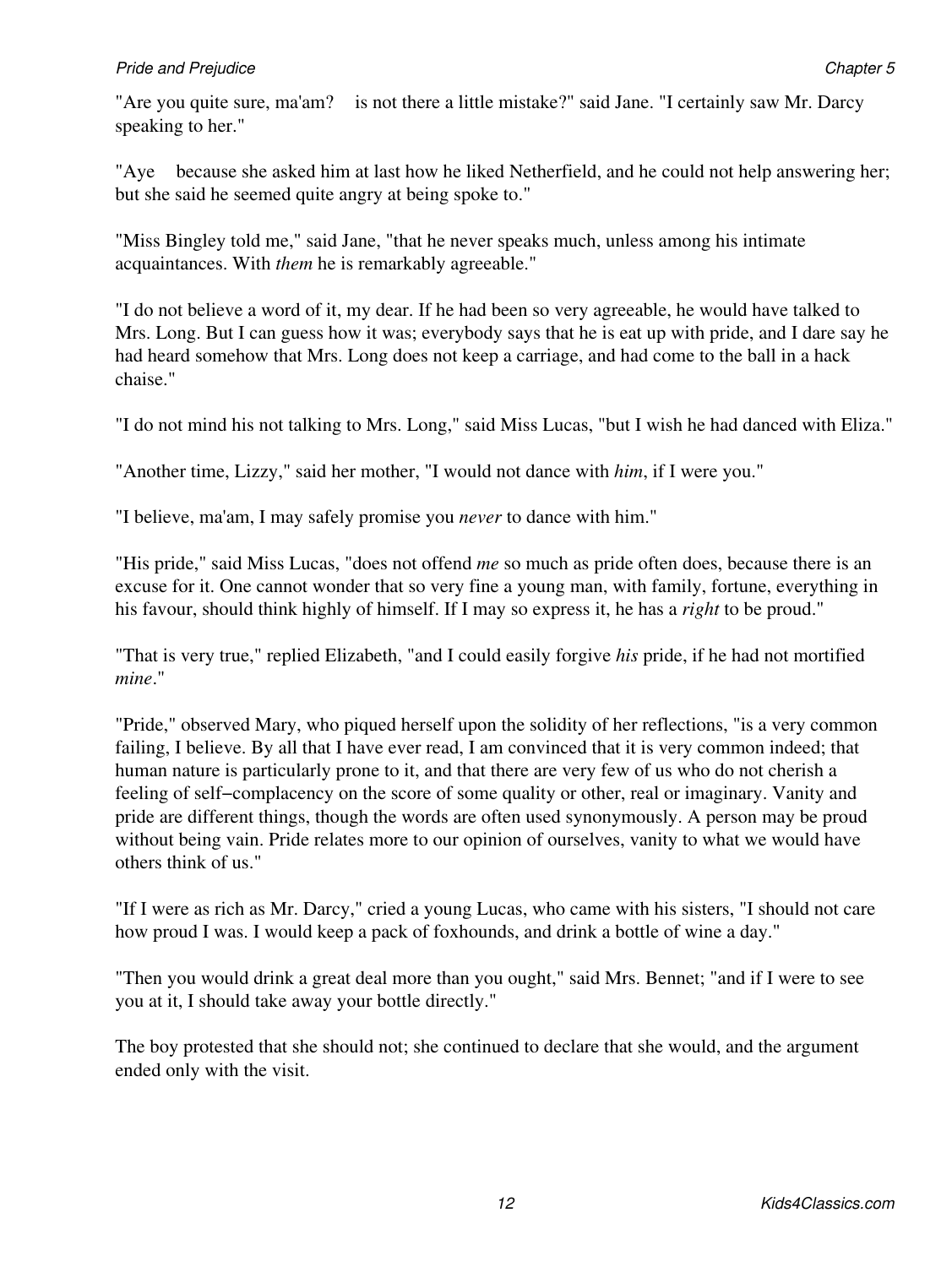<span id="page-16-0"></span>The ladies of Longbourn soon waited on those of Netherfield. The visit was soon returned in due form. Miss Bennet's pleasing manners grew on the goodwill of Mrs. Hurst and Miss Bingley; and though the mother was found to be intolerable, and the younger sisters not worth speaking to, a wish of being better acquainted with *them* was expressed towards the two eldest. By Jane, this attention was received with the greatest pleasure, but Elizabeth still saw superciliousness in their treatment of everybody, hardly excepting even her sister, and could not like them; though their kindness to Jane, such as it was, had a value as arising in all probability from the influence of their brother's admiration. It was generally evident whenever they met, that he *did* admire her and to *her* it was equally evident that Jane was yielding to the preference which she had begun to entertain for him from the first, and was in a way to be very much in love; but she considered with pleasure that it was not likely to be discovered by the world in general, since Jane united, with great strength of feeling, a composure of temper and a uniform cheerfulness of manner which would guard her from the suspicions of the impertinent. She mentioned this to her friend Miss Lucas.

"It may perhaps be pleasant," replied Charlotte, "to be able to impose on the public in such a case; but it is sometimes a disadvantage to be so very guarded. If a woman conceals her affection with the same skill from the object of it, she may lose the opportunity of fixing him; and it will then be but poor consolation to believe the world equally in the dark. There is so much of gratitude or vanity in almost every attachment, that it is not safe to leave any to itself. We can all *begin* freely a slight preference is natural enough; but there are very few of us who have heart enough to be really in love without encouragement. In nine cases out of ten a women had better show *more* affection than she feels. Bingley likes your sister undoubtedly; but he may never do more than like her, if she does not help him on."

"But she does help him on, as much as her nature will allow. If I can perceive her regard for him, he must be a simpleton, indeed, not to discover it too."

"Remember, Eliza, that he does not know Jane's disposition as you do."

"But if a woman is partial to a man, and does not endeavour to conceal it, he must find it out."

"Perhaps he must, if he sees enough of her. But, though Bingley and Jane meet tolerably often, it is never for many hours together; and, as they always see each other in large mixed parties, it is impossible that every moment should be employed in conversing together. Jane should therefore make the most of every half−hour in which she can command his attention. When she is secure of him, there will be more leisure for falling in love as much as she chooses."

"Your plan is a good one," replied Elizabeth, "where nothing is in question but the desire of being well married, and if I were determined to get a rich husband, or any husband, I dare say I should adopt it. But these are not Jane's feelings; she is not acting by design. As yet, she cannot even be certain of the degree of her own regard nor of its reasonableness. She has known him only a fortnight. She danced four dances with him at Meryton; she saw him one morning at his own house, and has since dined with him in company four times. This is not quite enough to make her understand his character."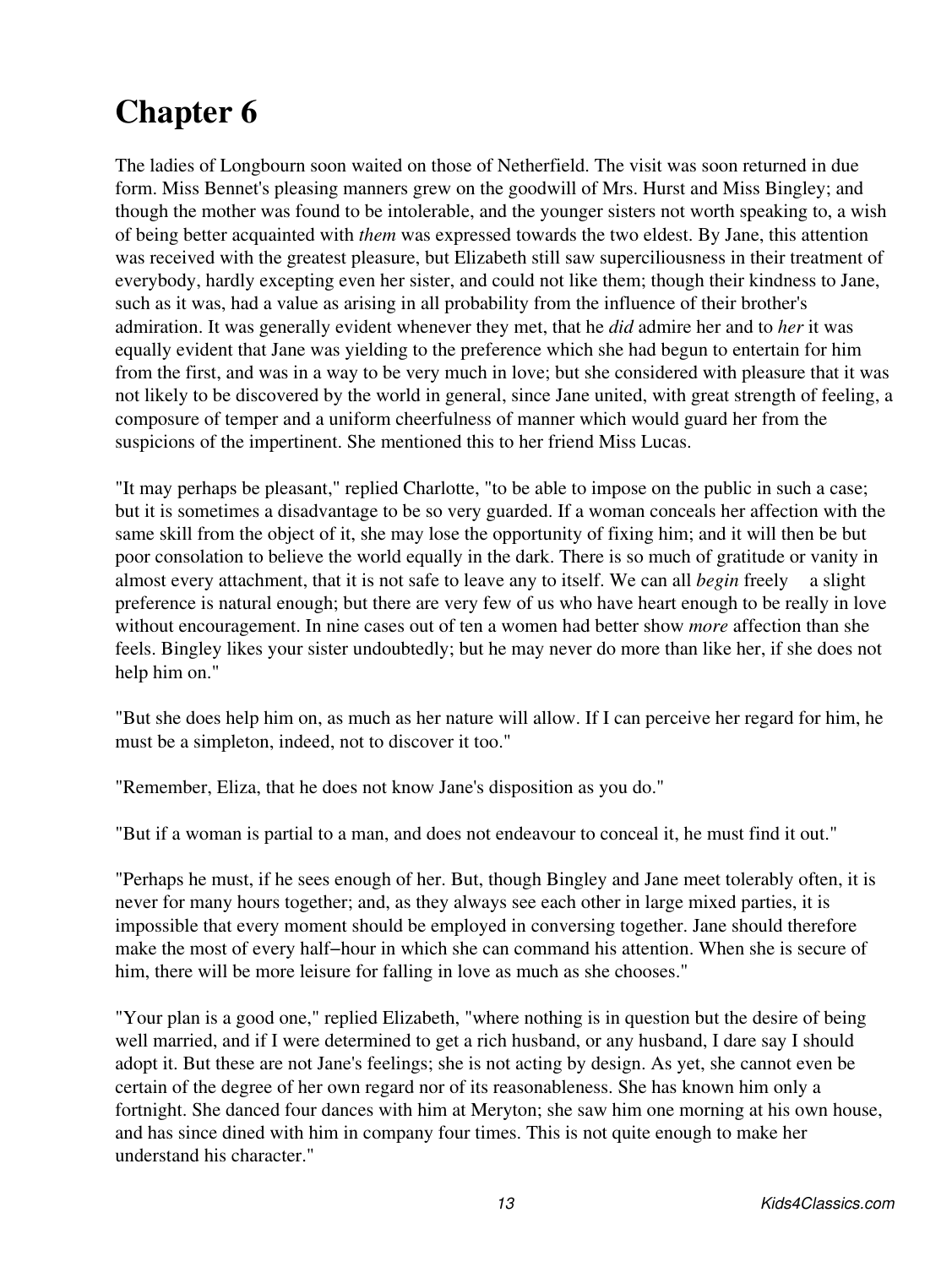#### *Pride and Prejudice* Chapter 6 *Chapter 6*

"Not as you represent it. Had she merely *dined* with him, she might only have discovered whether he had a good appetite; but you must remember that four evenings have also been spent together and four evenings may do a great deal."

"Yes; these four evenings have enabled them to ascertain that they both like Vingt−un better than Commerce; but with respect to any other leading characteristic, I do not imagine that much has been unfolded."

"Well," said Charlotte, "I wish Jane success with all my heart; and if she were married to him to−morrow, I should think she had as good a chance of happiness as if she were to be studying his character for a twelvemonth. Happiness in marriage is entirely a matter of chance. If the dispositions of the parties are ever so well known to each other or ever so similar beforehand, it does not advance their felicity in the least. They always continue to grow sufficiently unlike afterwards to have their share of vexation; and it is better to know as little as possible of the defects of the person with whom you are to pass your life."

"You make me laugh, Charlotte; but it is not sound. You know it is not sound, and that you would never act in this way yourself."

Occupied in observing Mr. Bingley's attentions to her sister, Elizabeth was far from suspecting that she was herself becoming an object of some interest in the eyes of his friend. Mr. Darcy had at first scarcely allowed her to be pretty; he had looked at her without admiration at the ball; and when they next met, he looked at her only to criticise. But no sooner had he made it clear to himself and his friends that she hardly had a good feature in her face, than he began to find it was rendered uncommonly intelligent by the beautiful expression of her dark eyes. To this discovery succeeded some others equally mortifying. Though he had detected with a critical eye more than one failure of perfect symmetry in her form, he was forced to acknowledge her figure to be light and pleasing; and in spite of his asserting that her manners were not those of the fashionable world, he was caught by their easy playfulness. Of this she was perfectly unaware; to her he was only the man who made himself agreeable nowhere, and who had not thought her handsome enough to dance with.

He began to wish to know more of her, and as a step towards conversing with her himself, attended to her conversation with others. His doing so drew her notice. It was at Sir William Lucas's, where a large party were assembled.

"What does Mr. Darcy mean," said she to Charlotte, "by listening to my conversation with Colonel Forster?"

"That is a question which Mr. Darcy only can answer."

"But if he does it any more I shall certainly let him know that I see what he is about. He has a very satirical eye, and if I do not begin by being impertinent myself, I shall soon grow afraid of him."

On his approaching them soon afterwards, though without seeming to have any intention of speaking, Miss Lucas defied her friend to mention such a subject to him; which immediately provoking Elizabeth to do it, she turned to him and said: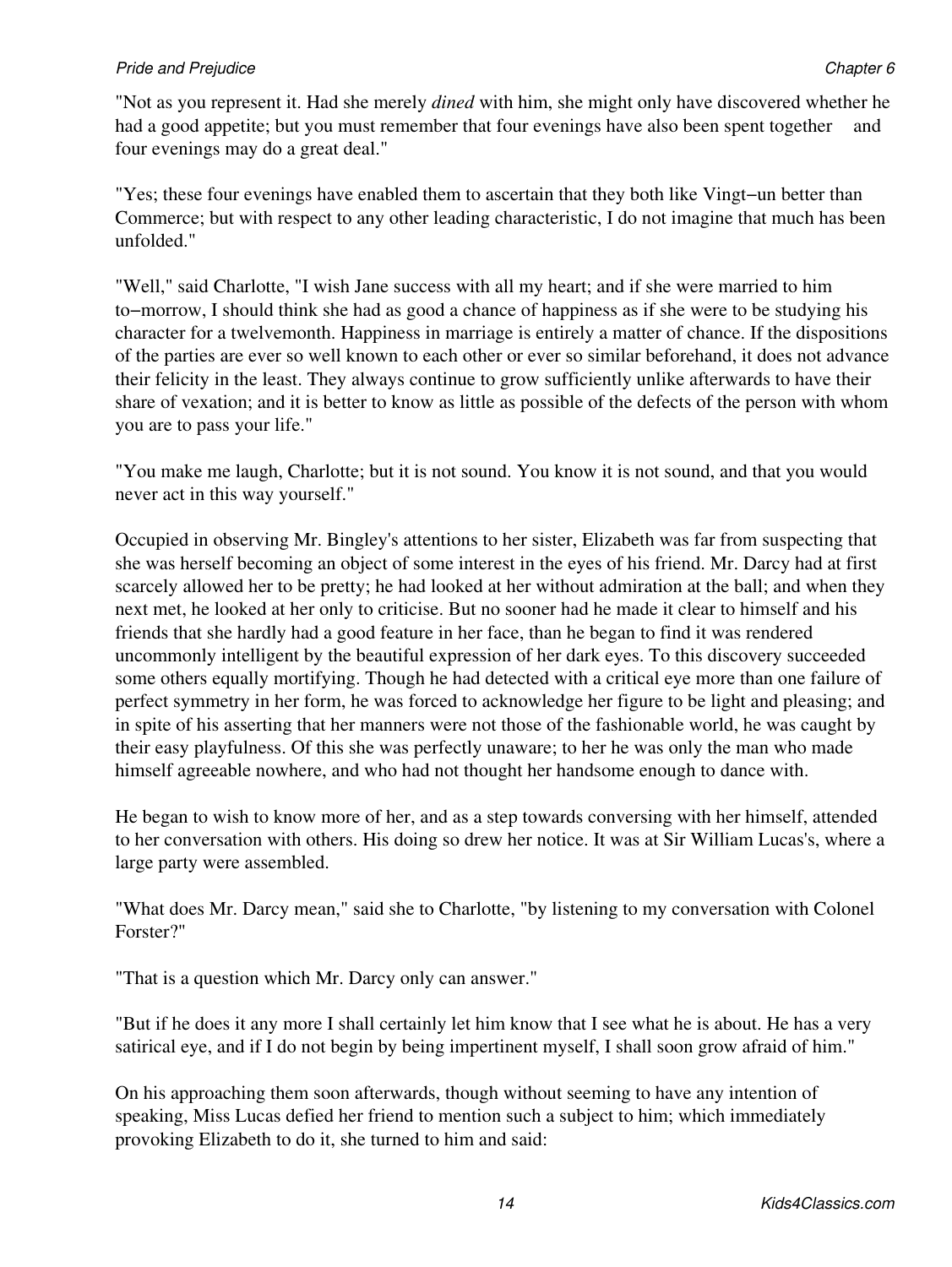#### *Pride and Prejudice* Chapter 6 **Chapter 6 Chapter 6 Chapter 6 Chapter 6 Chapter 6 Chapter 6 Chapter 6 Chapter 6 Chapter 6 Chapter 6 Chapter 6 Chapter 6 Chapter 6 Chapter 6 Chapter 6 Chapter**

"Did you not think, Mr. Darcy, that I expressed myself uncommonly well just now, when I was teasing Colonel Forster to give us a ball at Meryton?"

"With great energy; but it is always a subject which makes a lady energetic."

"You are severe on us."

"It will be *her* turn soon to be teased," said Miss Lucas. "I am going to open the instrument, Eliza, and you know what follows."

"You are a very strange creature by way of a friend! always wanting me to play and sing before anybody and everybody! If my vanity had taken a musical turn, you would have been invaluable; but as it is, I would really rather not sit down before those who must be in the habit of hearing the very best performers." On Miss Lucas's persevering, however, she added, "Very well, if it must be so, it must." And gravely glancing at Mr. Darcy, "There is a fine old saying, which everybody here is of course familiar with: 'Keep your breath to cool your porridge'; and I shall keep mine to swell my song."

Her performance was pleasing, though by no means capital. After a song or two, and before she could reply to the entreaties of several that she would sing again, she was eagerly succeeded at the instrument by her sister Mary, who having, in consequence of being the only plain one in the family, worked hard for knowledge and accomplishments, was always impatient for display.

Mary had neither genius nor taste; and though vanity had given her application, it had given her likewise a pedantic air and conceited manner, which would have injured a higher degree of excellence than she had reached. Elizabeth, easy and unaffected, had been listened to with much more pleasure, though not playing half so well; and Mary, at the end of a long concerto, was glad to purchase praise and gratitude by Scotch and Irish airs, at the request of her younger sisters, who, with some of the Lucases, and two or three officers, joined eagerly in dancing at one end of the room.

Mr. Darcy stood near them in silent indignation at such a mode of passing the evening, to the exclusion of all conversation, and was too much engrossed by his thoughts to perceive that Sir William Lucas was his neighbour, till Sir William thus began:

"What a charming amusement for young people this is, Mr. Darcy! There is nothing like dancing after all. I consider it as one of the first refinements of polished society."

"Certainly, sir; and it has the advantage also of being in vogue amongst the less polished societies of the world. Every savage can dance."

Sir William only smiled. "Your friend performs delightfully," he continued after a pause, on seeing Bingley join the group; "and I doubt not that you are an adept in the science yourself, Mr. Darcy."

"You saw me dance at Meryton, I believe, sir."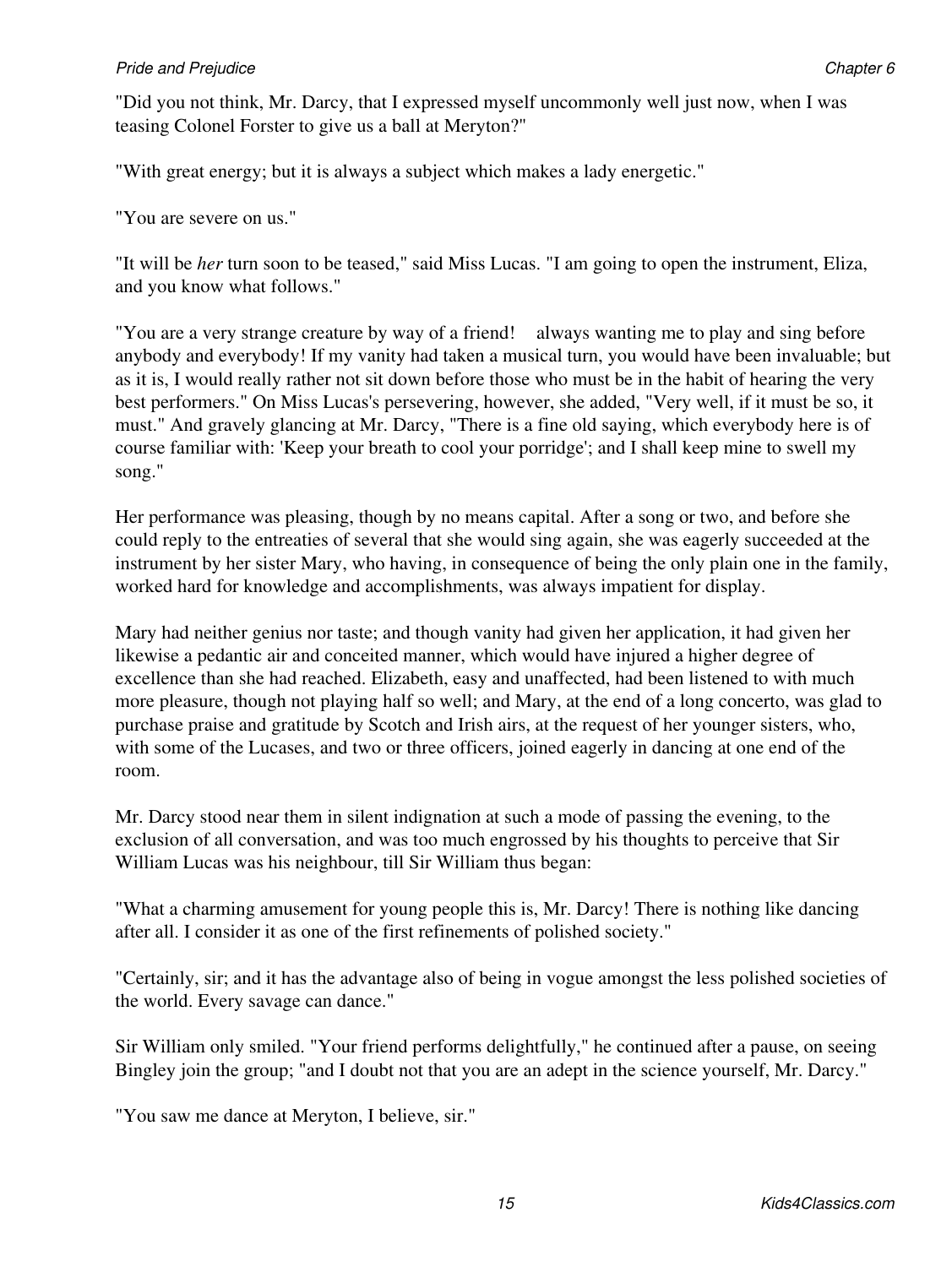#### *Pride and Prejudice* Chapter 6 *Chapter 6*

"Yes, indeed, and received no inconsiderable pleasure from the sight. Do you often dance at St. James's?"

"Never, sir."

"Do you not think it would be a proper compliment to the place?"

"It is a compliment which I never pay to any place if I can avoid it."

"You have a house in town, I conclude?"

Mr. Darcy bowed.

"I had once had some thought of fixing in town myself for I am fond of superior society; but I did not feel quite certain that the air of London would agree with Lady Lucas."

He paused in hopes of an answer; but his companion was not disposed to make any; and Elizabeth at that instant moving towards them, he was struck with the action of doing a very gallant thing, and called out to her:

"My dear Miss Eliza, why are you not dancing? Mr. Darcy, you must allow me to present this young lady to you as a very desirable partner. You cannot refuse to dance, I am sure when so much beauty is before you." And, taking her hand, he would have given it to Mr. Darcy who, though extremely surprised, was not unwilling to receive it, when she instantly drew back, and said with some discomposure to Sir William:

"Indeed, sir, I have not the least intention of dancing. I entreat you not to suppose that I moved this way in order to beg for a partner."

Mr. Darcy, with grave propriety, requested to be allowed the honour of her hand, but in vain. Elizabeth was determined; nor did Sir William at all shake her purpose by his attempt at persuasion.

"You excel so much in the dance, Miss Eliza, that it is cruel to deny me the happiness of seeing you; and though this gentleman dislikes the amusement in general, he can have no objection, I am sure, to oblige us for one half−hour."

"Mr. Darcy is all politeness," said Elizabeth, smiling.

"He is, indeed; but, considering the inducement, my dear Miss Eliza, we cannot wonder at his complaisance for who would object to such a partner?"

Elizabeth looked archly, and turned away. Her resistance had not injured her with the gentleman, and he was thinking of her with some complacency, when thus accosted by Miss Bingley:

"I can guess the subject of your reverie."

"I should imagine not."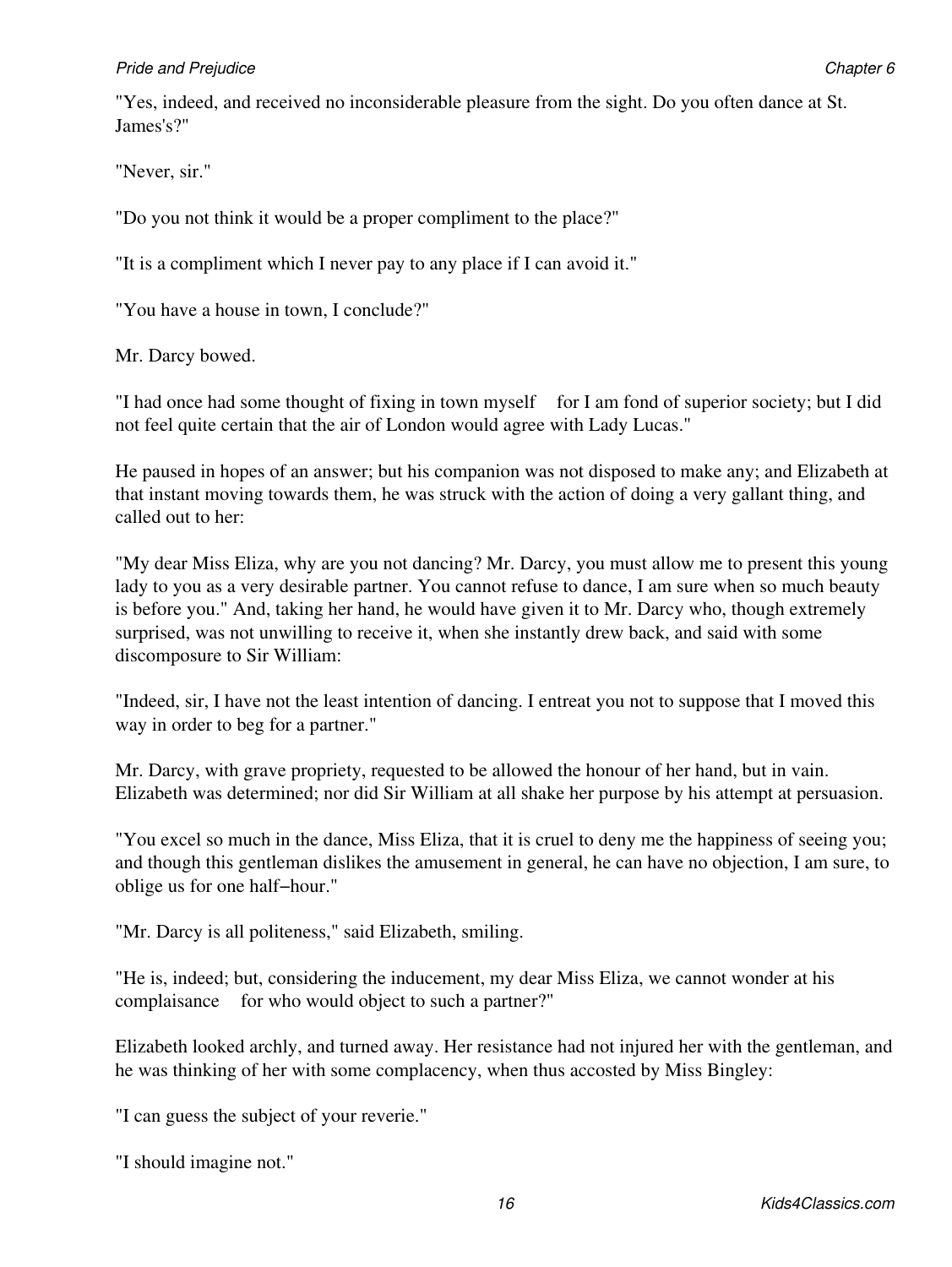#### *Pride and Prejudice* Chapter 6 *Chapter 6*

"You are considering how insupportable it would be to pass many evenings in this manner in such society; and indeed I am quite of your opinion. I was never more annoyed! The insipidity, and yet the noise the nothingness, and yet the self−importance of all those people! What would I give to hear your strictures on them!"

"You conjecture is totally wrong, I assure you. My mind was more agreeably engaged. I have been meditating on the very great pleasure which a pair of fine eyes in the face of a pretty woman can bestow."

Miss Bingley immediately fixed her eyes on his face, and desired he would tell her what lady had the credit of inspiring such reflections. Mr. Darcy replied with great intrepidity:

"Miss Elizabeth Bennet."

"Miss Elizabeth Bennet!" repeated Miss Bingley. "I am all astonishment. How long has she been such a favourite? and pray, when am I to wish you joy?"

"That is exactly the question which I expected you to ask. A lady's imagination is very rapid; it jumps from admiration to love, from love to matrimony, in a moment. I knew you would be wishing me joy."

"Nay, if you are serious about it, I shall consider the matter is absolutely settled. You will be having a charming mother−in−law, indeed; and, of course, she will always be at Pemberley with you."

He listened to her with perfect indifference while she chose to entertain herself in this manner; and as his composure convinced her that all was safe, her wit flowed long.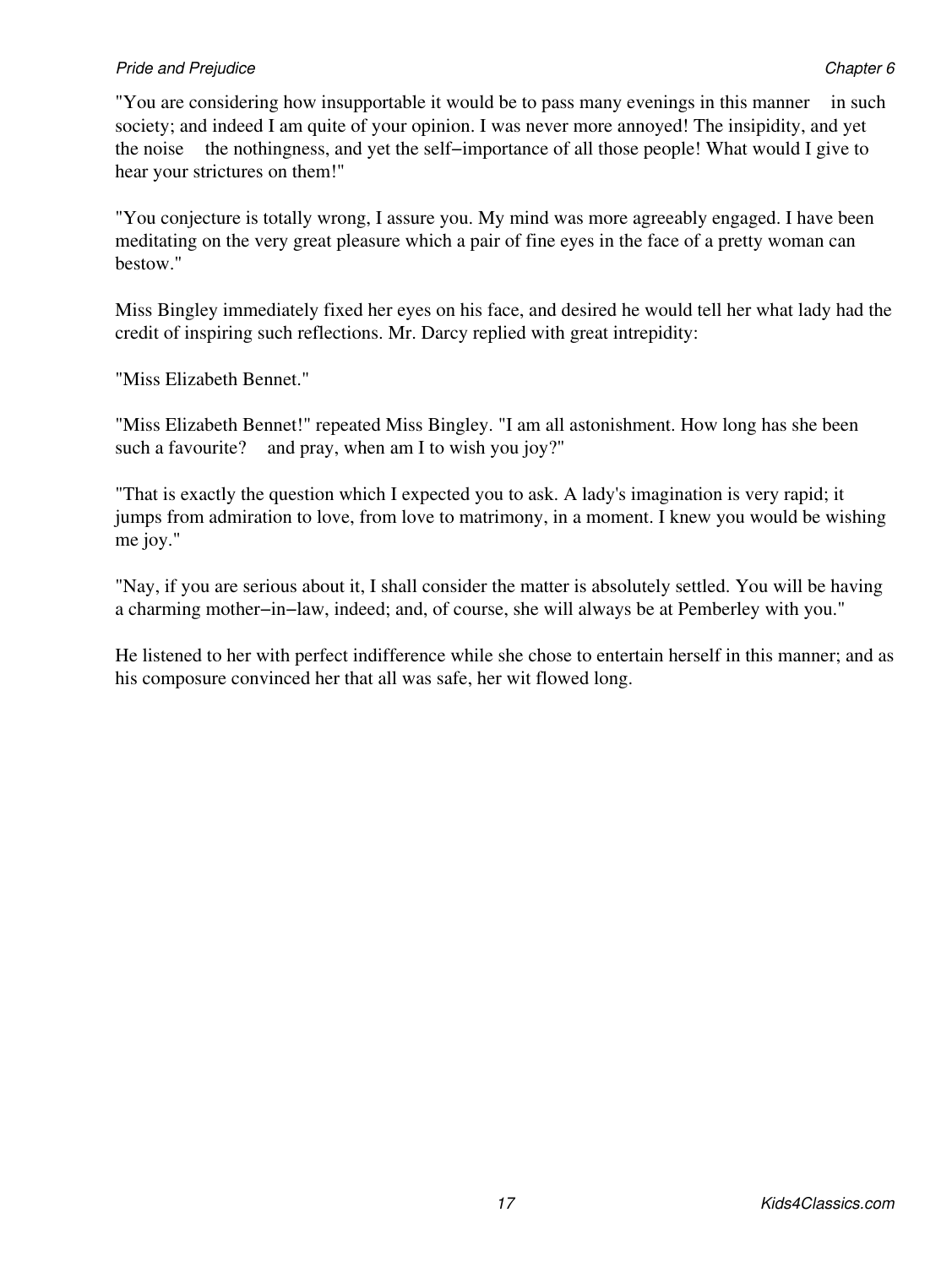<span id="page-21-0"></span>Mr. Bennet's property consisted almost entirely in an estate of two thousand a year, which, unfortunately for his daughters, was entailed, in default of heirs male, on a distant relation; and their mother's fortune, though ample for her situation in life, could but ill supply the deficiency of his. Her father had been an attorney in Meryton, and had left her four thousand pounds.

She had a sister married to a Mr. Phillips, who had been a clerk to their father and succeeded him in the business, and a brother settled in London in a respectable line of trade.

The village of Longbourn was only one mile from Meryton; a most convenient distance for the young ladies, who were usually tempted thither three or four times a week, to pay their duty to their aunt and to a milliner's shop just over the way. The two youngest of the family, Catherine and Lydia, were particularly frequent in these attentions; their minds were more vacant than their sisters', and when nothing better offered, a walk to Meryton was necessary to amuse their morning hours and furnish conversation for the evening; and however bare of news the country in general might be, they always contrived to learn some from their aunt. At present, indeed, they were well supplied both with news and happiness by the recent arrival of a militia regiment in the neighbourhood; it was to remain the whole winter, and Meryton was the headquarters.

Their visits to Mrs. Phillips were now productive of the most interesting intelligence. Every day added something to their knowledge of the officers' names and connections. Their lodgings were not long a secret, and at length they began to know the officers themselves. Mr. Phillips visited them all, and this opened to his nieces a store of felicity unknown before. They could talk of nothing but officers; and Mr. Bingley's large fortune, the mention of which gave animation to their mother, was worthless in their eyes when opposed to the regimentals of an ensign.

After listening one morning to their effusions on this subject, Mr. Bennet coolly observed:

"From all that I can collect by your manner of talking, you must be two of the silliest girls in the country. I have suspected it some time, but I am now convinced."

Catherine was disconcerted, and made no answer; but Lydia, with perfect indifference, continued to express her admiration of Captain Carter, and her hope of seeing him in the course of the day, as he was going the next morning to London.

"I am astonished, my dear," said Mrs. Bennet, "that you should be so ready to think your own children silly. If I wished to think slightingly of anybody's children, it should not be of my own, however."

"If my children are silly, I must hope to be always sensible of it."

"Yes but as it happens, they are all of them very clever."

"This is the only point, I flatter myself, on which we do not agree. I had hoped that our sentiments coincided in every particular, but I must so far differ from you as to think our two youngest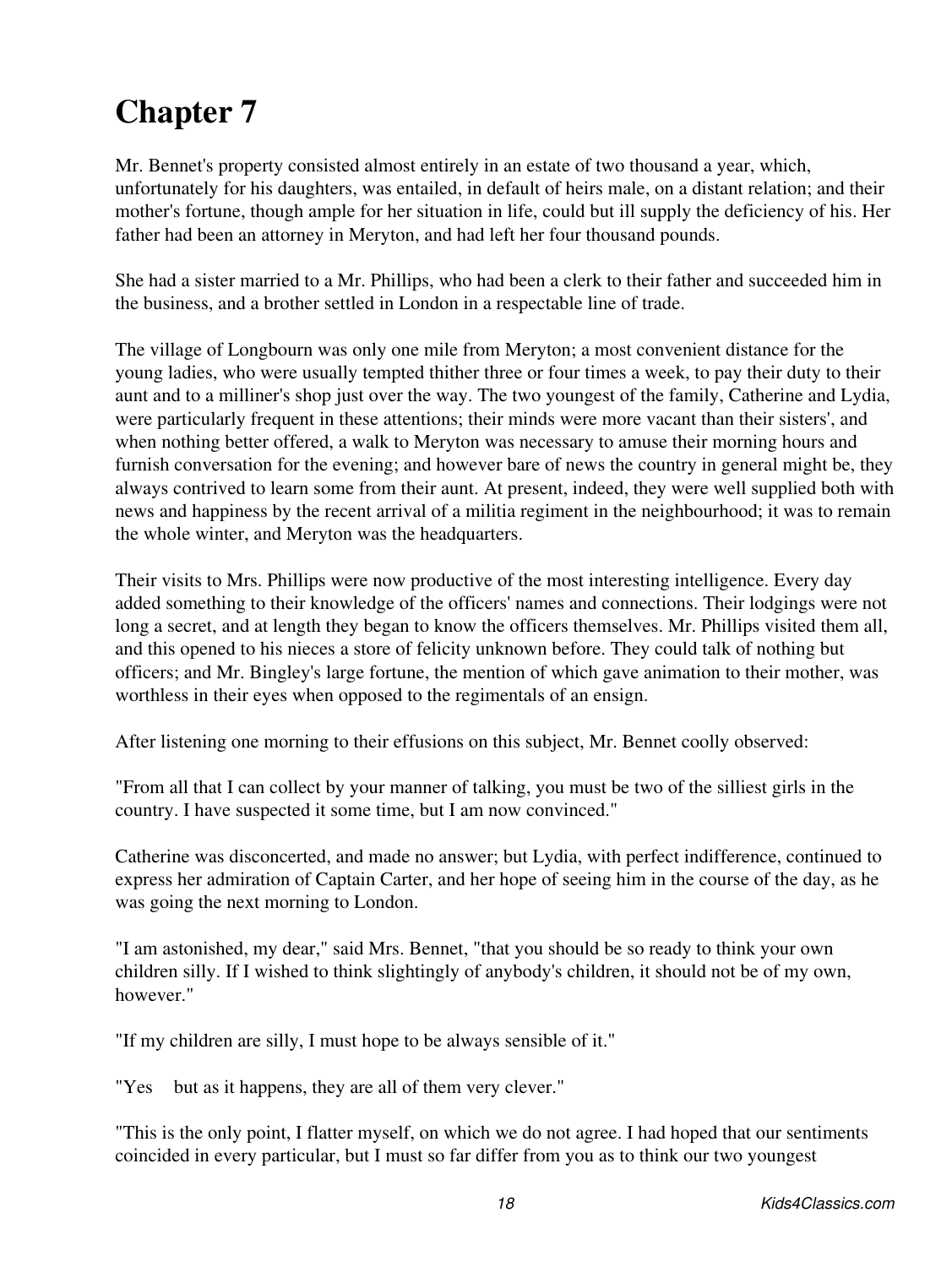daughters uncommonly foolish."

"My dear Mr. Bennet, you must not expect such girls to have the sense of their father and mother. When they get to our age, I dare say they will not think about officers any more than we do. I remember the time when I liked a red coat myself very well and, indeed, so I do still at my heart; and if a smart young colonel, with five or six thousand a year, should want one of my girls I shall not say nay to him; and I thought Colonel Forster looked very becoming the other night at Sir William's in his regimentals."

"Mamma," cried Lydia, "my aunt says that Colonel Forster and Captain Carter do not go so often to Miss Watson's as they did when they first came; she sees them now very often standing in Clarke's library."

Mrs. Bennet was prevented replying by the entrance of the footman with a note for Miss Bennet; it came from Netherfield, and the servant waited for an answer. Mrs. Bennet's eyes sparkled with pleasure, and she was eagerly calling out, while her daughter read,

"Well, Jane, who is it from? What is it about? What does he say? Well, Jane, make haste and tell us; make haste, my love."

"It is from Miss Bingley," said Jane, and then read it aloud.

#### "MY DEAR FRIEND,

"If you are not so compassionate as to dine to−day with Louisa and me, we shall be in danger of hating each other for the rest of our lives, for a whole day's tete−a−tete between two women can never end without a quarrel. Come as soon as you can on receipt of this. My brother and the gentlemen are to dine with the officers. Yours ever,

#### "CAROLINE BINGLEY"

"With the officers!" cried Lydia. "I wonder my aunt did not tell us of *that*."

"Dining out," said Mrs. Bennet, "that is very unlucky."

"Can I have the carriage?" said Jane.

"No, my dear, you had better go on horseback, because it seems likely to rain; and then you must stay all night."

"That would be a good scheme," said Elizabeth, "if you were sure that they would not offer to send her home."

"Oh! but the gentlemen will have Mr. Bingley's chaise to go to Meryton, and the Hursts have no horses to theirs."

"I had much rather go in the coach."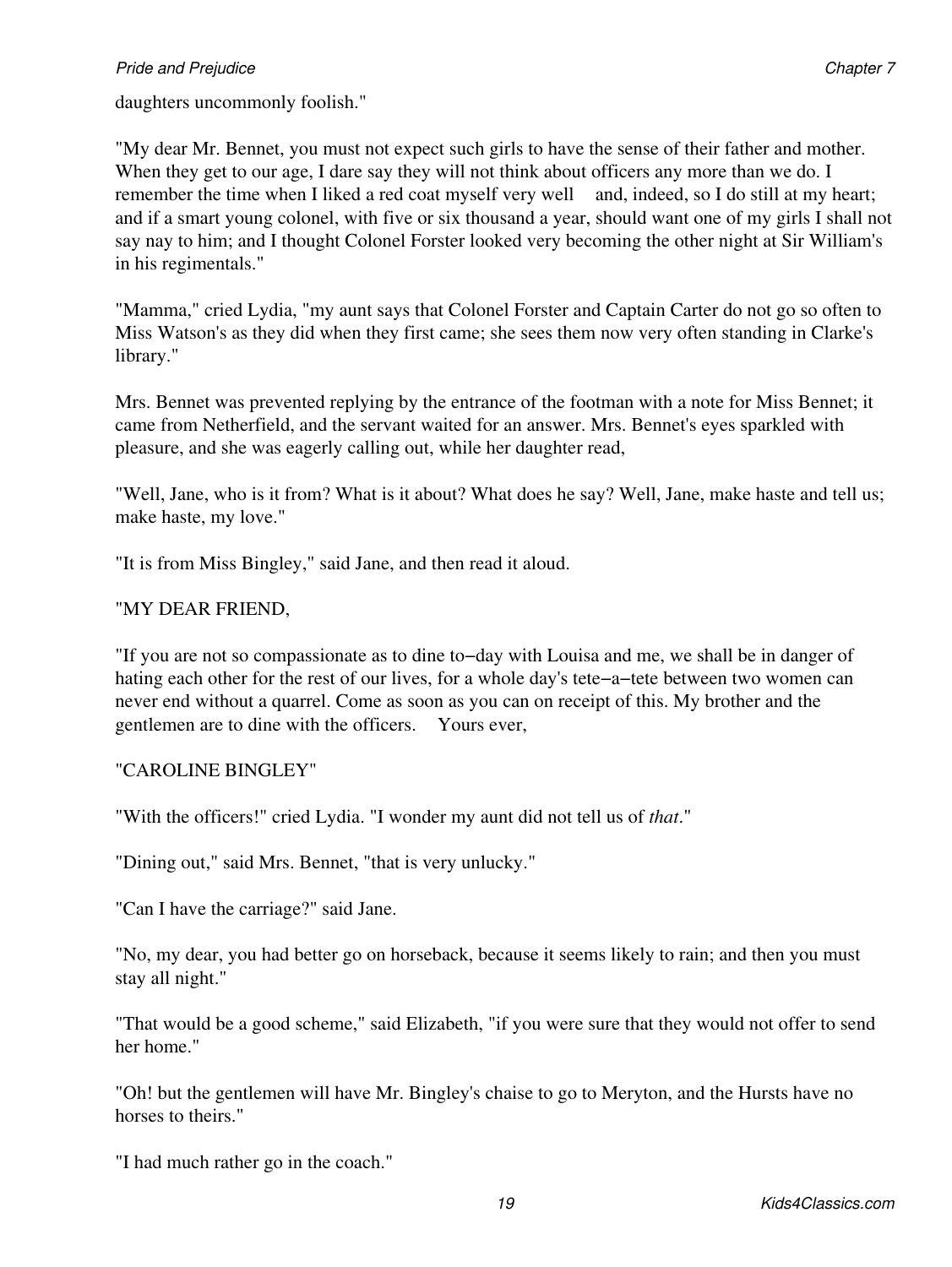#### *Pride and Prejudice* Chapter 7 *Chapter 7**Chapter 7**Chapter 7**Chapter 7**Chapter 7**Chapter 7**Chapter 7**Chapter 7**Chapter 7**Chapter 7**Chapter 7**Chapter 7**Chapter 7**Chapter 7**Chapter 7**Chapte*

"But, my dear, your father cannot spare the horses, I am sure. They are wanted in the farm, Mr. Bennet, are they not?"

"They are wanted in the farm much oftener than I can get them."

"But if you have got them to−day," said Elizabeth, "my mother's purpose will be answered."

She did at last extort from her father an acknowledgment that the horses were engaged. Jane was therefore obliged to go on horseback, and her mother attended her to the door with many cheerful prognostics of a bad day. Her hopes were answered; Jane had not been gone long before it rained hard. Her sisters were uneasy for her, but her mother was delighted. The rain continued the whole evening without intermission; Jane certainly could not come back.

"This was a lucky idea of mine, indeed!" said Mrs. Bennet more than once, as if the credit of making it rain were all her own. Till the next morning, however, she was not aware of all the felicity of her contrivance. Breakfast was scarcely over when a servant from Netherfield brought the following note for Elizabeth:

#### "MY DEAREST LIZZY,

"I find myself very unwell this morning, which, I suppose, is to be imputed to my getting wet through yesterday. My kind friends will not hear of my returning till I am better. They insist also on my seeing Mr. Jones therefore do not be alarmed if you should hear of his having been to me and, excepting a sore throat and headache, there is not much the matter with me. Yours, etc."

"Well, my dear," said Mr. Bennet, when Elizabeth had read the note aloud, "if your daughter should have a dangerous fit of illness if she should die, it would be a comfort to know that it was all in pursuit of Mr. Bingley, and under your orders."

"Oh! I am not afraid of her dying. People do not die of little trifling colds. She will be taken good care of. As long as she stays there, it is all very well. I would go and see her if I could have the carriage."

Elizabeth, feeling really anxious, was determined to go to her, though the carriage was not to be had; and as she was no horsewoman, walking was her only alternative. She declared her resolution.

"How can you be so silly," cried her mother, "as to think of such a thing, in all this dirt! You will not be fit to be seen when you get there."

"I shall be very fit to see Jane which is all I want."

"Is this a hint to me, Lizzy," said her father, "to send for the horses?"

"No, indeed, I do not wish to avoid the walk. The distance is nothing when one has a motive; only three miles. I shall be back by dinner."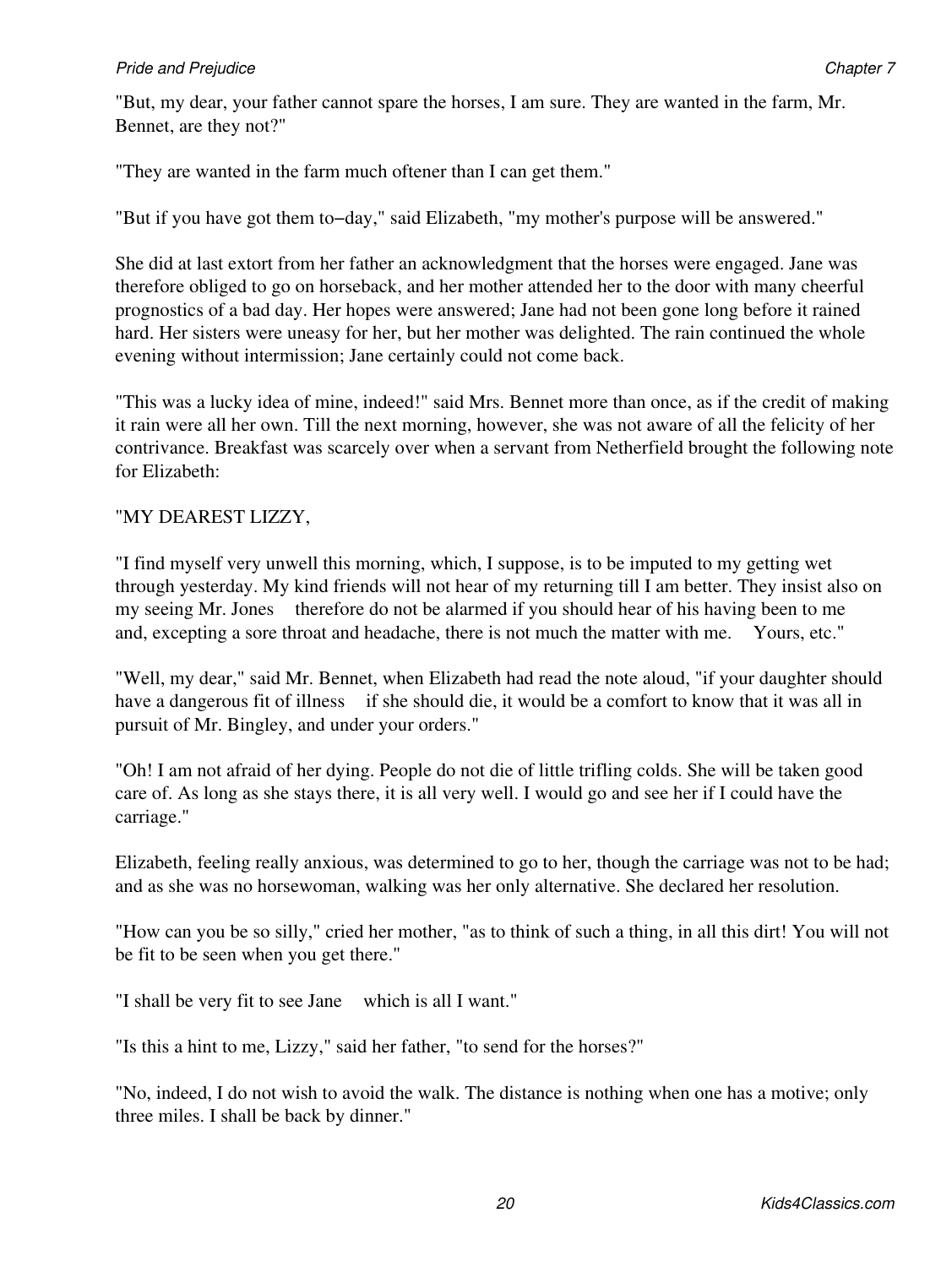#### *Pride and Prejudice* Chapter 7 *Chapter 7*

"I admire the activity of your benevolence," observed Mary, "but every impulse of feeling should be guided by reason; and, in my opinion, exertion should always be in proportion to what is required."

"We will go as far as Meryton with you," said Catherine and Lydia. Elizabeth accepted their company, and the three young ladies set off together.

"If we make haste," said Lydia, as they walked along, "perhaps we may see something of Captain Carter before he goes."

In Meryton they parted; the two youngest repaired to the lodgings of one of the officers' wives, and Elizabeth continued her walk alone, crossing field after field at a quick pace, jumping over stiles and springing over puddles with impatient activity, and finding herself at last within view of the house, with weary ankles, dirty stockings, and a face glowing with the warmth of exercise.

She was shown into the breakfast−parlour, where all but Jane were assembled, and where her appearance created a great deal of surprise. That she should have walked three miles so early in the day, in such dirty weather, and by herself, was almost incredible to Mrs. Hurst and Miss Bingley; and Elizabeth was convinced that they held her in contempt for it. She was received, however, very politely by them; and in their brother's manners there was something better than politeness; there was good humour and kindness. Mr. Darcy said very little, and Mr. Hurst nothing at all. The former was divided between admiration of the brilliancy which exercise had given to her complexion, and doubt as to the occasion's justifying her coming so far alone. The latter was thinking only of his breakfast.

Her inquiries after her sister were not very favourably answered. Miss Bennet had slept ill, and though up, was very feverish, and not well enough to leave her room. Elizabeth was glad to be taken to her immediately; and Jane, who had only been withheld by the fear of giving alarm or inconvenience from expressing in her note how much she longed for such a visit, was delighted at her entrance. She was not equal, however, to much conversation, and when Miss Bingley left them together, could attempt little besides expressions of gratitude for the extraordinary kindness she was treated with. Elizabeth silently attended her.

When breakfast was over they were joined by the sisters; and Elizabeth began to like them herself, when she saw how much affection and solicitude they showed for Jane. The apothecary came, and having examined his patient, said, as might be supposed, that she had caught a violent cold, and that they must endeavour to get the better of it; advised her to return to bed, and promised her some draughts. The advice was followed readily, for the feverish symptoms increased, and her head ached acutely. Elizabeth did not quit her room for a moment; nor were the other ladies often absent; the gentlemen being out, they had, in fact, nothing to do elsewhere.

When the clock struck three, Elizabeth felt that she must go, and very unwillingly said so. Miss Bingley offered her the carriage, and she only wanted a little pressing to accept it, when Jane testified such concern in parting with her, that Miss Bingley was obliged to convert the offer of the chaise to an invitation to remain at Netherfield for the present. Elizabeth most thankfully consented, and a servant was dispatched to Longbourn to acquaint the family with her stay and bring back a supply of clothes.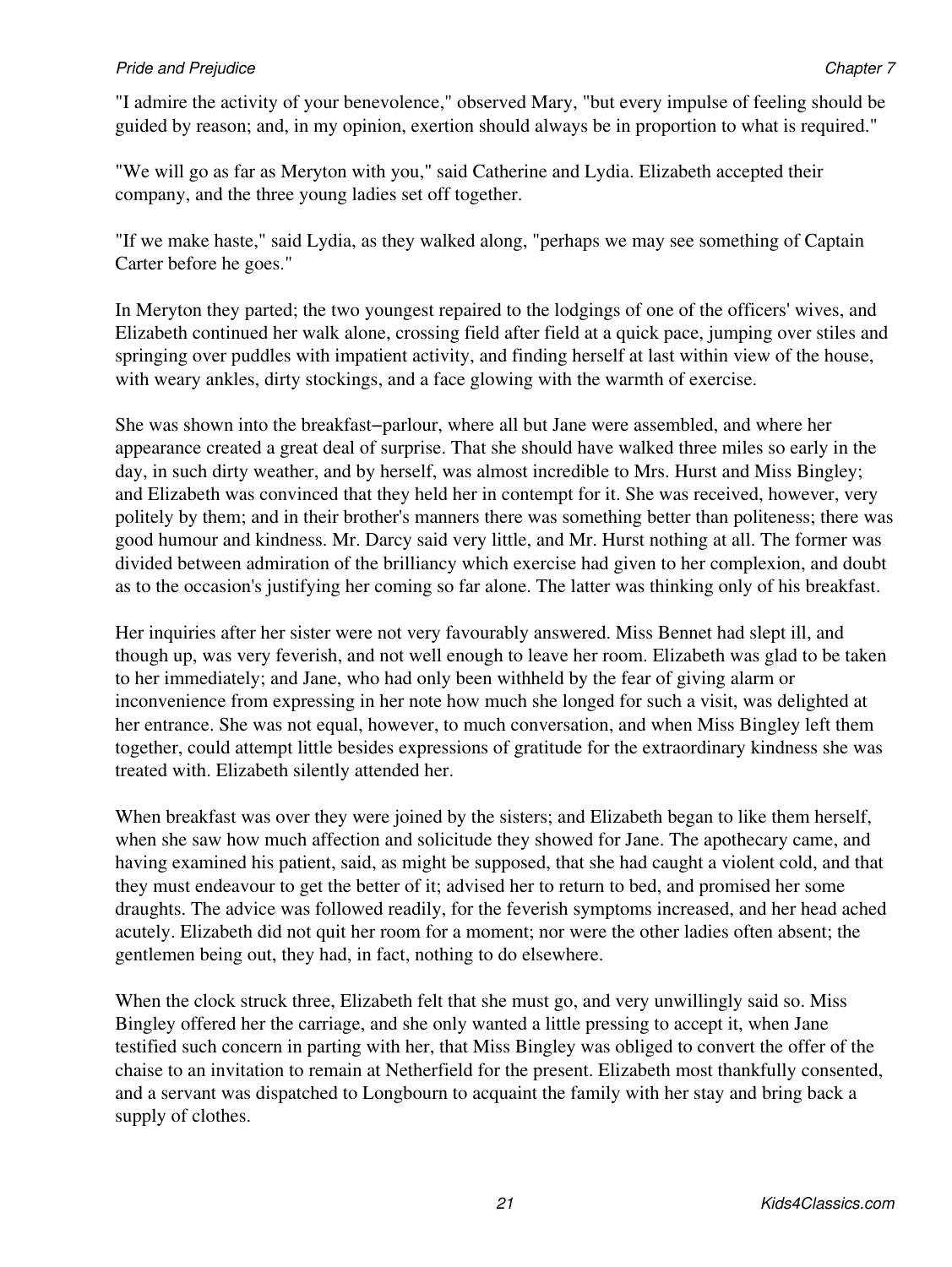<span id="page-25-0"></span>At five o'clock the two ladies retired to dress, and at half−past six Elizabeth was summoned to dinner. To the civil inquiries which then poured in, and amongst which she had the pleasure of distinguishing the much superior solicitude of Mr. Bingley's, she could not make a very favourable answer. Jane was by no means better. The sisters, on hearing this, repeated three or four times how much they were grieved, how shocking it was to have a bad cold, and how excessively they disliked being ill themselves; and then thought no more of the matter: and their indifference towards Jane when not immediately before them restored Elizabeth to the enjoyment of all her former dislike.

Their brother, indeed, was the only one of the party whom she could regard with any complacency. His anxiety for Jane was evident, and his attentions to herself most pleasing, and they prevented her feeling herself so much an intruder as she believed she was considered by the others. She had very little notice from any but him. Miss Bingley was engrossed by Mr. Darcy, her sister scarcely less so; and as for Mr. Hurst, by whom Elizabeth sat, he was an indolent man, who lived only to eat, drink, and play at cards; who, when he found her to prefer a plain dish to a ragout, had nothing to say to her.

When dinner was over, she returned directly to Jane, and Miss Bingley began abusing her as soon as she was out of the room. Her manners were pronounced to be very bad indeed, a mixture of pride and impertinence; she had no conversation, no style, no beauty. Mrs. Hurst thought the same, and added:

"She has nothing, in short, to recommend her, but being an excellent walker. I shall never forget her appearance this morning. She really looked almost wild."

"She did, indeed, Louisa. I could hardly keep my countenance. Very nonsensical to come at all! Why must *she* be scampering about the country, because her sister had a cold? Her hair, so untidy, so blowsy!"

"Yes, and her petticoat; I hope you saw her petticoat, six inches deep in mud, I am absolutely certain; and the gown which had been let down to hide it not doing its office."

"Your picture may be very exact, Louisa," said Bingley; "but this was all lost upon me. I thought Miss Elizabeth Bennet looked remarkably well when she came into the room this morning. Her dirty petticoat quite escaped my notice."

"*You* observed it, Mr. Darcy, I am sure," said Miss Bingley; "and I am inclined to think that you would not wish to see *your* sister make such an exhibition."

"Certainly not."

"To walk three miles, or four miles, or five miles, or whatever it is, above her ankles in dirt, and alone, quite alone! What could she mean by it? It seems to me to show an abominable sort of conceited independence, a most country−town indifference to decorum."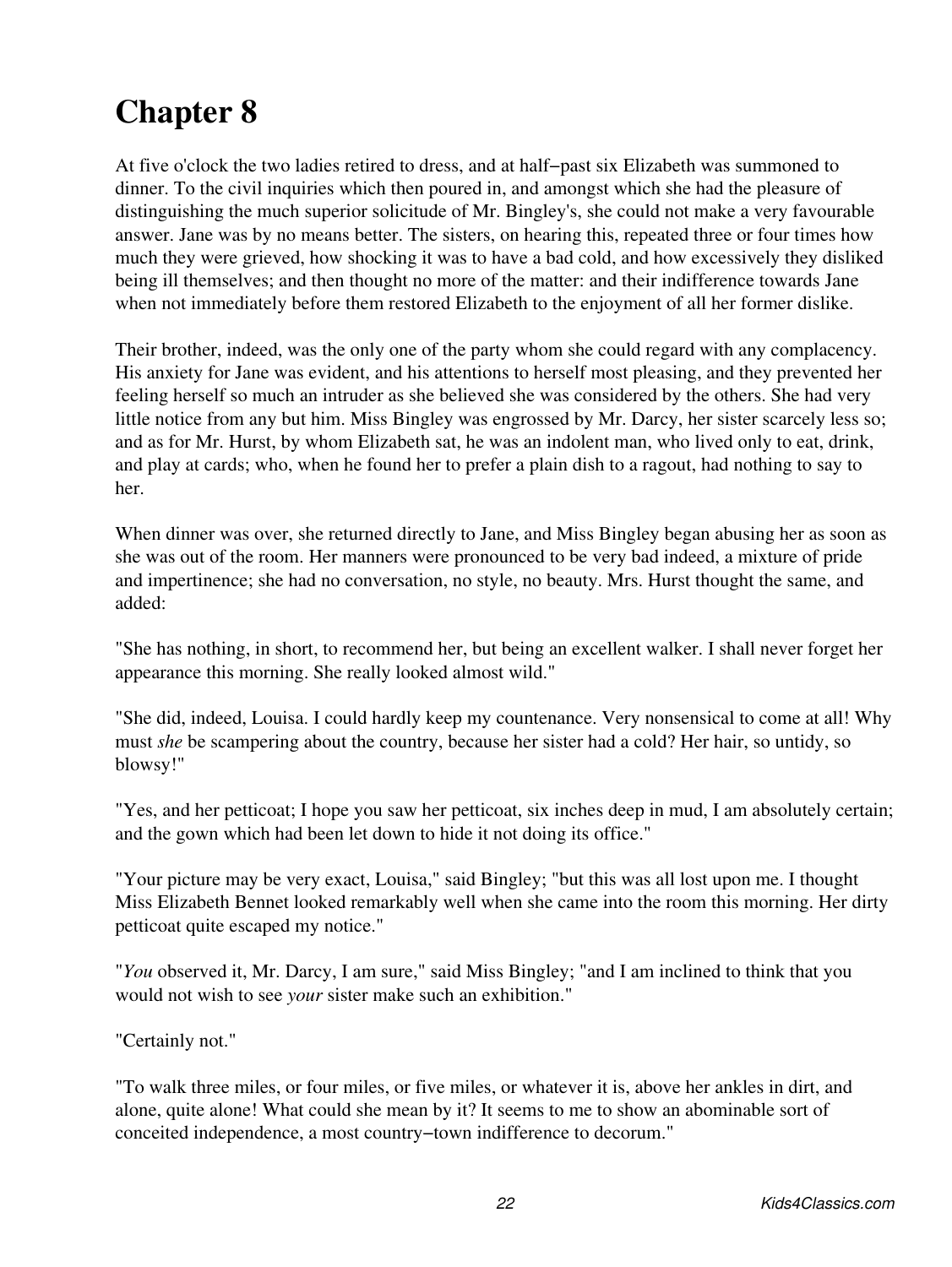"It shows an affection for her sister that is very pleasing," said Bingley.

"I am afraid, Mr. Darcy," observed Miss Bingley in a half whisper, "that this adventure has rather affected your admiration of her fine eyes."

"Not at all," he replied; "they were brightened by the exercise." A short pause followed this speech, and Mrs. Hurst began again:

"I have a excessive regard for Miss Jane Bennet, she is really a very sweet girl, and I wish with all my heart she were well settled. But with such a father and mother, and such low connections, I am afraid there is no chance of it."

"I think I have heard you say that their uncle is an attorney on Meryton."

"Yes; and they have another, who lives somewhere near Cheapside."

"That is capital," added her sister, and they both laughed heartily.

"If they had uncles enough to fill *all* Cheapside," cried Bingley, "it would not make them one jot less agreeable."

"But it must very materially lessen their chance of marrying men of any consideration in the world," replied Darcy.

To this speech Bingley made no answer; but his sisters gave it their hearty assent, and indulged their mirth for some time at the expense of their dear friend's vulgar relations.

With a renewal of tenderness, however, they returned to her room on leaving the dining−parlour, and sat with her till summoned to coffee. She was still very poorly, and Elizabeth would not quit her at all, till late in the evening, when she had the comfort of seeing her sleep, and when it seemed to her rather right than pleasant that she should go downstairs herself. On entering the drawing−room she found the whole party at loo, and was immediately invited to join them; but suspecting them to be playing high she declined it, and making her sister the excuse, said she would amuse herself for the short time she could stay below, with a book. Mr. Hurst looked at her with astonishment.

"Do you prefer reading to cards?" said he; "that is rather singular."

"Miss Eliza Bennet," said Miss Bingley, "despises cards. She is a great reader, and has no pleasure in anything else."

"I deserve neither such praise nor such censure," cried Elizabeth; "I am *not* a great reader, and I have pleasure in many things."

"In nursing your sister I am sure you have pleasure," said Bingley; "and I hope it will be soon increased by seeing her quite well."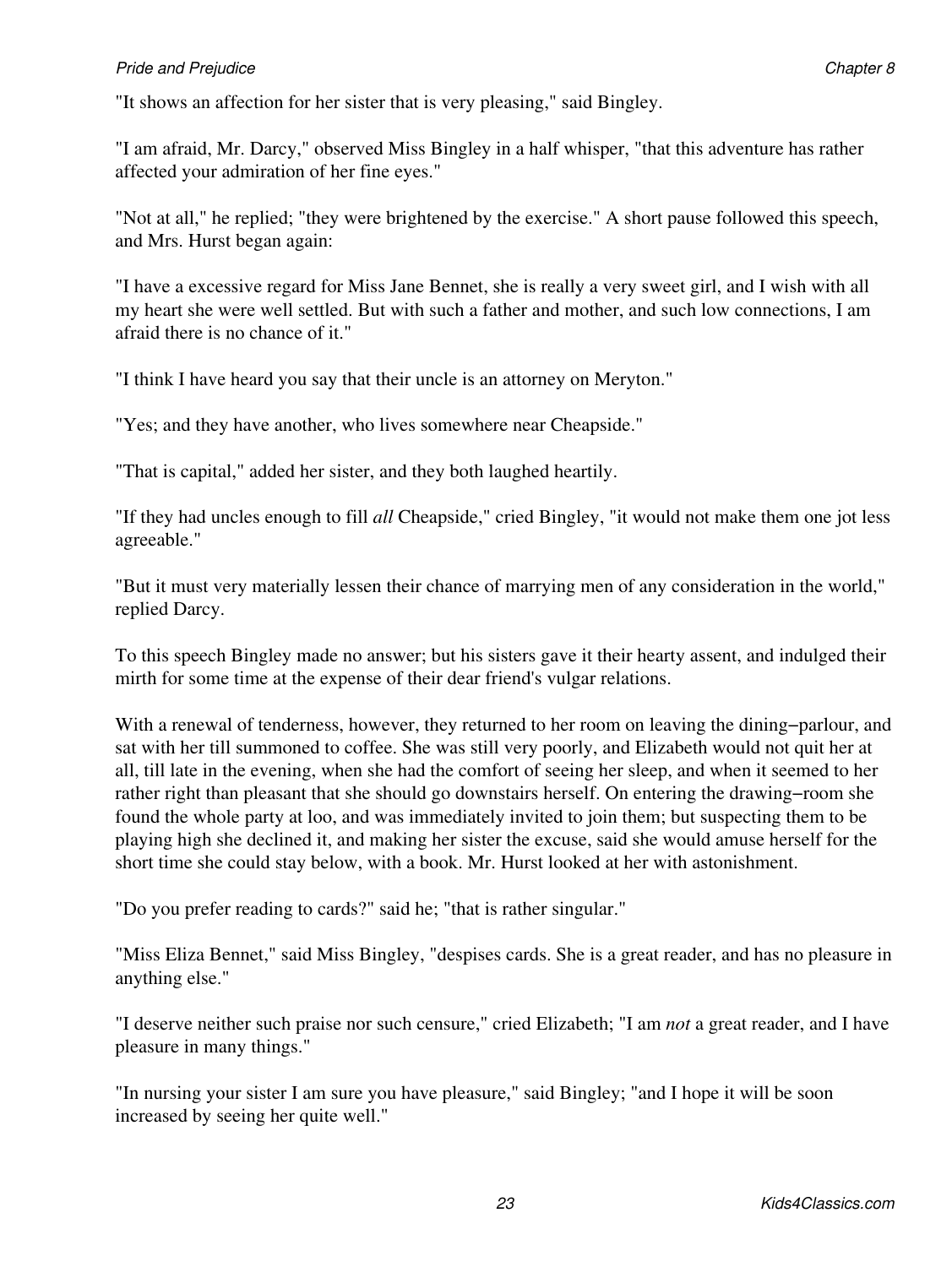Elizabeth thanked him from her heart, and then walked towards the table where a few books were lying. He immediately offered to fetch her others all that his library afforded.

"And I wish my collection were larger for your benefit and my own credit; but I am an idle fellow, and though I have not many, I have more than I ever looked into."

Elizabeth assured him that she could suit herself perfectly with those in the room.

"I am astonished," said Miss Bingley, "that my father should have left so small a collection of books. What a delightful library you have at Pemberley, Mr. Darcy!"

"It ought to be good," he replied, "it has been the work of many generations."

"And then you have added so much to it yourself, you are always buying books."

"I cannot comprehend the neglect of a family library in such days as these."

"Neglect! I am sure you neglect nothing that can add to the beauties of that noble place. Charles, when you build *your* house, I wish it may be half as delightful as Pemberley."

"I wish it may."

"But I would really advise you to make your purchase in that neighbourhood, and take Pemberley for a kind of model. There is not a finer county in England than Derbyshire."

"With all my heart; I will buy Pemberley itself if Darcy will sell it."

"I am talking of possibilities, Charles."

"Upon my word, Caroline, I should think it more possible to get Pemberley by purchase than by imitation."

Elizabeth was so much caught with what passed, as to leave her very little attention for her book; and soon laying it wholly aside, she drew near the card−table, and stationed herself between Mr. Bingley and his eldest sister, to observe the game.

"Is Miss Darcy much grown since the spring?" said Miss Bingley; "will she be as tall as I am?"

"I think she will. She is now about Miss Elizabeth Bennet's height, or rather taller."

"How I long to see her again! I never met with anybody who delighted me so much. Such a countenance, such manners! And so extremely accomplished for her age! Her performance on the pianoforte is exquisite."

"It is amazing to me," said Bingley, "how young ladies can have patience to be so very accomplished as they all are."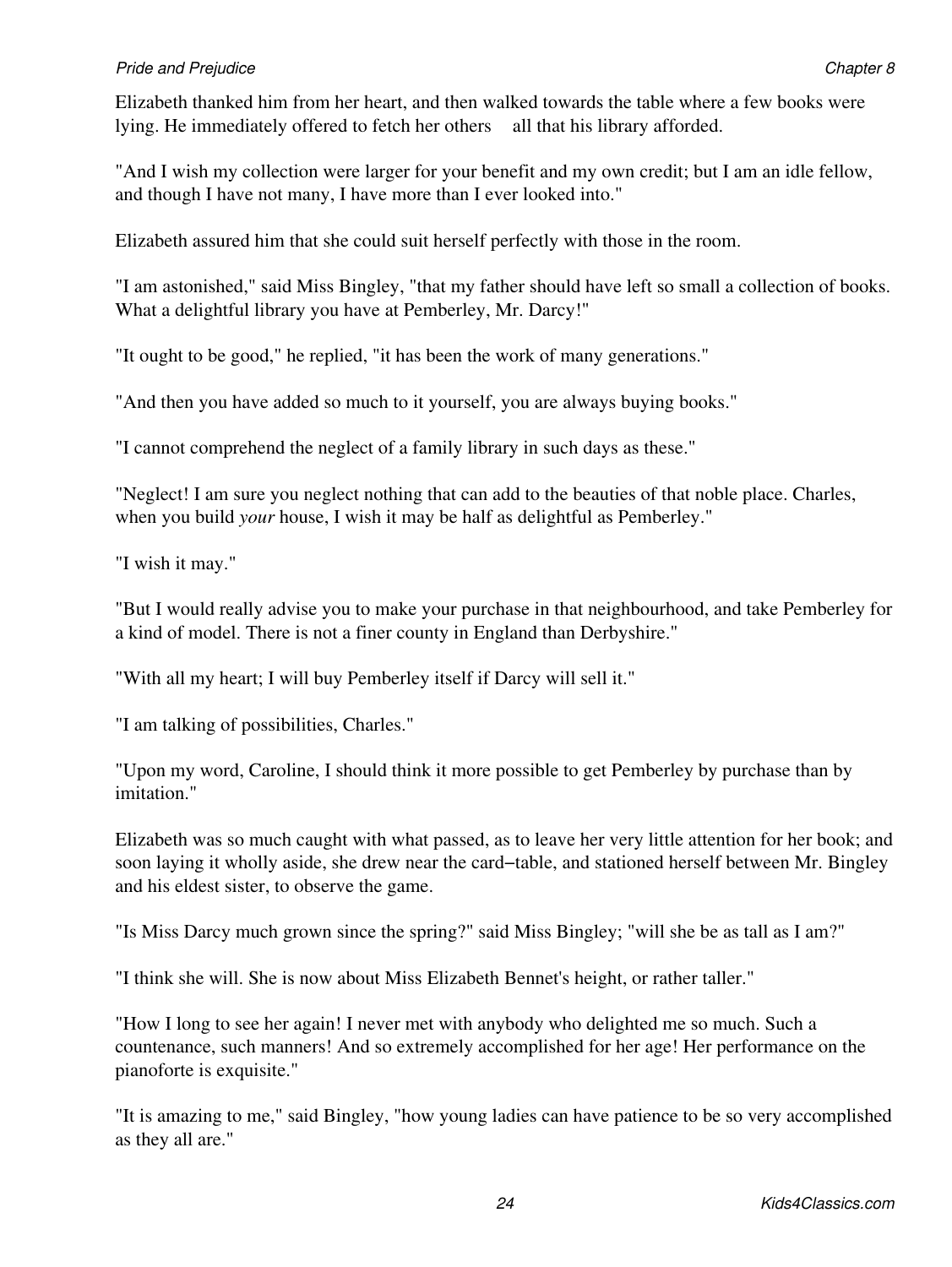"All young ladies accomplished! My dear Charles, what do you mean?"

"Yes, all of them, I think. They all paint tables, cover screens, and net purses. I scarcely know anyone who cannot do all this, and I am sure I never heard a young lady spoken of for the first time, without being informed that she was very accomplished."

"Your list of the common extent of accomplishments," said Darcy, "has too much truth. The word is applied to many a woman who deserves it no otherwise than by netting a purse or covering a screen. But I am very far from agreeing with you in your estimation of ladies in general. I cannot boast of knowing more than half−a−dozen, in the whole range of my acquaintance, that are really accomplished."

"Nor I, I am sure," said Miss Bingley.

"Then," observed Elizabeth, "you must comprehend a great deal in your idea of an accomplished woman."

"Yes, I do comprehend a great deal in it."

"Oh! certainly," cried his faithful assistant, "no one can be really esteemed accomplished who does not greatly surpass what is usually met with. A woman must have a thorough knowledge of music, singing, drawing, dancing, and the modern languages, to deserve the word; and besides all this, she must possess a certain something in her air and manner of walking, the tone of her voice, her address and expressions, or the word will be but half−deserved."

"All this she must possess," added Darcy, "and to all this she must yet add something more substantial, in the improvement of her mind by extensive reading."

"I am no longer surprised at your knowing *only* six accomplished women. I rather wonder now at your knowing *any*."

"Are you so severe upon your own sex as to doubt the possibility of all this?"

"I never saw such a woman. I never saw such capacity, and taste, and application, and elegance, as you describe united."

Mrs. Hurst and Miss Bingley both cried out against the injustice of her implied doubt, and were both protesting that they knew many women who answered this description, when Mr. Hurst called them to order, with bitter complaints of their inattention to what was going forward. As all conversation was thereby at an end, Elizabeth soon afterwards left the room.

"Elizabeth Bennet," said Miss Bingley, when the door was closed on her, "is one of those young ladies who seek to recommend themselves to the other sex by undervaluing their own; and with many men, I dare say, it succeeds. But, in my opinion, it is a paltry device, a very mean art."

"Undoubtedly," replied Darcy, to whom this remark was chiefly addressed, "there is a meanness in *all* the arts which ladies sometimes condescend to employ for captivation. Whatever bears affinity to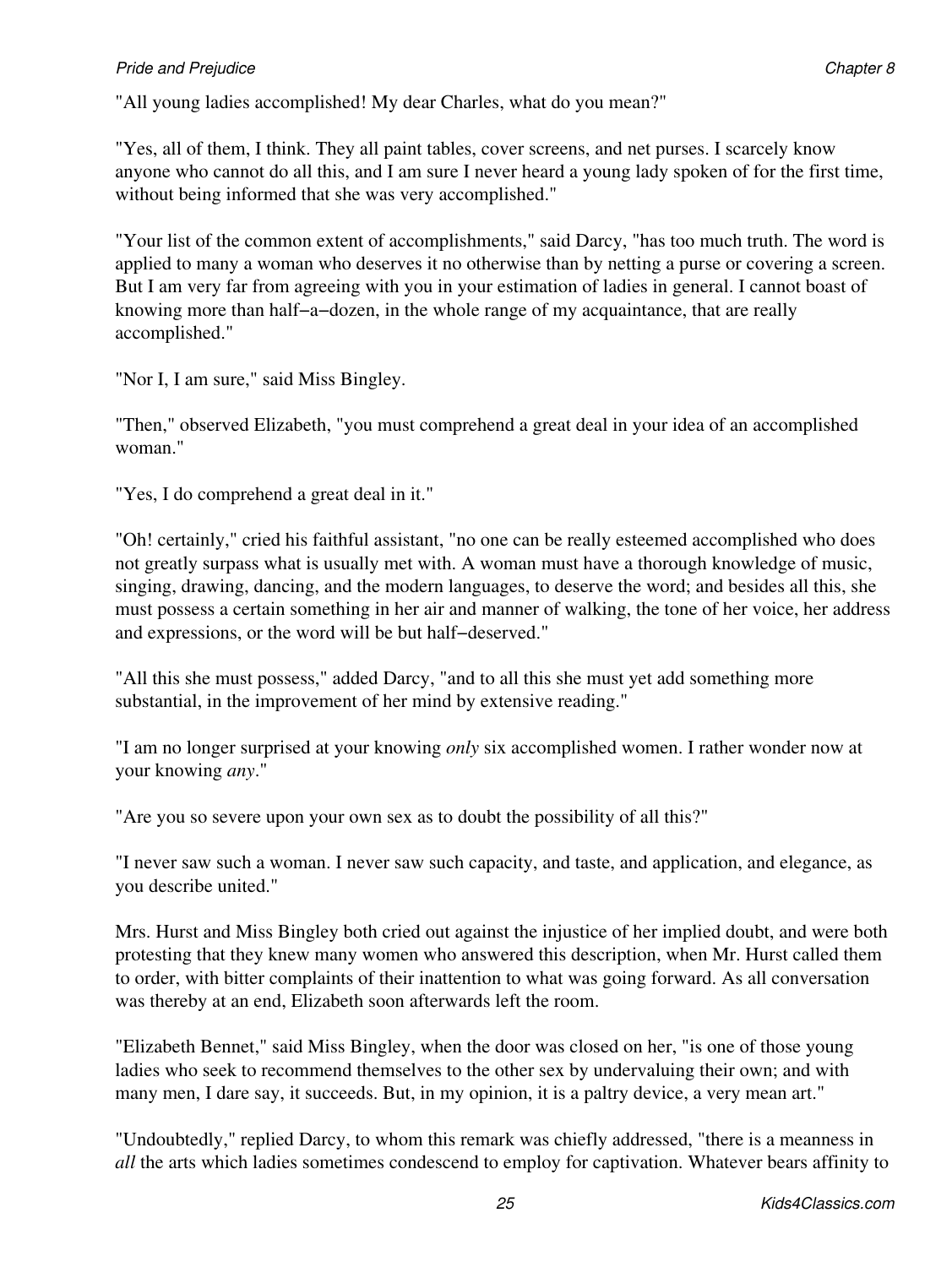cunning is despicable."

Miss Bingley was not so entirely satisfied with this reply as to continue the subject.

Elizabeth joined them again only to say that her sister was worse, and that she could not leave her. Bingley urged Mr. Jones being sent for immediately; while his sisters, convinced that no country advice could be of any service, recommended an express to town for one of the most eminent physicians. This she would not hear of; but she was not so unwilling to comply with their brother's proposal; and it was settled that Mr. Jones should be sent for early in the morning, if Miss Bennet were not decidedly better. Bingley was quite uncomfortable; his sisters declared that they were miserable. They solaced their wretchedness, however, by duets after supper, while he could find no better relief to his feelings than by giving his housekeeper directions that every attention might be paid to the sick lady and her sister.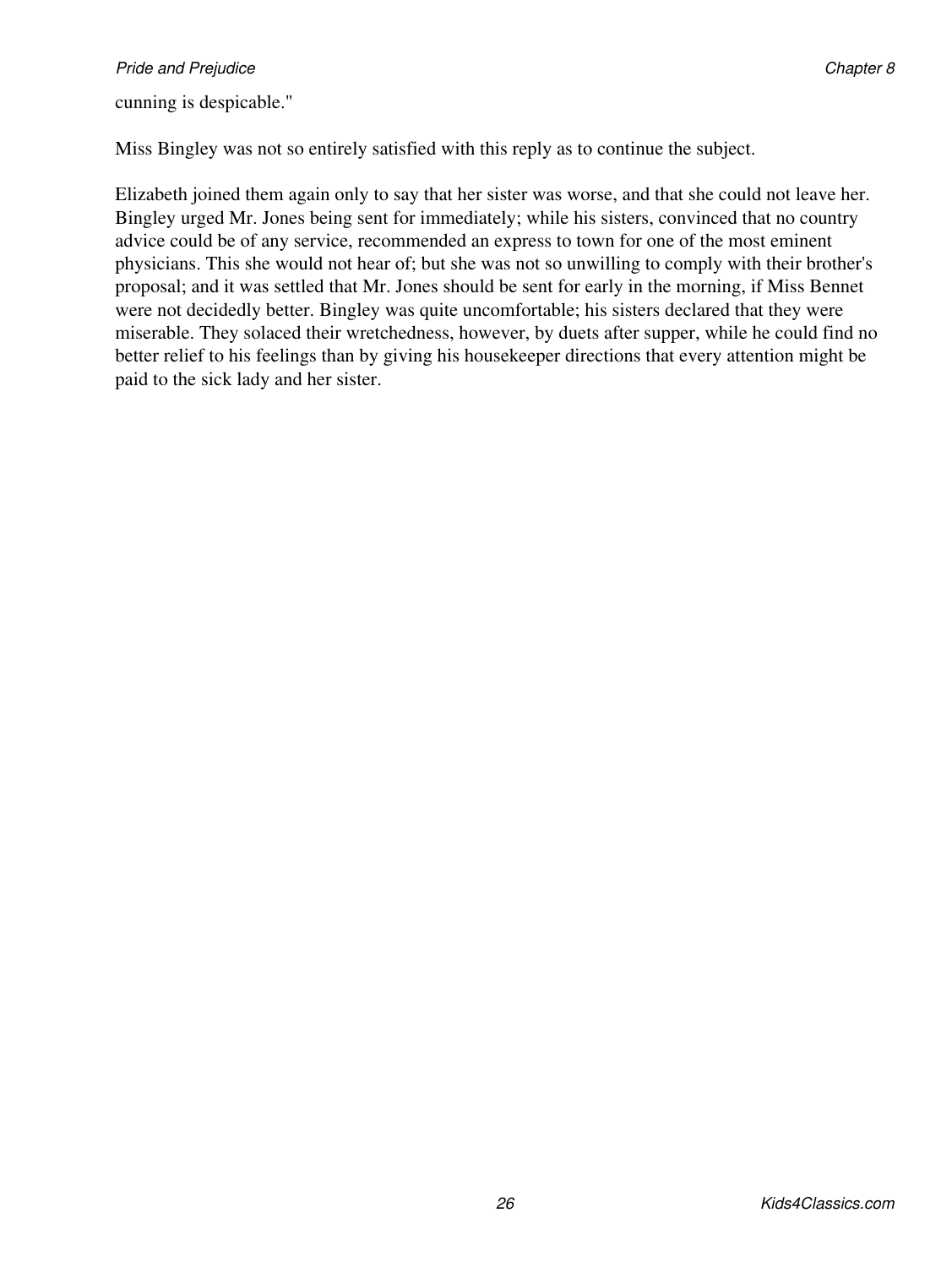<span id="page-30-0"></span>Elizabeth passed the chief of the night in her sister's room, and in the morning had the pleasure of being able to send a tolerable answer to the inquiries which she very early received from Mr. Bingley by a housemaid, and some time afterwards from the two elegant ladies who waited on his sisters. In spite of this amendment, however, she requested to have a note sent to Longbourn, desiring her mother to visit Jane, and form her own judgement of her situation. The note was immediately dispatched, and its contents as quickly complied with. Mrs. Bennet, accompanied by her two youngest girls, reached Netherfield soon after the family breakfast.

Had she found Jane in any apparent danger, Mrs. Bennet would have been very miserable; but being satisfied on seeing her that her illness was not alarming, she had no wish of her recovering immediately, as her restoration to health would probably remove her from Netherfield. She would not listen, therefore, to her daughter's proposal of being carried home; neither did the apothecary, who arrived about the same time, think it at all advisable. After sitting a little while with Jane, on Miss Bingley's appearance and invitation, the mother and three daughter all attended her into the breakfast parlour. Bingley met them with hopes that Mrs. Bennet had not found Miss Bennet worse than she expected.

"Indeed I have, sir," was her answer. "She is a great deal too ill to be moved. Mr. Jones says we must not think of moving her. We must trespass a little longer on your kindness."

"Removed!" cried Bingley. "It must not be thought of. My sister, I am sure, will not hear of her removal."

"You may depend upon it, Madam," said Miss Bingley, with cold civility, "that Miss Bennet will receive every possible attention while she remains with us."

Mrs. Bennet was profuse in her acknowledgments.

"I am sure," she added, "if it was not for such good friends I do not know what would become of her, for she is very ill indeed, and suffers a vast deal, though with the greatest patience in the world, which is always the way with her, for she has, without exception, the sweetest temper I have ever met with. I often tell my other girls they are nothing to *her*. You have a sweet room here, Mr. Bingley, and a charming prospect over the gravel walk. I do not know a place in the country that is equal to Netherfield. You will not think of quitting it in a hurry, I hope, though you have but a short lease."

"Whatever I do is done in a hurry," replied he; "and therefore if I should resolve to quit Netherfield, I should probably be off in five minutes. At present, however, I consider myself as quite fixed here."

"That is exactly what I should have supposed of you," said Elizabeth.

"You begin to comprehend me, do you?" cried he, turning towards her.

"Oh! yes I understand you perfectly."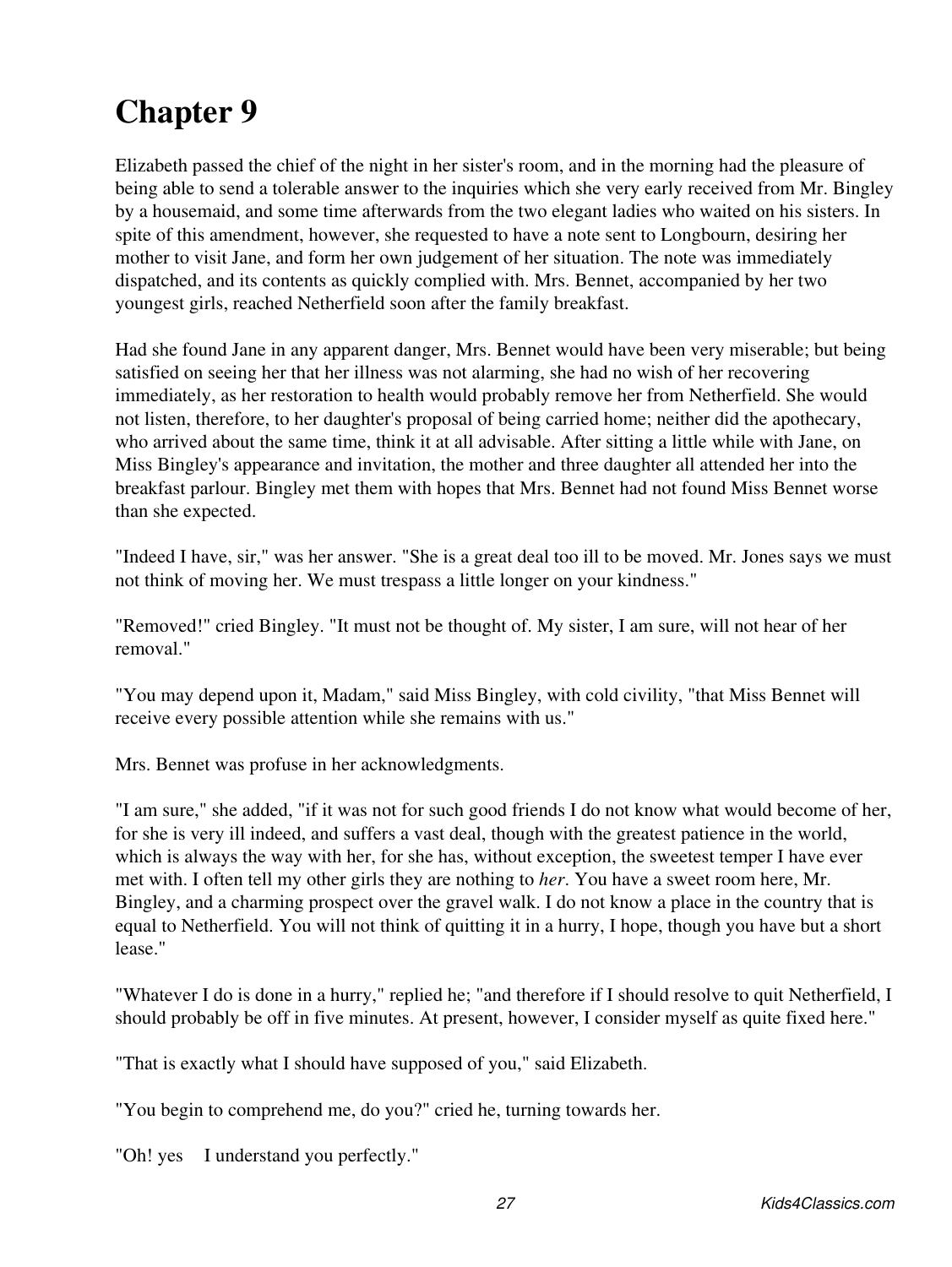#### **Pride and Prejudice Chapter 9** Chapter 9

"I wish I might take this for a compliment; but to be so easily seen through I am afraid is pitiful."

"That is as it happens. It does not follow that a deep, intricate character is more or less estimable than such a one as yours."

"Lizzy," cried her mother, "remember where you are, and do not run on in the wild manner that you are suffered to do at home."

"I did not know before," continued Bingley immediately, "that you were a studier of character. It must be an amusing study."

"Yes, but intricate characters are the *most* amusing. They have at least that advantage."

"The country," said Darcy, "can in general supply but a few subjects for such a study. In a country neighbourhood you move in a very confined and unvarying society."

"But people themselves alter so much, that there is something new to be observed in them for ever."

"Yes, indeed," cried Mrs. Bennet, offended by his manner of mentioning a country neighbourhood. "I assure you there is quite as much of *that* going on in the country as in town."

Everybody was surprised, and Darcy, after looking at her for a moment, turned silently away. Mrs. Bennet, who fancied she had gained a complete victory over him, continued her triumph.

"I cannot see that London has any great advantage over the country, for my part, except the shops and public places. The country is a vast deal pleasanter, is it not, Mr. Bingley?"

"When I am in the country," he replied, "I never wish to leave it; and when I am in town it is pretty much the same. They have each their advantages, and I can be equally happy in either."

"Aye that is because you have the right disposition. But that gentleman," looking at Darcy, "seemed to think the country was nothing at all."

"Indeed, Mamma, you are mistaken," said Elizabeth, blushing for her mother. "You quite mistook Mr. Darcy. He only meant that there was not such a variety of people to be met with in the country as in the town, which you must acknowledge to be true."

"Certainly, my dear, nobody said there were; but as to not meeting with many people in this neighbourhood, I believe there are few neighbourhoods larger. I know we dine with four−and−twenty families."

Nothing but concern for Elizabeth could enable Bingley to keep his countenance. His sister was less delicate, and directed her eyes towards Mr. Darcy with a very expressive smile. Elizabeth, for the sake of saying something that might turn her mother's thoughts, now asked her if Charlotte Lucas had been at Longbourn since *her* coming away.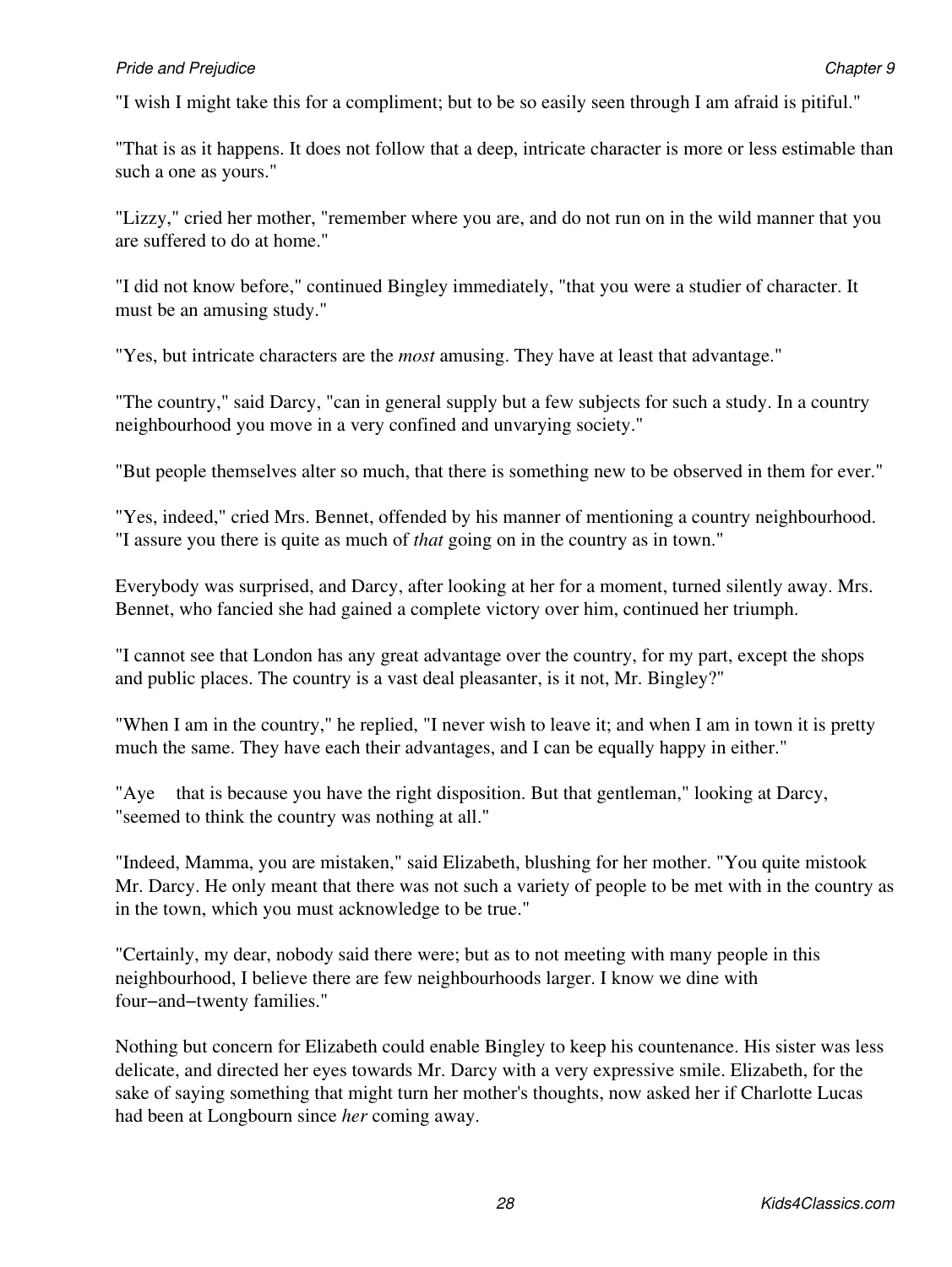#### **Pride and Prejudice Chapter 9** Chapter 9

"Yes, she called yesterday with her father. What an agreeable man Sir William is, Mr. Bingley, is not he? So much the man of fashion! So genteel and easy! He had always something to say to everybody. *That* is my idea of good breeding; and those persons who fancy themselves very important, and never open their mouths, quite mistake the matter."

"Did Charlotte dine with you?"

"No, she would go home. I fancy she was wanted about the mince−pies. For my part, Mr. Bingley, I always keep servants that can do their own work; *my* daughters are brought up very differently. But everybody is to judge for themselves, and the Lucases are a very good sort of girls, I assure you. It is a pity they are not handsome! Not that I think Charlotte so *very* plain but then she is our particular friend."

"She seems a very pleasant young woman."

"Oh! dear, yes; but you must own she is very plain. Lady Lucas herself has often said so, and envied me Jane's beauty. I do not like to boast of my own child, but to be sure, Jane one does not often see anybody better looking. It is what everybody says. I do not trust my own partiality. When she was only fifteen, there was a man at my brother Gardiner's in town so much in love with her that my sister−in−law was sure he would make her an offer before we came away. But, however, he did not. Perhaps he thought her too young. However, he wrote some verses on her, and very pretty they were."

"And so ended his affection," said Elizabeth impatiently. "There has been many a one, I fancy, overcome in the same way. I wonder who first discovered the efficacy of poetry in driving away love!"

"I have been used to consider poetry as the *food* of love," said Darcy.

"Of a fine, stout, healthy love it may. Everything nourishes what is strong already. But if it be only a slight, thin sort of inclination, I am convinced that one good sonnet will starve it entirely away."

Darcy only smiled; and the general pause which ensued made Elizabeth tremble lest her mother should be exposing herself again. She longed to speak, but could think of nothing to say; and after a short silence Mrs. Bennet began repeating her thanks to Mr. Bingley for his kindness to Jane, with an apology for troubling him also with Lizzy. Mr. Bingley was unaffectedly civil in his answer, and forced his younger sister to be civil also, and say what the occasion required. She performed her part indeed without much graciousness, but Mrs. Bennet was satisfied, and soon afterwards ordered her carriage. Upon this signal, the youngest of her daughters put herself forward. The two girls had been whispering to each other during the whole visit, and the result of it was, that the youngest should tax Mr. Bingley with having promised on his first coming into the country to give a ball at Netherfield.

Lydia was a stout, well−grown girl of fifteen, with a fine complexion and good−humoured countenance; a favourite with her mother, whose affection had brought her into public at an early age. She had high animal spirits, and a sort of natural self−consequence, which the attention of the officers, to whom her uncle's good dinners, and her own easy manners recommended her, had increased into assurance. She was very equal, therefore, to address Mr. Bingley on the subject of the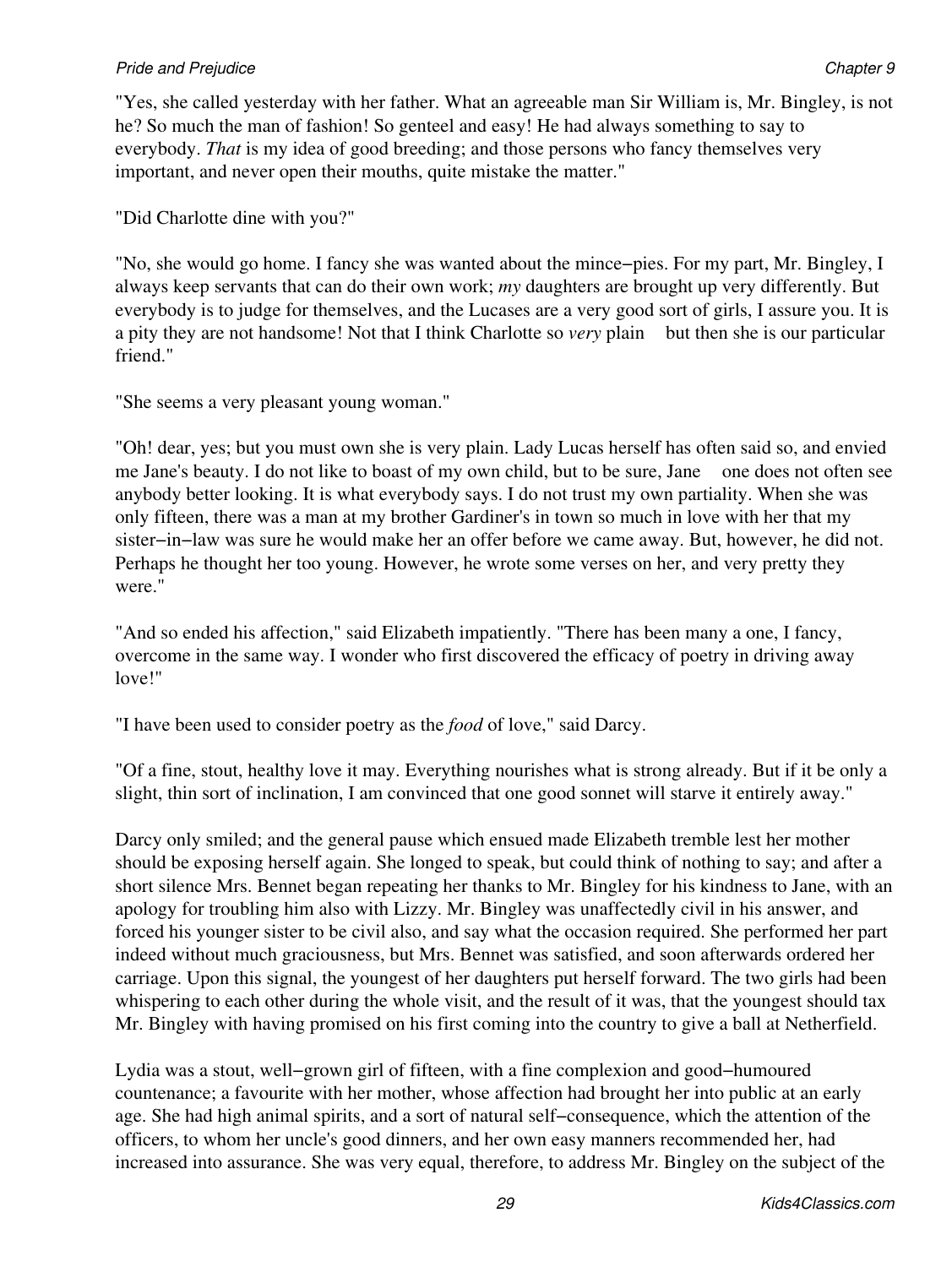ball, and abruptly reminded him of his promise; adding, that it would be the most shameful thing in the world if he did not keep it. His answer to this sudden attack was delightful to their mother's ear:

"I am perfectly ready, I assure you, to keep my engagement; and when your sister is recovered, you shall, if you please, name the very day of the ball. But you would not wish to be dancing when she is ill."

Lydia declared herself satisfied. "Oh! yes it would be much better to wait till Jane was well, and by that time most likely Captain Carter would be at Meryton again. And when you have given *your* ball," she added, "I shall insist on their giving one also. I shall tell Colonel Forster it will be quite a shame if he does not."

Mrs. Bennet and her daughters then departed, and Elizabeth returned instantly to Jane, leaving her own and her relations' behaviour to the remarks of the two ladies and Mr. Darcy; the latter of whom, however, could not be prevailed on to join in their censure of *her*, in spite of all Miss Bingley's witticisms on *fine eyes*.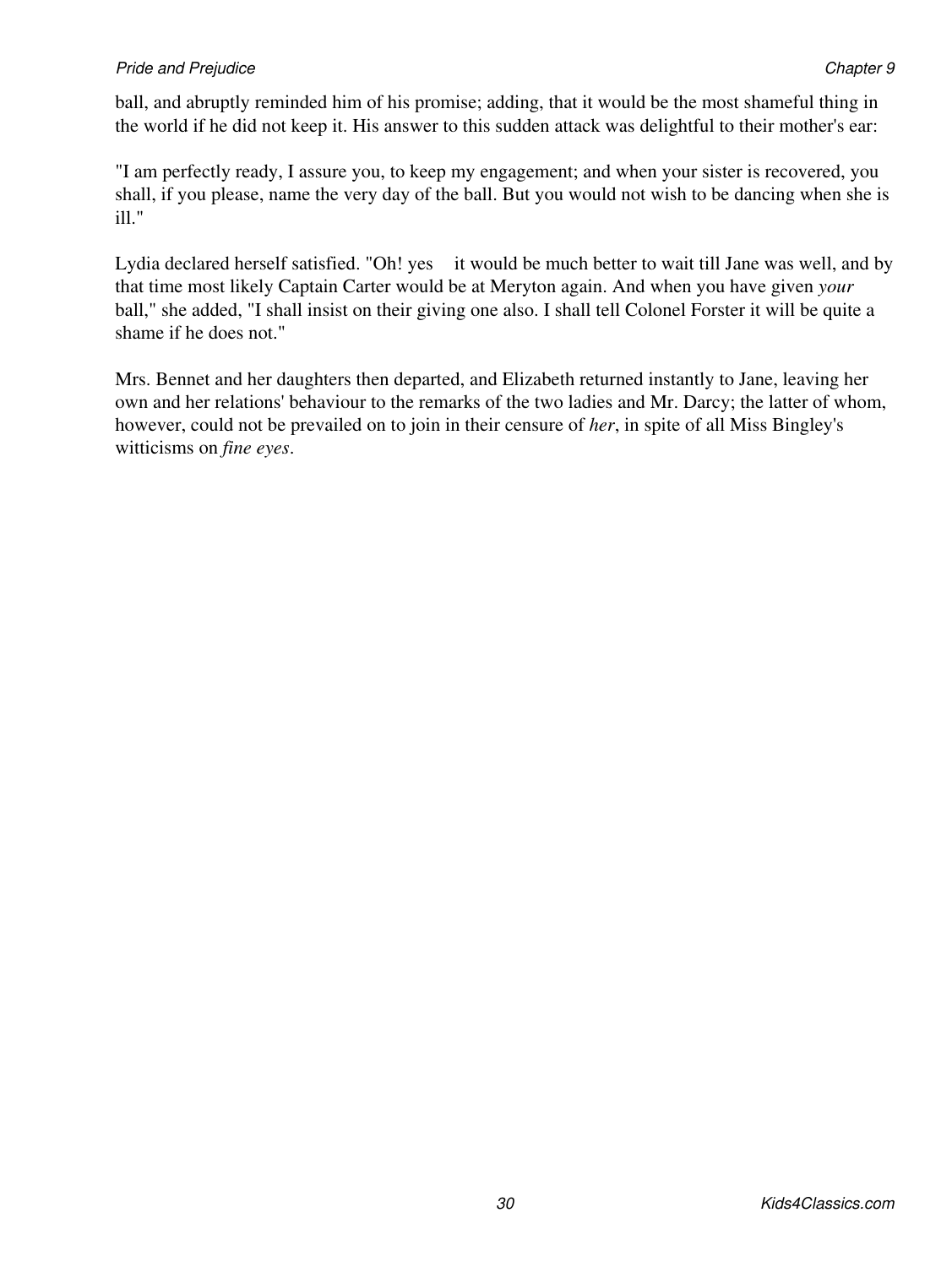<span id="page-34-0"></span>The day passed much as the day before had done. Mrs. Hurst and Miss Bingley had spent some hours of the morning with the invalid, who continued, though slowly, to mend; and in the evening Elizabeth joined their party in the drawing−room. The loo−table, however, did not appear. Mr. Darcy was writing, and Miss Bingley, seated near him, was watching the progress of his letter and repeatedly calling off his attention by messages to his sister. Mr. Hurst and Mr. Bingley were at piquet, and Mrs. Hurst was observing their game.

Elizabeth took up some needlework, and was sufficiently amused in attending to what passed between Darcy and his companion. The perpetual commendations of the lady, either on his handwriting, or on the evenness of his lines, or on the length of his letter, with the perfect unconcern with which her praises were received, formed a curious dialogue, and was exactly in union with her opinion of each.

"How delighted Miss Darcy will be to receive such a letter!"

He made no answer.

"You write uncommonly fast."

"You are mistaken. I write rather slowly."

"How many letters you must have occasion to write in the course of a year! Letters of business, too! How odious I should think them!"

"It is fortunate, then, that they fall to my lot instead of yours."

"Pray tell your sister that I long to see her."

"I have already told her so once, by your desire."

"I am afraid you do not like your pen. Let me mend it for you. I mend pens remarkably well."

"Thank you but I always mend my own."

"How can you contrive to write so even?"

He was silent.

"Tell your sister I am delighted to hear of her improvement on the harp; and pray let her know that I am quite in raptures with her beautiful little design for a table, and I think it infinitely superior to Miss Grantley's."

"Will you give me leave to defer your raptures till I write again? At present I have not room to do them justice."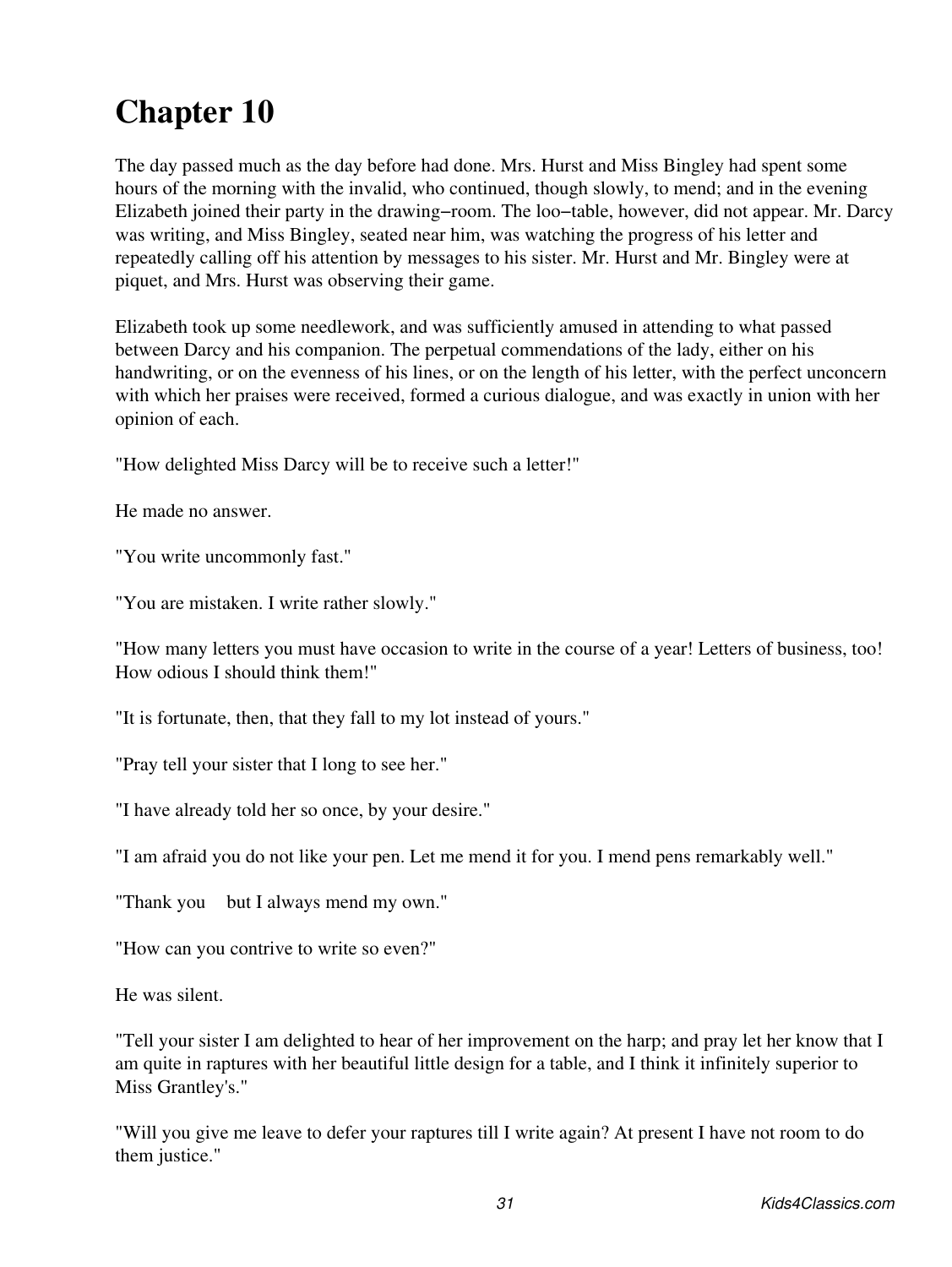#### **Pride and Prejudice Chapter 10 Chapter 10 Chapter 10 Chapter 10 Chapter 10 Chapter 10 Chapter 10**

"Oh! it is of no consequence. I shall see her in January. But do you always write such charming long letters to her, Mr. Darcy?"

"They are generally long; but whether always charming it is not for me to determine."

"It is a rule with me, that a person who can write a long letter with ease, cannot write ill."

"That will not do for a compliment to Darcy, Caroline," cried her brother, "because he does *not* write with ease. He studies too much for words of four syllables. Do not you, Darcy?"

"My style of writing is very different from yours."

"Oh!" cried Miss Bingley, "Charles writes in the most careless way imaginable. He leaves out half his words, and blots the rest."

"My ideas flow so rapidly that I have not time to express them by which means my letters sometimes convey no ideas at all to my correspondents."

"Your humility, Mr. Bingley," said Elizabeth, "must disarm reproof."

"Nothing is more deceitful," said Darcy, "than the appearance of humility. It is often only carelessness of opinion, and sometimes an indirect boast."

"And which of the two do you call *my* little recent piece of modesty?"

"The indirect boast; for you are really proud of your defects in writing, because you consider them as proceeding from a rapidity of thought and carelessness of execution, which, if not estimable, you think at least highly interesting. The power of doing anything with quickness is always prized much by the possessor, and often without any attention to the imperfection of the performance. When you told Mrs. Bennet this morning that if you ever resolved upon quitting Netherfield you should be gone in five minutes, you meant it to be a sort of panegyric, of compliment to yourself and yet what is there so very laudable in a precipitance which must leave very necessary business undone, and can be of no real advantage to yourself or anyone else?"

"Nay," cried Bingley, "this is too much, to remember at night all the foolish things that were said in the morning. And yet, upon my honour, I believe what I said of myself to be true, and I believe it at this moment. At least, therefore, I did not assume the character of needless precipitance merely to show off before the ladies."

"I dare say you believed it; but I am by no means convinced that you would be gone with such celerity. Your conduct would be quite as dependent on chance as that of any man I know; and if, as you were mounting your horse, a friend were to say, 'Bingley, you had better stay till next week,' you would probably do it, you would probably not go and at another word, might stay a month."

"You have only proved by this," cried Elizabeth, "that Mr. Bingley did not do justice to his own disposition. You have shown him off now much more than he did himself."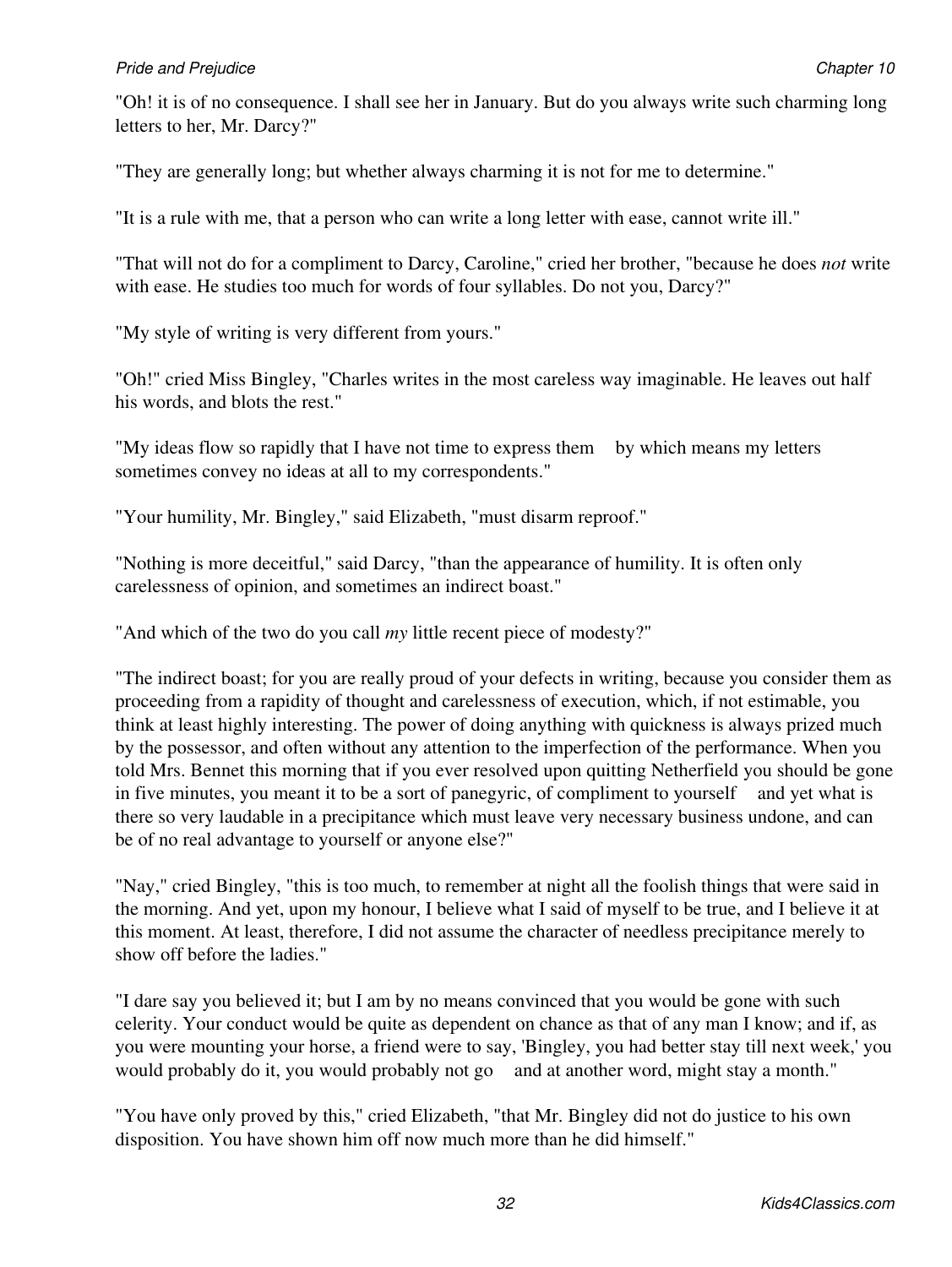"I am exceedingly gratified," said Bingley, "by your converting what my friend says into a compliment on the sweetness of my temper. But I am afraid you are giving it a turn which that gentleman did by no means intend; for he would certainly think better of me, if under such a circumstance I were to give a flat denial, and ride off as fast as I could."

"Would Mr. Darcy then consider the rashness of your original intentions as atoned for by your obstinacy in adhering to it?"

"Upon my word, I cannot exactly explain the matter; Darcy must speak for himself."

"You expect me to account for opinions which you choose to call mine, but which I have never acknowledged. Allowing the case, however, to stand according to your representation, you must remember, Miss Bennet, that the friend who is supposed to desire his return to the house, and the delay of his plan, has merely desired it, asked it without offering one argument in favour of its propriety."

"To yield readily easily to the *persuasion* of a friend is no merit with you."

"To yield without conviction is no compliment to the understanding of either."

"You appear to me, Mr. Darcy, to allow nothing for the influence of friendship and affection. A regard for the requester would often make one readily yield to a request, without waiting for arguments to reason one into it. I am not particularly speaking of such a case as you have supposed about Mr. Bingley. We may as well wait, perhaps, till the circumstance occurs before we discuss the discretion of his behaviour thereupon. But in general and ordinary cases between friend and friend, where one of them is desired by the other to change a resolution of no very great moment, should you think ill of that person for complying with the desire, without waiting to be argued into it?"

"Will it not be advisable, before we proceed on this subject, to arrange with rather more precision the degree of importance which is to appertain to this request, as well as the degree of intimacy subsisting between the parties?"

"By all means," cried Bingley; "let us hear all the particulars, not forgetting their comparative height and size; for that will have more weight in the argument, Miss Bennet, than you may be aware of. I assure you, that if Darcy were not such a great tall fellow, in comparison with myself, I should not pay him half so much deference. I declare I do not know a more awful object than Darcy, on particular occasions, and in particular places; at his own house especially, and of a Sunday evening, when he has nothing to do."

Mr. Darcy smiled; but Elizabeth thought she could perceive that he was rather offended, and therefore checked her laugh. Miss Bingley warmly resented the indignity he had received, in an expostulation with her brother for talking such nonsense.

"I see your design, Bingley," said his friend. "You dislike an argument, and want to silence this."

"Perhaps I do. Arguments are too much like disputes. If you and Miss Bennet will defer yours till I am out of the room, I shall be very thankful; and then you may say whatever you like of me."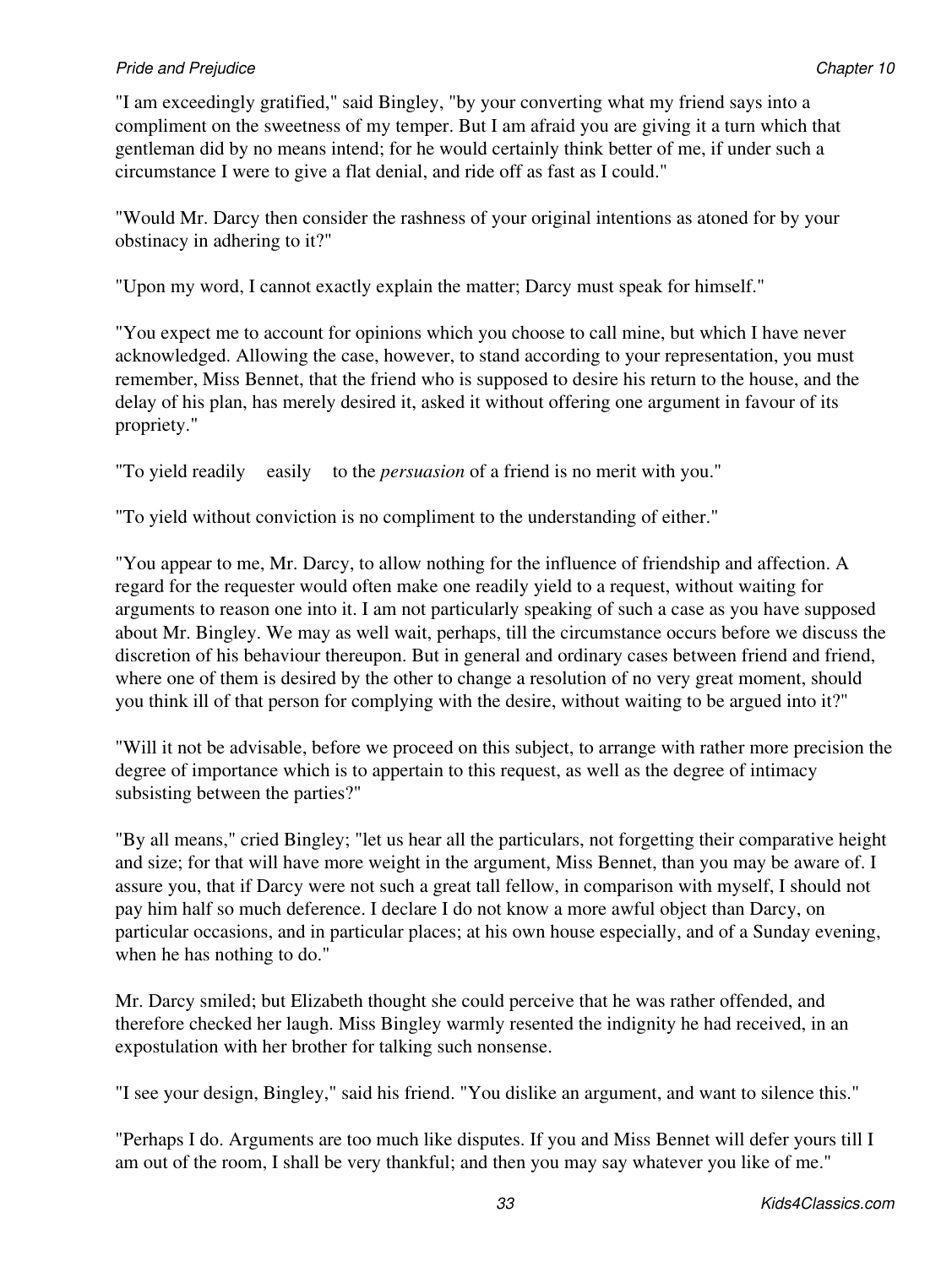## **Pride and Prejudice Chapter 10 Chapter 10 Chapter 10 Chapter 10 Chapter 10 Chapter 10 Chapter 10**

"What you ask," said Elizabeth, "is no sacrifice on my side; and Mr. Darcy had much better finish his letter."

Mr. Darcy took her advice, and did finish his letter.

When that business was over, he applied to Miss Bingley and Elizabeth for an indulgence of some music. Miss Bingley moved with some alacrity to the pianoforte; and, after a polite request that Elizabeth would lead the way which the other as politely and more earnestly negatived, she seated herself.

Mrs. Hurst sang with her sister, and while they were thus employed, Elizabeth could not help observing, as she turned over some music−books that lay on the instrument, how frequently Mr. Darcy's eyes were fixed on her. She hardly knew how to suppose that she could be an object of admiration to so great a man; and yet that he should look at her because he disliked her, was still more strange. She could only imagine, however, at last that she drew his notice because there was something more wrong and reprehensible, according to his ideas of right, than in any other person present. The supposition did not pain her. She liked him too little to care for his approbation.

After playing some Italian songs, Miss Bingley varied the charm by a lively Scotch air; and soon afterwards Mr. Darcy, drawing near Elizabeth, said to her:

"Do not you feel a great inclination, Miss Bennet, to seize such an opportunity of dancing a reel?"

She smiled, but made no answer. He repeated the question, with some surprise at her silence.

"Oh!" said she, "I heard you before, but I could not immediately determine what to say in reply. You wanted me, I know, to say 'Yes,' that you might have the pleasure of despising my taste; but I always delight in overthrowing those kind of schemes, and cheating a person of their premeditated contempt. I have, therefore, made up my mind to tell you, that I do not want to dance a reel at all and now despise me if you dare."

"Indeed I do not dare."

Elizabeth, having rather expected to affront him, was amazed at his gallantry; but there was a mixture of sweetness and archness in her manner which made it difficult for her to affront anybody; and Darcy had never been so bewitched by any woman as he was by her. He really believed, that were it not for the inferiority of her connections, he should be in some danger.

Miss Bingley saw, or suspected enough to be jealous; and her great anxiety for the recovery of her dear friend Jane received some assistance from her desire of getting rid of Elizabeth.

She often tried to provoke Darcy into disliking her guest, by talking of their supposed marriage, and planning his happiness in such an alliance.

"I hope," said she, as they were walking together in the shrubbery the next day, "you will give your mother−in−law a few hints, when this desirable event takes place, as to the advantage of holding her tongue; and if you can compass it, do sure the younger girls of running after officers. And, if I may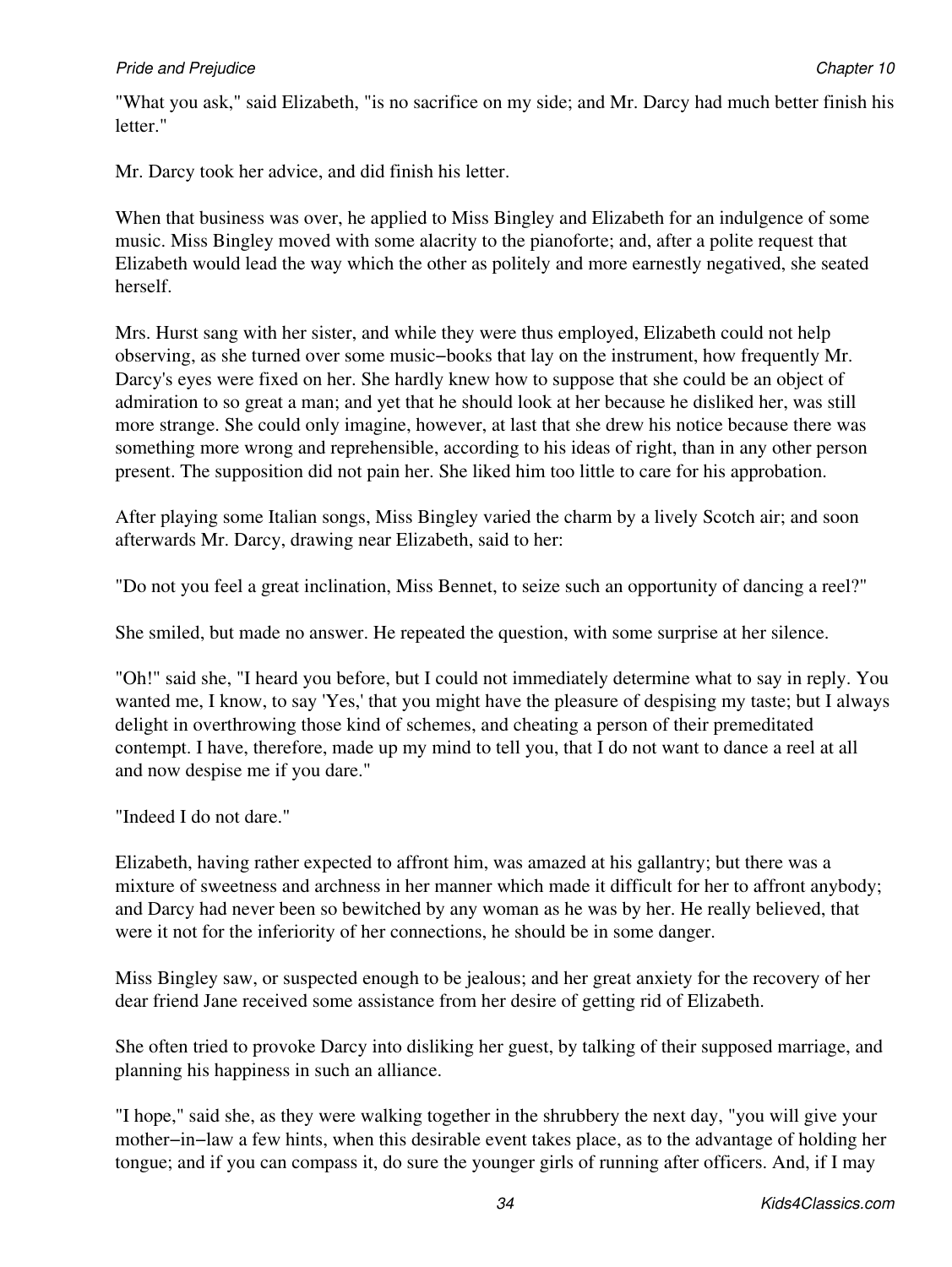mention so delicate a subject, endeavour to check that little something, bordering on conceit and impertinence, which your lady possesses."

"Have you anything else to propose for my domestic felicity?"

"Oh! yes. Do let the portraits of your uncle and aunt Phillips be placed in the gallery at Pemberley. Put them next to your great−uncle the judge. They are in the same profession, you know, only in different lines. As for your Elizabeth's picture, you must not have it taken, for what painter could do justice to those beautiful eyes?"

"It would not be easy, indeed, to catch their expression, but their colour and shape, and the eyelashes, so remarkably fine, might be copied."

At that moment they were met from another walk by Mrs. Hurst and Elizabeth herself.

"I did not know that you intended to walk," said Miss Bingley, in some confusion, lest they had been overheard.

"You used us abominably ill," answered Mrs. Hurst, "running away without telling us that you were coming out."

Then taking the disengaged arm of Mr. Darcy, she left Elizabeth to walk by herself. The path just admitted three. Mr. Darcy felt their rudeness, and immediately said:

"This walk is not wide enough for our party. We had better go into the avenue."

But Elizabeth, who had not the least inclination to remain with them, laughingly answered:

"No, no; stay where you are. You are charmingly grouped, and appear to uncommon advantage. The picturesque would be spoilt by admitting a fourth. Good−bye."

She then ran gaily off, rejoicing as she rambled about, in the hope of being at home again in a day or two. Jane was already so much recovered as to intend leaving her room for a couple of hours that evening.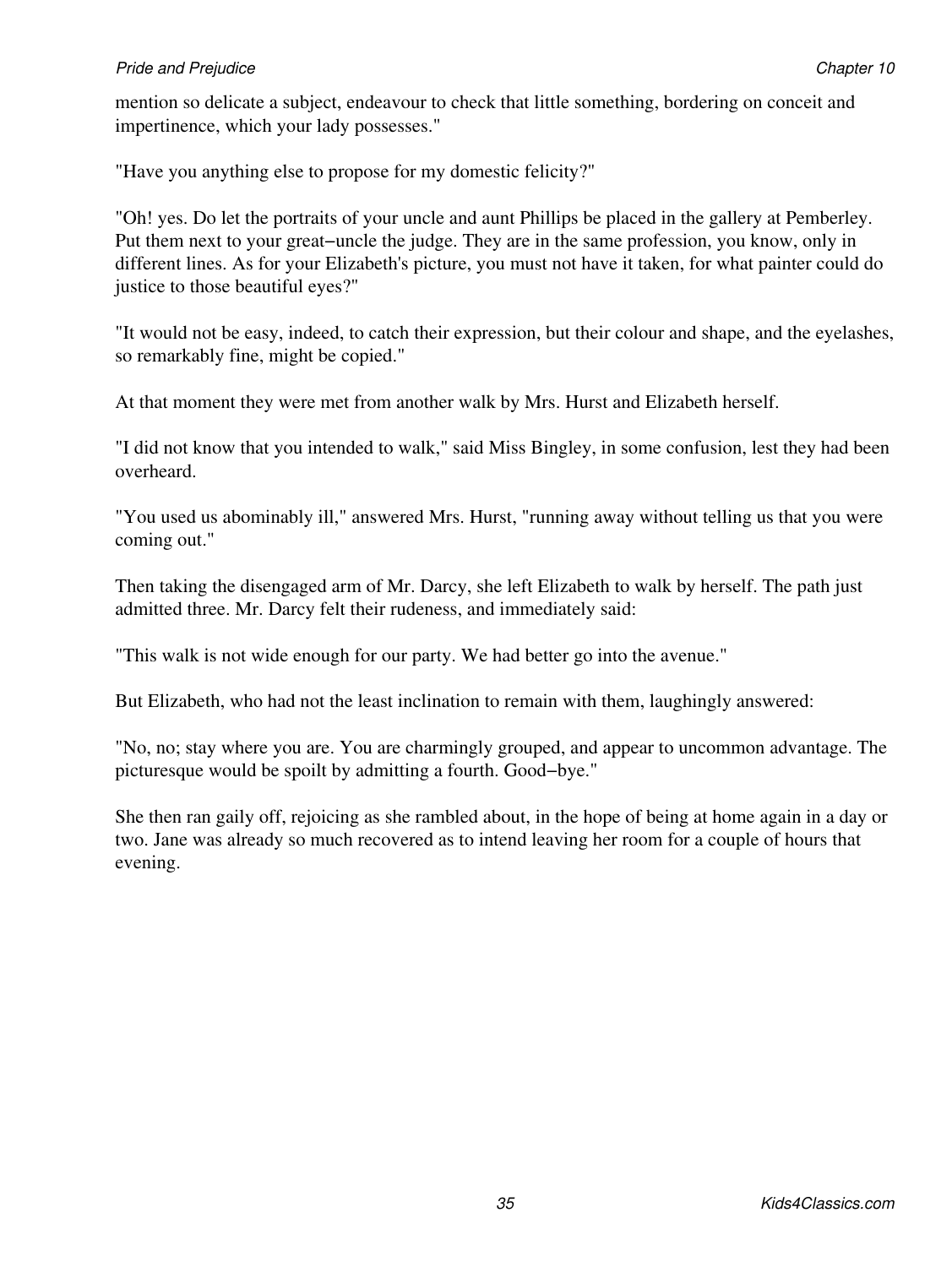When the ladies removed after dinner, Elizabeth ran up to her sister, and seeing her well guarded from cold, attended her into the drawing−room, where she was welcomed by her two friends with many professions of pleasure; and Elizabeth had never seen them so agreeable as they were during the hour which passed before the gentlemen appeared. Their powers of conversation were considerable. They could describe an entertainment with accuracy, relate an anecdote with humour, and laugh at their acquaintance with spirit.

But when the gentlemen entered, Jane was no longer the first object; Miss Bingley's eyes were instantly turned toward Darcy, and she had something to say to him before he had advanced many steps. He addressed himself to Miss Bennet, with a polite congratulation; Mr. Hurst also made her a slight bow, and said he was "very glad;" but diffuseness and warmth remained for Bingley's salutation. He was full of joy and attention. The first half−hour was spent in piling up the fire, lest she should suffer from the change of room; and she removed at his desire to the other side of the fireplace, that she might be further from the door. He then sat down by her, and talked scarcely to anyone else. Elizabeth, at work in the opposite corner, saw it all with great delight.

When tea was over, Mr. Hurst reminded his sister−in−law of the card−table but in vain. She had obtained private intelligence that Mr. Darcy did not wish for cards; and Mr. Hurst soon found even his open petition rejected. She assured him that no one intended to play, and the silence of the whole party on the subject seemed to justify her. Mr. Hurst had therefore nothing to do, but to stretch himself on one of the sofas and go to sleep. Darcy took up a book; Miss Bingley did the same; and Mrs. Hurst, principally occupied in playing with her bracelets and rings, joined now and then in her brother's conversation with Miss Bennet.

Miss Bingley's attention was quite as much engaged in watching Mr. Darcy's progress through *his* book, as in reading her own; and she was perpetually either making some inquiry, or looking at his page. She could not win him, however, to any conversation; he merely answered her question, and read on. At length, quite exhausted by the attempt to be amused with her own book, which she had only chosen because it was the second volume of his, she gave a great yawn and said, "How pleasant it is to spend an evening in this way! I declare after all there is no enjoyment like reading! How much sooner one tires of anything than of a book! When I have a house of my own, I shall be miserable if I have not an excellent library."

No one made any reply. She then yawned again, threw aside her book, and cast her eyes round the room in quest for some amusement; when hearing her brother mentioning a ball to Miss Bennet, she turned suddenly towards him and said:

"By the bye, Charles, are you really serious in meditating a dance at Netherfield? I would advise you, before you determine on it, to consult the wishes of the present party; I am much mistaken if there are not some among us to whom a ball would be rather a punishment than a pleasure."

"If you mean Darcy," cried her brother, "he may go to bed, if he chooses, before it begins but as for the ball, it is quite a settled thing; and as soon as Nicholls has made white soup enough, I shall send round my cards."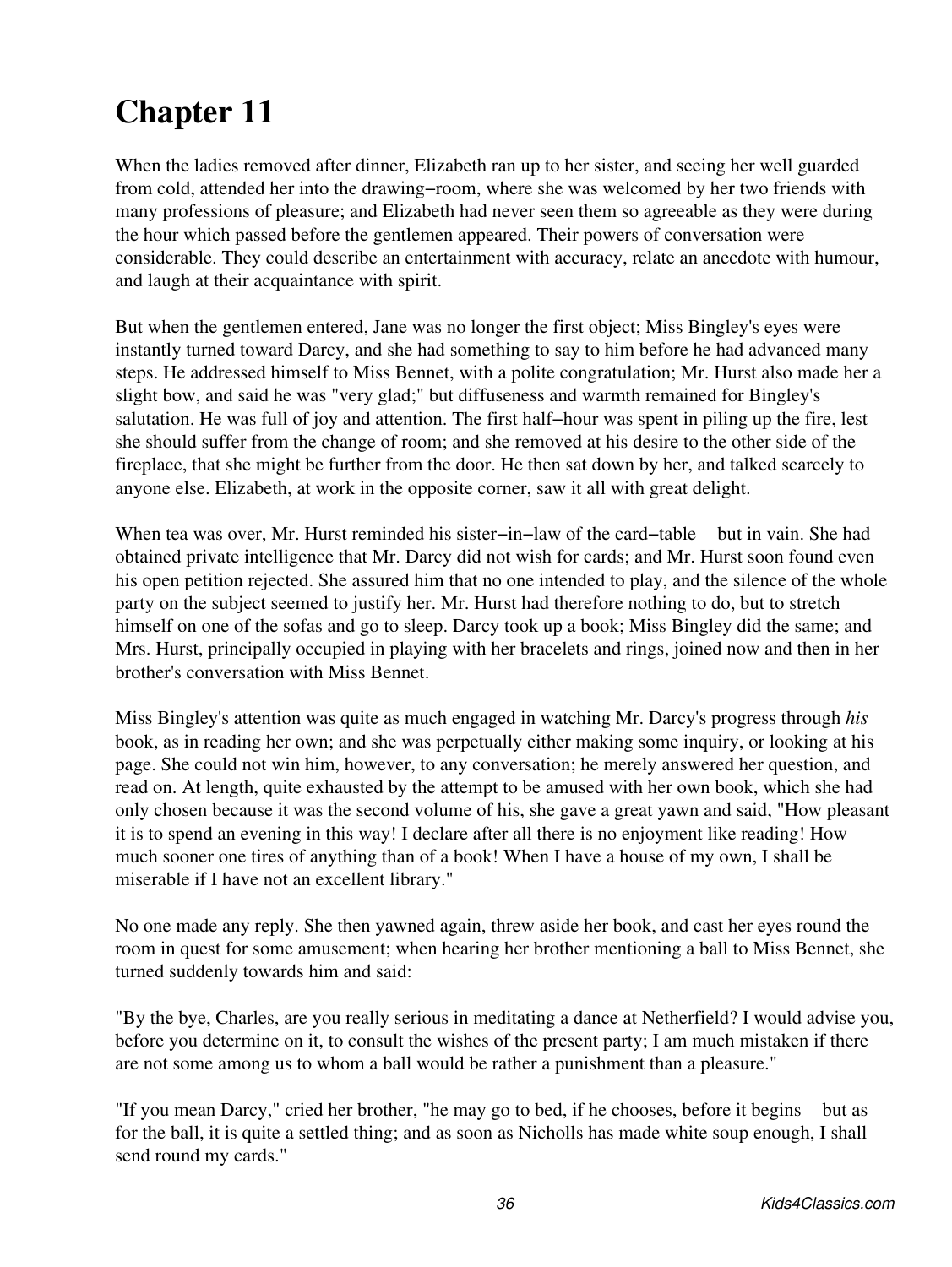"I should like balls infinitely better," she replied, "if they were carried on in a different manner; but there is something insufferably tedious in the usual process of such a meeting. It would surely be much more rational if conversation instead of dancing were made the order of the day."

"Much more rational, my dear Caroline, I dare say, but it would not be near so much like a ball."

Miss Bingley made no answer, and soon afterwards she got up and walked about the room. Her figure was elegant, and she walked well; but Darcy, at whom it was all aimed, was still inflexibly studious. In the desperation of her feelings, she resolved on one effort more, and, turning to Elizabeth, said:

"Miss Eliza Bennet, let me persuade you to follow my example, and take a turn about the room. I assure you it is very refreshing after sitting so long in one attitude."

Elizabeth was surprised, but agreed to it immediately. Miss Bingley succeeded no less in the real object of her civility; Mr. Darcy looked up. He was as much awake to the novelty of attention in that quarter as Elizabeth herself could be, and unconsciously closed his book. He was directly invited to join their party, but he declined it, observing that he could imagine but two motives for their choosing to walk up and down the room together, with either of which motives his joining them would interfere. "What could he mean? She was dying to know what could be his meaning?" and asked Elizabeth whether she could at all understand him?

"Not at all," was her answer; "but depend upon it, he means to be severe on us, and our surest way of disappointing him will be to ask nothing about it."

Miss Bingley, however, was incapable of disappointing Mr. Darcy in anything, and persevered therefore in requiring an explanation of his two motives.

"I have not the smallest objection to explaining them," said he, as soon as she allowed him to speak. "You either choose this method of passing the evening because you are in each other's confidence, and have secret affairs to discuss, or because you are conscious that your figures appear to the greatest advantage in walking; if the first, I would be completely in your way, and if the second, I can admire you much better as I sit by the fire."

"Oh! shocking!" cried Miss Bingley. "I never heard anything so abominable. How shall we punish him for such a speech?"

"Nothing so easy, if you have but the inclination," said Elizabeth. "We can all plague and punish one another. Tease him laugh at him. Intimate as you are, you must know how it is to be done."

"But upon my honour, I do *not*. I do assure you that my intimacy has not yet taught me *that*. Tease calmness of manner and presence of mind! No, no feel he may defy us there. And as to laughter, we will not expose ourselves, if you please, by attempting to laugh without a subject. Mr. Darcy may hug himself."

"Mr. Darcy is not to be laughed at!" cried Elizabeth. "That is an uncommon advantage, and uncommon I hope it will continue, for it would be a great loss to *me* to have many such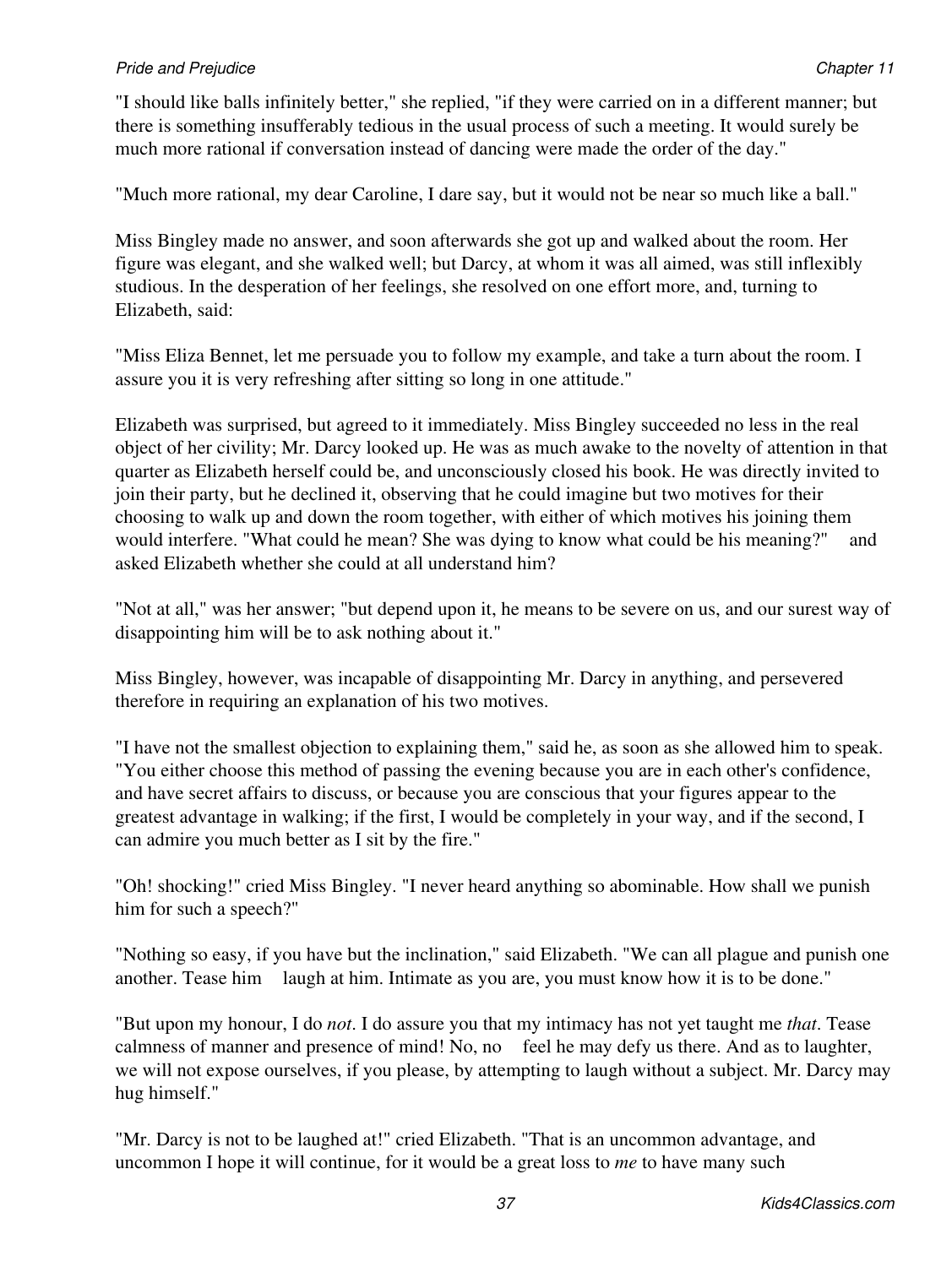acquaintances. I dearly love a laugh."

"Miss Bingley," said he, "has given me more credit than can be. The wisest and the best of men nay, the wisest and best of their actions may be rendered ridiculous by a person whose first object in life is a joke."

"Certainly," replied Elizabeth "there are such people, but I hope I am not one of *them*. I hope I never ridicule what is wise and good. Follies and nonsense, whims and inconsistencies, *do* divert me, I own, and I laugh at them whenever I can. But these, I suppose, are precisely what you are without."

"Perhaps that is not possible for anyone. But it has been the study of my life to avoid those weaknesses which often expose a strong understanding to ridicule."

"Such as vanity and pride."

"Yes, vanity is a weakness indeed. But pride where there is a real superiority of mind, pride will be always under good regulation."

Elizabeth turned away to hide a smile.

"Your examination of Mr. Darcy is over, I presume," said Miss Bingley; "and pray what is the result?"

"I am perfectly convinced by it that Mr. Darcy has no defect. He owns it himself without disguise."

"No," said Darcy, "I have made no such pretension. I have faults enough, but they are not, I hope, of understanding. My temper I dare not vouch for. It is, I believe, too little yielding certainly too little for the convenience of the world. I cannot forget the follies and vices of other so soon as I ought, nor their offenses against myself. My feelings are not puffed about with every attempt to move them. My temper would perhaps be called resentful. My good opinion once lost, is lost forever."

"*That* is a failing indeed!" cried Elizabeth. "Implacable resentment *is* a shade in a character. But you have chosen your fault well. I really cannot *laugh* at it. You are safe from me."

"There is, I believe, in every disposition a tendency to some particular evil a natural defect, which not even the best education can overcome."

"And *your* defect is to hate everybody."

"And yours," he replied with a smile, "is willfully to misunderstand them."

"Do let us have a little music," cried Miss Bingley, tired of a conversation in which she had no share. "Louisa, you will not mind my waking Mr. Hurst?"

Her sister had not the smallest objection, and the pianoforte was opened; and Darcy, after a few moments' recollection, was not sorry for it. He began to feel the danger of paying Elizabeth too much attention.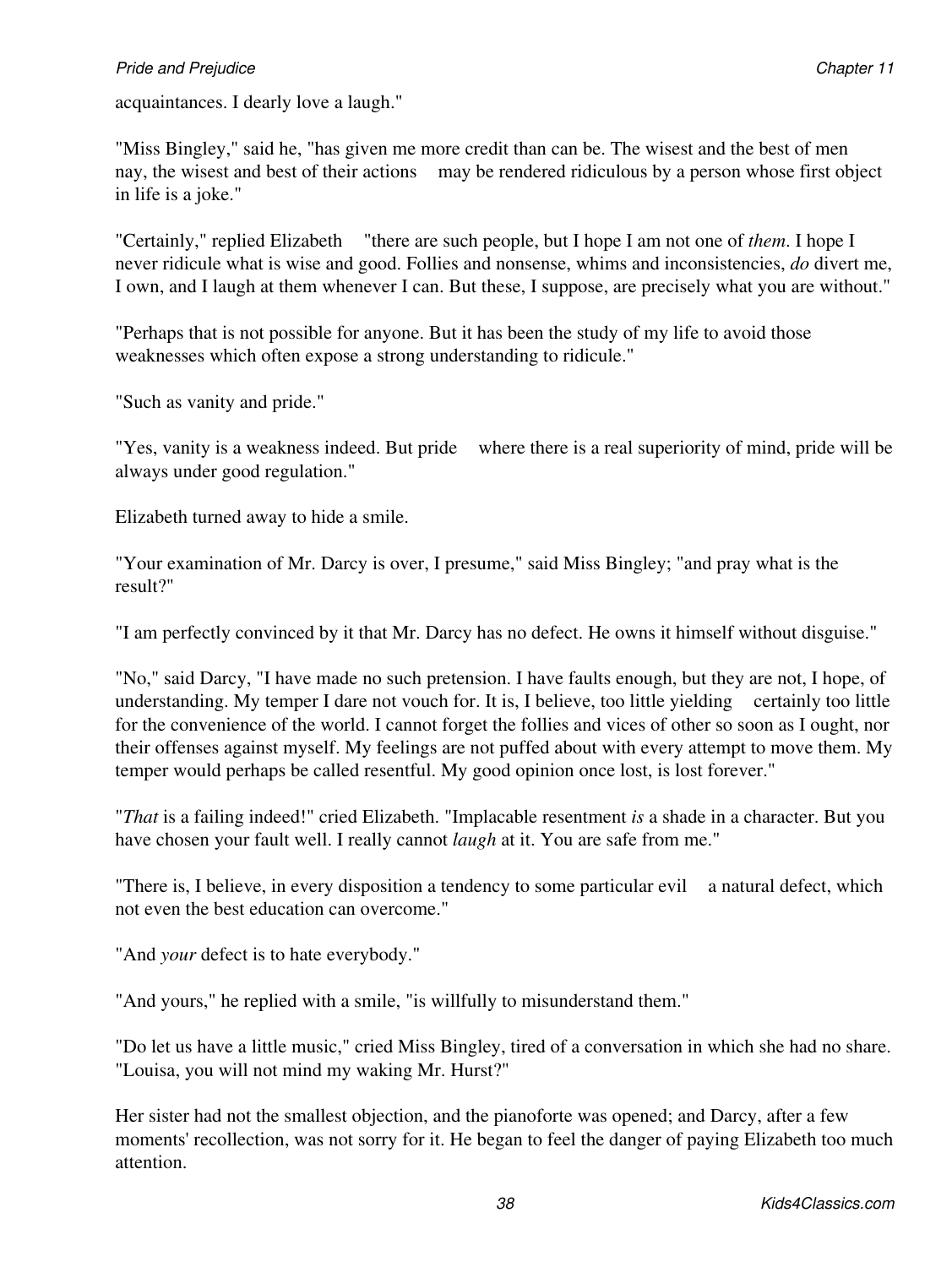In consequence of an agreement between the sisters, Elizabeth wrote the next morning to their mother, to beg that the carriage might be sent for them in the course of the day. But Mrs. Bennet, who had calculated on her daughters remaining at Netherfield till the following Tuesday, which would exactly finish Jane's week, could not bring herself to receive them with pleasure before. Her answer, therefore, was not propitious, at least not to Elizabeth's wishes, for she was impatient to get home. Mrs. Bennet sent them word that they could not possibly have the carriage before Tuesday; and in her postscript it was added, that if Mr. Bingley and his sister pressed them to stay longer, she could spare them very well. Against staying longer, however, Elizabeth was positively resolved nor did she much expect it would be asked; and fearful, on the contrary, as being considered as intruding themselves needlessly long, she urged Jane to borrow Mr. Bingley's carriage immediately, and at length it was settled that their original design of leaving Netherfield that morning should be mentioned, and the request made.

The communication excited many professions of concern; and enough was said of wishing them to stay at least till the following day to work on Jane; and till the morrow their going was deferred. Miss Bingley was then sorry that she had proposed the delay, for her jealousy and dislike of one sister much exceeded her affection for the other.

The master of the house heard with real sorrow that they were to go so soon, and repeatedly tried to persuade Miss Bennet that it would not be safe for her that she was not enough recovered; but Jane was firm where she felt herself to be right.

To Mr. Darcy it was welcome intelligence Elizabeth had been at Netherfield long enough. She attracted him more than he liked and Miss Bingley was uncivil to *her*, and more teasing than usual to himself. He wisely resolved to be particularly careful that no sign of admiration should *now* escape him, nothing that could elevate her with the hope of influencing his felicity; sensible that if such an idea had been suggested, his behaviour during the last day must have material weight in confirming or crushing it. Steady to his purpose, he scarcely spoke ten words to her through the whole of Saturday, and though they were at one time left by themselves for half−an−hour, he adhered most conscientiously to his book, and would not even look at her.

On Sunday, after morning service, the separation, so agreeable to almost all, took place. Miss Bingley's civility to Elizabeth increased at last very rapidly, as well as her affection for Jane; and when they parted, after assuring the latter of the pleasure it would always give her to see her either at Longbourn or Netherfield, and embracing her most tenderly, she even shook hands with the former. Elizabeth took leave of the whole party in the liveliest of spirits.

They were not welcomed home very cordially by their mother. Mrs. Bennet wondered at their coming, and thought them very wrong to give so much trouble, and was sure Jane would have caught cold again. But their father, though very laconic in his expressions of pleasure, was really glad to see them; he had felt their importance in the family circle. The evening conversation, when they were all assembled, had lost much of its animation, and almost all its sense by the absence of Jane and Elizabeth.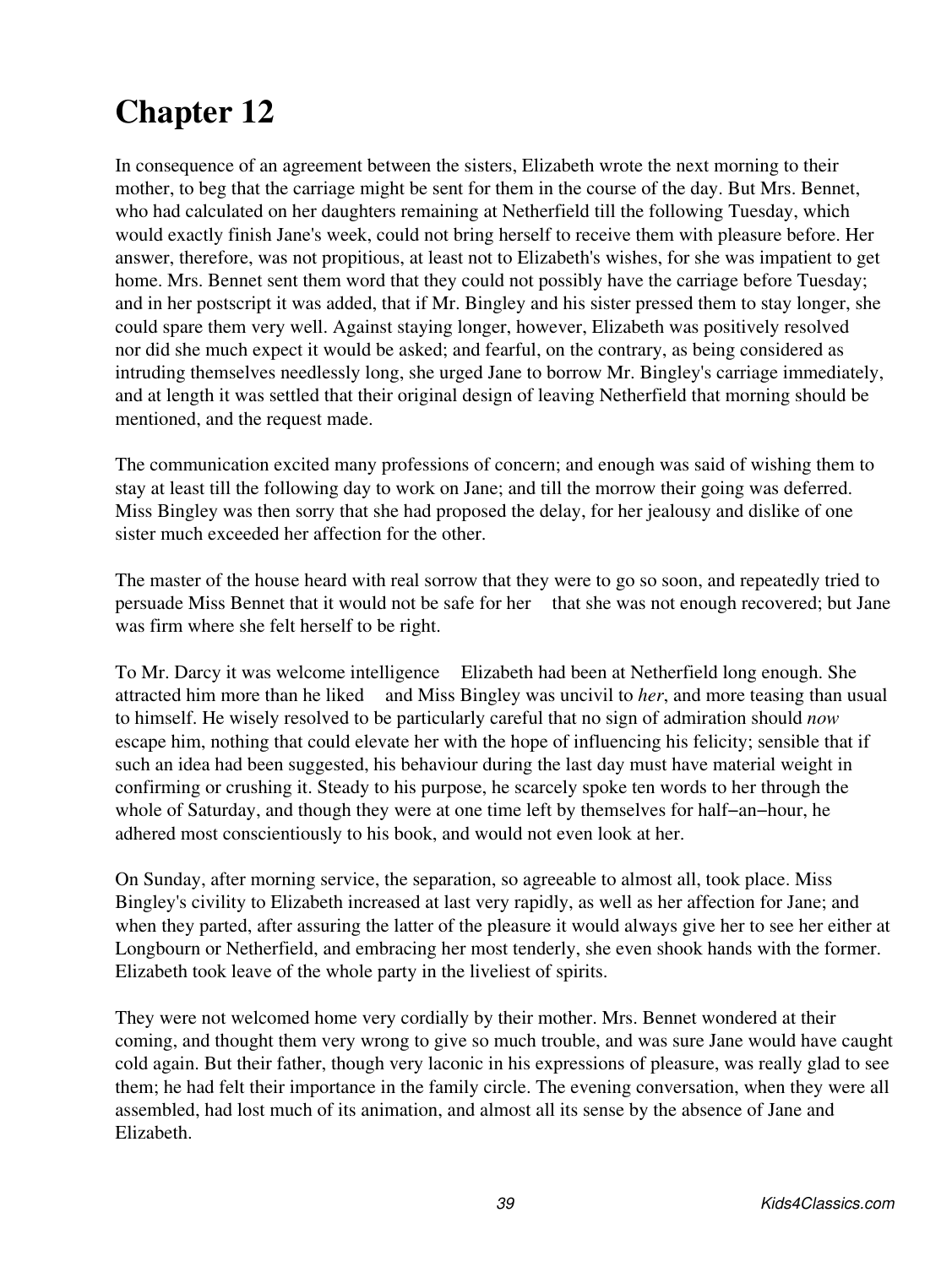#### **Pride and Prejudice Chapter 12** Chapter 12

They found Mary, as usual, deep in the study of thorough−bass and human nature; and had some extracts to admire, and some new observations of threadbare morality to listen to. Catherine and Lydia had information for them of a different sort. Much had been done and much had been said in the regiment since the preceding Wednesday; several of the officers had dined lately with their uncle, a private had been flogged, and it had actually been hinted that Colonel Forster was going to be married.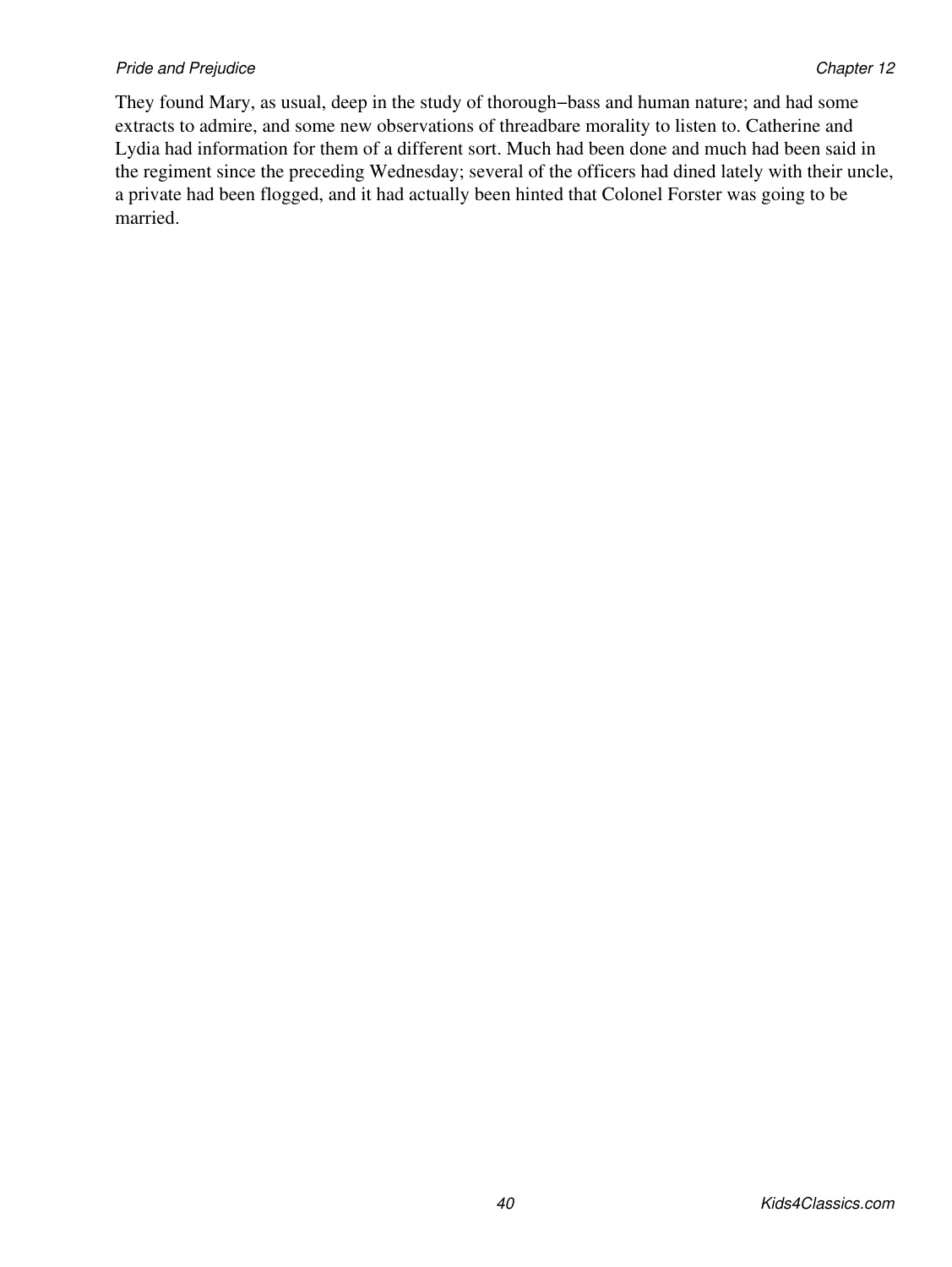"I hope, my dear," said Mr. Bennet to his wife, as they were at breakfast the next morning, "that you have ordered a good dinner to−day, because I have reason to expect an addition to our family party."

"Who do you mean, my dear? I know of nobody that is coming, I am sure, unless Charlotte Lucas should happen to call in and I hope *my* dinners are good enough for her. I do not believe she often sees such at home."

"The person of whom I speak is a gentleman, and a stranger."

Mrs. Bennet's eyes sparkled. "A gentleman and a stranger! It is Mr. Bingley, I am sure! Well, I am sure I shall be extremely glad to see Mr. Bingley. But good Lord! how unlucky! There is not a bit of fish to be got to−day. Lydia, my love, ring the bell I must speak to Hill this moment."

"It is *not* Mr. Bingley," said her husband; "it is a person whom I never saw in the whole course of my life."

This roused a general astonishment; and he had the pleasure of being eagerly questioned by his wife and his five daughters at once.

After amusing himself some time with their curiosity, he thus explained:

"About a month ago I received this letter; and about a fortnight ago I answered it, for I thought it a case of some delicacy, and requiring early attention. It is from my cousin, Mr. Collins, who, when I am dead, may turn you all out of this house as soon as he pleases."

"Oh! my dear," cried his wife, "I cannot bear to hear that mentioned. Pray do not talk of that odious man. I do think it is the hardest thing in the world, that your estate should be entailed away from your own children; and I am sure, if I had been you, I should have tried long ago to do something or other about it."

Jane and Elizabeth tried to explain to her the nature of an entail. They had often attempted to do it before, but it was a subject on which Mrs. Bennet was beyond the reach of reason, and she continued to rail bitterly against the cruelty of settling an estate away from a family of five daughters, in favour of a man whom nobody cared anything about.

"It certainly is a most iniquitous affair," said Mr. Bennet, "and nothing can clear Mr. Collins from the guilt of inheriting Longbourn. But if you will listen to his letter, you may perhaps be a little softened by his manner of expressing himself."

"No, that I am sure I shall not; and I think it is very impertinent of him to write to you at all, and very hypocritical. I hate such false friends. Why could he not keep on quarreling with you, as his father did before him?"

"Why, indeed; he does seem to have had some filial scruples on that head, as you will hear."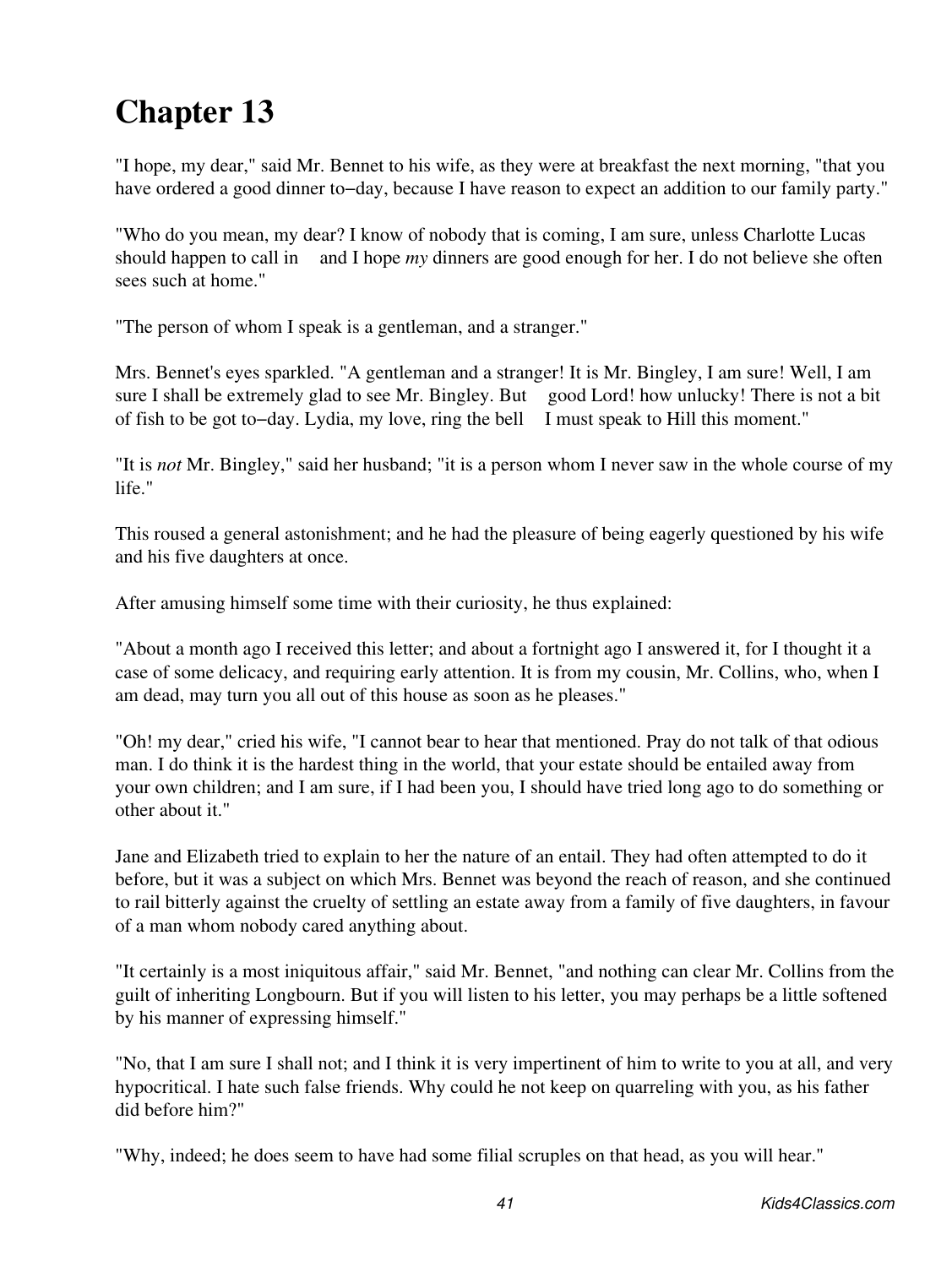"Hunsford, near Westerham, Kent, 15th October.

## "Dear Sir,

"The disagreement subsisting between yourself and my late honoured father always gave me much uneasiness, and since I have had the misfortune to lose him, I have frequently wished to heal the breach; but for some time I was kept back by my own doubts, fearing lest it might seem disrespectful to his memory for me to be on good terms with anyone with whom it had always pleased him to be at variance. 'There, Mrs. Bennet.' My mind, however, is now made up on the subject, for having received ordination at Easter, I have been so fortunate as to be distinguished by the patronage of the Right Honourable Lady Catherine de Bourgh, widow of Sir Lewis de Bourgh, whose bounty and beneficence has preferred me to the valuable rectory of this parish, where it shall be my earnest endeavour to demean myself with grateful respect towards her ladyship, and be ever ready to perform those rites and ceremonies which are instituted by the Church of England. As a clergyman, moreover, I feel it my duty to promote and establish the blessing of peace in all families within in the reach of my influence; and on these grounds I flatter myself that my present overtures are highly commendable, and that the circumstance of my being next in the entail of Longbourn estate will be kindly overlooked on your side, and not lead you to reject the offered olive−branch. I cannot be otherwise than concerned at being the means of injuring your amiable daughters, and beg leave to apologise for it, as well as to assure you of my readiness to make them every possible amends but of this hereafter. If you should have no objection to receive me into your house, I propose myself the satisfaction of waiting on you and your family, Monday, November 18th, by four o'clock, and shall probably trespass on your hospitality till the Saturday se'ennight following, which I can do without any inconvenience, as Lady Catherine is far from objecting to my occasional absence on a Sunday, provided that some other clergyman is engaged to do the duty of the day. I remain, dear sir, with respectful compliments to your lady and daughters, your well−wisher and friend,

## "WILLIAM COLLINS"

"At four o'clock, therefore, we may expect this peace−making gentleman," said Mr. Bennet, as he folded up the letter. "He seems to be a most conscientious and polite young man, upon my word, and I doubt not will prove a valuable acquaintance, especially if Lady Catherine should be so indulgent as to let him come to us again."

"There is some sense in what he says about the girls, however, and if he is disposed to make them any amends, I shall not be the person to discourage him."

"Though it is difficult," said Jane, "to guess in what way he can mean to make us the atonement he thinks our due, the wish is certainly to his credit."

Elizabeth was chiefly struck by his extraordinary deference for Lady Catherine, and his kind intention of christening, marrying, and burying his parishioners whenever it were required.

"He must be an oddity, I think," said she. "I cannot make him out. There is something very pompous in his style. And what can he mean by apologising for being next in the entail? We cannot suppose he would help it if he could. Could he be a sensible man, sir?"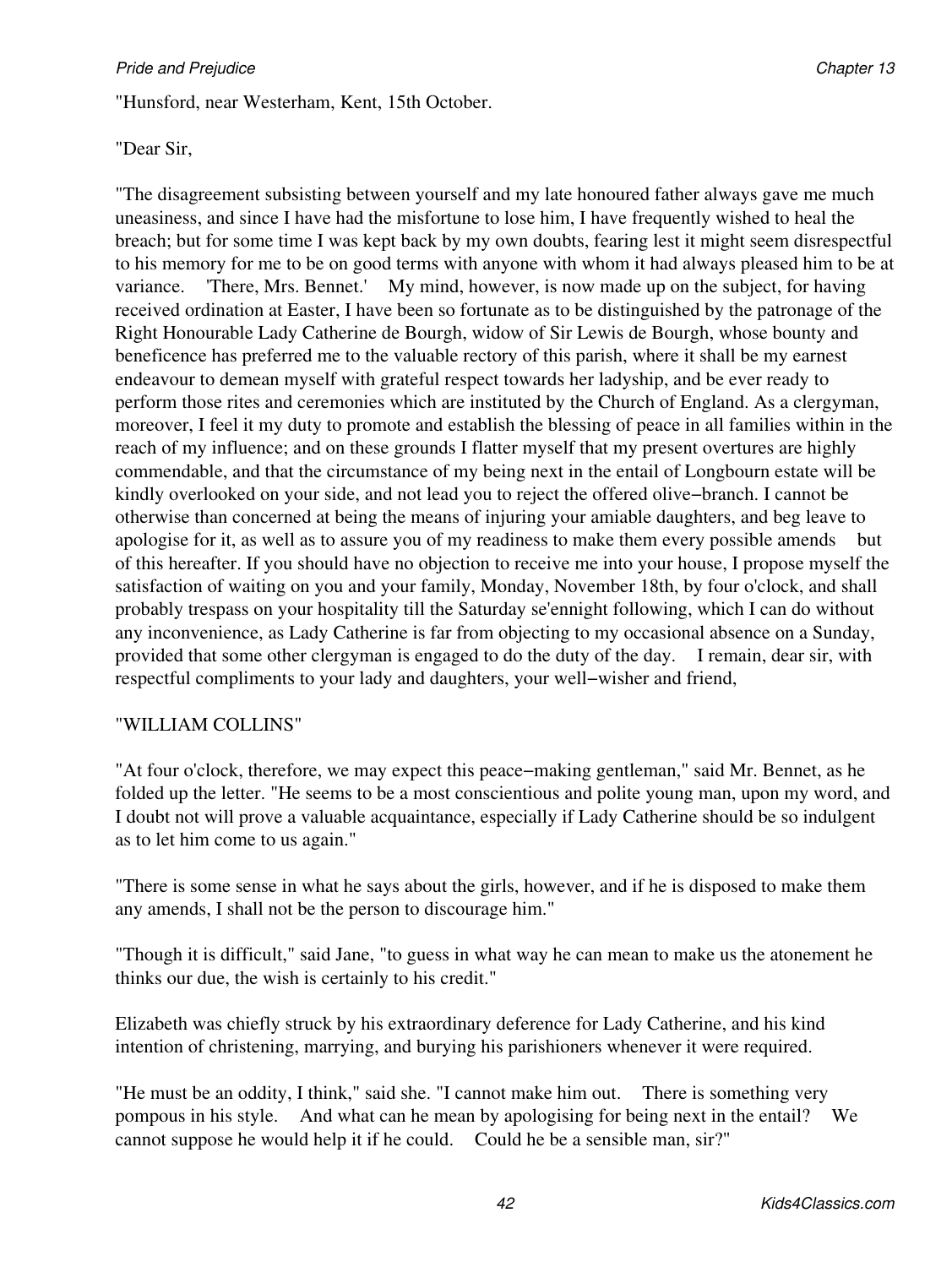"No, my dear, I think not. I have great hopes of finding him quite the reverse. There is a mixture of servility and self-importance in his letter, which promises well. I am impatient to see him."

"In point of composition," said Mary, "the letter does not seem defective. The idea of the olive−branch perhaps is not wholly new, yet I think it is well expressed."

To Catherine and Lydia, neither the letter nor its writer were in any degree interesting. It was next to impossible that their cousin should come in a scarlet coat, and it was now some weeks since they had received pleasure from the society of a man in any other colour. As for their mother, Mr. Collins's letter had done away much of her ill−will, and she was preparing to see him with a degree of composure which astonished her husband and daughters.

Mr. Collins was punctual to his time, and was received with great politeness by the whole family. Mr. Bennet indeed said little; but the ladies were ready enough to talk, and Mr. Collins seemed neither in need of encouragement, nor inclined to be silent himself. He was a tall, heavy−looking young man of five−and−twenty. His air was grave and stately, and his manners were very formal. He had not been long seated before he complimented Mrs. Bennet on having so fine a family of daughters; said he had heard much of their beauty, but that in this instance fame had fallen short of the truth; and added, that he did not doubt her seeing them all in due time disposed of in marriage. This gallantry was not much to the taste of some of his hearers; but Mrs. Bennet, who quarreled with no compliments, answered most readily.

"You are very kind, I am sure; and I wish with all my heart it may prove so, for else they will be destitute enough. Things are settled so oddly."

"You allude, perhaps, to the entail of this estate."

"Ah! sir, I do indeed. It is a grievous affair to my poor girls, you must confess. Not that I mean to find fault with *you*, for such things I know are all chance in this world. There is no knowing how estates will go when once they come to be entailed."

"I am very sensible, madam, of the hardship to my fair cousins, and could say much on the subject, but that I am cautious of appearing forward and precipitate. But I can assure the young ladies that I come prepared to admire them. At present I will not say more; but, perhaps, when we are better acquainted "

He was interrupted by a summons to dinner; and the girls smiled on each other. They were not the only objects of Mr. Collins's admiration. The hall, the dining−room, and all its furniture, were examined and praised; and his commendation of everything would have touched Mrs. Bennet's heart, but for the mortifying supposition of his viewing it all as his own future property. The dinner too in its turn was highly admired; and he begged to know to which of his fair cousins the excellency of its cooking was owing. But he was set right there by Mrs. Bennet, who assured him with some asperity that they were very well able to keep a good cook, and that her daughters had nothing to do in the kitchen. He begged pardon for having displeased her. In a softened tone she declared herself not at all offended; but he continued to apologise for about a quarter of an hour.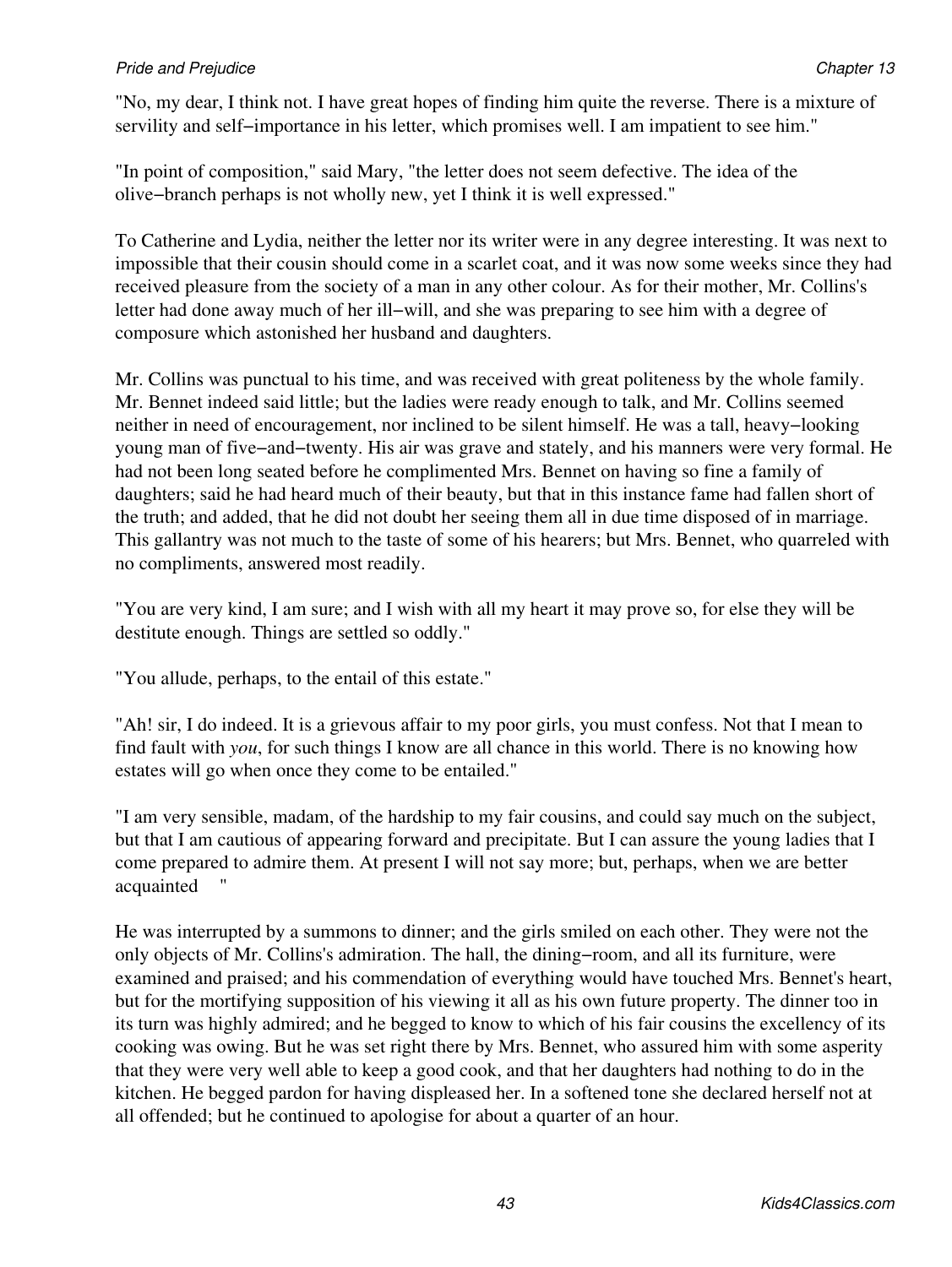During dinner, Mr. Bennet scarcely spoke at all; but when the servants were withdrawn, he thought it time to have some conversation with his guest, and therefore started a subject in which he expected him to shine, by observing that he seemed very fortunate in his patroness. Lady Catherine de Bourgh's attention to his wishes, and consideration for his comfort, appeared very remarkable. Mr. Bennet could not have chosen better. Mr. Collins was eloquent in her praise. The subject elevated him to more than usual solemnity of manner, and with a most important aspect he protested that "he had never in his life witnessed such behaviour in a person of rank such affability and condescension, as he had himself experienced from Lady Catherine. She had been graciously pleased to approve of both of the discourses which he had already had the honour of preaching before her. She had also asked him twice to dine at Rosings, and had sent for him only the Saturday before, to make up her pool of quadrille in the evening. Lady Catherine was reckoned proud by many people he knew, but *he* had never seen anything but affability in her. She had always spoken to him as she would to any other gentleman; she made not the smallest objection to his joining in the society of the neighbourhood nor to his leaving the parish occasionally for a week or two, to visit his relations. She had even condescended to advise him to marry as soon as he could, provided he chose with discretion; and had once paid him a visit in his humble parsonage, where she had perfectly approved all the alterations he had been making, and had even vouchsafed to suggest some herself some shelves in the closet upstairs."

"That is all very proper and civil, I am sure," said Mrs. Bennet, "and I dare say she is a very agreeable woman. It is a pity that great ladies in general are not more like her. Does she live near you, sir?"

"The garden in which stands my humble abode is separated only by a lane from Rosings Park, her ladyship's residence."

"I think you said she was a widow, sir? Has she any family?"

"She has only one daughter, the heiress of Rosings, and of very extensive property."

"Ah!" said Mrs. Bennet, shaking her head, "then she is better off than many girls. And what sort of young lady is she? Is she handsome?"

"She is a most charming young lady indeed. Lady Catherine herself says that, in point of true beauty, Miss de Bourgh is far superior to the handsomest of her sex, because there is that in her features which marks the young lady of distinguished birth. She is unfortunately of a sickly constitution, which has prevented her from making that progress in many accomplishments which she could not have otherwise failed of, as I am informed by the lady who superintended her education, and who still resides with them. But she is perfectly amiable, and often condescends to drive by my humble abode in her little phaeton and ponies."

"Has she been presented? I do not remember her name among the ladies at court."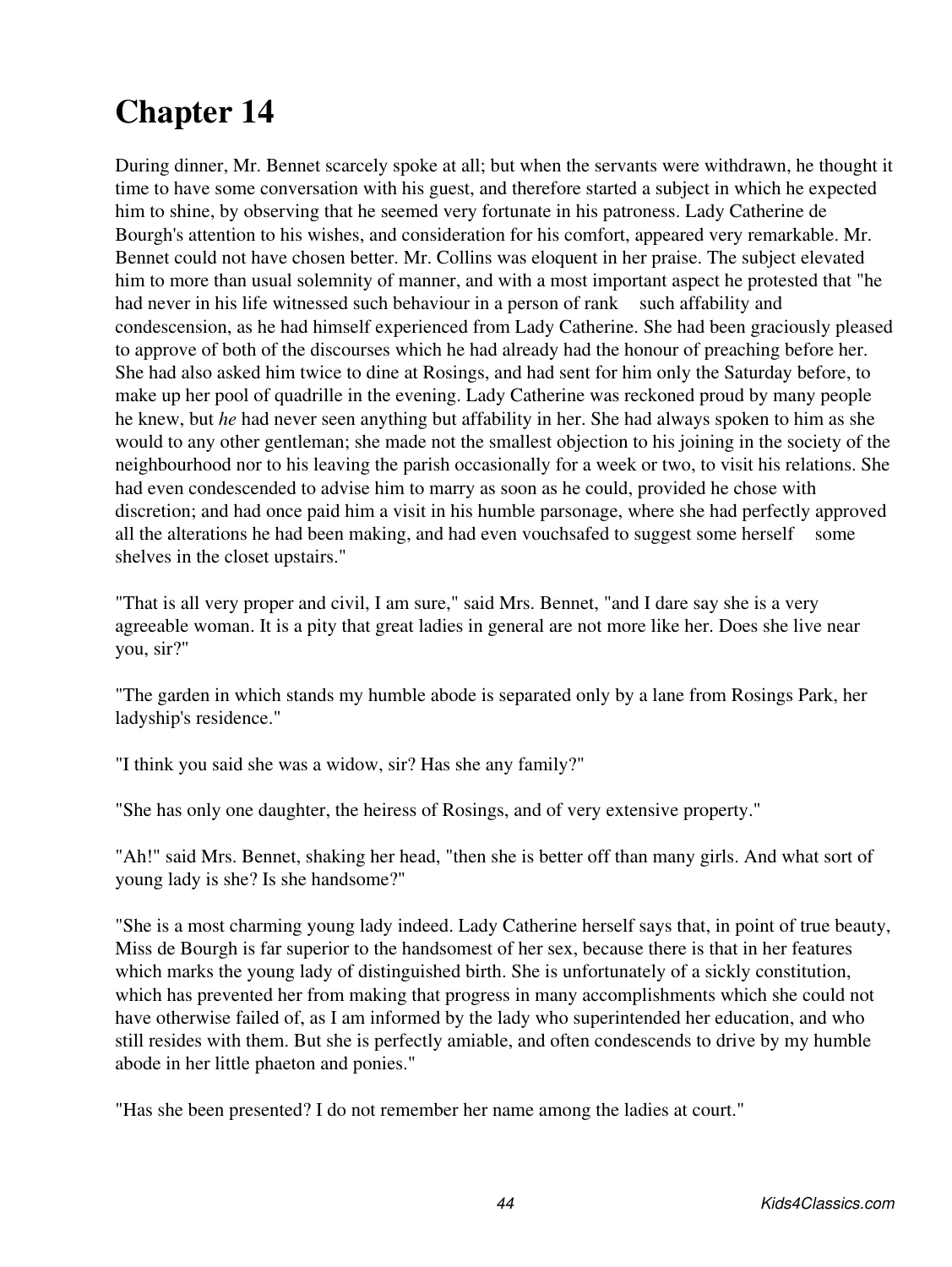## *Pride and Prejudice* Chapter 14 **Chapter 14 Chapter 14 Chapter 14 Chapter 14 Chapter 14**

"Her indifferent state of health unhappily prevents her being in town; and by that means, as I told Lady Catherine one day, has deprived the British court of its brightest ornaments. Her ladyship seemed pleased with the idea; and you may imagine that I am happy on every occasion to offer those little delicate compliments which are always acceptable to ladies. I have more than once observed to Lady Catherine, that her charming daughter seemed born to be a duchess, and that the most elevated rank, instead of giving her consequence, would be adorned by her. These are the kind of little things which please her ladyship, and it is a sort of attention which I conceive myself peculiarly bound to pay."

"You judge very properly," said Mr. Bennet, "and it is happy for you that you possess the talent of flattering with delicacy. May I ask whether these pleasing attentions proceed from the impulse of the moment, or are the result of previous study?"

"They arise chiefly from what is passing at the time, and though I sometimes amuse myself with suggesting and arranging such little elegant compliments as may be adapted to ordinary occasions, I always wish to give them as unstudied an air as possible."

Mr. Bennet's expectations were fully answered. His cousin was as absurd as he had hoped, and he listened to him with the keenest enjoyment, maintaining at the same time the most resolute composure of countenance, and, except in an occasional glance at Elizabeth, requiring no partner in his pleasure.

By tea−time, however, the dose had been enough, and Mr. Bennet was glad to take his guest into the drawing−room again, and, when tea was over, glad to invite him to read aloud to the ladies. Mr. Collins readily assented, and a book was produced; but, on beholding it (for everything announced it to be from a circulating library), he started back, and begging pardon, protested that he never read novels. Kitty stared at him, and Lydia exclaimed. Other books were produced, and after some deliberation he chose Fordyce's Sermons. Lydia gaped as he opened the volume, and before he had, with very monotonous solemnity, read three pages, she interrupted him with:

"Do you know, mamma, that my uncle Phillips talks of turning away Richard; and if he does, Colonel Forster will hire him. My aunt told me so herself on Saturday. I shall walk to Meryton to−morrow to hear more about it, and to ask when Mr. Denny comes back from town."

Lydia was bid by her two eldest sisters to hold her tongue; but Mr. Collins, much offended, laid aside his book, and said:

"I have often observed how little young ladies are interested by books of a serious stamp, though written solely for their benefit. It amazes me, I confess; for, certainly, there can be nothing so advantageous to them as instruction. But I will no longer importune my young cousin."

Then turning to Mr. Bennet, he offered himself as his antagonist at backgammon. Mr. Bennet accepted the challenge, observing that he acted very wisely in leaving the girls to their own trifling amusements. Mrs. Bennet and her daughters apologised most civilly for Lydia's interruption, and promised that it should not occur again, if he would resume his book; but Mr. Collins, after assuring them that he bore his young cousin no ill−will, and should never resent her behaviour as any affront, seated himself at another table with Mr. Bennet, and prepared for backgammon.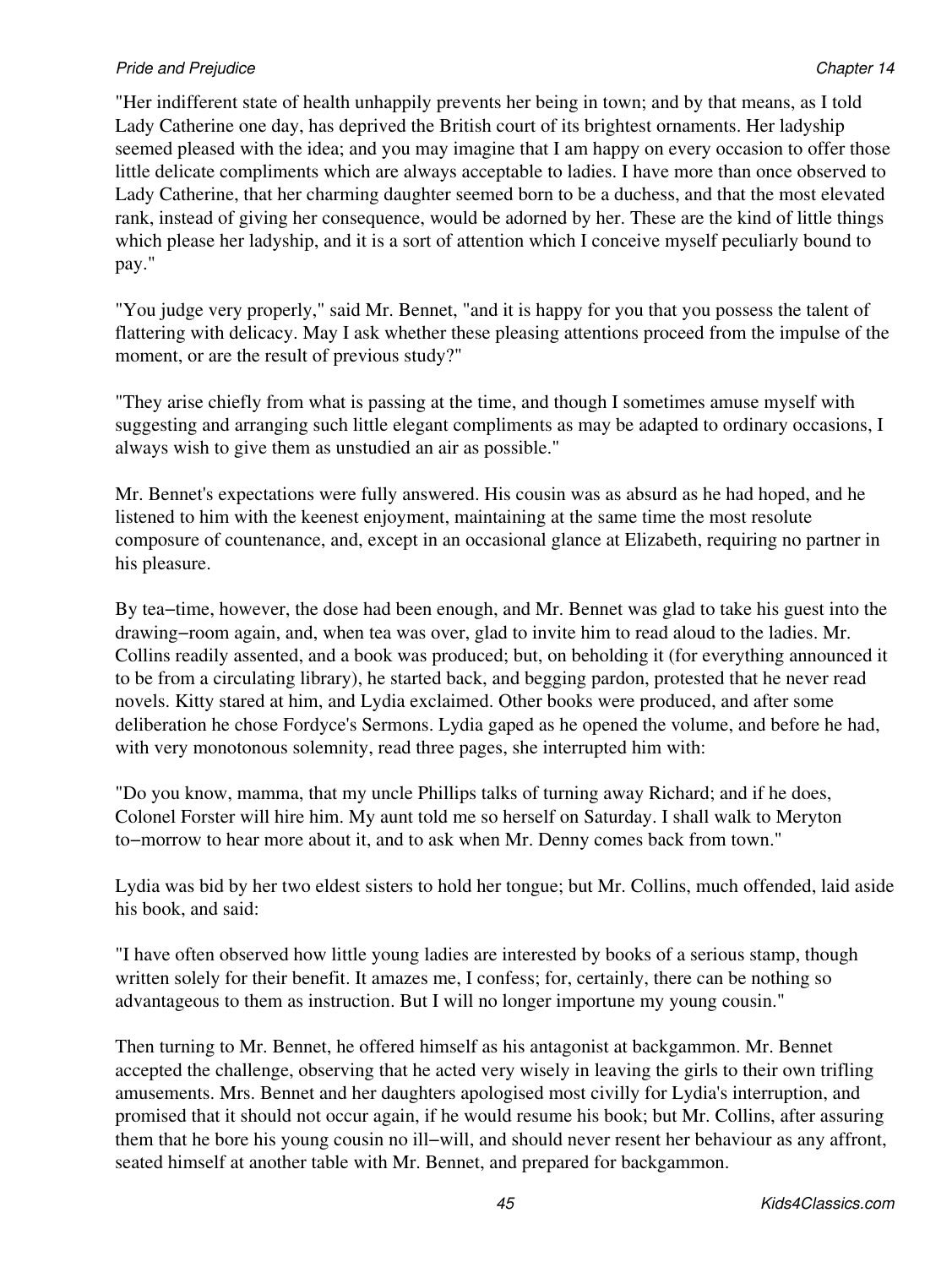Mr. Collins was not a sensible man, and the deficiency of nature had been but little assisted by education or society; the greatest part of his life having been spent under the guidance of an illiterate and miserly father; and though he belonged to one of the universities, he had merely kept the necessary terms, without forming at it any useful acquaintance. The subjection in which his father had brought him up had given him originally great humility of manner; but it was now a good deal counteracted by the self−conceit of a weak head, living in retirement, and the consequential feelings of early and unexpected prosperity. A fortunate chance had recommended him to Lady Catherine de Bourgh when the living of Hunsford was vacant; and the respect which he felt for her high rank, and his veneration for her as his patroness, mingling with a very good opinion of himself, of his authority as a clergyman, and his right as a rector, made him altogether a mixture of pride and obsequiousness, self−importance and humility.

Having now a good house and a very sufficient income, he intended to marry; and in seeking a reconciliation with the Longbourn family he had a wife in view, as he meant to choose one of the daughters, if he found them as handsome and amiable as they were represented by common report. This was his plan of amends of atonement for inheriting their father's estate; and he thought it an excellent one, full of eligibility and suitableness, and excessively generous and disinterested on his own part.

His plan did not vary on seeing them. Miss Bennet's lovely face confirmed his views, and established all his strictest notions of what was due to seniority; and for the first evening *she* was his settled choice. The next morning, however, made an alteration; for in a quarter of an hour's tete−a−tete with Mrs. Bennet before breakfast, a conversation beginning with his parsonage−house, and leading naturally to the avowal of his hopes, that a mistress might be found for it at Longbourn, produced from her, amid very complaisant smiles and general encouragement, a caution against the very Jane he had fixed on. "As to her *younger* daughters, she could not take upon her to say she could not positively answer but she did not *know* of any prepossession; her *eldest* daughter, she must just mention she felt it incumbent on her to hint, was likely to be very soon engaged."

Mr. Collins had only to change from Jane to Elizabeth and it was soon done done while Mrs. Bennet was stirring the fire. Elizabeth, equally next to Jane in birth and beauty, succeeded her of course.

Mrs. Bennet treasured up the hint, and trusted that she might soon have two daughters married; and the man whom she could not bear to speak of the day before was now high in her good graces.

Lydia's intention of walking to Meryton was not forgotten; every sister except Mary agreed to go with her; and Mr. Collins was to attend them, at the request of Mr. Bennet, who was most anxious to get rid of him, and have his library to himself; for thither Mr. Collins had followed him after breakfast; and there he would continue, nominally engaged with one of the largest folios in the collection, but really talking to Mr. Bennet, with little cessation, of his house and garden at Hunsford. Such doings discomposed Mr. Bennet exceedingly. In his library he had been always sure of leisure and tranquillity; and though prepared, as he told Elizabeth, to meet with folly and conceit in every other room of the house, he was used to be free from them there; his civility, therefore, was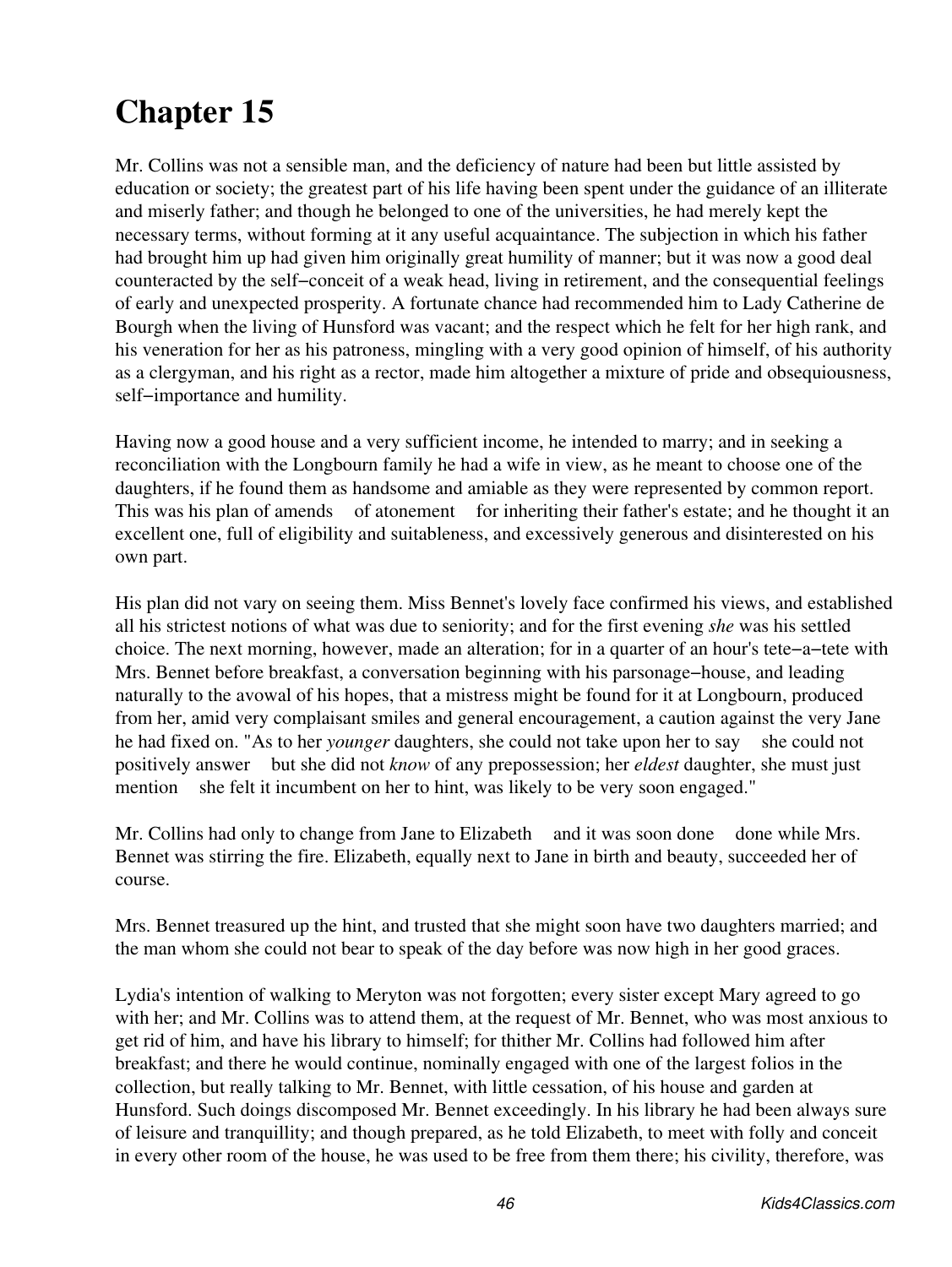most prompt in inviting Mr. Collins to join his daughters in their walk; and Mr. Collins, being in fact much better fitted for a walker than a reader, was extremely pleased to close his large book, and go.

In pompous nothings on his side, and civil assents on that of his cousins, their time passed till they entered Meryton. The attention of the younger ones was then no longer to be gained by him. Their eyes were immediately wandering up in the street in quest of the officers, and nothing less than a very smart bonnet indeed, or a really new muslin in a shop window, could recall them.

But the attention of every lady was soon caught by a young man, whom they had never seen before, of most gentlemanlike appearance, walking with another officer on the other side of the way. The officer was the very Mr. Denny concerning whose return from London Lydia came to inquire, and he bowed as they passed. All were struck with the stranger's air, all wondered who he could be; and Kitty and Lydia, determined if possible to find out, led the way across the street, under pretense of wanting something in an opposite shop, and fortunately had just gained the pavement when the two gentlemen, turning back, had reached the same spot. Mr. Denny addressed them directly, and entreated permission to introduce his friend, Mr. Wickham, who had returned with him the day before from town, and he was happy to say had accepted a commission in their corps. This was exactly as it should be; for the young man wanted only regimentals to make him completely charming. His appearance was greatly in his favour; he had all the best part of beauty, a fine countenance, a good figure, and very pleasing address. The introduction was followed up on his side by a happy readiness of conversation a readiness at the same time perfectly correct and unassuming; and the whole party were still standing and talking together very agreeably, when the sound of horses drew their notice, and Darcy and Bingley were seen riding down the street. On distinguishing the ladies of the group, the two gentlemen came directly towards them, and began the usual civilities. Bingley was the principal spokesman, and Miss Bennet the principal object. He was then, he said, on his way to Longbourn on purpose to inquire after her. Mr. Darcy corroborated it with a bow, and was beginning to determine not to fix his eyes on Elizabeth, when they were suddenly arrested by the sight of the stranger, and Elizabeth happening to see the countenance of both as they looked at each other, was all astonishment at the effect of the meeting. Both changed colour, one looked white, the other red. Mr. Wickham, after a few moments, touched his hat a salutation which Mr. Darcy just deigned to return. What could be the meaning of it? It was impossible to imagine; it was impossible not to long to know.

In another minute, Mr. Bingley, but without seeming to have noticed what passed, took leave and rode on with his friend.

Mr. Denny and Mr. Wickham walked with the young ladies to the door of Mr. Phillip's house, and then made their bows, in spite of Miss Lydia's pressing entreaties that they should come in, and even in spite of Mrs. Phillips's throwing up the parlour window and loudly seconding the invitation.

Mrs. Phillips was always glad to see her nieces; and the two eldest, from their recent absence, were particularly welcome, and she was eagerly expressing her surprise at their sudden return home, which, as their own carriage had not fetched them, she should have known nothing about, if she had not happened to see Mr. Jones's shop−boy in the street, who had told her that they were not to send any more draughts to Netherfield because the Miss Bennets were come away, when her civility was claimed towards Mr. Collins by Jane's introduction of him. She received him with her very best politeness, which he returned with as much more, apologising for his intrusion, without any previous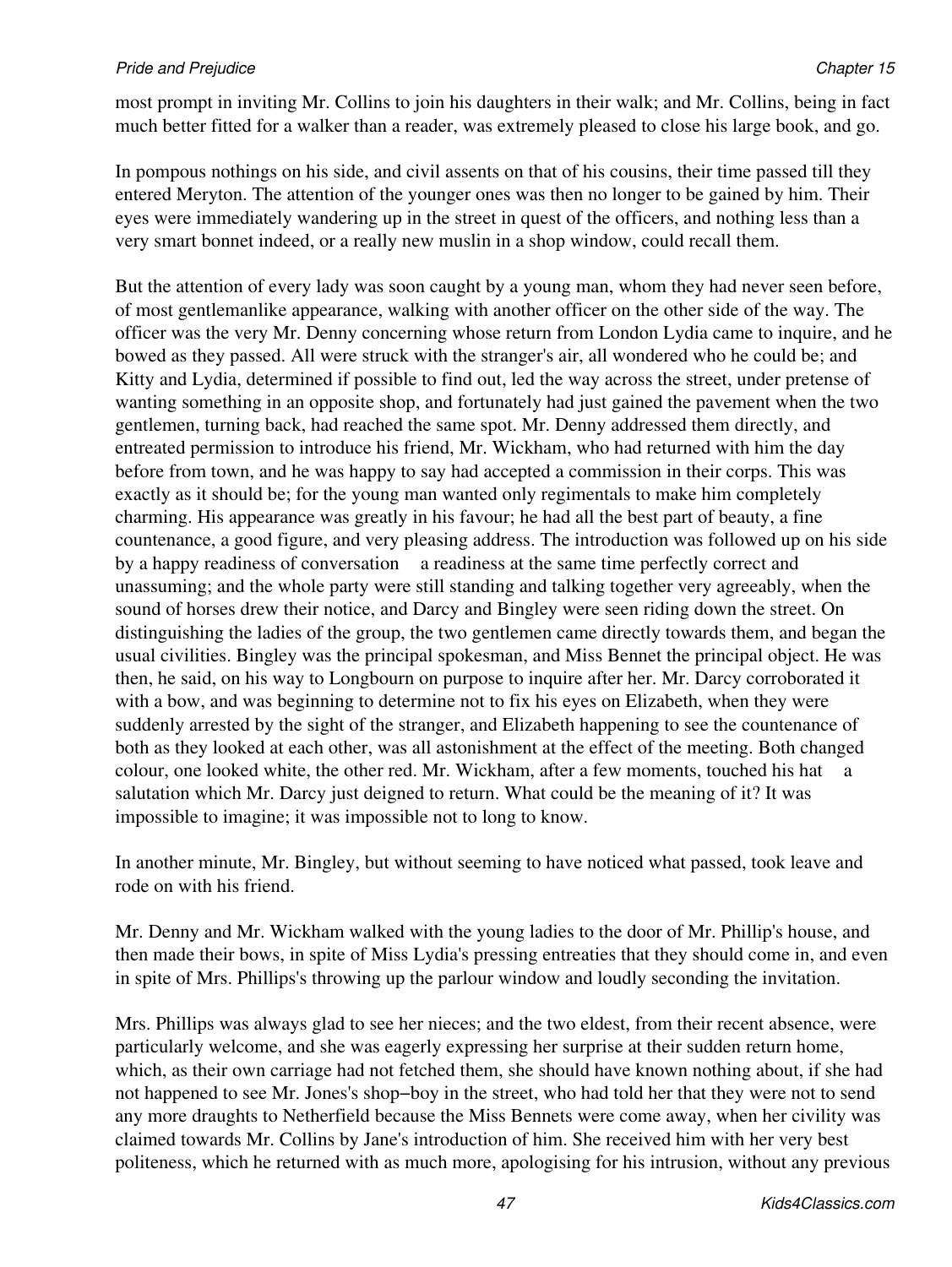acquaintance with her, which he could not help flattering himself, however, might be justified by his relationship to the young ladies who introduced him to her notice. Mrs. Phillips was quite awed by such an excess of good breeding; but her contemplation of one stranger was soon put to an end by exclamations and inquiries about the other; of whom, however, she could only tell her nieces what they already knew, that Mr. Denny had brought him from London, and that he was to have a lieutenant's commission in the shire. She had been watching him the last hour, she said, as he walked up and down the street, and had Mr. Wickham appeared, Kitty and Lydia would certainly have continued the occupation, but unluckily no one passed windows now except a few of the officers, who, in comparison with the stranger, were become "stupid, disagreeable fellows." Some of them were to dine with the Phillipses the next day, and their aunt promised to make her husband call on Mr. Wickham, and give him an invitation also, if the family from Longbourn would come in the evening. This was agreed to, and Mrs. Phillips protested that they would have a nice comfortable noisy game of lottery tickets, and a little bit of hot supper afterwards. The prospect of such delights was very cheering, and they parted in mutual good spirits. Mr. Collins repeated his apologies in quitting the room, and was assured with unwearying civility that they were perfectly needless.

As they walked home, Elizabeth related to Jane what she had seen pass between the two gentlemen; but though Jane would have defended either or both, had they appeared to be in the wrong, she could no more explain such behaviour than her sister.

Mr. Collins on his return highly gratified Mrs. Bennet by admiring Mrs. Phillips's manners and politeness. He protested that, except Lady Catherine and her daughter, he had never seen a more elegant woman; for she had not only received him with the utmost civility, but even pointedly included him in her invitation for the next evening, although utterly unknown to her before. Something, he supposed, might be attributed to his connection with them, but yet he had never met with so much attention in the whole course of his life.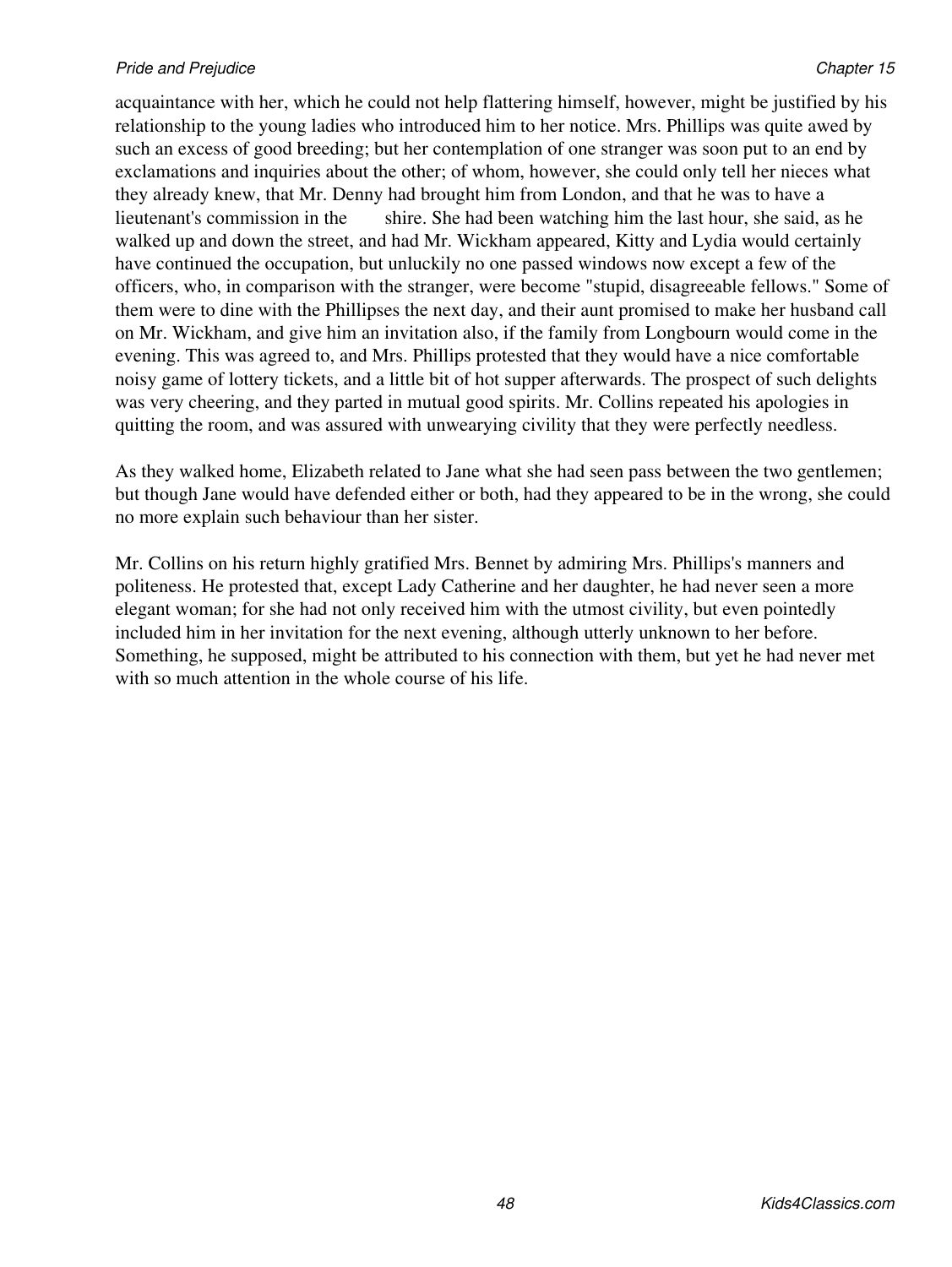As no objection was made to the young people's engagement with their aunt, and all Mr. Collins's scruples of leaving Mr. and Mrs. Bennet for a single evening during his visit were most steadily resisted, the coach conveyed him and his five cousins at a suitable hour to Meryton; and the girls had the pleasure of hearing, as they entered the drawing−room, that Mr. Wickham had accepted their uncle's invitation, and was then in the house.

When this information was given, and they had all taken their seats, Mr. Collins was at leisure to look around him and admire, and he was so much struck with the size and furniture of the apartment, that he declared he might almost have supposed himself in the small summer breakfast parlour at Rosings; a comparison that did not at first convey much gratification; but when Mrs. Phillips understood from him what Rosings was, and who was its proprietor when she had listened to the description of only one of Lady Catherine's drawing−rooms, and found that the chimney−piece alone had cost eight hundred pounds, she felt all the force of the compliment, and would hardly have resented a comparison with the housekeeper's room.

In describing to her all the grandeur of Lady Catherine and her mansion, with occasional digressions in praise of his own humble abode, and the improvements it was receiving, he was happily employed until the gentlemen joined them; and he found in Mrs. Phillips a very attentive listener, whose opinion of his consequence increased with what she heard, and who was resolving to retail it all among her neighbours as soon as she could. To the girls, who could not listen to their cousin, and who had nothing to do but to wish for an instrument, and examine their own indifferent imitations of china on the mantelpiece, the interval of waiting appeared very long. It was over at last, however. The gentlemen did approach, and when Mr. Wickham walked into the room, Elizabeth felt that she had neither been seeing him before, nor thinking of him since, with the smallest degree of unreasonable admiration. The officers of the shire were in general a very creditable, gentlemanlike set, and the best of them were of the present party; but Mr. Wickham was as far beyond them all in person, countenance, air, and walk, as *they* were superior to the broad−faced, stuffy uncle Phillips, breathing port wine, who followed them into the room.

Mr. Wickham was the happy man towards whom almost every female eye was turned, and Elizabeth was the happy woman by whom he finally seated himself; and the agreeable manner in which he immediately fell into conversation, though it was only on its being a wet night, made her feel that the commonest, dullest, most threadbare topic might be rendered interesting by the skill of the speaker.

With such rivals for the notice of the fair as Mr. Wickham and the officers, Mr. Collins seemed to sink into insignificance; to the young ladies he certainly was nothing; but he had still at intervals a kind listener in Mrs. Phillips, and was by her watchfulness, most abundantly supplied with coffee and muffin. When the card−tables were placed, he had the opportunity of obliging her in turn, by sitting down to whist.

"I know little of the game at present," said he, "but I shall be glad to improve myself, for in my situation in life " Mrs. Phillips was very glad for his compliance, but could not wait for his reason.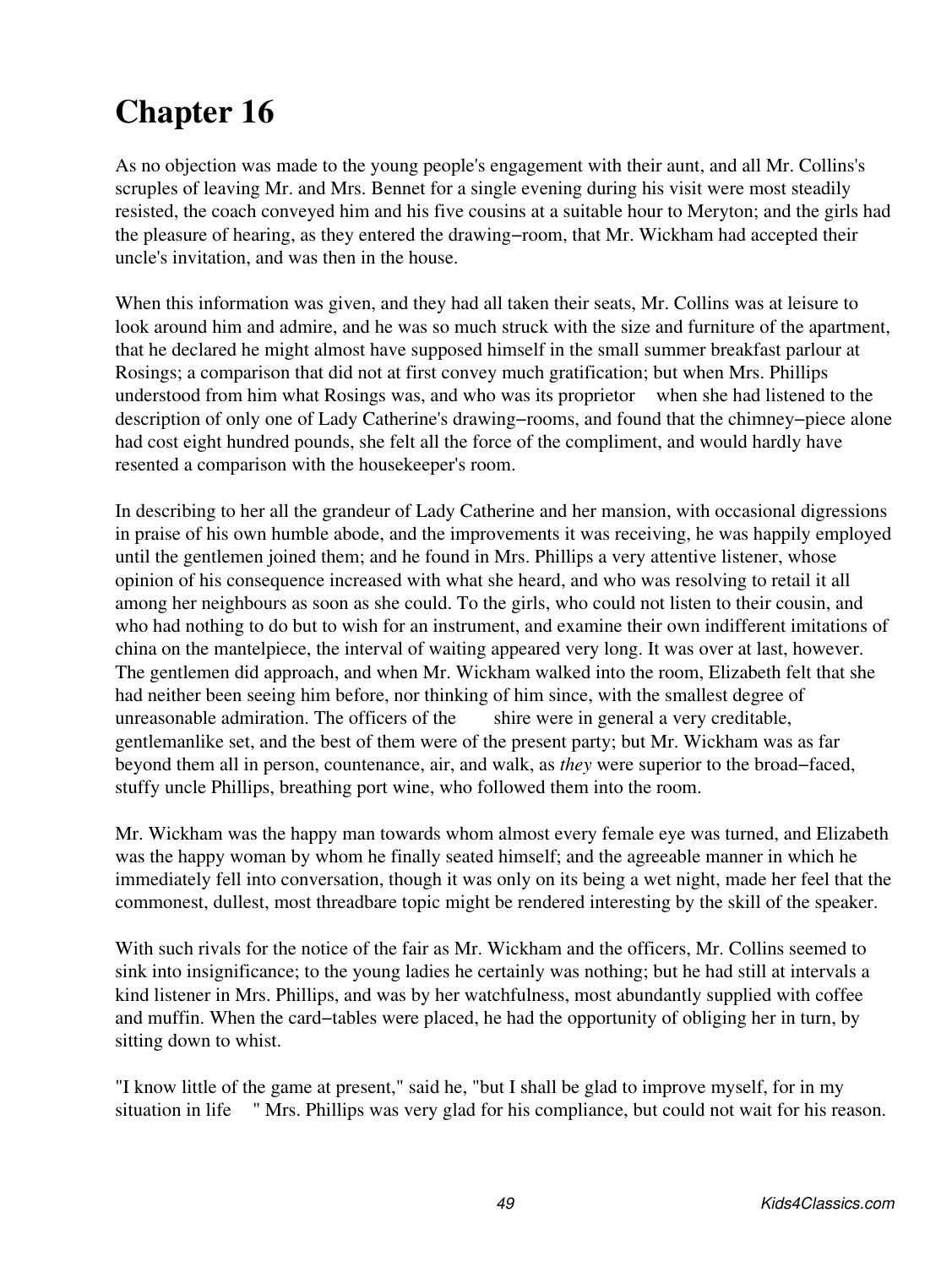Mr. Wickham did not play at whist, and with ready delight was he received at the other table between Elizabeth and Lydia. At first there seemed danger of Lydia's engrossing him entirely, for she was a most determined talker; but being likewise extremely fond of lottery tickets, she soon grew too much interested in the game, too eager in making bets and exclaiming after prizes to have attention for anyone in particular. Allowing for the common demands of the game, Mr. Wickham was therefore at leisure to talk to Elizabeth, and she was very willing to hear him, though what she chiefly wished to hear she could not hope to be told the history of his acquaintance with Mr. Darcy. She dared not even mention that gentleman. Her curiosity, however, was unexpectedly relieved. Mr. Wickham began the subject himself. He inquired how far Netherfield was from Meryton; and, after receiving her answer, asked in a hesitating manner how long Mr. Darcy had been staying there.

"About a month," said Elizabeth; and then, unwilling to let the subject drop, added, "He is a man of very large property in Derbyshire, I understand."

"Yes," replied Mr. Wickham; "his estate there is a noble one. A clear ten thousand per annum. You could not have met with a person more capable of giving you certain information on that head than myself, for I have been connected with his family in a particular manner from my infancy."

Elizabeth could not but look surprised.

"You may well be surprised, Miss Bennet, at such an assertion, after seeing, as you probably might, the very cold manner of our meeting yesterday. Are you much acquainted with Mr. Darcy?"

"As much as I ever wish to be," cried Elizabeth very warmly. "I have spent four days in the same house with him, and I think him very disagreeable."

"I have no right to give *my* opinion," said Wickham, "as to his being agreeable or otherwise. I am not qualified to form one. I have known him too long and too well to be a fair judge. It is impossible for *me* to be impartial. But I believe your opinion of him would in general astonish and perhaps you would not express it quite so strongly anywhere else. Here you are in your own family."

"Upon my word, I say no more *here* than I might say in any house in the neighbourhood, except Netherfield. He is not at all liked in Hertfordshire. Everybody is disgusted with his pride. You will not find him more favourably spoken of by anyone."

"I cannot pretend to be sorry," said Wickham, after a short interruption, "that he or that any man should not be estimated beyond their deserts; but with *him* I believe it does not often happen. The world is blinded by his fortune and consequence, or frightened by his high and imposing manners, and sees him only as he chooses to be seen."

"I should take him, even on *my* slight acquaintance, to be an ill−tempered man." Wickham only shook his head.

"I wonder," said he, at the next opportunity of speaking, "whether he is likely to be in this country much longer."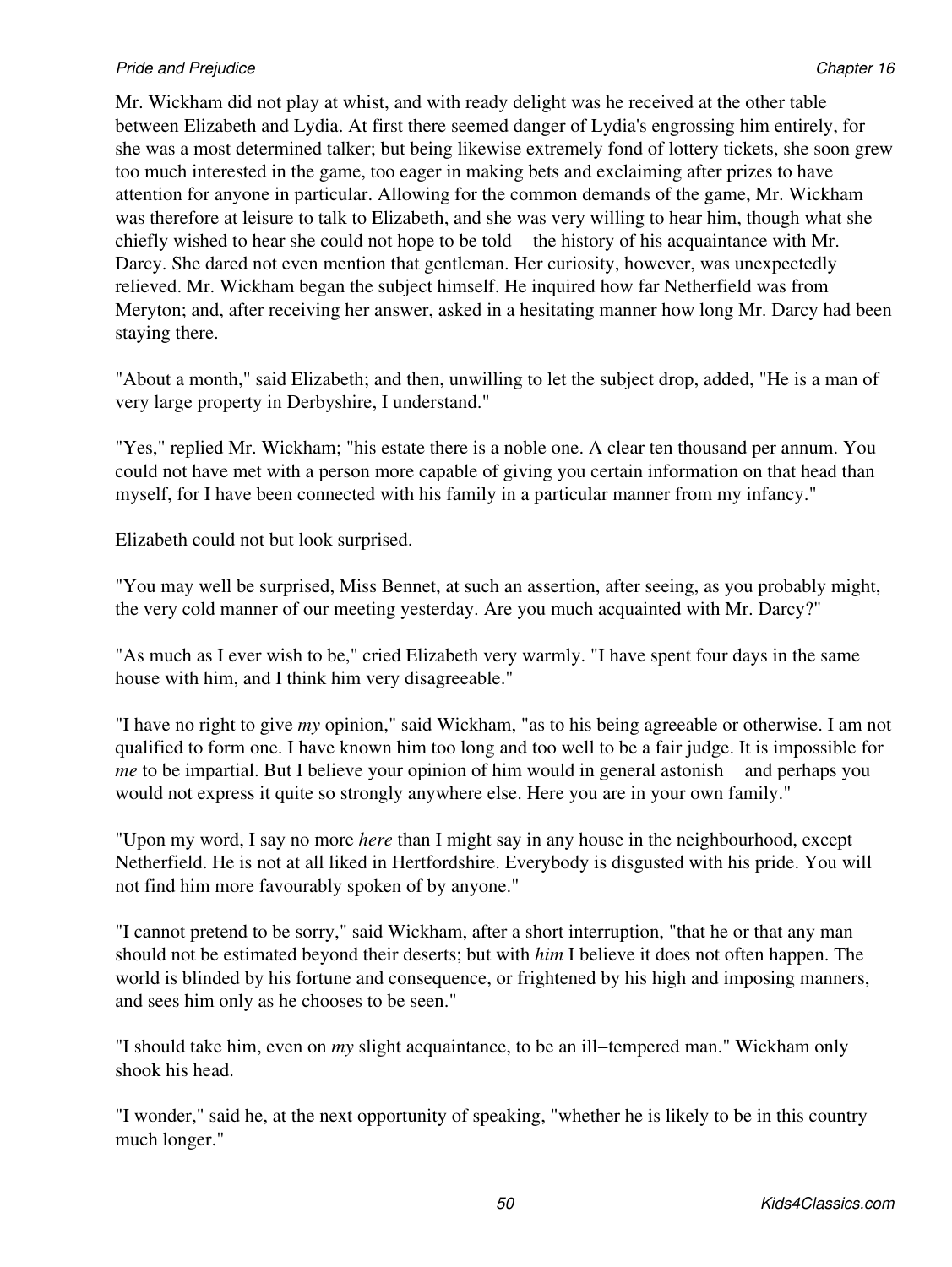"I do not at all know; but I *heard* nothing of his going away when I was at Netherfield. I hope your plans in favour of the shire will not be affected by his being in the neighbourhood."

"Oh! no it is not for *me* to be driven away by Mr. Darcy. If *he* wishes to avoid seeing *me*, he must go. We are not on friendly terms, and it always gives me pain to meet him, but I have no reason for avoiding *him* but what I might proclaim before all the world, a sense of very great ill−usage, and most painful regrets at his being what he is. His father, Miss Bennet, the late Mr. Darcy, was one of the best men that ever breathed, and the truest friend I ever had; and I can never be in company with this Mr. Darcy without being grieved to the soul by a thousand tender recollections. His behaviour to myself has been scandalous; but I verily believe I could forgive him anything and everything, rather than his disappointing the hopes and disgracing the memory of his father."

Elizabeth found the interest of the subject increase, and listened with all her heart; but the delicacy of it prevented further inquiry.

Mr. Wickham began to speak on more general topics, Meryton, the neighbourhood, the society, appearing highly pleased with all that he had yet seen, and speaking of the latter with gentle but very intelligible gallantry.

"It was the prospect of constant society, and good society," he added, "which was my chief inducement to enter the shire. I knew it to be a most respectable, agreeable corps, and my friend Denny tempted me further by his account of their present quarters, and the very great attentions and excellent acquaintances Meryton had procured them. Society, I own, is necessary to me. I have been a disappointed man, and my spirits will not bear solitude. I *must* have employment and society. A military life is not what I was intended for, but circumstances have now made it eligible. The church *ought* to have been my profession I was brought up for the church, and I should at this time have been in possession of a most valuable living, had it pleased the gentleman we were speaking of just now."

## "Indeed!"

"Yes the late Mr. Darcy bequeathed me the next presentation of the best living in his gift. He was my godfather, and excessively attached to me. I cannot do justice to his kindness. He meant to provide for me amply, and thought he had done it; but when the living fell, it was given elsewhere."

"Good heavens!" cried Elizabeth; "but how could *that* be? How could his will be disregarded? Why did you not seek legal redress?"

"There was just such an informality in the terms of the bequest as to give me no hope from law. A man of honour could not have doubted the intention, but Mr. Darcy chose to doubt it or to treat it as a merely conditional recommendation, and to assert that I had forfeited all claim to it by extravagance, imprudence in short anything or nothing. Certain it is, that the living became vacant two years ago, exactly as I was of an age to hold it, and that it was given to another man; and no less certain is it, that I cannot accuse myself of having really done anything to deserve to lose it. I have a warm, unguarded temper, and I may have spoken my opinion *of* him, and *to* him, too freely. I can recall nothing worse. But the fact is, that we are very different sort of men, and that he hates me."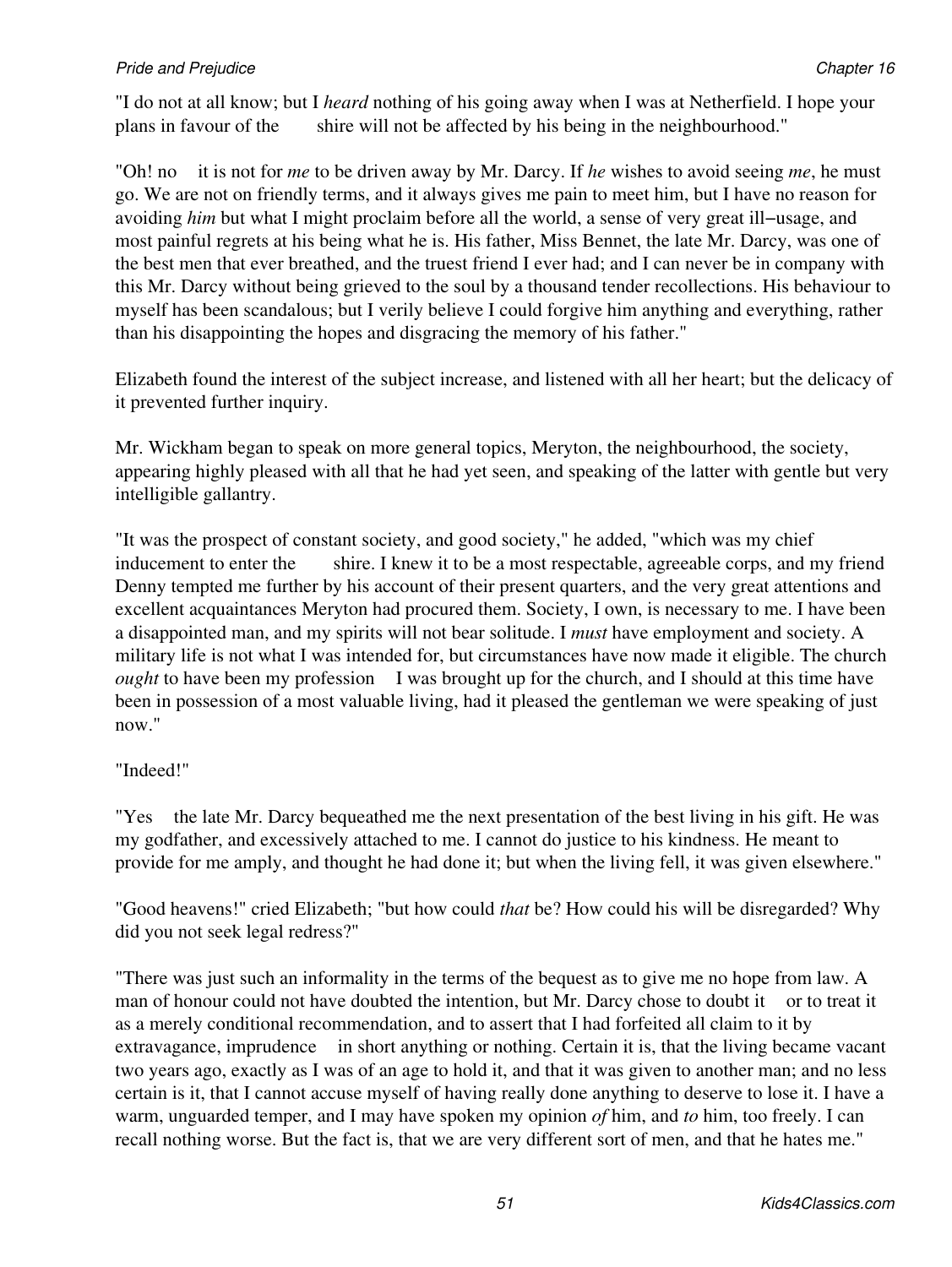"This is quite shocking! He deserves to be publicly disgraced."

"Some time or other he *will* be but it shall not be by *me*. Till I can forget his father, I can never defy or expose *him*."

Elizabeth honoured him for such feelings, and thought him handsomer than ever as he expressed them.

"But what," said she, after a pause, "can have been his motive? What can have induced him to behave so cruelly?"

"A thorough, determined dislike of me a dislike which I cannot but attribute in some measure to jealousy. Had the late Mr. Darcy liked me less, his son might have borne with me better; but his father's uncommon attachment to me irritated him, I believe, very early in life. He had not a temper to bear the sort of competition in which we stood the sort of preference which was often given me."

"I had not thought Mr. Darcy so bad as this though I have never liked him. I had not thought so very ill of him. I had supposed him to be despising his fellow−creatures in general, but did not suspect him of descending to such malicious revenge, such injustice, such inhumanity as this."

After a few minutes' reflection, however, she continued, "I *do* remember his boasting one day, at Netherfield, of the implacability of his resentments, of his having an unforgiving temper. His disposition must be dreadful."

"I will not trust myself on the subject," replied Wickham; "I can hardly be just to him."

Elizabeth was again deep in thought, and after a time exclaimed, "To treat in such a manner the godson, the friend, the favourite of his father!" She could have added, "A young man, too, like *you*, whose very countenance may vouch for your being amiable" but she contented herself with, "and one, too, who had probably been his companion from childhood, connected together, as I think you said, in the closest manner!"

"We were born in the same parish, within the same park; the greatest part of our youth was passed together; inmates of the same house, sharing the same amusements, objects of the same parental care. *My* father began life in the profession which your uncle, Mr. Phillips, appears to do so much credit to but he gave up everything to be of use to the late Mr. Darcy and devoted all his time to the care of the Pemberley property. He was most highly esteemed by Mr. Darcy, a most intimate, confidential friend. Mr. Darcy often acknowledged himself to be under the greatest obligations to my father's active superintendence, and when, immediately before my father's death, Mr. Darcy gave him a voluntary promise of providing for me, I am convinced that he felt it to be as much a debt of gratitude to *him*, as of his affection to myself."

"How strange!" cried Elizabeth. "How abominable! I wonder that the very pride of this Mr. Darcy has not made him just to you! If from no better motive, that he should not have been too proud to be dishonest for dishonesty I must call it."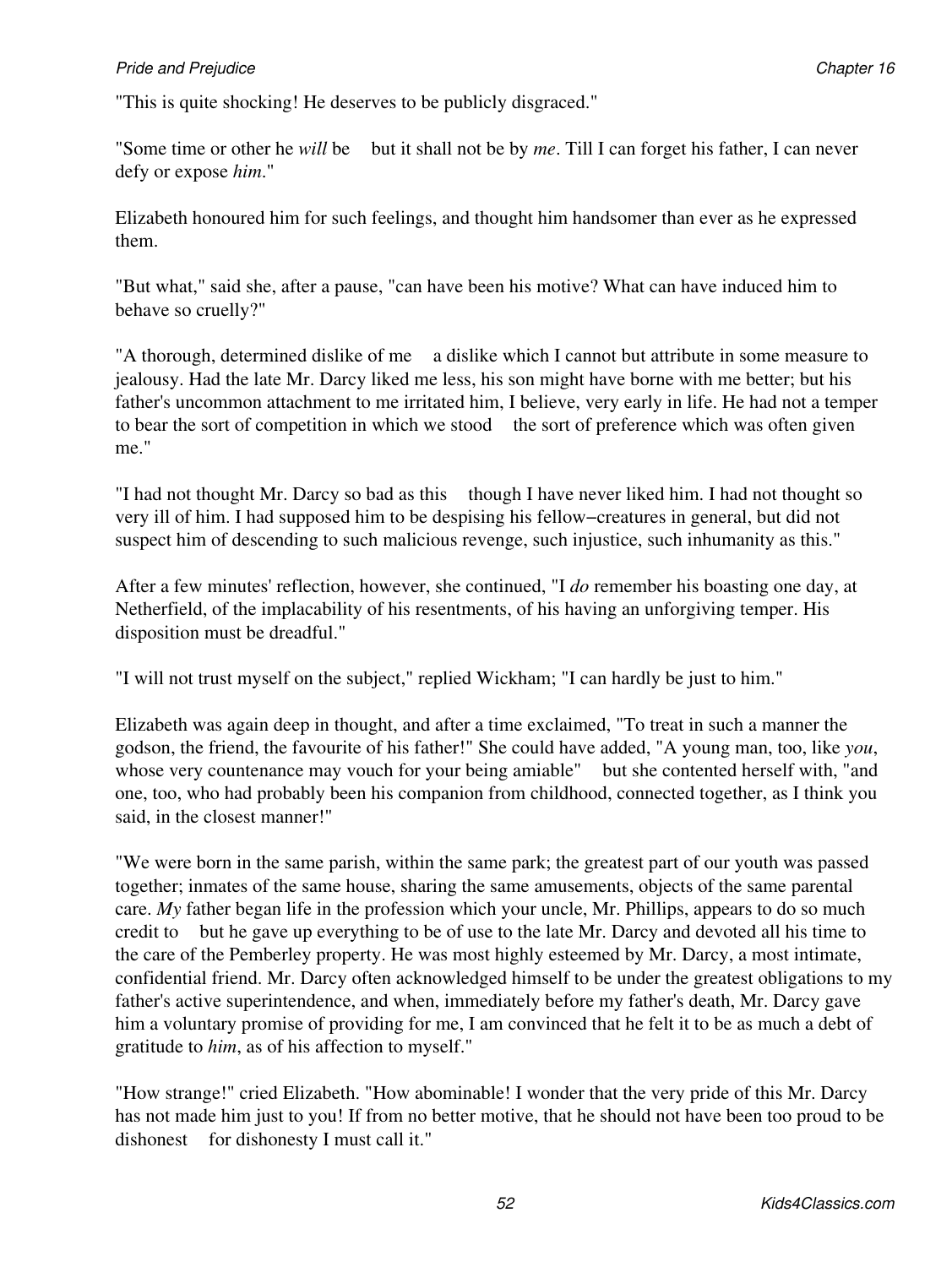"It *is* wonderful," replied Wickham, "for almost all his actions may be traced to pride; and pride had often been his best friend. It has connected him nearer with virtue than with any other feeling. But we are none of us consistent, and in his behaviour to me there were stronger impulses even than pride."

"Can such abominable pride as his have ever done him good?"

"Yes. It has often led him to be liberal and generous, to give his money freely, to display hospitality, to assist his tenants, and relieve the poor. Family pride, and *filial* pride for he is very proud of what his father was have done this. Not to appear to disgrace his family, to degenerate from the popular qualities, or lose the influence of the Pemberley House, is a powerful motive. He has also *brotherly* pride, which, with *some* brotherly affection, makes him a very kind and careful guardian of his sister, and you will hear him generally cried up as the most attentive and best of brothers."

"What sort of girl is Miss Darcy?"

He shook his head. "I wish I could call her amiable. It gives me pain to speak ill of a Darcy. But she is too much like her brother very, very proud. As a child, she was affectionate and pleasing, and extremely fond of me; and I have devoted hours and hours to her amusement. But she is nothing to me now. She is a handsome girl, about fifteen or sixteen, and, I understand, highly accomplished. Since her father's death, her home has been London, where a lady lives with her, and superintends her education."

After many pauses and many trials of other subjects, Elizabeth could not help reverting once more to the first, and saying:

"I am astonished at his intimacy with Mr. Bingley! How can Mr. Bingley, who seems good humour itself, and is, I really believe, truly amiable, be in friendship with such a man? How can they suit each other? Do you know Mr. Bingley?"

"Not at all."

"He is a sweet−tempered, amiable, charming man. He cannot know what Mr. Darcy is."

"Probably not; but Mr. Darcy can please where he chooses. He does not want abilities. He can be a conversible companion if he thinks it worth his while. Among those who are at all his equals in consequence, he is a very different man from what he is to the less prosperous. His pride never deserts him; but with the rich he is liberal−minded, just, sincere, rational, honourable, and perhaps agreeable allowing something for fortune and figure."

The whist party soon afterwards breaking up, the players gathered round the other table and Mr. Collins took his station between his cousin Elizabeth and Mrs. Phillips. The usual inquiries as to his success was made by the latter. It had not been very great; he had lost every point; but when Mrs. Phillips began to express her concern thereupon, he assured her with much earnest gravity that it was not of the least importance, that he considered the money as a mere trifle, and begged that she would not make herself uneasy.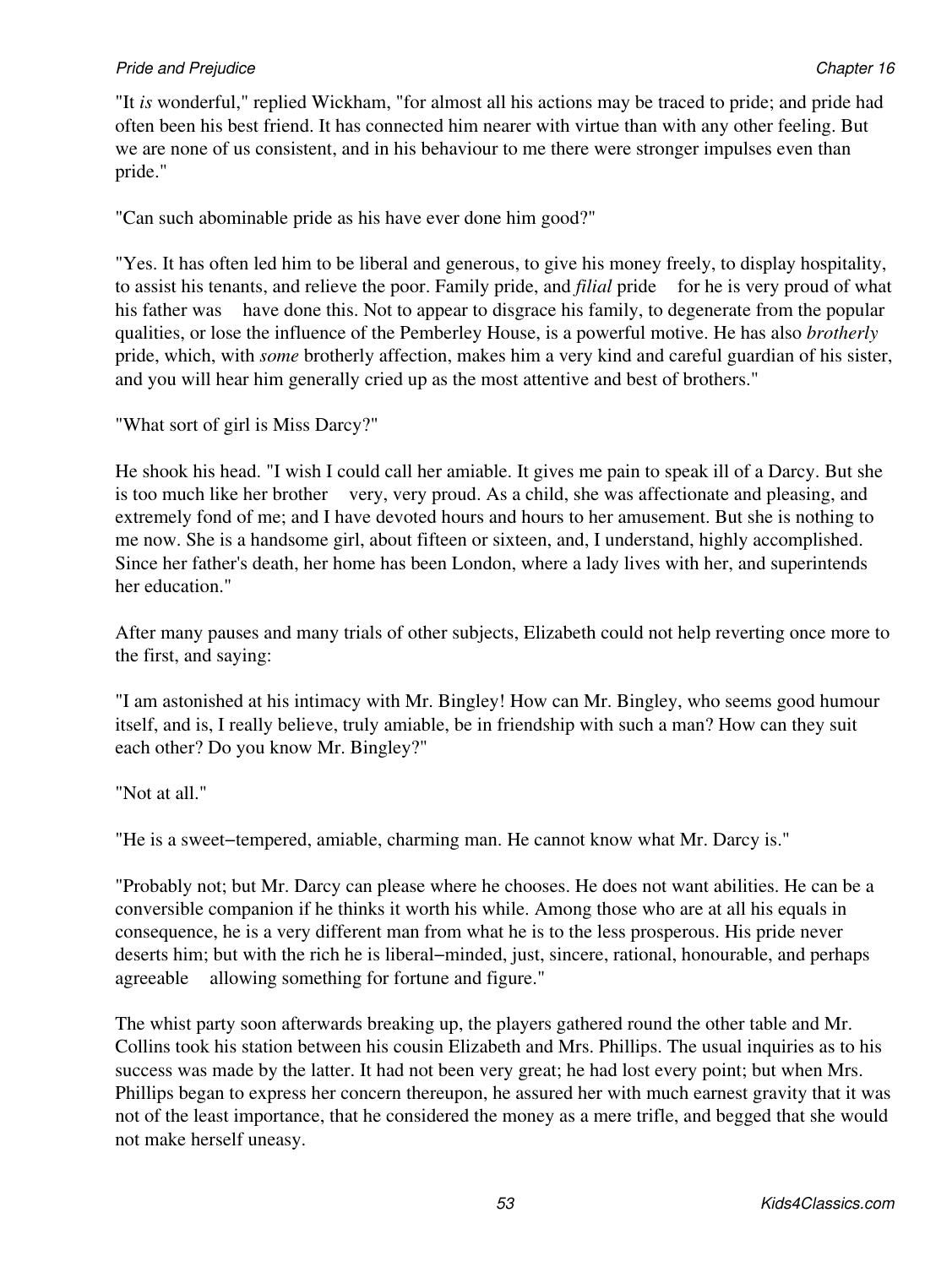"I know very well, madam," said he, "that when persons sit down to a card−table, they must take their chances of these things, and happily I am not in such circumstances as to make five shillings any object. There are undoubtedly many who could not say the same, but thanks to Lady Catherine de Bourgh, I am removed far beyond the necessity of regarding little matters."

Mr. Wickham's attention was caught; and after observing Mr. Collins for a few moments, he asked Elizabeth in a low voice whether her relation was very intimately acquainted with the family of de Bourgh.

"Lady Catherine de Bourgh," she replied, "has very lately given him a living. I hardly know how Mr. Collins was first introduced to her notice, but he certainly has not known her long."

"You know of course that Lady Catherine de Bourgh and Lady Anne Darcy were sisters; consequently that she is aunt to the present Mr. Darcy."

"No, indeed, I did not. I knew nothing at all of Lady Catherine's connections. I never heard of her existence till the day before yesterday."

"Her daughter, Miss de Bourgh, will have a very large fortune, and it is believed that she and her cousin will unite the two estates."

This information made Elizabeth smile, as she thought of poor Miss Bingley. Vain indeed must be all her attentions, vain and useless her affection for his sister and her praise of himself, if he were already self−destined for another.

"Mr. Collins," said she, "speaks highly both of Lady Catherine and her daughter; but from some particulars that he has related of her ladyship, I suspect his gratitude misleads him, and that in spite of her being his patroness, she is an arrogant, conceited woman."

"I believe her to be both in a great degree," replied Wickham; "I have not seen her for many years, but I very well remember that I never liked her, and that her manners were dictatorial and insolent. She has the reputation of being remarkably sensible and clever; but I rather believe she derives part of her abilities from her rank and fortune, part from her authoritative manner, and the rest from the pride for her nephew, who chooses that everyone connected with him should have an understanding of the first class."

Elizabeth allowed that he had given a very rational account of it, and they continued talking together, with mutual satisfaction till supper put an end to cards, and gave the rest of the ladies their share of Mr. Wickham's attentions. There could be no conversation in the noise of Mrs. Phillips's supper party, but his manners recommended him to everybody. Whatever he said, was said well; and whatever he did, done gracefully. Elizabeth went away with her head full of him. She could think of nothing but of Mr. Wickham, and of what he had told her, all the way home; but there was not time for her even to mention his name as they went, for neither Lydia nor Mr. Collins were once silent. Lydia talked incessantly of lottery tickets, of the fish she had lost and the fish she had won; and Mr. Collins in describing the civility of Mr. and Mrs. Phillips, protesting that he did not in the least regard his losses at whist, enumerating all the dishes at supper, and repeatedly fearing that he crowded his cousins, had more to say than he could well manage before the carriage stopped at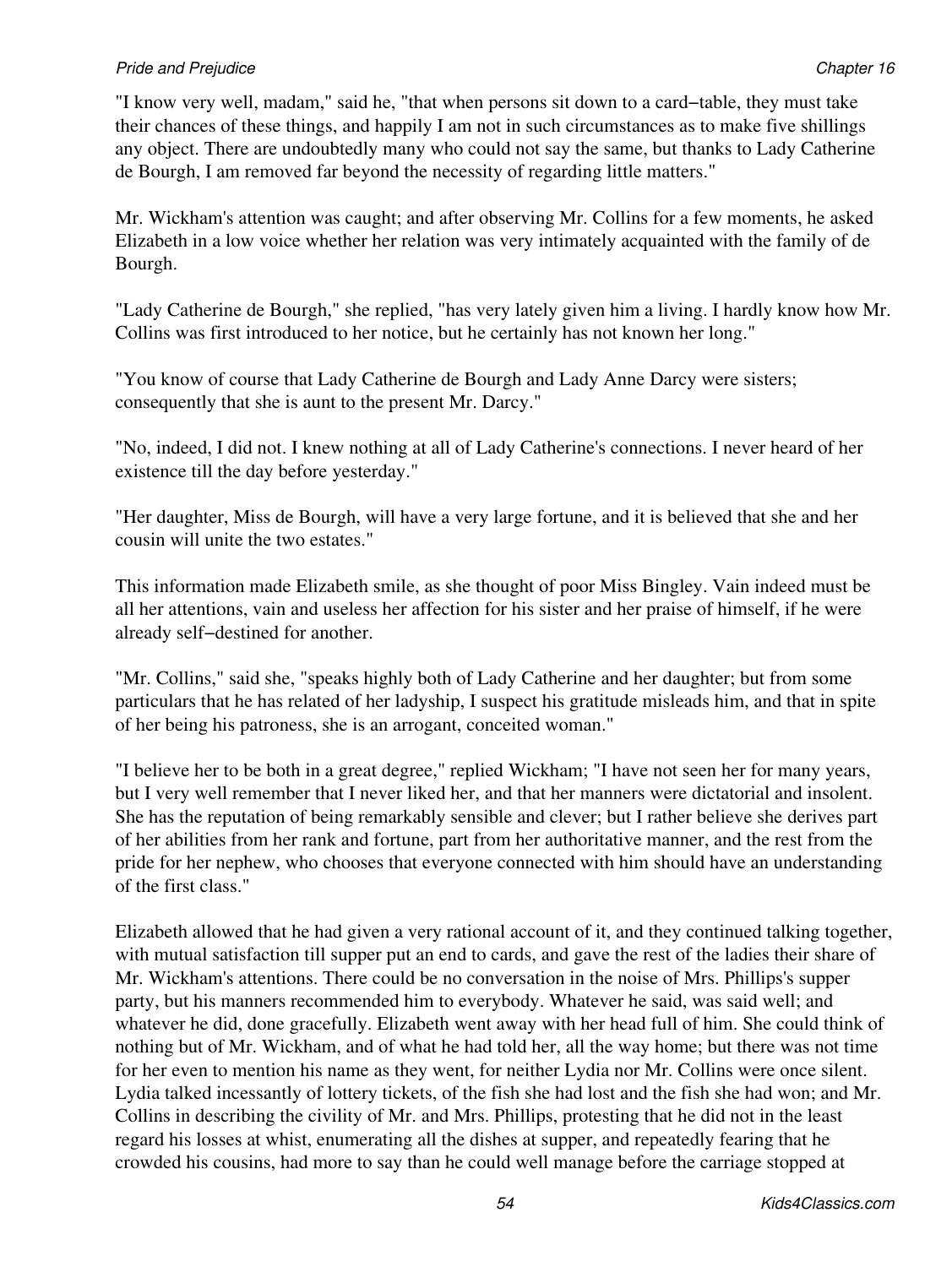Pride and Prejudice **Chapter 16** and Prejudice Chapter 16

Longbourn House.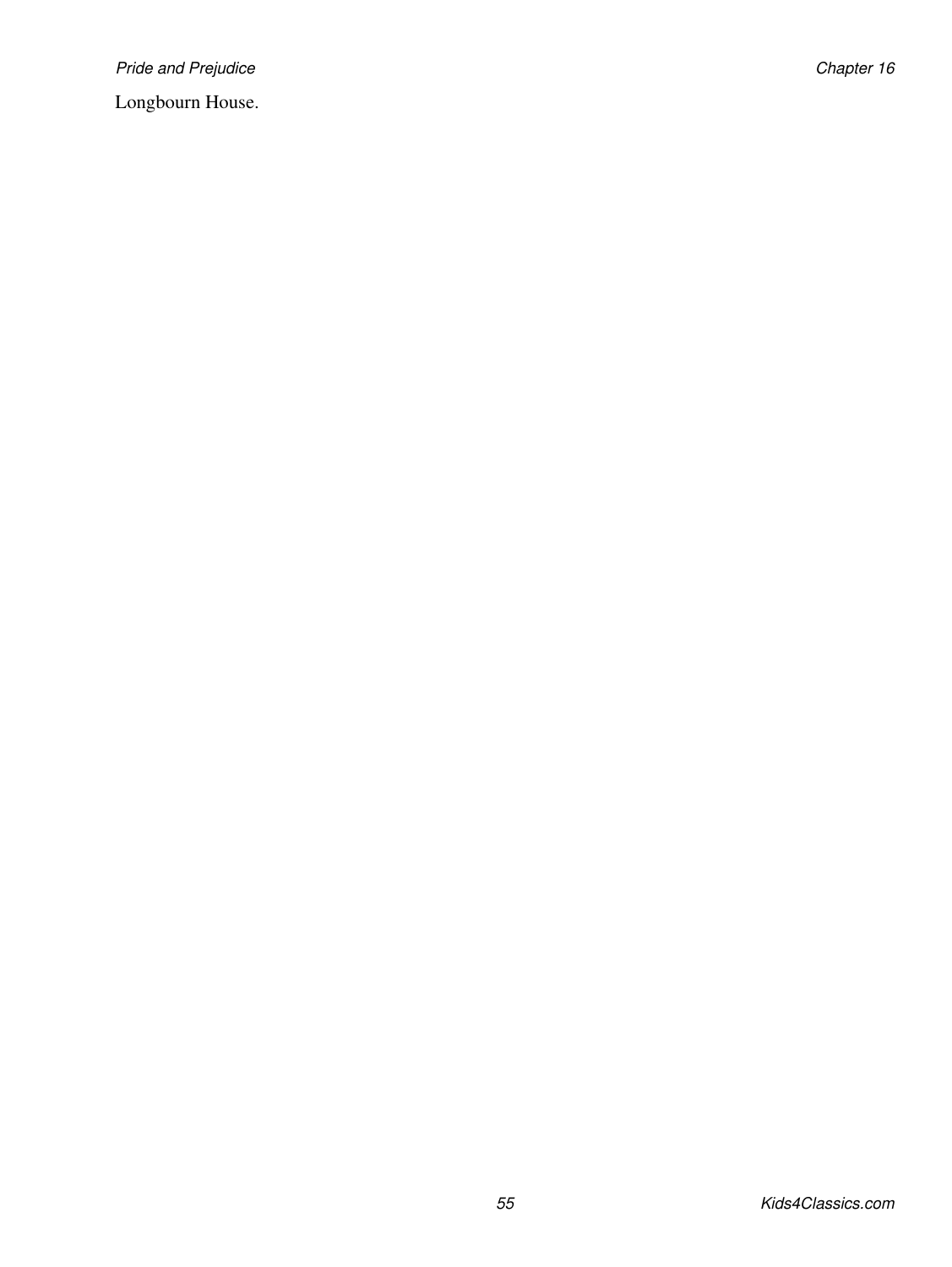Elizabeth related to Jane the next day what had passed between Mr. Wickham and herself. Jane listened with astonishment and concern; she knew not how to believe that Mr. Darcy could be so unworthy of Mr. Bingley's regard; and yet, it was not in her nature to question the veracity of a young man of such amiable appearance as Wickham. The possibility of his having endured such unkindness, was enough to interest all her tender feelings; and nothing remained therefore to be done, but to think well of them both, to defend the conduct of each, and throw into the account of accident or mistake whatever could not be otherwise explained.

"They have both," said she, "been deceived, I dare say, in some way or other, of which we can form no idea. Interested people have perhaps misrepresented each to the other. It is, in short, impossible for us to conjecture the causes or circumstances which may have alienated them, without actual blame on either side."

"Very true, indeed; and now, my dear Jane, what have you got to say on behalf of the interested people who have probably been concerned in the business? Do clear *them* too, or we shall be obliged to think ill of somebody."

"Laugh as much as you choose, but you will not laugh me out of my opinion. My dearest Lizzy, do but consider in what a disgraceful light it places Mr. Darcy, to be treating his father's favourite in such a manner, one whom his father had promised to provide for. It is impossible. No man of common humanity, no man who had any value for his character, could be capable of it. Can his most intimate friends be so excessively deceived in him? Oh! no."

"I can much more easily believe Mr. Bingley's being imposed on, than that Mr. Wickham should invent such a history of himself as he gave me last night; names, facts, everything mentioned without ceremony. If it be not so, let Mr. Darcy contradict it. Besides, there was truth in his looks."

"It is difficult indeed it is distressing. One does not know what to think."

"I beg your pardon; one knows exactly what to think."

But Jane could think with certainty on only one point that Mr. Bingley, if he *had* been imposed on, would have much to suffer when the affair became public.

The two young ladies were summoned from the shrubbery, where this conversation passed, by the arrival of the very persons of whom they had been speaking; Mr. Bingley and his sisters came to give their personal invitation for the long−expected ball at Netherfield, which was fixed for the following Tuesday. The two ladies were delighted to see their dear friend again, called it an age since they had met, and repeatedly asked what she had been doing with herself since their separation. To the rest of the family they paid little attention; avoiding Mrs. Bennet as much as possible, saying not much to Elizabeth, and nothing at all to the others. They were soon gone again, rising from their seats with an activity which took their brother by surprise, and hurrying off as if eager to escape from Mrs. Bennet's civilities.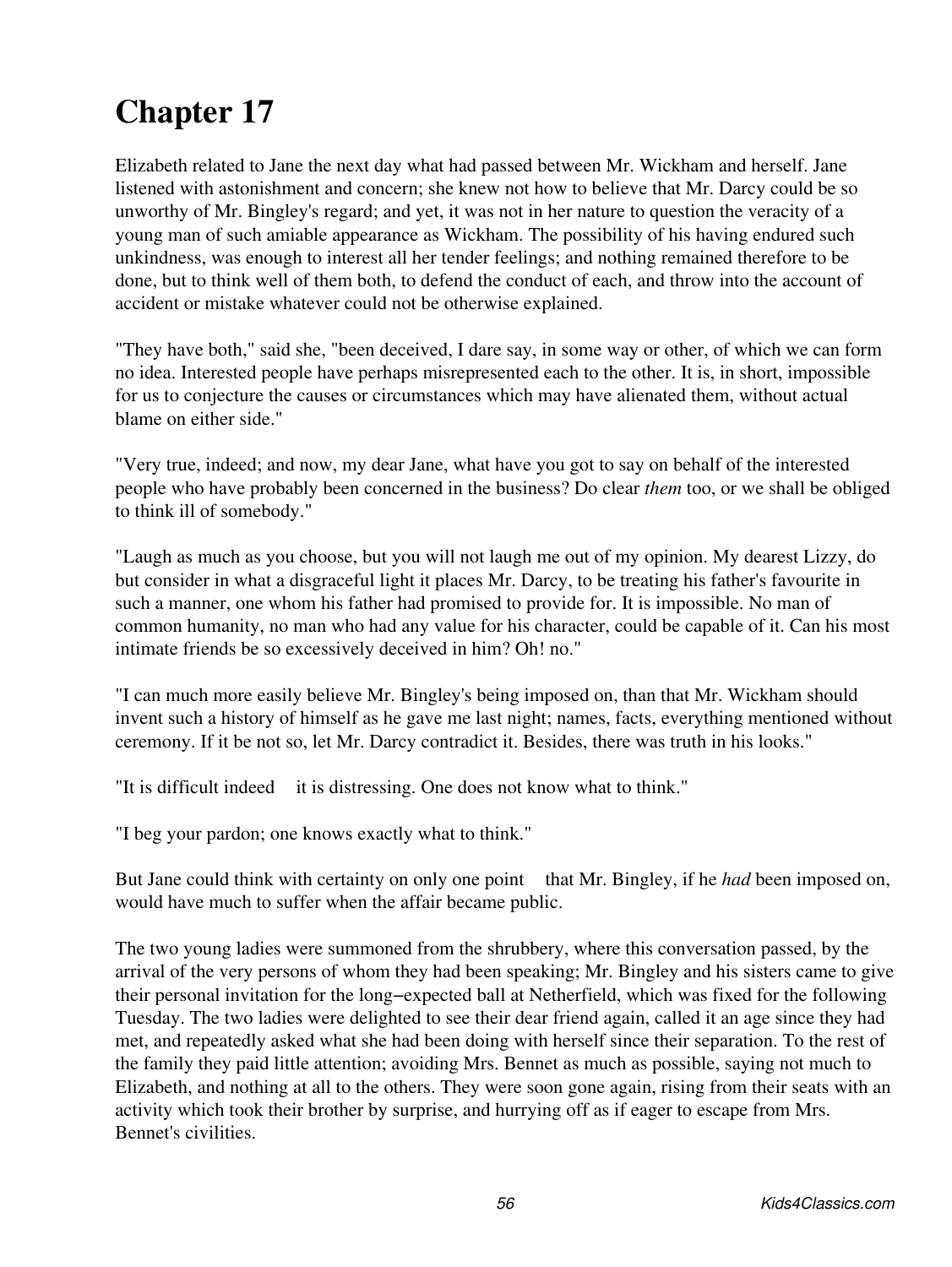## *Pride and Prejudice* Chapter 17 *Chapter 17*

The prospect of the Netherfield ball was extremely agreeable to every female of the family. Mrs. Bennet chose to consider it as given in compliment to her eldest daughter, and was particularly flattered by receiving the invitation from Mr. Bingley himself, instead of a ceremonious card. Jane pictured to herself a happy evening in the society of her two friends, and the attentions of her brother; and Elizabeth thought with pleasure of dancing a great deal with Mr. Wickham, and of seeing a confirmation of everything in Mr. Darcy's look and behavior. The happiness anticipated by Catherine and Lydia depended less on any single event, or any particular person, for though they each, like Elizabeth, meant to dance half the evening with Mr. Wickham, he was by no means the only partner who could satisfy them, and a ball was, at any rate, a ball. And even Mary could assure her family that she had no disinclination for it.

"While I can have my mornings to myself," said she, "it is enough I think it is no sacrifice to join occasionally in evening engagements. Society has claims on us all; and I profess myself one of those who consider intervals of recreation and amusement as desirable for everybody."

Elizabeth's spirits were so high on this occasion, that though she did not often speak unnecessarily to Mr. Collins, she could not help asking him whether he intended to accept Mr. Bingley's invitation, and if he did, whether he would think it proper to join in the evening's amusement; and she was rather surprised to find that he entertained no scruple whatever on that head, and was very far from dreading a rebuke either from the Archbishop, or Lady Catherine de Bourgh, by venturing to dance.

"I am by no means of the opinion, I assure you," said he, "that a ball of this kind, given by a young man of character, to respectable people, can have any evil tendency; and I am so far from objecting to dancing myself, that I shall hope to be honoured with the hands of all my fair cousins in the course of the evening; and I take this opportunity of soliciting yours, Miss Elizabeth, for the two first dances especially, a preference which I trust my cousin Jane will attribute to the right cause, and not to any disrespect for her."

Elizabeth felt herself completely taken in. She had fully proposed being engaged by Mr. Wickham for those very dances; and to have Mr. Collins instead! her liveliness had never been worse timed. There was no help for it, however. Mr. Wickham's happiness and her own were perforce delayed a little longer, and Mr. Collins's proposal accepted with as good a grace as she could. She was not the better pleased with his gallantry from the idea it suggested of something more. It now first struck her, that *she* was selected from among her sisters as worthy of being mistress of Hunsford Parsonage, and of assisting to form a quadrille table at Rosings, in the absence of more eligible visitors. The idea soon reached to conviction, as she observed his increasing civilities toward herself, and heard his frequent attempt at a compliment on her wit and vivacity; and though more astonished than gratified herself by this effect of her charms, it was not long before her mother gave her to understand that the probability of their marriage was extremely agreeable to *her*. Elizabeth, however, did not choose to take the hint, being well aware that a serious dispute must be the consequence of any reply. Mr. Collins might never make the offer, and till he did, it was useless to quarrel about him.

If there had not been a Netherfield ball to prepare for and talk of, the younger Miss Bennets would have been in a very pitiable state at this time, for from the day of the invitation, to the day of the ball, there was such a succession of rain as prevented their walking to Meryton once. No aunt, no officers, no news could be sought after the very shoe−roses for Netherfield were got by proxy. Even Elizabeth might have found some trial of her patience in weather which totally suspended the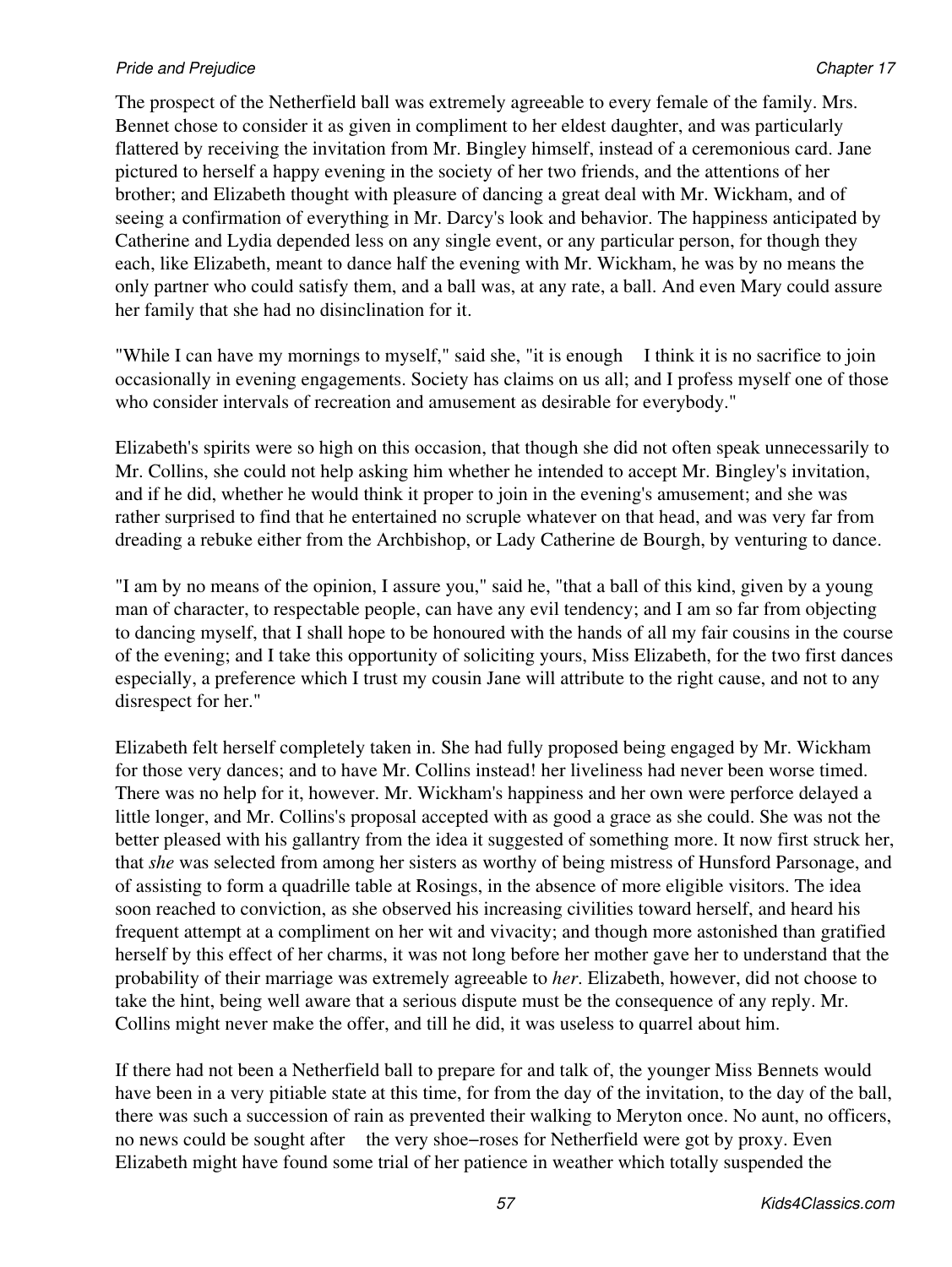## **Pride and Prejudice** Chapter 17 **Chapter 17**

improvement of her acquaintance with Mr. Wickham; and nothing less than a dance on Tuesday, could have made such a Friday, Saturday, Sunday, and Monday endurable to Kitty and Lydia.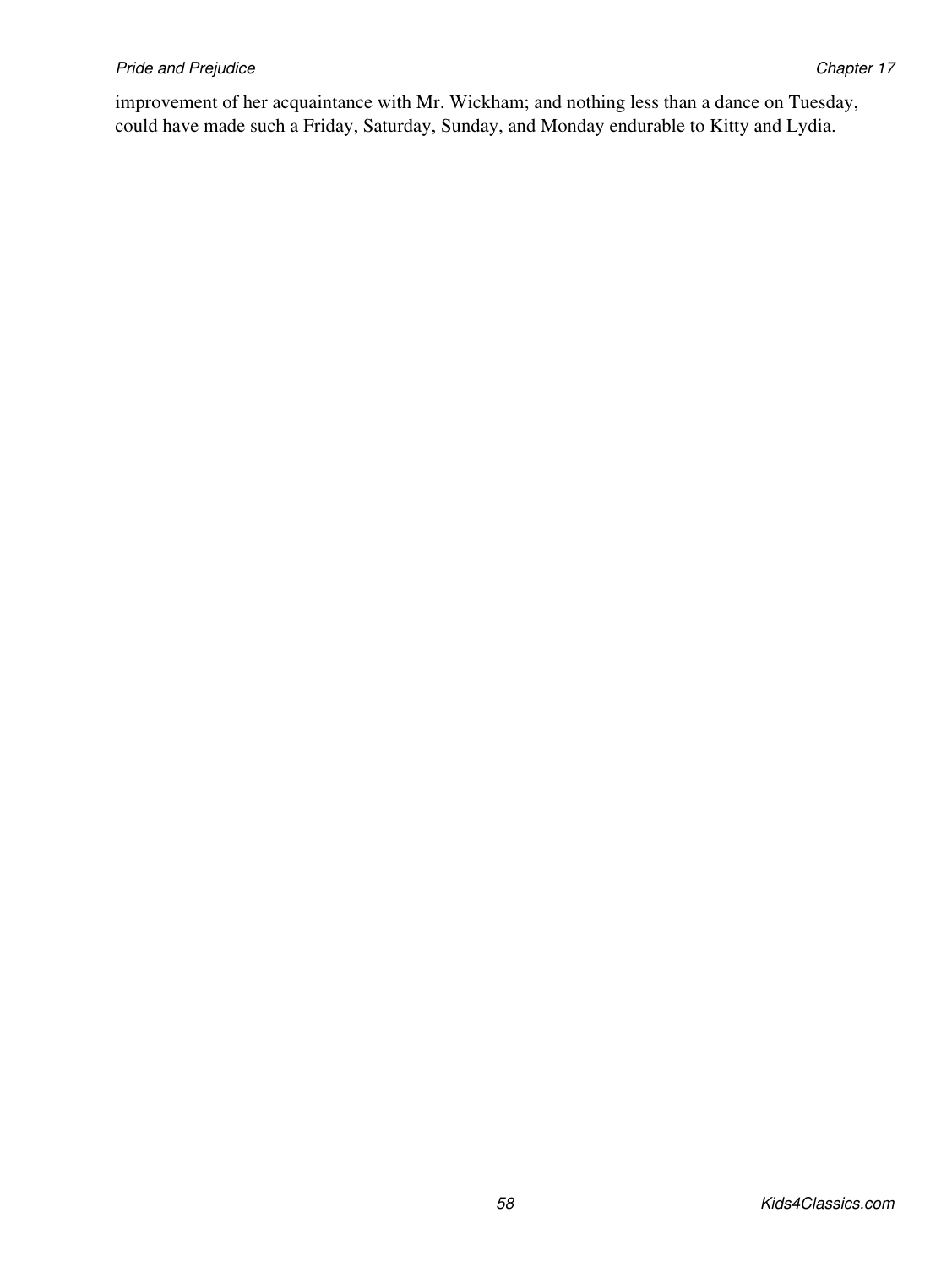Till Elizabeth entered the drawing−room at Netherfield, and looked in vain for Mr. Wickham among the cluster of red coats there assembled, a doubt of his being present had never occurred to her. The certainty of meeting him had not been checked by any of those recollections that might not unreasonably have alarmed her. She had dressed with more than usual care, and prepared in the highest spirits for the conquest of all that remained unsubdued of his heart, trusting that it was not more than might be won in the course of the evening. But in an instant arose the dreadful suspicion of his being purposely omitted for Mr. Darcy's pleasure in the Bingleys' invitation to the officers; and though this was not exactly the case, the absolute fact of his absence was pronounced by his friend Denny, to whom Lydia eagerly applied, and who told them that Wickham had been obliged to go to town on business the day before, and was not yet returned; adding, with a significant smile, "I do not imagine his business would have called him away just now, if he had not wanted to avoid a certain gentleman here."

This part of his intelligence, though unheard by Lydia, was caught by Elizabeth, and, as it assured her that Darcy was not less answerable for Wickham's absence than if her first surmise had been just, every feeling of displeasure against the former was so sharpened by immediate disappointment, that she could hardly reply with tolerable civility to the polite inquiries which he directly afterwards approached to make. Attendance, forbearance, patience with Darcy, was injury to Wickham. She was resolved against any sort of conversation with him, and turned away with a degree of ill−humour which she could not wholly surmount even in speaking to Mr. Bingley, whose blind partiality provoked her.

But Elizabeth was not formed for ill−humour; and though every prospect of her own was destroyed for the evening, it could not dwell long on her spirits; and having told all her griefs to Charlotte Lucas, whom she had not seen for a week, she was soon able to make a voluntary transition to the oddities of her cousin, and to point him out to her particular notice. The first two dances, however, brought a return of distress; they were dances of mortification. Mr. Collins, awkward and solemn, apologising instead of attending, and often moving wrong without being aware of it, gave her all the shame and misery which a disagreeable partner for a couple of dances can give. The moment of her release from him was ecstasy.

She danced next with an officer, and had the refreshment of talking of Wickham, and of hearing that he was universally liked. When those dances were over, she returned to Charlotte Lucas, and was in conversation with her, when she found herself suddenly addressed by Mr. Darcy who took her so much by surprise in his application for her hand, that, without knowing what she did, she accepted him. He walked away again immediately, and she was left to fret over her own want of presence of mind; Charlotte tried to console her:

"I dare say you will find him very agreeable."

"Heaven forbid! *That* would be the greatest misfortune of all! To find a man agreeable whom one is determined to hate! Do not wish me such an evil."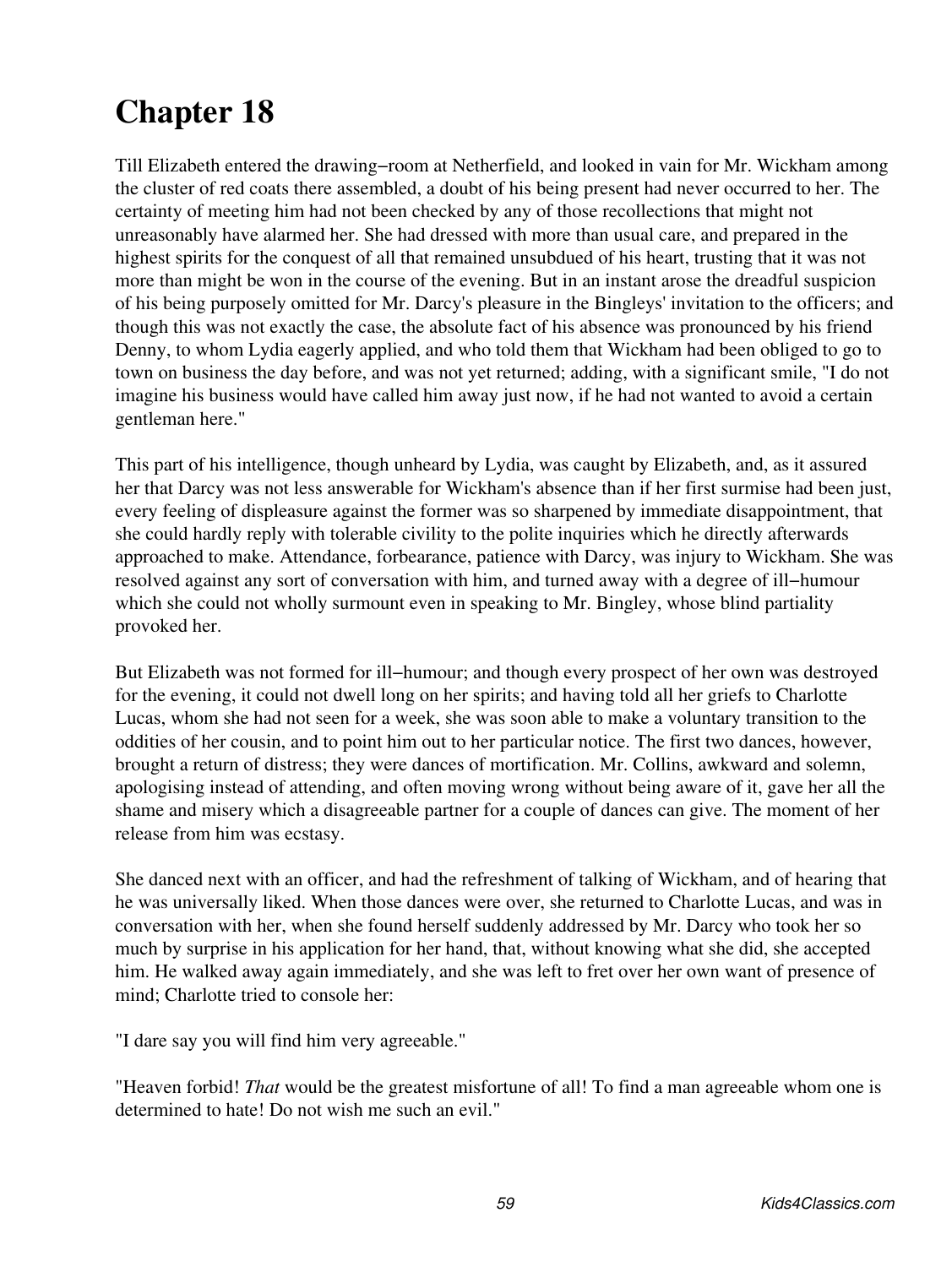## **Pride and Prejudice Chapter 18** and 2008 **Chapter 18** and 2008 **Chapter 18** and 2008 **Chapter 18** and 2008 **Chapter 18**

When the dancing recommenced, however, and Darcy approached to claim her hand, Charlotte could not help cautioning her in a whisper, not to be a simpleton, and allow her fancy for Wickham to make her appear unpleasant in the eyes of a man ten times his consequence. Elizabeth made no answer, and took her place in the set, amazed at the dignity to which she was arrived in being allowed to stand opposite to Mr. Darcy, and reading in her neighbours' looks, their equal amazement in beholding it. They stood for some time without speaking a word; and she began to imagine that their silence was to last through the two dances, and at first was resolved not to break it; till suddenly fancying that it would be the greater punishment to her partner to oblige him to talk, she made some slight observation on the dance. He replied, and was again silent. After a pause of some minutes, she addressed him a second time with: "It is *your* turn to say something now, Mr. Darcy. I talked about the dance, and *you* ought to make some sort of remark on the size of the room, or the number of couples."

He smiled, and assured her that whatever she wished him to say should be said.

"Very well. That reply will do for the present. Perhaps by and by I may observe that private balls are much pleasanter than public ones. But *now* we may be silent."

"Do you talk by rule, then, while you are dancing?"

"Sometimes. One must speak a little, you know. It would look odd to be entirely silent for half an hour together; and yet for the advantage of *some*, conversation ought to be so arranged, as that they may have the trouble of saying as little as possible."

"Are you consulting your own feelings in the present case, or do you imagine that you are gratifying mine?"

"Both," replied Elizabeth archly; "for I have always seen a great similarity in the turn of our minds. We are each of an unsocial, taciturn disposition, unwilling to speak, unless we expect to say something that will amaze the whole room, and be handed down to posterity with all the eclat of a proverb."

"This is no very striking resemblance of your own character, I am sure," said he. "How near it may be to *mine*, I cannot pretend to say. *You* think it a faithful portrait undoubtedly."

"I must not decide on my own performance."

He made no answer, and they were again silent till they had gone down the dance, when he asked her if she and her sisters did not very often walk to Meryton. She answered in the affirmative, and, unable to resist the temptation, added, "When you met us there the other day, we had just been forming a new acquaintance."

The effect was immediate. A deeper shade of *hauteur* overspread his features, but he said not a word, and Elizabeth, though blaming herself for her own weakness, could not go on. At length Darcy spoke, and in a constrained manner said, "Mr. Wickham is blessed with such happy manners as may ensure his *making* friends whether he may be equally capable of *retaining* them, is less certain."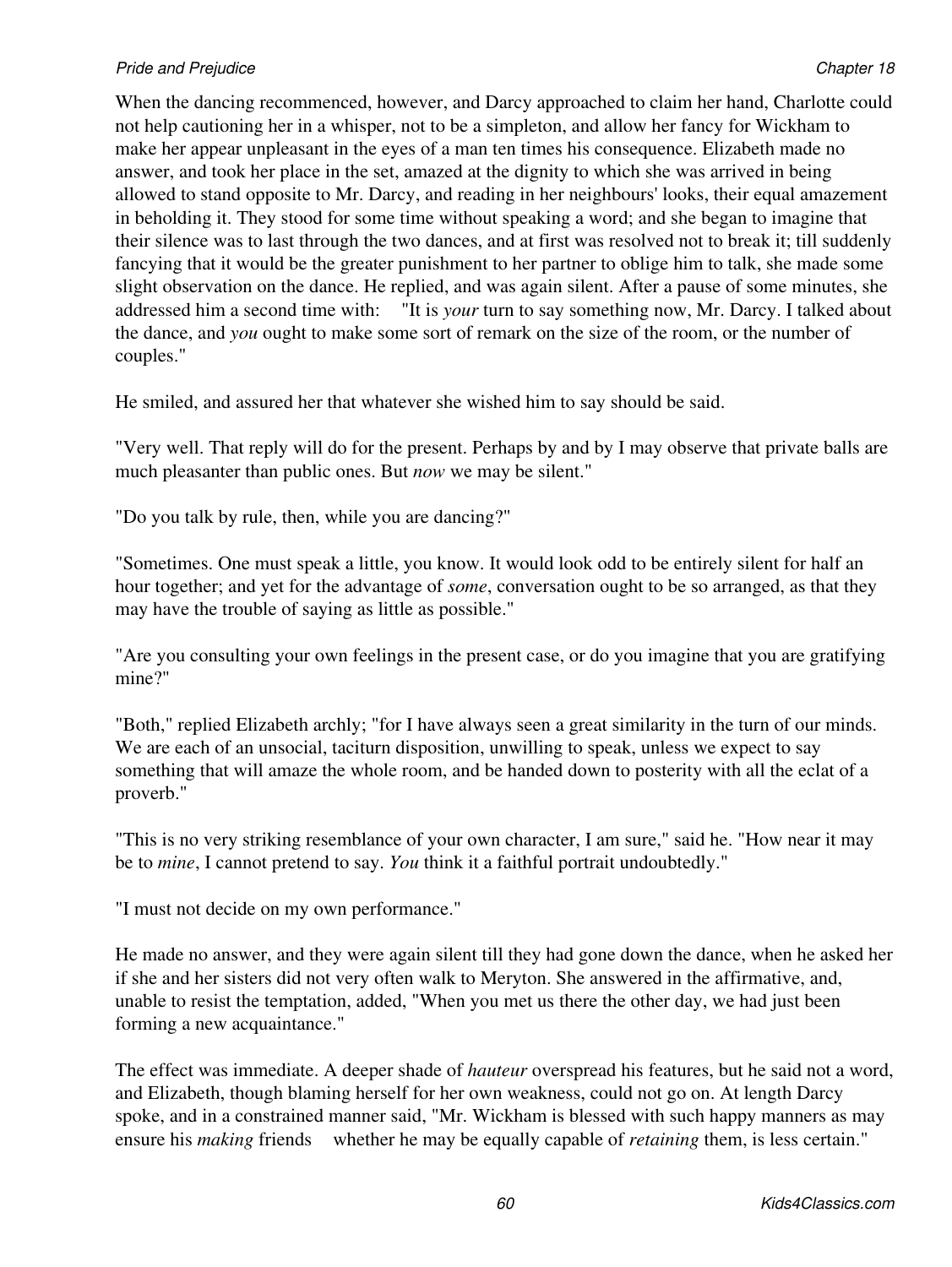## **Pride and Prejudice Chapter 18** and 2008 **Chapter 18** and 2008 **Chapter 18** and 2008 **Chapter 18** and 2008 **Chapter 18**

"He has been so unlucky as to lose *your* friendship," replied Elizabeth with emphasis, "and in a manner which he is likely to suffer from all his life."

Darcy made no answer, and seemed desirous of changing the subject. At that moment, Sir William Lucas appeared close to them, meaning to pass through the set to the other side of the room; but on perceiving Mr. Darcy, he stopped with a bow of superior courtesy to compliment him on his dancing and his partner.

"I have been most highly gratified indeed, my dear sir. Such very superior dancing is not often seen. It is evident that you belong to the first circles. Allow me to say, however, that your fair partner does not disgrace you, and that I must hope to have this pleasure often repeated, especially when a certain desirable event, my dear Eliza (glancing at her sister and Bingley) shall take place. What congratulations will then flow in! I appeal to Mr. Darcy: but let me not interrupt you, sir. You will not thank me for detaining you from the bewitching converse of that young lady, whose bright eyes are also upbraiding me."

The latter part of this address was scarcely heard by Darcy; but Sir William's allusion to his friend seemed to strike him forcibly, and his eyes were directed with a very serious expression towards Bingley and Jane, who were dancing together. Recovering himself, however, shortly, he turned to his partner, and said, "Sir William's interruption has made me forget what we were talking of."

"I do not think we were speaking at all. Sir William could not have interrupted two people in the room who had less to say for themselves. We have tried two or three subjects already without success, and what we are to talk of next I cannot imagine."

"What think you of books?" said he, smiling.

"Books oh! no. I am sure we never read the same, or not with the same feelings."

"I am sorry you think so; but if that be the case, there can at least be no want of subject. We may compare our different opinions."

"No I cannot talk of books in a ball−room; my head is always full of something else."

"The *present* always occupies you in such scenes does it?" said he, with a look of doubt.

"Yes, always," she replied, without knowing what she said, for her thoughts had wandered far from the subject, as soon afterwards appeared by her suddenly exclaiming, "I remember hearing you once say, Mr. Darcy, that you hardly ever forgave, that your resentment once created was unappeasable. You are very cautious, I suppose, as to its *being created*."

"I am," said he, with a firm voice.

"And never allow yourself to be blinded by prejudice?"

"I hope not."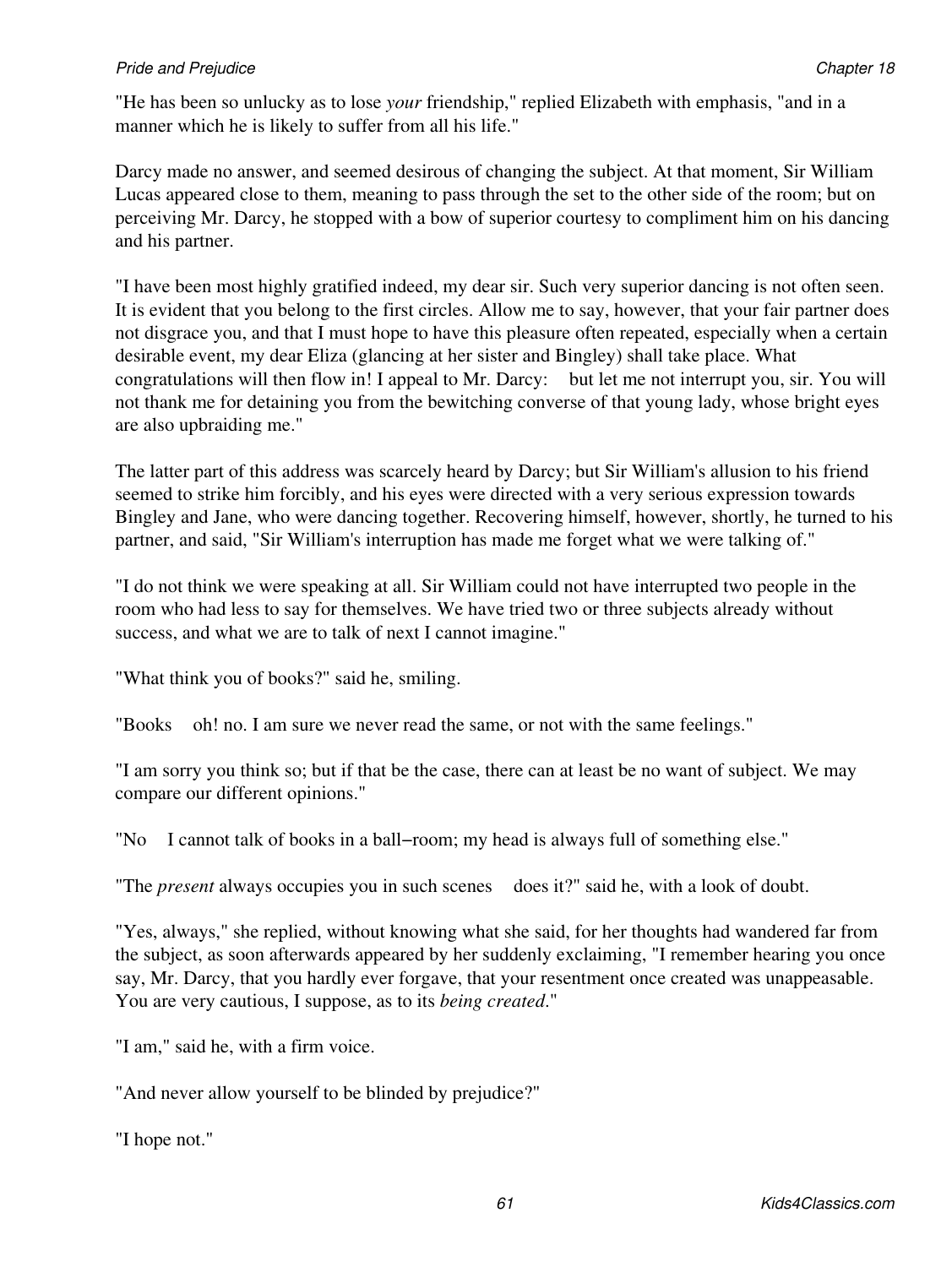"It is particularly incumbent on those who never change their opinion, to be secure of judging properly at first."

"May I ask to what these questions tend?"

"Merely to the illustration of *your* character," said she, endeavouring to shake off her gravity. "I am trying to make it out."

"And what is your success?"

She shook her head. "I do not get on at all. I hear such different accounts of you as puzzle me exceedingly."

"I can readily believe," answered he gravely, "that reports may vary greatly with respect to me; and I could wish, Miss Bennet, that you were not to sketch my character at the present moment, as there is reason to fear that the performance would reflect no credit on either."

"But if I do not take your likeness now, I may never have another opportunity."

"I would by no means suspend any pleasure of yours," he coldly replied. She said no more, and they went down the other dance and parted in silence; and on each side dissatisfied, though not to an equal degree, for in Darcy's breast there was a tolerable powerful feeling towards her, which soon procured her pardon, and directed all his anger against another.

They had not long separated, when Miss Bingley came towards her, and with an expression of civil disdain accosted her:

"So, Miss Eliza, I hear you are quite delighted with George Wickham! Your sister has been talking to me about him, and asking me a thousand questions; and I find that the young man quite forgot to tell you, among his other communication, that he was the son of old Wickham, the late Mr. Darcy's steward. Let me recommend you, however, as a friend, not to give implicit confidence to all his assertions; for as to Mr. Darcy's using him ill, it is perfectly false; for, on the contrary, he has always been remarkably kind to him, though George Wickham has treated Mr. Darcy in a most infamous manner. I do not know the particulars, but I know very well that Mr. Darcy is not in the least to blame, that he cannot bear to hear George Wickham mentioned, and that though my brother thought that he could not well avoid including him in his invitation to the officers, he was excessively glad to find that he had taken himself out of the way. His coming into the country at all is a most insolent thing, indeed, and I wonder how he could presume to do it. I pity you, Miss Eliza, for this discovery of your favourite's guilt; but really, considering his descent, one could not expect much better."

"His guilt and his descent appear by your account to be the same," said Elizabeth angrily; "for I have heard you accuse him of nothing worse than of being the son of Mr. Darcy's steward, and of *that*, I can assure you, he informed me himself."

"I beg your pardon," replied Miss Bingley, turning away with a sneer. "Excuse my interference it was kindly meant."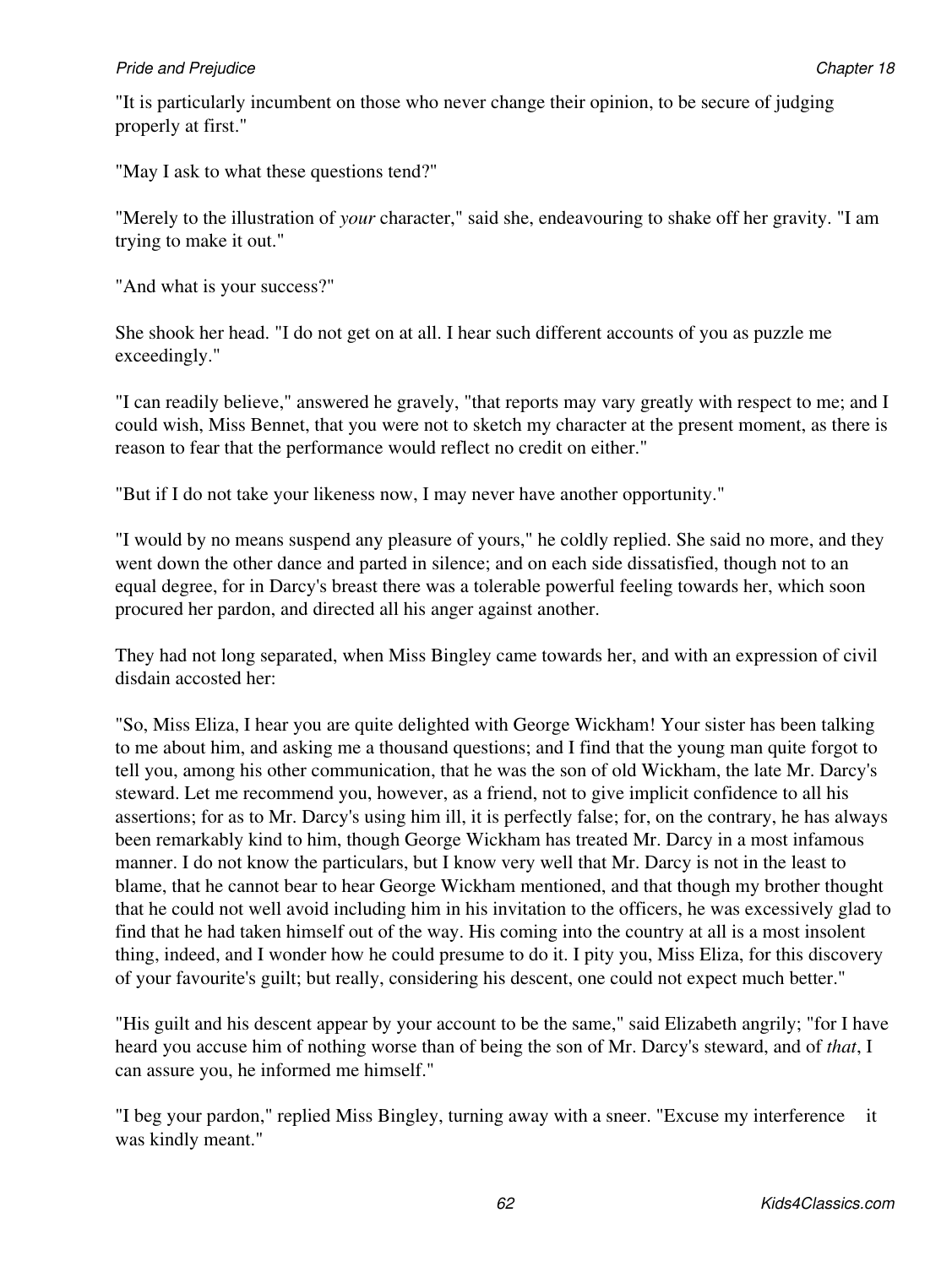## **Pride and Prejudice Chapter 18** and 2008 **Chapter 18** and 2008 **Chapter 18** and 2008 **Chapter 18** and 2008 **Chapter 18**

"Insolent girl!" said Elizabeth to herself. "You are much mistaken if you expect to influence me by such a paltry attack as this. I see nothing in it but your own wilful ignorance and the malice of Mr. Darcy." She then sought her eldest sister, who has undertaken to make inquiries on the same subject of Bingley. Jane met her with a smile of such sweet complacency, a glow of such happy expression, as sufficiently marked how well she was satisfied with the occurrences of the evening. Elizabeth instantly read her feelings, and at that moment solicitude for Wickham, resentment against his enemies, and everything else, gave way before the hope of Jane's being in the fairest way for happiness.

"I want to know," said she, with a countenance no less smiling than her sister's, "what you have learnt about Mr. Wickham. But perhaps you have been too pleasantly engaged to think of any third person; in which case you may be sure of my pardon."

"No," replied Jane, "I have not forgotten him; but I have nothing satisfactory to tell you. Mr. Bingley does not know the whole of his history, and is quite ignorant of the circumstances which have principally offended Mr. Darcy; but he will vouch for the good conduct, the probity, and honour of his friend, and is perfectly convinced that Mr. Wickham has deserved much less attention from Mr. Darcy than he has received; and I am sorry to say by his account as well as his sister's, Mr. Wickham is by no means a respectable young man. I am afraid he has been very imprudent, and has deserved to lose Mr. Darcy's regard."

"Mr. Bingley does not know Mr. Wickham himself?"

"No; he never saw him till the other morning at Meryton."

"This account then is what he has received from Mr. Darcy. I am satisfied. But what does he say of the living?"

"He does not exactly recollect the circumstances, though he has heard them from Mr. Darcy more than once, but he believes that it was left to him *conditionally* only."

"I have not a doubt of Mr. Bingley's sincerity," said Elizabeth warmly; "but you must excuse my not being convinced by assurances only. Mr. Bingley's defense of his friend was a very able one, I dare say; but since he is unacquainted with several parts of the story, and has learnt the rest from that friend himself, I shall venture to still think of both gentlemen as I did before."

She then changed the discourse to one more gratifying to each, and on which there could be no difference of sentiment. Elizabeth listened with delight to the happy, though modest hopes which Jane entertained of Mr. Bingley's regard, and said all in her power to heighten her confidence in it. On their being joined by Mr. Bingley himself, Elizabeth withdrew to Miss Lucas; to whose inquiry after the pleasantness of her last partner she had scarcely replied, before Mr. Collins came up to them, and told her with great exultation that he had just been so fortunate as to make a most important discovery.

"I have found out," said he, "by a singular accident, that there is now in the room a near relation of my patroness. I happened to overhear the gentleman himself mentioning to the young lady who does the honours of the house the names of his cousin Miss de Bourgh, and of her mother Lady Catherine.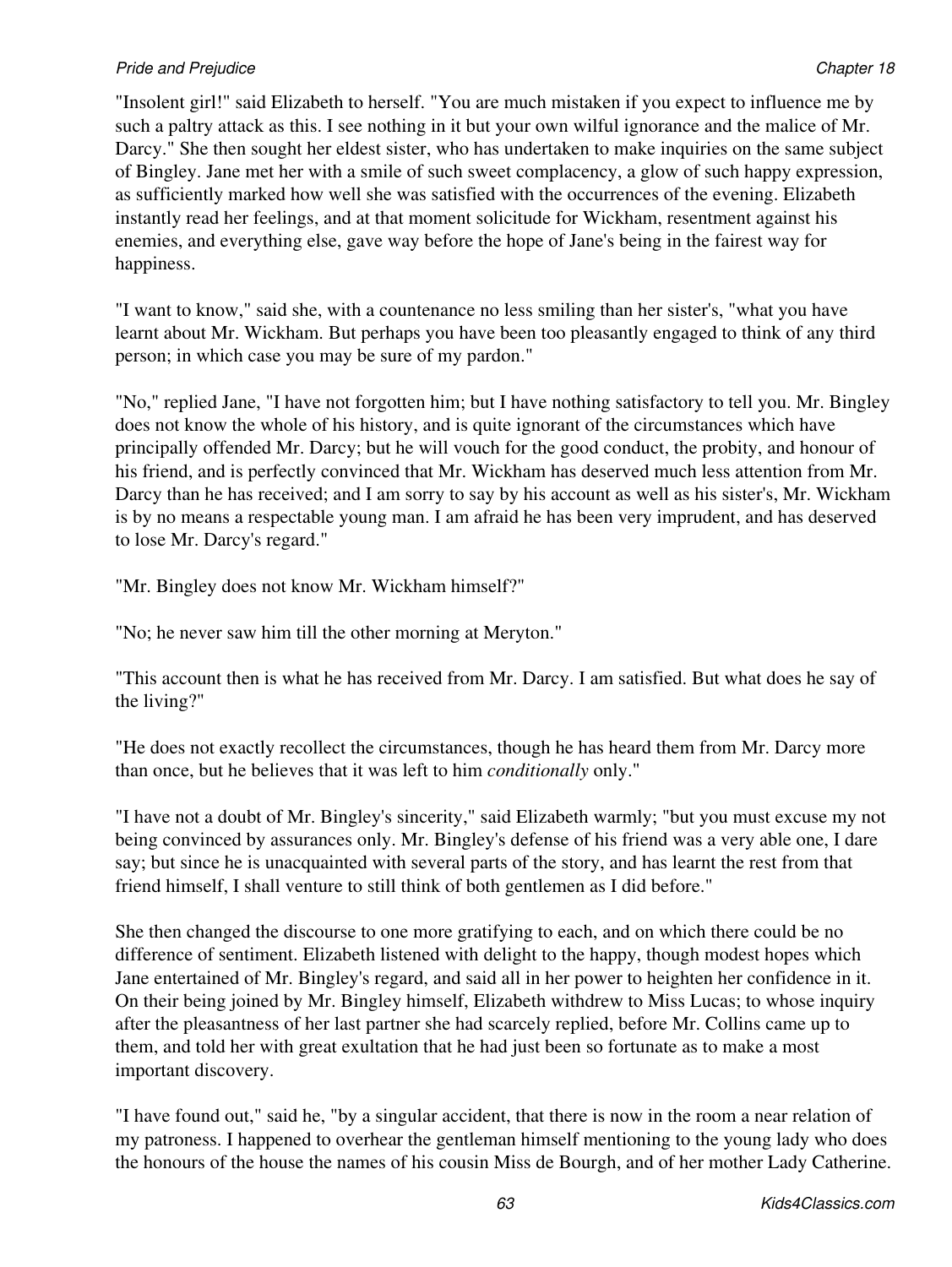## **Pride and Prejudice Chapter 18** and 2008 **Chapter 18** and 2008 **Chapter 18** and 2008 **Chapter 18** and 2008 **Chapter 18**

How wonderfully these sort of things occur! Who would have thought of my meeting with, perhaps, a nephew of Lady Catherine de Bourgh in this assembly! I am most thankful that the discovery is made in time for me to pay my respects to him, which I am now going to do, and trust he will excuse my not having done it before. My total ignorance of the connection must plead my apology."

"You are not going to introduce yourself to Mr. Darcy!"

"Indeed I am. I shall entreat his pardon for not having done it earlier. I believe him to be Lady Catherine's *nephew*. It will be in my power to assure him that her ladyship was quite well yesterday se'nnight."

Elizabeth tried hard to dissuade him from such a scheme, assuring him that Mr. Darcy would consider his addressing him without introduction as an impertinent freedom, rather than a compliment to his aunt; that it was not in the least necessary there should be any notice on either side; and that if it were, it must belong to Mr. Darcy, the superior in consequence, to begin the acquaintance. Mr. Collins listened to her with the determined air of following his own inclination, and, when she ceased speaking, replied thus:

"My dear Miss Elizabeth, I have the highest opinion in the world in your excellent judgement in all matters within the scope of your understanding; but permit me to say, that there must be a wide difference between the established forms of ceremony amongst the laity, and those which regulate the clergy; for, give me leave to observe that I consider the clerical office as equal in point of dignity with the highest rank in the kingdom provided that a proper humility of behaviour is at the same time maintained. You must therefore allow me to follow the dictates of my conscience on this occasion, which leads me to perform what I look on as a point of duty. Pardon me for neglecting to profit by your advice, which on every other subject shall be my constant guide, though in the case before us I consider myself more fitted by education and habitual study to decide on what is right than a young lady like yourself." And with a low bow he left her to attack Mr. Darcy, whose reception of his advances she eagerly watched, and whose astonishment at being so addressed was very evident. Her cousin prefaced his speech with a solemn bow and though she could not hear a word of it, she felt as if hearing it all, and saw in the motion of his lips the words "apology," "Hunsford," and "Lady Catherine de Bourgh." It vexed her to see him expose himself to such a man. Mr. Darcy was eyeing him with unrestrained wonder, and when at last Mr. Collins allowed him time to speak, replied with an air of distant civility. Mr. Collins, however, was not discouraged from speaking again, and Mr. Darcy's contempt seemed abundantly increasing with the length of his second speech, and at the end of it he only made him a slight bow, and moved another way. Mr. Collins then returned to Elizabeth.

"I have no reason, I assure you," said he, "to be dissatisfied with my reception. Mr. Darcy seemed much pleased with the attention. He answered me with the utmost civility, and even paid me the compliment of saying that he was so well convinced of Lady Catherine's discernment as to be certain she could never bestow a favour unworthily. It was really a very handsome thought. Upon the whole, I am much pleased with him."

As Elizabeth had no longer any interest of her own to pursue, she turned her attention almost entirely on her sister and Mr. Bingley; and the train of agreeable reflections which her observations gave birth to, made her perhaps almost as happy as Jane. She saw her in idea settled in that very house, in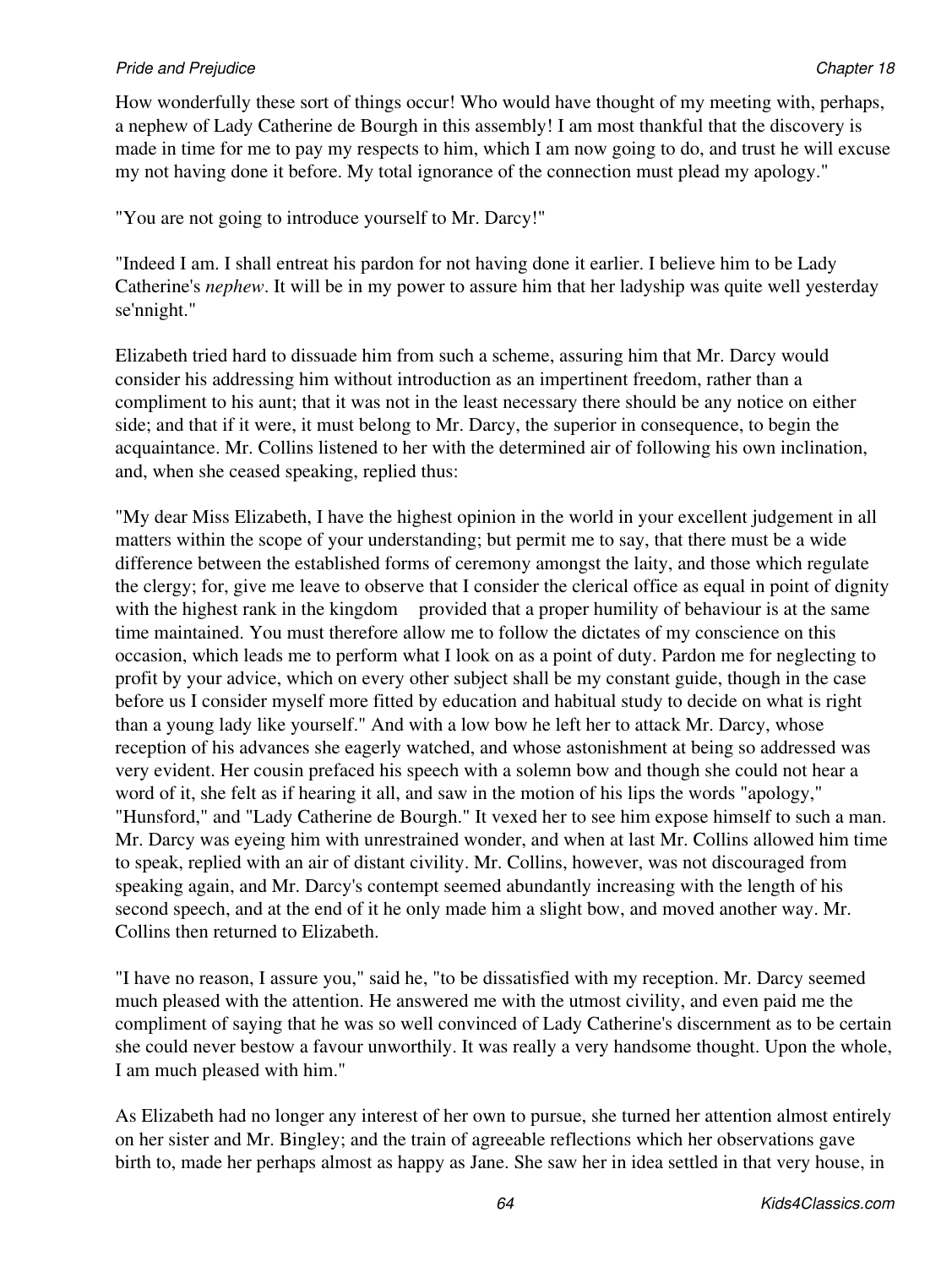all the felicity which a marriage of true affection could bestow; and she felt capable, under such circumstances, of endeavouring even to like Bingley's two sisters. Her mother's thoughts she plainly saw were bent the same way, and she determined not to venture near her, lest she might hear too much. When they sat down to supper, therefore, she considered it a most unlucky perverseness which placed them within one of each other; and deeply was she vexed to find that her mother was talking to that one person (Lady Lucas) freely, openly, and of nothing else but her expectation that Jane would soon be married to Mr. Bingley. It was an animating subject, and Mrs. Bennet seemed incapable of fatigue while enumerating the advantages of the match. His being such a charming young man, and so rich, and living but three miles from them, were the first points of self−gratulation; and then it was such a comfort to think how fond the two sisters were of Jane, and to be certain that they must desire the connection as much as she could do. It was, moreover, such a promising thing for her younger daughters, as Jane's marrying so greatly must throw them in the way of other rich men; and lastly, it was so pleasant at her time of life to be able to consign her single daughters to the care of their sister, that she might not be obliged to go into company more than she liked. It was necessary to make this circumstance a matter of pleasure, because on such occasions it is the etiquette; but no one was less likely than Mrs. Bennet to find comfort in staying home at any period of her life. She concluded with many good wishes that Lady Lucas might soon be equally fortunate, though evidently and triumphantly believing there was no chance of it.

In vain did Elizabeth endeavour to check the rapidity of her mother's words, or persuade her to describe her felicity in a less audible whisper; for, to her inexpressible vexation, she could perceive that the chief of it was overheard by Mr. Darcy, who sat opposite to them. Her mother only scolded her for being nonsensical.

"What is Mr. Darcy to me, pray, that I should be afraid of him? I am sure we owe him no such particular civility as to be obliged to say nothing *he* may not like to hear."

"For heaven's sake, madam, speak lower. What advantage can it be for you to offend Mr. Darcy? You will never recommend yourself to his friend by so doing!"

Nothing that she could say, however, had any influence. Her mother would talk of her views in the same intelligible tone. Elizabeth blushed and blushed again with shame and vexation. She could not help frequently glancing her eye at Mr. Darcy, though every glance convinced her of what she dreaded; for though he was not always looking at her mother, she was convinced that his attention was invariably fixed by her. The expression of his face changed gradually from indignant contempt to a composed and steady gravity.

At length, however, Mrs. Bennet had no more to say; and Lady Lucas, who had been long yawning at the repetition of delights which she saw no likelihood of sharing, was left to the comforts of cold ham and chicken. Elizabeth now began to revive. But not long was the interval of tranquillity; for, when supper was over, singing was talked of, and she had the mortification of seeing Mary, after very little entreaty, preparing to oblige the company. By many significant looks and silent entreaties, did she endeavour to prevent such a proof of complaisance, but in vain; Mary would not understand them; such an opportunity of exhibiting was delightful to her, and she began her song. Elizabeth's eyes were fixed on her with most painful sensations, and she watched her progress through the several stanzas with an impatience which was very ill rewarded at their close; for Mary, on receiving, amongst the thanks of the table, the hint of a hope that she might be prevailed on to favour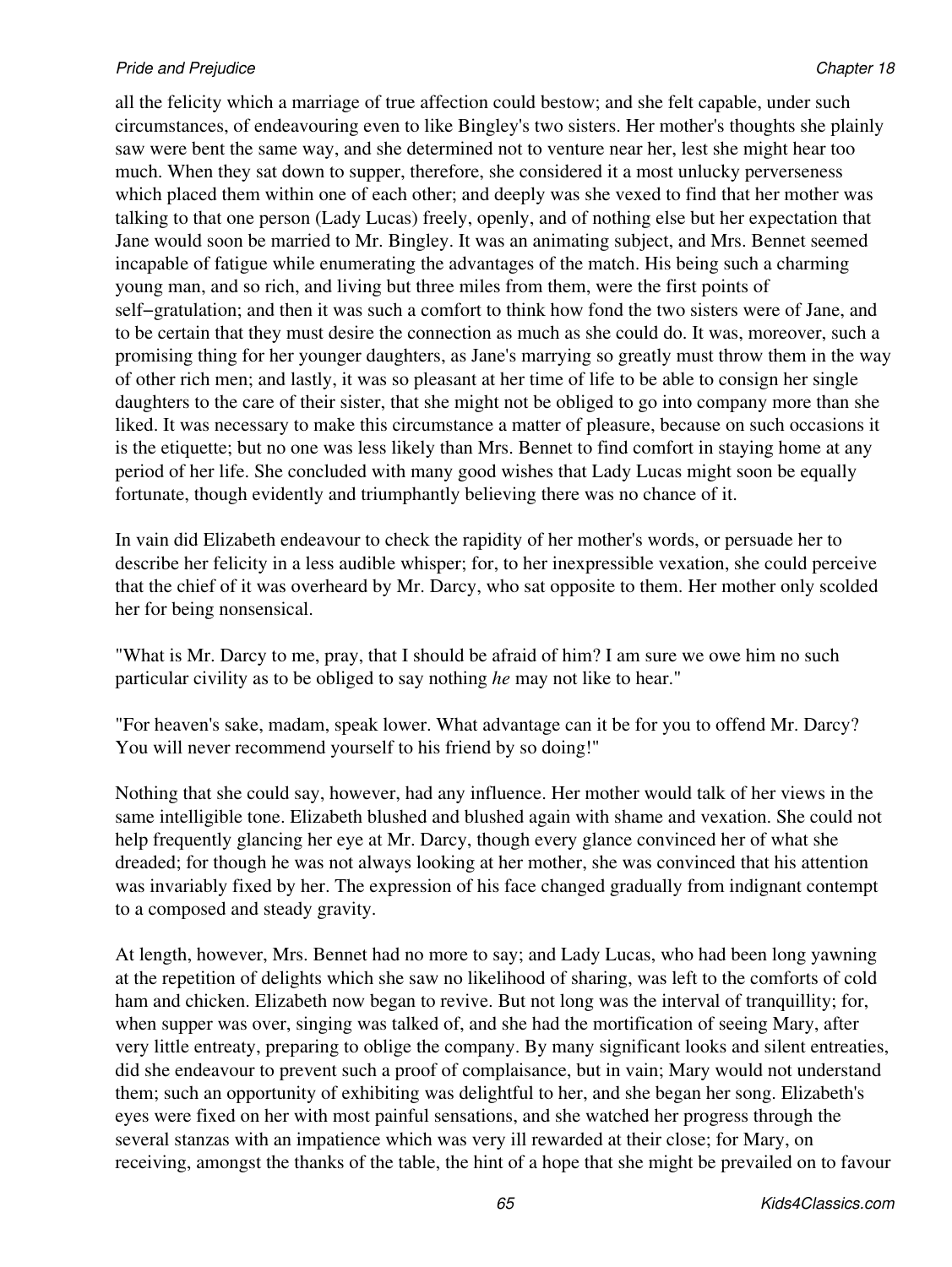them again, after the pause of half a minute began another. Mary's powers were by no means fitted for such a display; her voice was weak, and her manner affected. Elizabeth was in agonies. She looked at Jane, to see how she bore it; but Jane was very composedly talking to Bingley. She looked at his two sisters, and saw them making signs of derision at each other, and at Darcy, who continued, however, imperturbably grave. She looked at her father to entreat his interference, lest Mary should be singing all night. He took the hint, and when Mary had finished her second song, said aloud, "That will do extremely well, child. You have delighted us long enough. Let the other young ladies have time to exhibit."

Mary, though pretending not to hear, was somewhat disconcerted; and Elizabeth, sorry for her, and sorry for her father's speech, was afraid her anxiety had done no good. Others of the party were now applied to.

"If I," said Mr. Collins, "were so fortunate as to be able to sing, I should have great pleasure, I am sure, in obliging the company with an air; for I consider music as a very innocent diversion, and perfectly compatible with the profession of a clergyman. I do not mean, however, to assert that we can be justified in devoting too much of our time to music, for there are certainly other things to be attended to. The rector of a parish has much to do. In the first place, he must make such an agreement for tithes as may be beneficial to himself and not offensive to his patron. He must write his own sermons; and the time that remains will not be too much for his parish duties, and the care and improvement of his dwelling, which he cannot be excused from making as comfortable as possible. And I do not think it of light importance that he should have attentive and conciliatory manner towards everybody, especially towards those to whom he owes his preferment. I cannot acquit him of that duty; nor could I think well of the man who should omit an occasion of testifying his respect towards anybody connected with the family." And with a bow to Mr. Darcy, he concluded his speech, which had been spoken so loud as to be heard by half the room. Many stared many smiled; but no one looked more amused than Mr. Bennet himself, while his wife seriously commended Mr. Collins for having spoken so sensibly, and observed in a half−whisper to Lady Lucas, that he was a remarkably clever, good kind of young man.

To Elizabeth it appeared that, had her family made an agreement to expose themselves as much as they could during the evening, it would have been impossible for them to play their parts with more spirit or finer success; and happy did she think it for Bingley and her sister that some of the exhibition had escaped his notice, and that his feelings were not of a sort to be much distressed by the folly which he must have witnessed. That his two sisters and Mr. Darcy, however, should have such an opportunity of ridiculing her relations, was bad enough, and she could not determine whether the silent contempt of the gentleman, or the insolent smiles of the ladies, were more intolerable.

The rest of the evening brought her little amusement. She was teased by Mr. Collins, who continued most perseveringly by her side, and though he could not prevail on her to dance with him again, put it out of her power to dance with others. In vain did she entreat him to stand up with somebody else, and offer to introduce him to any young lady in the room. He assured her, that as to dancing, he was perfectly indifferent to it; that his chief object was by delicate attentions to recommend himself to her and that he should therefore make a point of remaining close to her the whole evening. There was no arguing upon such a project. She owed her greatest relief to her friend Miss Lucas, who often joined them, and good−naturedly engaged Mr. Collins's conversation to herself.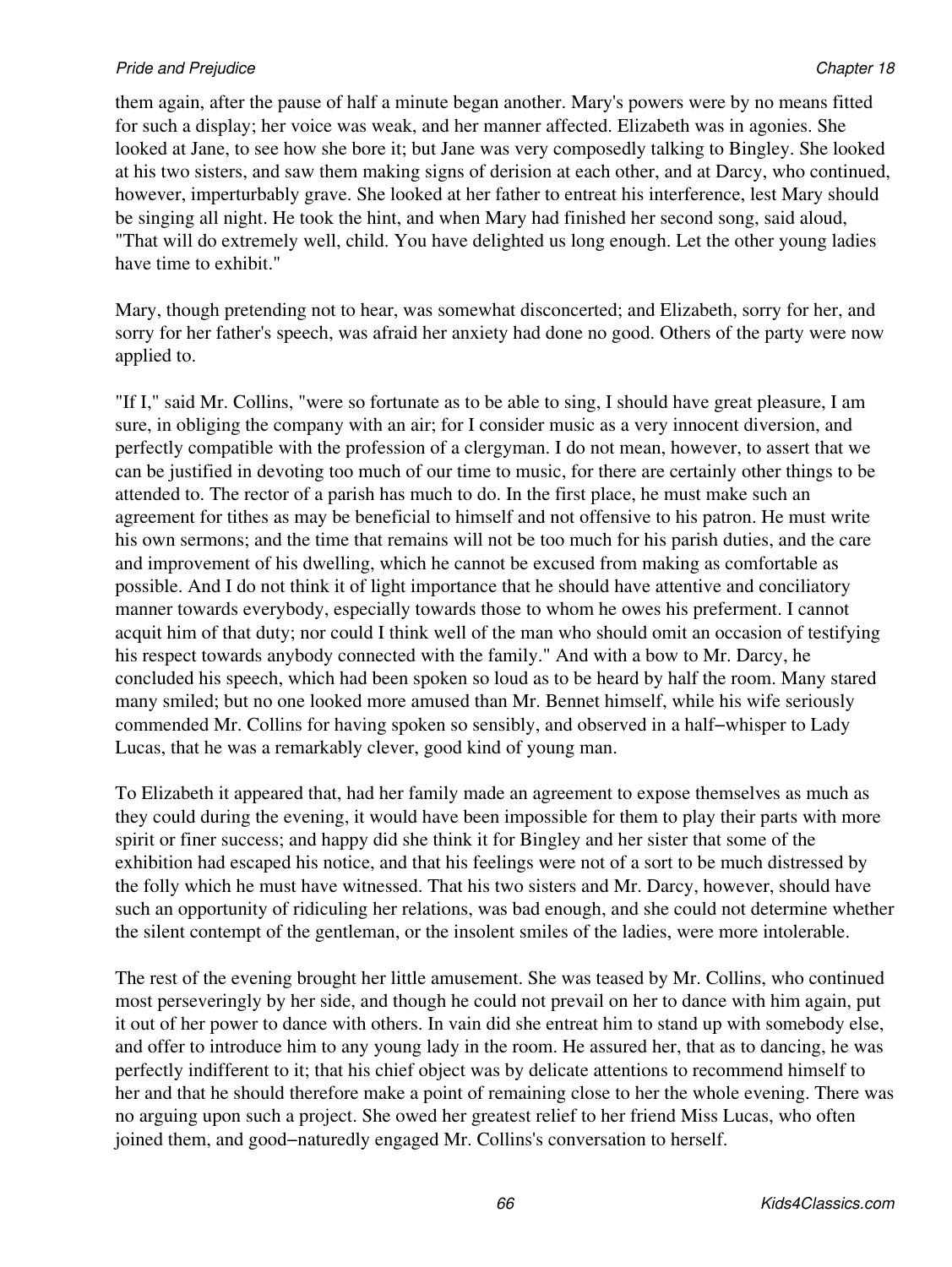#### **Pride and Prejudice Chapter 18** and 2008 **Chapter 18** and 2008 **Chapter 18** and 2008 **Chapter 18** and 2008 **Chapter 18**

She was at least free from the offense of Mr. Darcy's further notice; though often standing within a very short distance of her, quite disengaged, he never came near enough to speak. She felt it to be the probable consequence of her allusions to Mr. Wickham, and rejoiced in it.

The Longbourn party were the last of all the company to depart, and, by a manoeuvre of Mrs. Bennet, had to wait for their carriage a quarter of an hour after everybody else was gone, which gave them time to see how heartily they were wished away by some of the family. Mrs. Hurst and her sister scarcely opened their mouths, except to complain of fatigue, and were evidently impatient to have the house to themselves. They repulsed every attempt of Mrs. Bennet at conversation, and by so doing threw a languor over the whole party, which was very little relieved by the long speeches of Mr. Collins, who was complimenting Mr. Bingley and his sisters on the elegance of their entertainment, and the hospitality and politeness which had marked their behaviour to their guests. Darcy said nothing at all. Mr. Bennet, in equal silence, was enjoying the scene. Mr. Bingley and Jane were standing together, a little detached from the rest, and talked only to each other. Elizabeth preserved as steady a silence as either Mrs. Hurst or Miss Bingley; and even Lydia was too much fatigued to utter more than the occasional exclamation of "Lord, how tired I am!" accompanied by a violent yawn.

When at length they arose to take leave, Mrs. Bennet was most pressingly civil in her hope of seeing the whole family soon at Longbourn, and addressed herself especially to Mr. Bingley, to assure him how happy he would make them by eating a family dinner with them at any time, without the ceremony of a formal invitation. Bingley was all grateful pleasure, and he readily engaged for taking the earliest opportunity of waiting on her, after his return from London, whither he was obliged to go the next day for a short time.

Mrs. Bennet was perfectly satisfied, and quitted the house under the delightful persuasion that, allowing for the necessary preparations of settlements, new carriages, and wedding clothes, she should undoubtedly see her daughter settled at Netherfield in the course of three or four months. Of having another daughter married to Mr. Collins, she thought with equal certainty, and with considerable, though not equal, pleasure. Elizabeth was the least dear to her of all her children; and though the man and the match were quite good enough for *her*, the worth of each was eclipsed by Mr. Bingley and Netherfield.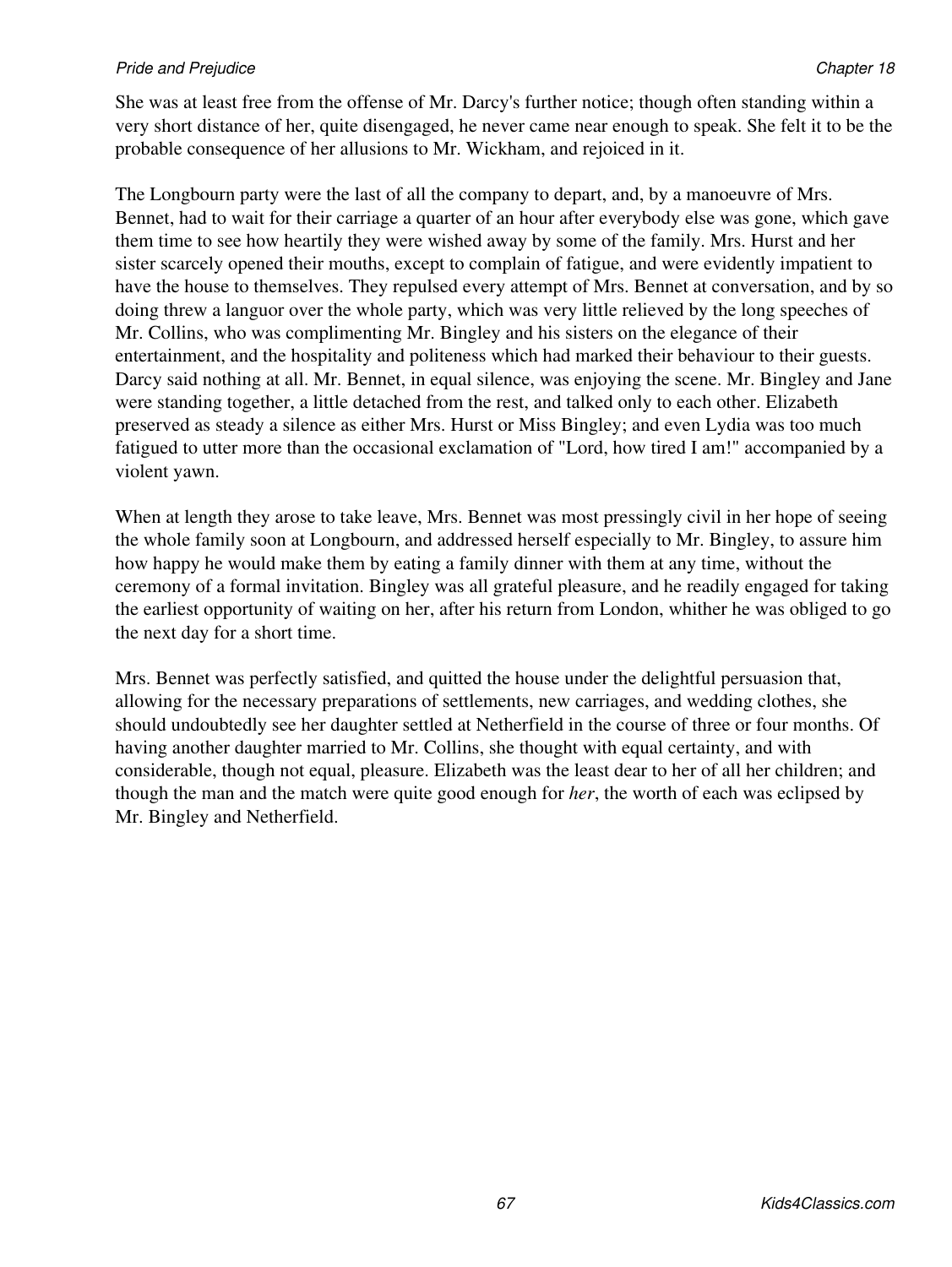The next day opened a new scene at Longbourn. Mr. Collins made his declaration in form. Having resolved to do it without loss of time, as his leave of absence extended only to the following Saturday, and having no feelings of diffidence to make it distressing to himself even at the moment, he set about it in a very orderly manner, with all the observances, which he supposed a regular part of the business. On finding Mrs. Bennet, Elizabeth, and one of the younger girls together, soon after breakfast, he addressed the mother in these words:

"May I hope, madam, for your interest with your fair daughter Elizabeth, when I solicit for the honour of a private audience with her in the course of this morning?"

Before Elizabeth had time for anything but a blush of surprise, Mrs. Bennet answered instantly, "Oh dear! yes certainly. I am sure Lizzy will be very happy I am sure she can have no objection. Come, Kitty, I want you upstairs." And, gathering her work together, she was hastening away, when Elizabeth called out:

"Dear madam, do not go. I beg you will not go. Mr. Collins must excuse me. He can have nothing to say to me that anybody need not hear. I am going away myself."

"No, no, nonsense, Lizzy. I desire you to stay where you are." And upon Elizabeth's seeming really, with vexed and embarrassed looks, about to escape, she added: "Lizzy, I *insist* upon your staying and hearing Mr. Collins."

Elizabeth would not oppose such an injunction and a moment's consideration making her also sensible that it would be wisest to get it over as soon and as quietly as possible, she sat down again and tried to conceal, by incessant employment the feelings which were divided between distress and diversion. Mrs. Bennet and Kitty walked off, and as soon as they were gone, Mr. Collins began.

"Believe me, my dear Miss Elizabeth, that your modesty, so far from doing you any disservice, rather adds to your other perfections. You would have been less amiable in my eyes had there *not* been this little unwillingness; but allow me to assure you, that I have your respected mother's permission for this address. You can hardly doubt the purport of my discourse, however your natural delicacy may lead you to dissemble; my attentions have been too marked to be mistaken. Almost as soon as I entered the house, I singled you out as the companion of my future life. But before I am run away with by my feelings on this subject, perhaps it would be advisable for me to state my reasons for marrying and, moreover, for coming into Hertfordshire with the design of selecting a wife, as I certainly did."

The idea of Mr. Collins, with all his solemn composure, being run away with by his feelings, made Elizabeth so near laughing, that she could not use the short pause he allowed in any attempt to stop him further, and he continued:

"My reasons for marrying are, first, that I think it a right thing for every clergyman in easy circumstances (like myself) to set the example of matrimony in his parish; secondly, that I am convinced that it will add very greatly to my happiness; and thirdly which perhaps I ought to have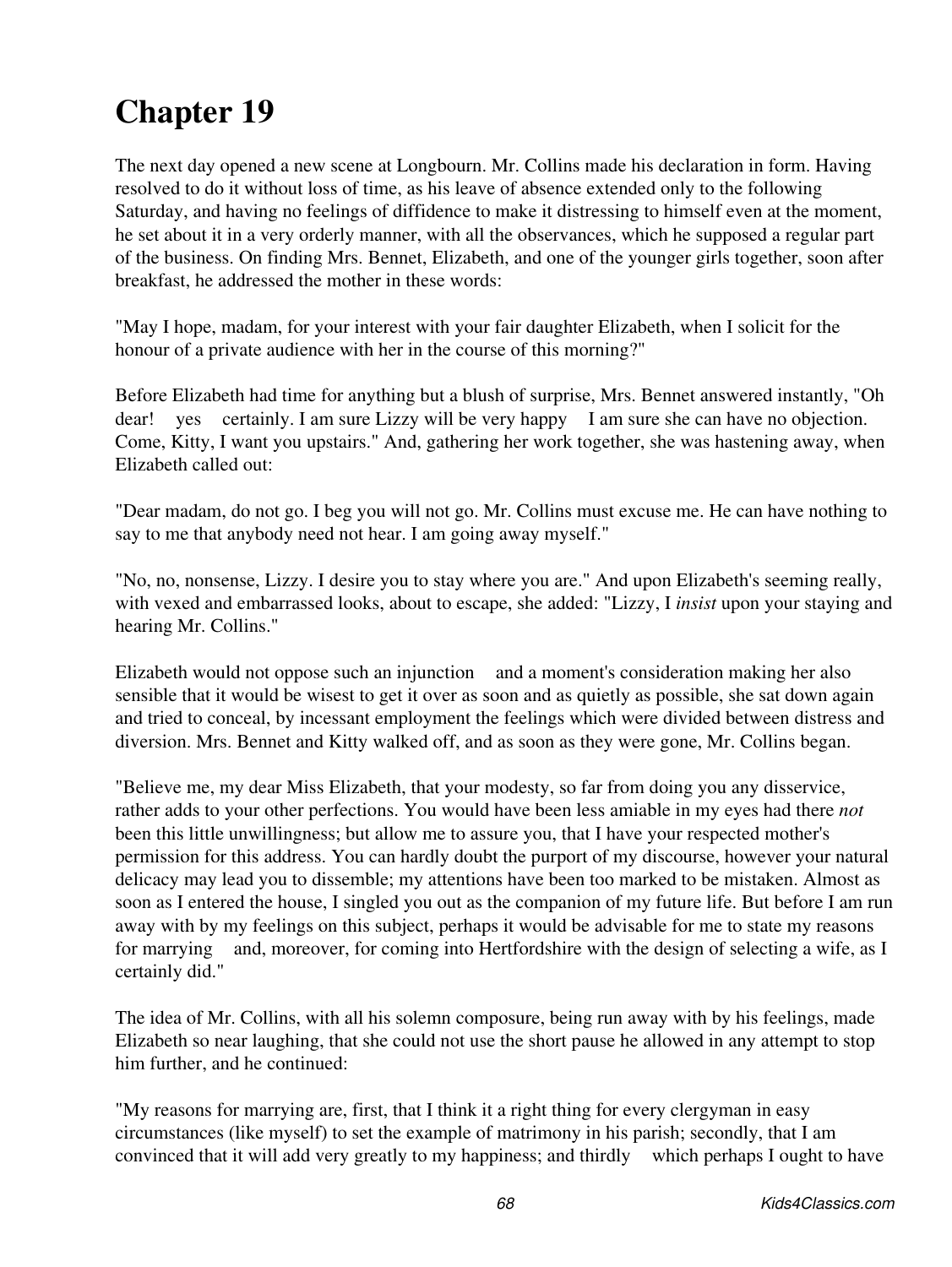mentioned earlier, that it is the particular advice and recommendation of the very noble lady whom I have the honour of calling patroness. Twice has she condescended to give me her opinion (unasked too!) on this subject; and it was but the very Saturday night before I left Hunsford between our pools at quadrille, while Mrs. Jenkinson was arranging Miss de Bourgh's footstool, that she said, 'Mr. Collins, you must marry. A clergyman like you must marry. Choose properly, choose a gentlewoman for *my* sake; and for your *own*, let her be an active, useful sort of person, not brought up high, but able to make a small income go a good way. This is my advice. Find such a woman as soon as you can, bring her to Hunsford, and I will visit her.' Allow me, by the way, to observe, my fair cousin, that I do not reckon the notice and kindness of Lady Catherine de Bourgh as among the least of the advantages in my power to offer. You will find her manners beyond anything I can describe; and your wit and vivacity, I think, must be acceptable to her, especially when tempered with the silence and respect which her rank will inevitably excite. Thus much for my general intention in favour of matrimony; it remains to be told why my views were directed towards Longbourn instead of my own neighbourhood, where I can assure you there are many amiable young women. But the fact is, that being, as I am, to inherit this estate after the death of your honoured father (who, however, may live many years longer), I could not satisfy myself without resolving to choose a wife from among his daughters, that the loss to them might be as little as possible, when the melancholy event takes place

 which, however, as I have already said, may not be for several years. This has been my motive, my fair cousin, and I flatter myself it will not sink me in your esteem. And now nothing remains but for me but to assure you in the most animated language of the violence of my affection. To fortune I am perfectly indifferent, and shall make no demand of that nature on your father, since I am well aware that it could not be complied with; and that one thousand pounds in the four per cents, which will not be yours till after your mother's decease, is all that you may ever be entitled to. On that head, therefore, I shall be uniformly silent; and you may assure yourself that no ungenerous reproach shall ever pass my lips when we are married."

It was absolutely necessary to interrupt him now.

"You are too hasty, sir," she cried. "You forget that I have made no answer. Let me do it without further loss of time. Accept my thanks for the compliment you are paying me. I am very sensible of the honour of your proposals, but it is impossible for me to do otherwise than to decline them."

"I am not now to learn," replied Mr. Collins, with a formal wave of the hand, "that it is usual with young ladies to reject the addresses of the man whom they secretly mean to accept, when he first applies for their favour; and that sometimes the refusal is repeated a second, or even a third time. I am therefore by no means discouraged by what you have just said, and shall hope to lead you to the altar ere long."

"Upon my word, sir," cried Elizabeth, "your hope is a rather extraordinary one after my declaration. I do assure you that I am not one of those young ladies (if such young ladies there are) who are so daring as to risk their happiness on the chance of being asked a second time. I am perfectly serious in my refusal. You could not make *me* happy, and I am convinced that I am the last woman in the world who could make you so. Nay, were your friend Lady Catherine to know me, I am persuaded she would find me in every respect ill qualified for the situation."

"Were it certain that Lady Catherine would think so," said Mr. Collins very gravely "but I cannot imagine that her ladyship would at all disapprove of you. And you may be certain when I have the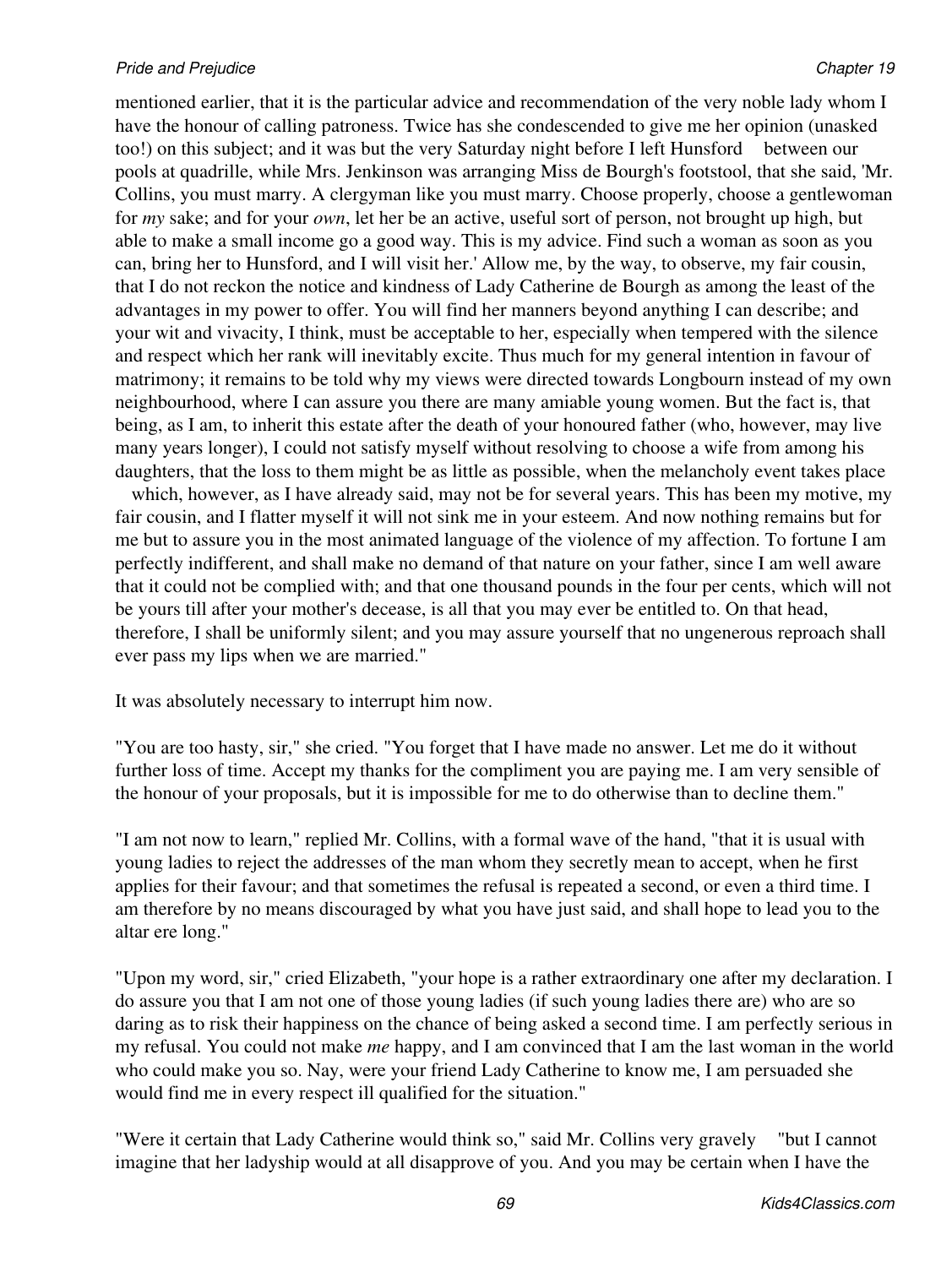honour of seeing her again, I shall speak in the very highest terms of your modesty, economy, and other amiable qualification."

"Indeed, Mr. Collins, all praise of me will be unnecessary. You must give me leave to judge for myself, and pay me the compliment of believing what I say. I wish you very happy and very rich, and by refusing your hand, do all in my power to prevent your being otherwise. In making me the offer, you must have satisfied the delicacy of your feelings with regard to my family, and may take possession of Longbourn estate whenever it falls, without any self−reproach. This matter may be considered, therefore, as finally settled." And rising as she thus spoke, she would have quitted the room, had Mr. Collins not thus addressed her:

"When I do myself the honour of speaking to you next on the subject, I shall hope to receive a more favourable answer than you have now given me; though I am far from accusing you of cruelty at present, because I know it to be the established custom of your sex to reject a man on the first application, and perhaps you have even now said as much to encourage my suit as would be consistent with the true delicacy of the female character."

"Really, Mr. Collins," cried Elizabeth with some warmth, "you puzzle me exceedingly. If what I have hitherto said can appear to you in the form of encouragement, I know not how to express my refusal in such a way as to convince you of its being one."

"You must give me leave to flatter myself, my dear cousin, that your refusal of my addresses is merely words of course. My reasons for believing it are briefly these: It does not appear to me that my hand is unworthy your acceptance, or that the establishment I can offer would be any other than highly desirable. My situation in life, my connections with the family of de Bourgh, and my relationship to your own, are circumstances highly in my favour; and you should take it into further consideration, that in spite of your manifold attractions, it is by no means certain that another offer of marriage may ever be made you. Your portion is unhappily so small that it will in all likelihood undo the effects of your loveliness and amiable qualifications. As I must therefore conclude that you are not serious in your rejection of me, I shall choose to attribute it to your wish of increasing my love by suspense, according to the usual practice of elegant females."

"I do assure you, sir, that I have no pretensions whatever to that kind of elegance which consists in tormenting a respectable man. I would rather be paid the compliment of being believed sincere. I thank you again and again for the honour you have done me in your proposals, but to accept them is absolutely impossible. My feelings in every respect forbid it. Can I speak plainer? Do not consider me now as an elegant female, intending to plague you, but as a rational creature, speaking the truth from her heart."

"You are uniformly charming!" cried he, with an air of awkward gallantry; "and I am persuaded that when sanctioned by the express authority of both your excellent parents, my proposals will not fail of being acceptable."

To such perseverance in wilful self−deception Elizabeth would make no reply, and immediately and in silence withdrew; determined, if he persisted in considering her repeated refusals as flattering encouragement, to apply to her father, whose negative might be uttered in such a manner as to be decisive, and whose behavior at least could not be mistaken for the affectation and coquetry of an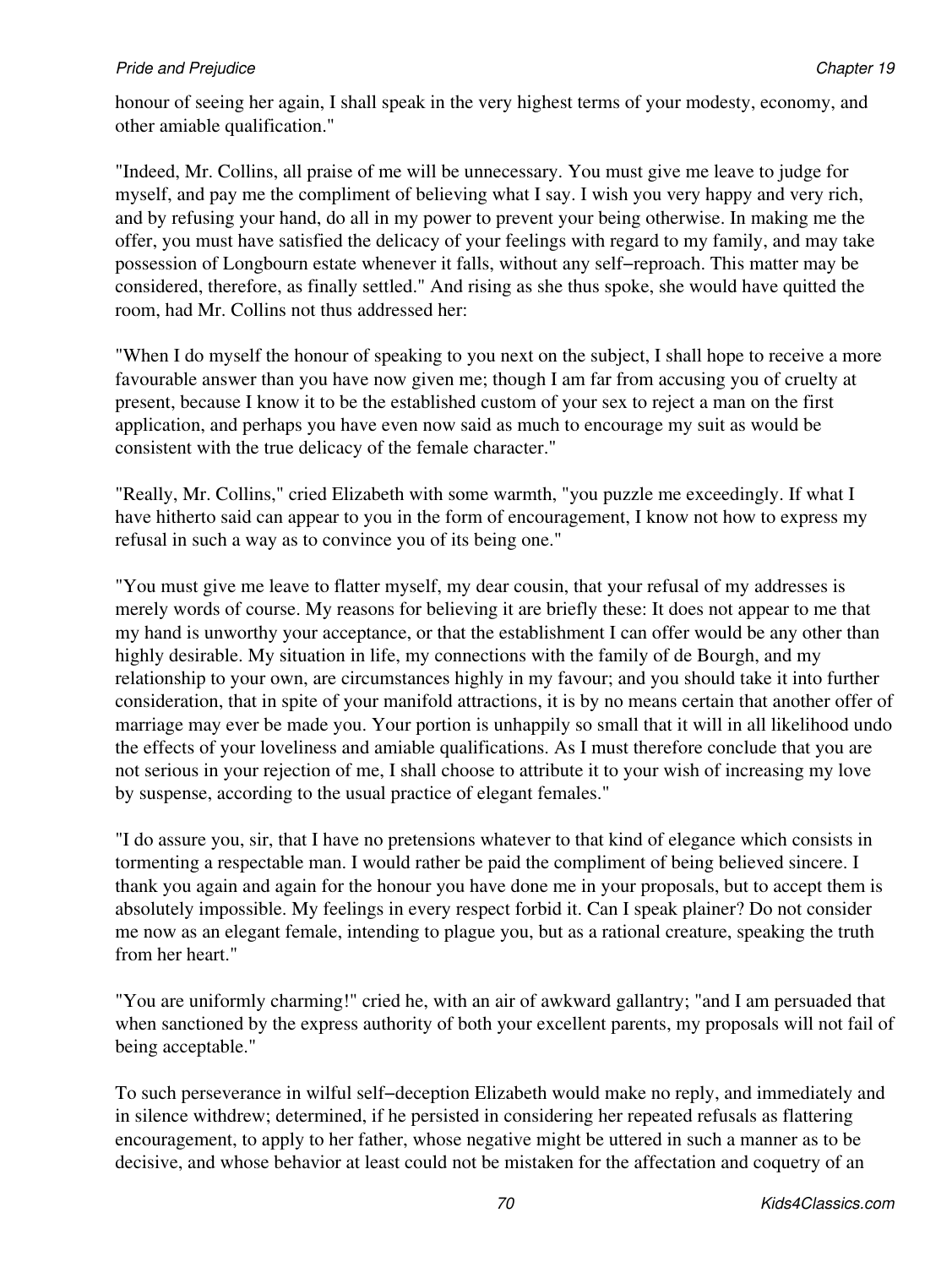Pride and Prejudice **Chapter 19** and Prejudice Chapter 19

elegant female.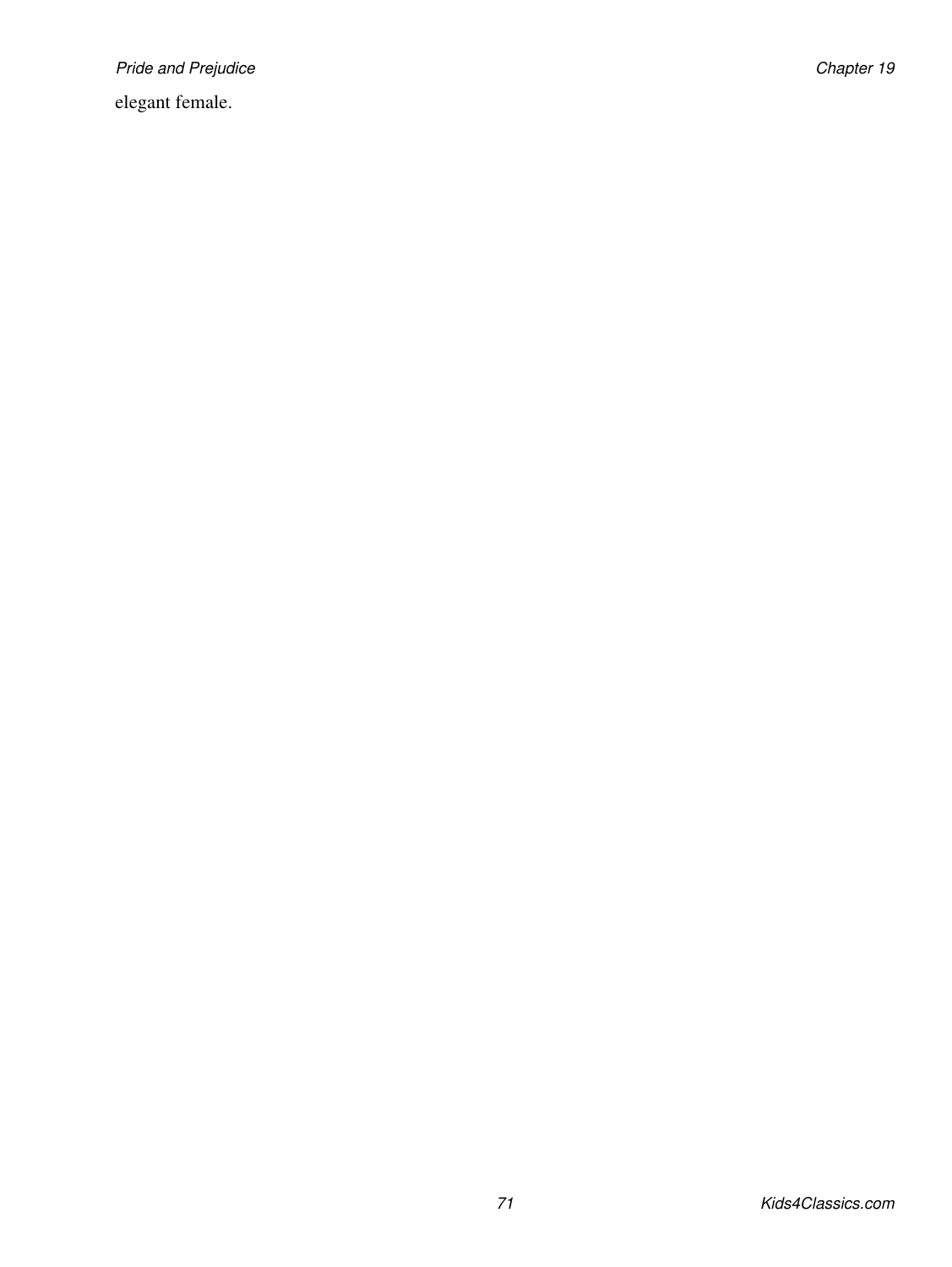Mr. Collins was not left long to the silent contemplation of his successful love; for Mrs. Bennet, having dawdled about in the vestibule to watch for the end of the conference, no sooner saw Elizabeth open the door and with quick step pass her towards the staircase, than she entered the breakfast−room, and congratulated both him and herself in warm terms on the happy prospect or their nearer connection. Mr. Collins received and returned these felicitations with equal pleasure, and then proceeded to relate the particulars of their interview, with the result of which he trusted he had every reason to be satisfied, since the refusal which his cousin had steadfastly given him would naturally flow from her bashful modesty and the genuine delicacy of her character.

This information, however, startled Mrs. Bennet; she would have been glad to be equally satisfied that her daughter had meant to encourage him by protesting against his proposals, but she dared not believe it, and could not help saying so.

"But, depend upon it, Mr. Collins," she added, "that Lizzy shall be brought to reason. I will speak to her about it directly. She is a very headstrong, foolish girl, and does not know her own interest but I will *make* her know it."

"Pardon me for interrupting you, madam," cried Mr. Collins; "but if she is really headstrong and foolish, I know not whether she would altogether be a very desirable wife to a man in my situation, who naturally looks for happiness in the marriage state. If therefore she actually persists in rejecting my suit, perhaps it were better not to force her into accepting me, because if liable to such defects of temper, she could not contribute much to my felicity."

"Sir, you quite misunderstand me," said Mrs. Bennet, alarmed. "Lizzy is only headstrong in such matters as these. In everything else she is as good−natured a girl as ever lived. I will go directly to Mr. Bennet, and we shall very soon settle it with her, I am sure."

She would not give him time to reply, but hurrying instantly to her husband, called out as she entered the library, "Oh! Mr. Bennet, you are wanted immediately; we are all in an uproar. You must come and make Lizzy marry Mr. Collins, for she vows she will not have him, and if you do not make haste he will change his mind and not have *her*."

Mr. Bennet raised his eyes from his book as she entered, and fixed them on her face with a calm unconcern which was not in the least altered by her communication.

"I have not the pleasure of understanding you," said he, when she had finished her speech. "Of what are you talking?"

"Of Mr. Collins and Lizzy. Lizzy declares she will not have Mr. Collins, and Mr. Collins begins to say that he will not have Lizzy."

"And what am I to do on the occasion? It seems an hopeless business."

"Speak to Lizzy about it yourself. Tell her that you insist upon her marrying him."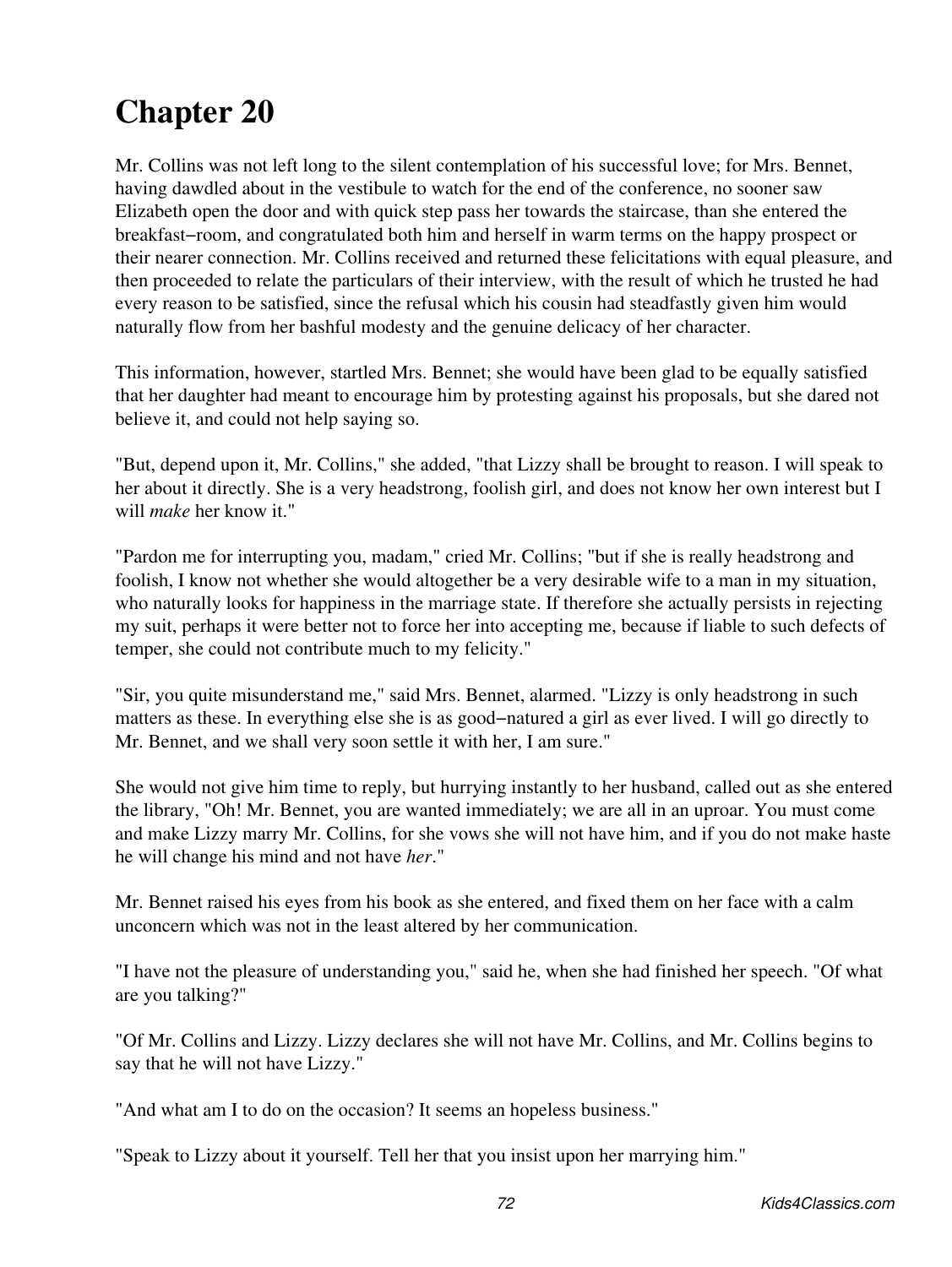"Let her be called down. She shall hear my opinion."

Mrs. Bennet rang the bell, and Miss Elizabeth was summoned to the library.

"Come here, child," cried her father as she appeared. "I have sent for you on an affair of importance. I understand that Mr. Collins has made you an offer of marriage. Is it true?" Elizabeth replied that it was. "Very well and this offer of marriage you have refused?"

"I have, sir."

"Very well. We now come to the point. Your mother insists upon your accepting it. Is it not so, Mrs. Bennet?"

"Yes, or I will never see her again."

"An unhappy alternative is before you, Elizabeth. From this day you must be a stranger to one of your parents. Your mother will never see you again if you do *not* marry Mr. Collins, and I will never see you again if you *do*."

Elizabeth could not but smile at such a conclusion of such a beginning, but Mrs. Bennet, who had persuaded herself that her husband regarded the affair as she wished, was excessively disappointed.

"What do you mean, Mr. Bennet, in talking this way? You promised me to *insist* upon her marrying him."

"My dear," replied her husband, "I have two small favours to request. First, that you will allow me the free use of my understanding on the present occasion; and secondly, of my room. I shall be glad to have the library to myself as soon as may be."

Not yet, however, in spite of her disappointment in her husband, did Mrs. Bennet give up the point. She talked to Elizabeth again and again; coaxed and threatened her by turns. She endeavoured to secure Jane in her interest; but Jane, with all possible mildness, declined interfering; and Elizabeth, sometimes with real earnestness, and sometimes with playful gaiety, replied to her attacks. Though her manner varied, however, her determination never did.

Mr. Collins, meanwhile, was meditating in solitude on what had passed. He thought too well of himself to comprehend on what motives his cousin could refuse him; and though his pride was hurt, he suffered in no other way. His regard for her was quite imaginary; and the possibility of her deserving her mother's reproach prevented his feeling any regret.

While the family were in this confusion, Charlotte Lucas came to spend the day with them. She was met in the vestibule by Lydia, who, flying to her, cried in a half whisper, "I am glad you are come, for there is such fun here! What do you think has happened this morning? Mr. Collins has made an offer to Lizzy, and she will not have him."

Charlotte hardly had time to answer, before they were joined by Kitty, who came to tell the same news; and no sooner had they entered the breakfast−room, where Mrs. Bennet was alone, than she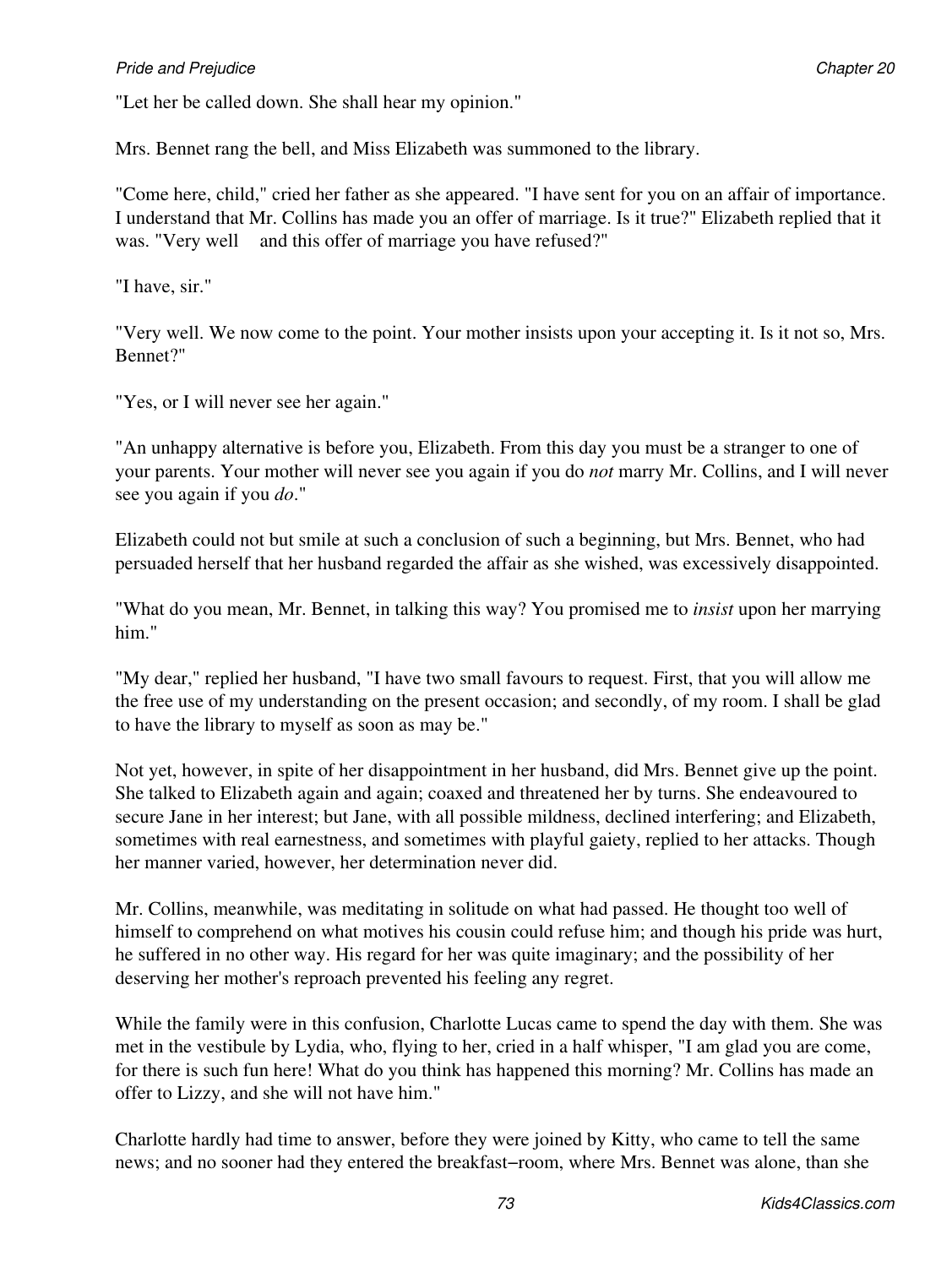likewise began on the subject, calling on Miss Lucas for her compassion, and entreating her to persuade her friend Lizzy to comply with the wishes of all her family. "Pray do, my dear Miss Lucas," she added in a melancholy tone, "for nobody is on my side, nobody takes part with me. I am cruelly used, nobody feels for my poor nerves."

Charlotte's reply was spared by the entrance of Jane and Elizabeth.

"Aye, there she comes," continued Mrs. Bennet, "looking as unconcerned as may be, and caring no more for us than if we were at York, provided she can have her own way. But I tell you, Miss Lizzy

 if you take it into your head to go on refusing every offer of marriage in this way, you will never get a husband at all and I am sure I do not know who is to maintain you when your father is dead. I shall not be able to keep you and so I warn you. I have done with you from this very day. I told you in the library, you know, that I should never speak to you again, and you will find me as good as my word. I have no pleasure in talking to undutiful children. Not that I have much pleasure, indeed, in talking to anybody. People who suffer as I do from nervous complaints can have no great inclination for talking. Nobody can tell what I suffer! But it is always so. Those who do not complain are never pitied."

Her daughters listened in silence to this effusion, sensible that any attempt to reason with her or soothe her would only increase the irritation. She talked on, therefore, without interruption from any of them, till they were joined by Mr. Collins, who entered the room with an air more stately than usual, and on perceiving whom, she said to the girls, "Now, I do insist upon it, that you, all of you, hold your tongues, and let me and Mr. Collins have a little conversation together."

Elizabeth passed quietly out of the room, Jane and Kitty followed, but Lydia stood her ground, determined to hear all she could; and Charlotte, detained first by the civility of Mr. Collins, whose inquiries after herself and all her family were very minute, and then by a little curiosity, satisfied herself with walking to the window and pretending not to hear. In a doleful voice Mrs. Bennet began the projected conversation: "Oh! Mr. Collins!"

"My dear madam," replied he, "let us be for ever silent on this point. Far be it from me," he presently continued, in a voice that marked his displeasure, "to resent the behaviour of your daughter. Resignation to inevitable evils is the evil duty of us all; the peculiar duty of a young man who has been so fortunate as I have been in early preferment; and I trust I am resigned. Perhaps not the less so from feeling a doubt of my positive happiness had my fair cousin honoured me with her hand; for I have often observed that resignation is never so perfect as when the blessing denied begins to lose somewhat of its value in our estimation. You will not, I hope, consider me as showing any disrespect to your family, my dear madam, by thus withdrawing my pretensions to your daughter's favour, without having paid yourself and Mr. Bennet the compliment of requesting you to interpose your authority in my behalf. My conduct may, I fear, be objectionable in having accepted my dismission from your daughter's lips instead of your own. But we are all liable to error. I have certainly meant well through the whole affair. My object has been to secure an amiable companion for myself, with due consideration for the advantage of all your family, and if my *manner* has been at all reprehensible, I here beg leave to apologise."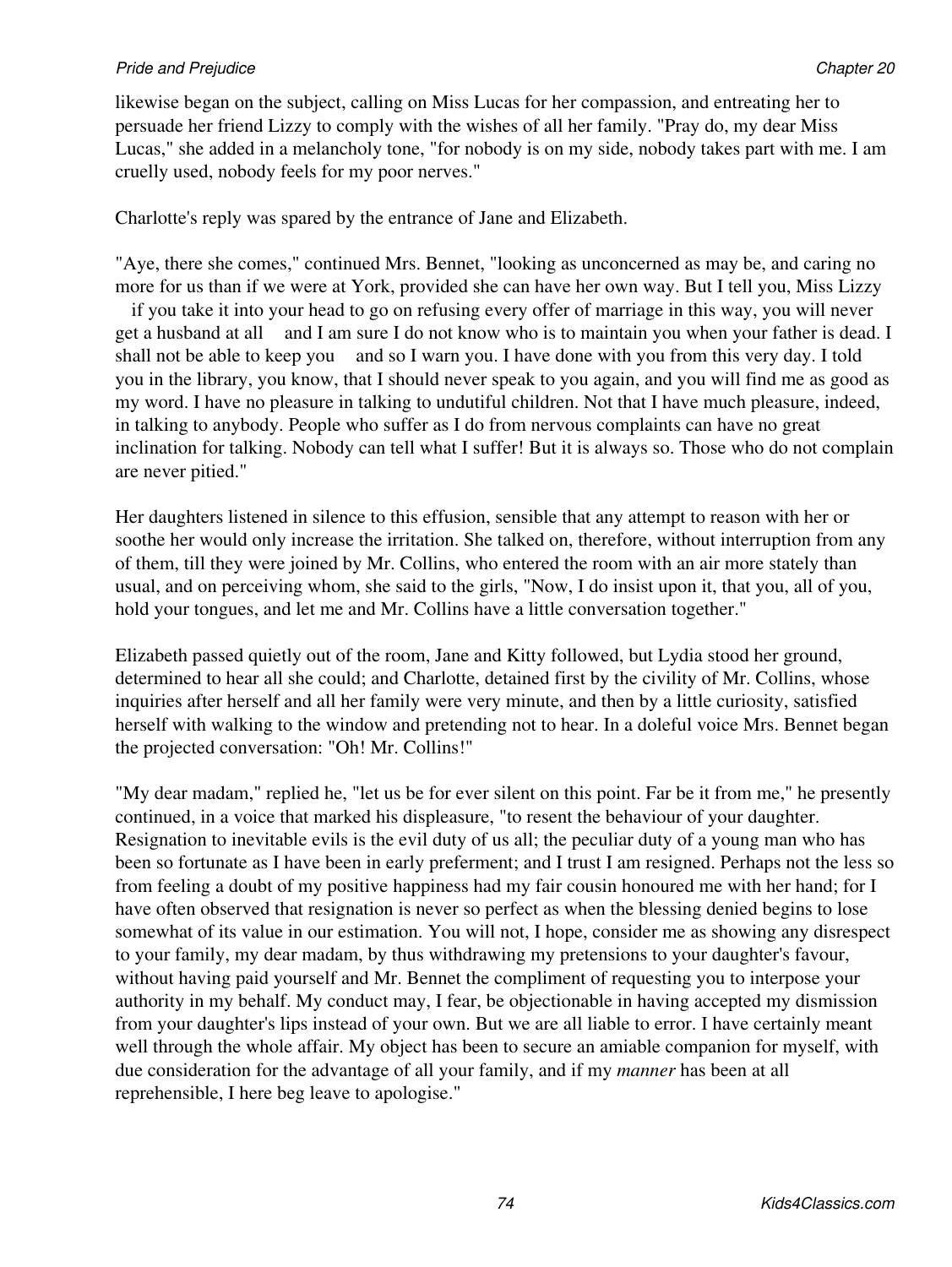The discussion of Mr. Collins's offer was now nearly at an end, and Elizabeth had only to suffer from the uncomfortable feelings necessarily attending it, and occasionally from some peevish allusions of her mother. As for the gentleman himself, *his* feelings were chiefly expressed, not by embarrassment or dejection, or by trying to avoid her, but by stiffness of manner and resentful silence. He scarcely ever spoke to her, and the assiduous attentions which he had been so sensible of himself were transferred for the rest of the day to Miss Lucas, whose civility in listening to him was a seasonable relief to them all, and especially to her friend.

The morrow produced no abatement of Mrs. Bennet's ill−humour or ill health. Mr. Collins was also in the same state of angry pride. Elizabeth had hoped that his resentment might shorten his visit, but his plan did not appear in the least affected by it. He was always to have gone on Saturday, and to Saturday he meant to stay.

After breakfast, the girls walked to Meryton to inquire if Mr. Wickham were returned, and to lament over his absence from the Netherfield ball. He joined them on their entering the town, and attended them to their aunt's where his regret and vexation, and the concern of everybody, was well talked over. To Elizabeth, however, he voluntarily acknowledged that the necessity of his absence *had* been self−imposed.

"I found," said he, "as the time drew near that I had better not meet Mr. Darcy; that to be in the same room, the same party with him for so many hours together, might be more than I could bear, and that scenes might arise unpleasant to more than myself."

She highly approved his forbearance, and they had leisure for a full discussion of it, and for all the commendation which they civilly bestowed on each other, as Wickham and another officer walked back with them to Longbourn, and during the walk he particularly attended to her. His accompanying them was a double advantage; she felt all the compliment it offered to herself, and it was most acceptable as an occasion of introducing him to her father and mother.

Soon after their return, a letter was delivered to Miss Bennet; it came from Netherfield. The envelope contained a sheet of elegant, little, hot−pressed paper, well covered with a lady's fair, flowing hand; and Elizabeth saw her sister's countenance change as she read it, and saw her dwelling intently on some particular passages. Jane recollected herself soon, and putting the letter away, tried to join with her usual cheerfulness in the general conversation; but Elizabeth felt an anxiety on the subject which drew off her attention even from Wickham; and no sooner had he and he companion taken leave, than a glance from Jane invited her to follow her upstairs. When they had gained their own room, Jane, taking out the letter, said:

"This is from Caroline Bingley; what it contains has surprised me a good deal. The whole party have left Netherfield by this time, and are on their way to town and without any intention of coming back again. You shall hear what she says."

She then read the first sentence aloud, which comprised the information of their having just resolved to follow their brother to town directly, and of their meaning to dine in Grosvenor Street, where Mr.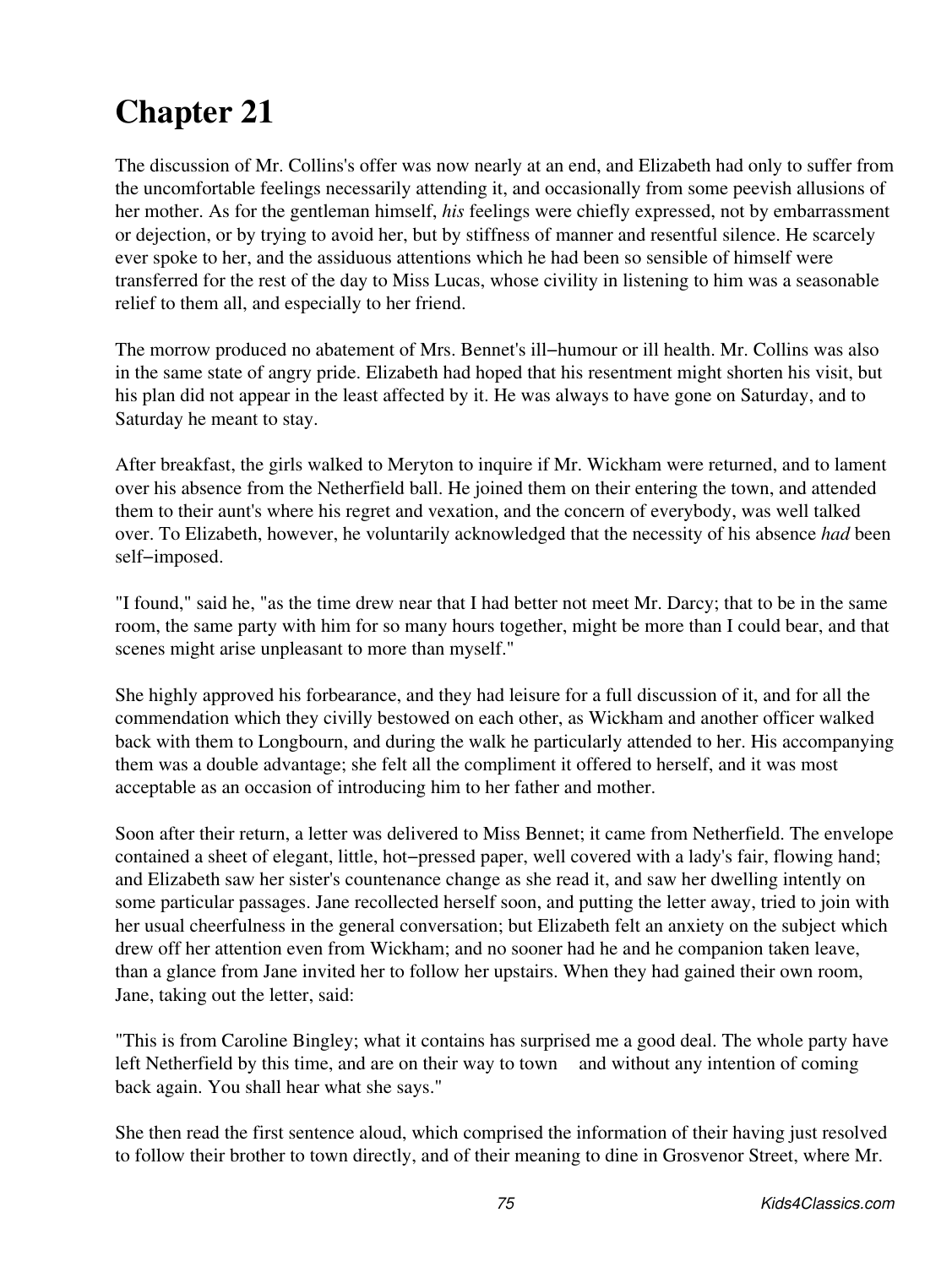Hurst had a house. The next was in these words: "I do not pretend to regret anything I shall leave in Hertfordshire, except your society, my dearest friend; but we will hope, at some future period, to enjoy many returns of that delightful intercourse we have known, and in the meanwhile may lessen the pain of separation by a very frequent and most unreserved correspondence. I depend on you for that." To these highflown expressions Elizabeth listened with all the insensibility of distrust; and though the suddenness of their removal surprised her, she saw nothing in it really to lament; it was not to be supposed that their absence from Netherfield would prevent Mr. Bingley's being there; and as to the loss of their society, she was persuaded that Jane must cease to regard it, in the enjoyment of his.

"It is unlucky," said she, after a short pause, "that you should not be able to see your friends before they leave the country. But may we not hope that the period of future happiness to which Miss Bingley looks forward may arrive earlier than she is aware, and that the delightful intercourse you have known as friends will be renewed with yet greater satisfaction as sisters? Mr. Bingley will not be detained in London by them."

"Caroline decidedly says that none of the party will return into Hertfordshire this winter. I will read it to you:"

"When my brother left us yesterday, he imagined that the business which took him to London might be concluded in three or four days; but as we are certain it cannot be so, and at the same time convinced that when Charles gets to town he will be in no hurry to leave it again, we have determined on following him thither, that he may not be obliged to spend his vacant hours in a comfortless hotel. Many of my acquaintances are already there for the winter; I wish that I could hear that you, my dearest friend, had any intention of making one of the crowd but of that I despair. I sincerely hope your Christmas in Hertfordshire may abound in the gaieties which that season generally brings, and that your beaux will be so numerous as to prevent your feeling the loss of the three of whom we shall deprive you."

"It is evident by this," added Jane, "that he comes back no more this winter."

"It is only evident that Miss Bingley does not mean that he *should*."

"Why will you think so? It must be his own doing. He is his own master. But you do not know *all*. I *will* read you the passage which particularly hurts me. I will have no reserves from *you*."

"Mr. Darcy is impatient to see his sister; and, to confess the truth, *we* are scarcely less eager to meet her again. I really do not think Georgiana Darcy has her equal for beauty, elegance, and accomplishments; and the affection she inspires in Louisa and myself is heightened into something still more interesting, from the hope we dare entertain of her being hereafter our sister. I do not know whether I ever before mentioned to you my feelings on this subject; but I will not leave the country without confiding them, and I trust you will not esteem them unreasonable. My brother admires her greatly already; he will have frequent opportunity now of seeing her on the most intimate footing; her relations all wish the connection as much as his own; and a sister's partiality is not misleading me, I think, when I call Charles most capable of engaging any woman's heart. With all these circumstances to favour an attachment, and nothing to prevent it, am I wrong, my dearest Jane, in indulging the hope of an event which will secure the happiness of so many?"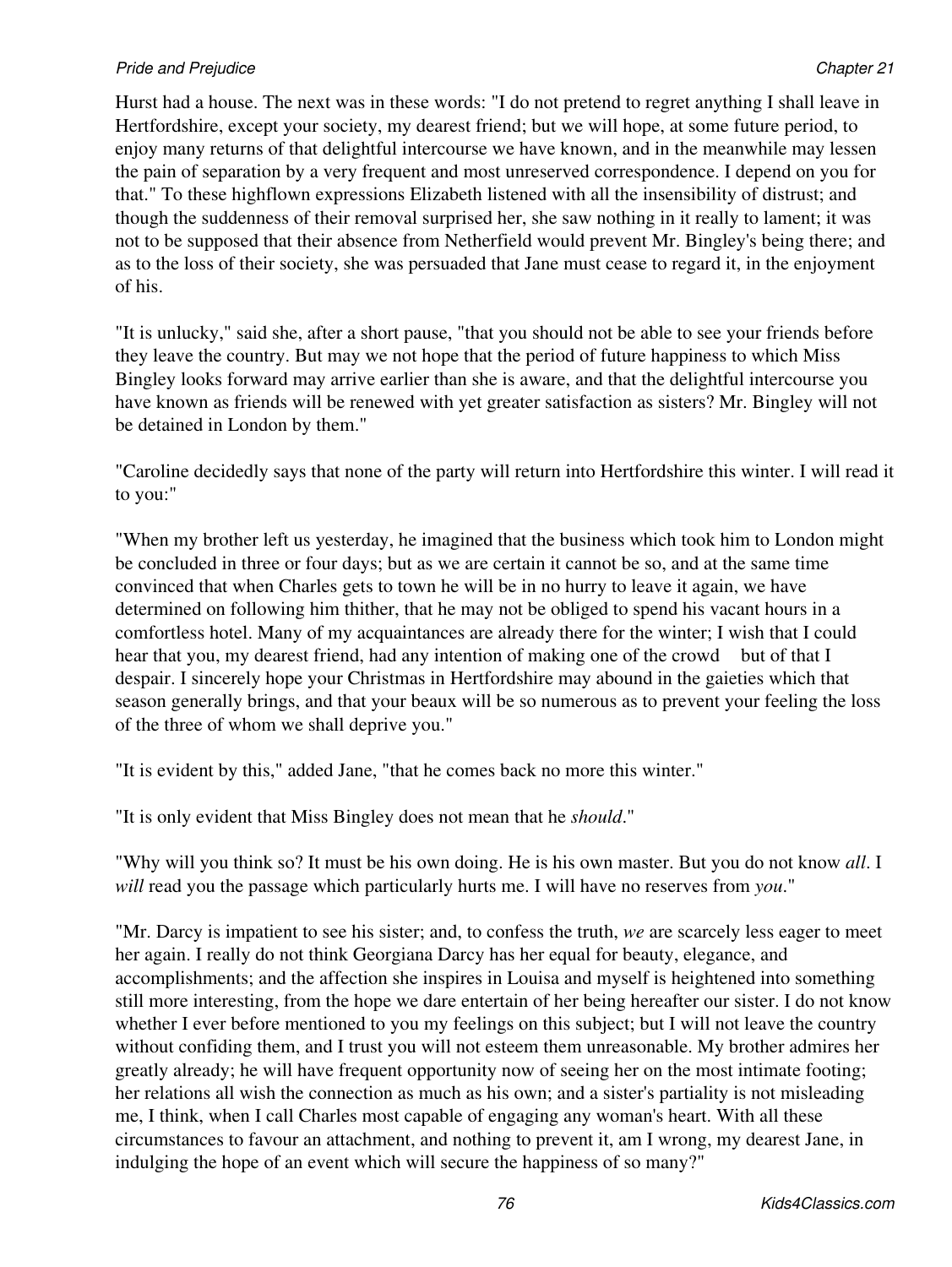"What do you think of *this* sentence, my dear Lizzy?" said Jane as she finished it. "Is it not clear enough? Does it not expressly declare that Caroline neither expects nor wishes me to be her sister; that she is perfectly convinced of her brother's indifference; and that if she suspects the nature of my feelings for him, she means (most kindly!) to put me on my guard? Can there be any other opinion on the subject?"

"Yes, there can; for mine is totally different. Will you hear it?"

"Most willingly."

"You shall have it in a few words. Miss Bingley sees that her brother is in love with you, and wants him to marry Miss Darcy. She follows him to town in hope of keeping him there, and tries to persuade you that he does not care about you."

Jane shook her head.

"Indeed, Jane, you ought to believe me. No one who has ever seen you together can doubt his affection. Miss Bingley, I am sure, cannot. She is not such a simpleton. Could she have seen half as much love in Mr. Darcy for herself, she would have ordered her wedding clothes. But the case is this: We are not rich enough or grand enough for them; and she is the more anxious to get Miss Darcy for her brother, from the notion that when there has been *one* intermarriage, she may have less trouble in achieving a second; in which there is certainly some ingenuity, and I dare say it would succeed, if Miss de Bourgh were out of the way. But, my dearest Jane, you cannot seriously imagine that because Miss Bingley tells you her brother greatly admires Miss Darcy, he is in the smallest degree less sensible of *your* merit than when he took leave of you on Tuesday, or that it will be in her power to persuade him that, instead of being in love with you, he is very much in love with her friend."

"If we thought alike of Miss Bingley," replied Jane, "your representation of all this might make me quite easy. But I know the foundation is unjust. Caroline is incapable of wilfully deceiving anyone; and all that I can hope in this case is that she is deceiving herself."

"That is right. You could not have started a more happy idea, since you will not take comfort in mine. Believe her to be deceived, by all means. You have now done your duty by her, and must fret no longer."

"But, my dear sister, can I be happy, even supposing the best, in accepting a man whose sisters and friends are all wishing him to marry elsewhere?"

"You must decide for yourself," said Elizabeth; "and if, upon mature deliberation, you find that the misery of disobliging his two sisters is more than equivalent to the happiness of being his wife, I advise you by all means to refuse him."

"How can you talk so?" said Jane, faintly smiling. "You must know that though I should be exceedingly grieved at their disapprobation, I could not hesitate."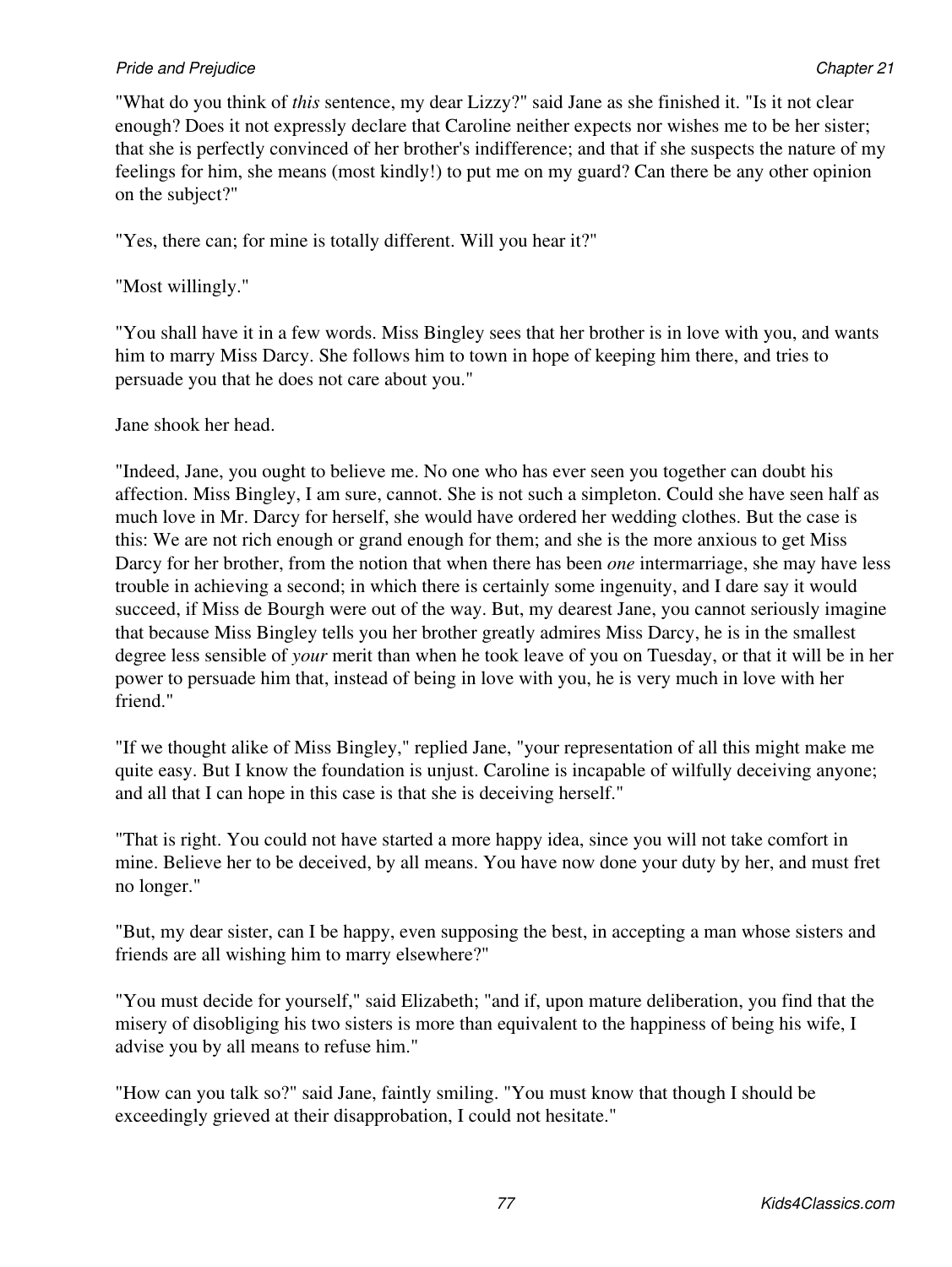"I did not think you would; and that being the case, I cannot consider your situation with much compassion."

"But if he returns no more this winter, my choice will never be required. A thousand things may arise in six months!"

The idea of his returning no more Elizabeth treated with the utmost contempt. It appeared to her merely the suggestion of Caroline's interested wishes, and she could not for a moment suppose that those wishes, however openly or artfully spoken, could influence a young man so totally independent of everyone.

She represented to her sister as forcibly as possible what she felt on the subject, and had soon the pleasure of seeing its happy effect. Jane's temper was not desponding, and she was gradually led to hope, though the diffidence of affection sometimes overcame the hope, that Bingley would return to Netherfield and answer every wish of her heart.

They agreed that Mrs. Bennet should only hear of the departure of the family, without being alarmed on the score of the gentleman's conduct; but even this partial communication gave her a great deal of concern, and she bewailed it as exceedingly unlucky that the ladies should happen to go away just as they were all getting so intimate together. After lamenting it, however, at some length, she had the consolation that Mr. Bingley would be soon down again and soon dining at Longbourn, and the conclusion of all was the comfortable declaration, that though he had been invited only to a family dinner, she would take care to have two full courses.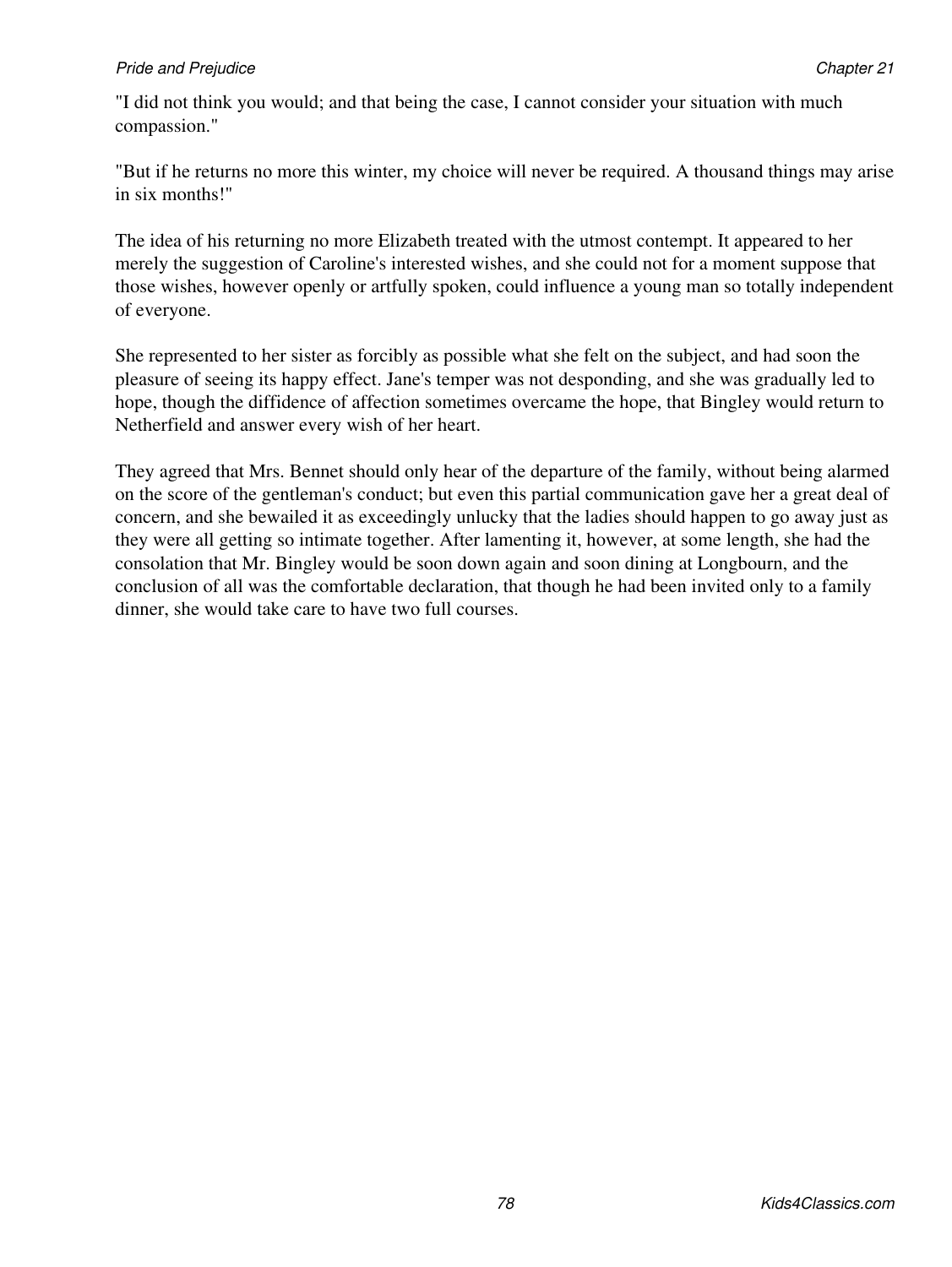The Bennets were engaged to dine with the Lucases and again during the chief of the day was Miss Lucas so kind as to listen to Mr. Collins. Elizabeth took an opportunity of thanking her. "It keeps him in good humour," said she, "and I am more obliged to you than I can express." Charlotte assured her friend of her satisfaction in being useful, and that it amply repaid her for the little sacrifice of her time. This was very amiable, but Charlotte's kindness extended farther than Elizabeth had any conception of; its object was nothing else than to secure her from any return of Mr. Collins's addresses, by engaging them towards herself. Such was Miss Lucas's scheme; and appearances were so favourable, that when they parted at night, she would have felt almost secure of success if he had not been to leave Hertfordshire so very soon. But here she did injustice to the fire and independence of his character, for it led him to escape out of Longbourn House the next morning with admirable slyness, and hasten to Lucas Lodge to throw himself at her feet. He was anxious to avoid the notice of his cousins, from a conviction that if they saw him depart, they could not fail to conjecture his design, and he was not willing to have the attempt known till its success might be known likewise; for though feeling almost secure, and with reason, for Charlotte had been tolerably encouraging, he was comparatively diffident since the adventure of Wednesday. His reception, however, was of the most flattering kind. Miss Lucas perceived him from an upper window as he walked towards the house, and instantly set out to meet him accidentally in the lane. But little had she dared to hope that so much love and eloquence awaited her there.

In as short a time as Mr. Collins's long speeches would allow, everything was settled between them to the satisfaction of both; and as they entered the house he earnestly entreated her to name the day that was to make him the happiest of men; and though such a solicitation must be waived for the present, the lady felt no inclination to trifle with his happiness. The stupidity with which he was favoured by nature must guard his courtship from any charm that could make a woman wish for its continuance; and Miss Lucas, who accepted him solely from the pure and disinterested desire of an establishment, cared not how soon that establishment were gained.

Sir William and Lady Lucas were speedily applied to for their consent; and it was bestowed with a most joyful alacrity. Mr. Collins's present circumstances made it a most eligible match for their daughter, to whom they could give little fortune; and his prospects of future wealth were exceedingly fair. Lady Lucas began directly to calculate, with more interest than the matter had ever excited before, how many years longer Mr. Bennet was likely to live; and Sir William gave it as his decided opinion, that whenever Mr. Collins should be in possession of the Longbourn estate, it would be highly expedient that both he and his wife should make their appearance at St. James's. The whole family, in short, were properly overjoyed on the occasion. The younger girls formed hopes of *coming out* a year or two sooner than they might otherwise have done; and the boys were relieved from their apprehension of Charlotte's dying an old maid. Charlotte herself was tolerably composed. She had gained her point, and had time to consider of it. Her reflections were in general satisfactory. Mr. Collins, to be sure, was neither sensible nor agreeable; his society was irksome, and his attachment to her must be imaginary. But still he would be her husband. Without thinking highly either of men or matrimony, marriage had always been her object; it was the only provision for well−educated young women of small fortune, and however uncertain of giving happiness, must be their pleasantest preservative from want. This preservative she had now obtained; and at the age of twenty−seven, without having ever been handsome, she felt all the good luck of it. The least agreeable circumstance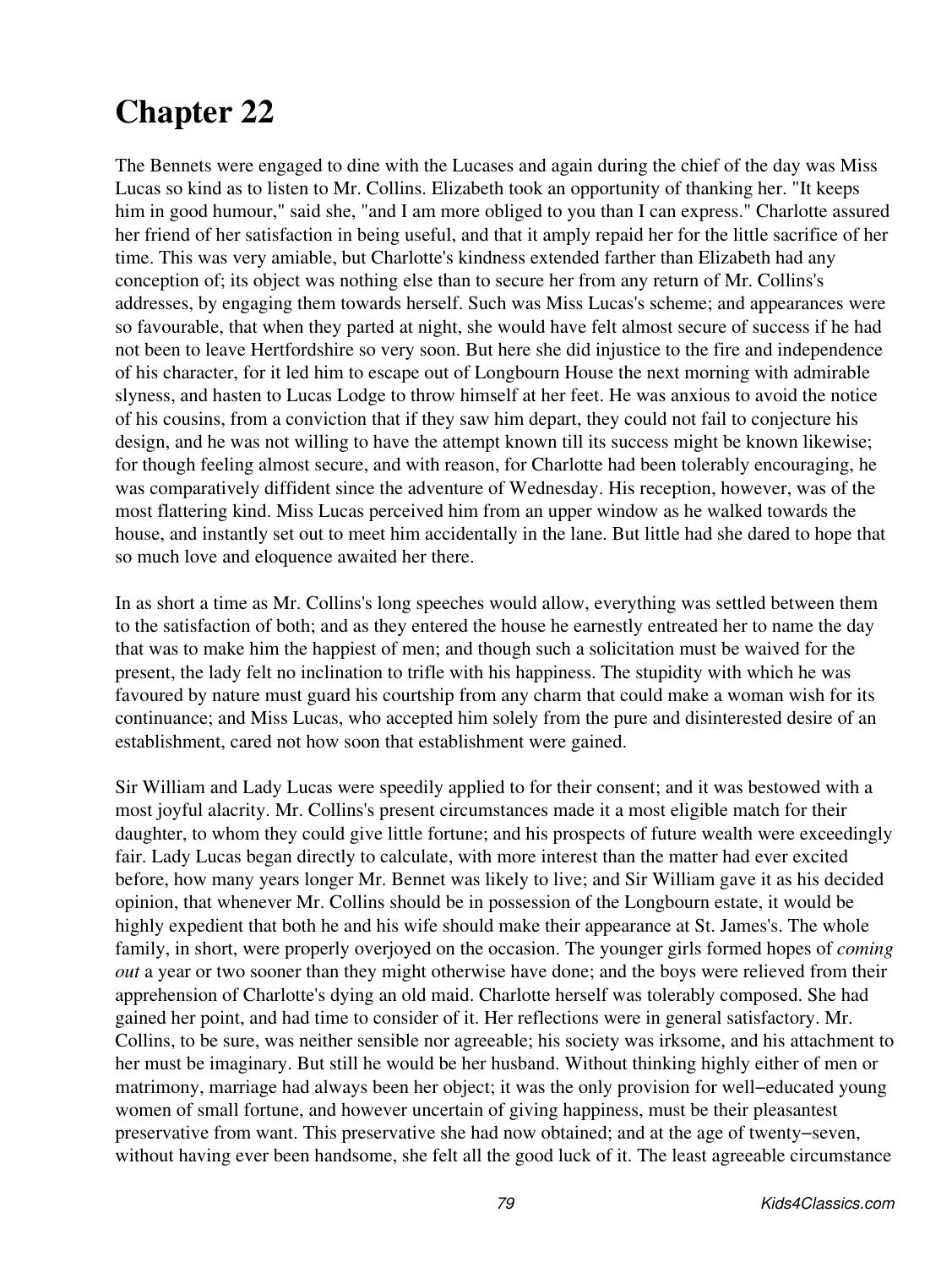#### **Pride and Prejudice Chapter 22** Chapter 22 Chapter 22

in the business was the surprise it must occasion to Elizabeth Bennet, whose friendship she valued beyond that of any other person. Elizabeth would wonder, and probably would blame her; and though her resolution was not to be shaken, her feelings must be hurt by such a disapprobation. She resolved to give her the information herself, and therefore charged Mr. Collins, when he returned to Longbourn to dinner, to drop no hint of what had passed before any of the family. A promise of secrecy was of course very dutifully given, but it could not be kept without difficulty; for the curiosity excited by his long absence burst forth in such very direct questions on his return as required some ingenuity to evade, and he was at the same time exercising great self−denial, for he was longing to publish his prosperous love.

As he was to begin his journey too early on the morrow to see any of the family, the ceremony of leave−taking was performed when the ladies moved for the night; and Mrs. Bennet, with great politeness and cordiality, said how happy they should be to see him at Longbourn again, whenever his engagements might allow him to visit them.

"My dear madam," he replied, "this invitation is particularly gratifying, because it is what I have been hoping to receive; and you may be very certain that I shall avail myself of it as soon as possible."

They were all astonished; and Mr. Bennet, who could by no means wish for so speedy a return, immediately said:

"But is there not danger of Lady Catherine's disapprobation here, my good sir? You had better neglect your relations than run the risk of offending your patroness."

"My dear sir," replied Mr. Collins, "I am particularly obliged to you for this friendly caution, and you may depend upon my not taking so material a step without her ladyship's concurrence."

"You cannot be too much upon your guard. Risk anything rather than her displeasure; and if you find it likely to be raised by your coming to us again, which I should think exceedingly probable, stay quietly at home, and be satisfied that *we* shall take no offence."

"Believe me, my dear sir, my gratitude is warmly excited by such affectionate attention; and depend upon it, you will speedily receive from me a letter of thanks for this, and for every other mark of your regard during my stay in Hertfordshire. As for my fair cousins, though my absence may not be long enough to render it necessary, I shall now take the liberty of wishing them health and happiness, not excepting my cousin Elizabeth."

With proper civilities the ladies then withdrew; all of them equally surprised that he meditated a quick return. Mrs. Bennet wished to understand by it that he thought of paying his addresses to one of her younger girls, and Mary might have been prevailed on to accept him. She rated his abilities much higher than any of the others; there was a solidity in his reflections which often struck her, and though by no means so clever as herself, she thought that if encouraged to read and improve himself by such an example as hers, he might become a very agreeable companion. But on the following morning, every hope of this kind was done away. Miss Lucas called soon after breakfast, and in a private conference with Elizabeth related the event of the day before.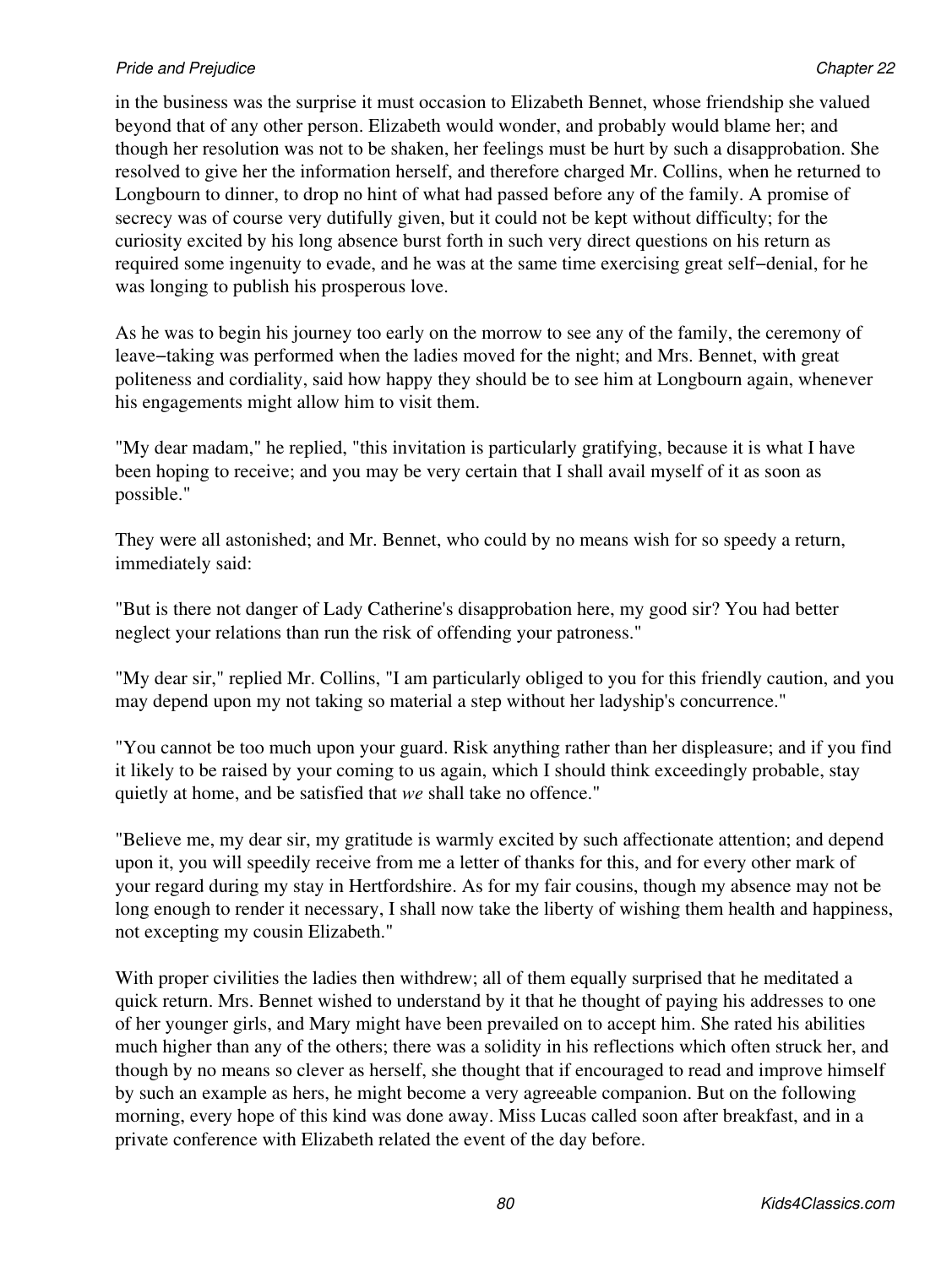#### **Pride and Prejudice Chapter 22** Chapter 22 Chapter 22

The possibility of Mr. Collins's fancying herself in love with her friend had once occurred to Elizabeth within the last day or two; but that Charlotte could encourage him seemed almost as far from possibility as she could encourage him herself, and her astonishment was consequently so great as to overcome at first the bounds of decorum, and she could not help crying out:

"Engaged to Mr. Collins! My dear Charlotte impossible!"

The steady countenance which Miss Lucas had commanded in telling her story, gave way to a momentary confusion here on receiving so direct a reproach; though, as it was no more than she expected, she soon regained her composure, and calmly replied:

"Why should you be surprised, my dear Eliza? Do you think it incredible that Mr. Collins should be able to procure any woman's good opinion, because he was not so happy as to succeed with you?"

But Elizabeth had now recollected herself, and making a strong effort for it, was able to assure with tolerable firmness that the prospect of their relationship was highly grateful to her, and that she wished her all imaginable happiness.

"I see what you are feeling," replied Charlotte. "You must be surprised, very much surprised so lately as Mr. Collins was wishing to marry you. But when you have had time to think it over, I hope you will be satisfied with what I have done. I am not romantic, you know; I never was. I ask only a comfortable home; and considering Mr. Collins's character, connection, and situation in life, I am convinced that my chance of happiness with him is as fair as most people can boast on entering the marriage state."

Elizabeth quietly answered "Undoubtedly;" and after an awkward pause, they returned to the rest of the family. Charlotte did not stay much longer, and Elizabeth was then left to reflect on what she had heard. It was a long time before she became at all reconciled to the idea of so unsuitable a match. The strangeness of Mr. Collins's making two offers of marriage within three days was nothing in comparison of his being now accepted. She had always felt that Charlotte's opinion of matrimony was not exactly like her own, but she had not supposed it to be possible that, when called into action, she would have sacrificed every better feeling to worldly advantage. Charlotte the wife of Mr. Collins was a most humiliating picture! And to the pang of a friend disgracing herself and sunk in her esteem, was added the distressing conviction that it was impossible for that friend to be tolerably happy in the lot she had chosen.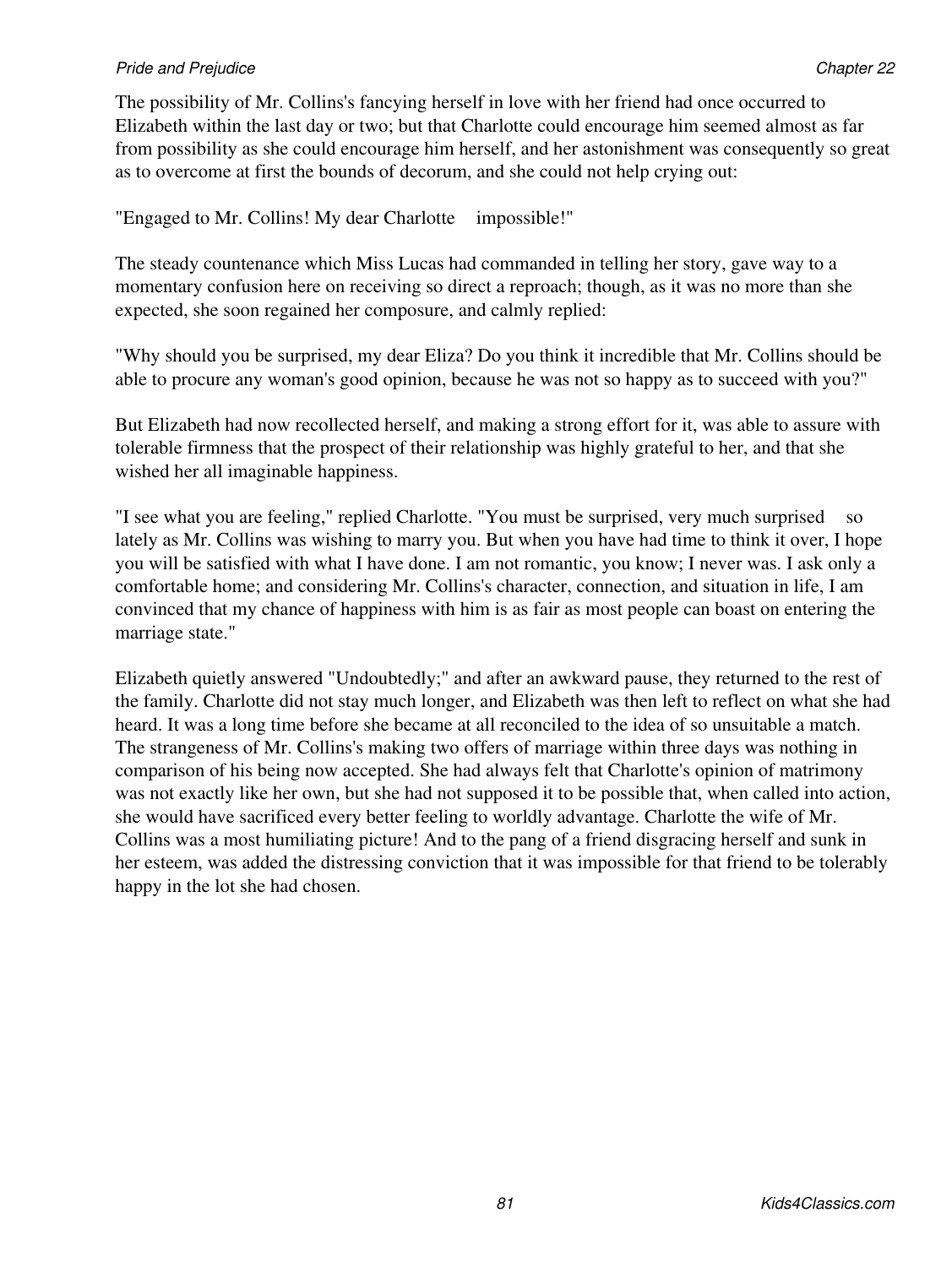Elizabeth was sitting with her mother and sisters, reflecting on what she had heard, and doubting whether she was authorised to mention it, when Sir William Lucas himself appeared, sent by his daughter, to announce her engagement to the family. With many compliments to them, and much self–gratulation on the prospect of a connection between the houses, he unfolded the matter to an audience not merely wondering, but incredulous; for Mrs. Bennet, with more perseverance than politeness, protested he must be entirely mistaken; and Lydia, always unguarded and often uncivil, boisterously exclaimed:

"Good Lord! Sir William, how can you tell such a story? Do not you know that Mr. Collins wants to marry Lizzy?"

Nothing less than the complaisance of a courtier could have borne without anger such treatment; but Sir William's good breeding carried him through it all; and though he begged leave to be positive as to the truth of his information, he listened to all their impertinence with the most forbearing courtesy.

Elizabeth, feeling it incumbent on her to relieve him from so unpleasant a situation, now put herself forward to confirm his account, by mentioning her prior knowledge of it from Charlotte herself; and endeavoured to put a stop to the exclamations of her mother and sisters by the earnestness of her congratulations to Sir William, in which she was readily joined by Jane, and by making a variety of remarks on the happiness that might be expected from the match, the excellent character of Mr. Collins, and the convenient distance of Hunsford from London.

Mrs. Bennet was in fact too much overpowered to say a great deal while Sir William remained; but no sooner had he left them than her feelings found a rapid vent. In the first place, she persisted in disbelieving the whole of the matter; secondly, she was very sure that Mr. Collins had been taken in; thirdly, she trusted that they would never be happy together; and fourthly, that the match might be broken off. Two inferences, however, were plainly deduced from the whole: one, that Elizabeth was the real cause of the mischief; and the other that she herself had been barbarously misused by them all; and on these two points she principally dwelt during the rest of the day. Nothing could console and nothing could appease her. Nor did that day wear out her resentment. A week elapsed before she could see Elizabeth without scolding her, a month passed away before she could speak to Sir William or Lady Lucas without being rude, and many months were gone before she could at all forgive their daughter.

Mr. Bennet's emotions were much more tranquil on the occasion, and such as he did experience he pronounced to be of a most agreeable sort; for it gratified him, he said, to discover that Charlotte Lucas, whom he had been used to think tolerably sensible, was as foolish as his wife, and more foolish than his daughter!

Jane confessed herself a little surprised at the match; but she said less of her astonishment than of her earnest desire for their happiness; nor could Elizabeth persuade her to consider it as improbable. Kitty and Lydia were far from envying Miss Lucas, for Mr. Collins was only a clergyman; and it affected them in no other way than as a piece of news to spread at Meryton.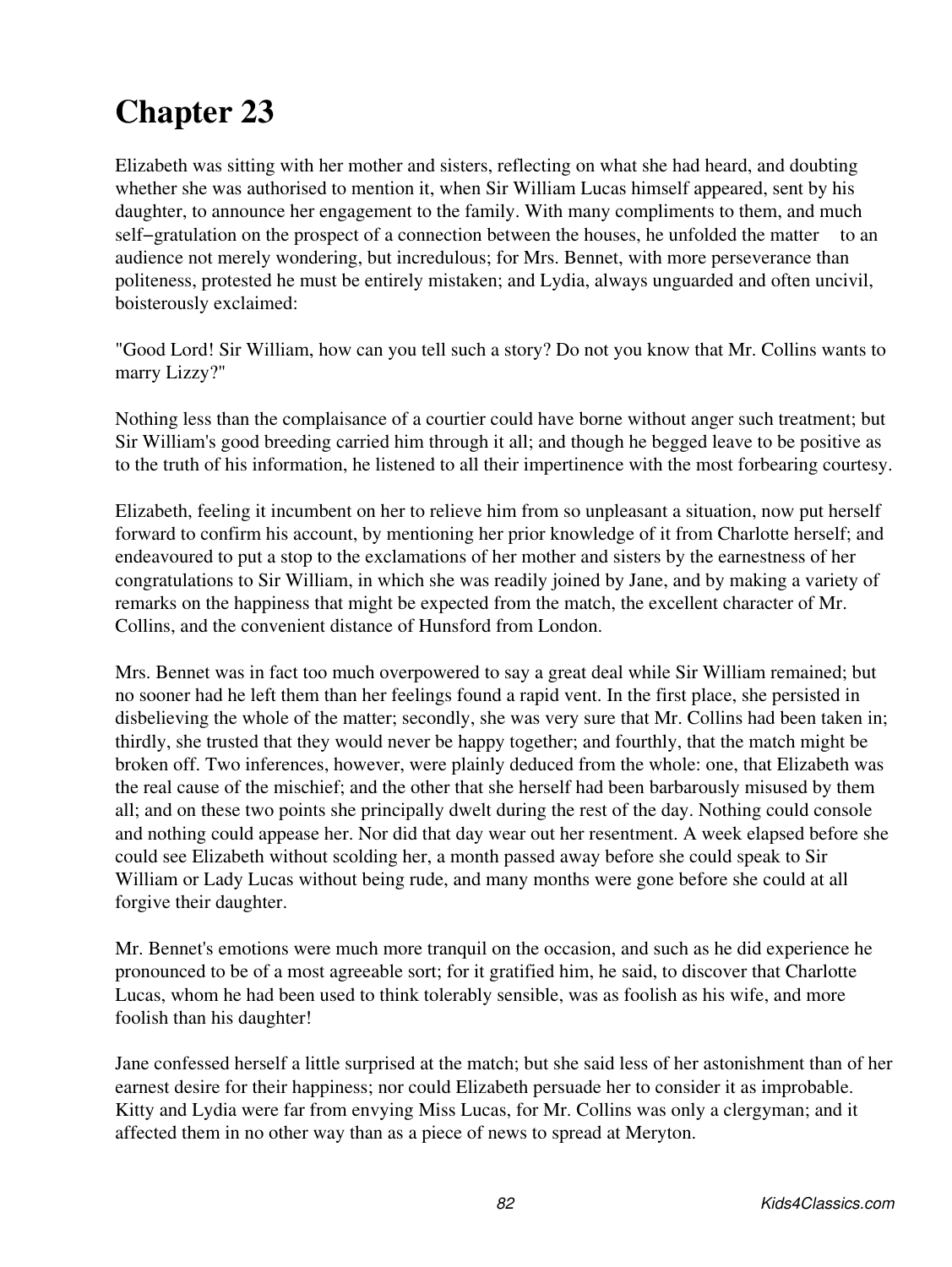Lady Lucas could not be insensible of triumph on being able to retort on Mrs. Bennet the comfort of having a daughter well married; and she called at Longbourn rather oftener than usual to say how happy she was, though Mrs. Bennet's sour looks and ill−natured remarks might have been enough to drive happiness away.

Between Elizabeth and Charlotte there was a restraint which kept them mutually silent on the subject; and Elizabeth felt persuaded that no real confidence could ever subsist between them again. Her disappointment in Charlotte made her turn with fonder regard to her sister, of whose rectitude and delicacy she was sure her opinion could never be shaken, and for whose happiness she grew daily more anxious, as Bingley had now been gone a week and nothing more was heard of his return.

Jane had sent Caroline an early answer to her letter, and was counting the days till she might reasonably hope to hear again. The promised letter of thanks from Mr. Collins arrived on Tuesday, addressed to their father, and written with all the solemnity of gratitude which a twelvemonth's abode in the family might have prompted. After discharging his conscience on that head, he proceeded to inform them, with many rapturous expressions, of his happiness in having obtained the affection of their amiable neighbour, Miss Lucas, and then explained that it was merely with the view of enjoying her society that he had been so ready to close with their kind wish of seeing him again at Longbourn, whither he hoped to be able to return on Monday fortnight; for Lady Catherine, he added, so heartily approved his marriage, that she wished it to take place as soon as possible, which he trusted would be an unanswerable argument with his amiable Charlotte to name an early day for making him the happiest of men.

Mr. Collins's return into Hertfordshire was no longer a matter of pleasure to Mrs. Bennet. On the contrary, she was as much disposed to complain of it as her husband. It was very strange that he should come to Longbourn instead of to Lucas Lodge; it was also very inconvenient and exceedingly troublesome. She hated having visitors in the house while her health was so indifferent, and lovers were of all people the most disagreeable. Such were the gentle murmurs of Mrs. Bennet, and they gave way only to the greater distress of Mr. Bingley's continued absence.

Neither Jane nor Elizabeth were comfortable on this subject. Day after day passed away without bringing any other tidings of him than the report which shortly prevailed in Meryton of his coming no more to Netherfield the whole winter; a report which highly incensed Mrs. Bennet, and which she never failed to contradict as a most scandalous falsehood.

Even Elizabeth began to fear not that Bingley was indifferent but that his sisters would be successful in keeping him away. Unwilling as she was to admit an idea so destructive of Jane's happiness, and so dishonorable to the stability of her lover, she could not prevent its frequently occurring. The united efforts of his two unfeeling sisters and of his overpowering friend, assisted by the attractions of Miss Darcy and the amusements of London might be too much, she feared, for the strength of his attachment.

As for Jane, *her* anxiety under this suspense was, of course, more painful than Elizabeth's, but whatever she felt she was desirous of concealing, and between herself and Elizabeth, therefore, the subject was never alluded to. But as no such delicacy restrained her mother, an hour seldom passed in which she did not talk of Bingley, express her impatience for his arrival, or even require Jane to confess that if he did not come back she would think herself very ill used. It needed all Jane's steady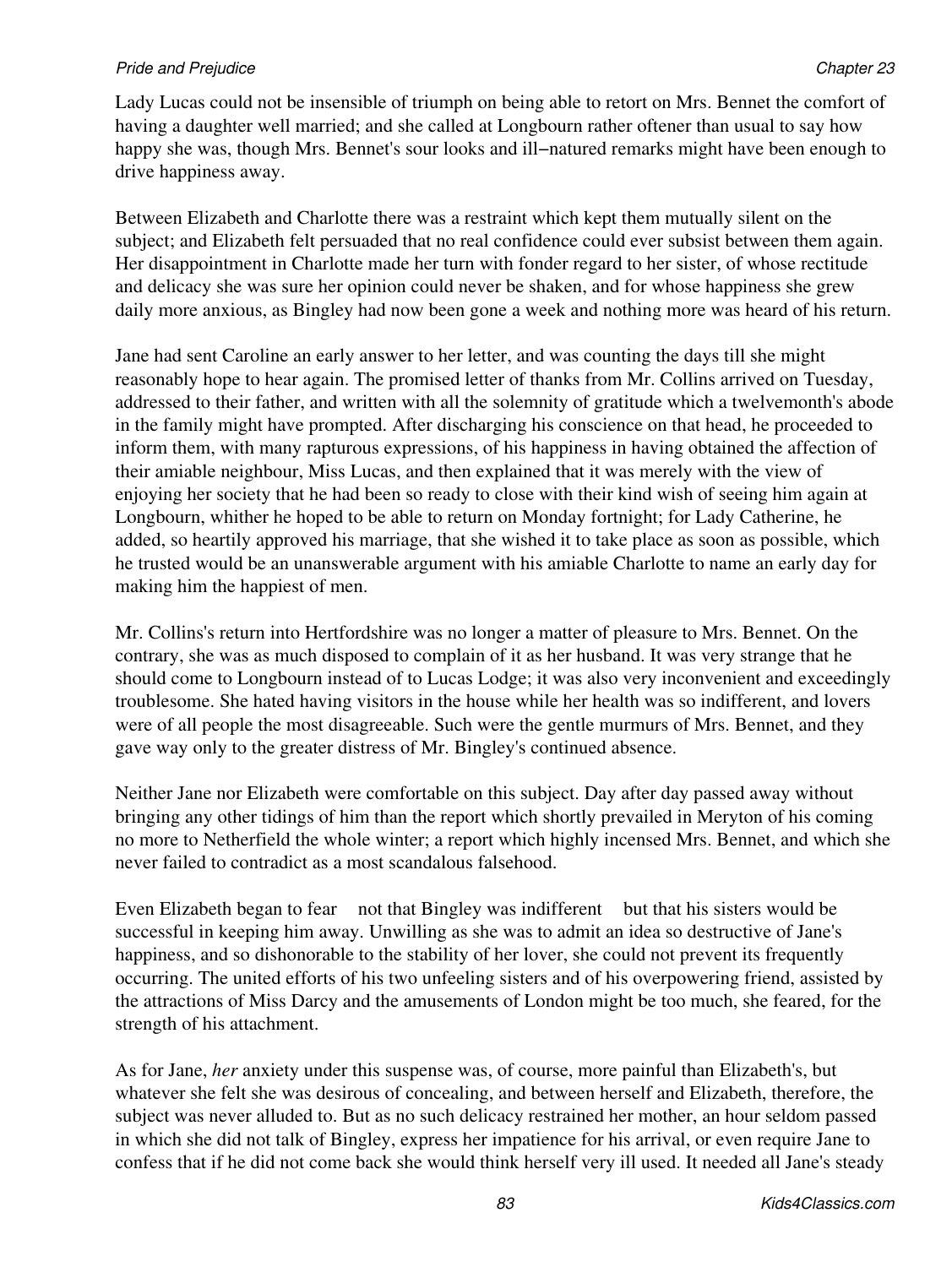mildness to bear these attacks with tolerable tranquillity.

Mr. Collins returned most punctually on Monday fortnight, but his reception at Longbourn was not quite so gracious as it had been on his first introduction. He was too happy, however, to need much attention; and luckily for the others, the business of love−making relieved them from a great deal of his company. The chief of every day was spent by him at Lucas Lodge, and he sometimes returned to Longbourn only in time to make an apology for his absence before the family went to bed.

Mrs. Bennet was really in a most pitiable state. The very mention of anything concerning the match threw her into an agony of ill−humour, and wherever she went she was sure of hearing it talked of. The sight of Miss Lucas was odious to her. As her successor in that house, she regarded her with jealous abhorrence. Whenever Charlotte came to see them, she concluded her to be anticipating the hour of possession; and whenever she spoke in a low voice to Mr. Collins, was convinced that they were talking of the Longbourn estate, and resolving to turn herself and her daughters out of the house, as soon as Mr. Bennet were dead. She complained bitterly of all this to her husband.

"Indeed, Mr. Bennet," said she, "it is very hard to think that Charlotte Lucas should ever be mistress of this house, that I should be forced to make way for *her*, and live to see her take her place in it!"

"My dear, do not give way to such gloomy thoughts. Let us hope for better things. Let us flatter ourselves that I may be the survivor."

This was not very consoling to Mrs. Bennet, and therefore, instead of making any answer, she went on as before.

"I cannot bear to think that they should have all this estate. If it was not for the entail, I should not mind it."

"What should not you mind?"

"I should not mind anything at all."

"Let us be thankful that you are preserved from a state of such insensibility."

"I never can be thankful, Mr. Bennet, for anything about the entail. How anyone could have the conscience to entail away an estate from one's own daughters, I cannot understand; and all for the sake of Mr. Collins too! Why should *he* have it more than anybody else?"

"I leave it to yourself to determine," said Mr. Bennet.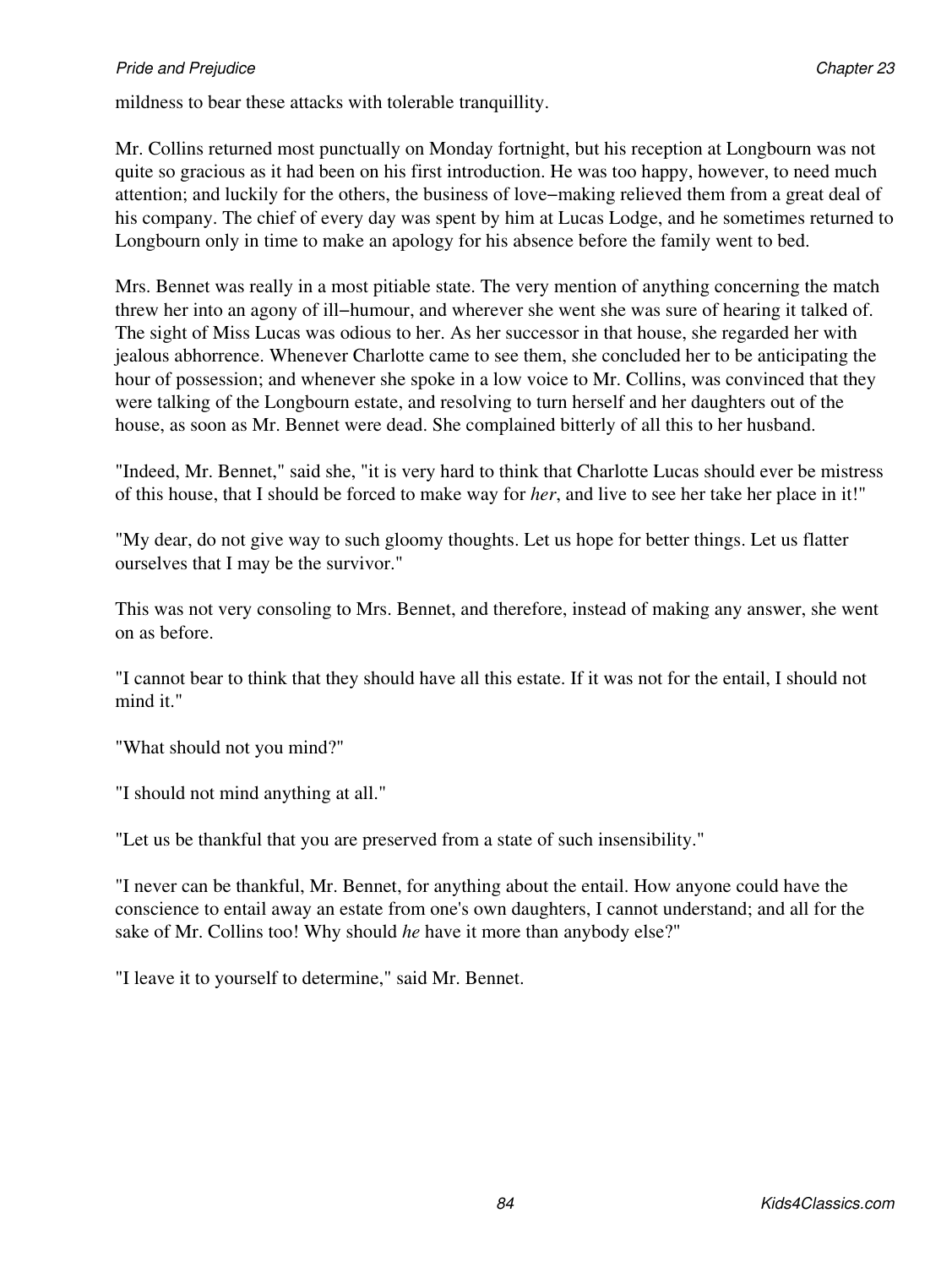Miss Bingley's letter arrived, and put an end to doubt. The very first sentence conveyed the assurance of their being all settled in London for the winter, and concluded with her brother's regret at not having had time to pay his respects to his friends in Hertfordshire before he left the country.

Hope was over, entirely over; and when Jane could attend to the rest of the letter, she found little, except the professed affection of the writer, that could give her any comfort. Miss Darcy's praise occupied the chief of it. Her many attractions were again dwelt on, and Caroline boasted joyfully of their increasing intimacy, and ventured to predict the accomplishment of the wishes which had been unfolded in her former letter. She wrote also with great pleasure of her brother's being an inmate of Mr. Darcy's house, and mentioned with raptures some plans of the latter with regard to new furniture.

Elizabeth, to whom Jane very soon communicated the chief of all this, heard it in silent indignation. Her heart was divided between concern for her sister, and resentment against all others. To Caroline's assertion of her brother's being partial to Miss Darcy she paid no credit. That he was really fond of Jane, she doubted no more than she had ever done; and much as she had always been disposed to like him, she could not think without anger, hardly without contempt, on that easiness of temper, that want of proper resolution, which now made him the slave of his designing friends, and led him to sacrifice of his own happiness to the caprice of their inclination. Had his own happiness, however, been the only sacrifice, he might have been allowed to sport with it in whatever manner he thought best, but her sister's was involved in it, as she thought he must be sensible himself. It was a subject, in short, on which reflection would be long indulged, and must be unavailing. She could think of nothing else; and yet whether Bingley's regard had really died away, or were suppressed by his friends' interference; whether he had been aware of Jane's attachment, or whether it had escaped his observation; whatever were the case, though her opinion of him must be materially affected by the difference, her sister's situation remained the same, her peace equally wounded.

A day or two passed before Jane had courage to speak of her feelings to Elizabeth; but at last, on Mrs. Bennet's leaving them together, after a longer irritation than usual about Netherfield and its master, she could not help saying:

"Oh, that my dear mother had more command over herself! She can have no idea of the pain she gives me by her continual reflections on him. But I will not repine. It cannot last long. He will be forgot, and we shall all be as we were before."

Elizabeth looked at her sister with incredulous solicitude, but said nothing.

"You doubt me," cried Jane, slightly colouring; "indeed, you have no reason. He may live in my memory as the most amiable man of my acquaintance, but that is all. I have nothing either to hope or fear, and nothing to reproach him with. Thank God! I have not *that* pain. A little time, therefore I shall certainly try to get the better."

With a stronger voice she soon added, "I have this comfort immediately, that it has not been more than an error of fancy on my side, and that it has done no harm to anyone but myself."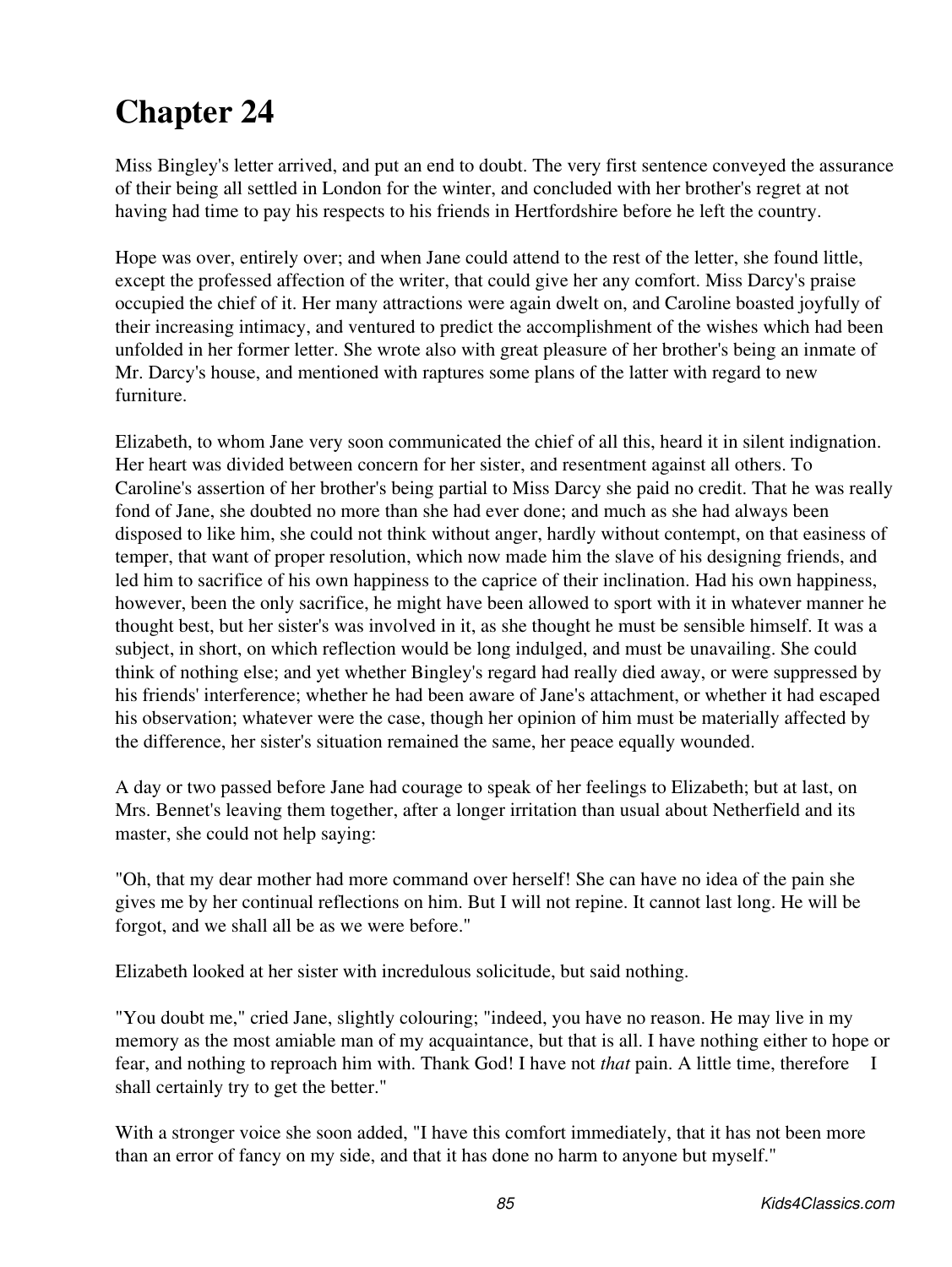"My dear Jane!" exclaimed Elizabeth, "you are too good. Your sweetness and disinterestedness are really angelic; I do not know what to say to you. I feel as if I had never done you justice, or loved you as you deserve."

Miss Bennet eagerly disclaimed all extraordinary merit, and threw back the praise on her sister's warm affection.

"Nay," said Elizabeth, "this is not fair. *You* wish to think all the world respectable, and are hurt if I speak ill of anybody. I only want to think *you* perfect, and you set yourself against it. Do not be afraid of my running into any excess, of my encroaching on your privilege of universal good−will. You need not. There are few people whom I really love, and still fewer of whom I think well. The more I see of the world, the more am I dissatisfied with it; and every day confirms my belief of the inconsistency of all human characters, and of the little dependence that can be placed on the appearance of merit or sense. I have met with two instances lately, one I will not mention; the other is Charlotte's marriage. It is unaccountable! In every view it is unaccountable!"

"My dear Lizzy, do not give way to such feelings as these. They will ruin your happiness. You do not make allowance enough for difference of situation and temper. Consider Mr. Collins's respectability, and Charlotte's steady, prudent character. Remember that she is one of a large family; that as to fortune, it is a most eligible match; and be ready to believe, for everybody's sake, that she may feel something like regard and esteem for our cousin."

"To oblige you, I would try to believe almost anything, but no one else could be benefited by such a belief as this; for were I persuaded that Charlotte had any regard for him, I should only think worse of her understanding than I now do of her heart. My dear Jane, Mr. Collins is a conceited, pompous, narrow−minded, silly man; you know he is, as well as I do; and you must feel, as well as I do, that the woman who married him cannot have a proper way of thinking. You shall not defend her, though it is Charlotte Lucas. You shall not, for the sake of one individual, change the meaning of principle and integrity, nor endeavour to persuade yourself or me, that selfishness is prudence, and insensibility of danger security for happiness."

"I must think your language too strong in speaking of both," replied Jane; "and I hope you will be convinced of it by seeing them happy together. But enough of this. You alluded to something else. You mentioned *two* instances. I cannot misunderstand you, but I entreat you, dear Lizzy, not to pain me by thinking *that person* to blame, and saying your opinion of him is sunk. We must not be so ready to fancy ourselves intentionally injured. We must not expect a lively young man to be always so guarded and circumspect. It is very often nothing but our own vanity that deceives us. Women fancy admiration means more than it does."

"And men take care that they should."

"If it is designedly done, they cannot be justified; but I have no idea of there being so much design in the world as some persons imagine."

"I am far from attributing any part of Mr. Bingley's conduct to design," said Elizabeth; "but without scheming to do wrong, or to make others unhappy, there may be error, and there may be misery. Thoughtlessness, want of attention to other people's feelings, and want of resolution, will do the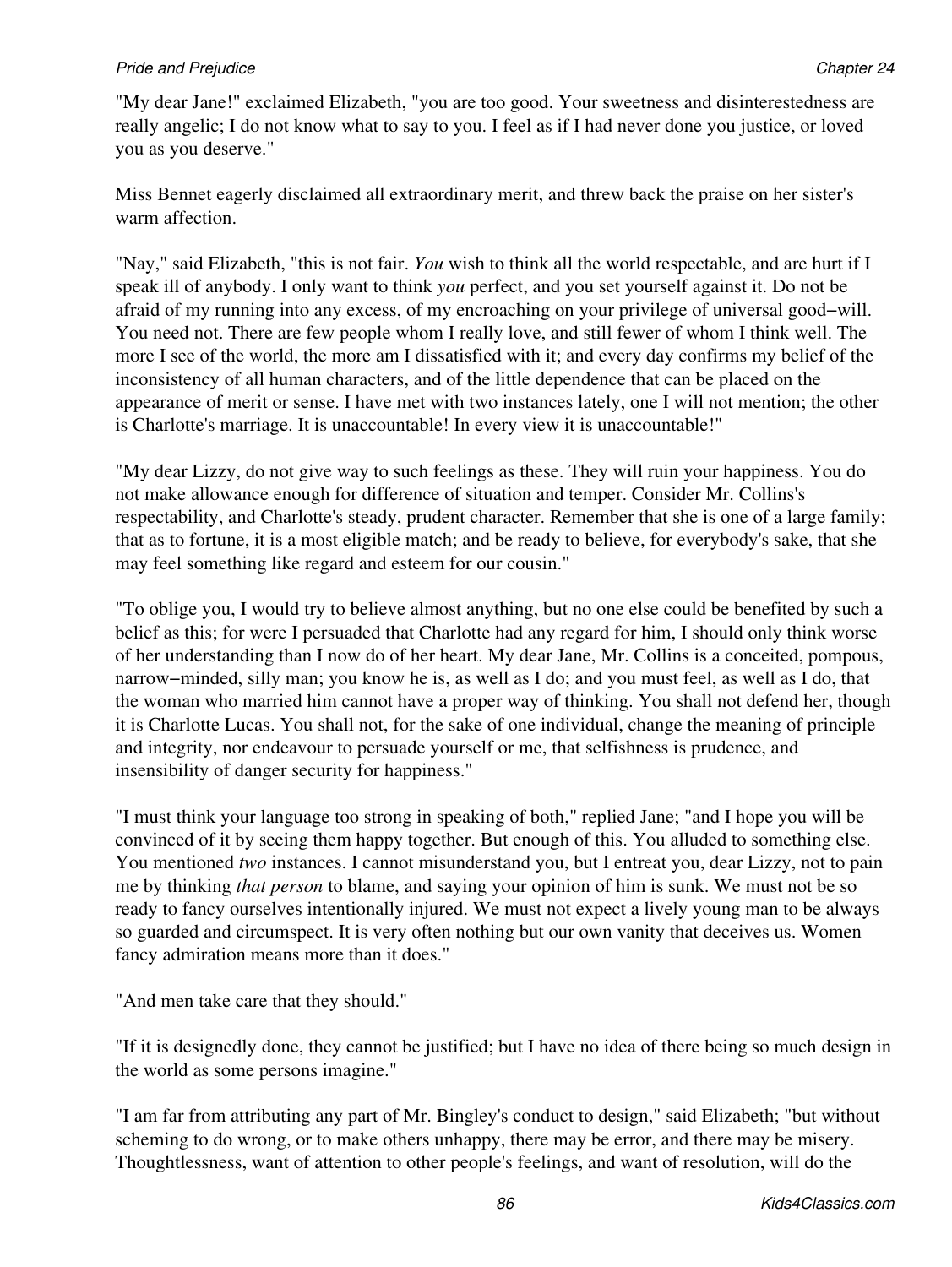### business."

"And do you impute it to either of those?"

"Yes; to the last. But if I go on, I shall displease you by saying what I think of persons you esteem. Stop me whilst you can."

"You persist, then, in supposing his sisters influence him?"

"Yes, in conjunction with his friend."

"I cannot believe it. Why should they try to influence him? They can only wish his happiness; and if he is attached to me, no other woman can secure it."

"Your first position is false. They may wish many things besides his happiness; they may wish his increase of wealth and consequence; they may wish him to marry a girl who has all the importance of money, great connections, and pride."

"Beyond a doubt, they *do* wish him to choose Miss Darcy," replied Jane; "but this may be from better feelings than you are supposing. They have known her much longer than they have known me; no wonder if they love her better. But, whatever may be their own wishes, it is very unlikely they should have opposed their brother's. What sister would think herself at liberty to do it, unless there were something very objectionable? If they believed him attached to me, they would not try to part us; if he were so, they could not succeed. By supposing such an affection, you make everybody acting unnaturally and wrong, and me most unhappy. Do not distress me by the idea. I am not ashamed of having been mistaken or, at least, it is light, it is nothing in comparison of what I should feel in thinking ill of him or his sisters. Let me take it in the best light, in the light in which it may be understood."

Elizabeth could not oppose such a wish; and from this time Mr. Bingley's name was scarcely ever mentioned between them.

Mrs. Bennet still continued to wonder and repine at his returning no more, and though a day seldom passed in which Elizabeth did not account for it clearly, there was little chance of her ever considering it with less perplexity. Her daughter endeavoured to convince her of what she did not believe herself, that his attentions to Jane had been merely the effect of a common and transient liking, which ceased when he saw her no more; but though the probability of the statement was admitted at the time, she had the same story to repeat every day. Mrs. Bennet's best comfort was that Mr. Bingley must be down again in the summer.

Mr. Bennet treated the matter differently. "So, Lizzy," said he one day, "your sister is crossed in love, I find. I congratulate her. Next to being married, a girl likes to be crossed a little in love now and then. It is something to think of, and it gives her a sort of distinction among her companions. When is your turn to come? You will hardly bear to be long outdone by Jane. Now is your time. Here are officers enough in Meryton to disappoint all the young ladies in the country. Let Wickham be *your* man. He is a pleasant fellow, and would jilt you creditably."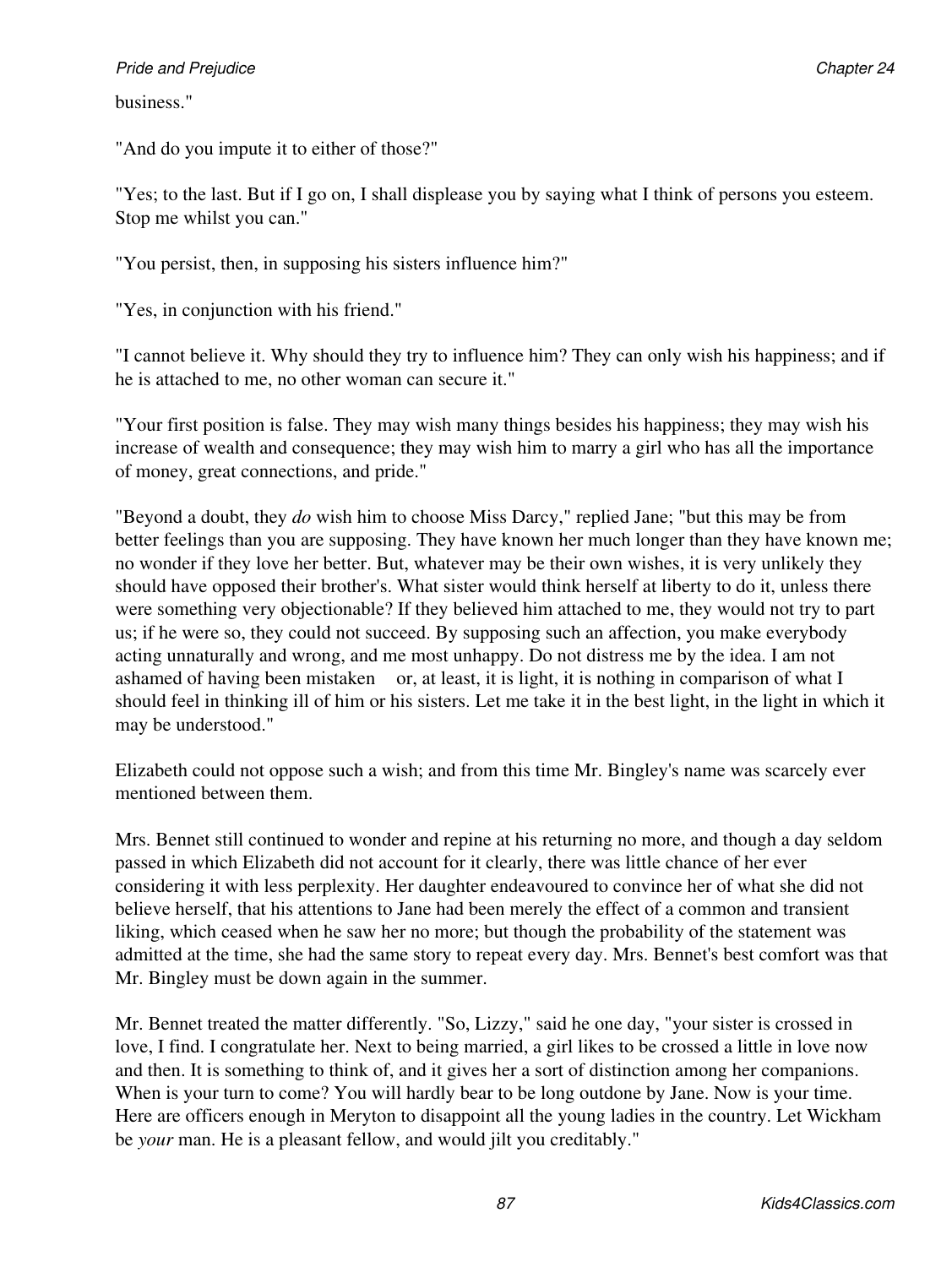"Thank you, sir, but a less agreeable man would satisfy me. We must not all expect Jane's good fortune."

"True," said Mr. Bennet, "but it is a comfort to think that whatever of that kind may befall you, you have an affectionate mother who will make the most of it."

Mr. Wickham's society was of material service in dispelling the gloom which the late perverse occurrences had thrown on many of the Longbourn family. They saw him often, and to his other recommendations was now added that of general unreserve. The whole of what Elizabeth had already heard, his claims on Mr. Darcy, and all that he had suffered from him, was now openly acknowledged and publicly canvassed; and everybody was pleased to know how much they had always disliked Mr. Darcy before they had known anything of the matter.

Miss Bennet was the only creature who could suppose there might be any extenuating circumstances in the case, unknown to the society of Hertfordshire; her mild and steady candour always pleaded for allowances, and urged the possibility of mistakes but by everybody else Mr. Darcy was condemned as the worst of men.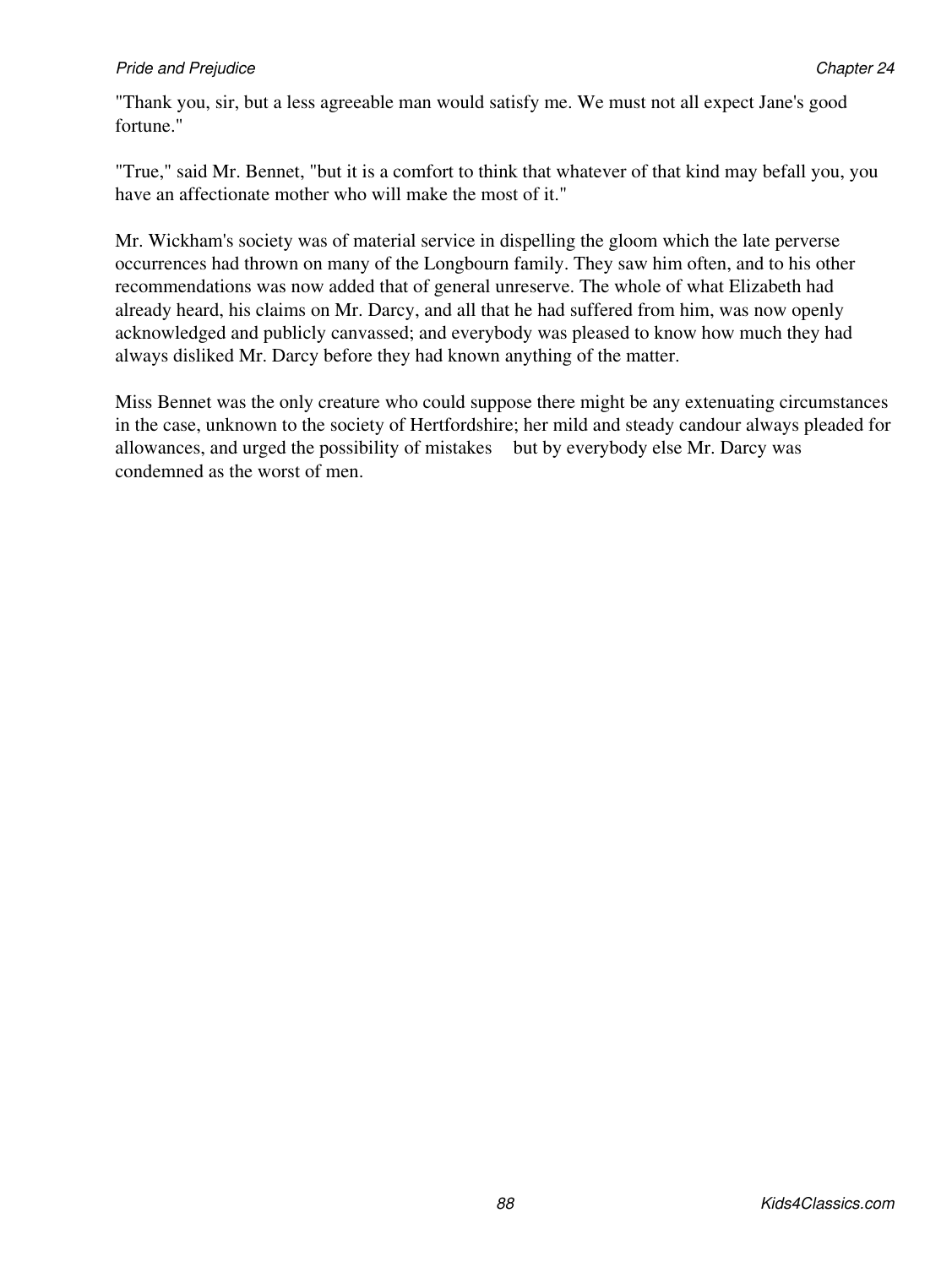After a week spent in professions of love and schemes of felicity, Mr. Collins was called from his amiable Charlotte by the arrival of Saturday. The pain of separation, however, might be alleviated on his side, by preparations for the reception of his bride; as he had reason to hope, that shortly after his return into Hertfordshire, the day would be fixed that was to make him the happiest of men. He took leave of his relations at Longbourn with as much solemnity as before; wished his fair cousins health and happiness again, and promised their father another letter of thanks.

On the following Monday, Mrs. Bennet had the pleasure of receiving her brother and his wife, who came as usual to spend the Christmas at Longbourn. Mr. Gardiner was a sensible, gentlemanlike man, greatly superior to his sister, as well by nature as education. The Netherfield ladies would have had difficulty in believing that a man who lived by trade, and within view of his own warehouses, could have been so well−bred and agreeable. Mrs. Gardiner, who was several years younger than Mrs. Bennet and Mrs. Phillips, was an amiable, intelligent, elegant woman, and a great favourite with all her Longbourn nieces. Between the two eldest and herself especially, there subsisted a particular regard. They had frequently been staying with her in town.

The first part of Mrs. Gardiner's business on her arrival was to distribute her presents and describe the newest fashions. When this was done she had a less active part to play. It became her turn to listen. Mrs. Bennet had many grievances to relate, and much to complain of. They had all been very ill−used since she last saw her sister. Two of her girls had been upon the point of marriage, and after all there was nothing in it.

"I do not blame Jane," she continued, "for Jane would have got Mr. Bingley if she could. But Lizzy! Oh, sister! It is very hard to think that she might have been Mr. Collins's wife by this time, had it not been for her own perverseness. He made her an offer in this very room, and she refused him. The consequence of it is, that Lady Lucas will have a daughter married before I have, and that the Longbourn estate is just as much entailed as ever. The Lucases are very artful people indeed, sister. They are all for what they can get. I am sorry to say it of them, but so it is. It makes me very nervous and poorly, to be thwarted so in my own family, and to have neighbours who think of themselves before anybody else. However, your coming just at this time is the greatest of comforts, and I am very glad to hear what you tell us, of long sleeves."

Mrs. Gardiner, to whom the chief of this news had been given before, in the course of Jane and Elizabeth's correspondence with her, made her sister a slight answer, and, in compassion to her nieces, turned the conversation.

When alone with Elizabeth afterwards, she spoke more on the subject. "It seems likely to have been a desirable match for Jane," said she. "I am sorry it went off. But these things happen so often! A young man, such as you describe Mr. Bingley, so easily falls in love with a pretty girl for a few weeks, and when accident separates them, so easily forgets her, that these sort of inconsistencies are very frequent."

"An excellent consolation in its way," said Elizabeth, "but it will not do for *us*. We do not suffer by *accident*. It does not often happen that the interference of friends will persuade a young man of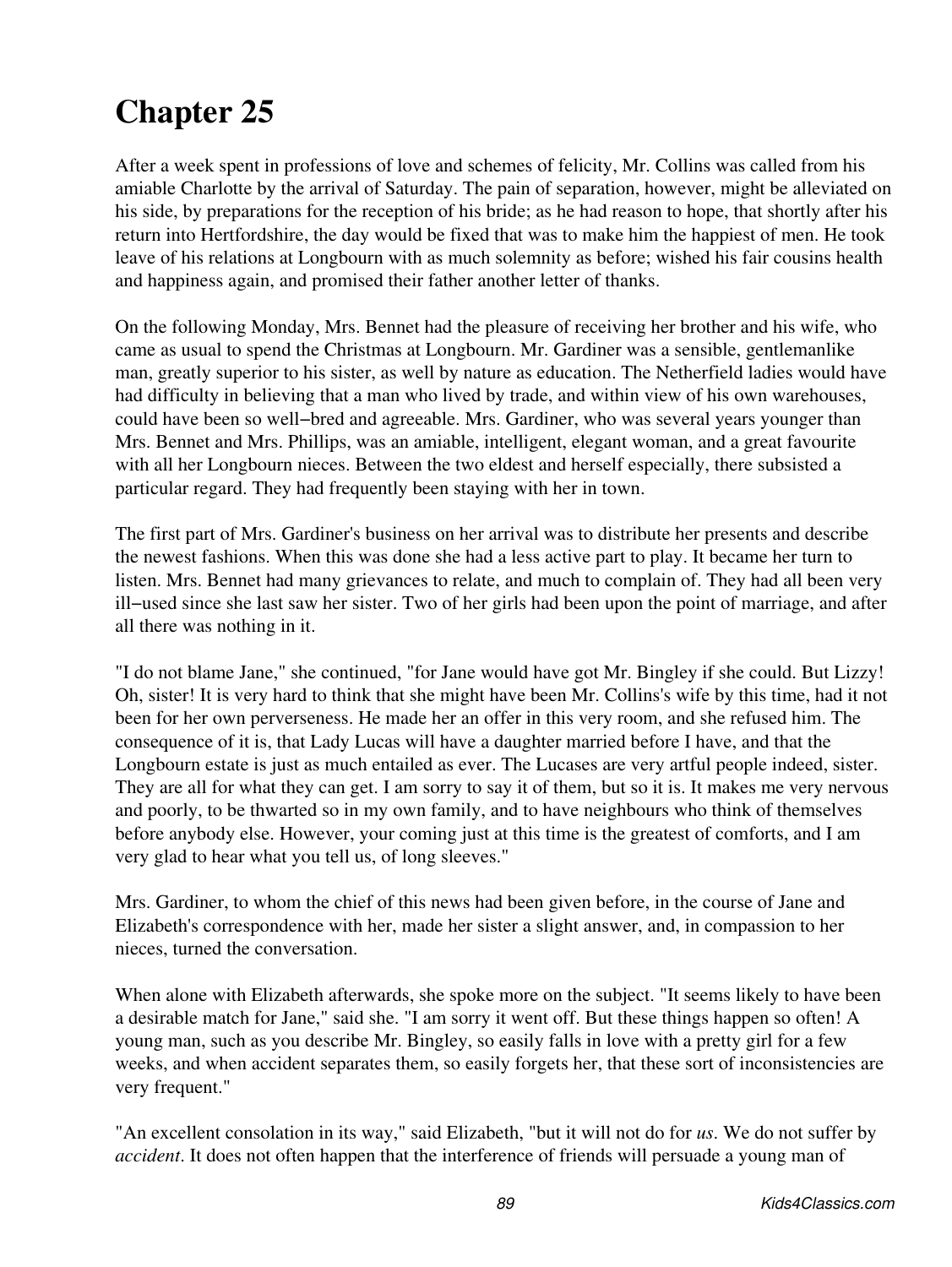independent fortune to think no more of a girl whom he was violently in love with only a few days before."

"But that expression of 'violently in love' is so hackneyed, so doubtful, so indefinite, that it gives me very little idea. It is as often applied to feelings which arise from a half−hour's acquaintance, as to a real, strong attachment. Pray, how *violent was* Mr. Bingley's love?"

"I never saw a more promising inclination; he was growing quite inattentive to other people, and wholly engrossed by her. Every time they met, it was more decided and remarkable. At his own ball he offended two or three young ladies, by not asking them to dance; and I spoke to him twice myself, without receiving an answer. Could there be finer symptoms? Is not general incivility the very essence of love?"

"Oh, yes! of that kind of love which I suppose him to have felt. Poor Jane! I am sorry for her, because, with her disposition, she may not get over it immediately. It had better have happened to *you*, Lizzy; you would have laughed yourself out of it sooner. But do you think she would be prevailed upon to go back with us? Change of scene might be of service and perhaps a little relief from home may be as useful as anything."

Elizabeth was exceedingly pleased with this proposal, and felt persuaded of her sister's ready acquiescence.

"I hope," added Mrs. Gardiner, "that no consideration with regard to this young man will influence her. We live in so different a part of town, all our connections are so different, and, as you well know, we go out so little, that it is very improbable that they should meet at all, unless he really comes to see her."

"And *that* is quite impossible; for he is now in the custody of his friend, and Mr. Darcy would no more suffer him to call on Jane in such a part of London! My dear aunt, how could you think of it? Mr. Darcy may perhaps have *heard* of such a place as Gracechurch Street, but he would hardly think a month's ablution enough to cleanse him from its impurities, were he once to enter it; and depend upon it, Mr. Bingley never stirs without him."

"So much the better. I hope they will not meet at all. But does not Jane correspond with his sister? *She* will not be able to help calling."

"She will drop the acquaintance entirely."

But in spite of the certainty in which Elizabeth affected to place this point, as well as the still more interesting one of Bingley's being withheld from seeing Jane, she felt a solicitude on the subject which convinced her, on examination, that she did not consider it entirely hopeless. It was possible, and sometimes she thought it probable, that his affection might be reanimated, and the influence of his friends successfully combated by the more natural influence of Jane's attractions.

Miss Bennet accepted her aunt's invitation with pleasure; and the Bingleys were no otherwise in her thoughts at the same time, than as she hoped by Caroline's not living in the same house with her brother, she might occasionally spend a morning with her, without any danger of seeing him.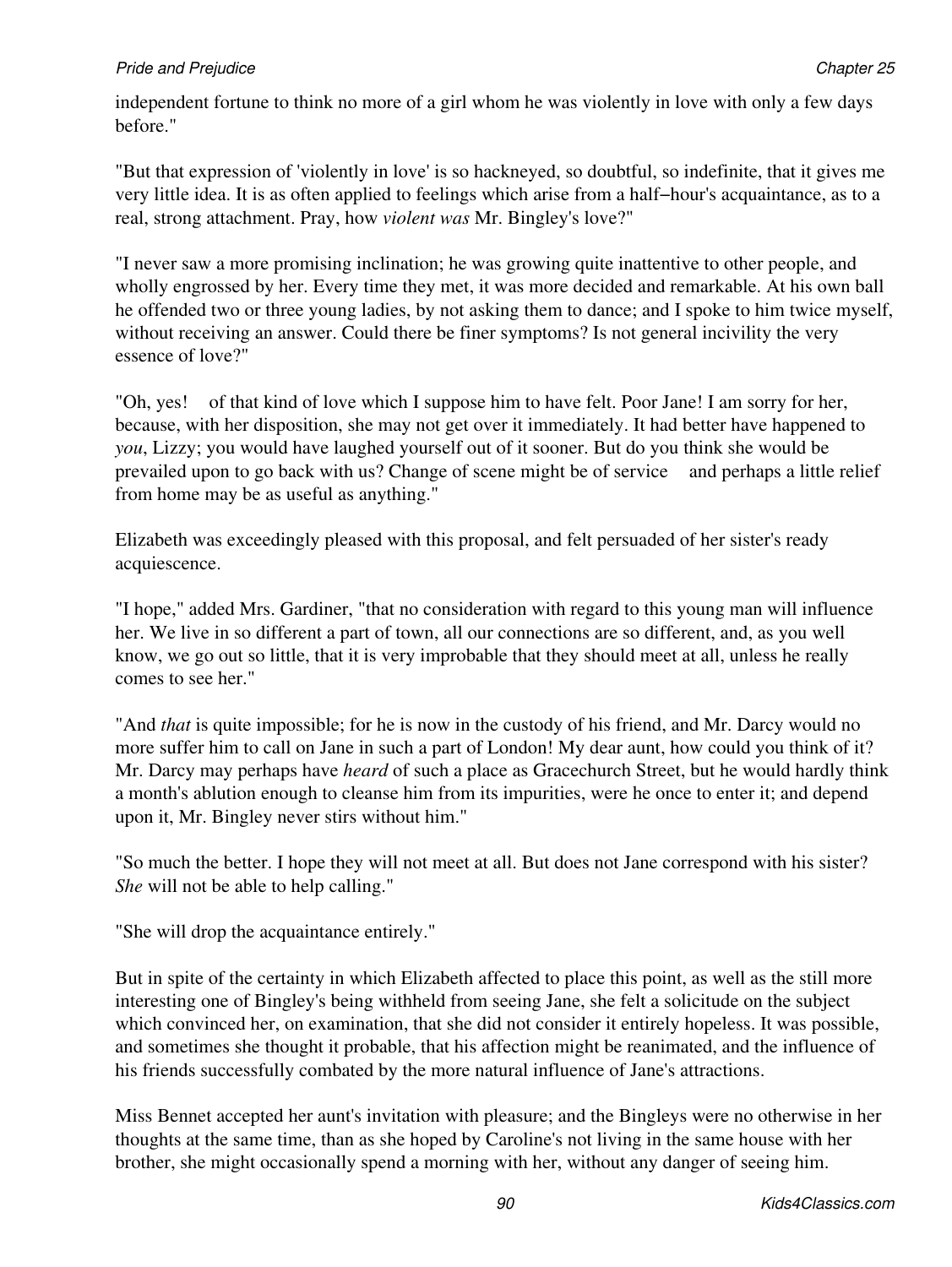The Gardiners stayed a week at Longbourn; and what with the Phillipses, the Lucases, and the officers, there was not a day without its engagement. Mrs. Bennet had so carefully provided for the entertainment of her brother and sister, that they did not once sit down to a family dinner. When the engagement was for home, some of the officers always made part of it of which officers Mr. Wickham was sure to be one; and on these occasion, Mrs. Gardiner, rendered suspicious by Elizabeth's warm commendation, narrowly observed them both. Without supposing them, from what she saw, to be very seriously in love, their preference of each other was plain enough to make her a little uneasy; and she resolved to speak to Elizabeth on the subject before she left Hertfordshire, and represent to her the imprudence of encouraging such an attachment.

To Mrs. Gardiner, Wickham had one means of affording pleasure, unconnected with his general powers. About ten or a dozen years ago, before her marriage, she had spent a considerable time in that very part of Derbyshire to which he belonged. They had, therefore, many acquaintances in common; and though Wickham had been little there since the death of Darcy's father, it was yet in his power to give her fresher intelligence of her former friends than she had been in the way of procuring.

Mrs. Gardiner had seen Pemberley, and known the late Mr. Darcy by character perfectly well. Here consequently was an inexhaustible subject of discourse. In comparing her recollection of Pemberley with the minute description which Wickham could give, and in bestowing her tribute of praise on the character of its late possessor, she was delighting both him and herself. On being made acquainted with the present Mr. Darcy's treatment of him, she tried to remember some of that gentleman's reputed disposition when quite a lad which might agree with it, and was confident at last that she recollected having heard Mr. Fitzwilliam Darcy formerly spoken of as a very proud, ill−natured boy.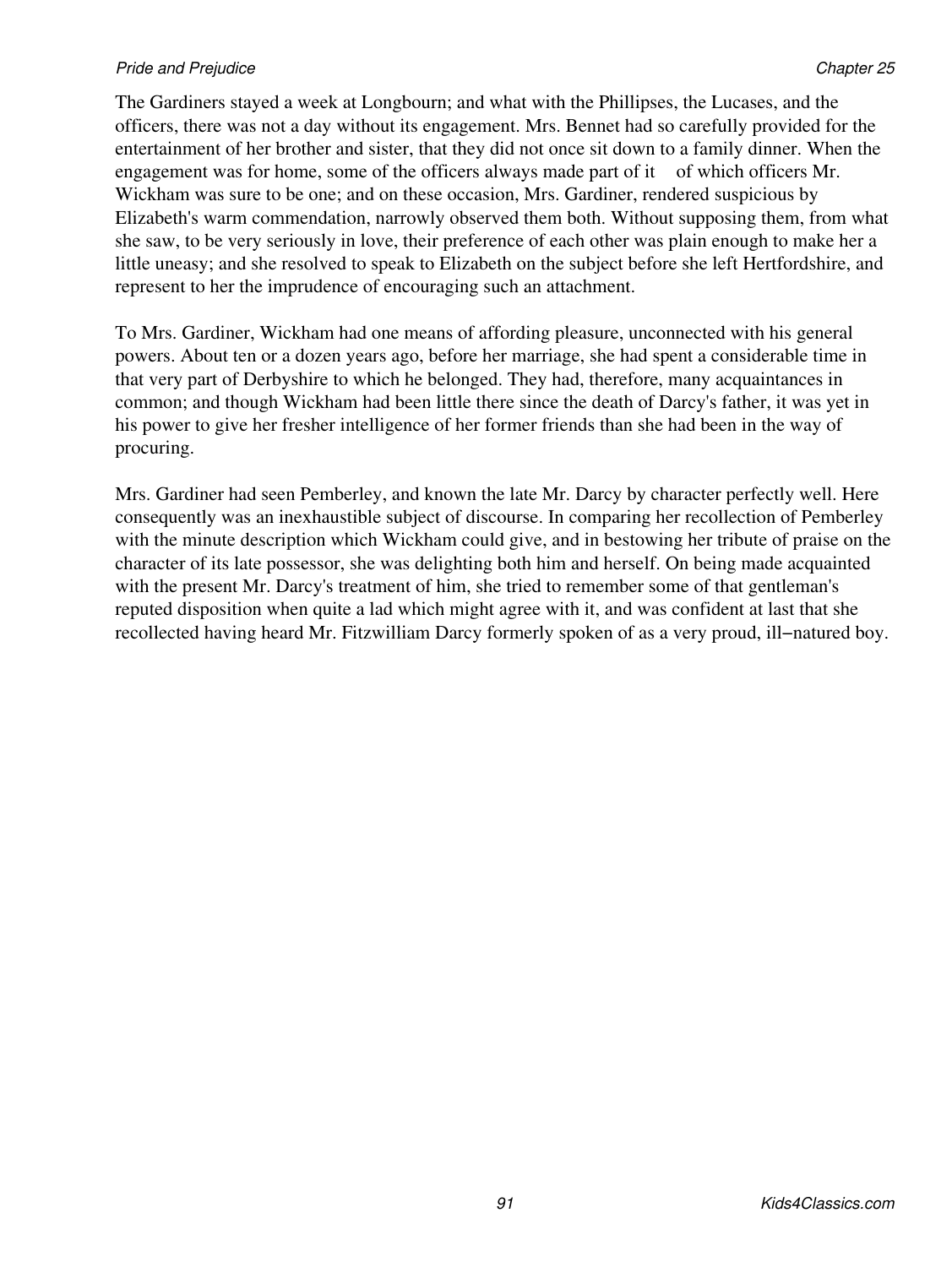Mrs. Gardiner's caution to Elizabeth was punctually and kindly given on the first favourable opportunity of speaking to her alone; after honestly telling her what she thought, she thus went on:

"You are too sensible a girl, Lizzy, to fall in love merely because you are warned against it; and, therefore, I am not afraid of speaking openly. Seriously, I would have you be on your guard. Do not involve yourself or endeavour to involve him in an affection which the want of fortune would make so very imprudent. I have nothing to say against *him*; he is a most interesting young man; and if he had the fortune he ought to have, I should think you could not do better. But as it is, you must not let your fancy run away with you. You have sense, and we all expect you to use it. Your father would depend on *your* resolution and good conduct, I am sure. You must not disappoint your father."

"My dear aunt, this is being serious indeed."

"Yes, and I hope to engage you to be serious likewise."

"Well, then, you need not be under any alarm. I will take care of myself, and of Mr. Wickham too. He shall not be in love with me, if I can prevent it."

"Elizabeth, you are not serious now."

"I beg your pardon, I will try again. At present I am not in love with Mr. Wickham; no, I certainly am not. But he is, beyond all comparison, the most agreeable man I ever saw and if he becomes really attached to me I believe it will be better that he should not. I see the imprudence of it. Oh! *that* abominable Mr. Darcy! My father's opinion of me does me the greatest honour, and I should be miserable to forfeit it. My father, however, is partial to Mr. Wickham. In short, my dear aunt, I should be very sorry to be the means of making any of you unhappy; but since we see every day that where there is affection, young people are seldom withheld by immediate want of fortune from entering into engagements with each other, how can I promise to be wiser than so many of my fellow−creatures if I am tempted, or how am I even to know that it would be wisdom to resist? All that I can promise you, therefore, is not to be in a hurry. I will not be in a hurry to believe myself his first object. When I am in company with him, I will not be wishing. In short, I will do my best."

"Perhaps it will be as well if you discourage his coming here so very often. At least, you should not *remind* you mother of inviting him."

"As I did the other day," said Elizabeth with a conscious smile: "very true, it will be wise in me to refrain from *that*. But do not imagine that he is always here so often. It is on your account that he has been so frequently invited this week. You know my mother's ideas as to the necessity of constant company for her friends. But really, and upon my honour, I will try to do what I think to be the wisest; and now I hope you are satisfied."

Her aunt assured her that she was, and Elizabeth having thanked her for the kindness of her hints, they parted; a wonderful instance of advice being given on such a point, without being resented.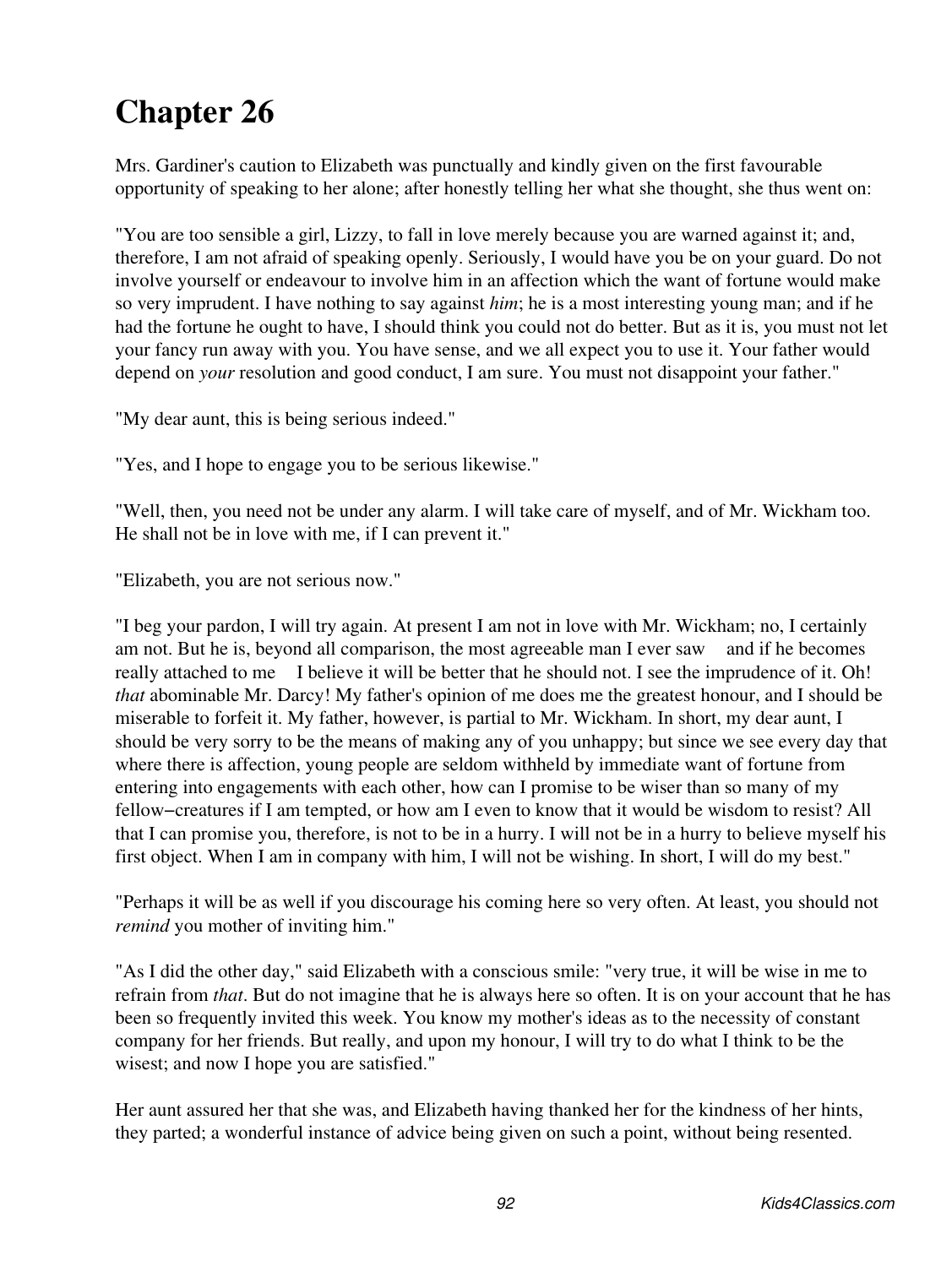Mr. Collins returned into Hertfordshire soon after it had been quitted by the Gardiners and Jane; but as he took up his abode with the Lucases, his arrival was no great inconvenience to Mrs. Bennet. His marriage was now fast approaching, and she was at length so far resigned as to think it inevitable, and even repeatedly to say, in an ill−natured tone, that she "*wished* they might be happy." Thursday was to be the wedding day, and on Wednesday Miss Lucas paid her farewell visit; and when she rose to take leave, Elizabeth, ashamed of her mother's ungracious and reluctant good wishes, and sincerely affected herself, accompanied her out of the room. As they went downstairs together, Charlotte said:

"I shall depend on hearing from you very often, Eliza."

"*That* you certainly shall."

"And I have another favour to ask you. Will you come and see me?"

"We shall often meet, I hope, in Hertfordshire."

"I am not likely to leave Kent for some time. Promise me, therefore, to come to Hunsford."

Elizabeth could not refuse, though she foresaw little pleasure in the visit.

"My father and Maria are coming to me in March," added Charlotte, "and I hope you will consent to be of the party. Indeed, Eliza, you will be as welcome as either of them."

The wedding took place; the bride and bridegroom set off for Kent from the church door, and everybody had as much to say, or to hear, on the subject as usual. Elizabeth soon heard from her friend; and their correspondence was as regular and frequent as it had ever been; that it should be equally unreserved was impossible. Elizabeth could never address her without feeling that all the comfort of intimacy was over, and though determined not to slacken as a correspondent, it was for the sake of what had been, rather than what was. Charlotte's first letters were received with a good deal of eagerness; there could not but be curiosity to know how she would speak of her new home, how she would like Lady Catherine, and how happy she would dare pronounce herself to be; though, when the letters were read, Elizabeth felt that Charlotte expressed herself on every point exactly as she might have foreseen. She wrote cheerfully, seemed surrounded with comforts, and mentioned nothing which she could not praise. The house, furniture, neighbourhood, and roads, were all to her taste, and Lady Catherine's behaviour was most friendly and obliging. It was Mr. Collins's picture of Hunsford and Rosings rationally softened; and Elizabeth perceived that she must wait for her own visit there to know the rest.

Jane had already written a few lines to her sister to announce their safe arrival in London; and when she wrote again, Elizabeth hoped it would be in her power to say something of the Bingleys.

Her impatience for this second letter was as well rewarded as impatience generally is. Jane had been a week in town without either seeing or hearing from Caroline. She accounted for it, however, by supposing that her last letter to her friend from Longbourn had by some accident been lost.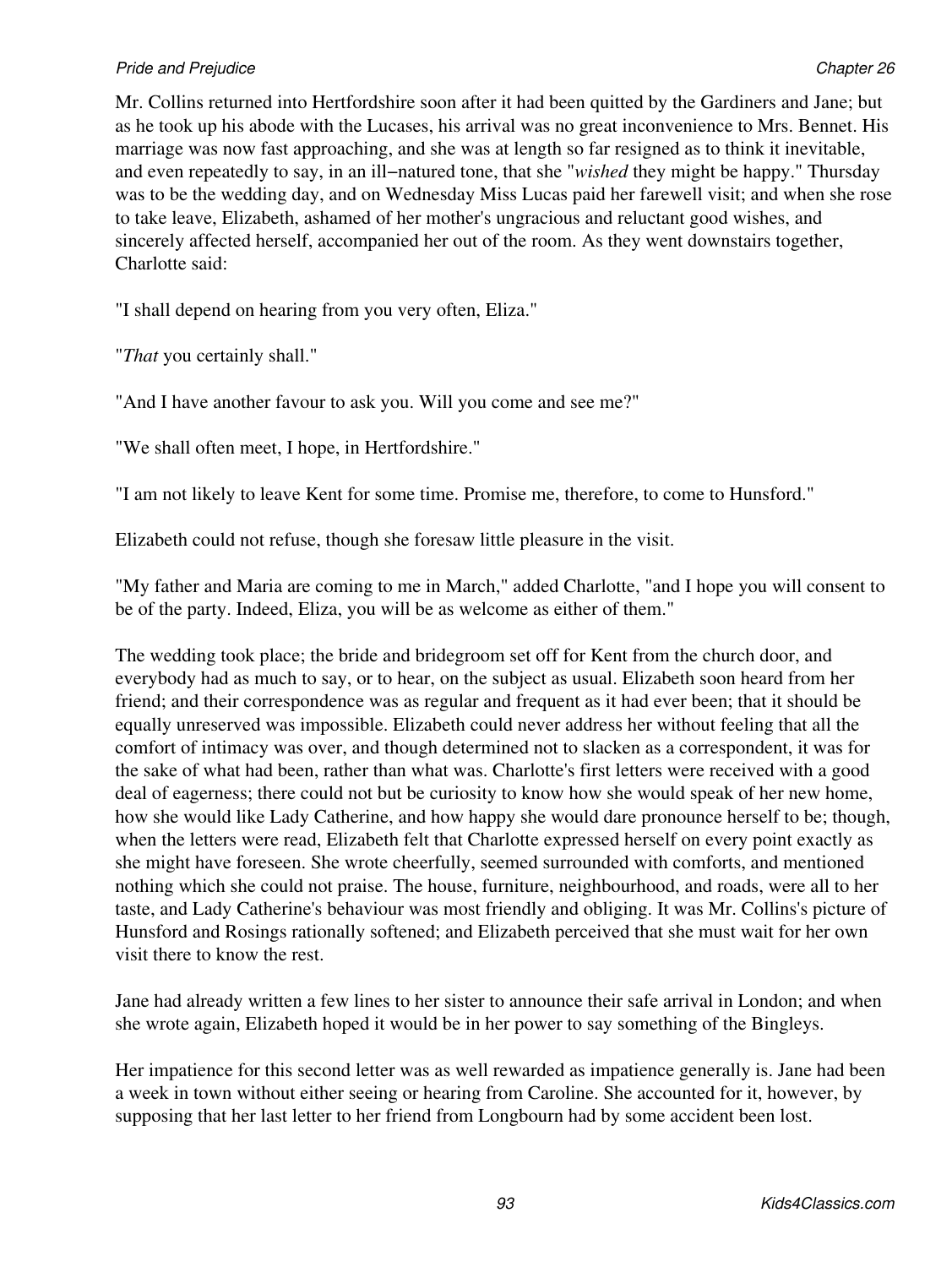"My aunt," she continued, "is going to−morrow into that part of the town, and I shall take the opportunity of calling in Grosvenor Street."

She wrote again when the visit was paid, and she had seen Miss Bingley. "I did not think Caroline in spirits," were her words, "but she was very glad to see me, and reproached me for giving her no notice of my coming to London. I was right, therefore, my last letter had never reached her. I inquired after their brother, of course. He was well, but so much engaged with Mr. Darcy that they scarcely ever saw him. I found that Miss Darcy was expected to dinner. I wish I could see her. My visit was not long, as Caroline and Mrs. Hurst were going out. I dare say I shall see them soon here."

Elizabeth shook her head over this letter. It convinced her that accident only could discover to Mr. Bingley her sister's being in town.

Four weeks passed away, and Jane saw nothing of him. She endeavoured to persuade herself that she did not regret it; but she could no longer be blind to Miss Bingley's inattention. After waiting at home every morning for a fortnight, and inventing every evening a fresh excuse for her, the visitor did at last appear; but the shortness of her stay, and yet more, the alteration of her manner would allow Jane to deceive herself no longer. The letter which she wrote on this occasion to her sister will prove what she felt.

"My dearest Lizzy will, I am sure, be incapable of triumphing in her better judgement, at my expense, when I confess myself to have been entirely deceived in Miss Bingley's regard for me. But, my dear sister, though the event has proved you right, do not think me obstinate if I still assert that, considering what her behaviour was, my confidence was as natural as your suspicion. I do not at all comprehend her reason for wishing to be intimate with me; but if the same circumstances were to happen again, I am sure I should be deceived again. Caroline did not return my visit till yesterday; and not a note, not a line, did I receive in the meantime. When she did come, it was very evident that she had no pleasure in it; she made a slight, formal apology, for not calling before, said not a word of wishing to see me again, and was in every respect so altered a creature, that when she went away I was perfectly resolved to continue the acquaintance no longer. I pity, though I cannot help blaming her. She was very wrong in singling me out as she did; I can safely say that every advance to intimacy began on her side. But I pity her, because she must feel that she has been acting wrong, and because I am very sure that anxiety for her brother is the cause of it. I need not explain myself farther; and though *we* know this anxiety to be quite needless, yet if she feels it, it will easily account for her behaviour to me; and so deservedly dear as he is to his sister, whatever anxiety she must feel on his behalf is natural and amiable. I cannot but wonder, however, at her having any such fears now, because, if he had at all cared about me, we must have met, long ago. He knows of my being in town, I am certain, from something she said herself; and yet it would seem, by her manner of talking, as if she wanted to persuade herself that he is really partial to Miss Darcy. I cannot understand it. If I were not afraid of judging harshly, I should be almost tempted to say that there is a strong appearance of duplicity in all this. But I will endeavour to banish every painful thought, and think only of what will make me happy your affection, and the invariable kindness of my dear uncle and aunt. Let me hear from you very soon. Miss Bingley said something of his never returning to Netherfield again, of giving up the house, but not with any certainty. We had better not mention it. I am extremely glad that you have such pleasant accounts from our friends at Hunsford. Pray go to see them, with Sir William and Maria. I am sure you will be very comfortable there. Yours, etc."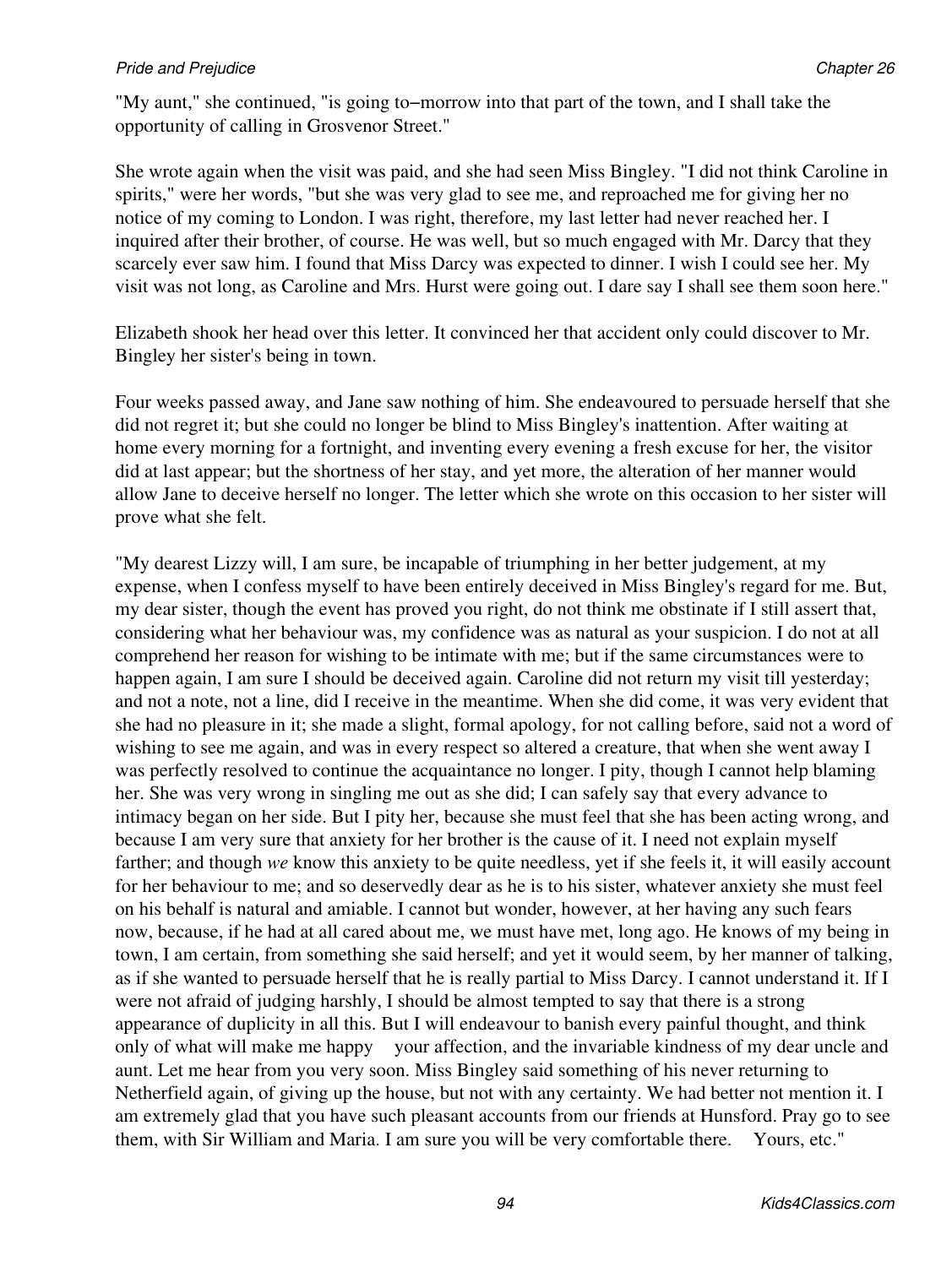This letter gave Elizabeth some pain; but her spirits returned as she considered that Jane would no longer be duped, by the sister at least. All expectation from the brother was now absolutely over. She would not even wish for a renewal of his attentions. His character sunk on every review of it; and as a punishment for him, as well as a possible advantage to Jane, she seriously hoped he might really soon marry Mr. Darcy's sister, as by Wickham's account, she would make him abundantly regret what he had thrown away.

Mrs. Gardiner about this time reminded Elizabeth of her promise concerning that gentleman, and required information; and Elizabeth had such to send as might rather give contentment to her aunt than to herself. His apparent partiality had subsided, his attentions were over, he was the admirer of some one else. Elizabeth was watchful enough to see it all, but she could see it and write of it without material pain. Her heart had been but slightly touched, and her vanity was satisfied with believing that *she* would have been his only choice, had fortune permitted it. The sudden acquisition of ten thousand pounds was the most remarkable charm of the young lady to whom he was now rendering himself agreeable; but Elizabeth, less clear−sighted perhaps in this case than in Charlotte's, did not quarrel with him for his wish of independence. Nothing, on the contrary, could be more natural; and while able to suppose that it cost him a few struggles to relinquish her, she was ready to allow it a wise and desirable measure for both, and could very sincerely wish him happy.

All this was acknowledged to Mrs. Gardiner; and after relating the circumstances, she thus went on: "I am now convinced, my dear aunt, that I have never been much in love; for had I really experienced that pure and elevating passion, I should at present detest his very name, and wish him all manner of evil. But my feelings are not only cordial towards *him*; they are even impartial towards Miss King. I cannot find out that I hate her at all, or that I am in the least unwilling to think her a very good sort of girl. There can be no love in all this. My watchfulness has been effectual; and though I certainly should be a more interesting object to all my acquaintances were I distractedly in love with him, I cannot say that I regret my comparative insignificance. Importance may sometimes be purchased too dearly. Kitty and Lydia take his defection much more to heart than I do. They are young in the ways of the world, and not yet open to the mortifying conviction that handsome young men must have something to live on as well as the plain."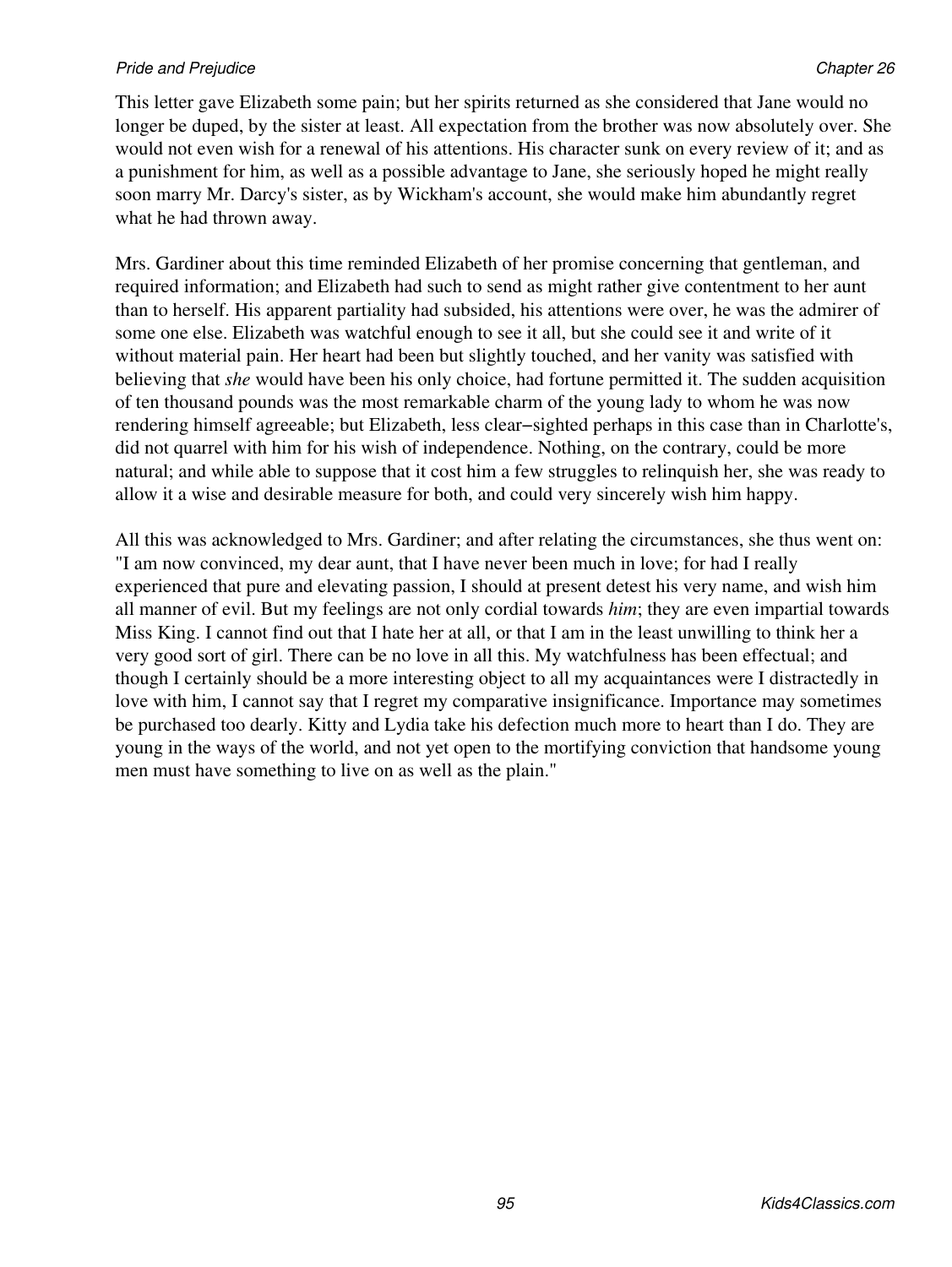With no greater events than these in the Longbourn family, and otherwise diversified by little beyond the walks to Meryton, sometimes dirty and sometimes cold, did January and February pass away. March was to take Elizabeth to Hunsford. She had not at first thought very seriously of going thither; but Charlotte, she soon found, was depending on the plan and she gradually learned to consider it herself with greater pleasure as well as greater certainty. Absence had increased her desire of seeing Charlotte again, and weakened her disgust of Mr. Collins. There was novelty in the scheme, and as, with such a mother and such uncompanionable sisters, home could not be faultless, a little change was not unwelcome for its own sake. The journey would moreover give her a peep at Jane; and, in short, as the time drew near, she would have been very sorry for any delay. Everything, however, went on smoothly, and was finally settled according to Charlotte's first sketch. She was to accompany Sir William and his second daughter. The improvement of spending a night in London was added in time, and the plan became perfect as plan could be.

The only pain was in leaving her father, who would certainly miss her, and who, when it came to the point, so little liked her going, that he told her to write to him, and almost promised to answer her letter.

The farewell between herself and Mr. Wickham was perfectly friendly; on his side even more. His present pursuit could not make him forget that Elizabeth had been the first to excite and to deserve his attention, the first to listen and to pity, the first to be admired; and in his manner of bidding her adieu, wishing her every enjoyment, reminding her of what she was to expect in Lady Catherine de Bourgh, and trusting their opinion of her their opinion of everybody would always coincide, there was a solicitude, an interest which she felt must ever attach her to him with a most sincere regard; and she parted from him convinced that, whether married or single, he must always be her model of the amiable and pleasing.

Her fellow–travellers the next day were not of a kind to make her think him less agreeable. Sir William Lucas, and his daughter Maria, a good−humoured girl, but as empty−headed as himself, had nothing to say that could be worth hearing, and were listened to with about as much delight as the rattle of the chaise. Elizabeth loved absurdities, but she had known Sir William's too long. He could tell her nothing new of the wonders of his presentation and knighthood; and his civilities were worn out, like his information.

It was a journey of only twenty−four miles, and they began it so early as to be in Gracechurch Street by noon. As they drove to Mr. Gardiner's door, Jane was at a drawing−room window watching their arrival; when they entered the passage she was there to welcome them, and Elizabeth, looking earnestly in her face, was pleased to see it healthful and lovely as ever. On the stairs were a troop of little boys and girls, whose eagerness for their cousin's appearance would not allow them to wait in the drawing−room, and whose shyness, as they had not seen her for a twelvemonth, prevented their coming lower. All was joy and kindness. The day passed most pleasantly away; the morning in bustle and shopping, and the evening at one of the theatres.

Elizabeth then contrived to sit by her aunt. Their first object was her sister; and she was more grieved than astonished to hear, in reply to her minute inquiries, that though Jane always struggled to support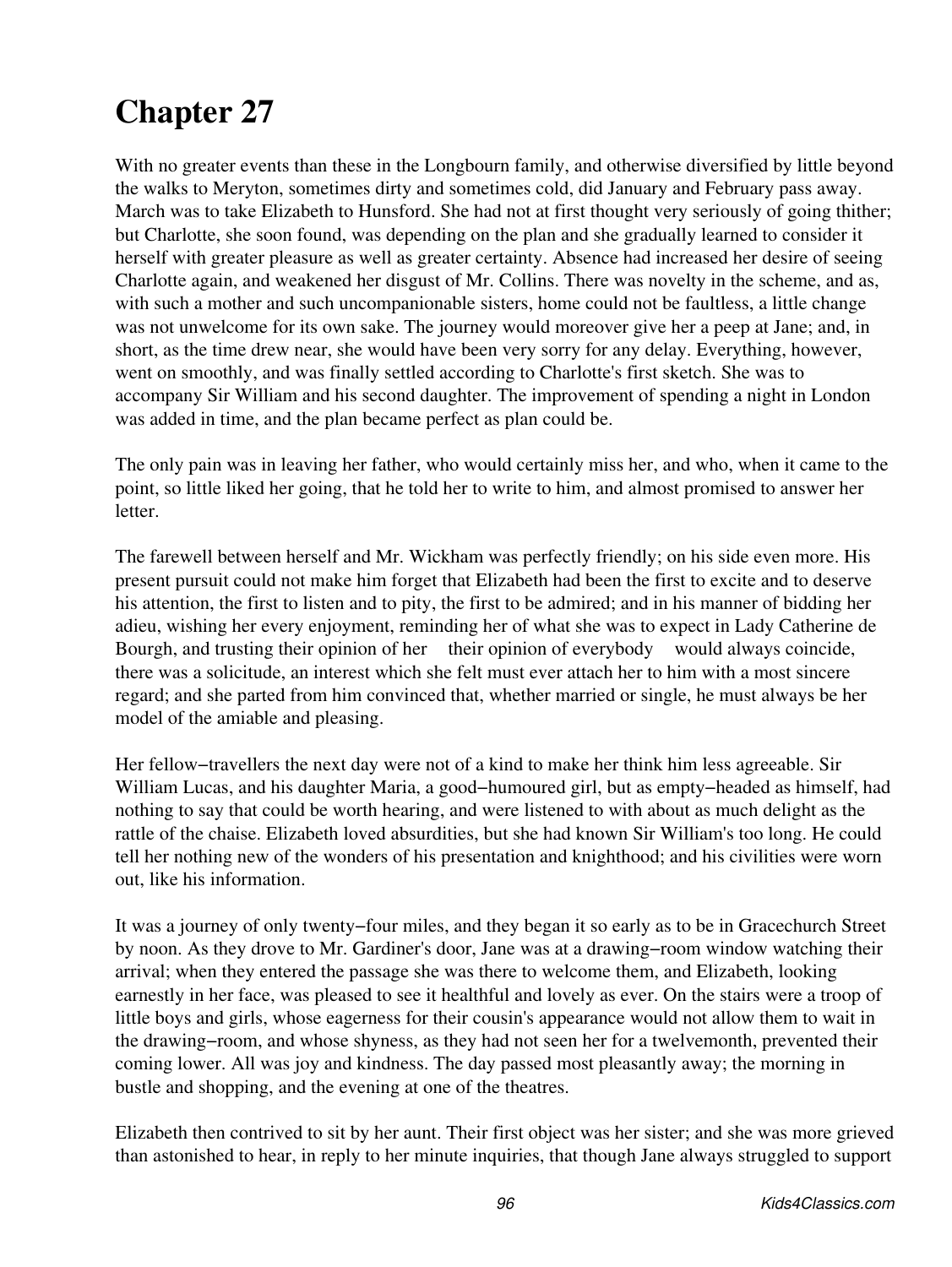#### **Pride and Prejudice Chapter 27 Chapter 27 Chapter 27 Chapter 27 Chapter 27**

her spirits, there were periods of dejection. It was reasonable, however, to hope that they would not continue long. Mrs. Gardiner gave her the particulars also of Miss Bingley's visit in Gracechurch Street, and repeated conversations occurring at different times between Jane and herself, which proved that the former had, from her heart, given up the acquaintance.

Mrs. Gardiner then rallied her niece on Wickham's desertion, and complimented her on bearing it so well.

"But my dear Elizabeth," she added, "what sort of girl is Miss King? I should be sorry to think our friend mercenary."

"Pray, my dear aunt, what is the difference in matrimonial affairs, between the mercenary and the prudent motive? Where does discretion end, and avarice begin? Last Christmas you were afraid of his marrying me, because it would be imprudent; and now, because he is trying to get a girl with only ten thousand pounds, you want to find out that he is mercenary."

"If you will only tell me what sort of girl Miss King is, I shall know what to think."

"She is a very good kind of girl, I believe. I know no harm of her."

"But he paid her not the smallest attention till her grandfather's death made her mistress of this fortune."

"No what should he? If it were not allowable for him to gain *my* affections because I had no money, what occasion could there be for making love to a girl whom he did not care about, and who was equally poor?"

"But there seems an indelicacy in directing his attentions towards her so soon after this event."

"A man in distressed circumstances has not time for all those elegant decorums which other people may observe. If *she* does not object to it, why should *we*?"

"*Her* not objecting does not justify *him*. It only shows her being deficient in something herself sense or feeling."

"Well," cried Elizabeth, "have it as you choose. *He* shall be mercenary, and *she* shall be foolish."

"No, Lizzy, that is what I do *not* choose. I should be sorry, you know, to think ill of a young man who has lived so long in Derbyshire."

"Oh! if that is all, I have a very poor opinion of young men who live in Derbyshire; and their intimate friends who live in Hertfordshire are not much better. I am sick of them all. Thank Heaven! I am going to−morrow where I shall find a man who has not one agreeable quality, who has neither manner nor sense to recommend him. Stupid men are the only ones worth knowing, after all."

"Take care, Lizzy; that speech savours strongly of disappointment."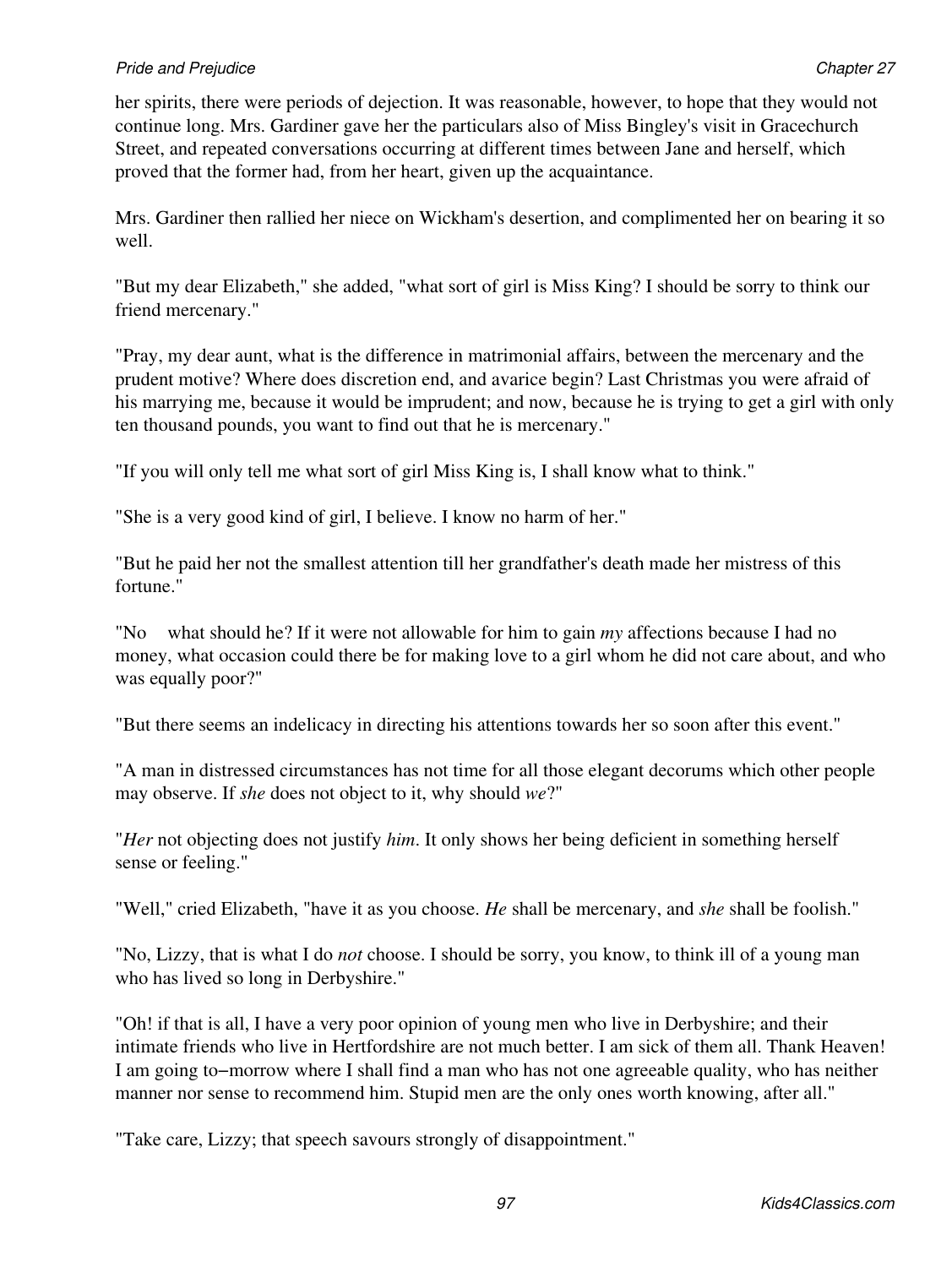#### *Pride and Prejudice* Chapter 27 **Chapter 27 Chapter 27 Chapter 27 Chapter 27**

Before they were separated by the conclusion of the play, she had the unexpected happiness of an invitation to accompany her uncle and aunt in a tour of pleasure which they proposed taking in the summer.

"We have not determined how far it shall carry us," said Mrs. Gardiner, "but, perhaps, to the Lakes."

No scheme could have been more agreeable to Elizabeth, and her acceptance of the invitation was most ready and grateful. "Oh, my dear, dear aunt," she rapturously cried, "what delight! what felicity! You give me fresh life and vigour. Adieu to disappointment and spleen. What are young men to rocks and mountains? Oh! what hours of transport we shall spend! And when we *do* return, it shall not be like other travellers, without being able to give one accurate idea of anything. We *will* know where we have gone we *will* recollect what we have seen. Lakes, mountains, and rivers shall not be jumbled together in our imaginations; nor when we attempt to describe any particular scene, will we begin quarreling about its relative situation. Let *our* first effusions be less insupportable than those of the generality of travellers."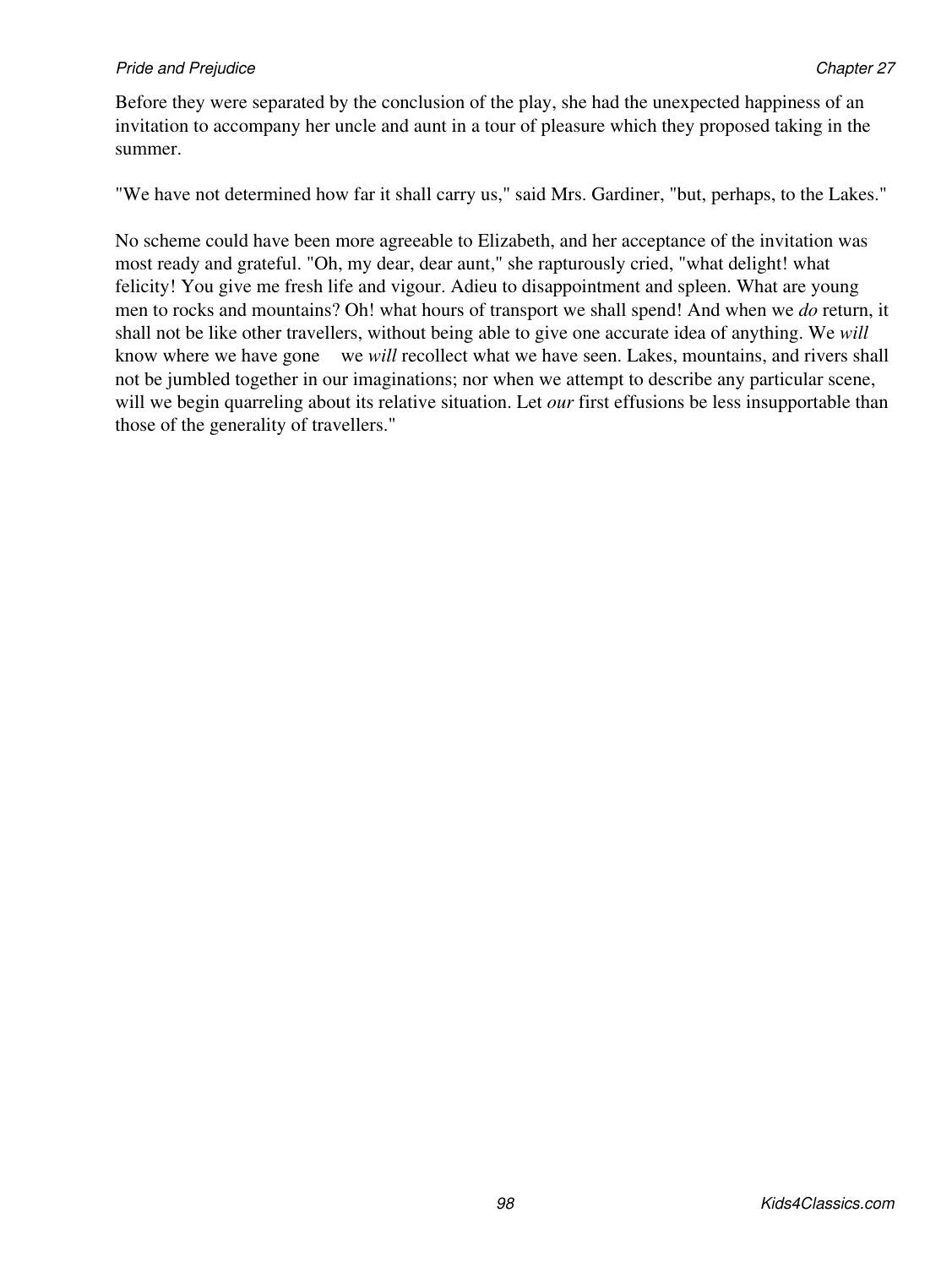Every object in the next day's journey was new and interesting to Elizabeth; and her spirits were in a state of enjoyment; for she had seen her sister looking so well as to banish all fear for her health, and the prospect of her northern tour was a constant source of delight.

When they left the high road for the lane to Hunsford, every eye was in search of the Parsonage, and every turning expected to bring it in view. The palings of Rosings Park was their boundary on one side. Elizabeth smiled at the recollection of all that she had heard of its inhabitants.

At length the Parsonage was discernible. The garden sloping to the road, the house standing in it, the green pales, and the laurel hedge, everything declared they were arriving. Mr. Collins and Charlotte appeared at the door, and the carriage stopped at the small gate which led by a short gravel walk to the house, amidst the nods and smiles of the whole party. In a moment they were all out of the chaise, rejoicing at the sight of each other. Mrs. Collins welcomed her friend with the liveliest pleasure, and Elizabeth was more and more satisfied with coming when she found herself so affectionately received. She saw instantly that her cousin's manners were not altered by his marriage; his formal civility was just what it had been, and he detained her some minutes at the gate to hear and satisfy his inquiries after all her family. They were then, with no other delay than his pointing out the neatness of the entrance, taken into the house; and as soon as they were in the parlour, he welcomed them a second time, with ostentatious formality to his humble abode, and punctually repeated all his wife's offers of refreshment.

Elizabeth was prepared to see him in his glory; and she could not help in fancying that in displaying the good proportion of the room, its aspect and its furniture, he addressed himself particularly to her, as if wishing to make her feel what she had lost in refusing him. But though everything seemed neat and comfortable, she was not able to gratify him by any sigh of repentance, and rather looked with wonder at her friend that she could have so cheerful an air with such a companion. When Mr. Collins said anything of which his wife might reasonably be ashamed, which certainly was not unseldom, she involuntarily turned her eye on Charlotte. Once or twice she could discern a faint blush; but in general Charlotte wisely did not hear. After sitting long enough to admire every article of furniture in the room, from the sideboard to the fender, to give an account of their journey, and of all that had happened in London, Mr. Collins invited them to take a stroll in the garden, which was large and well laid out, and to the cultivation of which he attended himself. To work in this garden was one of his most respectable pleasures; and Elizabeth admired the command of countenance with which Charlotte talked of the healthfulness of the exercise, and owned she encouraged it as much as possible. Here, leading the way through every walk and cross walk, and scarcely allowing them an interval to utter the praises he asked for, every view was pointed out with a minuteness which left beauty entirely behind. He could number the fields in every direction, and could tell how many tress there were in the most distant clump. But of all the views which his garden, or which the country or kingdom could boast, none were to be compared with the prospect of Rosings, afforded by an opening in the trees that bordered the park nearly opposite the front of his house. It was a handsome modern building, well situated on rising ground.

From his garden, Mr. Collins would have led them round his two meadows; but the ladies, not having shoes to encounter the remains of a white frost, turned back; and while Sir William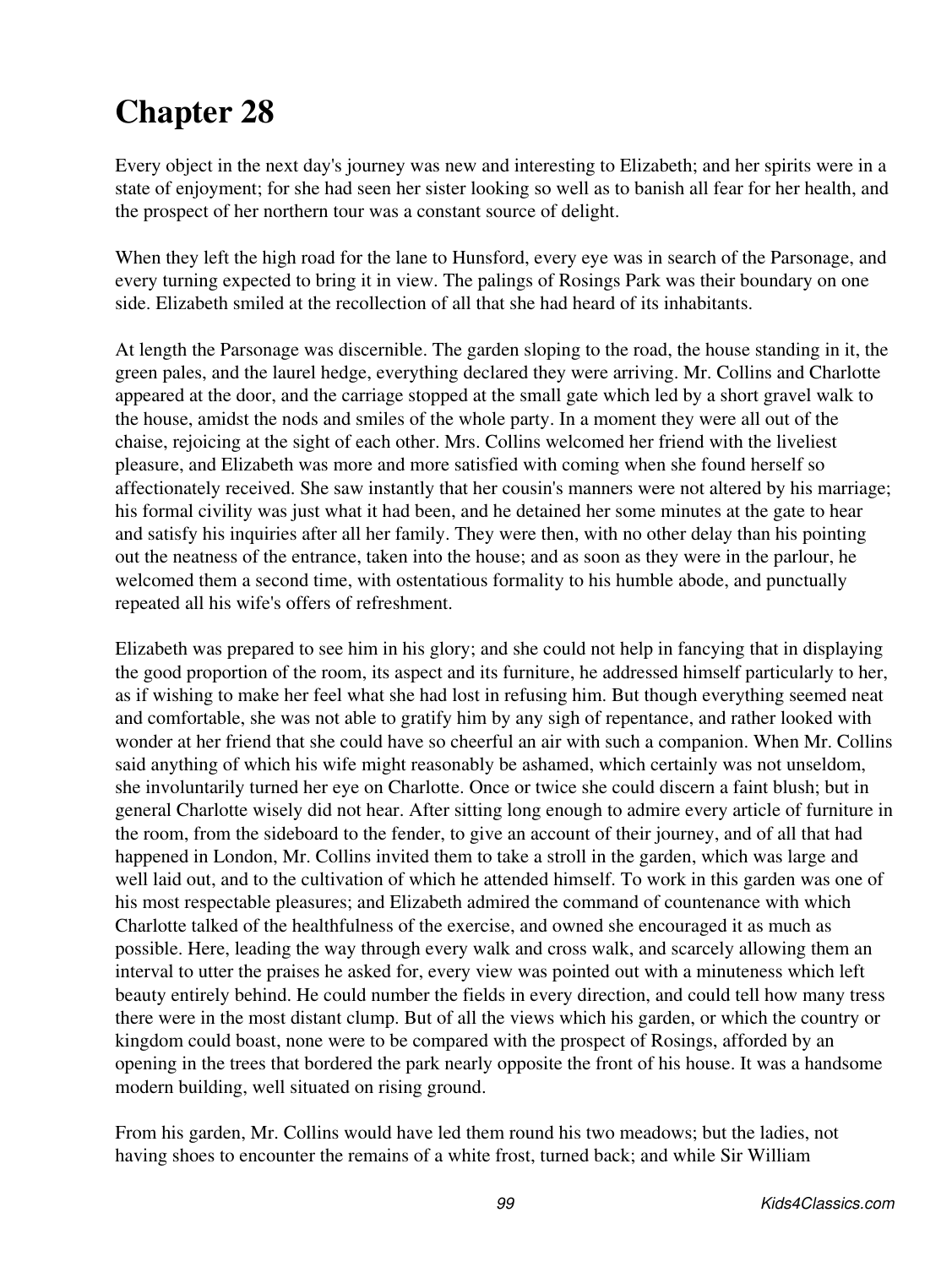accompanied him, Charlotte took her sister and friend over the house, extremely well pleased, probably, to have the opportunity of showing it without her husband's help. It was rather small, but well built and convenient; and everything was fitted up and arranged with a neatness and consistency of which Elizabeth gave Charlotte all the credit. When Mr. Collins could be forgotten, there was really an air of great comfort throughout, and by Charlotte's evident enjoyment of it, Elizabeth supposed he must be often forgotten.

She had already learnt that Lady Catherine was still in the country. It was spoken of again while they were at dinner, when Mr. Collins joining in, observed:

"Yes, Miss Elizabeth, you will have the honour of seeing Lady Catherine de Bourgh on the ensuing Sunday at church, and I need not say you will be delighted with her. She is all affability and condescension, and I doubt not but you will be honoured with some portion of her notice when service is over. I have scarcely any hesitation in saying she will include you and my sister Maria in every invitation with which she honours us during your stay here. Her behaviour to my dear Charlotte is charming. We dine at Rosings twice every week, and are never allowed to walk home. Her ladyship's carriage is regularly ordered for us. I *should* say, one of her ladyship's carriages, for she has several."

"Lady Catherine is a very respectable, sensible woman indeed," added Charlotte, "and a most attentive neighbour."

"Very true, my dear, that is exactly what I say. She is the sort of woman whom one cannot regard with too much deference."

The evening was spent chiefly in talking over Hertfordshire news, and telling again what had already been written; and when it closed, Elizabeth, in the solitude of her chamber, had to meditate upon Charlotte's degree of contentment, to understand her address in guiding, and composure in bearing with, her husband, and to acknowledge that it was all done very well. She had also to anticipate how her visit would pass, the quiet tenor of their usual employments, the vexatious interruptions of Mr. Collins, and the gaieties of their intercourse with Rosings. A lively imagination soon settled it all.

About the middle of the next day, as she was in her room getting ready for a walk, a sudden noise below seemed to speak the whole house in confusion; and, after listening a moment, she heard somebody running upstairs in a violent hurry, and calling loudly after her. She opened the door and met Maria in the landing place, who, breathless with agitation, cried out

"Oh, my dear Eliza! pray make haste and come into the dining−room, for there is such a sight to be seen! I will not tell you what it is. Make haste, and come down this moment."

Elizabeth asked questions in vain; Maria would tell her nothing more, and down they ran into the dining−room, which fronted the lane, in quest of this wonder; It was two ladies stopping in a low phaeton at the garden gate.

"And is this all?" cried Elizabeth. "I expected at least that the pigs were got into the garden, and here is nothing but Lady Catherine and her daughter."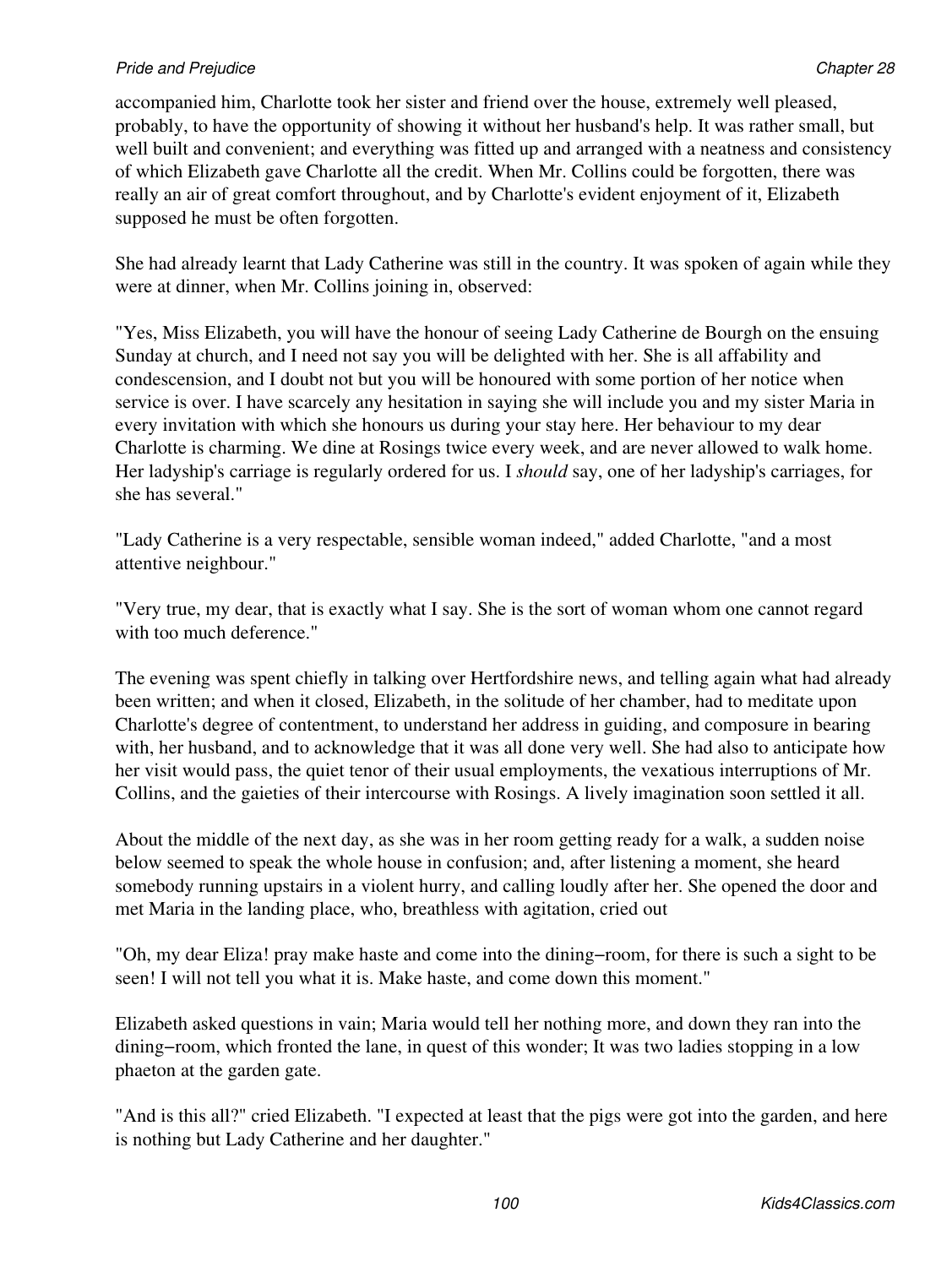"La! my dear," said Maria, quite shocked at the mistake, "it is not Lady Catherine. The old lady is Mrs. Jenkinson, who lives with them; the other is Miss de Bourgh. Only look at her. She is quite a little creature. Who would have thought that she could be so thin and small?"

"She is abominably rude to keep Charlotte out of doors in all this wind. Why does she not come in?"

"Oh, Charlotte says she hardly ever does. It is the greatest of favours when Miss de Bourgh comes in."

"I like her appearance," said Elizabeth, struck with other ideas. "She looks sickly and cross. Yes, she will do for him very well. She will make him a very proper wife."

Mr. Collins and Charlotte were both standing at the gate in conversation with the ladies; and Sir William, to Elizabeth's high diversion, was stationed in the doorway, in earnest contemplation of the greatness before him, and constantly bowing whenever Miss de Bourgh looked that way.

At length there was nothing more to be said; the ladies drove on, and the others returned into the house. Mr. Collins no sooner saw the two girls than he began to congratulate them on their good fortune, which Charlotte explained by letting them know that the whole party was asked to dine at Rosings the next day.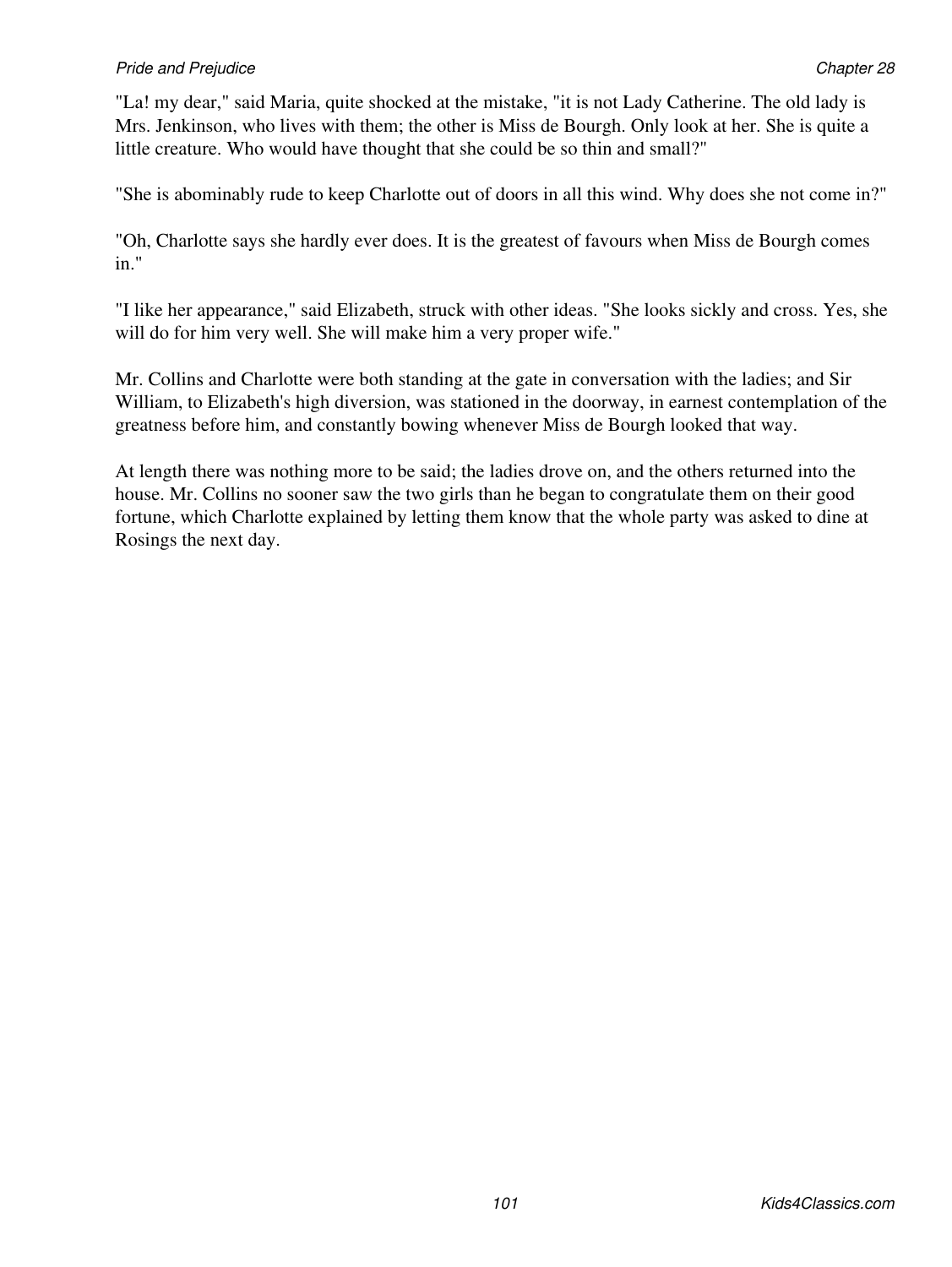Mr. Collins's triumph, in consequence of this invitation, was complete. The power of displaying the grandeur of his patroness to his wondering visitors, and of letting them see her civility towards himself and his wife, was exactly what he had wished for; and that an opportunity of doing it should be given so soon, was such an instance of Lady Catherine's condescension, as he knew not how to admire enough.

"I confess," said he, "that I should not have been at all surprised by her ladyship's asking us on Sunday to drink tea and spend the evening at Rosings. I rather expected, from my knowledge of her affability, that it would happen. But who could have foreseen such an attention as this? Who could have imagined that we should receive an invitation to dine there (an invitation, moreover, including the whole party) so immediately after your arrival!"

"I am the less surprised at what has happened," replied Sir William, "from that knowledge of what the manners of the great really are, which my situation in life has allowed me to acquire. About the court, such instances of elegant breeding are not uncommon."

Scarcely anything was talked of the whole day or next morning but their visit to Rosings. Mr. Collins was carefully instructing them in what they were to expect, that the sight of such rooms, so many servants, and so splendid a dinner, might not wholly overpower them.

When the ladies were separating for the toilette, he said to Elizabeth

"Do not make yourself uneasy, my dear cousin, about your apparel. Lady Catherine is far from requiring that elegance of dress in us which becomes herself and her daughter. I would advise you merely to put on whatever of your clothes is superior to the rest there is no occasion for anything more. Lady Catherine will not think the worse of you for being simply dressed. She likes to have the distinction of rank preserved."

While they were dressing, he came two or three times to their different doors, to recommend their being quick, as Lady Catherine very much objected to be kept waiting for her dinner. Such formidable accounts of her ladyship, and her manner of living, quite frightened Maria Lucas who had been little used to company, and she looked forward to her introduction at Rosings with as much apprehension as her father had done to his presentation at St. James's.

As the weather was fine, they had a pleasant walk of about half a mile across the park. Every park has its beauty and its prospects; and Elizabeth saw much to be pleased with, though she could not be in such raptures as Mr. Collins expected the scene to inspire, and was but slightly affected by his enumeration of the windows in front of the house, and his relation of what the glazing altogether had originally cost Sir Lewis de Bourgh.

When they ascended the steps to the hall, Maria's alarm was every moment increasing, and even Sir William did not look perfectly calm. Elizabeth's courage did not fail her. She had heard nothing of Lady Catherine that spoke her awful from any extraordinary talents or miraculous virtue, and the mere stateliness of money or rank she thought she could witness without trepidation.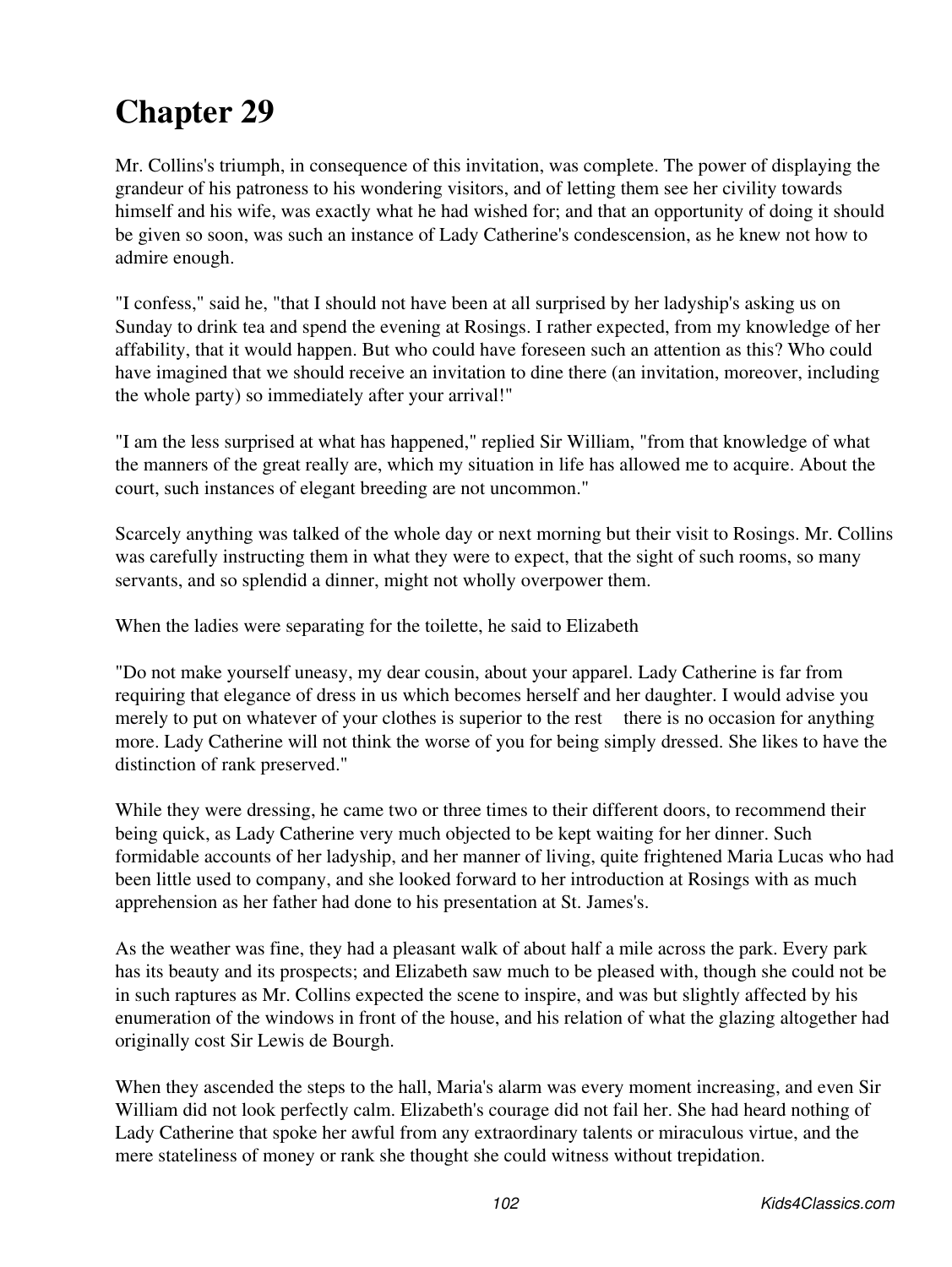From the entrance−hall, of which Mr. Collins pointed out, with a rapturous air, the fine proportion and the finished ornaments, they followed the servants through an ante−chamber, to the room where Lady Catherine, her daughter, and Mrs. Jenkinson were sitting. Her ladyship, with great condescension, arose to receive them; and as Mrs. Collins had settled it with her husband that the office of introduction should be hers, it was performed in a proper manner, without any of those apologies and thanks which he would have thought necessary.

In spite of having been at St. James's Sir William was so completely awed by the grandeur surrounding him, that he had but just courage enough to make a very low bow, and take his seat without saying a word; and his daughter, frightened almost out of her senses, sat on the edge of her chair, not knowing which way to look. Elizabeth found herself quite equal to the scene, and could observe the three ladies before her composedly. Lady Catherine was a tall, large woman, with strongly−marked features, which might once have been handsome. Her air was not conciliating, nor was her manner of receiving them such as to make her visitors forget their inferior rank. She was not rendered formidable by silence; but whatever she said was spoken in so authoritative a tone, as marked her self−importance, and brought Mr. Wickham immediately to Elizabeth's mind; and from the observation of the day altogether, she believed Lady Catherine to be exactly what he represented.

When, after examining the mother, in whose countenance and deportment she soon found some resemblance of Mr. Darcy, she turned her eyes on the daughter, she could almost have joined in Maria's astonishment at her being so thin and so small. There was neither in figure nor face any likeness between the ladies. Miss de Bourgh was pale and sickly; her features, though not plain, were insignificant; and she spoke very little, except in a low voice, to Mrs. Jenkinson, in whose appearance there was nothing remarkable, and who was entirely engaged in listening to what she said, and placing a screen in the proper direction before her eyes.

After sitting a few minutes, they were all sent to one of the windows to admire the view, Mr. Collins attending them to point out its beauties, and Lady Catherine kindly informing them that it was much better worth looking at in the summer.

The dinner was exceedingly handsome, and there were all the servants and all the articles of plate which Mr. Collins had promised; and, as he had likewise foretold, he took his seat at the bottom of the table, by her ladyship's desire, and looked as if he felt that life could furnish nothing greater. He carved, and ate, and praised with delighted alacrity; and every dish was commended, first by him and then by Sir William, who was now enough recovered to echo whatever his son−in−law said, in a manner which Elizabeth wondered Lady Catherine could bear. But Lady Catherine seemed gratified by their excessive admiration, and gave most gracious smiles, especially when any dish on the table proved a novelty to them. The party did not supply much conversation. Elizabeth was ready to speak whenever there was an opening, but she was seated between Charlotte and Miss de Bourgh the former of whom was engaged in listening to Lady Catherine, and the latter said not a word to her all dinner−time. Mrs. Jenkinson was chiefly employed in watching how little Miss de Bourgh ate, pressing her to try some other dish, and fearing she was indisposed. Maria thought speaking out of the question, and the gentlemen did nothing but eat and admire.

When the ladies returned to the drawing−room, there was little to be done but to hear Lady Catherine talk, which she did without any intermission till coffee came in, delivering her opinion on every subject in so decisive a manner, as proved that she was not used to have her judgement controverted.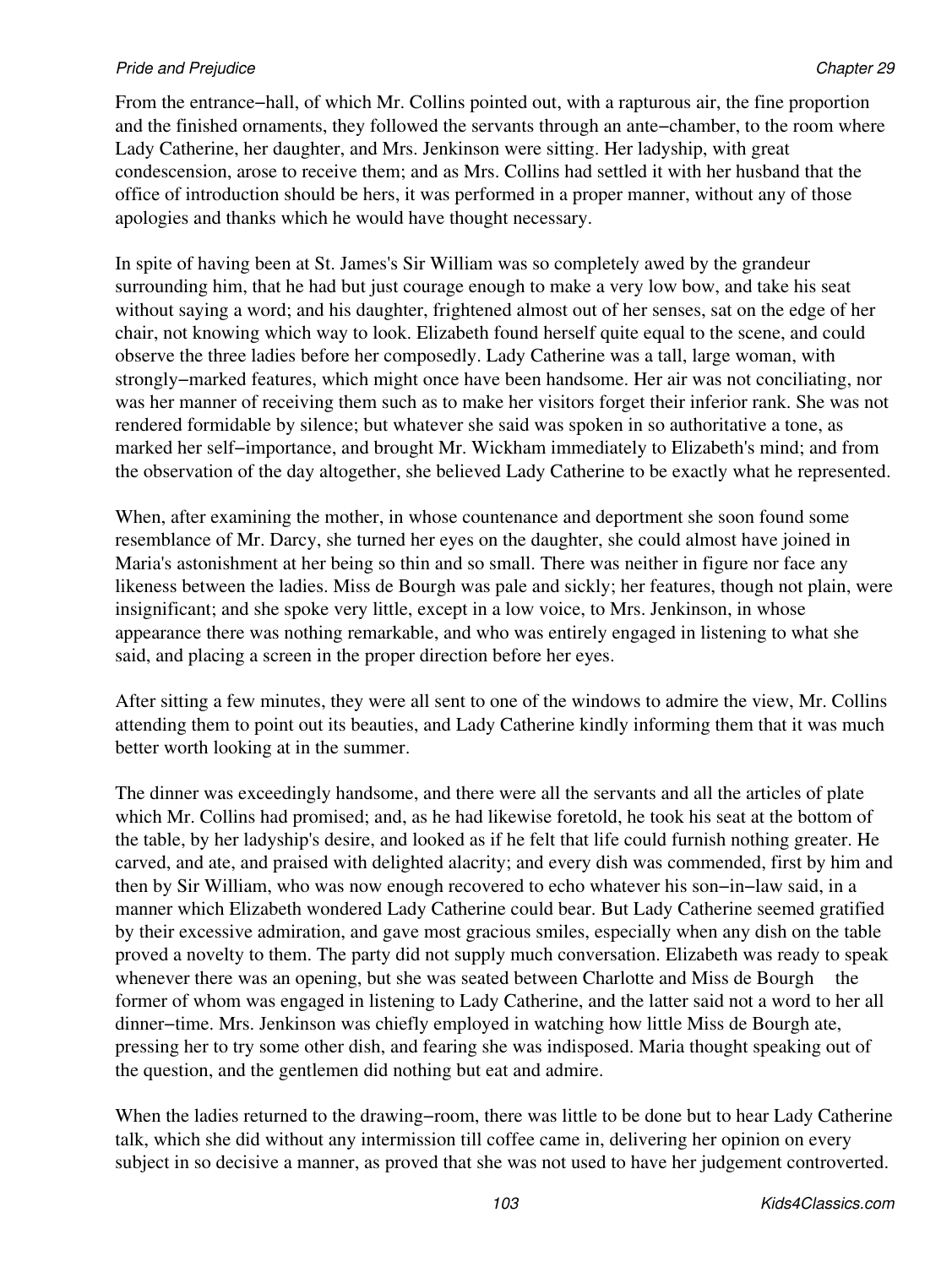She inquired into Charlotte's domestic concerns familiarly and minutely, gave her a great deal of advice as to the management of them all; told her how everything ought to be regulated in so small a family as hers, and instructed her as to the care of her cows and her poultry. Elizabeth found that nothing was beneath this great lady's attention, which could furnish her with an occasion of dictating to others. In the intervals of her discourse with Mrs. Collins, she addressed a variety of questions to Maria and Elizabeth, but especially to the latter, of whose connections she knew the least, and who she observed to Mrs. Collins was a very genteel, pretty kind of girl. She asked her, at different times, how many sisters she had, whether they were older or younger than herself, whether any of them were likely to be married, whether they were handsome, where they had been educated, what carriage her father kept, and what had been her mother's maiden name? Elizabeth felt all the impertinence of her questions but answered them very composedly. Lady Catherine then observed,

"Your father's estate is entailed on Mr. Collins, I think. For your sake," turning to Charlotte, "I am glad of it; but otherwise I see no occasion for entailing estates from the female line. It was not thought necessary in Sir Lewis de Bourgh's family. Do you play and sing, Miss Bennet?"

"A little."

"Oh! then some time or other we shall be happy to hear you. Our instrument is a capital one, probably superior to You shall try it some day. Do your sisters play and sing?"

"One of them does."

"Why did not you all learn? You ought all to have learned. The Miss Webbs all play, and their father has not so good an income as yours. Do you draw?"

"No, not at all."

"What, none of you?"

"Not one."

"That is very strange. But I suppose you had no opportunity. Your mother should have taken you to town every spring for the benefit of masters."

"My mother would have had no objection, but my father hates London."

"Has your governess left you?"

"We never had any governess."

"No governess! How was that possible? Five daughters brought up at home without a governess! I never heard of such a thing. Your mother must have been quite a slave to your education."

Elizabeth could hardly help smiling as she assured her that had not been the case.

"Then, who taught you? who attended to you? Without a governess, you must have been neglected."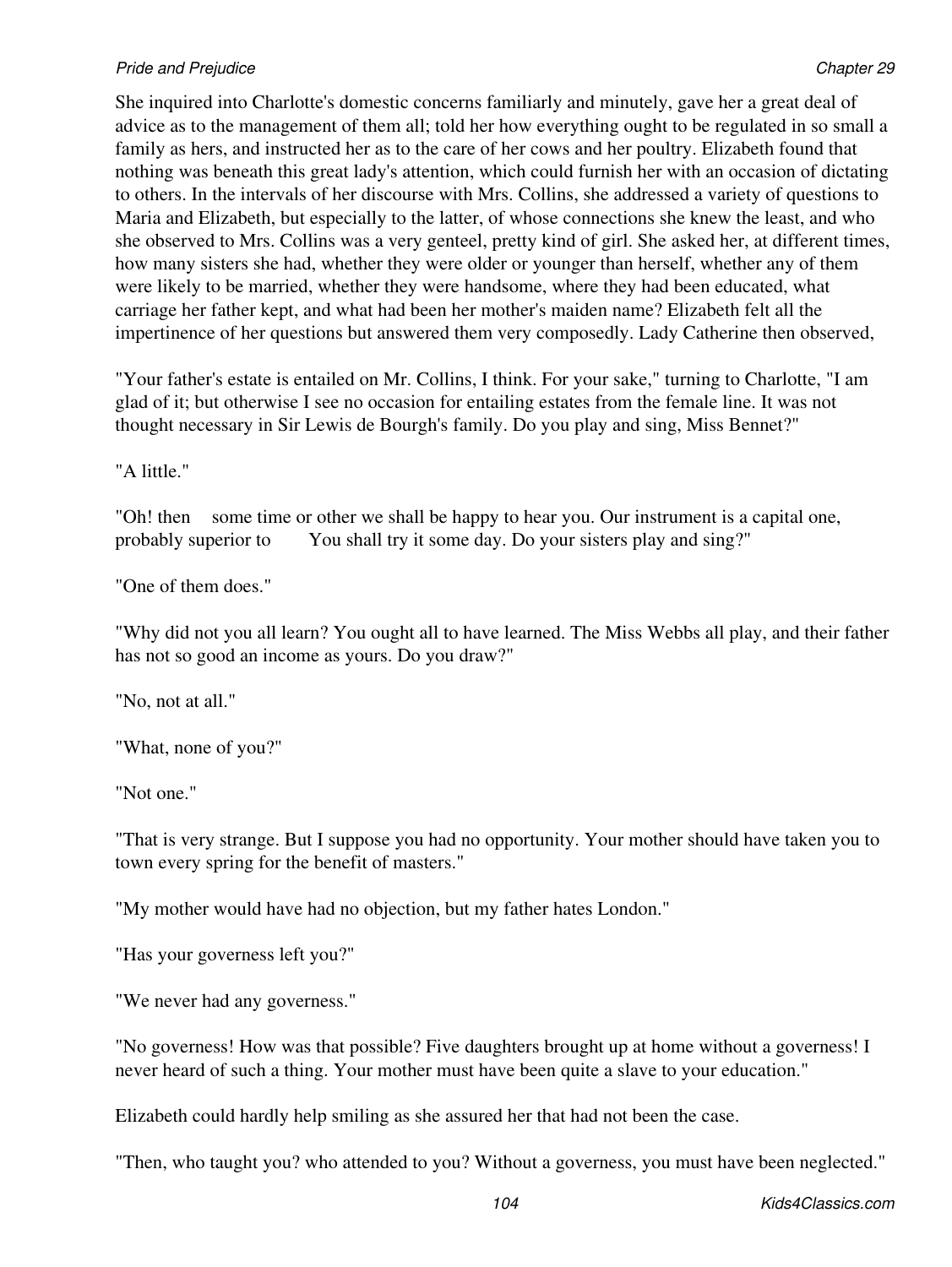"Compared with some families, I believe we were; but such of us as wished to learn never wanted the means. We were always encouraged to read, and had all the masters that were necessary. Those who chose to be idle, certainly might."

"Aye, no doubt; but that is what a governess will prevent, and if I had known your mother, I should have advised her most strenuously to engage one. I always say that nothing is to be done in education without steady and regular instruction, and nobody but a governess can give it. It is wonderful how many families I have been the means of supplying in that way. I am always glad to get a young person well placed out. Four nieces of Mrs. Jenkinson are most delightfully situated through my means; and it was but the other day that I recommended another young person, who was merely accidentally mentioned to me, and the family are quite delighted with her. Mrs. Collins, did I tell you of Lady Metcalf's calling yesterday to thank me? She finds Miss Pope a treasure. 'Lady Catherine,' said she, 'you have given me a treasure.' Are any of your younger sisters out, Miss Bennet?"

"Yes, ma'am, all."

"All! What, all five out at once? Very odd! And you only the second. The younger ones out before the elder ones are married! Your younger sisters must be very young?"

"Yes, my youngest is not sixteen. Perhaps *she* is full young to be much in company. But really, ma'am, I think it would be very hard upon younger sisters, that they should not have their share of society and amusement, because the elder may not have the means or inclination to marry early. The last−born has as good a right to the pleasures of youth at the first. And to be kept back on *such* a motive! I think it would not be very likely to promote sisterly affection or delicacy of mind."

"Upon my word," said her ladyship, "you give your opinion very decidedly for so young a person. Pray, what is your age?"

"With three younger sisters grown up," replied Elizabeth, smiling, "your ladyship can hardly expect me to own it."

Lady Catherine seemed quite astonished at not receiving a direct answer; and Elizabeth suspected herself to be the first creature who had ever dared to trifle with so much dignified impertinence.

"You cannot be more than twenty, I am sure, therefore you need not conceal your age."

"I am not one−and−twenty."

When the gentlemen had joined them, and tea was over, the card−tables were placed. Lady Catherine, Sir William, and Mr. and Mrs. Collins sat down to quadrille; and as Miss de Bourgh chose to play at cassino, the two girls had the honour of assisting Mrs. Jenkinson to make up her party. Their table was superlatively stupid. Scarcely a syllable was uttered that did not relate to the game, except when Mrs. Jenkinson expressed her fears of Miss de Bourgh's being too hot or too cold, or having too much or too little light. A great deal more passed at the other table. Lady Catherine was generally speaking stating the mistakes of the three others, or relating some anecdote of herself. Mr. Collins was employed in agreeing to everything her ladyship said, thanking her for every fish he won, and apologising if he thought he won too many. Sir William did not say much. He was storing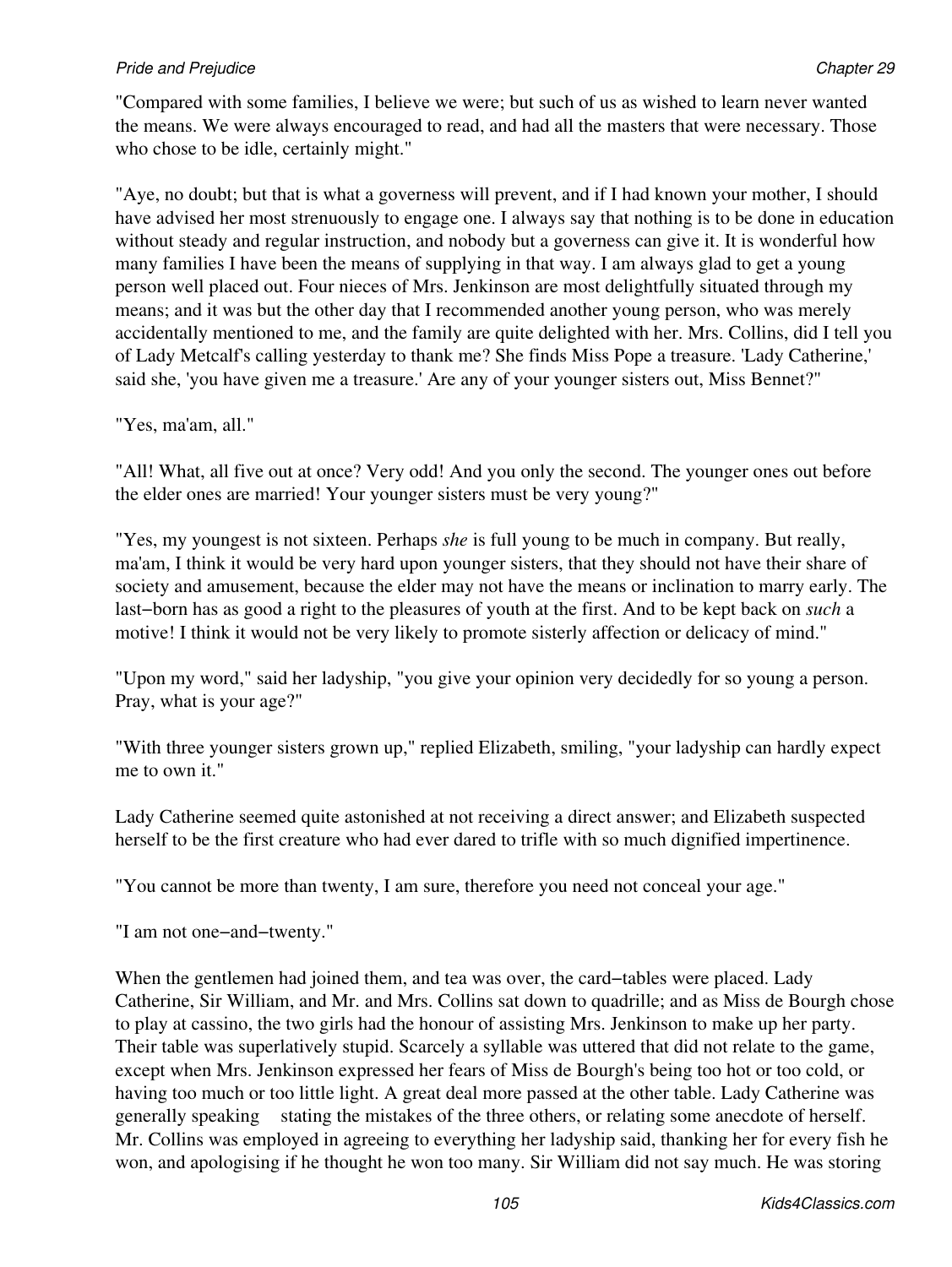his memory with anecdotes and noble names.

When Lady Catherine and her daughter had played as long as they chose, the tables were broken up, the carriage was offered to Mrs. Collins, gratefully accepted and immediately ordered. The party then gathered round the fire to hear Lady Catherine determine what weather they were to have on the morrow. From these instructions they were summoned by the arrival of the coach; and with many speeches of thankfulness on Mr. Collins's side and as many bows on Sir William's they departed. As soon as they had driven from the door, Elizabeth was called on by her cousin to give her opinion of all that she had seen at Rosings, which, for Charlotte's sake, she made more favourable than it really was. But her commendation, though costing her some trouble, could by no means satisfy Mr. Collins, and he was very soon obliged to take her ladyship's praise into his own hands.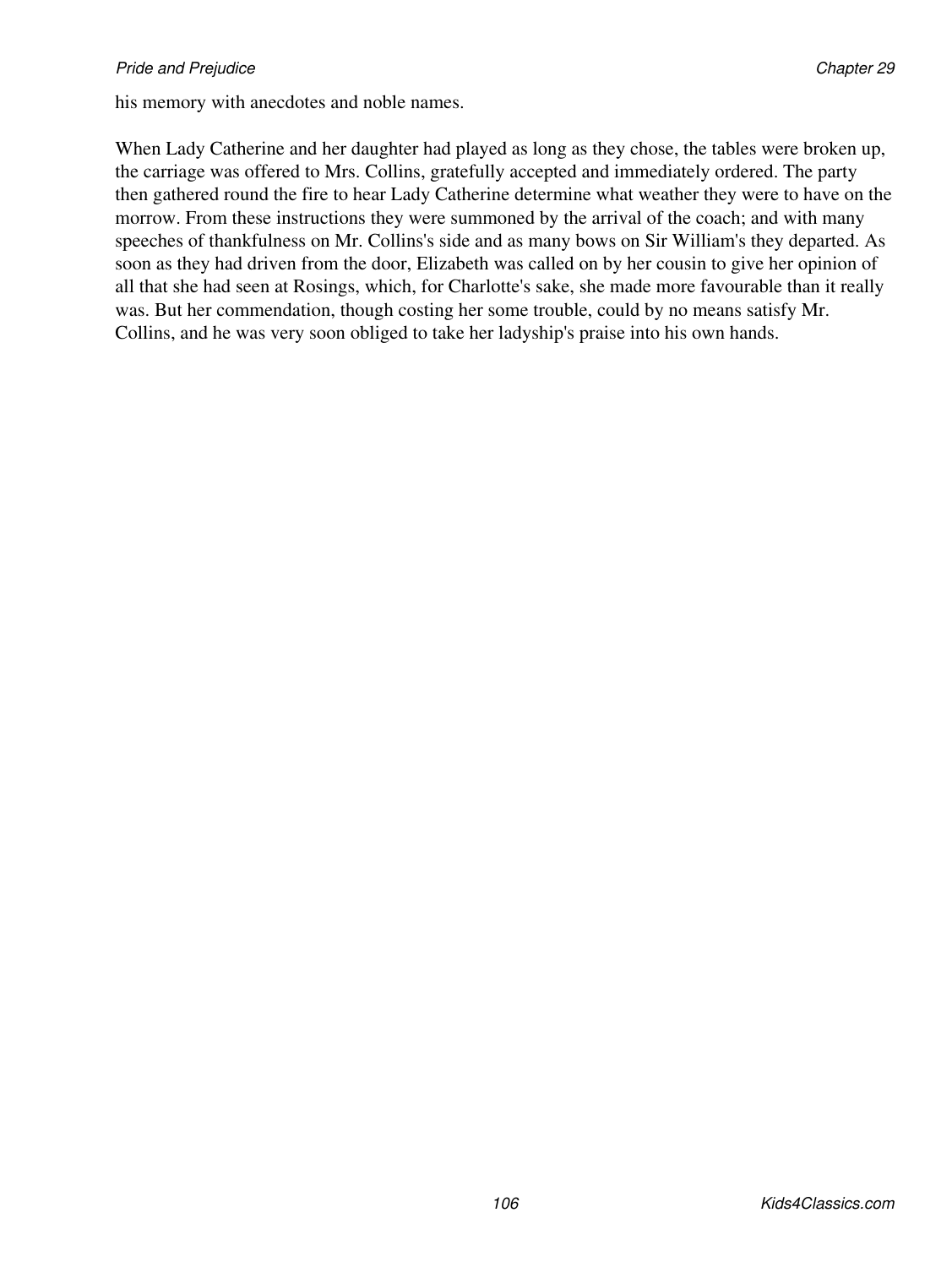Sir William stayed only a week at Hunsford, but his visit was long enough to convince him of his daughter's being most comfortably settled, and of her possessing such a husband and such a neighbour as were not often met with. While Sir William was with them, Mr. Collins devoted his morning to driving him out in his gig, and showing him the country; but when he went away, the whole family returned to their usual employments, and Elizabeth was thankful to find that they did not see more of her cousin by the alteration, for the chief of the time between breakfast and dinner was now passed by him either at work in the garden or in reading and writing, and looking out of the window in his own book−room, which fronted the road. The room in which the ladies sat was backwards. Elizabeth had at first rather wondered that Charlotte should not prefer the dining−parlour for common use; it was a better sized room, and had a more pleasant aspect; but she soon saw that her friend had an excellent reason for what she did, for Mr. Collins would undoubtedly have been much less in his own apartment, had they sat in one equally lively; and she gave Charlotte credit for the arrangement.

From the drawing−room they could distinguish nothing in the lane, and were indebted to Mr. Collins for the knowledge of what carriages went along, and how often especially Miss de Bourgh drove by in her phaeton, which he never failed coming to inform them of, though it happened almost every day. She not unfrequently stopped at the Parsonage, and had a few minutes' conversation with Charlotte, but was scarcely ever prevailed upon to get out.

Very few days passed in which Mr. Collins did not walk to Rosings, and not many in which his wife did not think it necessary to go likewise; and till Elizabeth recollected that there might be other family livings to be disposed of, she could not understand the sacrifice of so many hours. Now and then they were honoured with a call from her ladyship, and nothing escaped her observation that was passing in the room during these visits. She examined into their employments, looked at their work, and advised them to do it differently; found fault with the arrangement of the furniture; or detected the housemaid in negligence; and if she accepted any refreshment, seemed to do it only for the sake of finding out that Mrs. Collins's joints of meat were too large for her family.

Elizabeth soon perceived, that though this great lady was not in commission of the peace of the county, she was a most active magistrate in her own parish, the minutest concerns of which were carried to her by Mr. Collins; and whenever any of the cottagers were disposed to be quarrelsome, discontented, or too poor, she sallied forth into the village to settle their differences, silence their complaints, and scold them into harmony and plenty.

The entertainment of dining at Rosings was repeated about twice a week; and, allowing for the loss of Sir William, and there being only one card−table in the evening, every such entertainment was the counterpart of the first. Their other engagements were few, as the style of living in the neighbourhood in general was beyond Mr. Collins's reach. This, however, was no evil to Elizabeth, and upon the whole she spent her time comfortably enough; there were half−hours of pleasant conversation with Charlotte, and the weather was so fine for the time of year that she had often great enjoyment out of doors. Her favourite walk, and where she frequently went while the others were calling on Lady Catherine, was along the open grove which edged that side of the park, where there was a nice sheltered path, which no one seemed to value but herself, and where she felt beyond the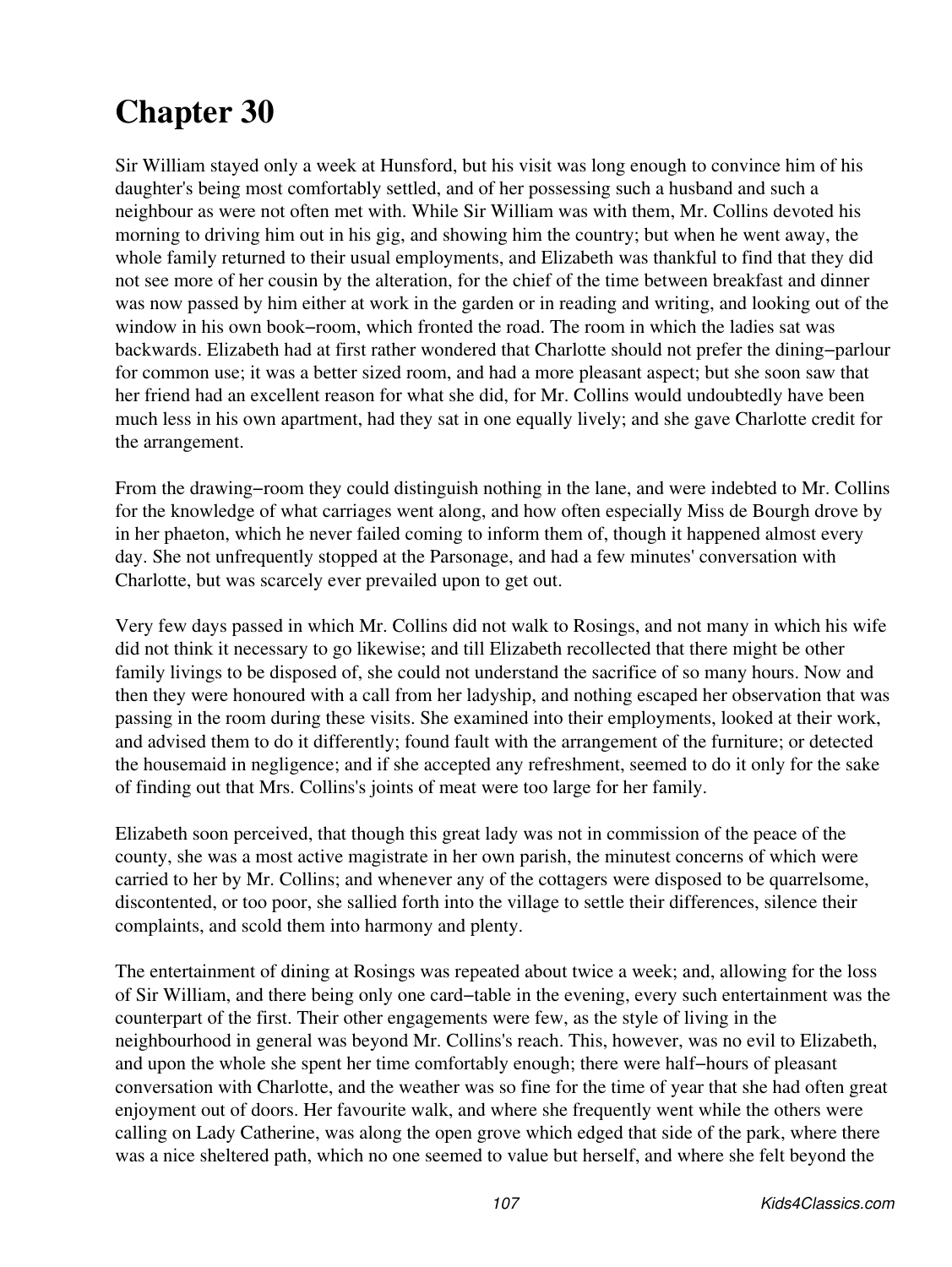In this quiet way, the first fortnight of her visit soon passed away. Easter was approaching, and the week preceding it was to bring an addition to the family at Rosings, which in so small a circle must be important. Elizabeth had heard soon after her arrival that Mr. Darcy was expected there in the course of a few weeks, and though there were not many of her acquaintances whom she did not prefer, his coming would furnish one comparatively new to look at in their Rosings parties, and she might be amused in seeing how hopeless Miss Bingley's designs on him were, by his behaviour to his cousin, for whom he was evidently destined by Lady Catherine, who talked of his coming with the greatest satisfaction, spoke of him in terms of the highest admiration, and seemed almost angry to find that he had already been frequently seen by Miss Lucas and herself.

His arrival was soon known at the Parsonage; for Mr. Collins was walking the whole morning within view of the lodges opening into Hunsford Lane, in order to have the earliest assurance of it, and after making his bow as the carriage turned into the Park, hurried home with the great intelligence. On the following morning he hastened to Rosings to pay his respects. There were two nephews of Lady Catherine to require them, for Mr. Darcy had brought with him a Colonel Fitzwilliam, the younger son of his uncle Lord , and, to the great surprise of all the party, when Mr. Collins returned, the gentleman accompanied him. Charlotte had seen them from her husband's room, crossing the road, and immediately running into the other, told the girls what an honour they might expect, adding:

"I may thank you, Eliza, for this piece of civility. Mr. Darcy would never have come so soon to wait upon me."

Elizabeth had scarcely time to disclaim all right to the compliment, before their approach was announced by the door−bell, and shortly afterwards the three gentlemen entered the room. Colonel Fitzwilliam, who led the way, was about thirty, not handsome, but in person and address most truly the gentleman. Mr. Darcy looked just as he had been used to look in Hertfordshire paid his compliments, with his usual reserve, to Mrs. Collins, and whatever might be his feelings toward her friend, met her with every appearance of composure. Elizabeth merely curtseyed to him without saying a word.

Colonel Fitzwilliam entered into conversation directly with the readiness and ease of a well−bred man, and talked very pleasantly; but his cousin, after having addressed a slight observation on the house and garden to Mrs. Collins, sat for some time without speaking to anybody. At length, however, his civility was so far awakened as to inquire of Elizabeth after the health of her family. She answered him in the usual way, and after a moment's pause, added:

"My eldest sister has been in town these three months. Have you never happened to see her there?"

She was perfectly sensible that he never had; but she wished to see whether he would betray any consciousness of what had passed between the Bingleys and Jane, and she thought he looked a little confused as he answered that he had never been so fortunate as to meet Miss Bennet. The subject was pursued no farther, and the gentlemen soon afterwards went away.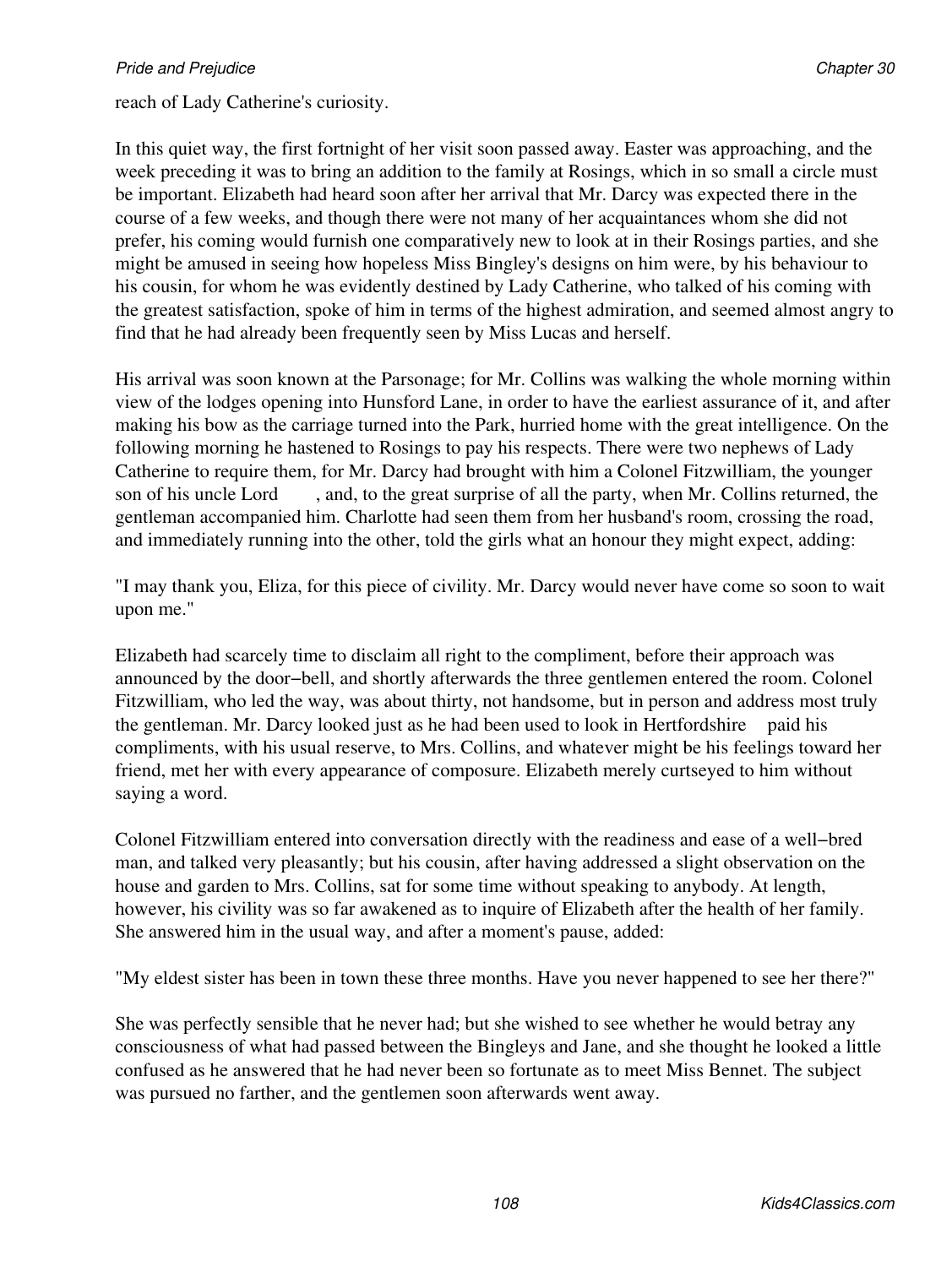Colonel Fitzwilliam's manners were very much admired at the Parsonage, and the ladies all felt that he must add considerably to the pleasures of their engagements at Rosings. It was some days, however, before they received any invitation thither for while there were visitors in the house, they could not be necessary; and it was not till Easter−day, almost a week after the gentlemen's arrival, that they were honoured by such an attention, and then they were merely asked on leaving church to come there in the evening. For the last week they had seen very little of Lady Catherine or her daughter. Colonel Fitzwilliam had called at the Parsonage more than once during the time, but Mr. Darcy they had seen only at church.

The invitation was accepted of course, and at a proper hour they joined the party in Lady Catherine's drawing−room. Her ladyship received them civilly, but it was plain that their company was by no means so acceptable as when she could get nobody else; and she was, in fact, almost engrossed by her nephews, speaking to them, especially to Darcy, much more than to any other person in the room.

Colonel Fitzwilliam seemed really glad to see them; anything was a welcome relief to him at Rosings; and Mrs. Collins's pretty friend had moreover caught his fancy very much. He now seated himself by her, and talked so agreeably of Kent and Hertfordshire, of travelling and staying at home, of new books and music, that Elizabeth had never been half so well entertained in that room before; and they conversed with so much spirit and flow, as to draw the attention of Lady Catherine herself, as well as of Mr. Darcy. *His* eyes had been soon and repeatedly turned towards them with a look of curiosity; and that her ladyship, after a while, shared the feeling, was more openly acknowledged, for she did not scruple to call out:

"What is that you are saying, Fitzwilliam? What is it you are talking of? What are you telling Miss Bennet? Let me hear what it is."

"We are speaking of music, madam," said he, when no longer able to avoid a reply.

"Of music! Then pray speak aloud. It is of all subjects my delight. I must have my share in the conversation if you are speaking of music. There are few people in England, I suppose, who have more true enjoyment of music than myself, or a better natural taste. If I had ever learnt, I should have been a great proficient. And so would Anne, if her health had allowed her to apply. I am confident that she would have performed delightfully. How does Georgiana get on, Darcy?"

Mr. Darcy spoke with affectionate praise of his sister's proficiency.

"I am very glad to hear such a good account of her," said Lady Catherine; "and pray tell her from me, that she cannot expect to excel if she does not practice a good deal."

"I assure you, madam," he replied, "that she does not need such advice. She practises very constantly."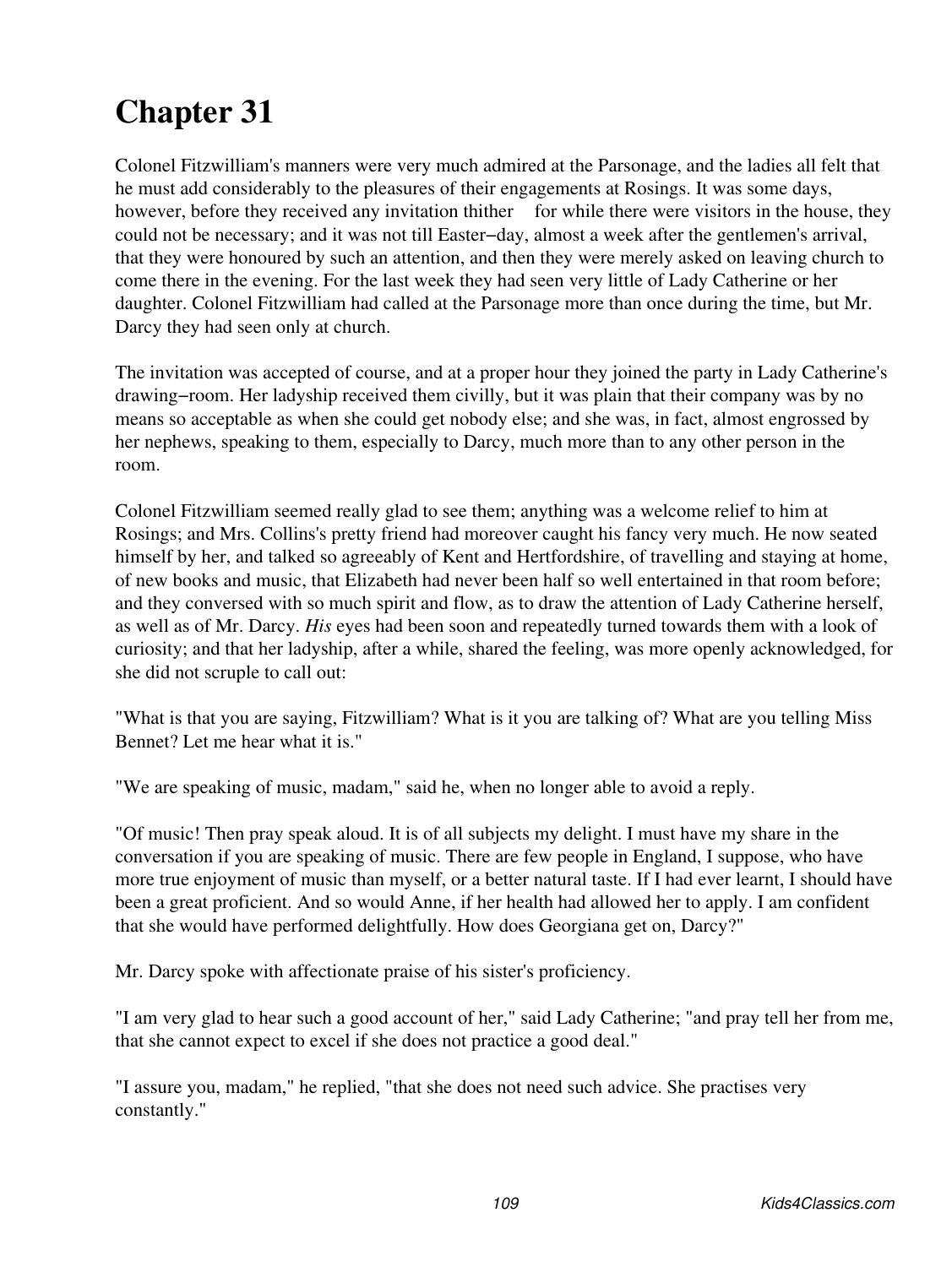"So much the better. It cannot be done too much; and when I next write to her, I shall charge her not to neglect it on any account. I often tell young ladies that no excellence in music is to be acquired without constant practice. I have told Miss Bennet several times, that she will never play really well unless she practises more; and though Mrs. Collins has no instrument, she is very welcome, as I have often told her, to come to Rosings every day, and play on the pianoforte in Mrs. Jenkinson's room. She would be in nobody's way, you know, in that part of the house."

Mr. Darcy looked a little ashamed of his aunt's ill−breeding, and made no answer.

When coffee was over, Colonel Fitzwilliam reminded Elizabeth of having promised to play to him; and she sat down directly to the instrument. He drew a chair near her. Lady Catherine listened to half a song, and then talked, as before, to her other nephew; till the latter walked away from her, and making with his usual deliberation towards the pianoforte stationed himself so as to command a full view of the fair performer's countenance. Elizabeth saw what he was doing, and at the first convenient pause, turned to him with an arch smile, and said:

"You mean to frighten me, Mr. Darcy, by coming in all this state to hear me? I will not be alarmed though your sister *does* play so well. There is a stubbornness about me that never can bear to be frightened at the will of others. My courage always rises at every attempt to intimidate me."

"I shall not say you are mistaken," he replied, "because you could not really believe me to entertain any design of alarming you; and I have had the pleasure of your acquaintance long enough to know that you find great enjoyment in occasionally professing opinions which in fact are not your own."

Elizabeth laughed heartily at this picture of herself, and said to Colonel Fitzwilliam, "Your cousin will give you a very pretty notion of me, and teach you not to believe a word I say. I am particularly unlucky in meeting with a person so able to expose my real character, in a part of the world where I had hoped to pass myself off with some degree of credit. Indeed, Mr. Darcy, it is very ungenerous in you to mention all that you knew to my disadvantage in Hertfordshire and, give me leave to say, very impolitic too for it is provoking me to retaliate, and such things may come out as will shock your relations to hear."

"I am not afraid of you," said he, smilingly.

"Pray let me hear what you have to accuse him of," cried Colonel Fitzwilliam. "I should like to know how he behaves among strangers."

"You shall hear then but prepare yourself for something very dreadful. The first time of my ever seeing him in Hertfordshire, you must know, was at a ball and at this ball, what do you think he did? He danced only four dances, though gentlemen were scarce; and, to my certain knowledge, more than one young lady was sitting down in want of a partner. Mr. Darcy, you cannot deny the fact."

"I had not at that time the honour of knowing any lady in the assembly beyond my own party."

"True; and nobody can ever be introduced in a ball−room. Well, Colonel Fitzwilliam, what do I play next? My fingers wait your orders."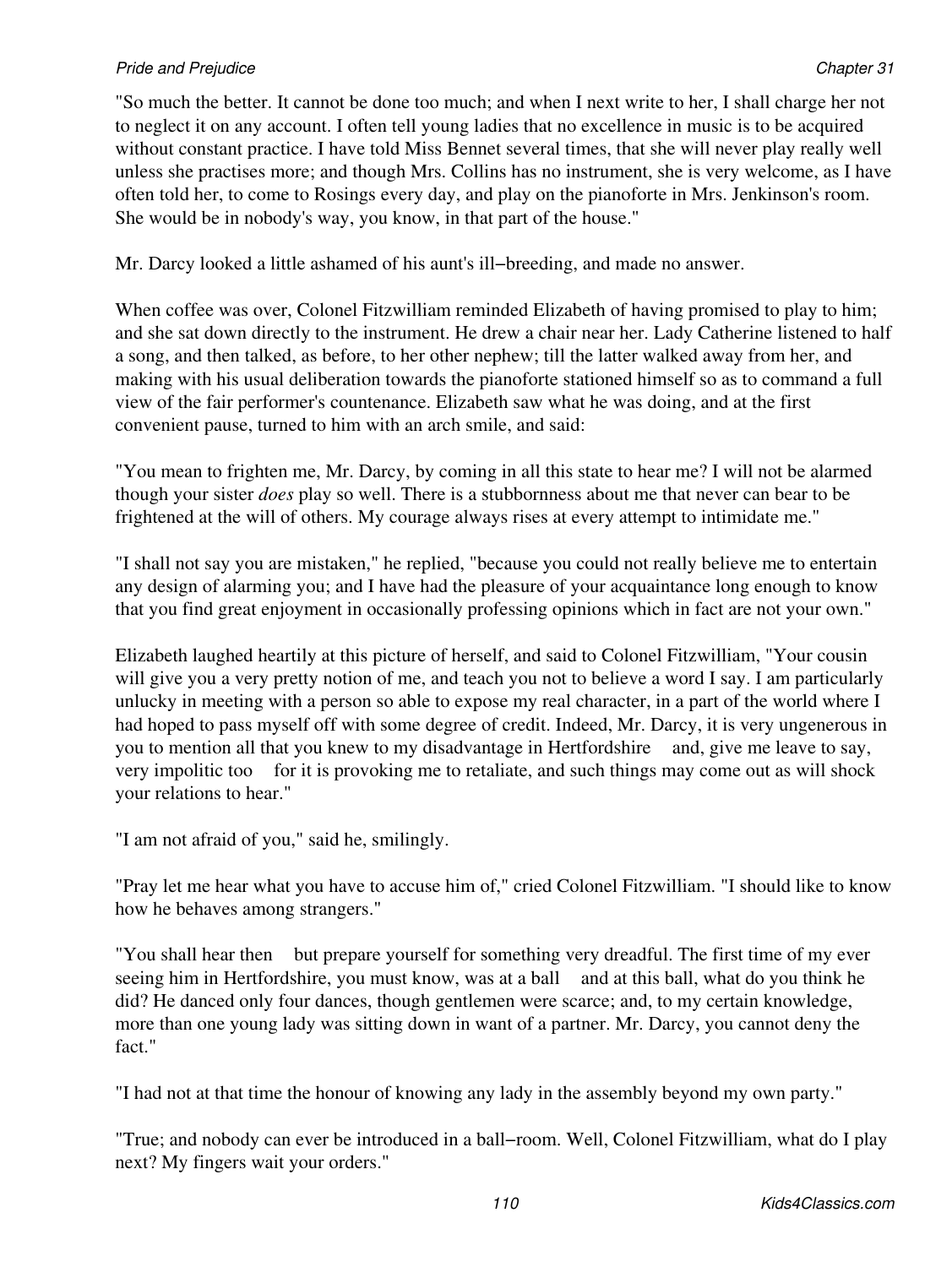"Perhaps," said Darcy, "I should have judged better, had I sought an introduction; but I am ill−qualified to recommend myself to strangers."

"Shall we ask your cousin the reason of this?" said Elizabeth, still addressing Colonel Fitzwilliam. "Shall we ask him why a man of sense and education, and who has lived in the world, is ill qualified to recommend himself to strangers?"

"I can answer your question," said Fitzwilliam, "without applying to him. It is because he will not give himself the trouble."

"I certainly have not the talent which some people possess," said Darcy, "of conversing easily with those I have never seen before. I cannot catch their tone of conversation, or appear interested in their concerns, as I often see done."

"My fingers," said Elizabeth, "do not move over this instrument in the masterly manner which I see so many women's do. They have not the same force or rapidity, and do not produce the same expression. But then I have always supposed it to be my own fault because I will not take the trouble of practising. It is not that I do not believe *my* fingers as capable as any other woman's of superior execution."

Darcy smiled and said, "You are perfectly right. You have employed your time much better. No one admitted to the privilege of hearing you can think anything wanting. We neither of us perform to strangers."

Here they were interrupted by Lady Catherine, who called out to know what they were talking of. Elizabeth immediately began playing again. Lady Catherine approached, and, after listening for a few minutes, said to Darcy:

"Miss Bennet would not play at all amiss if she practised more, and could have the advantage of a London master. She has a very good notion of fingering, though her taste is not equal to Anne's. Anne would have been a delightful performer, had her health allowed her to learn."

Elizabeth looked at Darcy to see how cordially he assented to his cousin's praise; but neither at that moment nor at any other could she discern any symptom of love; and from the whole of his behaviour to Miss de Bourgh she derived this comfort for Miss Bingley, that he might have been just as likely to marry *her*, had she been his relation.

Lady Catherine continued her remarks on Elizabeth's performance, mixing with them many instructions on execution and taste. Elizabeth received them with all the forbearance of civility, and, at the request of the gentlemen, remained at the instrument till her ladyship's carriage was ready to take them all home.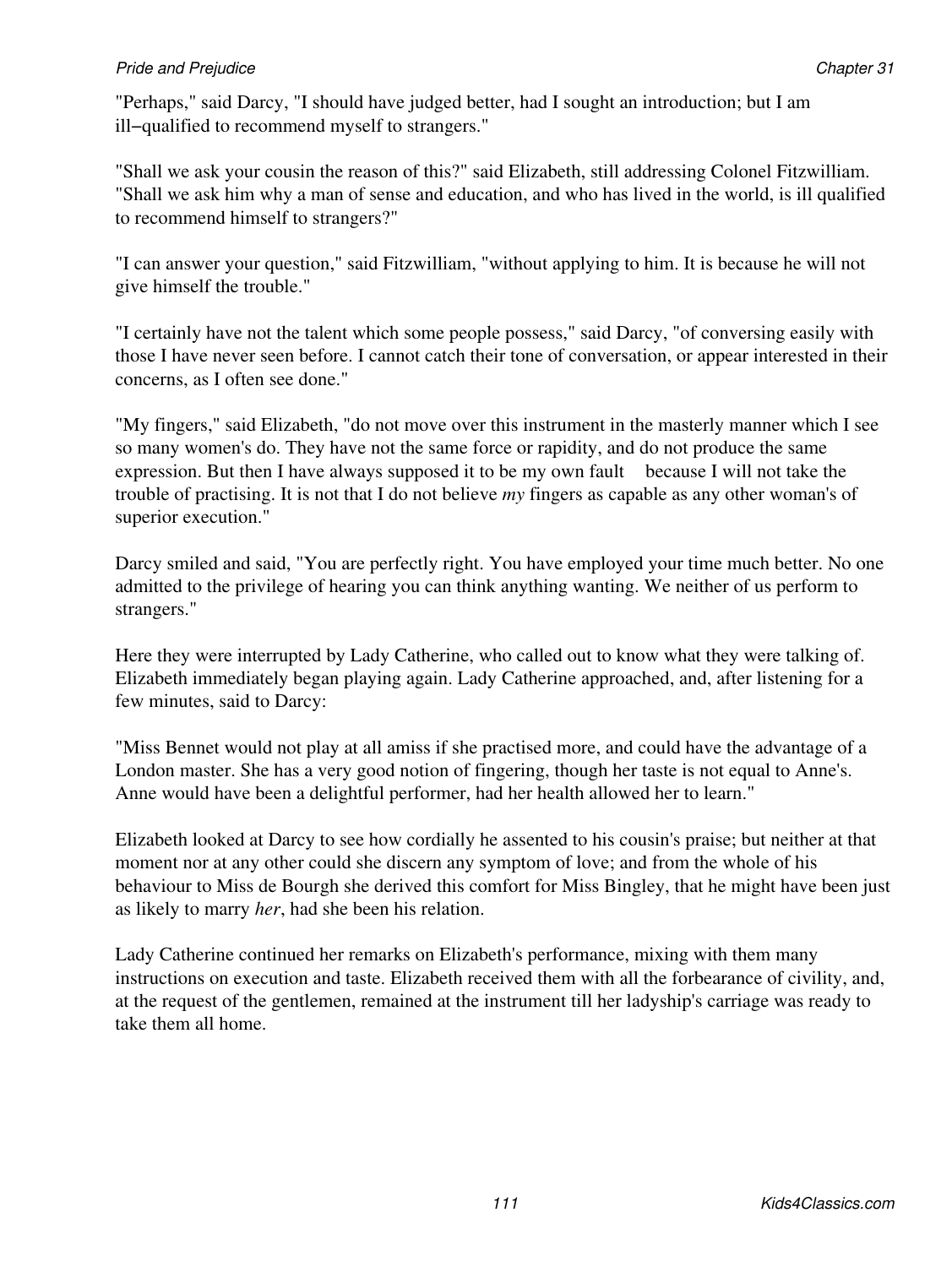Elizabeth was sitting by herself the next morning, and writing to Jane while Mrs. Collins and Maria were gone on business into the village, when she was startled by a ring at the door, the certain signal of a visitor. As she had heard no carriage, she thought it not unlikely to be Lady Catherine, and under that apprehension was putting away her half−finished letter that she might escape all impertinent questions, when the door opened, and, to her very great surprise, Mr. Darcy, and Mr. Darcy only, entered the room.

He seemed astonished too on finding her alone, and apologised for his intrusion by letting her know that he had understood all the ladies were to be within.

They then sat down, and when her inquiries after Rosings were made, seemed in danger of sinking into total silence. It was absolutely necessary, therefore, to think of something, and in this emergence recollecting *when* she had seen him last in Hertfordshire, and feeling curious to know what he would say on the subject of their hasty departure, she observed:

"How very suddenly you all quitted Netherfield last November, Mr. Darcy! It must have been a most agreeable surprise to Mr. Bingley to see you all after him so soon; for, if I recollect right, he went but the day before. He and his sisters were well, I hope, when you left London?"

"Perfectly so, I thank you."

She found that she was to receive no other answer, and, after a short pause added:

"I think I have understood that Mr. Bingley has not much idea of ever returning to Netherfield again?"

"I have never heard him say so; but it is probable that he may spend very little of his time there in the future. He has many friends, and is at a time of life when friends and engagements are continually increasing."

"If he means to be but little at Netherfield, it would be better for the neighbourhood that he should give up the place entirely, for then we might possibly get a settled family there. But, perhaps, Mr. Bingley did not take the house so much for the convenience of the neighbourhood as for his own, and we must expect him to keep it or quit it on the same principle."

"I should not be surprised," said Darcy, "if he were to give it up as soon as any eligible purchase offers."

Elizabeth made no answer. She was afraid of talking longer of his friend; and, having nothing else to say, was now determined to leave the trouble of finding a subject to him.

He took the hint, and soon began with, "This seems a very comfortable house. Lady Catherine, I believe, did a great deal to it when Mr. Collins first came to Hunsford."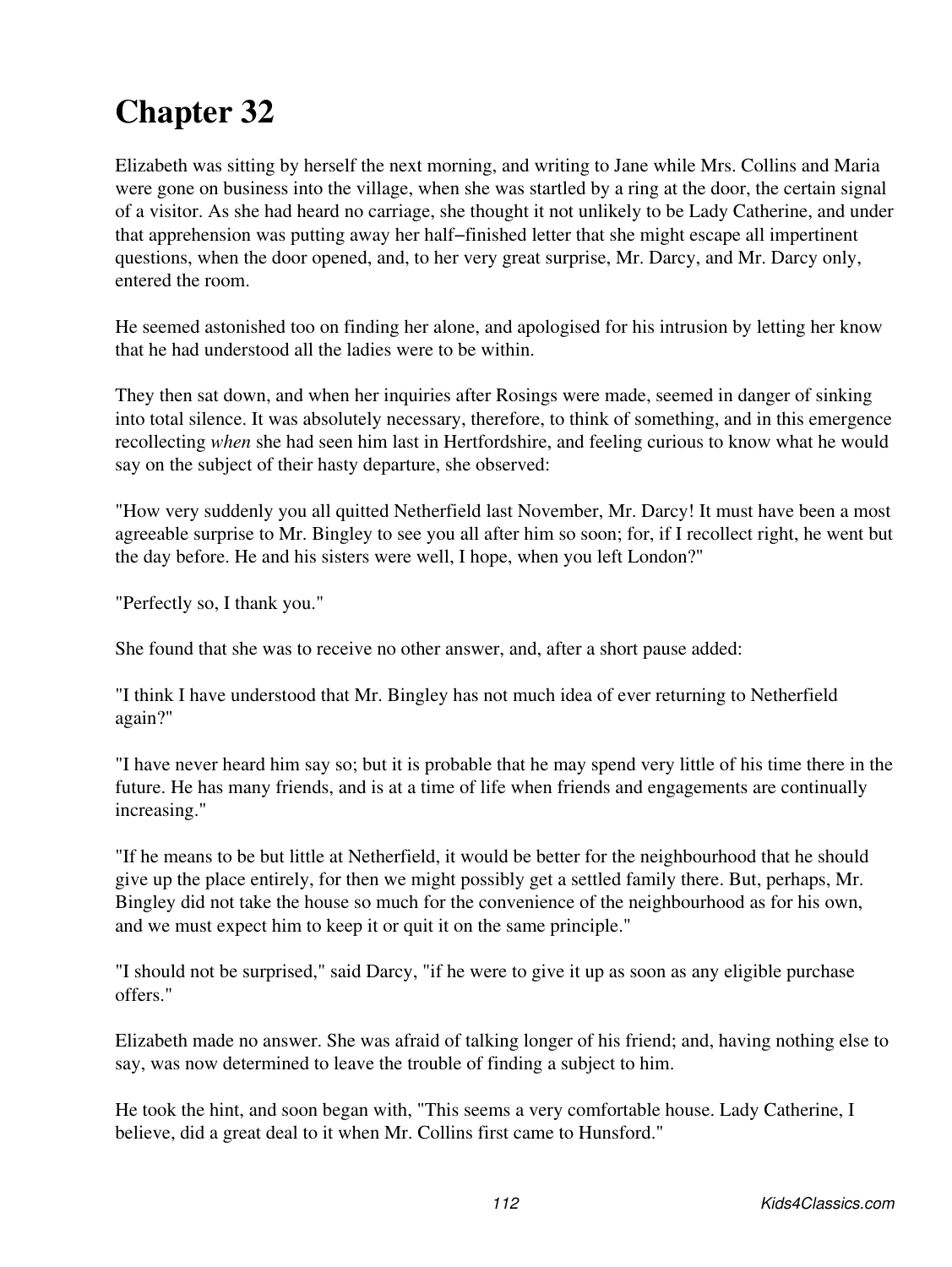## **Pride and Prejudice Chapter 32** Chapter 32

"I believe she did and I am sure she could not have bestowed her kindness on a more grateful object."

"Mr. Collins appears to be very fortunate in his choice of a wife."

"Yes, indeed, his friends may well rejoice in his having met with one of the very few sensible women who would have accepted him, or have made him happy if they had. My friend has an excellent understanding though I am not certain that I consider her marrying Mr. Collins as the wisest thing she ever did. She seems perfectly happy, however, and in a prudential light it is certainly a very good match for her."

"It must be very agreeable for her to be settled within so easy a distance of her own family and friends."

"An easy distance, do you call it? It is nearly fifty miles."

"And what is fifty miles of good road? Little more than half a day's journey. Yes, I call it a *very* easy distance."

"I should never have considered the distance as one of the *advantages* of the match," cried Elizabeth. "I should never have said Mrs. Collins was settled *near* her family."

"It is a proof of your own attachment to Hertfordshire. Anything beyond the very neighbourhood of Longbourn, I suppose, would appear far."

As he spoke there was a sort of smile which Elizabeth fancied she understood; he must be supposing her to be thinking of Jane and Netherfield, and she blushed as she answered:

"I do not mean to say that a woman may not be settled too near her family. The far and the near must be relative, and depend on many varying circumstances. Where there is fortune to make the expenses of travelling unimportant, distance becomes no evil. But that is not the case *here*. Mr. and Mrs. Collins have a comfortable income, but not such a one as will allow of frequent journeys and I am persuaded my friend would not call herself *near* her family under less than *half* the present distance."

Mr. Darcy drew his chair a little towards her, and said, "*You* cannot have a right to such very strong local attachment. *You* cannot have been always at Longbourn."

Elizabeth looked surprised. The gentleman experienced some change of feeling; he drew back his chair, took a newspaper from the table, and glancing over it, said, in a colder voice:

"Are you pleased with Kent?"

A short dialogue on the subject of the country ensued, on either side calm and concise and soon put an end to by the entrance of Charlotte and her sister, just returned from her walk. The tete−a−tete surprised them. Mr. Darcy related the mistake which had occasioned his intruding on Miss Bennet, and after sitting a few minutes longer without saying much to anybody, went away.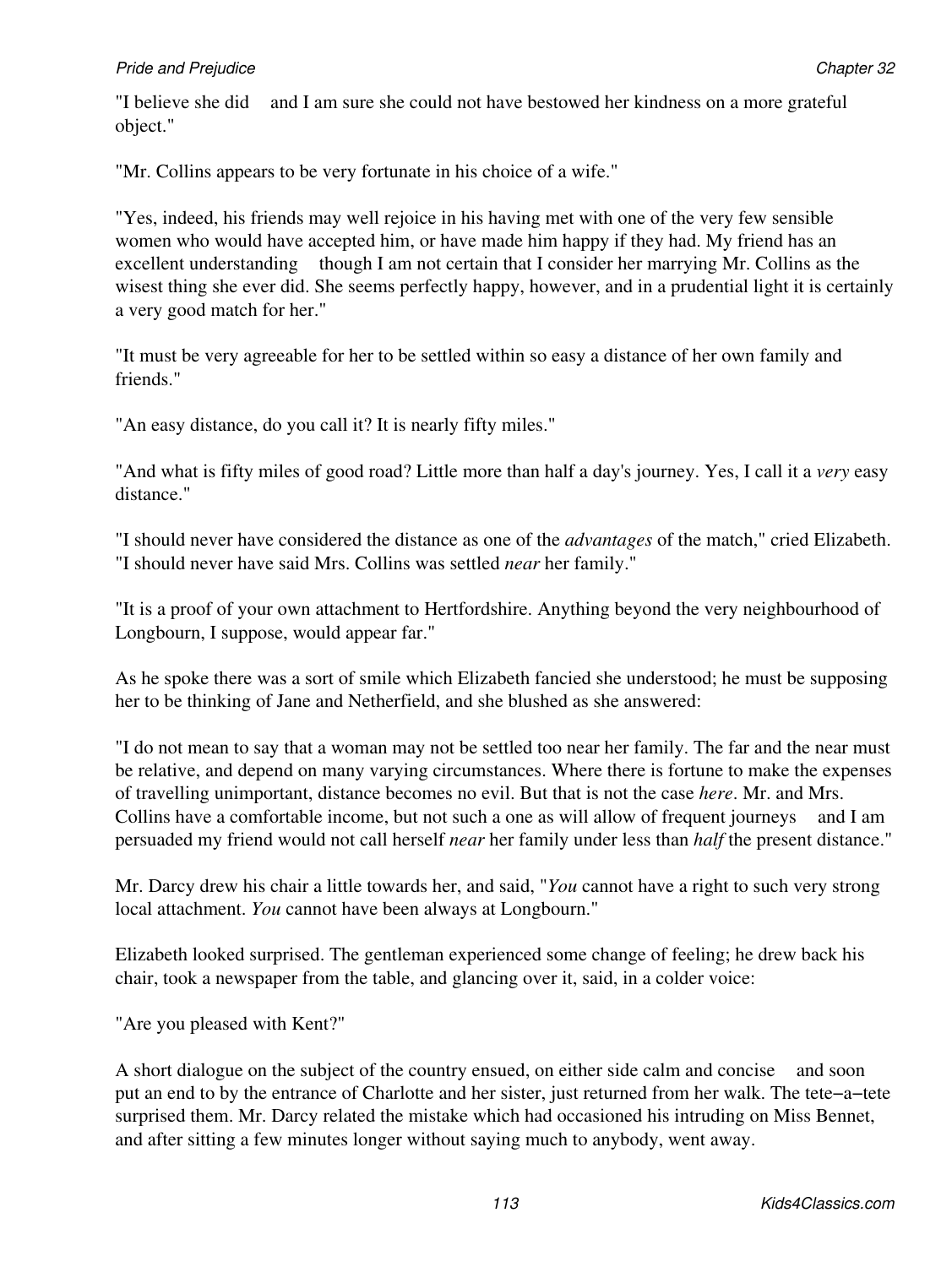#### **Pride and Prejudice Chapter 32** Chapter 32

"What can be the meaning of this?" said Charlotte, as soon as he was gone. "My dear, Eliza, he must be in love with you, or he would never have called us in this familiar way."

But when Elizabeth told of his silence; it did not seem very likely, even to Charlotte's wishes, to be the case; and after various conjectures, they could at last only suppose his visit to proceed from the difficulty of finding anything to do, which was the more probable from the time of year. All field sports were over. Within doors there was Lady Catherine, books, and a billiard−table, but gentlemen cannot always be within doors; and in the nearness of the Parsonage, or the pleasantness of the walk to it, or of the people who lived in it, the two cousins found a temptation from this period of walking thither almost every day. They called at various times of the morning, sometimes separately, sometimes together, and now and then accompanied by their aunt. It was plain to them all that Colonel Fitzwilliam came because he had pleasure in their society, a persuasion which of course recommended him still more; and Elizabeth was reminded by her own satisfaction in being with him, as well as by his evident admiration of her, of her former favourite George Wickham; and though, in comparing them, she saw there was less captivating softness in Colonel Fitzwilliam's manners, she believed he might have the best informed mind.

But why Mr. Darcy came so often to the Parsonage, it was more difficult to understand. It could not be for society, as he frequently sat there ten minutes together without opening his lips; and when he did speak, it seemed the effect of necessity rather than of choice a sacrifice to propriety, not a pleasure to himself. He seldom appeared really animated. Mrs. Collins knew not what to make of him. Colonel Fitzwilliam's occasionally laughing at his stupidity, proved that he was generally different, which her own knowledge of him could not have told her; and as she would liked to have believed this change the effect of love, and the object of that love her friend Eliza, she set herself seriously to work to find it out. She watched him whenever they were at Rosings, and whenever he came to Hunsford; but without much success. He certainly looked at her friend a great deal, but the expression of that look was disputable. It was an earnest, steadfast gaze, but she often doubted whether there were much admiration in it, and sometimes it seemed nothing but absence of mind.

She had once or twice suggested to Elizabeth the possibility of his being partial to her, but Elizabeth always laughed at the idea; and Mrs. Collins did not think it right to press the subject, from the danger of raising expectations which might only end in disappointment; for in her opinion it admitted not of a doubt, that all her friend's dislike would vanish, if she could suppose him to be in her power.

In her kind schemes for Elizabeth, she sometimes planned her marrying Colonel Fitzwilliam. He was beyond comparison the most pleasant man; he certainly admired her, and his situation in life was most eligible; but, to counterbalance these advantages, Mr. Darcy had considerable patronage in the church, and his cousin could have none at all.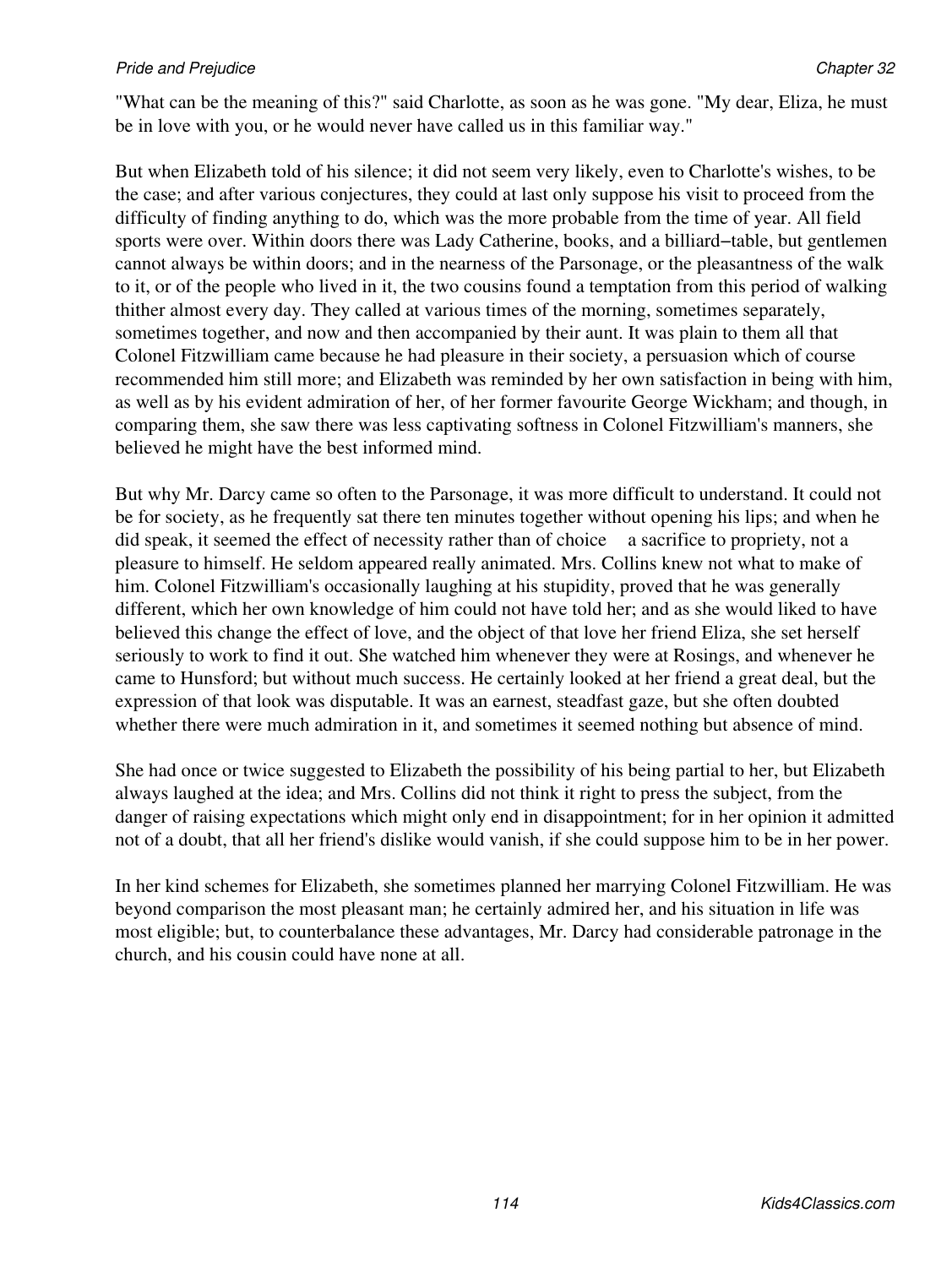More than once did Elizabeth, in her ramble within the park, unexpectedly meet Mr. Darcy. She felt all the perverseness of the mischance that should bring him where no one else was brought, and, to prevent its ever happening again, took care to inform him at first that it was a favourite haunt of hers. How it could occur a second time, therefore, was very odd! Yet it did, and even a third. It seemed like wilful ill−nature, or a voluntary penance, for on these occasions it was not merely a few formal inquiries and an awkward pause and then away, but he actually thought it necessary to turn back and walk with her. He never said a great deal, nor did she give herself the trouble of talking or of listening much; but it struck her in the course of their third rencontre that he was asking some odd unconnected questions about her pleasure in being at Hunsford, her love of solitary walks, and her opinion of Mr. and Mrs. Collins's happiness; and that in speaking of Rosings and her not perfectly understanding the house, he seemed to expect that whenever she came into Kent again she would be staying *there* too. His words seemed to imply it. Could he have Colonel Fitzwilliam in his thoughts? She supposed, if he meant anything, he must mean an allusion to what might arise in that quarter. It distressed her a little, and she was quite glad to find herself at the gate in the pales opposite the Parsonage.

She was engaged one day as she walked, in perusing Jane's last letter, and dwelling on some passages which proved that Jane had not written in spirits, when, instead of being again surprised by Mr. Darcy, she saw on looking up that Colonel Fitzwilliam was meeting her. Putting away the letter immediately and forcing a smile, she said:

"I did not know before that you ever walked this way."

"I have been making the tour of the park," he replied, "as I generally do every year, and intend to close it with a call at the Parsonage. Are you going much farther?"

"No, I should have turned in a moment."

And accordingly she did turn, and they walked towards the Parsonage together.

"Do you certainly leave Kent on Saturday?" said she.

"Yes if Darcy does not put it off again. But I am at his disposal. He arranges the business just as he pleases."

"And if not able to please himself in the arrangement, he has at least pleasure in the great power of choice. I do not know anybody who seems more to enjoy the power of doing what he likes than Mr. Darcy."

"He likes to have his own way very well," replied Colonel Fitzwilliam. "But so we all do. It is only that he has better means of having it than many others, because he is rich, and many others are poor. I speak feelingly. A younger son, you know, must be inured to self−denial and dependence."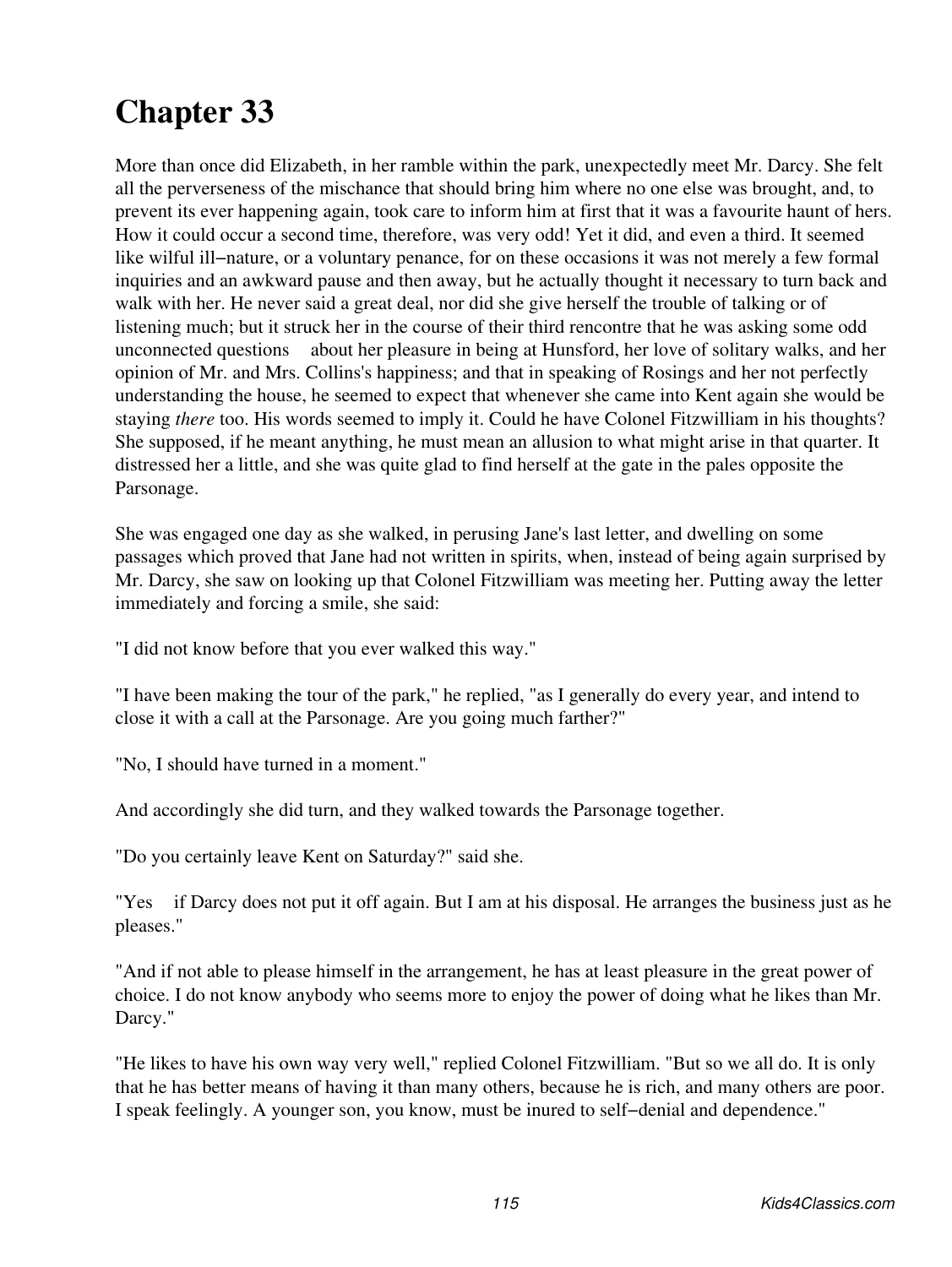"In my opinion, the younger son of an earl can know very little of either. Now seriously, what have you ever known of self−denial and dependence? When have you been prevented by want of money from going wherever you chose, or procuring anything you had a fancy for?"

"These are home questions and perhaps I cannot say that I have experienced many hardships of that nature. But in matters of greater weight, I may suffer from want of money. Younger sons cannot marry where they like."

"Unless where they like women of fortune, which I think they very often do."

"Our habits of expense make us too dependent, and there are too many in my rank of life who can afford to marry without some attention to money."

"Is this," thought Elizabeth, "meant for me?" and she coloured at the idea; but, recovering herself, said in a lively tone, "And pray, what is the usual price of an earl's younger son? Unless the elder brother is very sickly, I suppose you would not ask above fifty thousand pounds."

He answered her in the same style, and the subject dropped. To interrupt a silence which might make him fancy her affected with what had passed, she soon afterwards said:

"I imagine your cousin brought you down with him chiefly for the sake of having someone at his disposal. I wonder he does not marry, to secure a lasting convenience of that kind. But, perhaps, his sister does as well for the present, and, as she is under his sole care, he may do what he likes with her."

"No," said Colonel Fitzwilliam, "that is an advantage which he must divide with me. I am joined with him in the guardianship of Miss Darcy."

"Are you indeed? And pray what sort of guardians do you make? Does your charge give you much trouble? Young ladies of her age are sometimes a little difficult to manage, and if she has the true Darcy spirit, she may like to have her own way."

As she spoke she observed him looking at her earnestly; and the manner in which he immediately asked her why she supposed Miss Darcy likely to give them any uneasiness, convinced her that she had somehow or other got pretty near the truth. She directly replied:

"You need not be frightened. I never heard any harm of her; and I dare say she is one of the most tractable creatures in the world. She is a very great favourite with some ladies of my acquaintance, Mrs. Hurst and Miss Bingley. I think I have heard you say that you know them."

"I know them a little. Their brother is a pleasant gentlemanlike man he is a great friend of Darcy's."

"Oh! yes," said Elizabeth drily; "Mr. Darcy is uncommonly kind to Mr. Bingley, and takes a prodigious deal of care of him."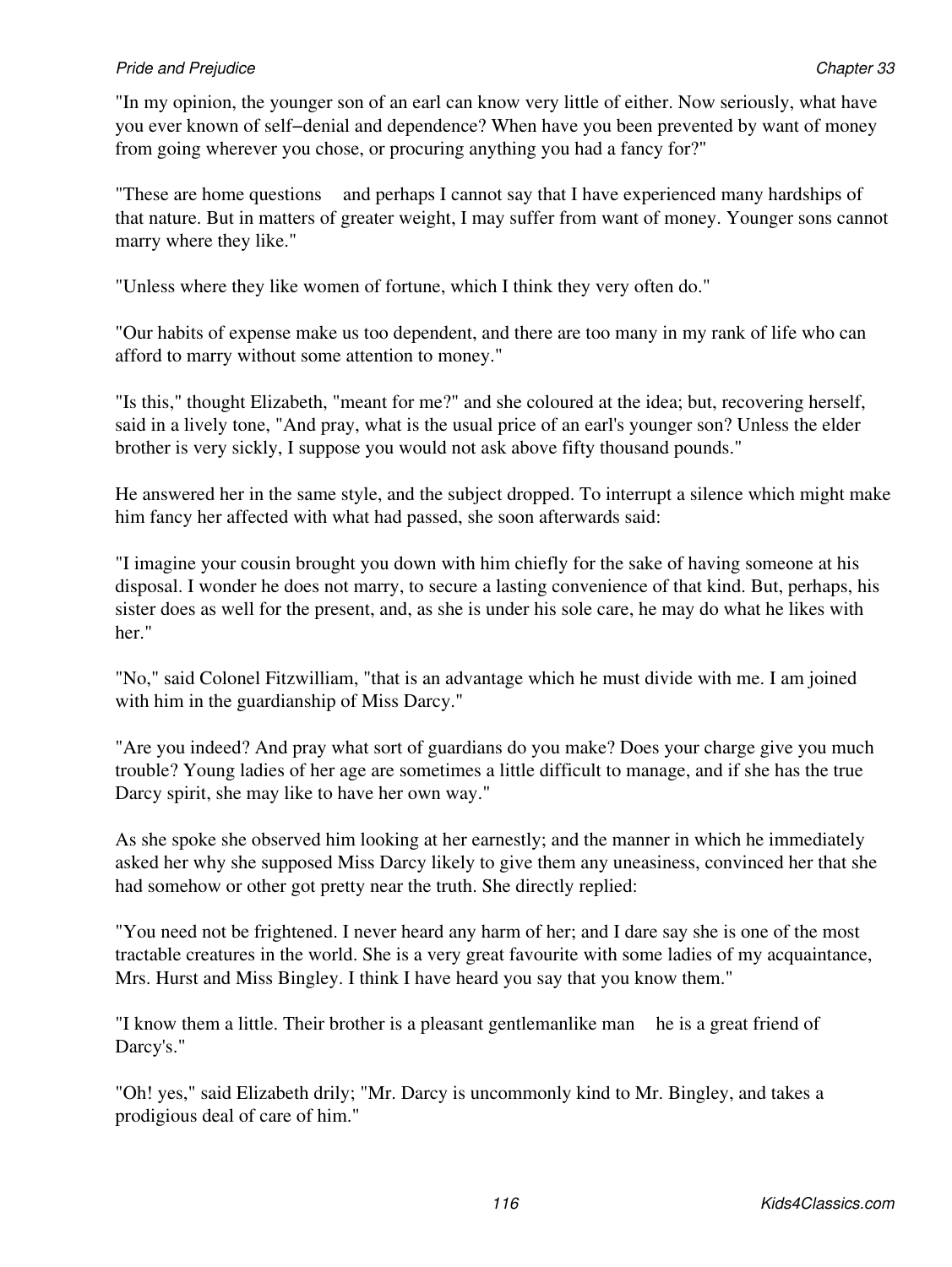"Care of him! Yes, I really believe Darcy *does* take care of him in those points where he most wants care. From something that he told me in our journey hither, I have reason to think Bingley very much indebted to him. But I ought to beg his pardon, for I have no right to suppose that Bingley was the person meant. It was all conjecture."

"What is it you mean?"

"It is a circumstance which Darcy could not wish to be generally known, because if it were to get round to the lady's family, it would be an unpleasant thing."

"You may depend upon my not mentioning it."

"And remember that I have not much reason for supposing it to be Bingley. What he told me was merely this: that he congratulated himself on having lately saved a friend from the inconveniences of a most imprudent marriage, but without mentioning names or any other particulars, and I only suspected it to be Bingley from believing him the kind of young man to get into a scrape of that sort, and from knowing them to have been together the whole of last summer."

"Did Mr. Darcy give you reasons for this interference?"

"I understood that there were some very strong objections against the lady."

"And what arts did he use to separate them?"

"He did not talk to me of his own arts," said Fitzwilliam, smiling. "He only told me what I have now told you."

Elizabeth made no answer, and walked on, her heart swelling with indignation. After watching her a little, Fitzwilliam asked her why she was so thoughtful.

"I am thinking of what you have been telling me," said she. "Your cousin's conduct does not suit my feelings. Why was he to be the judge?"

"You are rather disposed to call his interference officious?"

"I do not see what right Mr. Darcy had to decide on the propriety of his friend's inclination, or why, upon his own judgement alone, he was to determine and direct in what manner his friend was to be happy. But," she continued, recollecting herself, "as we know none of the particulars, it is not fair to condemn him. It is not to be supposed that there was much affection in the case."

"That is not an unnatural surmise," said Fitzwilliam, "but it is a lessening of the honour of my cousin's triumph very sadly."

This was spoken jestingly; but it appeared to her so just a picture of Mr. Darcy, that she would not trust herself with an answer, and therefore, abruptly changing the conversation talked on indifferent matters until they reached the Parsonage. There, shut into her own room, as soon as their visitor left them, she could think without interruption of all that she had heard. It was not to be supposed that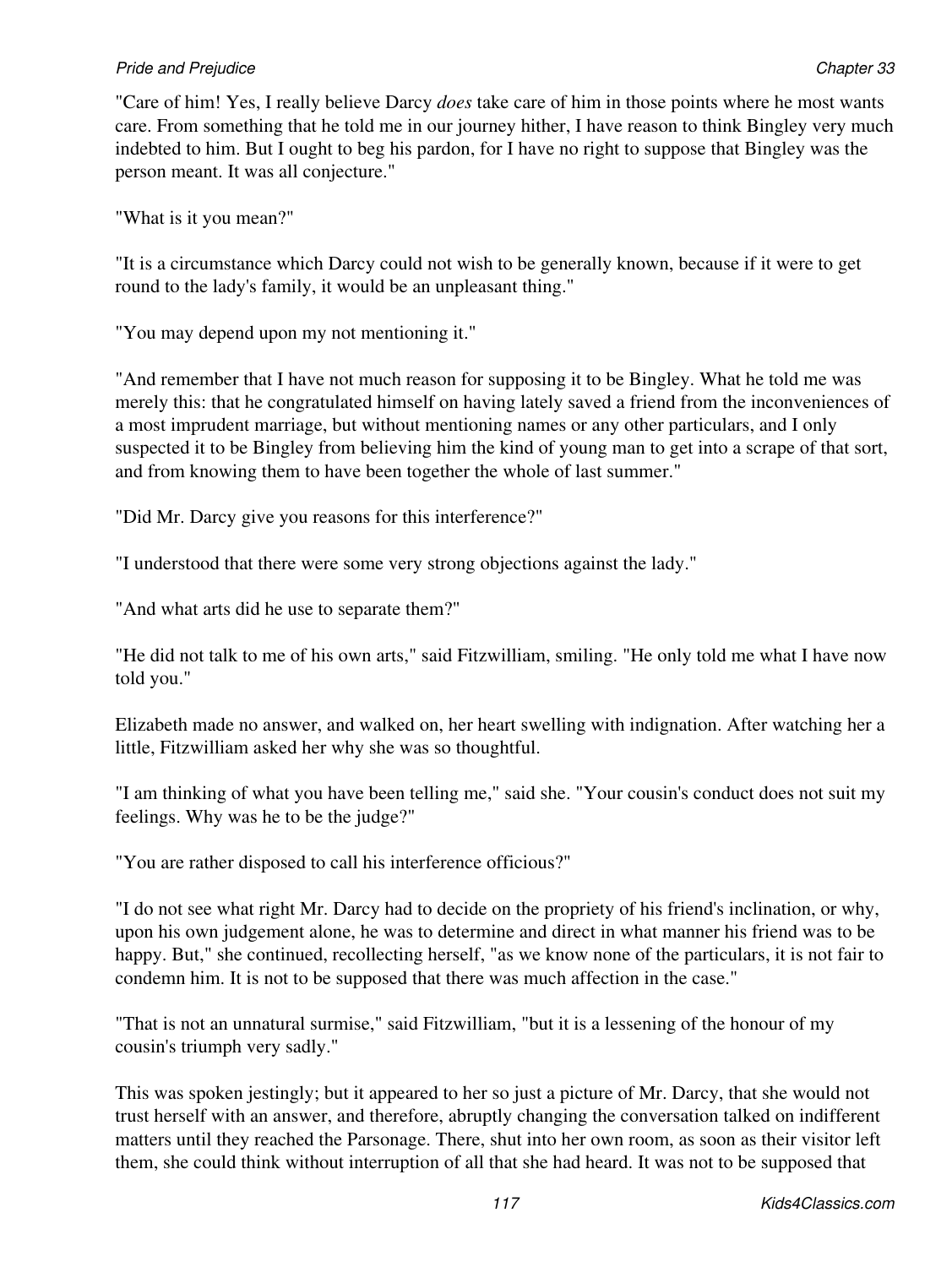any other people could be meant than those with whom she was connected. There could not exist in the world *two* men over whom Mr. Darcy could have such boundless influence. That he had been concerned in the measures taken to separate Bingley and Jane she had never doubted; but she had always attributed to Miss Bingley the principal design and arrangement of them. If his own vanity, however, did not mislead him, *he* was the cause, his pride and caprice were the cause, of all that Jane had suffered, and still continued to suffer. He had ruined for a while every hope of happiness for the most affectionate, generous heart in the world; and no one could say how lasting an evil he might have inflicted.

"There were some very strong objections against the lady," were Colonel Fitzwilliam's words; and those strong objections probably were, her having one uncle who was a country attorney, and another who was in business in London.

"To Jane herself," she exclaimed, "there could be no possibility of objection; all loveliness and goodness as she is! her understanding excellent, her mind improved, and her manners captivating. Neither could anything be urged against my father, who, though with some peculiarities, has abilities Mr. Darcy himself need not disdain, and respectability which he will probably never each." When she thought of her mother, her confidence gave way a little; but she would not allow that any objections *there* had material weight with Mr. Darcy, whose pride, she was convinced, would receive a deeper wound from the want of importance in his friend's connections, than from their want of sense; and she was quite decided, at last, that he had been partly governed by this worst kind of pride, and partly by the wish of retaining Mr. Bingley for his sister.

The agitation and tears which the subject occasioned, brought on a headache; and it grew so much worse towards the evening, that, added to her unwillingness to see Mr. Darcy, it determined her not to attend her cousins to Rosings, where they were engaged to drink tea. Mrs. Collins, seeing that she was really unwell, did not press her to go and as much as possible prevented her husband from pressing her; but Mr. Collins could not conceal his apprehension of Lady Catherine's being rather displeased by her staying at home.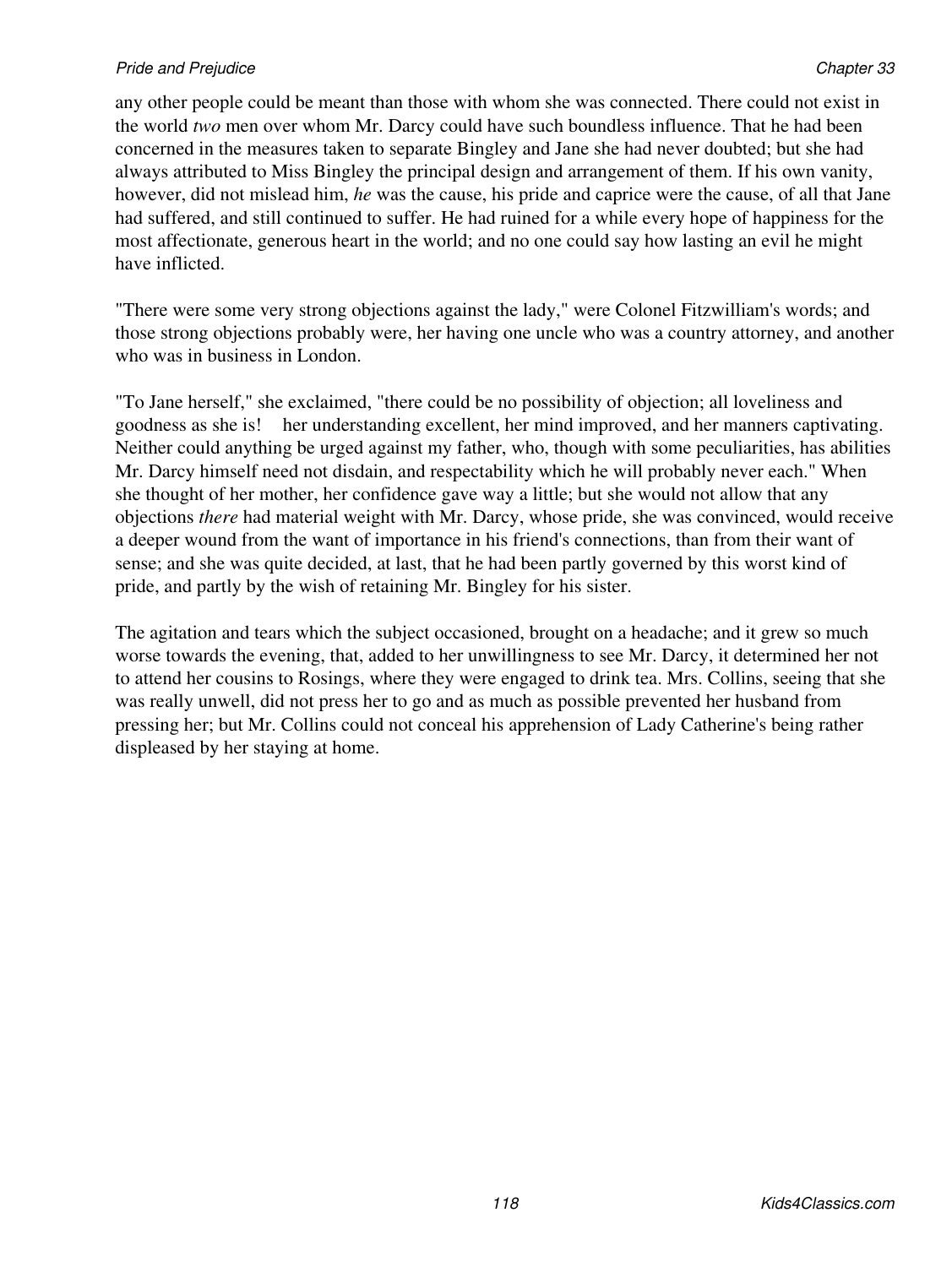When they were gone, Elizabeth, as if intending to exasperate herself as much as possible against Mr. Darcy, chose for her employment the examination of all the letters which Jane had written to her since her being in Kent. They contained no actual complaint, nor was there any revival of past occurrences, or any communication of present suffering. But in all, and in almost every line of each, there was a want of that cheerfulness which had been used to characterise her style, and which, proceeding from the serenity of a mind at ease with itself and kindly disposed towards everyone, had been scarcely ever clouded. Elizabeth noticed every sentence conveying the idea of uneasiness, with an attention which it had hardly received on the first perusal. Mr. Darcy's shameful boast of what misery he had been able to inflict, gave her a keener sense of her sister's sufferings. It was some consolation to think that his visit to Rosings was to end on the day after the next and, a still greater, that in less than a fortnight she should herself be with Jane again, and enabled to contribute to the recovery of her spirits, by all that affection could do.

She could not think of Darcy's leaving Kent without remembering that his cousin was to go with him; but Colonel Fitzwilliam had made it clear that he had no intentions at all, and agreeable as he was, she did not mean to be unhappy about him.

While settling this point, she was suddenly roused by the sound of the door−bell, and her spirits were a little fluttered by the idea of its being Colonel Fitzwilliam himself, who had once before called late in the evening, and might now come to inquire particularly after her. But this idea was soon banished, and her spirits were very differently affected, when, to her utter amazement, she saw Mr. Darcy walk into the room. In an hurried manner he immediately began an inquiry after her health, imputing his visit to a wish of hearing that she were better. She answered him with cold civility. He sat down for a few moments, and then getting up, walked about the room. Elizabeth was surprised, but said not a word. After a silence of several minutes, he came towards her in an agitated manner, and thus began:

"In vain I have struggled. It will not do. My feelings will not be repressed. You must allow me to tell you how ardently I admire and love you."

Elizabeth's astonishment was beyond expression. She stared, coloured, doubted, and was silent. This he considered sufficient encouragement; and the avowal of all that he felt, and had long felt for her, immediately followed. He spoke well; but there were feelings besides those of the heart to be detailed; and he was not more eloquent on the subject of tenderness than of pride. His sense of her inferiority of its being a degradation of the family obstacles which had always opposed to inclination, were dwelt on with a warmth which seemed due to the consequence he was wounding, but was very unlikely to recommend his suit.

In spite of her deeply−rooted dislike, she could not be insensible to the compliment of such a man's affection, and though her intentions did not vary for an instant, she was at first sorry for the pain he was to receive; till, roused to resentment by his subsequent language, she lost all compassion in anger. She tried, however, to compose herself to answer him with patience, when he should have done. He concluded with representing to her the strength of that attachment which, in spite of all his endeavours, he had found impossible to conquer; and with expressing his hope that it would now be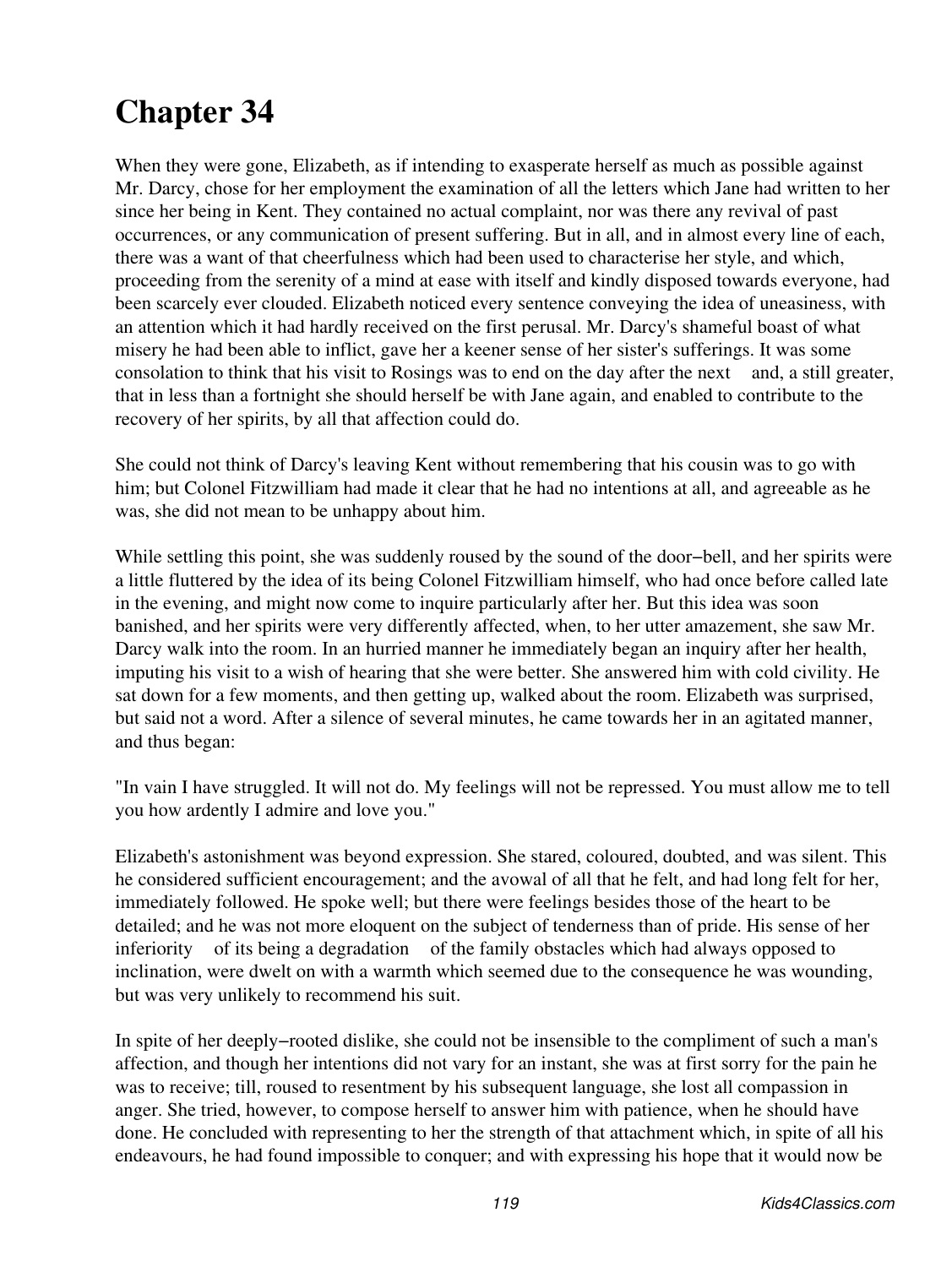rewarded by her acceptance of his hand. As he said this, she could easily see that he had no doubt of a favourable answer. He *spoke* of apprehension and anxiety, but his countenance expressed real security. Such a circumstance could only exasperate farther, and, when he ceased, the colour rose into her cheeks, and she said:

"In such cases as this, it is, I believe, the established mode to express a sense of obligation for the sentiments avowed, however unequally they may be returned. It is natural that obligation should be felt, and if I could *feel* gratitude, I would now thank you. But I cannot I have never desired your good opinion, and you have certainly bestowed it most unwillingly. I am sorry to have occasioned pain to anyone. It has been most unconsciously done, however, and I hope will be of short duration. The feelings which, you tell me, have long prevented the acknowledgment of your regard, can have little difficulty in overcoming it after this explanation."

Mr. Darcy, who was leaning against the mantelpiece with his eyes fixed on her face, seemed to catch her words with no less resentment than surprise. His complexion became pale with anger, and the disturbance of his mind was visible in every feature. He was struggling for the appearance of composure, and would not open his lips till he believed himself to have attained it. The pause was to Elizabeth's feelings dreadful. At length, with a voice of forced calmness, he said:

"And this is all the reply which I am to have the honour of expecting! I might, perhaps, wish to be informed why, with so little *endeavour* at civility, I am thus rejected. But it is of small importance."

"I might as well inquire," replied she, "why with so evident a desire of offending and insulting me, you chose to tell me that you liked me against your will, against your reason, and even against your character? Was not this some excuse for incivility, if I *was* uncivil? But I have other provocations. You know I have. Had not my feelings decided against you had they been indifferent, or had they even been favourable, do you think that any consideration would tempt me to accept the man who has been the means of ruining, perhaps for ever, the happiness of a most beloved sister?"

As she pronounced these words, Mr. Darcy changed colour; but the emotion was short, and he listened without attempting to interrupt her while she continued:

"I have every reason in the world to think ill of you. No motive can excuse the unjust and ungenerous part you acted *there*. You dare not, you cannot deny, that you have been the principal, if not the only means of dividing them from each other of exposing one to the censure of the world for caprice and instability, and the other to its derision for disappointed hopes, and involving them both in misery of the acutest kind."

She paused, and saw with no slight indignation that he was listening with an air which proved him wholly unmoved by any feeling of remorse. He even looked at her with a smile of affected incredulity.

"Can you deny that you have done it?" she repeated.

With assumed tranquillity he then replied: "I have no wish of denying that I did everything in my power to separate my friend from your sister, or that I rejoice in my success. Towards *him* I have been kinder than towards myself."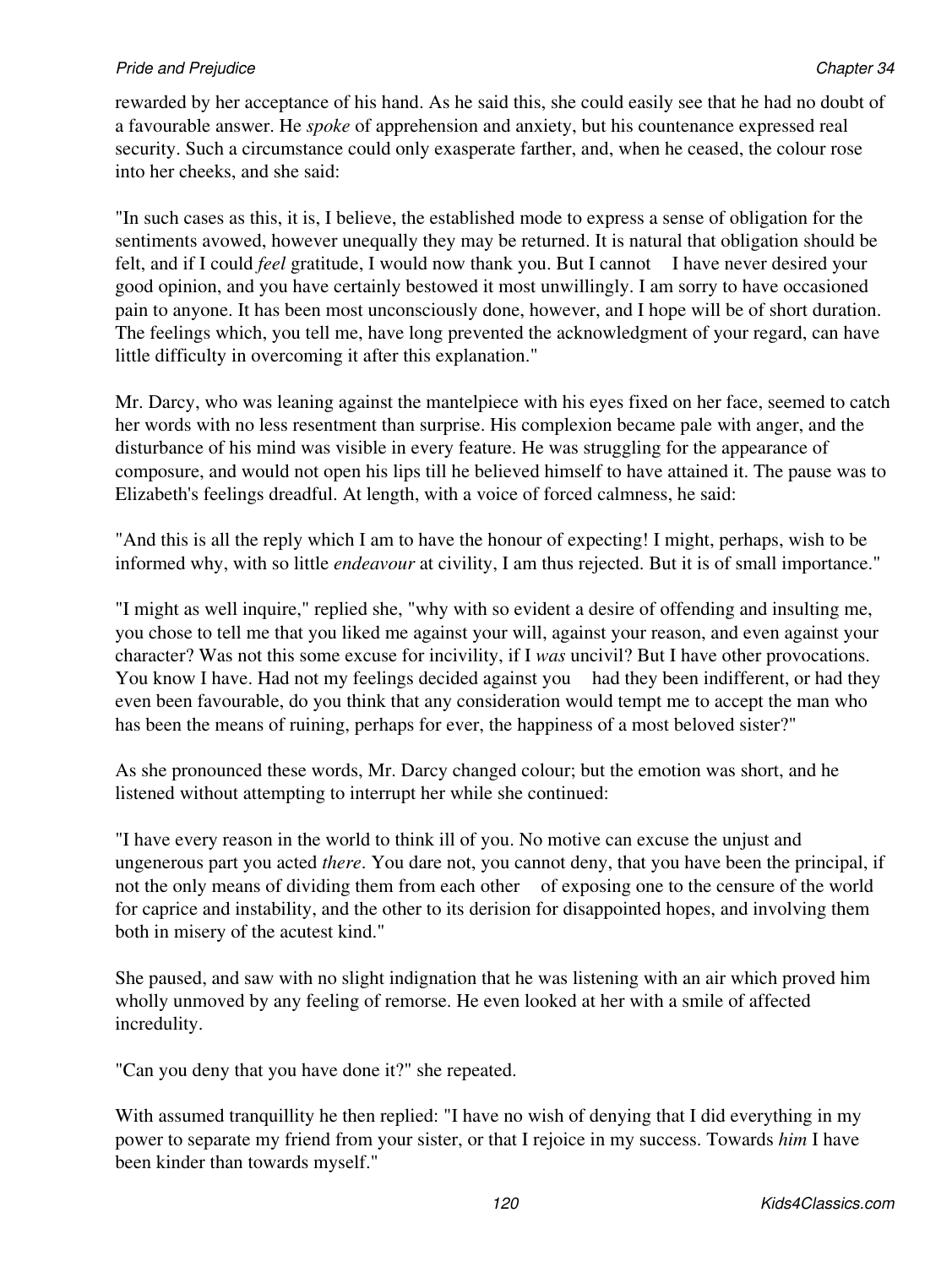Elizabeth disdained the appearance of noticing this civil reflection, but its meaning did not escape, nor was it likely to conciliate her.

"But it is not merely this affair," she continued, "on which my dislike is founded. Long before it had taken place my opinion of you was decided. Your character was unfolded in the recital which I received many months ago from Mr. Wickham. On this subject, what can you have to say? In what imaginary act of friendship can you here defend yourself? or under what misrepresentation can you here impose upon others?"

"You take an eager interest in that gentleman's concerns," said Darcy, in a less tranquil tone, and with a heightened colour.

"Who that knows what his misfortunes have been, can help feeling an interest in him?"

"His misfortunes!" repeated Darcy contemptuously; "yes, his misfortunes have been great indeed."

"And of your infliction," cried Elizabeth with energy. "You have reduced him to his present state of poverty comparative poverty. You have withheld the advantages which you must know to have been designed for him. You have deprived the best years of his life of that independence which was no less his due than his desert. You have done all this! and yet you can treat the mention of his misfortune with contempt and ridicule."

"And this," cried Darcy, as he walked with quick steps across the room, "is your opinion of me! This is the estimation in which you hold me! I thank you for explaining it so fully. My faults, according to this calculation, are heavy indeed! But perhaps," added he, stopping in his walk, and turning towards her, "these offenses might have been overlooked, had not your pride been hurt by my honest confession of the scruples that had long prevented my forming any serious design. These bitter accusations might have been suppressed, had I, with greater policy, concealed my struggles, and flattered you into the belief of my being impelled by unqualified, unalloyed inclination; by reason, by reflection, by everything. But disguise of every sort is my abhorrence. Nor am I ashamed of the feelings I related. They were natural and just. Could you expect me to rejoice in the inferiority of your connections? to congratulate myself on the hope of relations, whose condition in life is so decidedly beneath my own?"

Elizabeth felt herself growing more angry every moment; yet she tried to the utmost to speak with composure when she said:

"You are mistaken, Mr. Darcy, if you suppose that the mode of your declaration affected me in any other way, than as it spared the concern which I might have felt in refusing you, had you behaved in a more gentlemanlike manner."

She saw him start at this, but he said nothing, and she continued:

"You could not have made the offer of your hand in any possible way that would have tempted me to accept it."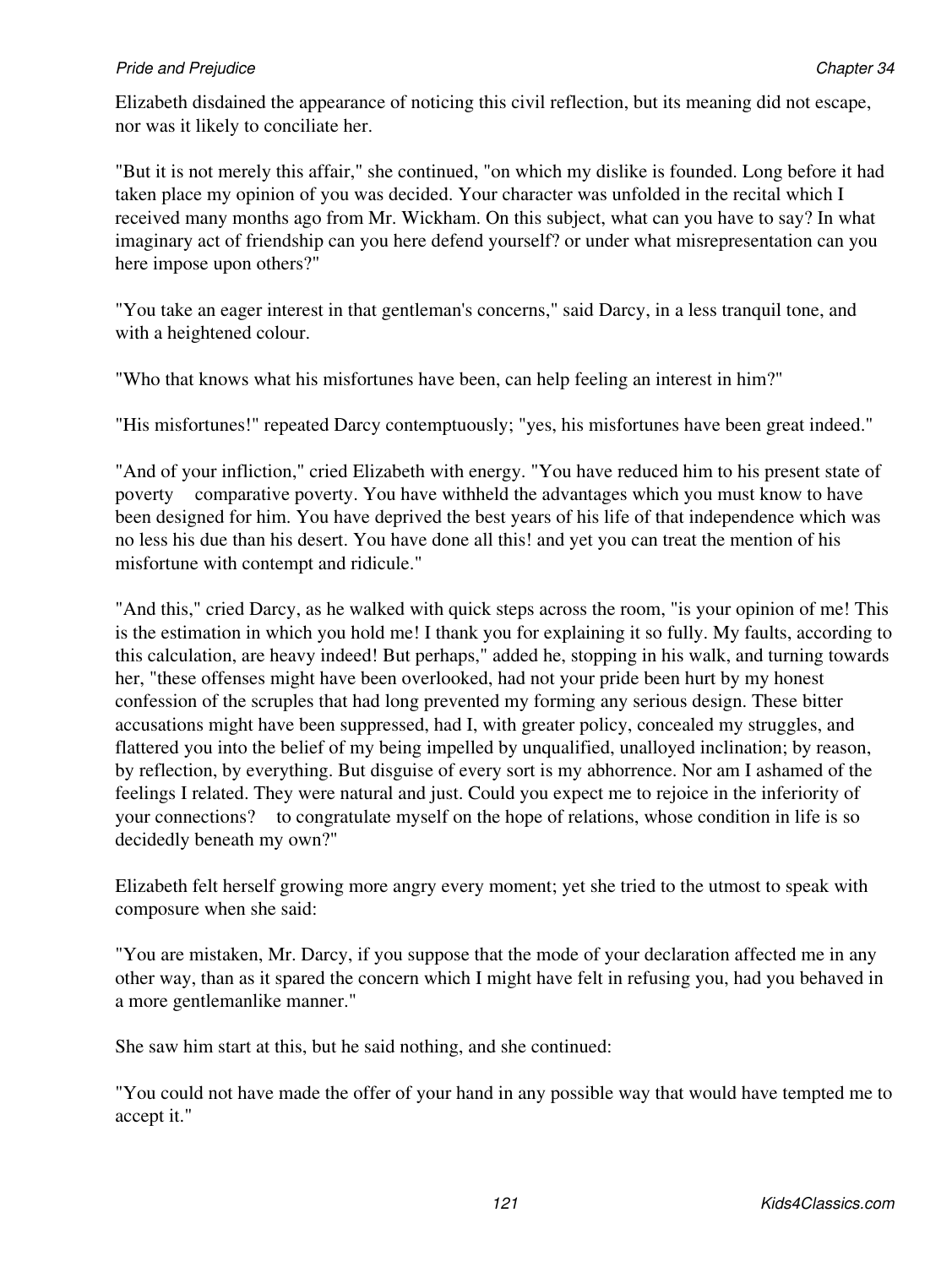Again his astonishment was obvious; and he looked at her with an expression of mingled incredulity and mortification. She went on:

"From the very beginning from the first moment, I may almost say of my acquaintance with you, your manners, impressing me with the fullest belief of your arrogance, your conceit, and your selfish disdain of the feelings of others, were such as to form the groundwork of disapprobation on which succeeding events have built so immovable a dislike; and I had not known you a month before I felt that you were the last man in the world whom I could ever be prevailed on to marry."

"You have said quite enough, madam. I perfectly comprehend your feelings, and have now only to be ashamed of what my own have been. Forgive me for having taken up so much of your time, and accept my best wishes for your health and happiness."

And with these words he hastily left the room, and Elizabeth heard him the next moment open the front door and quit the house.

The tumult of her mind, was now painfully great. She knew not how to support herself, and from actual weakness sat down and cried for half−an−hour. Her astonishment, as she reflected on what had passed, was increased by every review of it. That she should receive an offer of marriage from Mr. Darcy! That he should have been in love with her for so many months! So much in love as to wish to marry her in spite of all the objections which had made him prevent his friend's marrying her sister, and which must appear at least with equal force in his own case was almost incredible! It was gratifying to have inspired unconsciously so strong an affection. But his pride, his abominable pride his shameless avowal of what he had done with respect to Jane his unpardonable assurance in acknowledging, though he could not justify it, and the unfeeling manner in which he had mentioned Mr. Wickham, his cruelty towards whom he had not attempted to deny, soon overcame the pity which the consideration of his attachment had for a moment excited. She continued in very agitated reflections till the sound of Lady Catherine's carriage made her feel how unequal she was to encounter Charlotte's observation, and hurried her away to her room.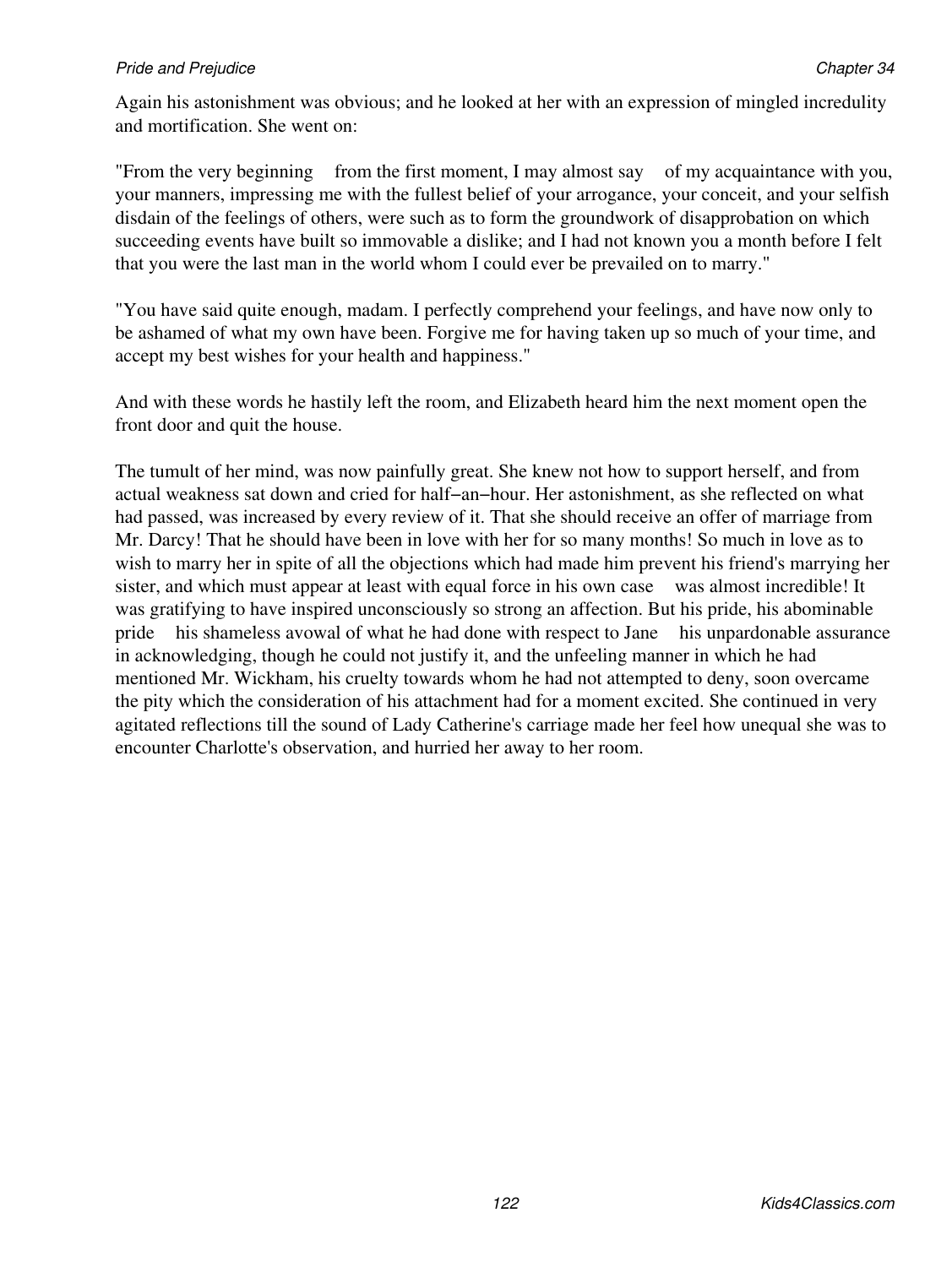Elizabeth awoke the next morning to the same thoughts and meditations which had at length closed her eyes. She could not yet recover from the surprise of what had happened; it was impossible to think of anything else; and, totally indisposed for employment, she resolved, soon after breakfast, to indulge herself in air and exercise. She was proceeding directly to her favourite walk, when the recollection of Mr. Darcy's sometimes coming there stopped her, and instead of entering the park, she turned up the lane, which led farther from the turnpike−road. The park paling was still the boundary on one side, and she soon passed one of the gates into the ground.

After walking two or three times along that part of the lane, she was tempted, by the pleasantness of the morning, to stop at the gates and look into the park. The five weeks which she had now passed in Kent had made a great difference in the country, and every day was adding to the verdure of the early trees. She was on the point of continuing her walk, when she caught a glimpse of a gentleman within the sort of grove which edged the park; he was moving that way; and, fearful of its being Mr. Darcy, she was directly retreating. But the person who advanced was now near enough to see her, and stepping forward with eagerness, pronounced her name. She had turned away; but on hearing herself called, though in a voice which proved it to be Mr. Darcy, she moved again towards the gate. He had by that time reached it also, and, holding out a letter, which she instinctively took, said, with a look of haughty composure, "I have been walking in the grove some time in the hope of meeting you. Will you do me the honour of reading that letter?" And then, with a slight bow, turned again into the plantation, and was soon out of sight.

With no expectation of pleasure, but with the strongest curiosity, Elizabeth opened the letter, and, to her still increasing wonder, perceived an envelope containing two sheets of letter−paper, written quite through, in a very close hand. The envelope itself was likewise full. Pursuing her way along the lane, she then began it. It was dated from Rosings, at eight o'clock in the morning, and was as follows:

"Be not alarmed, madam, on receiving this letter, by the apprehension of its containing any repetition of those sentiments or renewal of those offers which were last night so disgusting to you. I write without any intention of paining you, or humbling myself, by dwelling on wishes which, for the happiness of both, cannot be too soon forgotten; and the effort which the formation and the perusal of this letter must occasion, should have been spared, had not my character required it to be written and read. You must, therefore, pardon the freedom with which I demand your attention; your feelings, I know, will bestow it unwillingly, but I demand it of your justice.

"Two offenses of a very different nature, and by no means of equal magnitude, you last night laid to my charge. The first mentioned was, that, regardless of the sentiments of either, I had detached Mr. Bingley from your sister, and the other, that I had, in defiance of various claims, in defiance of honour and humanity, ruined the immediate prosperity and blasted the prospects of Mr. Wickham. Wilfully and wantonly to have thrown off the companion of my youth, the acknowledged favourite of my father, a young man who had scarcely any other dependence than on our patronage, and who had been brought up to expect its exertion, would be a depravity, to which the separation of two young persons, whose affection could be the growth of only a few weeks, could bear no comparison. But from the severity of that blame which was last night so liberally bestowed, respecting each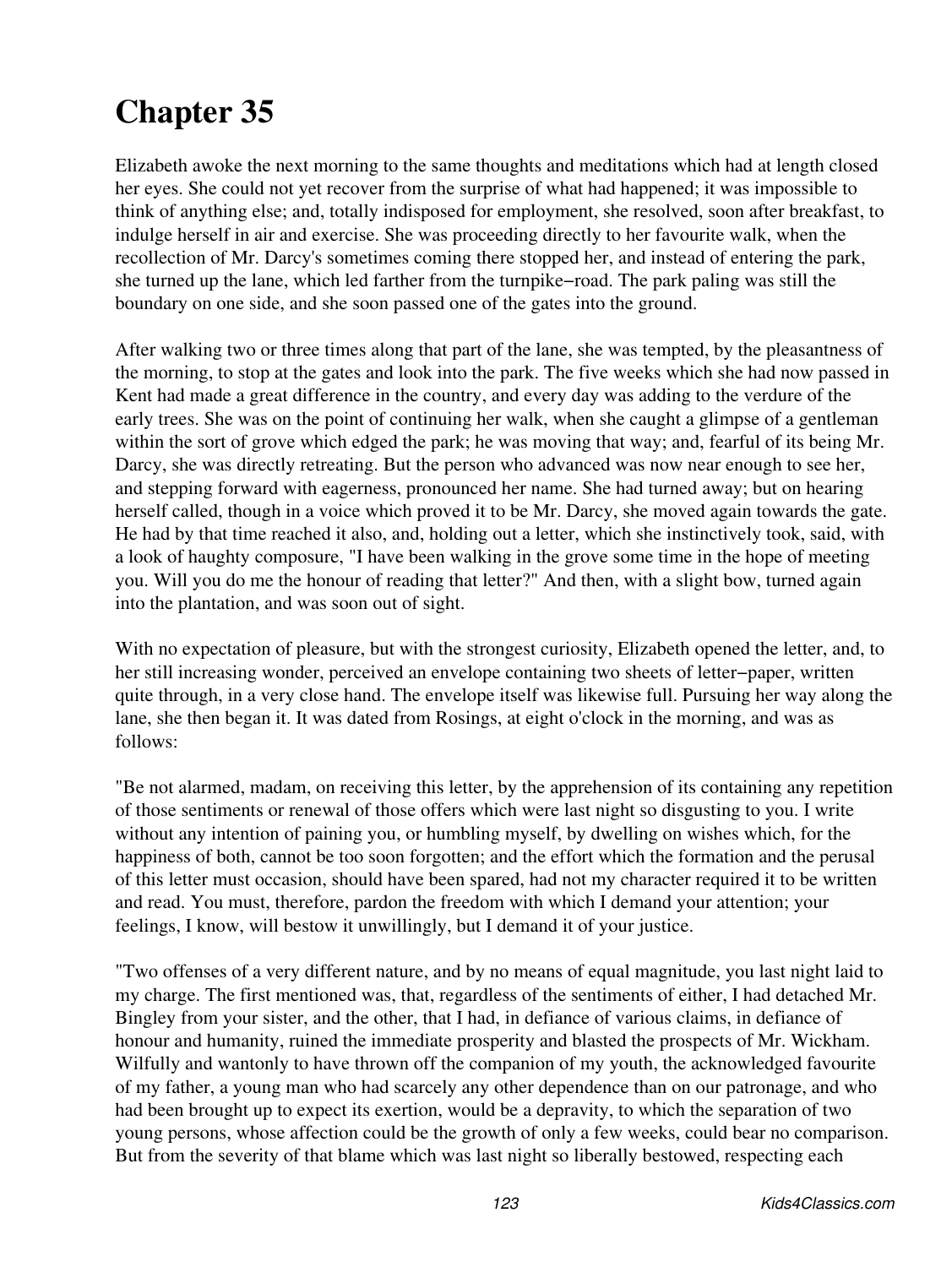circumstance, I shall hope to be in the future secured, when the following account of my actions and their motives has been read. If, in the explanation of them, which is due to myself, I am under the necessity of relating feelings which may be offensive to yours, I can only say that I am sorry. The necessity must be obeyed, and further apology would be absurd.

"I had not been long in Hertfordshire, before I saw, in common with others, that Bingley preferred your elder sister to any other young woman in the country. But it was not till the evening of the dance at Netherfield that I had any apprehension of his feeling a serious attachment. I had often seen him in love before. At that ball, while I had the honour of dancing with you, I was first made acquainted, by Sir William Lucas's accidental information, that Bingley's attentions to your sister had given rise to a general expectation of their marriage. He spoke of it as a certain event, of which the time alone could be undecided. From that moment I observed my friend's behaviour attentively; and I could then perceive that his partiality for Miss Bennet was beyond what I had ever witnessed in him. Your sister I also watched. Her look and manners were open, cheerful, and engaging as ever, but without any symptom of peculiar regard, and I remained convinced from the evening's scrutiny, that though she received his attentions with pleasure, she did not invite them by any participation of sentiment. If *you* have not been mistaken here, *I* must have been in error. Your superior knowledge of your sister must make the latter probable. If it be so, if I have been misled by such error to inflict pain on her, your resentment has not been unreasonable. But I shall not scruple to assert, that the serenity of your sister's countenance and air was such as might have given the most acute observer a conviction that, however amiable her temper, her heart was not likely to be easily touched. That I was desirous of believing her indifferent is certain but I will venture to say that my investigation and decisions are not usually influenced by my hopes or fears. I did not believe her to be indifferent because I wished it; I believed it on impartial conviction, as truly as I wished it in reason. My objections to the marriage were not merely those which I last night acknowledged to have the utmost force of passion to put aside, in my own case; the want of connection could not be so great an evil to my friend as to me. But there were other causes of repugnance; causes which, though still existing, and existing to an equal degree in both instances, I had myself endeavoured to forget, because they were not immediately before me. These causes must be stated, though briefly. The situation of your mother's family, though objectionable, was nothing in comparison to that total want of propriety so frequently, so almost uniformly betrayed by herself, by your three younger sisters, and occasionally even by your father. Pardon me. It pains me to offend you. But amidst your concern for the defects of your nearest relations, and your displeasure at this representation of them, let it give you consolation to consider that, to have conducted yourselves so as to avoid any share of the like censure, is praise no less generally bestowed on you and your elder sister, than it is honourable to the sense and disposition of both. I will only say farther that from what passed that evening, my opinion of all parties was confirmed, and every inducement heightened which could have led me before, to preserve my friend from what I esteemed a most unhappy connection. He left Netherfield for London, on the day following, as you, I am certain, remember, with the design of soon returning.

"The part which I acted is now to be explained. His sisters' uneasiness had been equally excited with my own; our coincidence of feeling was soon discovered, and, alike sensible that no time was to be lost in detaching their brother, we shortly resolved on joining him directly in London. We accordingly went and there I readily engaged in the office of pointing out to my friend the certain evils of such a choice. I described, and enforced them earnestly. But, however this remonstrance might have staggered or delayed his determination, I do not suppose that it would ultimately have prevented the marriage, had it not been seconded by the assurance that I hesitated not in giving, of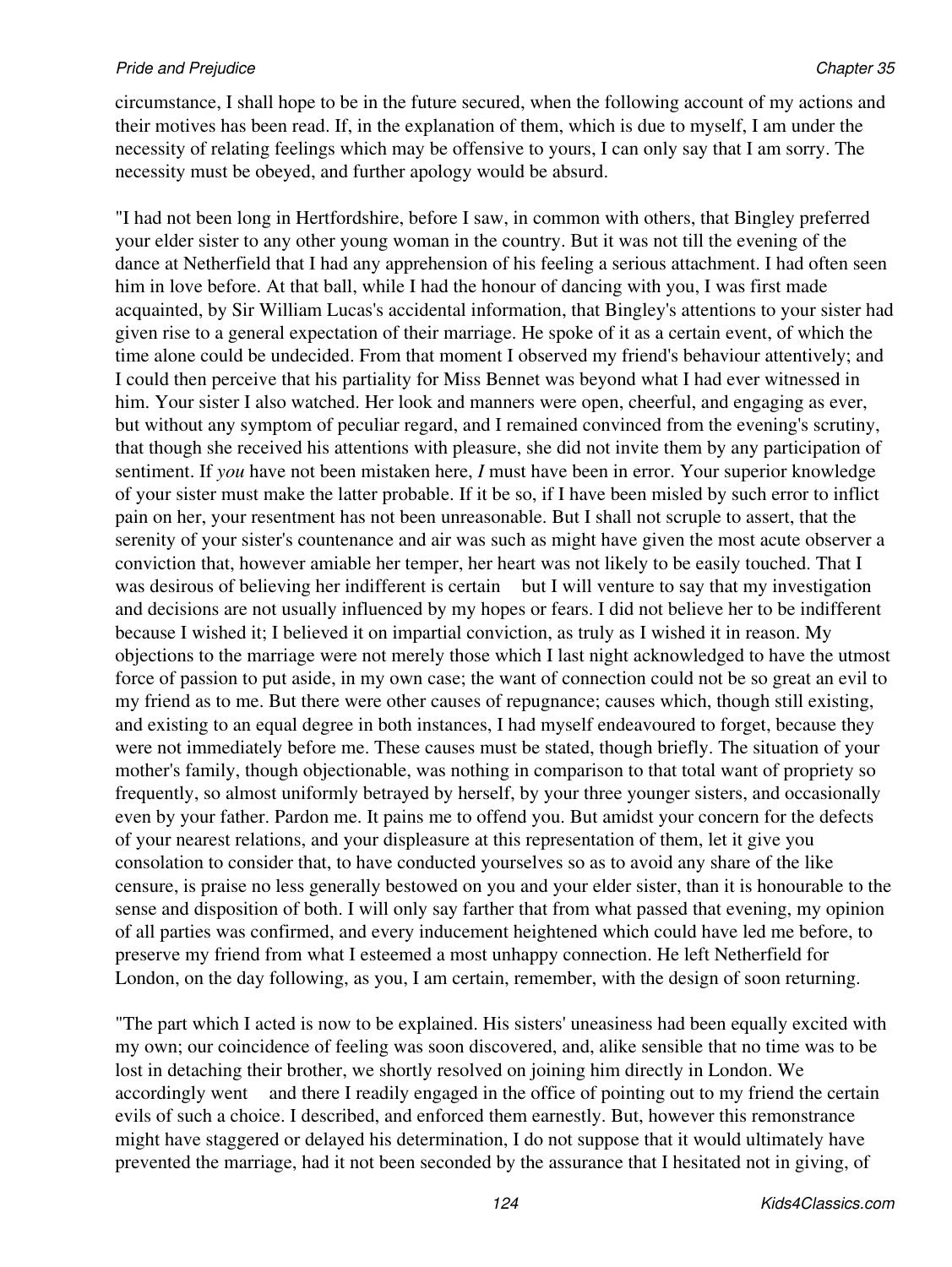your sister's indifference. He had before believed her to return his affection with sincere, if not with equal regard. But Bingley has great natural modesty, with a stronger dependence on my judgement than on his own. To convince him, therefore, that he had deceived himself, was no very difficult point. To persuade him against returning into Hertfordshire, when that conviction had been given, was scarcely the work of a moment. I cannot blame myself for having done thus much. There is but one part of my conduct in the whole affair on which I do not reflect with satisfaction; it is that I condescended to adopt the measures of art so far as to conceal from him your sister's being in town. I knew it myself, as it was known to Miss Bingley; but her brother is even yet ignorant of it. That they might have met without ill consequence is perhaps probable; but his regard did not appear to me enough extinguished for him to see her without some danger. Perhaps this concealment, this disguise was beneath me; it is done, however, and it was done for the best. On this subject I have nothing more to say, no other apology to offer. If I have wounded your sister's feelings, it was unknowingly done and though the motives which governed me may to you very naturally appear insufficient, I have not yet learnt to condemn them.

"With respect to that other, more weighty accusation, of having injured Mr. Wickham, I can only refute it by laying before you the whole of his connection with my family. Of what he has *particularly* accused me I am ignorant; but of the truth of what I shall relate, I can summon more than one witness of undoubted veracity.

"Mr. Wickham is the son of a very respectable man, who had for many years the management of all the Pemberley estates, and whose good conduct in the discharge of his trust naturally inclined my father to be of service to him; and on George Wickham, who was his godson, his kindness was therefore liberally bestowed. My father supported him at school, and afterwards at Cambridge most important assistance, as his own father, always poor from the extravagance of his wife, would have been unable to give him a gentleman's education. My father was not only fond of this young man's society, whose manner were always engaging; he had also the highest opinion of him, and hoping the church would be his profession, intended to provide for him in it. As for myself, it is many, many years since I first began to think of him in a very different manner. The vicious propensities the want of principle, which he was careful to guard from the knowledge of his best friend, could not escape the observation of a young man of nearly the same age with himself, and who had opportunities of seeing him in unguarded moments, which Mr. Darcy could not have. Here again shall give you pain to what degree you only can tell. But whatever may be the sentiments which Mr. Wickham has created, a suspicion of their nature shall not prevent me from unfolding his real character it adds even another motive.

"My excellent father died about five years ago; and his attachment to Mr. Wickham was to the last so steady, that in his will he particularly recommended it to me, to promote his advancement in the best manner that his profession might allow and if he took orders, desired that a valuable family living might be his as soon as it became vacant. There was also a legacy of one thousand pounds. His own father did not long survive mine, and within half a year from these events, Mr. Wickham wrote to inform me that, having finally resolved against taking orders, he hoped I should not think it unreasonable for him to expect some more immediate pecuniary advantage, in lieu of the preferment, by which he could not be benefited. He had some intention, he added, of studying law, and I must be aware that the interest of one thousand pounds would be a very insufficient support therein. I rather wished, than believed him to be sincere; but, at any rate, was perfectly ready to accede to his proposal. I knew that Mr. Wickham ought not to be a clergyman; the business was therefore soon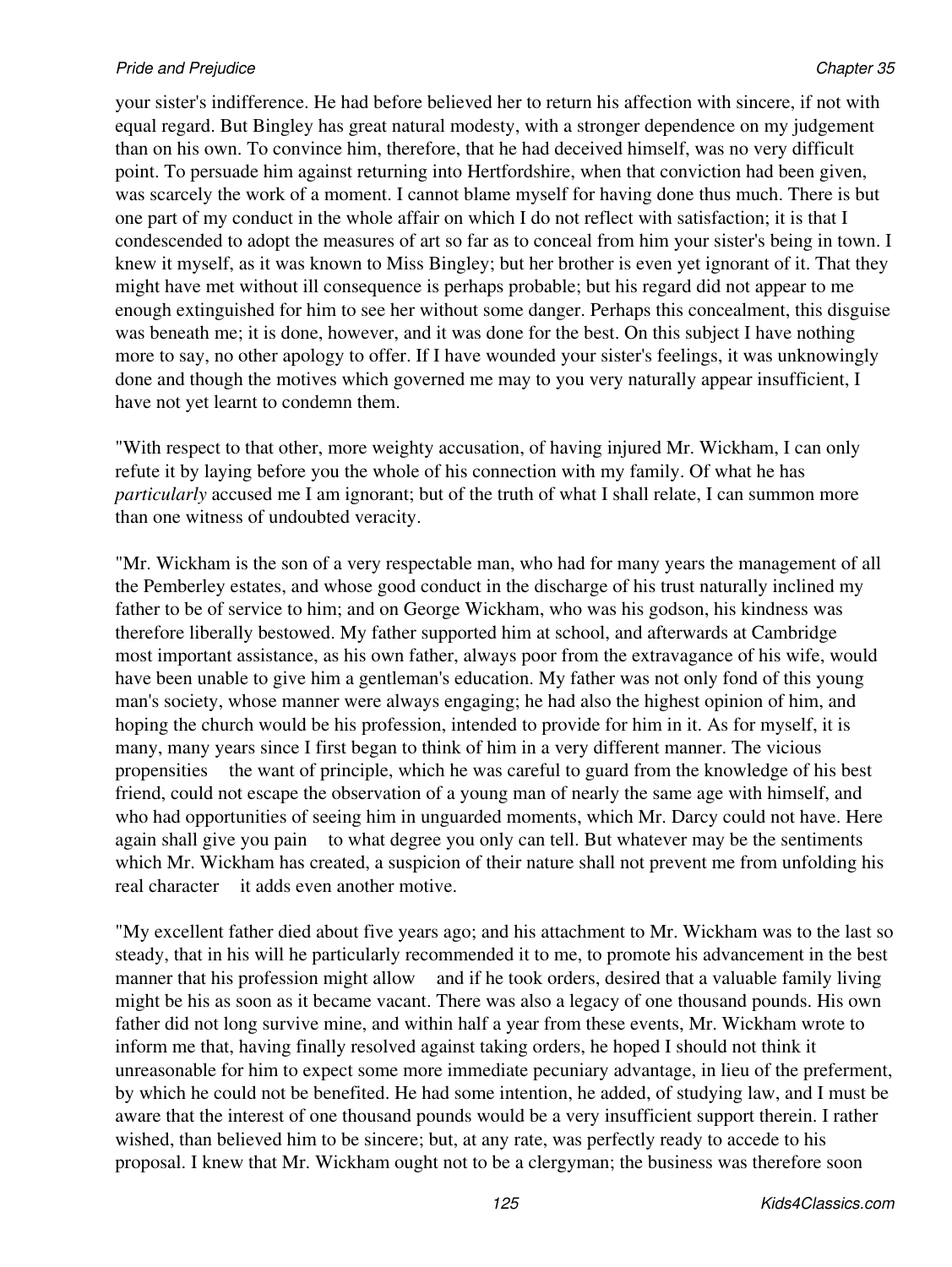settled he resigned all claim to assistance in the church, were it possible that he could ever be in a situation to receive it, and accepted in return three thousand pounds. All connection between us seemed now dissolved. I thought too ill of him to invite him to Pemberley, or admit his society in town. In town I believe he chiefly lived, but his studying the law was a mere pretence, and being now free from all restraint, his life was a life of idleness and dissipation. For about three years I heard little of him; but on the decease of the incumbent of the living which had been designed for him, he applied to me again by letter for the presentation. His circumstances, he assured me, and I had no difficulty in believing it, were exceedingly bad. He had found the law a most unprofitable study, and was now absolutely resolved on being ordained, if I would present him to the living in question of which he trusted there could be little doubt, as he was well assured that I had no other person to provide for, and I could not have forgotten my revered father's intentions. You will hardly blame me for refusing to comply with this entreaty, or for resisting every repetition to it. His resentment was in proportion to the distress of his circumstances and he was doubtless as violent in his abuse of me to others as in his reproaches to myself. After this period every appearance of acquaintance was dropped. How he lived I know not. But last summer he was again most painfully obtruded on my notice.

"I must now mention a circumstance which I would wish to forget myself, and which no obligation less than the present should induce me to unfold to any human being. Having said thus much, I feel no doubt of your secrecy. My sister, who is more than ten years my junior, was left to the guardianship of my mother's nephew, Colonel Fitzwilliam, and myself. About a year ago, she was taken from school, and an establishment formed for her in London; and last summer she went with the lady who presided over it, to Ramsgate; and thither also went Mr. Wickham, undoubtedly by design; for there proved to have been a prior acquaintance between him and Mrs. Younge, in whose character we were most unhappily deceived; and by her connivance and aid, he so far recommended himself to Georgiana, whose affectionate heart retained a strong impression of his kindness to her as a child, that she was persuaded to believe herself in love, and to consent to an elopement. She was then but fifteen, which must be her excuse; and after stating her imprudence, I am happy to add, that I owed the knowledge of it to herself. I joined them unexpectedly a day or two before the intended elopement, and then Georgiana, unable to support the idea of grieving and offending a brother whom she almost looked up to as a father, acknowledged the whole to me. You may imagine what I felt and how I acted. Regard for my sister's credit and feelings prevented any public exposure; but I wrote to Mr. Wickham, who left the place immediately, and Mrs. Younge was of course removed from her charge. Mr. Wickham's chief object was unquestionably my sister's fortune, which is thirty thousand pounds; but I cannot help supposing that the hope of revenging himself on me was a strong inducement. His revenge would have been complete indeed.

"This, madam, is a faithful narrative of every event in which we have been concerned together; and if you do not absolutely reject it as false, you will, I hope, acquit me henceforth of cruelty towards Mr. Wickham. I know not in what manner, under what form of falsehood he had imposed on you; but his success is not perhaps to be wondered at. Ignorant as you previously were of everything concerning either, detection could not be in your power, and suspicion certainly not in your inclination.

"You may possibly wonder why all this was not told you last night; but I was not then master enough of myself to know what could or ought to be revealed. For the truth of everything here related, I can appeal more particularly to the testimony of Colonel Fitzwilliam, who, from our near relationship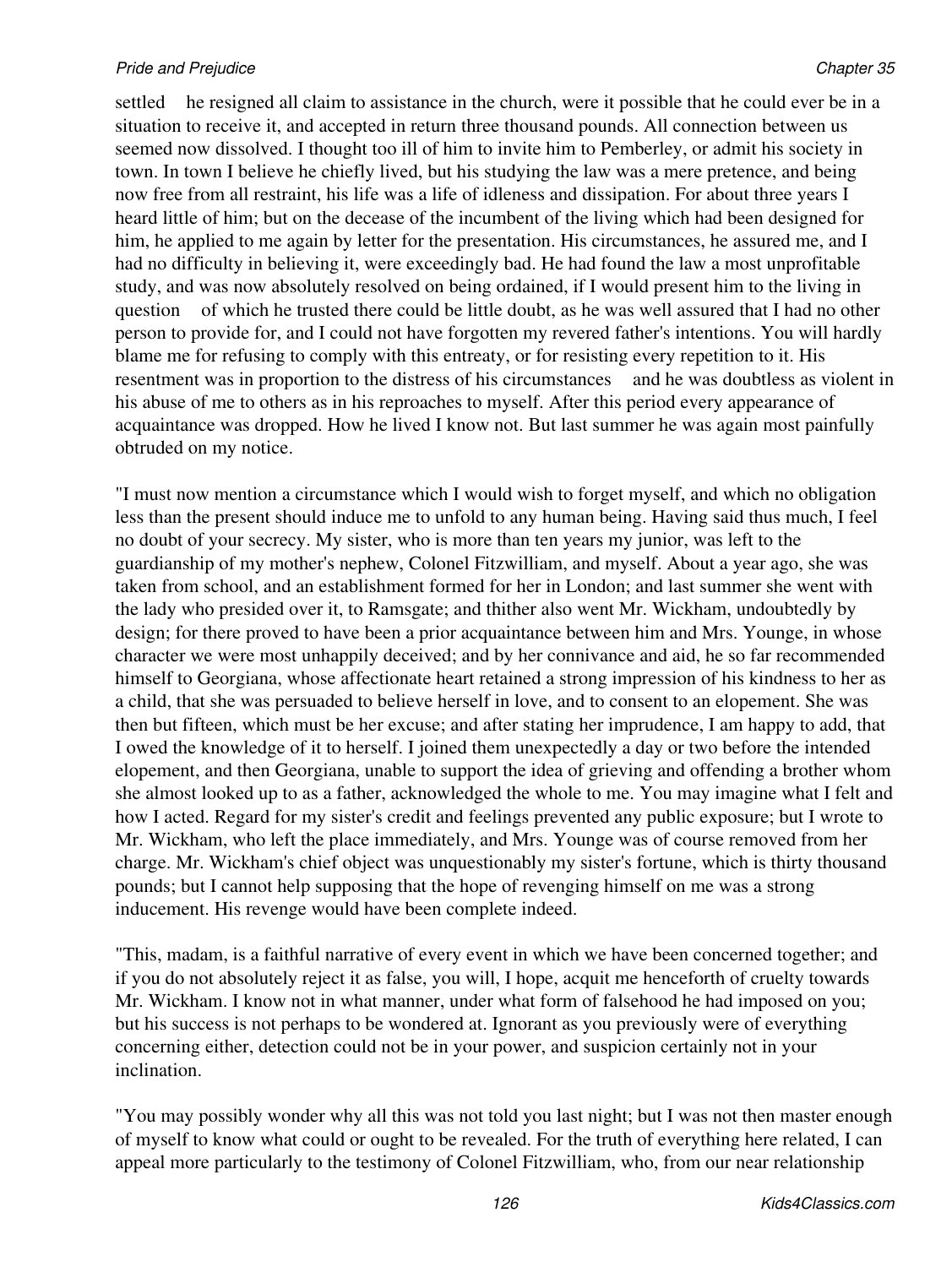and constant intimacy, and, still more, as one of the executors of my father's will, has been unavoidably acquainted with every particular of these transactions. If your abhorrence of *me* should make *my* assertions valueless, you cannot be prevented by the same cause from confiding in my cousin; and that there may be the possibility of consulting him, I shall endeavour to find some opportunity of putting this letter in your hands in the course of the morning. I will only add, God bless you.

"FITZWILLIAM DARCY"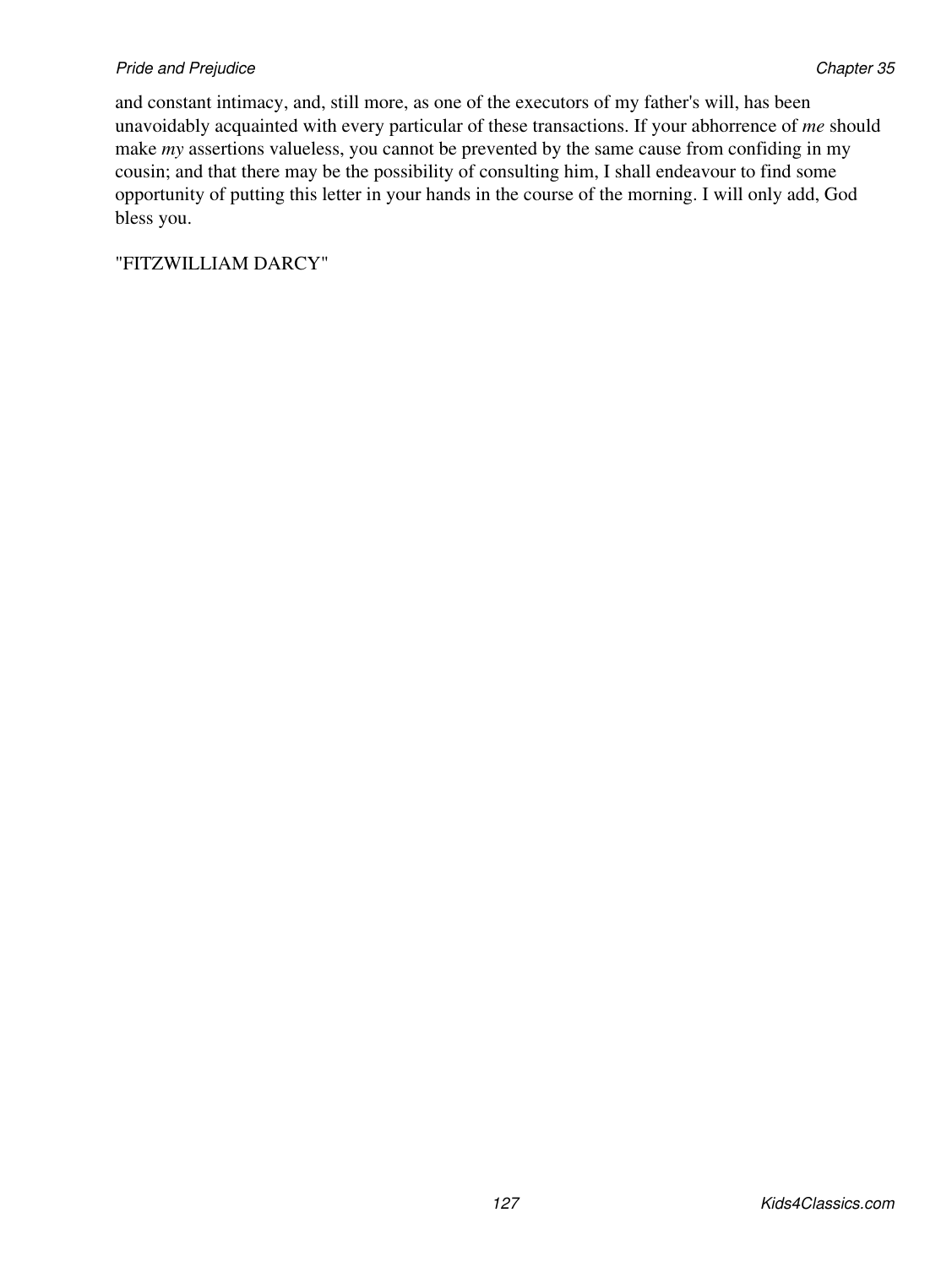If Elizabeth, when Mr. Darcy gave her the letter, did not expect it to contain a renewal of his offers, she had formed no expectation at all of its contents. But such as they were, it may well be supposed how eagerly she went through them, and what a contrariety of emotion they excited. Her feelings as she read were scarcely to be defined. With amazement did she first understand that he believed any apology to be in his power; and steadfastly was she persuaded, that he could have no explanation to give, which a just sense of shame would not conceal. With a strong prejudice against everything he might say, she began his account of what had happened at Netherfield. She read with an eagerness which hardly left her power of comprehension, and from impatience of knowing what the next sentence might bring, was incapable of attending to the sense of the one before her eyes. His belief of her sister's insensibility she instantly resolved to be false; and his account of the real, the worst objections to the match, made her too angry to have any wish of doing him justice. He expressed no regret for what he had done which satisfied her; his style was not penitent, but haughty. It was all pride and insolence.

But when this subject was succeeded by his account of Mr. Wickham when she read with somewhat clearer attention a relation of events which, if true, must overthrow every cherished opinion of his worth, and which bore so alarming an affinity to his own history of himself her feelings were yet more acutely painful and more difficult of definition. Astonishment, apprehension, and even horror, oppressed her. She wished to discredit it entirely, repeatedly exclaiming, "This must be false! This cannot be! This must be the grossest falsehood!" and when she had gone through the whole letter, though scarcely knowing anything of the last page or two, put it hastily away, protesting that she would not regard it, that she would never look in it again.

In this perturbed state of mind, with thoughts that could rest on nothing, she walked on; but it would not do; in half a minute the letter was unfolded again, and collecting herself as well as she could, she again began the mortifying perusal of all that related to Wickham, and commanded herself so far as to examine the meaning of every sentence. The account of his connection with the Pemberley family was exactly what he had related himself; and the kindness of the late Mr. Darcy, though she had not before known its extent, agreed equally well with his own words. So far each recital confirmed the other; but when she came to the will, the difference was great. What Wickham had said of the living was fresh in her memory, and as she recalled his very words, it was impossible not to feel that there was gross duplicity on one side or the other; and, for a few moments, she flattered herself that her wishes did not err. But when she read and re−read with the closest attention, the particulars immediately following of Wickham's resigning all pretensions to the living, of his receiving in lieu so considerable a sum as three thousand pounds, again was she forced to hesitate. She put down the letter, weighed every circumstance with what she meant to be impartiality deliberated on the probability of each statement but with little success. On both sides it was only assertion. Again she read on; but every line proved more clearly that the affair, which she had believed it impossible that any contrivance could so represent as to render Mr. Darcy's conduct in it less than infamous, was capable of a turn which must make him entirely blameless throughout the whole.

The extravagance and general profligacy which he scrupled not to lay at Mr. Wickham's charge, exceedingly shocked her; the more so, as she could bring no proof of its injustice. She had never heard of him before his entrance into the shire Militia, in which he had engaged at the persuasion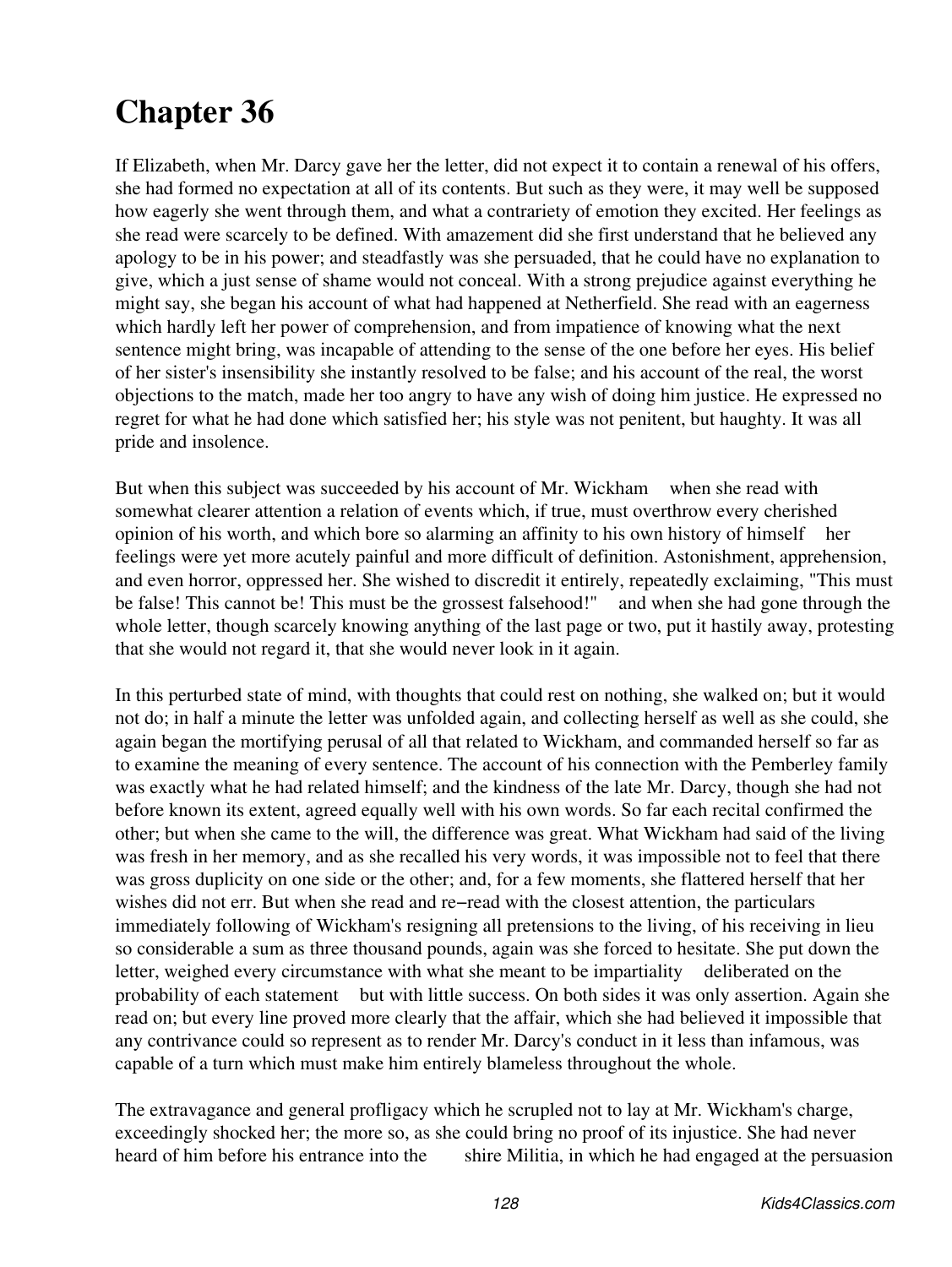of the young man who, on meeting him accidentally in town, had there renewed a slight acquaintance. Of his former way of life nothing had been known in Hertfordshire but what he told himself. As to his real character, had information been in her power, she had never felt a wish of inquiring. His countenance, voice, and manner had established him at once in the possession of every virtue. She tried to recollect some instance of goodness, some distinguished trait of integrity or benevolence, that might rescue him from the attacks of Mr. Darcy; or at least, by the predominance of virtue, atone for those casual errors under which she would endeavour to class what Mr. Darcy had described as the idleness and vice of many years' continuance. But no such recollection befriended her. She could see him instantly before her, in every charm of air and address; but she could remember no more substantial good than the general approbation of the neighbourhood, and the regard which his social powers had gained him in the mess. After pausing on this point a considerable while, she once more continued to read. But, alas! the story which followed, of his designs on Miss Darcy, received some confirmation from what had passed between Colonel Fitzwilliam and herself only the morning before; and at last she was referred for the truth of every particular to Colonel Fitzwilliam himself from whom she had previously received the information of his near concern in all his cousin's affairs, and whose character she had no reason to question. At one time she had almost resolved on applying to him, but the idea was checked by the awkwardness of the application, and at length wholly banished by the conviction that Mr. Darcy would never have hazarded such a proposal, if he had not been well assured of his cousin's corroboration.

She perfectly remembered everything that had passed in conversation between Wickham and herself, in their first evening at Mr. Phillips's. Many of his expressions were still fresh in her memory. She was *now* struck with the impropriety of such communications to a stranger, and wondered it had escaped her before. She saw the indelicacy of putting himself forward as he had done, and the inconsistency of his professions with his conduct. She remembered that he had boasted of having no fear of seeing Mr. Darcy that Mr. Darcy might leave the country, but that *he* should stand his ground; yet he had avoided the Netherfield ball the very next week. She remembered also that, till the Netherfield family had quitted the country, he had told his story to no one but herself; but that after their removal it had been everywhere discussed; that he had then no reserves, no scruples in sinking Mr. Darcy's character, though he had assured her that respect for the father would always prevent his exposing the son.

How differently did everything now appear in which he was concerned! His attentions to Miss King were now the consequence of views solely and hatefully mercenary; and the mediocrity of her fortune proved no longer the moderation of his wishes, but his eagerness to grasp at anything. His behaviour to herself could now have had no tolerable motive; he had either been deceived with regard to her fortune, or had been gratifying his vanity by encouraging the preference which she believed she had most incautiously shown. Every lingering struggle in his favour grew fainter and fainter; and in farther justification of Mr. Darcy, she could not but allow Mr. Bingley, when questioned by Jane, had long ago asserted his blamelessness in the affair; that proud and repulsive as were his manners, she had never, in the whole course of their acquaintance an acquaintance which had latterly brought them much together, and given her a sort of intimacy with his ways seen anything that betrayed him to be unprincipled or unjust anything that spoke him of irreligious or immoral habits; that among his own connections he was esteemed and valued that even Wickham had allowed him merit as a brother, and that she had often heard him speak so affectionately of his sister as to prove him capable of *some* amiable feeling; that had his actions been what Mr. Wickham represented them, so gross a violation of everything right could hardly have been concealed from the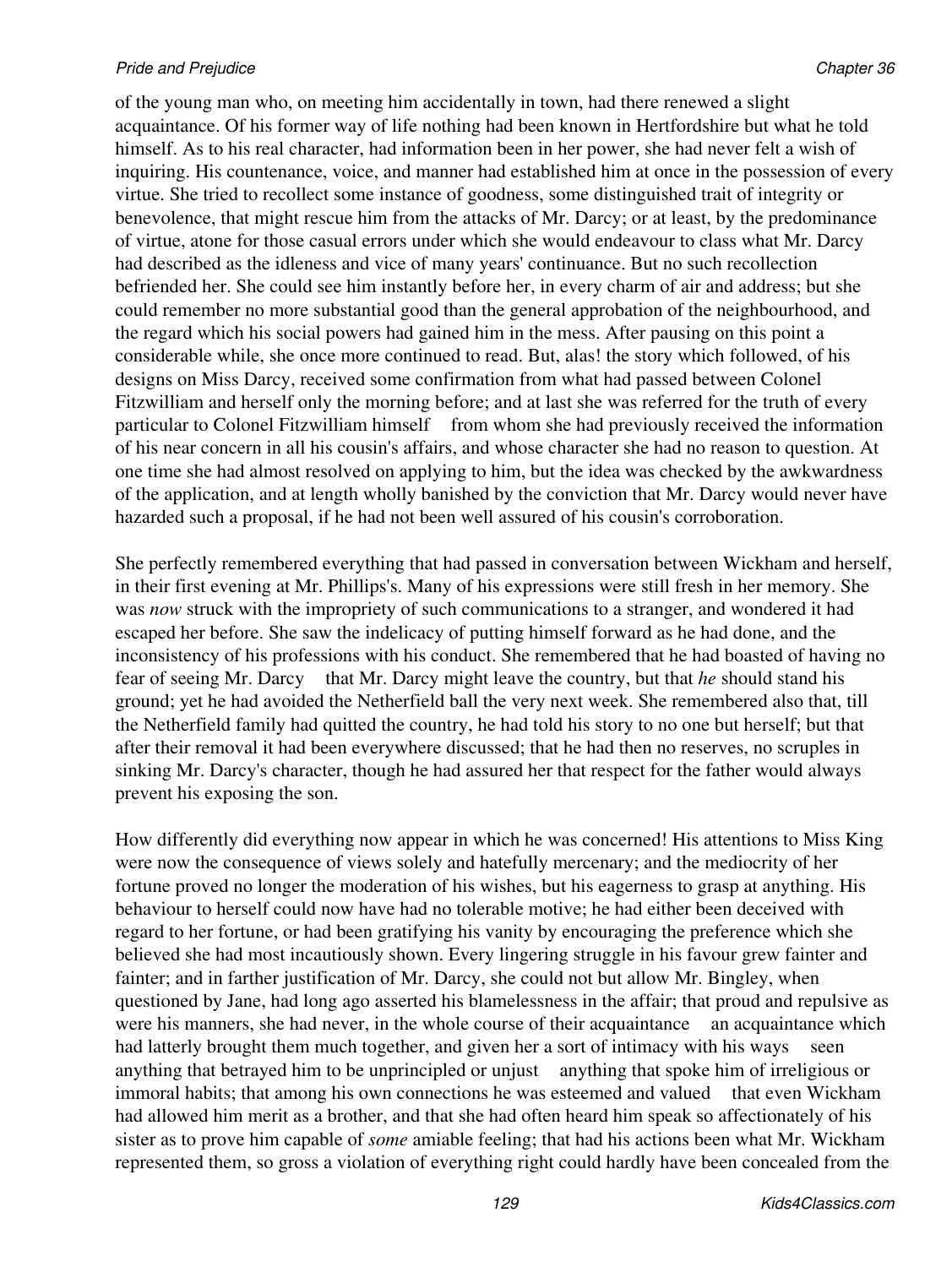world; and that friendship between a person capable of it, and such an amiable man as Mr. Bingley, was incomprehensible.

She grew absolutely ashamed of herself. Of neither Darcy nor Wickham could she think without feeling she had been blind, partial, prejudiced, absurd.

"How despicably I have acted!" she cried; "I, who have prided myself on my discernment! I, who have valued myself on my abilities! who have often disdained the generous candour of my sister, and gratified my vanity in useless or blameable mistrust! How humiliating is this discovery! Yet, how just a humiliation! Had I been in love, I could not have been more wretchedly blind! But vanity, not love, has been my folly. Pleased with the preference of one, and offended by the neglect of the other, on the very beginning of our acquaintance, I have courted prepossession and ignorance, and driven reason away, where either were concerned. Till this moment I never knew myself."

From herself to Jane from Jane to Bingley, her thoughts were in a line which soon brought to her recollection that Mr. Darcy's explanation *there* had appeared very insufficient, and she read it again. Widely different was the effect of a second perusal. How could she deny that credit to his assertions in one instance, which she had been obliged to give in the other? He declared himself to be totally unsuspicious of her sister's attachment; and she could not help remembering what Charlotte's opinion had always been. Neither could she deny the justice of his description of Jane. She felt that Jane's feelings, though fervent, were little displayed, and that there was a constant complacency in her air and manner not often united with great sensibility.

When she came to that part of the letter in which her family were mentioned in terms of such mortifying, yet merited reproach, her sense of shame was severe. The justice of the charge struck her too forcibly for denial, and the circumstances to which he particularly alluded as having passed at the Netherfield ball, and as confirming all his first disapprobation, could not have made a stronger impression on his mind than on hers.

The compliment to herself and her sister was not unfelt. It soothed, but it could not console her for the contempt which had thus been self−attracted by the rest of her family; and as she considered that Jane's disappointment had in fact been the work of her nearest relations, and reflected how materially the credit of both must be hurt by such impropriety of conduct, she felt depressed beyond anything she had ever known before.

After wandering along the lane for two hours, giving way to every variety of thought re−considering events, determining probabilities, and reconciling herself, as well as she could, to a change so sudden and so important, fatigue, and a recollection of her long absence, made her at length return home; and she entered the house with the wish of appearing cheerful as usual, and the resolution of repressing such reflections as must make her unfit for conversation.

She was immediately told that the two gentlemen from Rosings had each called during her absence; Mr. Darcy, only for a few minutes, to take leave but that Colonel Fitzwilliam had been sitting with them at least an hour, hoping for her return, and almost resolving to walk after her till she could be found. Elizabeth could but just *affect* concern in missing him; she really rejoiced at it. Colonel Fitzwilliam was no longer an object; she could think only of her letter.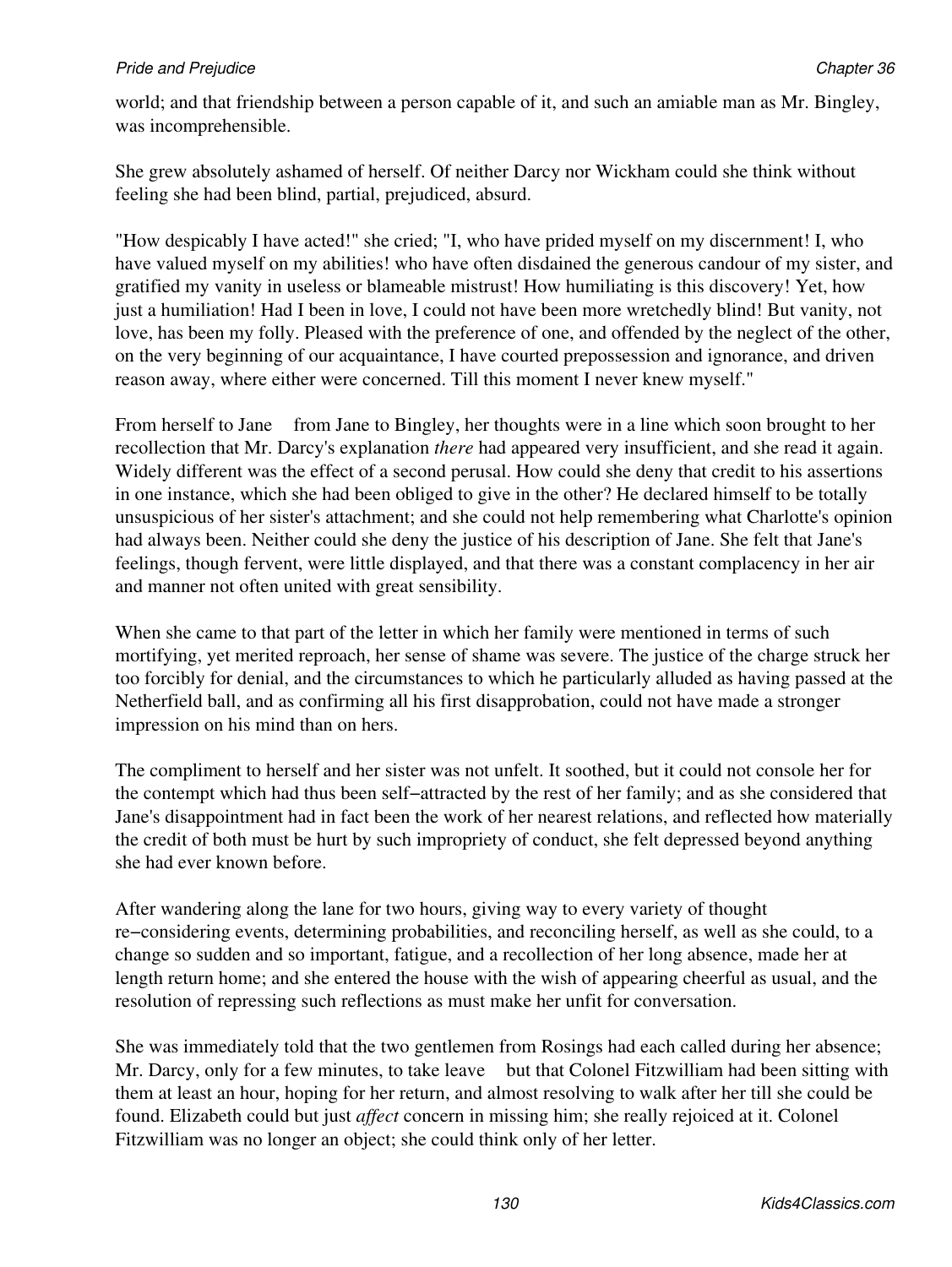The two gentlemen left Rosings the next morning, and Mr. Collins having been in waiting near the lodges, to make them his parting obeisance, was able to bring home the pleasing intelligence, of their appearing in very good health, and in as tolerable spirits as could be expected, after the melancholy scene so lately gone through at Rosings. To Rosings he then hastened, to console Lady Catherine and her daughter; and on his return brought back, with great satisfaction, a message from her ladyship, importing that she felt herself so dull as to make her very desirous of having them all to dine with her.

Elizabeth could not see Lady Catherine without recollecting that, had she chosen it, she might by this time have been presented to her as her future niece; nor could she think, without a smile, of what her ladyship's indignation would have been. "What would she have said? how would she have behaved?" were questions with which she amused herself.

Their first subject was the diminution of the Rosings party. "I assure you, I feel it exceedingly," said Lady Catherine; "I believe no one feels the loss of friends so much as I do. But I am particularly attached to these young men, and know them to be so much attached to me! They were excessively sorry to go! But so they always are. The dear Colonel rallied his spirits tolerably till just at last; but Darcy seemed to feel it most acutely, more, I think, than last year. His attachment to Rosings certainly increases."

Mr. Collins had a compliment, and an allusion to throw in here, which were kindly smiled on by the mother and daughter.

Lady Catherine observed, after dinner, that Miss Bennet seemed out of spirits, and immediately accounting for it by herself, by supposing that she did not like to go home again so soon, she added:

"But if that is the case, you must write to your mother and beg that you may stay a little longer. Mrs. Collins will be very glad of your company, I am sure."

"I am much obliged to your ladyship for your kind invitation," replied Elizabeth, "but it is not in my power to accept it. I must be in town next Saturday."

"Why, at that rate, you will have been here only six weeks. I expected you to stay two months. I told Mrs. Collins so before you came. There can be no occasion for your going so soon. Mrs. Bennet could certainly spare you for another fortnight."

"But my father cannot. He wrote last week to hurry my return."

"Oh! your father of course may spare you, if your mother can. Daughters are never of so much consequence to a father. And if you will stay another *month* complete, it will be in my power to take one of you as far as London, for I am going there early in June, for a week; and as Dawson does not object to the barouche−box, there will be very good room for one of you and indeed, if the weather should happen to be cool, I should not object to taking you both, as you are neither of you large."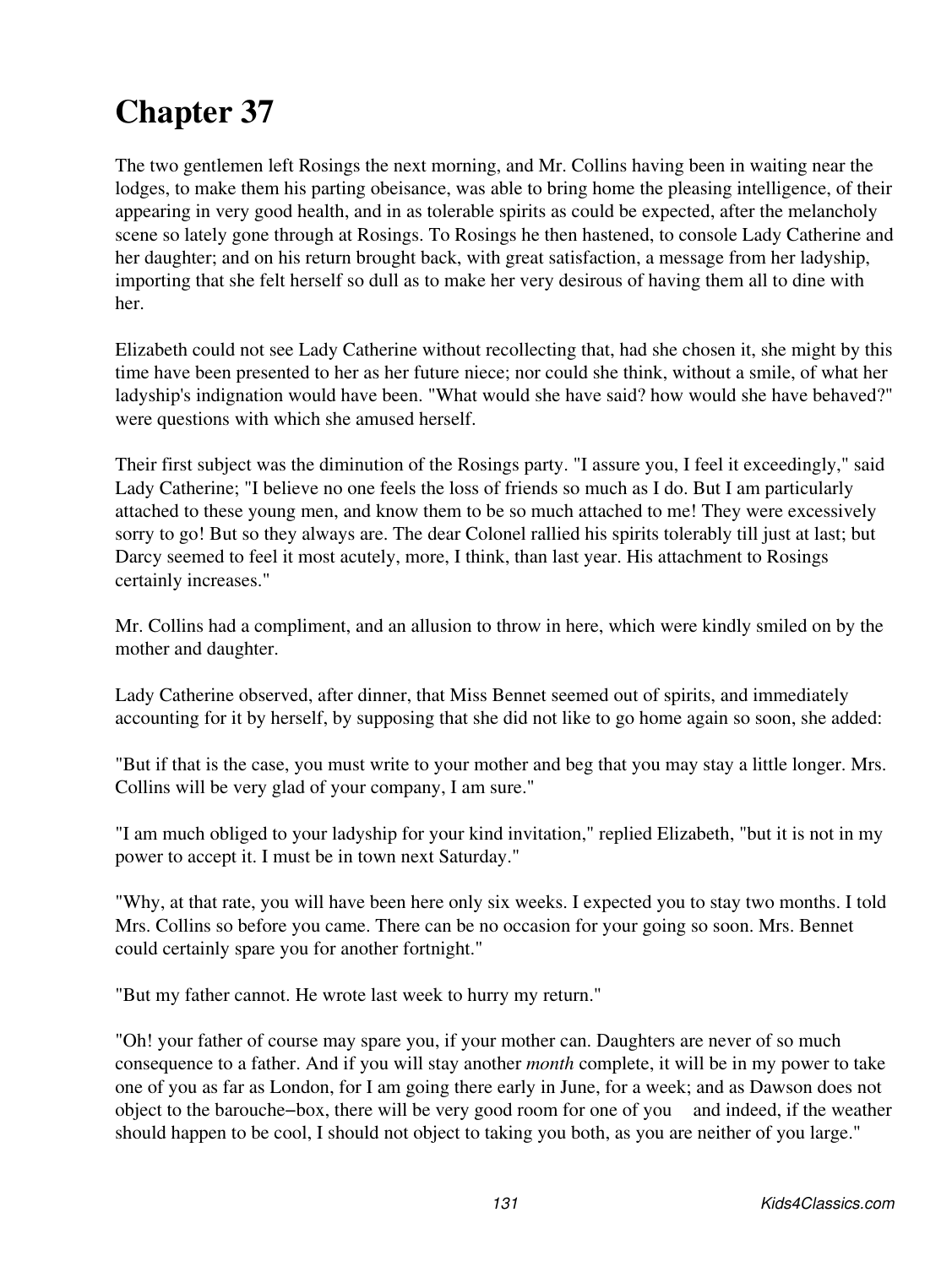"You are all kindness, madam; but I believe we must abide by our original plan."

Lady Catherine seemed resigned. "Mrs. Collins, you must send a servant with them. You know I always speak my mind, and I cannot bear the idea of two young women travelling post by themselves. It is highly improper. You must contrive to send somebody. I have the greatest dislike in the world to that sort of thing. Young women should always be properly guarded and attended, according to their situation in life. When my niece Georgiana went to Ramsgate last summer, I made a point of her having two men−servants go with her. Miss Darcy, the daughter of Mr. Darcy, of Pemberley, and Lady Anne, could not have appeared with propriety in a different manner. I am excessively attentive to all those things. You must send John with the young ladies, Mrs. Collins. I am glad it occurred to me to mention it; for it would really be discreditable to *you* to let them go alone."

"My uncle is to send a servant for us."

"Oh! Your uncle! He keeps a man−servant, does he? I am very glad you have somebody who thinks of these things. Where shall you change horses? Oh! Bromley, of course. If you mention my name at the Bell, you will be attended to."

Lady Catherine had many other questions to ask respecting their journey, and as she did not answer them all herself, attention was necessary, which Elizabeth believed to be lucky for her; or, with a mind so occupied, she might have forgotten where she was. Reflection must be reserved for solitary hours; whenever she was alone, she gave way to it as the greatest relief; and not a day went by without a solitary walk, in which she might indulge in all the delight of unpleasant recollections.

Mr. Darcy's letter she was in a fair way of soon knowing by heart. She studied every sentence; and her feelings towards its writer were at times widely different. When she remembered the style of his address, she was still full of indignation; but when she considered how unjustly she had condemned and upbraided him, her anger was turned against herself; and his disappointed feelings became the object of compassion. His attachment excited gratitude, his general character respect; but she could not approve him; nor could she for a moment repent her refusal, or feel the slightest inclination ever to see him again. In her own past behaviour, there was a constant source of vexation and regret; and in the unhappy defects of her family, a subject of yet heavier chagrin. They were hopeless of remedy. Her father, contented with laughing at them, would never exert himself to restrain the wild giddiness of his youngest daughters; and her mother, with manners so far from right herself, was entirely insensible of the evil. Elizabeth had frequently united with Jane in an endeavour to check the imprudence of Catherine and Lydia; but while they were supported by their mother's indulgence, what chance could there be of improvement? Catherine, weak−spirited, irritable, and completely under Lydia's guidance, had been always affronted by their advice; and Lydia, self−willed and careless, would scarcely give them a hearing. They were ignorant, idle, and vain. While there was an officer in Meryton, they would flirt with him; and while Meryton was within a walk of Longbourn, they would be going there forever.

Anxiety on Jane's behalf was another prevailing concern; and Mr. Darcy's explanation, by restoring Bingley to all her former good opinion, heightened the sense of what Jane had lost. His affection was proved to have been sincere, and his conduct cleared of all blame, unless any could attach to the implicitness of his confidence in his friend. How grievous then was the thought that, of a situation so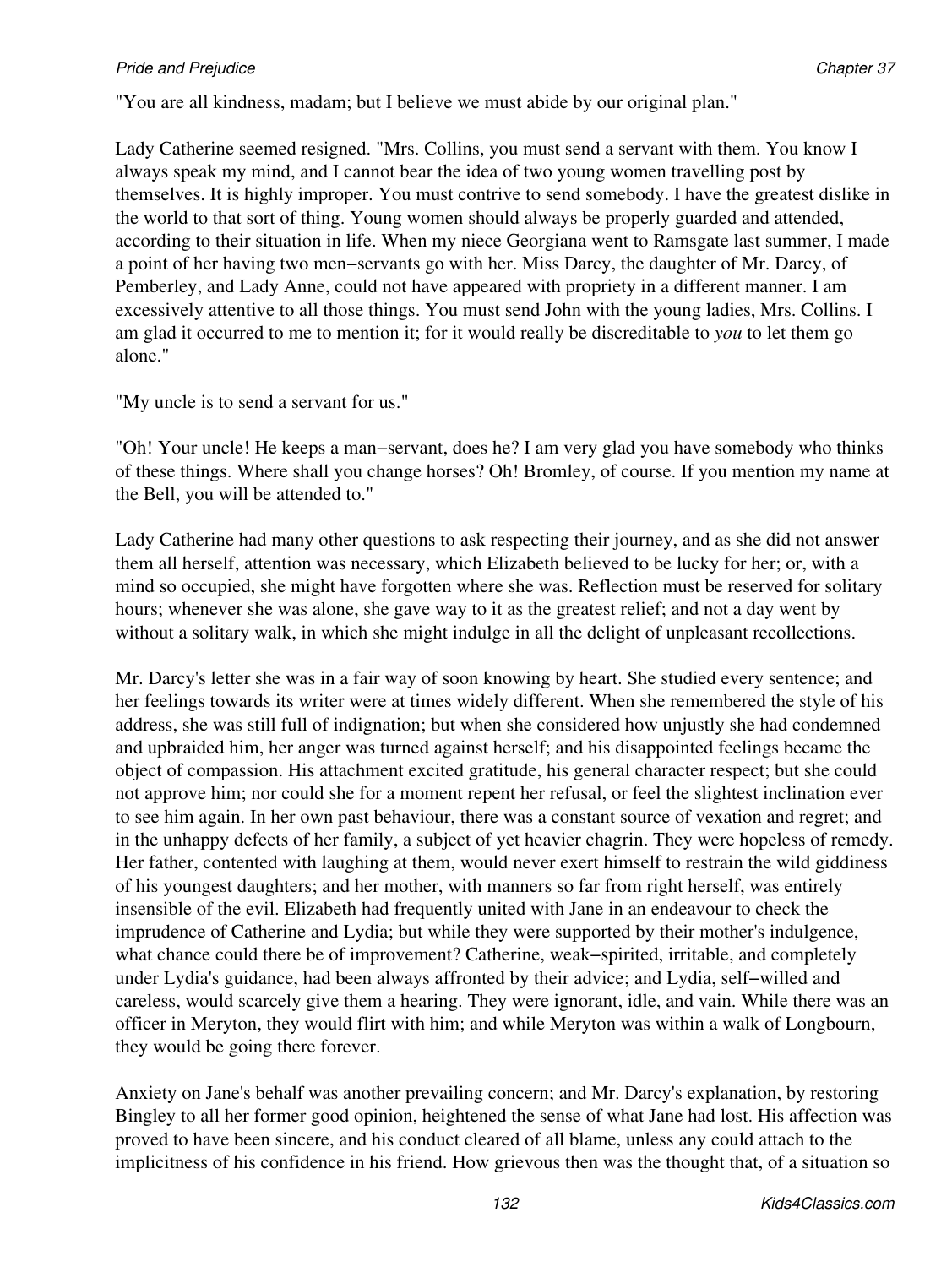desirable in every respect, so replete with advantage, so promising for happiness, Jane had been deprived, by the folly and indecorum of her own family!

When to these recollections was added the development of Wickham's character, it may be easily believed that the happy spirits which had seldom been depressed before, were now so much affected as to make it almost impossible for her to appear tolerably cheerful.

Their engagements at Rosings were as frequent during the last week of her stay as they had been at first. The very last evening was spent there; and her ladyship again inquired minutely into the particulars of their journey, gave them directions as to the best method of packing, and was so urgent on the necessity of placing gowns in the only right way, that Maria thought herself obliged, on her return, to undo all the work of the morning, and pack her trunk afresh.

When they parted, Lady Catherine, with great condescension, wished them a good journey, and invited them to come to Hunsford again next year; and Miss de Bourgh exerted herself so far as to curtsey and hold out her hand to both.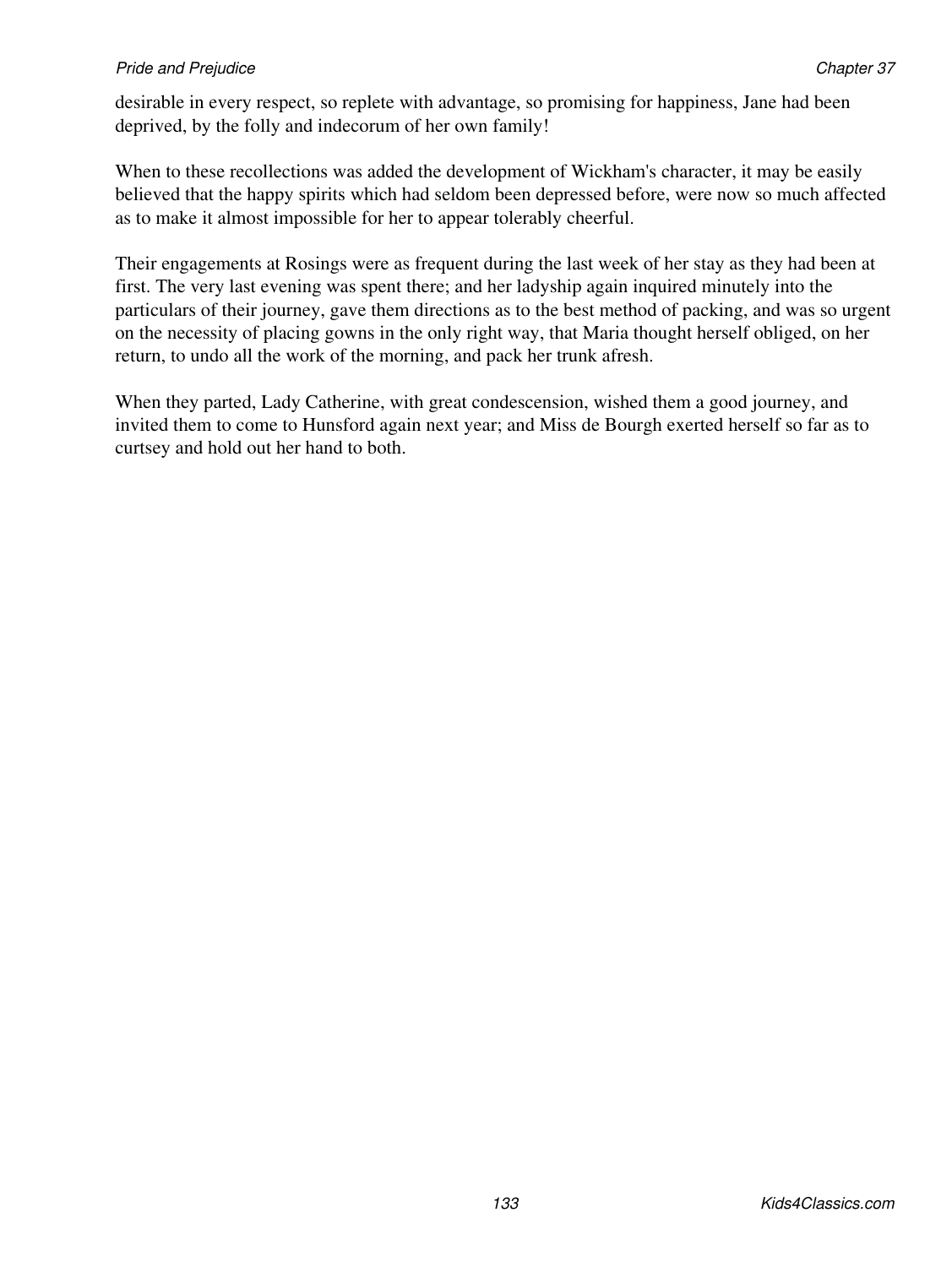On Saturday morning Elizabeth and Mr. Collins met for breakfast a few minutes before the others appeared; and he took the opportunity of paying the parting civilities which he deemed indispensably necessary.

"I know not, Miss Elizabeth," said he, "whether Mrs. Collins has yet expressed her sense of your kindness in coming to us; but I am very certain you will not leave the house without receiving her thanks for it. The favor of your company has been much felt, I assure you. We know how little there is to tempt anyone to our humble abode. Our plain manner of living, our small rooms and few domestics, and the little we see of the world, must make Hunsford extremely dull to a young lady like yourself; but I hope you will believe us grateful for the condescension, and that we have done everything in our power to prevent your spending your time unpleasantly."

Elizabeth was eager with her thanks and assurances of happiness. She had spent six weeks with great enjoyment; and the pleasure of being with Charlotte, and the kind attentions she had received, must make *her* feel the obliged. Mr. Collins was gratified, and with a more smiling solemnity replied:

"It gives me great pleasure to hear that you have passed your time not disagreeably. We have certainly done our best; and most fortunately having it in our power to introduce you to very superior society, and, from our connection with Rosings, the frequent means of varying the humble home scene, I think we may flatter ourselves that your Hunsford visit cannot have been entirely irksome. Our situation with regard to Lady Catherine's family is indeed the sort of extraordinary advantage and blessing which few can boast. You see on what a footing we are. You see how continually we are engaged there. In truth I must acknowledge that, with all the disadvantages of this humble parsonage, I should not think anyone abiding in it an object of compassion, while they are sharers of our intimacy at Rosings."

Words were insufficient for the elevation of his feelings; and he was obliged to walk about the room, while Elizabeth tried to unite civility and truth in a few short sentences.

"You may, in fact, carry a very favourable report of us into Hertfordshire, my dear cousin. I flatter myself at least that you will be able to do so. Lady Catherine's great attentions to Mrs. Collins you have been a daily witness of; and altogether I trust it does not appear that your friend has drawn an unfortunate but on this point it will be as well to be silent. Only let me assure you, my dear Miss Elizabeth, that I can from my heart most cordially wish you equal felicity in marriage. My dear Charlotte and I have but one mind and one way of thinking. There is in everything a most remarkable resemblance of character and ideas between us. We seem to have been designed for each other."

Elizabeth could safely say that it was a great happiness where that was the case, and with equal sincerity could add, that she firmly believed and rejoiced in his domestic comforts. She was not sorry, however, to have the recital of them interrupted by the lady from whom they sprang. Poor Charlotte! it was melancholy to leave her to such society! But she had chosen it with her eyes open; and though evidently regretting that her visitors were to go, she did not seem to ask for compassion. Her home and her housekeeping, her parish and her poultry, and all their dependent concerns, had not yet lost their charms.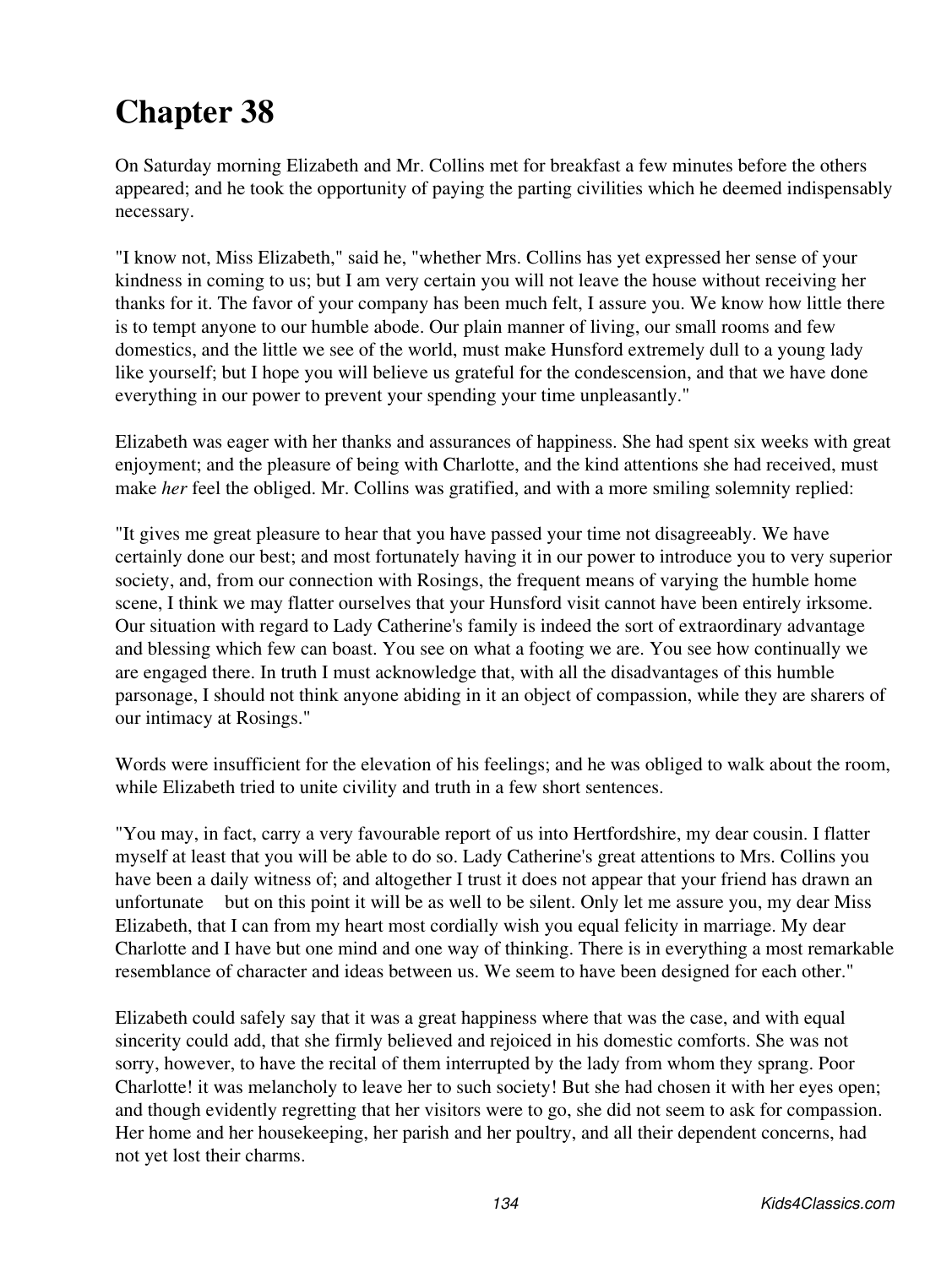At length the chaise arrived, the trunks were fastened on, the parcels placed within, and it was pronounced to be ready. After an affectionate parting between the friends, Elizabeth was attended to the carriage by Mr. Collins, and as they walked down the garden he was commissioning her with his best respects to all her family, not forgetting his thanks for the kindness he had received at Longbourn in the winter, and his compliments to Mr. and Mrs. Gardiner, though unknown. He then handed her in, Maria followed, and the door was on the point of being closed, when he suddenly reminded them, with some consternation, that they had hitherto forgotten to leave any message for the ladies at Rosings.

"But," he added, "you will of course wish to have your humble respects delivered to them, with your grateful thanks for their kindness to you while you have been here."

Elizabeth made no objection; the door was then allowed to be shut, and the carriage drove off.

"Good gracious!" cried Maria, after a few minutes' silence, "it seems but a day or two since we first came! and yet how many things have happened!"

"A great many indeed," said her companion with a sigh.

"We have dined nine times at Rosings, besides drinking tea there twice! How much I shall have to tell!"

Elizabeth added privately, "And how much I shall have to conceal!"

Their journey was performed without much conversation, or any alarm; and within four hours of their leaving Hunsford they reached Mr. Gardiner's house, where they were to remain a few days.

Jane looked well, and Elizabeth had little opportunity of studying her spirits, amidst the various engagements which the kindness of her aunt had reserved for them. But Jane was to go home with her, and at Longbourn there would be leisure enough for observation.

It was not without an effort, meanwhile, that she could wait even for Longbourn, before she told her sister of Mr. Darcy's proposals. To know that she had the power of revealing what would so exceedingly astonish Jane, and must, at the same time, so highly gratify whatever of her own vanity she had not yet been able to reason away, was such a temptation to openness as nothing could have conquered but the state of indecision in which she remained as to the extent of what she should communicate; and her fear, if she once entered on the subject, of being hurried into repeating something of Bingley which might only grieve her sister further.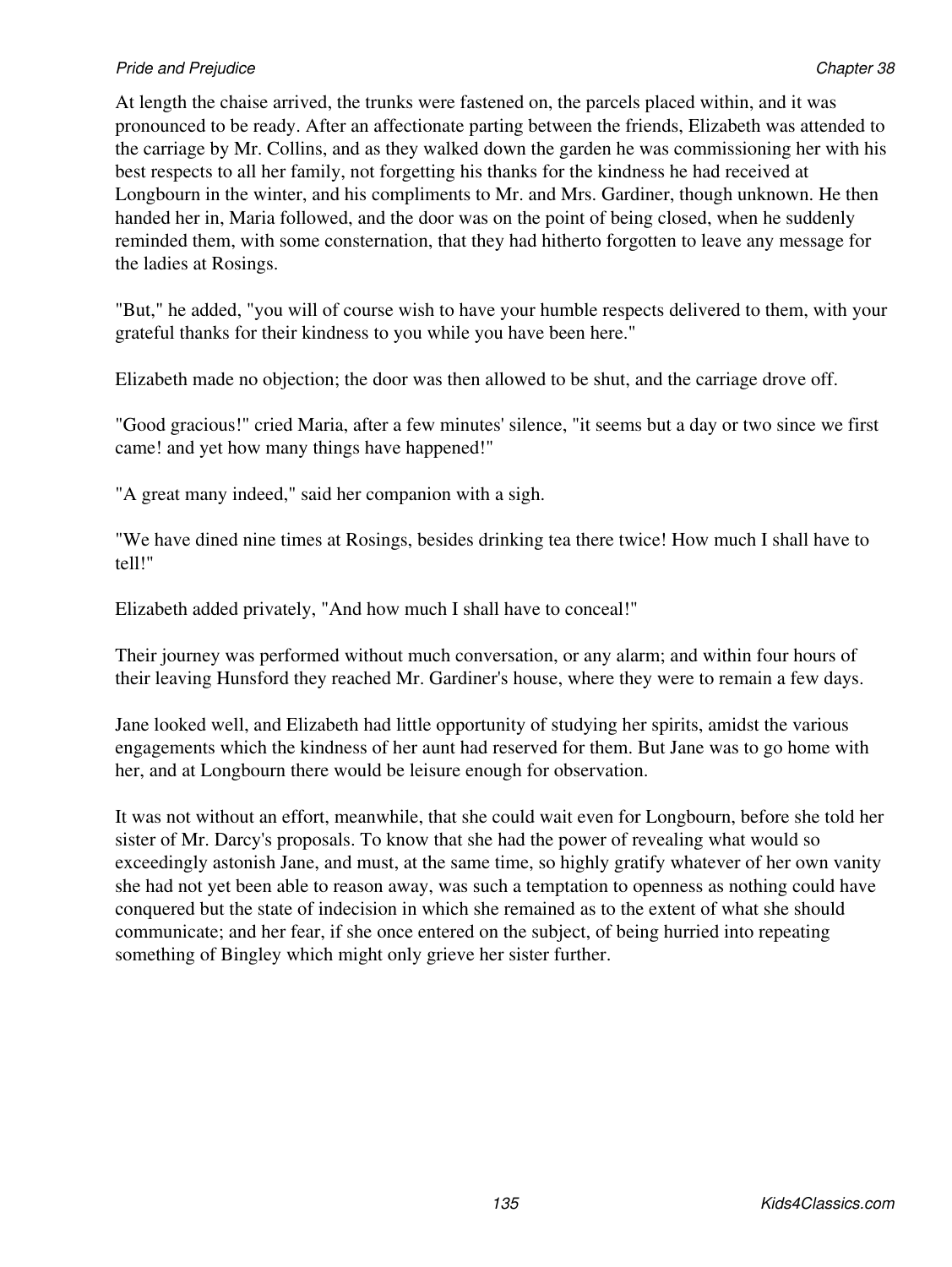It was the second week in May, in which the three young ladies set out together from Gracechurch Street for the town of , in Hertfordshire; and, as they drew near the appointed inn where Mr. Bennet's carriage was to meet them, they quickly perceived, in token of the coachman's punctuality, both Kitty and Lydia looking out of a dining−room upstairs. These two girls had been above an hour in the place, happily employed in visiting an opposite milliner, watching the sentinel on guard, and dressing a salad and cucumber.

After welcoming their sisters, they triumphantly displayed a table set out with such cold meat as an inn larder usually affords, exclaiming, "Is not this nice? Is not this an agreeable surprise?"

"And we mean to treat you all," added Lydia, "but you must lend us the money, for we have just spent ours at the shop out there." Then, showing her purchases "Look here, I have bought this bonnet. I do not think it is very pretty; but I thought I might as well buy it as not. I shall pull it to pieces as soon as I get home, and see if I can make it up any better."

And when her sisters abused it as ugly, she added, with perfect unconcern, "Oh! but there were two or three much uglier in the shop; and when I have bought some prettier−coloured satin to trim it with fresh, I think it will be very tolerable. Besides, it will not much signify what one wears this summer, after the shire have left Meryton, and they are going in a fortnight."

"Are they indeed!" cried Elizabeth, with the greatest satisfaction.

"They are going to be encamped near Brighton; and I do so want papa to take us all there for the summer! It would be such a delicious scheme; and I dare say would hardly cost anything at all. Mamma would like to go too of all things! Only think what a miserable summer else we shall have!"

"Yes," thought Elizabeth, *that* would be a delightful scheme indeed, and completely do for us at once. Good Heaven! Brighton, and a whole campful of soldiers, to us, who have been overset already by one poor regiment of militia, and the monthly balls of Meryton!"

"Now I have got some news for you," said Lydia, as they sat down at table. "What do you think? It is excellent news capital news and about a certain person we all like!"

Jane and Elizabeth looked at each other, and the waiter was told he need not stay. Lydia laughed, and said:

"Aye, that is just like your formality and discretion. You thought the waiter must not hear, as if he cared! I dare say he often hears worse things said than I am going to say. But he is an ugly fellow! I am glad he is gone. I never saw such a long chin in my life. Well, but now for my news; it is about dear Wickham; too good for the waiter, is it not? There is no danger of Wickham's marrying Mary King. There's for you! She is gone down to her uncle at Liverpool: gone to stay. Wickham is safe."

"And Mary King is safe!" added Elizabeth; "safe from a connection imprudent as to fortune."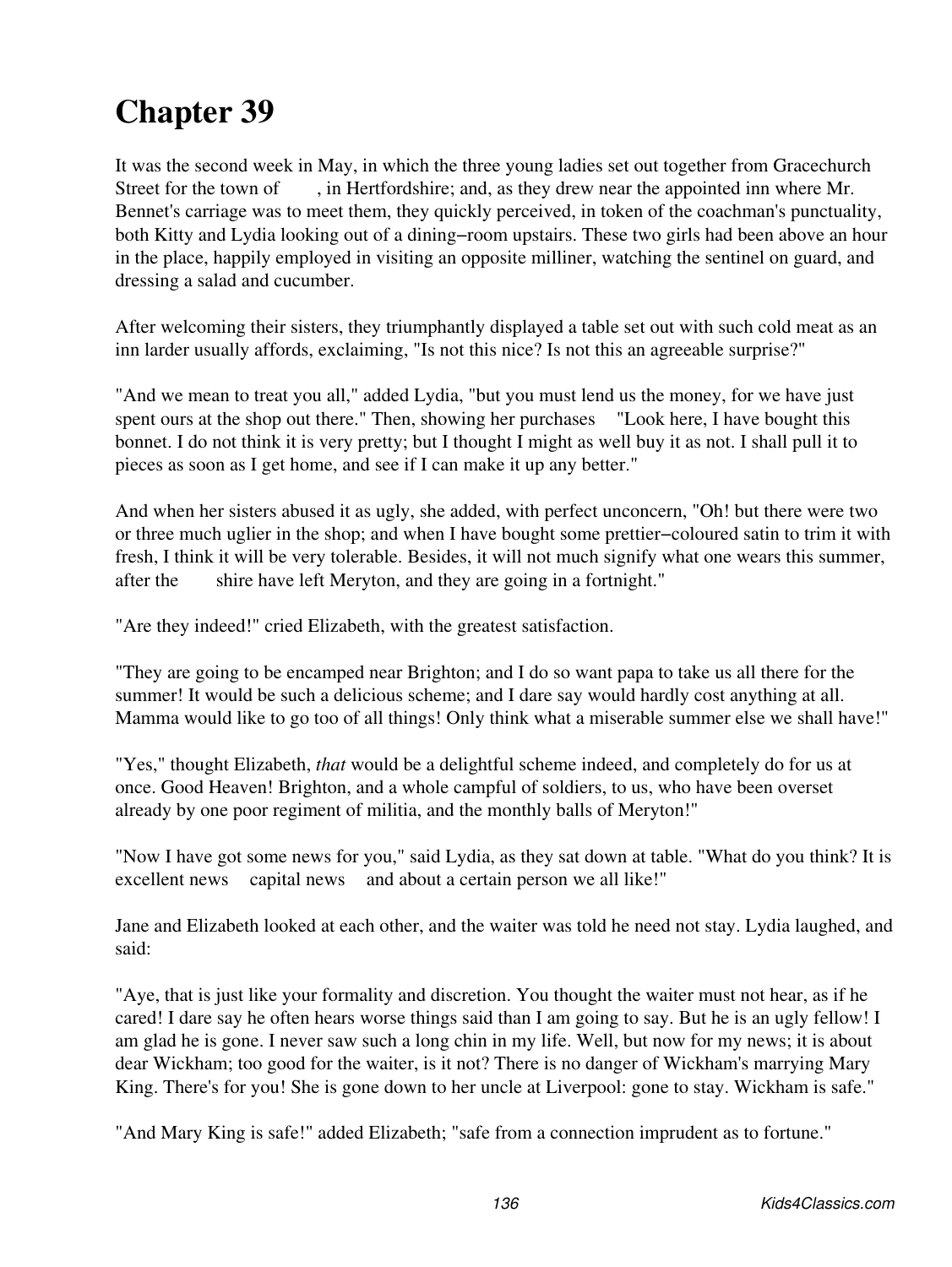"She is a great fool for going away, if she liked him."

"But I hope there is no strong attachment on either side," said Jane.

"I am sure there is not on *his*. I will answer for it, he never cared three straws about her who could about such a nasty little freckled thing?"

Elizabeth was shocked to think that, however incapable of such coarseness of *expression* herself, the coarseness of the *sentiment* was little other than her own breast had harboured and fancied liberal!

As soon as all had ate, and the elder ones paid, the carriage was ordered; and after some contrivance, the whole party, with all their boxes, work−bags, and parcels, and the unwelcome addition of Kitty's and Lydia's purchases, were seated in it.

"How nicely we are all crammed in," cried Lydia. "I am glad I bought my bonnet, if it is only for the fun of having another bandbox! Well, now let us be quite comfortable and snug, and talk and laugh all the way home. And in the first place, let us hear what has happened to you all since you went away. Have you seen any pleasant men? Have you had any flirting? I was in great hopes that one of you would have got a husband before you came back. Jane will be quite an old maid soon, I declare. She is almost three−and−twenty! Lord, how ashamed I should be of not being married before three−and−twenty! My aunt Phillips wants you so to get husbands, you can't think. She says Lizzy had better have taken Mr. Collins; but *I* do not think there would have been any fun in it. Lord! how I should like to be married before any of you; and then I would chaperon you about to all the balls. Dear me! we had such a good piece of fun the other day at Colonel Forster's. Kitty and me were to spend the day there, and Mrs. Forster promised to have a little dance in the evening; (by the bye, Mrs. Forster and me are *such* friends!) and so she asked the two Harringtons to come, but Harriet was ill, and so Pen was forced to come by herself; and then, what do you think we did? We dressed up Chamberlayne in woman's clothes on purpose to pass for a lady, only think what fun! Not a soul knew of it, but Colonel and Mrs. Forster, and Kitty and me, except my aunt, for we were forced to borrow one of her gowns; and you cannot imagine how well he looked! When Denny, and Wickham, and Pratt, and two or three more of the men came in, they did not know him in the least. Lord! how I laughed! and so did Mrs. Forster. I thought I should have died. And *that* made the men suspect something, and then they soon found out what was the matter."

With such kinds of histories of their parties and good jokes, did Lydia, assisted by Kitty's hints and additions, endeavour to amuse her companions all the way to Longbourn. Elizabeth listened as little as she could, but there was no escaping the frequent mention of Wickham's name.

Their reception at home was most kind. Mrs. Bennet rejoiced to see Jane in undiminished beauty; and more than once during dinner did Mr. Bennet say voluntarily to Elizabeth:

"I am glad you are come back, Lizzy."

Their party in the dining−room was large, for almost all the Lucases came to meet Maria and hear the news; and various were the subjects that occupied them: Lady Lucas was inquiring of Maria, after the welfare and poultry of her eldest daughter; Mrs. Bennet was doubly engaged, on one hand collecting an account of the present fashions from Jane, who sat some way below her, and, on the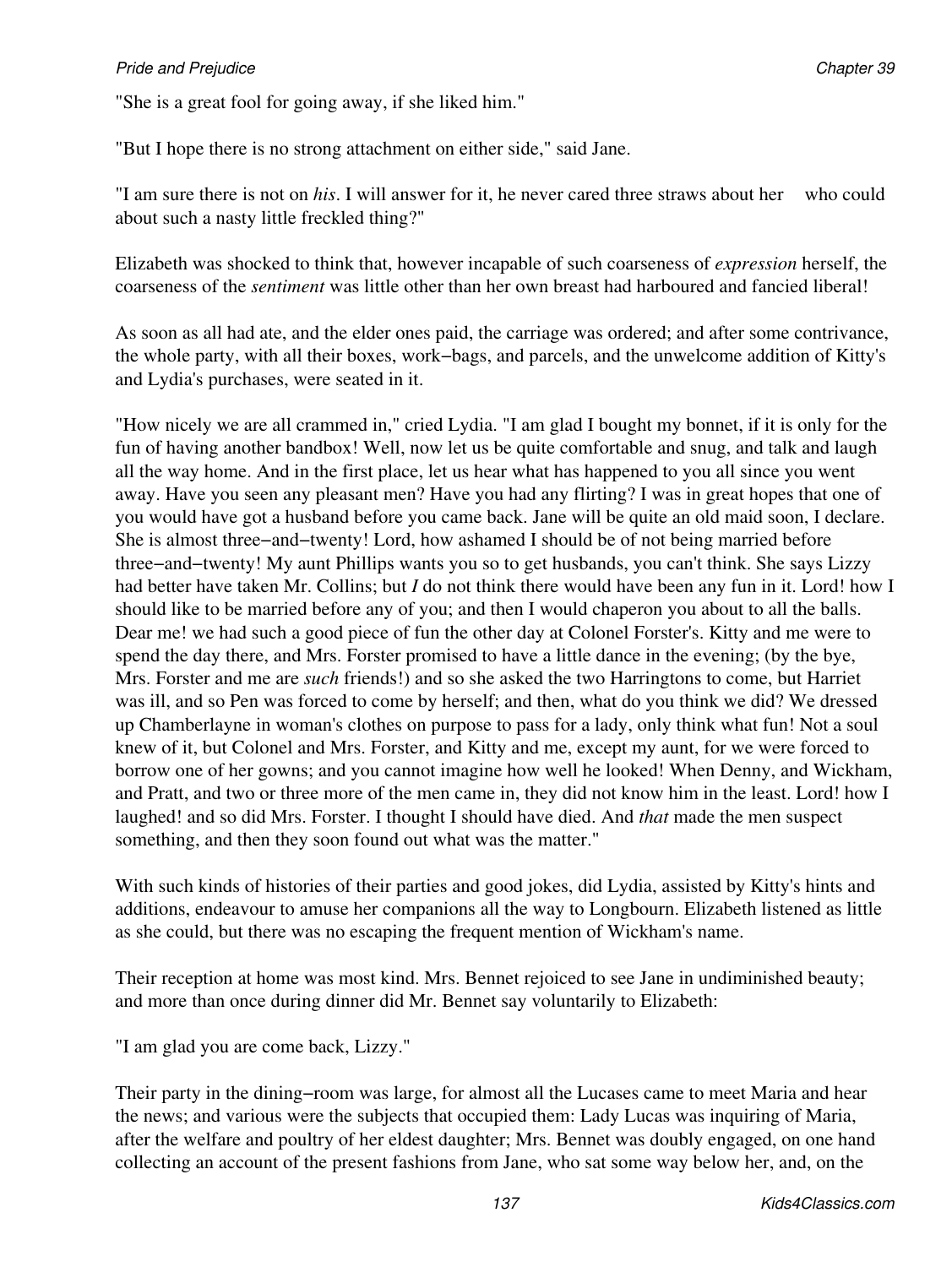other, retailing them all to the younger Lucases; and Lydia, in a voice rather louder than any other person's, was enumerating the various pleasures of the morning to anybody who would hear her.

"Oh! Mary," said she, "I wish you had gone with us, for we had such fun! As we went along, Kitty and I drew up the blinds, and pretended there was nobody in the coach; and I should have gone so all the way, if Kitty had not been sick; and when we got to the George, I do think we behaved very handsomely, for we treated the other three with the nicest cold luncheon in the world, and if you would have gone, we would have treated you too. And then when we came away it was such fun! I thought we never should have got into the coach. I was ready to die of laughter. And then we were so merry all the way home! we talked and laughed so loud, that anybody might have heard us ten miles off!"

To this Mary very gravely replied, "Far be it from me, my dear sister, to depreciate such pleasures! They would doubtless be congenial with the generality of female minds. But I confess they would have no charms for *me* I should infinitely prefer a book."

But of this answer Lydia heard not a word. She seldom listened to anybody for more than half a minute, and never attended to Mary at all.

In the afternoon Lydia was urgent with the rest of the girls to walk to Meryton, and to see how everybody went on; but Elizabeth steadily opposed the scheme. It should not be said that the Miss Bennets could not be at home half a day before they were in pursuit of the officers. There was another reason too for her opposition. She dreaded seeing Mr. Wickham again, and was resolved to avoid it as long as possible. The comfort to *her* of the regiment's approaching removal was indeed beyond expression. In a fortnight they were to go and once gone, she hoped there could be nothing more to plague her on his account.

She had not been many hours at home before she found that the Brighton scheme, of which Lydia had given them a hint at the inn, was under frequent discussion between her parents. Elizabeth saw directly that her father had not the smallest intention of yielding; but his answers were at the same time so vague and equivocal, that her mother, though often disheartened, had never yet despaired of succeeding at last.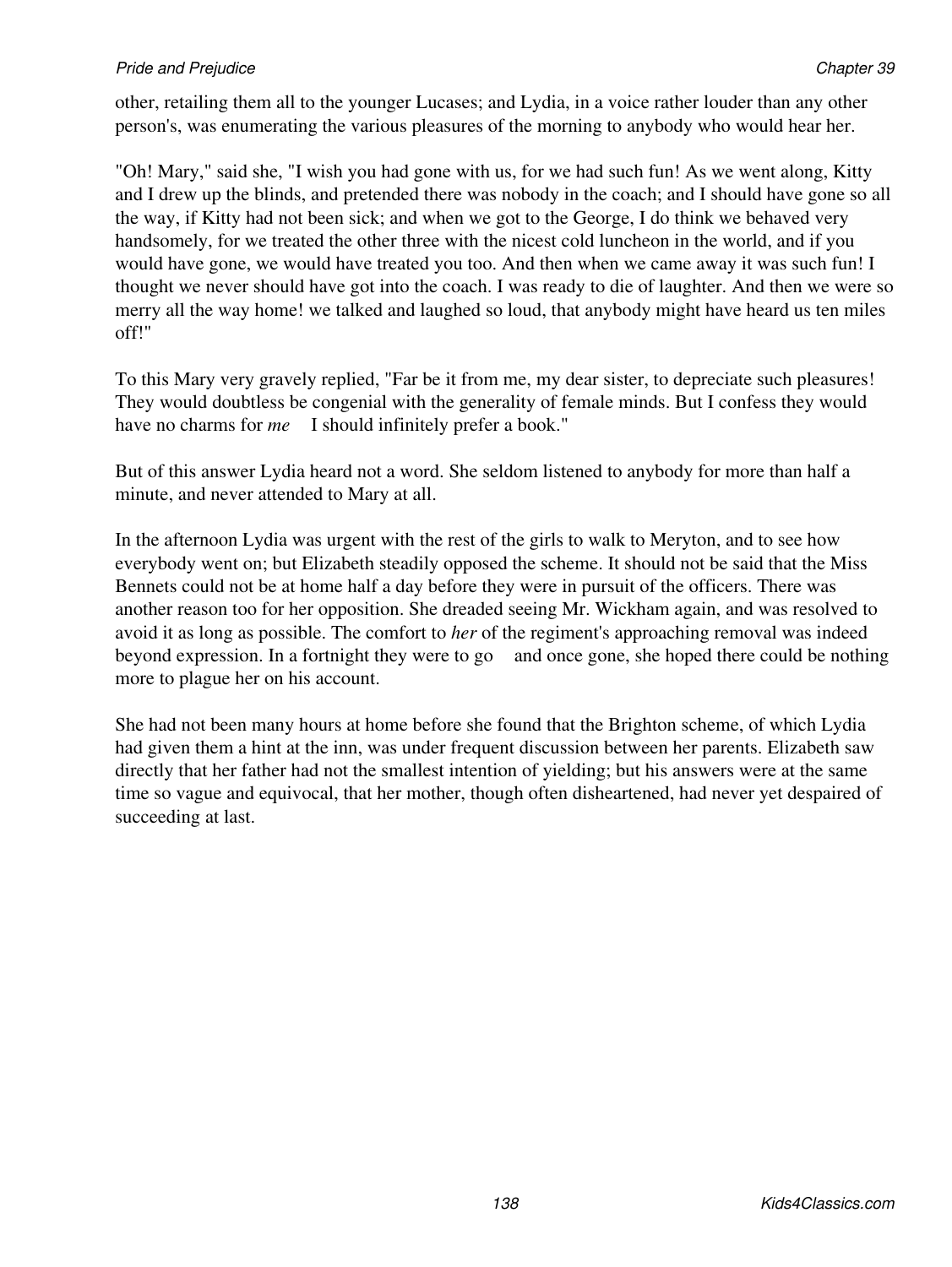Elizabeth's impatience to acquaint Jane with what had happened could no longer be overcome; and at length, resolving to suppress every particular in which her sister was concerned, and preparing her to be surprised, she related to her the next morning the chief of the scene between Mr. Darcy and herself.

Miss Bennet's astonishment was soon lessened by the strong sisterly partiality which made any admiration of Elizabeth appear perfectly natural; and all surprise was shortly lost in other feelings. She was sorry that Mr. Darcy should have delivered his sentiments in a manner so little suited to recommend them; but still more was she grieved for the unhappiness which her sister's refusal must have given him.

"His being so sure of succeeding was wrong," said she, "and certainly ought not to have appeared; but consider how much it must increase his disappointment!"

"Indeed," replied Elizabeth, "I am heartily sorry for him; but he has other feelings, which will probably soon drive away his regard for me. You do not blame me, however, for refusing him?"

"Blame you! Oh, no."

"But you blame me for having spoken so warmly of Wickham?"

"No I do not know that you were wrong in saying what you did."

"But you *will* know it, when I tell you what happened the very next day."

She then spoke of the letter, repeating the whole of its contents as far as they concerned George Wickham. What a stroke was this for poor Jane! who would willingly have gone through the world without believing that so much wickedness existed in the whole race of mankind, as was here collected in one individual. Nor was Darcy's vindication, though grateful to her feelings, capable of consoling her for such discovery. Most earnestly did she labour to prove the probability of error, and seek to clear the one without involving the other.

"This will not do," said Elizabeth; "you never will be able to make both of them good for anything. Take your choice, but you must be satisfied with only one. There is but such a quantity of merit between them; just enough to make one good sort of man; and of late it has been shifting about pretty much. For my part, I am inclined to believe it all Darcy's; but you shall do as you choose."

It was some time, however, before a smile could be extorted from Jane.

"I do not know when I have been more shocked," said she. "Wickham so very bad! It is almost past belief. And poor Mr. Darcy! Dear Lizzy, only consider what he must have suffered. Such a disappointment! and with the knowledge of your ill opinion, too! and having to relate such a thing of his sister! It is really too distressing. I am sure you must feel it so."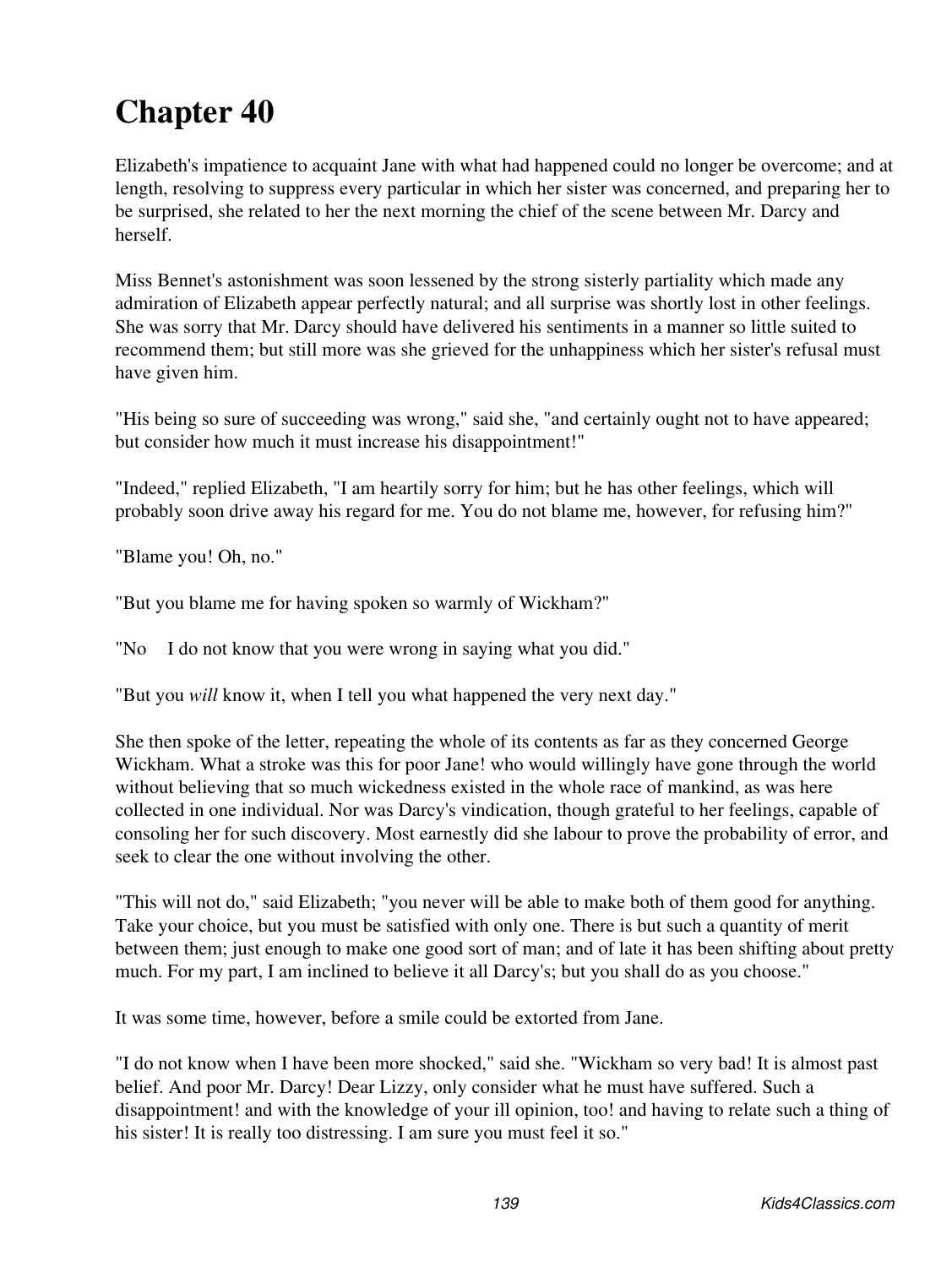"Oh! no, my regret and compassion are all done away by seeing you so full of both. I know you will do him such ample justice, that I am growing every moment more unconcerned and indifferent. Your profusion makes me saving; and if you lament over him much longer, my heart will be as light as a feather."

"Poor Wickham! there is such an expression of goodness in his countenance! such an openness and gentleness in his manner!"

"There certainly was some great mismanagement in the education of those two young men. One has got all the goodness, and the other all the appearance of it."

"I never thought Mr. Darcy so deficient in the *appearance* of it as you used to do."

"And yet I meant to be uncommonly clever in taking so decided a dislike to him, without any reason. It is such a spur to one's genius, such an opening for wit, to have a dislike of that kind. One may be continually abusive without saying anything just; but one cannot always be laughing at a man without now and then stumbling on something witty."

"Lizzy, when you first read that letter, I am sure you could not treat the matter as you do now."

"Indeed, I could not. I was uncomfortable enough, I may say unhappy. And with no one to speak to about what I felt, no Jane to comfort me and say that I had not been so very weak and vain and nonsensical as I knew I had! Oh! how I wanted you!"

"How unfortunate that you should have used such very strong expressions in speaking of Wickham to Mr. Darcy, for now they *do* appear wholly undeserved."

"Certainly. But the misfortune of speaking with bitterness is a most natural consequence of the prejudices I had been encouraging. There is one point on which I want your advice. I want to be told whether I ought, or ought not, to make our acquaintances in general understand Wickham's character."

Miss Bennet paused a little, and then replied, "Surely there can be no occasion for exposing him so dreadfully. What is your opinion?"

"That it ought not to be attempted. Mr. Darcy has not authorised me to make his communication public. On the contrary, every particular relative to his sister was meant to be kept as much as possible to myself; and if I endeavour to undeceive people as to the rest of his conduct, who will believe me? The general prejudice against Mr. Darcy is so violent, that it would be the death of half the good people in Meryton to attempt to place him in an amiable light. I am not equal to it. Wickham will soon be gone; and therefore it will not signify to anyone here what he really is. Some time hence it will be all found out, and then we may laugh at their stupidity in not knowing it before. At present I will say nothing about it."

"You are quite right. To have his errors made public might ruin him for ever. He is now, perhaps, sorry for what he has done, and anxious to re−establish a character. We must not make him desperate."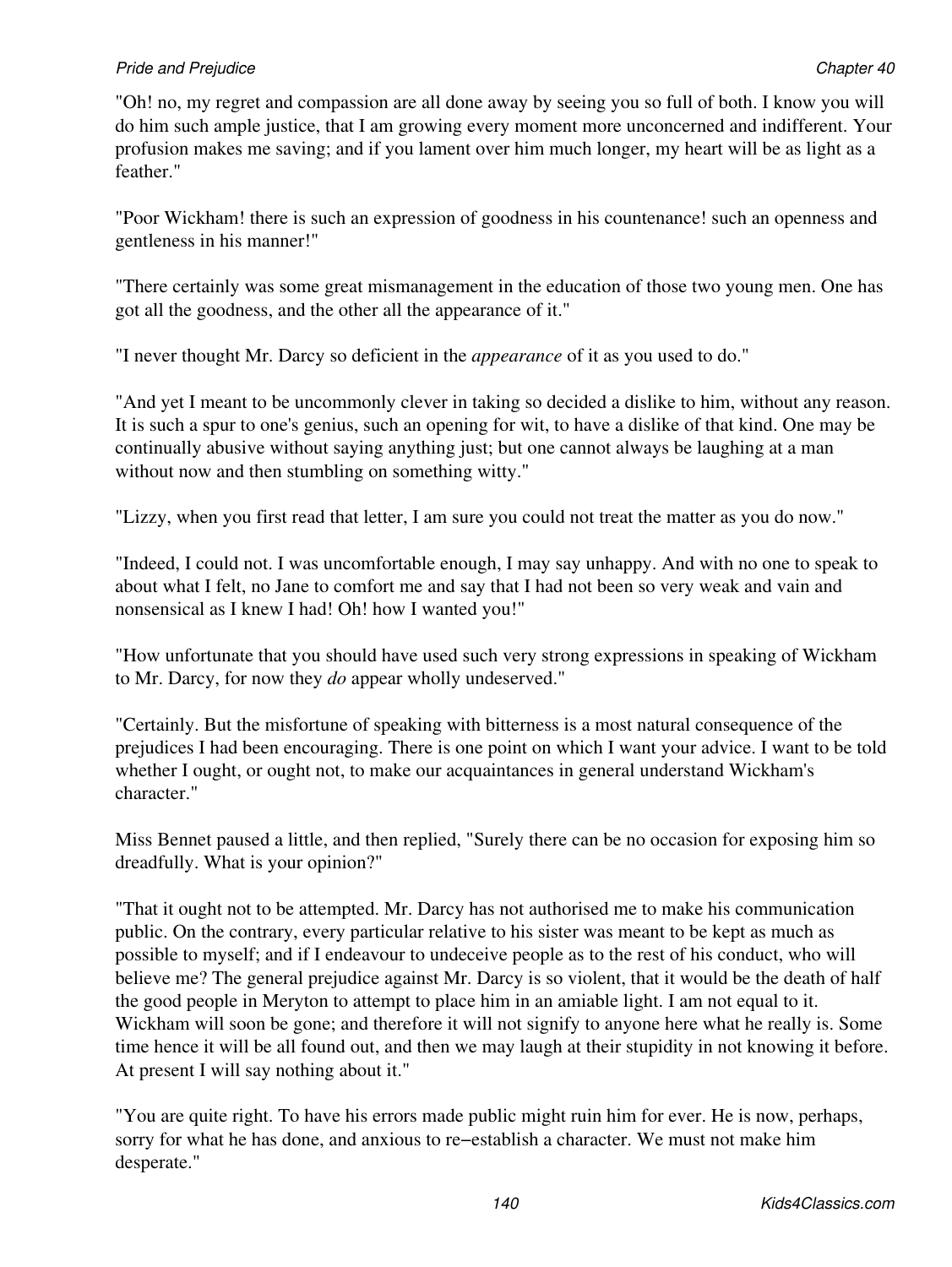The tumult of Elizabeth's mind was allayed by this conversation. She had got rid of two of the secrets which had weighed on her for a fortnight, and was certain of a willing listener in Jane, whenever she might wish to talk again of either. But there was still something lurking behind, of which prudence forbade the disclosure. She dared not relate the other half of Mr. Darcy's letter, nor explain to her sister how sincerely she had been valued by her friend. Here was knowledge in which no one could partake; and she was sensible that nothing less than a perfect understanding between the parties could justify her in throwing off this last encumbrance of mystery. "And then," said she, "if that very improbable event should ever take place, I shall merely be able to tell what Bingley may tell in a much more agreeable manner himself. The liberty of communication cannot be mine till it has lost all its value!"

She was now, on being settled at home, at leisure to observe the real state of her sister's spirits. Jane was not happy. She still cherished a very tender affection for Bingley. Having never even fancied herself in love before, her regard had all the warmth of first attachment, and, from her age and disposition, greater steadiness than most first attachments often boast; and so fervently did she value his remembrance, and prefer him to every other man, that all her good sense, and all her attention to the feelings of her friends, were requisite to check the indulgence of those regrets which must have been injurious to her own health and their tranquillity.

"Well, Lizzy," said Mrs. Bennet one day, "what is your opinion *now* of this sad business of Jane's? For my part, I am determined never to speak of it again to anybody. I told my sister Phillips so the other day. But I cannot find out that Jane saw anything of him in London. Well, he is a very undeserving young man and I do not suppose there's the least chance in the world of her ever getting him now. There is no talk of his coming to Netherfield again in the summer; and I have inquired of everybody, too, who is likely to know."

"I do not believe he will ever live at Netherfield any more."

"Oh well! it is just as he chooses. Nobody wants him to come. Though I shall always say he used my daughter extremely ill; and if I was her, I would not have put up with it. Well, my comfort is, I am sure Jane will die of a broken heart; and then he will be sorry for what he has done."

But as Elizabeth could not receive comfort from any such expectation, she made no answer.

"Well, Lizzy," continued her mother, soon afterwards, "and so the Collinses live very comfortable, do they? Well, well, I only hope it will last. And what sort of table do they keep? Charlotte is an excellent manager, I dare say. If she is half as sharp as her mother, she is saving enough. There is nothing extravagant in *their* housekeeping, I dare say."

"No, nothing at all."

"A great deal of good management, depend upon it. Yes, yes. *they* will take care not to outrun their income. *They* will never be distressed for money. Well, much good may it do them! And so, I suppose, they often talk of having Longbourn when your father is dead. They look upon it as quite their own, I dare say, whenever that happens."

"It was a subject which they could not mention before me."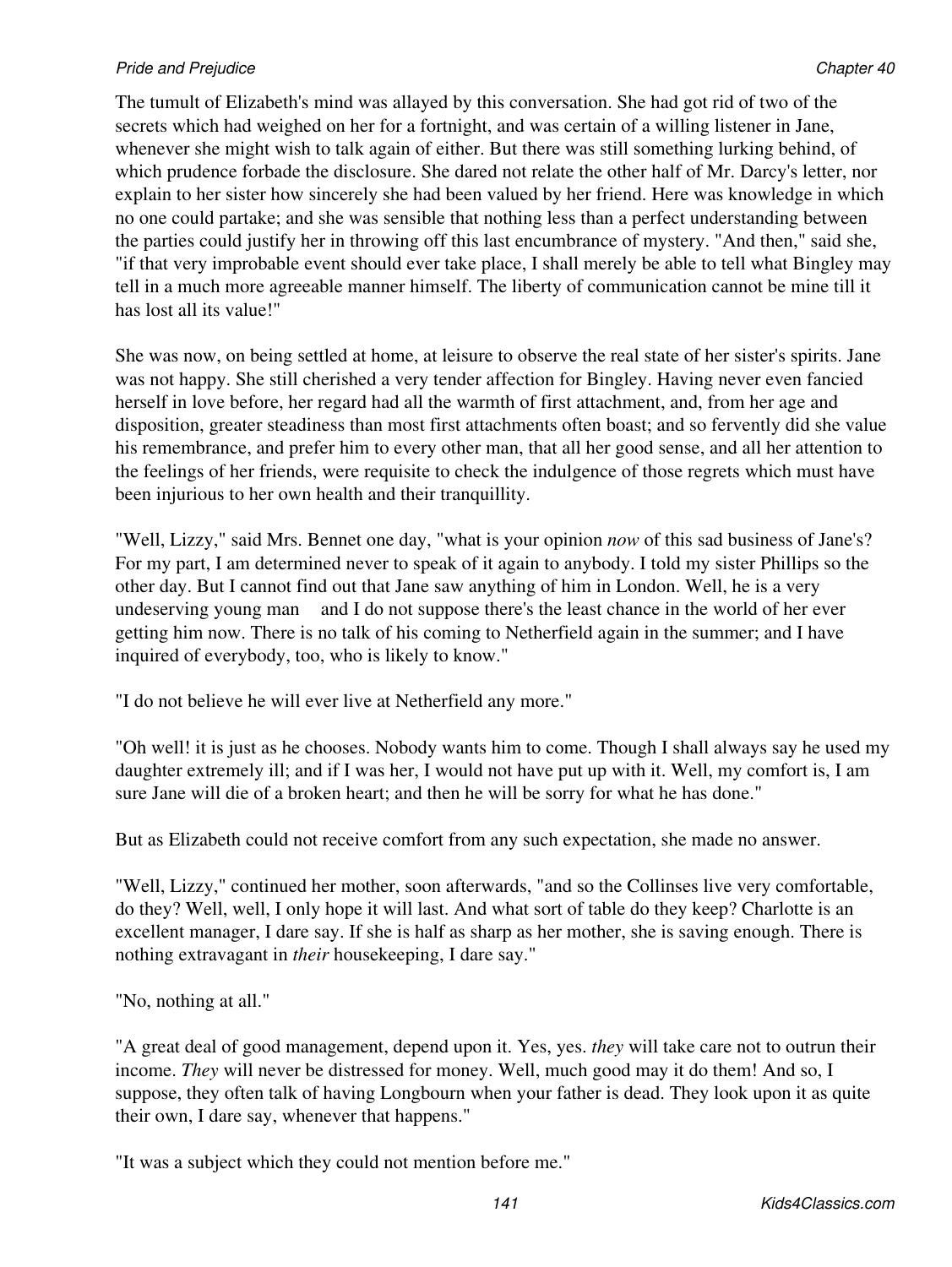"No; it would have been strange if they had; but I make no doubt they often talk of it between themselves. Well, if they can be easy with an estate that is not lawfully their own, so much the better. I should be ashamed of having one that was only entailed on me."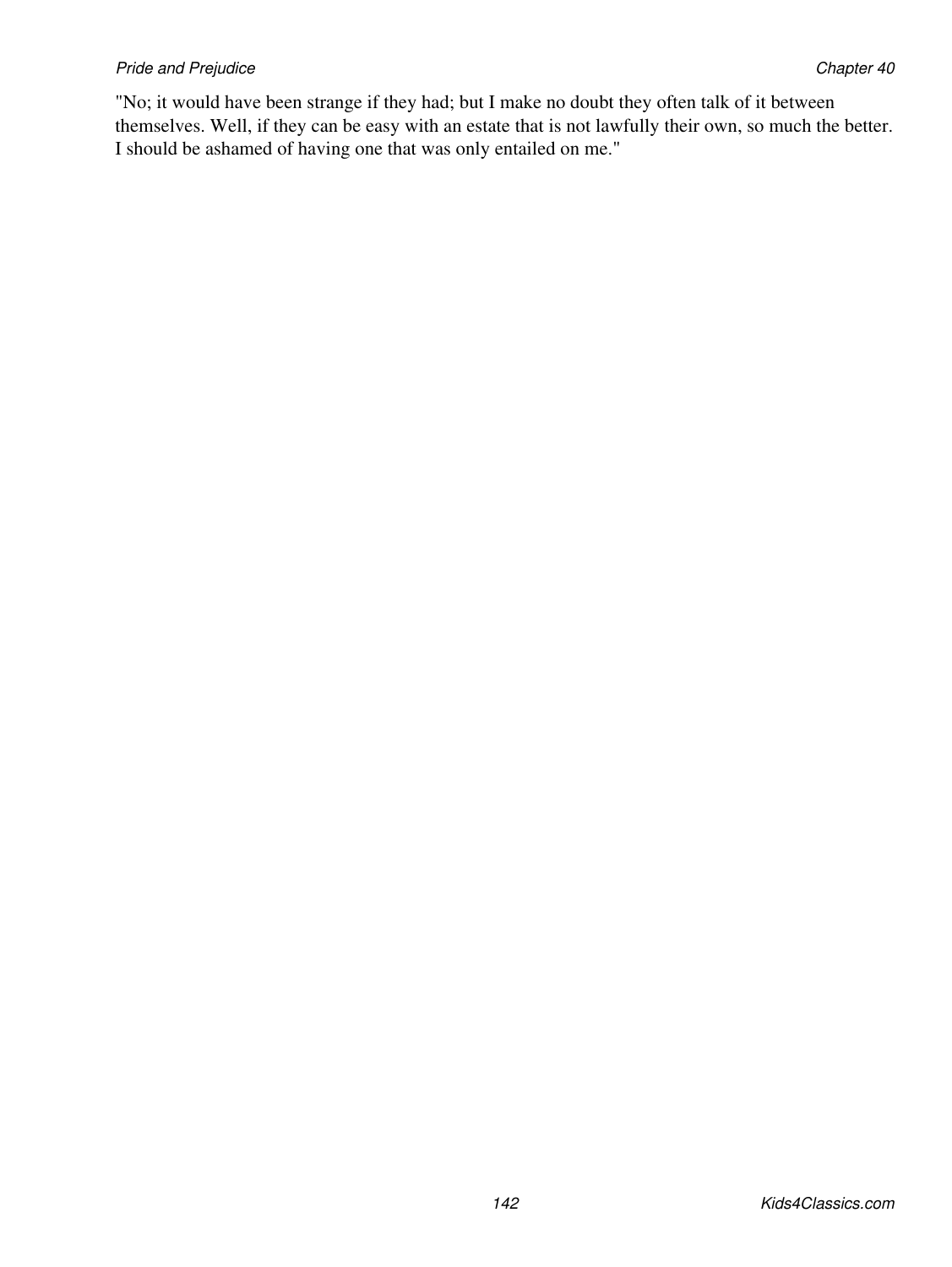# **Chapter 41**

The first week of their return was soon gone. The second began. It was the last of the regiment's stay in Meryton, and all the young ladies in the neighbourhood were drooping apace. The dejection was almost universal. The elder Miss Bennets alone were still able to eat, drink, and sleep, and pursue the usual course of their employments. Very frequently were they reproached for this insensibility by Kitty and Lydia, whose own misery was extreme, and who could not comprehend such hard−heartedness in any of the family.

"Good Heaven! what is to become of us? What are we to do?" would they often exclaim in the bitterness of woe. "How can you be smiling so, Lizzy?"

Their affectionate mother shared all their grief; she remembered what she had herself endured on a similar occasion, five−and−twenty years ago.

"I am sure," said she, "I cried for two days together when Colonel Miller's regiment went away. I thought I should have broken my heart."

"I am sure I shall break *mine*," said Lydia.

"If one could but go to Brighton!" observed Mrs. Bennet.

"Oh, yes! if one could but go to Brighton! But papa is so disagreeable."

"A little sea−bathing would set me up forever."

"And my aunt Phillips is sure it would do *me* a great deal of good," added Kitty.

Such were the kind of lamentations resounding perpetually through Longbourn House. Elizabeth tried to be diverted by them; but all sense of pleasure was lost in shame. She felt anew the justice of Mr. Darcy's objections; and never had she been so much disposed to pardon his interference in the views of his friend.

But the gloom of Lydia's prospect was shortly cleared away; for she received an invitation from Mrs. Forster, the wife of the colonel of the regiment, to accompany her to Brighton. This invaluable friend was a very young woman, and very lately married. A resemblance in good humour and good spirits had recommended her and Lydia to each other, and out of their *three* months' acquaintance they had been intimate *two*.

The rapture of Lydia on this occasion, her adoration of Mrs. Forster, the delight of Mrs. Bennet, and the mortification of Kitty, are scarcely to be described. Wholly inattentive to her sister's feelings, Lydia flew about the house in restless ecstasy, calling for everyone's congratulations, and laughing and talking with more violence than ever; whilst the luckless Kitty continued in the parlour repined at her fate in terms as unreasonable as her accent was peevish.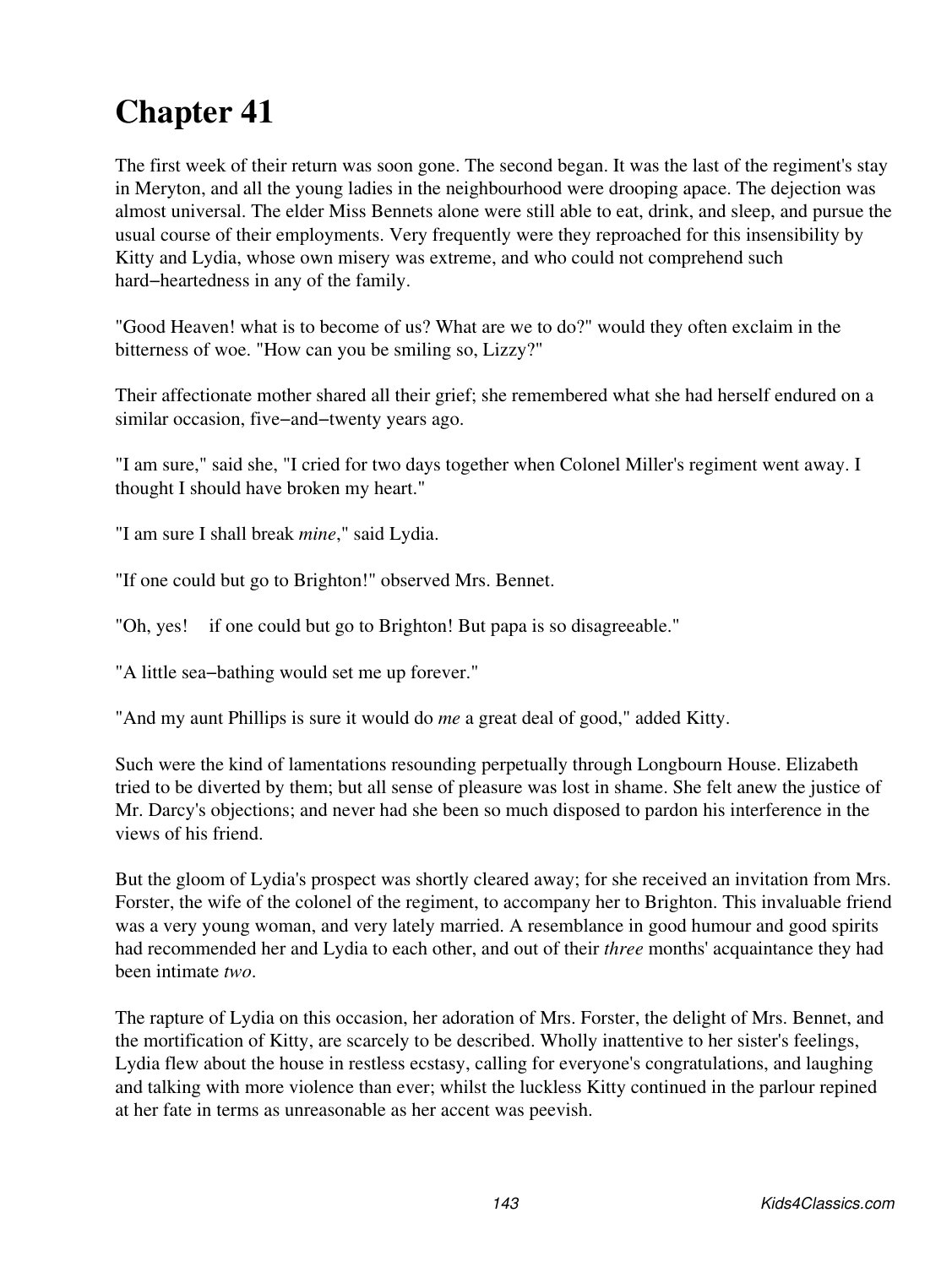"I cannot see why Mrs. Forster should not ask *me* as well as Lydia," said she, "Though I am *not* her particular friend. I have just as much right to be asked as she has, and more too, for I am two years older."

In vain did Elizabeth attempt to make her reasonable, and Jane to make her resigned. As for Elizabeth herself, this invitation was so far from exciting in her the same feelings as in her mother and Lydia, that she considered it as the death warrant of all possibility of common sense for the latter; and detestable as such a step must make her were it known, she could not help secretly advising her father not to let her go. She represented to him all the improprieties of Lydia's general behaviour, the little advantage she could derive from the friendship of such a woman as Mrs. Forster, and the probability of her being yet more imprudent with such a companion at Brighton, where the temptations must be greater than at home. He heard her attentively, and then said:

"Lydia will never be easy until she has exposed herself in some public place or other, and we can never expect her to do it with so little expense or inconvenience to her family as under the present circumstances."

"If you were aware," said Elizabeth, "of the very great disadvantage to us all which must arise from the public notice of Lydia's unguarded and imprudent manner nay, which has already arisen from it, I am sure you would judge differently in the affair."

"Already arisen?" repeated Mr. Bennet. "What, has she frightened away some of your lovers? Poor little Lizzy! But do not be cast down. Such squeamish youths as cannot bear to be connected with a little absurdity are not worth a regret. Come, let me see the list of pitiful fellows who have been kept aloof by Lydia's folly."

"Indeed you are mistaken. I have no such injuries to resent. It is not of particular, but of general evils, which I am now complaining. Our importance, our respectability in the world must be affected by the wild volatility, the assurance and disdain of all restraint which mark Lydia's character. Excuse me, for I must speak plainly. If you, my dear father, will not take the trouble of checking her exuberant spirits, and of teaching her that her present pursuits are not to be the business of her life, she will soon be beyond the reach of amendment. Her character will be fixed, and she will, at sixteen, be the most determined flirt that ever made herself or her family ridiculous; a flirt, too, in the worst and meanest degree of flirtation; without any attraction beyond youth and a tolerable person; and, from the ignorance and emptiness of her mind, wholly unable to ward off any portion of that universal contempt which her rage for admiration will excite. In this danger Kitty also is comprehended. She will follow wherever Lydia leads. Vain, ignorant, idle, and absolutely uncontrolled! Oh! my dear father, can you suppose it possible that they will not be censured and despised wherever they are known, and that their sisters will not be often involved in the disgrace?"

Mr. Bennet saw that her whole heart was in the subject, and affectionately taking her hand said in reply:

"Do not make yourself uneasy, my love. Wherever you and Jane are known you must be respected and valued; and you will not appear to less advantage for having a couple of or I may say, three very silly sisters. We shall have no peace at Longbourn if Lydia does not go to Brighton. Let her go, then. Colonel Forster is a sensible man, and will keep her out of any real mischief; and she is luckily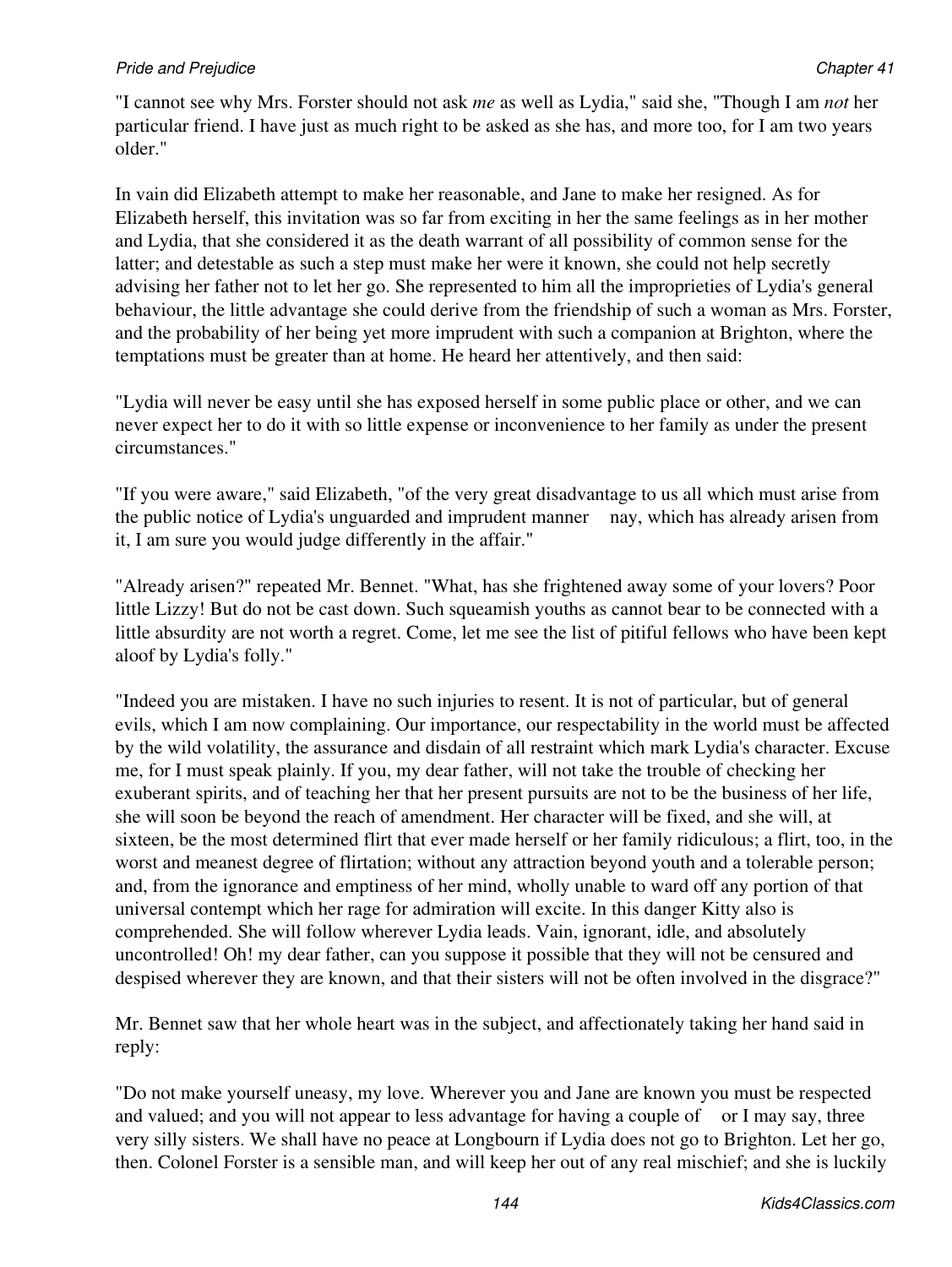too poor to be an object of prey to anybody. At Brighton she will be of less importance even as a common flirt than she has been here. The officers will find women better worth their notice. Let us hope, therefore, that her being there may teach her her own insignificance. At any rate, she cannot grow many degrees worse, without authorising us to lock her up for the rest of her life."

With this answer Elizabeth was forced to be content; but her own opinion continued the same, and she left him disappointed and sorry. It was not in her nature, however, to increase her vexations by dwelling on them. She was confident of having performed her duty, and to fret over unavoidable evils, or augment them by anxiety, was no part of her disposition.

Had Lydia and her mother known the substance of her conference with her father, their indignation would hardly have found expression in their united volubility. In Lydia's imagination, a visit to Brighton comprised every possibility of earthly happiness. She saw, with the creative eye of fancy, the streets of that gay bathing−place covered with officers. She saw herself the object of attention, to tens and to scores of them at present unknown. She saw all the glories of the camp its tents stretched forth in beauteous uniformity of lines, crowded with the young and the gay, and dazzling with scarlet; and, to complete the view, she saw herself seated beneath a tent, tenderly flirting with at least six officers at once.

Had she known her sister sought to tear her from such prospects and such realities as these, what would have been her sensations? They could have been understood only by her mother, who might have felt nearly the same. Lydia's going to Brighton was all that consoled her for her melancholy conviction of her husband's never intending to go there himself.

But they were entirely ignorant of what had passed; and their raptures continued, with little intermission, to the very day of Lydia's leaving home.

Elizabeth was now to see Mr. Wickham for the last time. Having been frequently in company with him since her return, agitation was pretty well over; the agitations of formal partiality entirely so. She had even learnt to detect, in the very gentleness which had first delighted her, an affectation and a sameness to disgust and weary. In his present behaviour to herself, moreover, she had a fresh source of displeasure, for the inclination he soon testified of renewing those intentions which had marked the early part of their acquaintance could only serve, after what had since passed, to provoke her. She lost all concern for him in finding herself thus selected as the object of such idle and frivolous gallantry; and while she steadily repressed it, could not but feel the reproof contained in his believing, that however long, and for whatever cause, his attentions had been withdrawn, her vanity would be gratified, and her preference secured at any time by their renewal.

On the very last day of the regiment's remaining at Meryton, he dined, with other of the officers, at Longbourn; and so little was Elizabeth disposed to part from him in good humour, that on his making some inquiry as to the manner in which her time had passed at Hunsford, she mentioned Colonel Fitzwilliam's and Mr. Darcy's having both spent three weeks at Rosings, and asked him, if he was acquainted with the former.

He looked surprised, displeased, alarmed; but with a moment's recollection and a returning smile, replied, that he had formerly seen him often; and, after observing that he was a very gentlemanlike man, asked her how she had liked him. Her answer was warmly in his favour. With an air of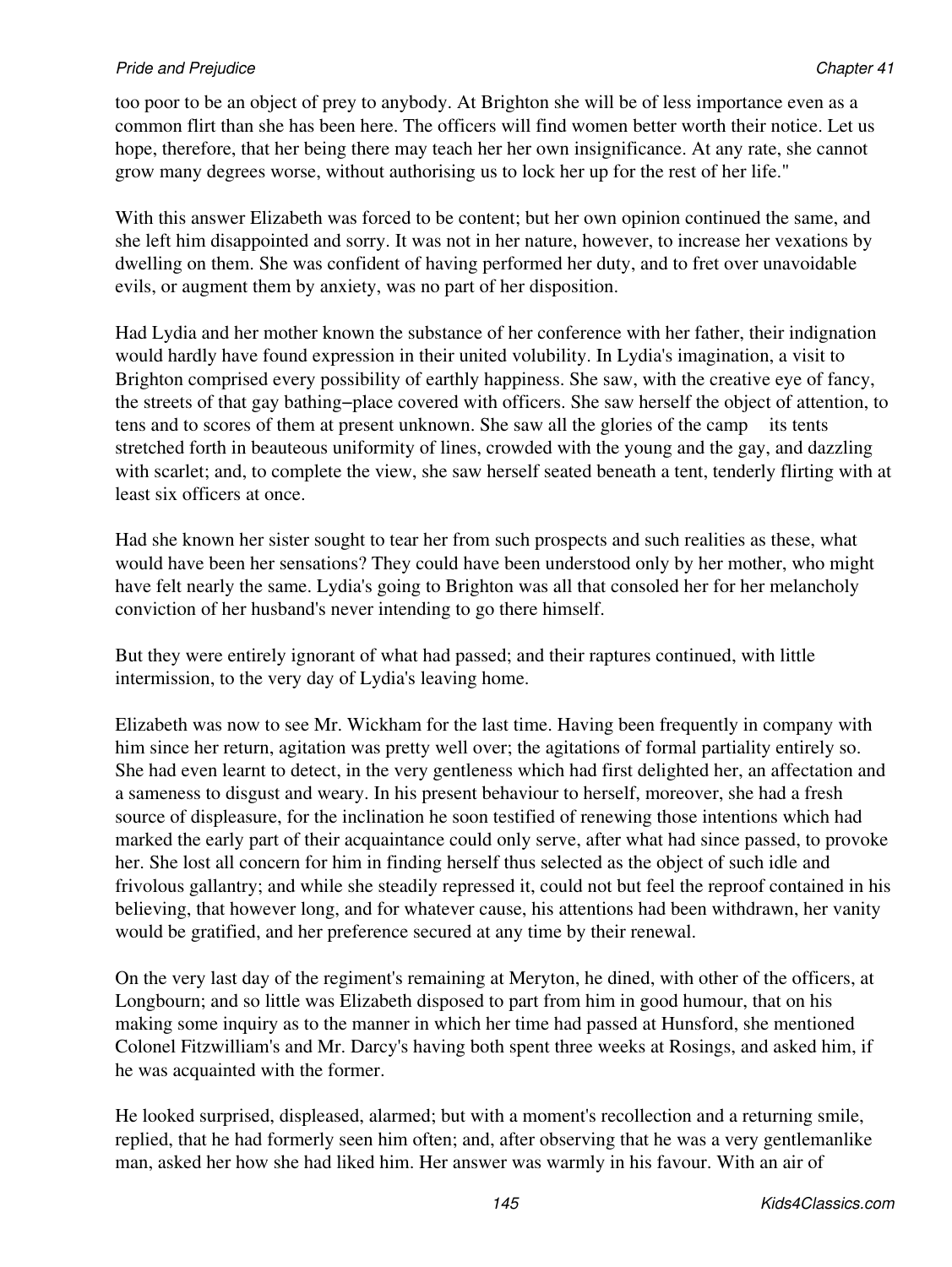indifference he soon afterwards added:

"How long did you say he was at Rosings?"

"Nearly three weeks."

"And you saw him frequently?"

"Yes, almost every day."

"His manners are very different from his cousin's."

"Yes, very different. But I think Mr. Darcy improves upon acquaintance."

"Indeed!" cried Mr. Wickham with a look which did not escape her. "And pray, may I ask? " But checking himself, he added, in a gayer tone, "Is it in address that he improves? Has he deigned to add aught of civility to his ordinary style? for I dare not hope," he continued in a lower and more serious tone, "that he is improved in essentials."

"Oh, no!" said Elizabeth. "In essentials, I believe, he is very much what he ever was."

While she spoke, Wickham looked as if scarcely knowing whether to rejoice over her words, or to distrust their meaning. There was a something in her countenance which made him listen with an apprehensive and anxious attention, while she added:

"When I said that he improved on acquaintance, I did not mean that his mind or his manners were in a state of improvement, but that, from knowing him better, his disposition was better understood."

Wickham's alarm now appeared in a heightened complexion and agitated look; for a few minutes he was silent, till, shaking off his embarrassment, he turned to her again, and said in the gentlest of accents:

"You, who so well know my feeling towards Mr. Darcy, will readily comprehend how sincerely I must rejoice that he is wise enough to assume even the *appearance* of what is right. His pride, in that direction, may be of service, if not to himself, to many others, for it must only deter him from such foul misconduct as I have suffered by. I only fear that the sort of cautiousness to which you, I imagine, have been alluding, is merely adopted on his visits to his aunt, of whose good opinion and judgement he stands much in awe. His fear of her has always operated, I know, when they were together; and a good deal is to be imputed to his wish of forwarding the match with Miss de Bourgh, which I am certain he has very much at heart."

Elizabeth could not repress a smile at this, but she answered only by a slight inclination of the head. She saw that he wanted to engage her on the old subject of his grievances, and she was in no humour to indulge him. The rest of the evening passed with the *appearance*, on his side, of usual cheerfulness, but with no further attempt to distinguish Elizabeth; and they parted at last with mutual civility, and possibly a mutual desire of never meeting again.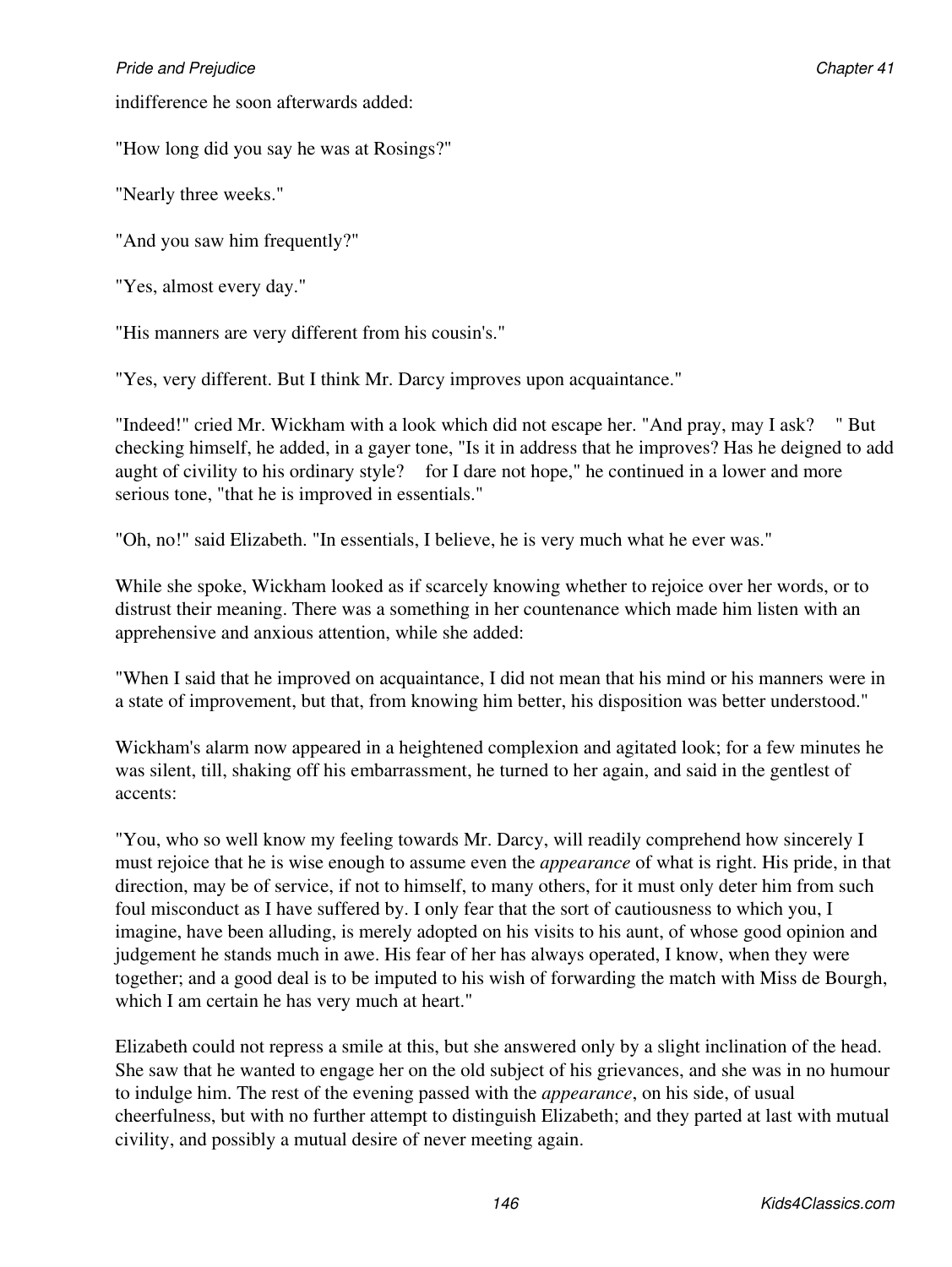When the party broke up, Lydia returned with Mrs. Forster to Meryton, from whence they were to set out early the next morning. The separation between her and her family was rather noisy than pathetic. Kitty was the only one who shed tears; but she did weep from vexation and envy. Mrs. Bennet was diffuse in her good wishes for the felicity of her daughter, and impressive in her injunctions that she should not miss the opportunity of enjoying herself as much as possible advice which there was every reason to believe would be well attended to; and in the clamorous happiness of Lydia herself in bidding farewell, the more gentle adieus of her sisters were uttered without being heard.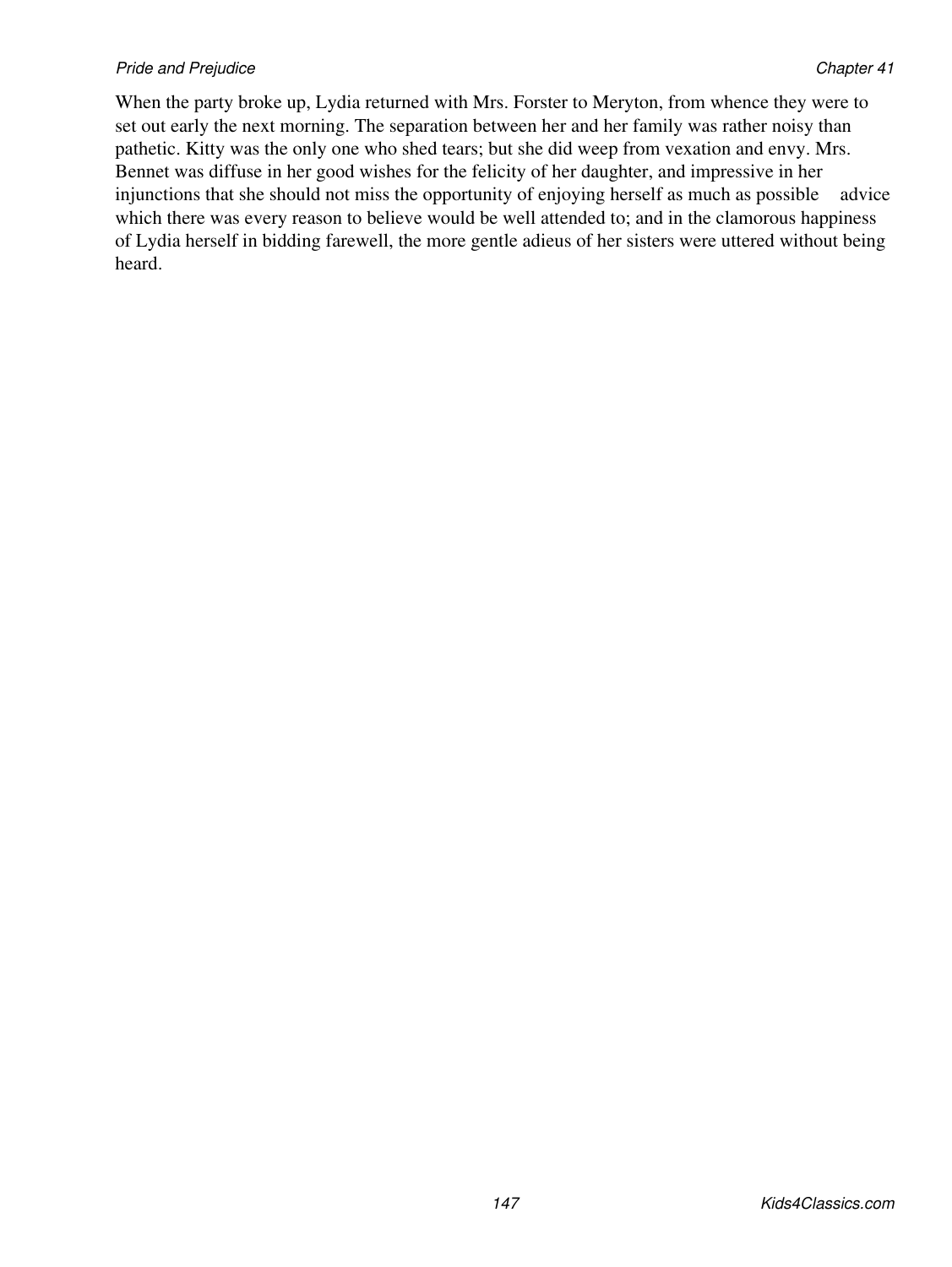# **Chapter 42**

Had Elizabeth's opinion been all drawn from her own family, she could not have formed a very pleasing opinion of conjugal felicity or domestic comfort. Her father, captivated by youth and beauty, and that appearance of good humour which youth and beauty generally give, had married a woman whose weak understanding and illiberal mind had very early in their marriage put an end to all real affection for her. Respect, esteem, and confidence had vanished for ever; and all his views of domestic happiness were overthrown. But Mr. Bennet was not of a disposition to seek comfort for the disappointment which his own imprudence had brought on, in any of those pleasures which too often console the unfortunate for their folly of their vice. He was fond of the country and of books; and from these tastes had arisen his principal enjoyments. To his wife he was very little otherwise indebted, than as her ignorance and folly had contributed to his amusement. This is not the sort of happiness which a man would in general wish to owe to his wife; but where other powers of entertainment are wanting, the true philosopher will derive benefit from such as are given.

Elizabeth, however, had never been blind to the impropriety of her father's behaviour as a husband. She had always seen it with pain; but respecting his abilities, and grateful for his affectionate treatment of herself, she endeavoured to forget what she could not overlook, and to banish from her thoughts that continual breach of conjugal obligation and decorum which, in exposing his wife to the contempt of her own children, was so highly reprehensible. But she had never felt so strongly as now the disadvantages which must attend the children of so unsuitable a marriage, nor ever been so fully aware of the evils arising from so ill−judged a direction of talents; talents, which, rightly used, might at least have preserved the respectability of his daughters, even if incapable of enlarging the mind of his wife.

When Elizabeth had rejoiced over Wickham's departure she found little other cause for satisfaction in the loss of the regiment. Their parties abroad were less varied than before, and at home she had a mother and sister whose constant repinings at the dullness of everything around them threw a real gloom over their domestic circle; and, though Kitty might in time regain her natural degree of sense, since the disturbers of her brain were removed, her other sister, from whose disposition greater evil might be apprehended, was likely to be hardened in all her folly and assurance by a situation of such double danger as a watering−place and a camp. Upon the whole, therefore, she found, what has been sometimes been found before, that an event to which she had been looking with impatient desire did not, in taking place, bring all the satisfaction she had promised herself. It was consequently necessary to name some other period for the commencement of actual felicity to have some other point on which her wishes and hopes might be fixed, and by again enjoying the pleasure of anticipation, console herself for the present, and prepare for another disappointment. Her tour to the Lakes was now the object of her happiest thoughts; it was her best consolation for all the uncomfortable hours which the discontentedness of her mother and Kitty made inevitable; and could she have included Jane in the scheme, every part of it would have been perfect.

"But it is fortunate," thought she, "that I have something to wish for. Were the whole arrangement complete, my disappointment would be certain. But here, by carrying with me one ceaseless source of regret in my sister's absence, I may reasonably hope to have all my expectations of pleasure realised. A scheme of which every part promises delight can never be successful; and general disappointment is only warded off by the defence of some little peculiar vexation."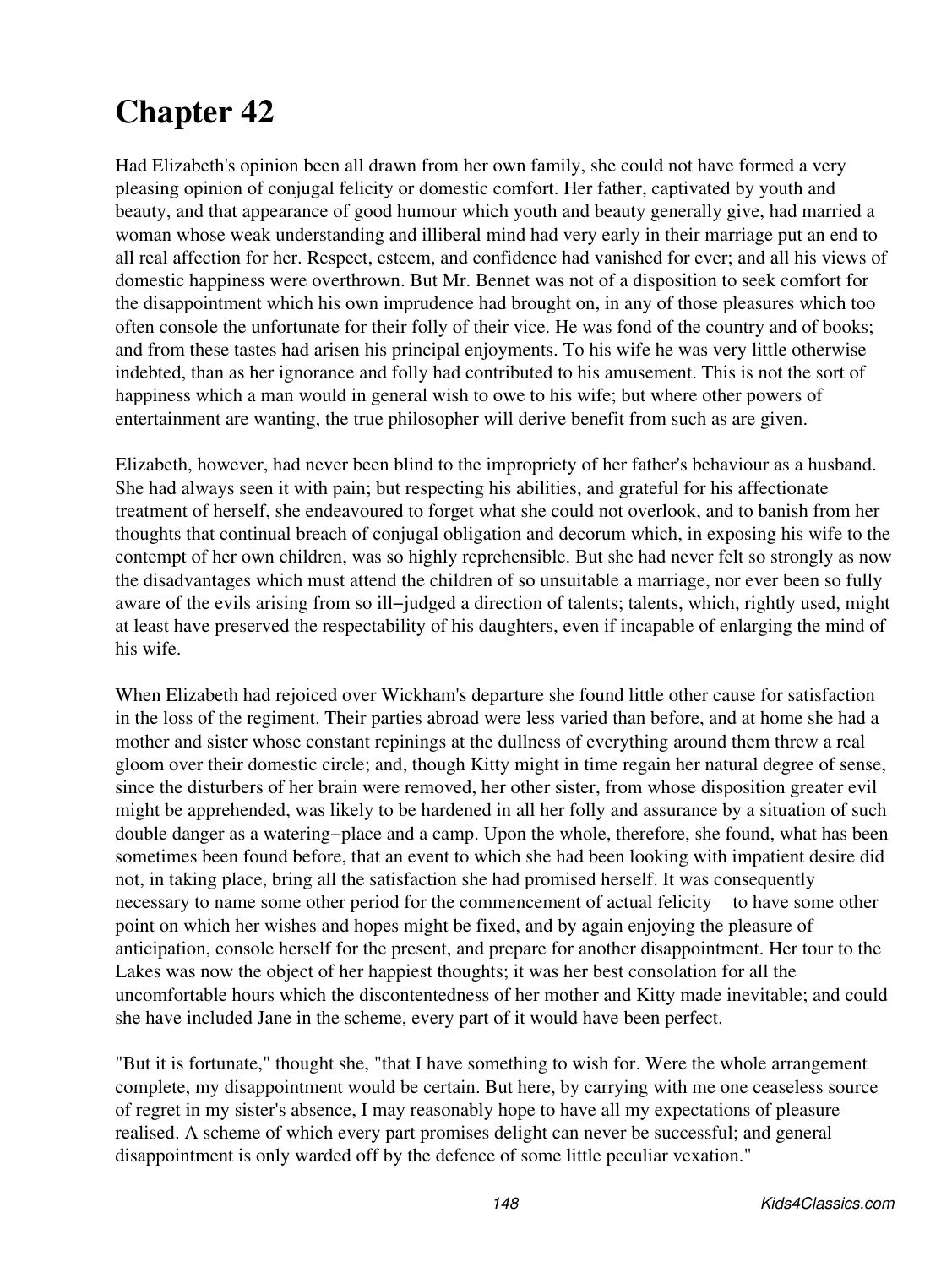## **Pride and Prejudice Chapter 22** Chapter 42

When Lydia went away she promised to write very often and very minutely to her mother and Kitty; but her letters were always long expected, and always very short. Those to her mother contained little else than that they were just returned from the library, where such and such officers had attended them, and where she had seen such beautiful ornaments as made her quite wild; that she had a new gown, or a new parasol, which she would have described more fully, but was obliged to leave off in a violent hurry, as Mrs. Forster called her, and they were going off to the camp; and from her correspondence with her sister, there was still less to be learnt for her letters to Kitty, though rather longer, were much too full of lines under the words to be made public.

After the first fortnight or three weeks of her absence, health, good humour, and cheerfulness began to reappear at Longbourn. Everything wore a happier aspect. The families who had been in town for the winter came back again, and summer finery and summer engagements arose. Mrs. Bennet was restored to her usual querulous serenity; and, by the middle of June, Kitty was so much recovered as to be able to enter Meryton without tears; an event of such happy promise as to make Elizabeth hope that by the following Christmas she might be so tolerably reasonable as not to mention an officer above once a day, unless, by some cruel and malicious arrangement at the War Office, another regiment should be quartered in Meryton.

The time fixed for the beginning of their northern tour was now fast approaching, and a fortnight only was wanting of it, when a letter arrived from Mrs. Gardiner, which at once delayed its commencement and curtailed its extent. Mr. Gardiner would be prevented by business from setting out till a fortnight later in July, and must be in London again within a month, and as that left too short a period for them to go so far, and see so much as they had proposed, or at least to see it with the leisure and comfort they had built on, they were obliged to give up the Lakes, and substitute a more contracted tour, and, according to the present plan, were to go no farther northwards than Derbyshire. In that county there was enough to be seen to occupy the chief of their three weeks; and to Mrs. Gardiner it had a peculiarly strong attraction. The town where she had formerly passed some years of her life, and where they were now to spend a few days, was probably as great an object of her curiosity as all the celebrated beauties of Matlock, Chatsworth, Dovedale, or the Peak.

Elizabeth was excessively disappointed; she had set her heart on seeing the Lakes, and still thought there might have been time enough. But it was her business to be satisfied and certainly her temper to be happy; and all was soon right again.

With the mention of Derbyshire there were many ideas connected. It was impossible for her to see the word without thinking of Pemberley and its owner. "But surely," said she, "I may enter his county without impunity, and rob it of a few petrified spars without his perceiving me."

The period of expectation was now doubled. Four weeks were to pass away before her uncle and aunt's arrival. But they did pass away, and Mr. and Mrs. Gardiner, with their four children, did at length appear at Longbourn. The children, two girls of six and eight years old, and two younger boys, were to be left under the particular care of their cousin Jane, who was the general favourite, and whose steady sense and sweetness of temper exactly adapted her for attending to them in every way teaching them, playing with them, and loving them.

The Gardiners stayed only one night at Longbourn, and set off the next morning with Elizabeth in pursuit of novelty and amusement. One enjoyment was certain that of suitableness of companions;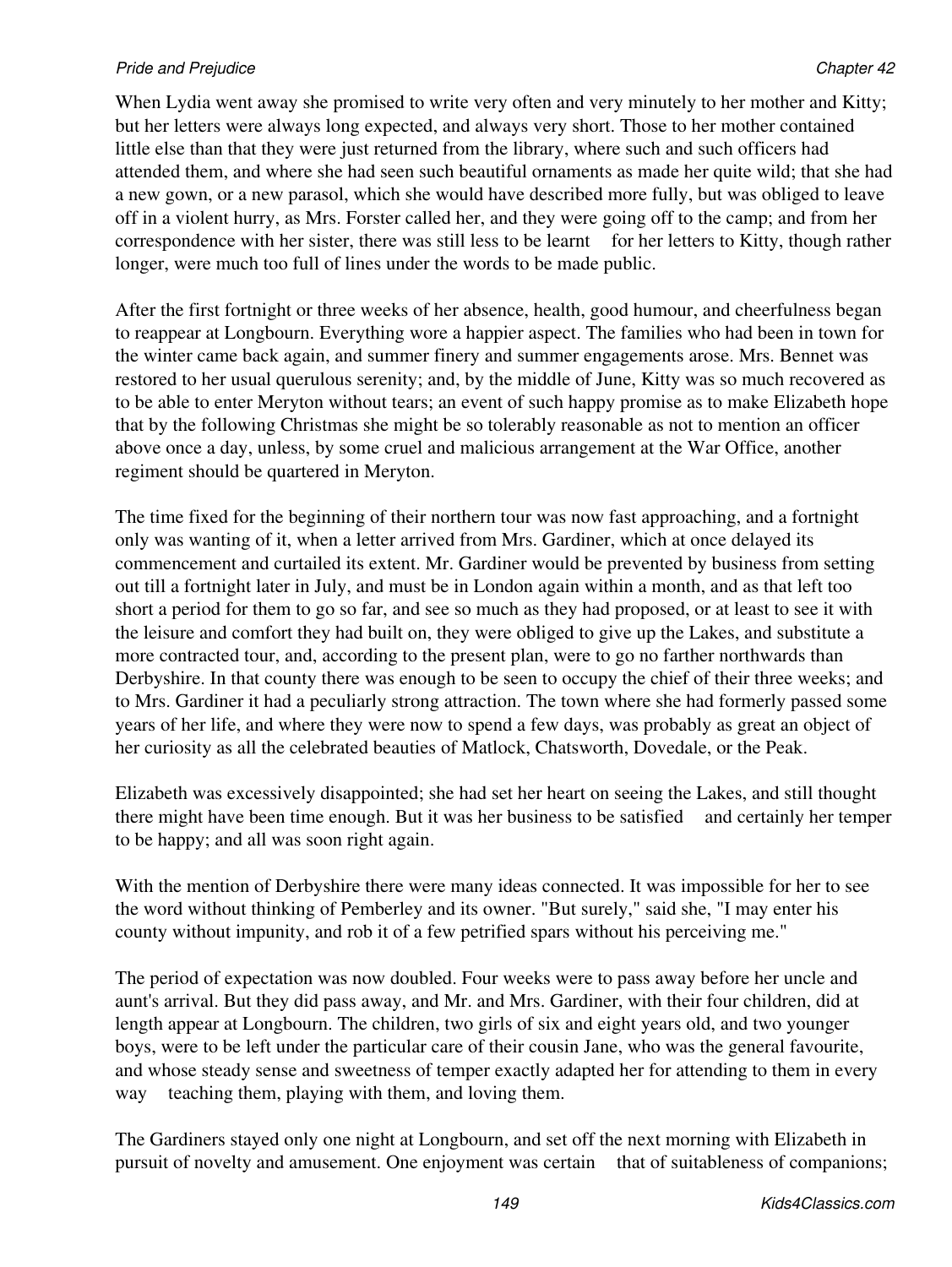a suitableness which comprehended health and temper to bear inconveniences cheerfulness to enhance every pleasure and affection and intelligence, which might supply it among themselves if there were disappointments abroad.

It is not the object of this work to give a description of Derbyshire, nor of any of the remarkable places through which their route thither lay; Oxford, Blenheim, Warwick, Kenilworth, Birmingham, etc. are sufficiently known. A small part of Derbyshire is all the present concern. To the little town of Lambton, the scene of Mrs. Gardiner's former residence, and where she had lately learned some acquaintance still remained, they bent their steps, after having seen all the principal wonders of the country; and within five miles of Lambton, Elizabeth found from her aunt that Pemberley was situated. It was not in their direct road, nor more than a mile or two out of it. In talking over their route the evening before, Mrs. Gardiner expressed an inclination to see the place again. Mr. Gardiner declared his willingness, and Elizabeth was applied to for her approbation.

"My love, should not you like to see a place of which you have heard so much?" said her aunt; "a place, too, with which so many of your acquaintances are connected. Wickham passed all his youth there, you know."

Elizabeth was distressed. She felt that she had no business at Pemberley, and was obliged to assume a disinclination for seeing it. She must own that she was tired of seeing great houses; after going over so many, she really had no pleasure in fine carpets or satin curtains.

Mrs. Gardiner abused her stupidity. "If it were merely a fine house richly furnished," said she, "I should not care about it myself; but the grounds are delightful. They have some of the finest woods in the country."

Elizabeth said no more but her mind could not acquiesce. The possibility of meeting Mr. Darcy, while viewing the place, instantly occurred. It would be dreadful! She blushed at the very idea, and thought it would be better to speak openly to her aunt than to run such a risk. But against this there were objections; and she finally resolved that it could be the last resource, if her private inquiries to the absence of the family were unfavourably answered.

Accordingly, when she retired at night, she asked the chambermaid whether Pemberley were not a very fine place? what was the name of its proprietor? and, with no little alarm, whether the family were down for the summer? A most welcome negative followed the last question and her alarms now being removed, she was at leisure to feel a great deal of curiosity to see the house herself; and when the subject was revived the next morning, and she was again applied to, could readily answer, and with a proper air of indifference, that she had not really any dislike to the scheme. To Pemberley, therefore, they were to go.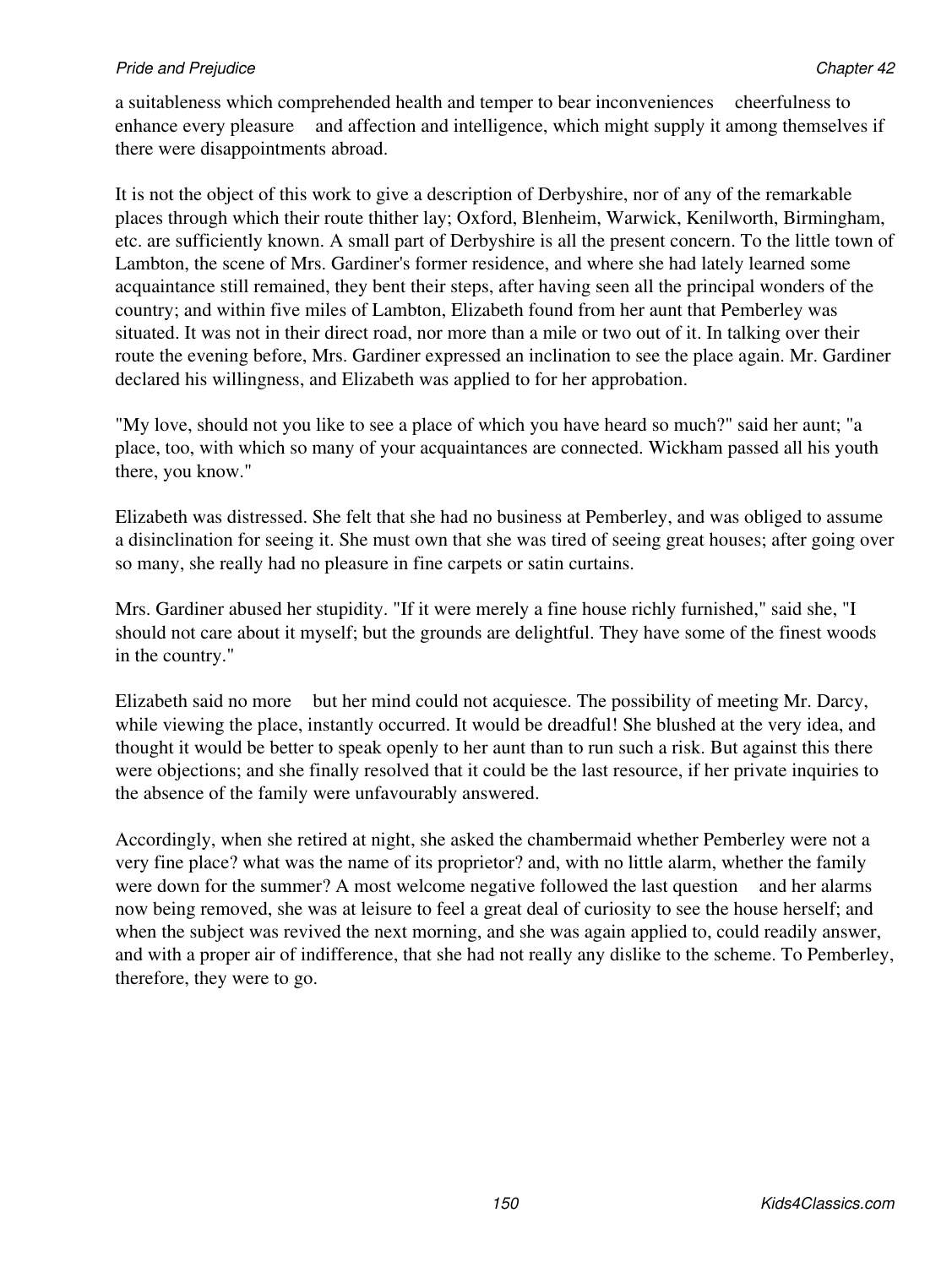# **Chapter 43**

Elizabeth, as they drove along, watched for the first appearance of Pemberley Woods with some perturbation; and when at length they turned in at the lodge, her spirits were in a high flutter.

The park was very large, and contained great variety of ground. They entered it in one of its lowest points, and drove for some time through a beautiful wood stretching over a wide extent.

Elizabeth's mind was too full for conversation, but she saw and admired every remarkable spot and point of view. They gradually ascended for half−a−mile, and then found themselves at the top of a considerable eminence, where the wood ceased, and the eye was instantly caught by Pemberley House, situated on the opposite side of a valley, into which the road with some abruptness wound. It was a large, handsome stone building, standing well on rising ground, and backed by a ridge of high woody hills; and in front, a stream of some natural importance was swelled into greater, but without any artificial appearance. Its banks were neither formal nor falsely adorned. Elizabeth was delighted. She had never seen a place for which nature had done more, or where natural beauty had been so little counteracted by an awkward taste. They were all of them warm in their admiration; and at that moment she felt that to be mistress of Pemberley might be something!

They descended the hill, crossed the bridge, and drove to the door; and, while examining the nearer aspect of the house, all her apprehension of meeting its owner returned. She dreaded lest the chambermaid had been mistaken. On applying to see the place, they were admitted into the hall; and Elizabeth, as they waited for the housekeeper, had leisure to wonder at her being where she was.

The house keeper came; a respectable–looking elderly woman, much less fine, and more civil, than she had any notion of finding her. They followed her into the dining−parlour. It was a large, well proportioned room, handsomely fitted up. Elizabeth, after slightly surveying it, went to a window to enjoy its prospect. The hill, crowned with wood, which they had descended, receiving increased abruptness from the distance, was a beautiful object. Every disposition of the ground was good; and she looked on the whole scene, the river, the trees scattered on its banks and the winding of the valley, as far as she could trace it, with delight. As they passed into other rooms these objects were taking different positions; but from every window there were beauties to be seen. The rooms were lofty and handsome, and their furniture suitable to the fortune of its proprietor; but Elizabeth saw, with admiration of his taste, that it was neither gaudy nor uselessly fine; with less of splendour, and more real elegance, than the furniture of Rosings.

"And of this place," thought she, "I might have been mistress! With these rooms I might now have been familiarly acquainted! Instead of viewing them as a stranger, I might have rejoiced in them as my own, and welcomed to them as visitors my uncle and aunt. But no," recollecting herself "that could never be; my uncle and aunt would have been lost to me; I should not have been allowed to invite them."

This was a lucky recollection it saved her from something very like regret.

She longed to inquire of the housekeeper whether her master was really absent, but had not the courage for it. At length however, the question was asked by her uncle; and she turned away with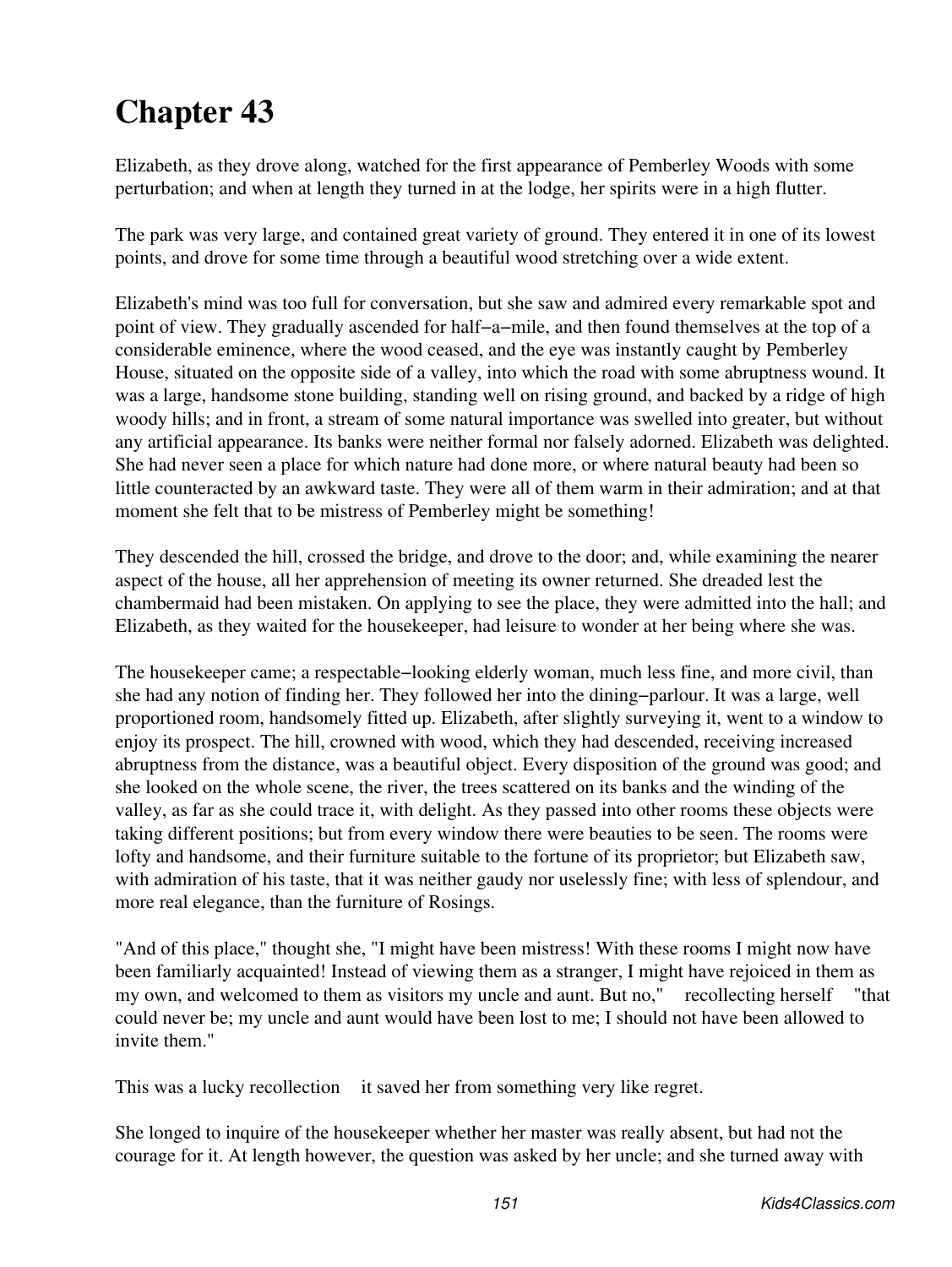alarm, while Mrs. Reynolds replied that he was, adding, "But we expect him to−morrow, with a large party of friends." How rejoiced was Elizabeth that their own journey had not by any circumstance been delayed a day!

Her aunt now called her to look at a picture. She approached and saw the likeness of Mr. Wickham, suspended, amongst several other miniatures, over the mantelpiece. Her aunt asked her, smilingly, how she liked it. The housekeeper came forward, and told them it was a picture of a young gentleman, the son of her late master's steward, who had been brought up by him at his own expense. "He is now gone into the army," she added; "but I am afraid he has turned out very wild."

Mrs. Gardiner looked at her niece with a smile, but Elizabeth could not return it.

"And that," said Mrs. Reynolds, pointing to another of the miniatures, "is my master and very like him. It was drawn at the same time as the other about eight years ago."

"I have heard much of your master's fine person," said Mrs. Gardiner, looking at the picture; "it is a handsome face. But, Lizzy, you can tell us whether it is like or not."

Mrs. Reynolds respect for Elizabeth seemed to increase on this intimation of her knowing her master.

"Does that young lady know Mr. Darcy?"

Elizabeth coloured, and said: "A little."

"And do not you think him a very handsome gentleman, ma'am?"

"Yes, very handsome."

"I am sure I know none so handsome; but in the gallery upstairs you will see a finer, larger picture of him than this. This room was my late master's favourite room, and these miniatures are just as they used to be then. He was very fond of them."

This accounted to Elizabeth for Mr. Wickham's being among them.

Mrs. Reynolds then directed their attention to one of Miss Darcy, drawn when she was only eight years old.

"And is Miss Darcy as handsome as her brother?" said Mrs. Gardiner.

"Oh! yes the handsomest young lady that ever was seen; and so accomplished! She plays and sings all day long. In the next room is a new instrument just come down for her a present from my master; she comes here to−morrow with him."

Mr. Gardiner, whose manners were very easy and pleasant, encouraged her communicativeness by his questions and remarks; Mrs. Reynolds, either by pride or attachment, had evidently great pleasure in talking of her master and his sister.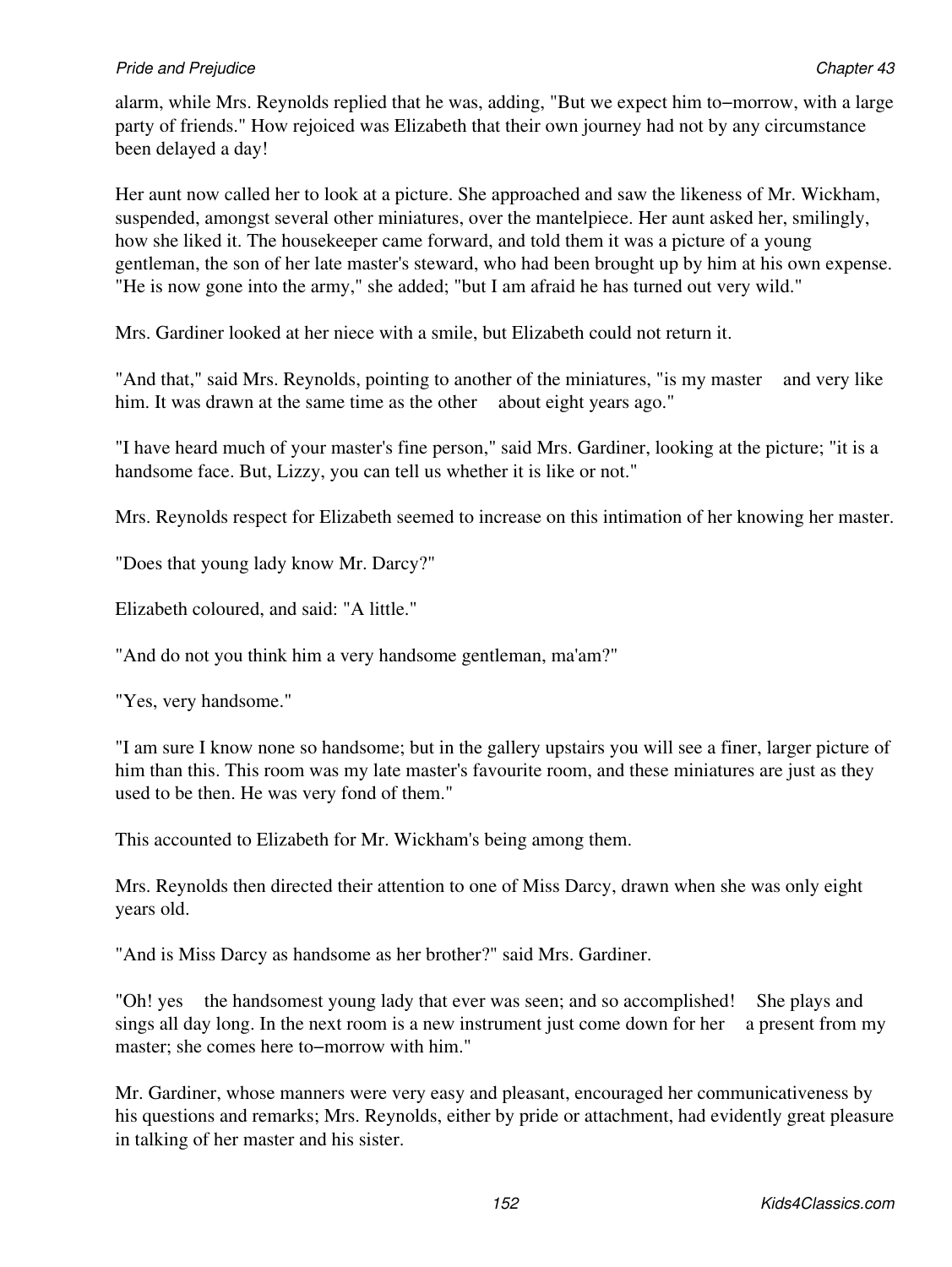"Is your master much at Pemberley in the course of the year?"

"Not so much as I could wish, sir; but I dare say he may spend half his time here; and Miss Darcy is always down for the summer months."

"Except," thought Elizabeth, "when she goes to Ramsgate."

"If your master would marry, you might see more of him."

"Yes, sir; but I do not know when *that* will be. I do not know who is good enough for him."

Mr. and Mrs. Gardiner smiled. Elizabeth could not help saying, "It is very much to his credit, I am sure, that you should think so."

"I say no more than the truth, and everybody will say that knows him," replied the other. Elizabeth thought this was going pretty far; and she listened with increasing astonishment as the housekeeper added, "I have never known a cross word from him in my life, and I have known him ever since he was four years old."

This was praise, of all others most extraordinary, most opposite to her ideas. That he was not a good−tempered man had been her firmest opinion. Her keenest attention was awakened; she longed to hear more, and was grateful to her uncle for saying:

"There are very few people of whom so much can be said. You are lucky in having such a master."

"Yes, sir, I know I am. If I were to go through the world, I could not meet with a better. But I have always observed, that they who are good−natured when children, are good−natured when they grow up; and he was always the sweetest−tempered, most generous−hearted boy in the world."

Elizabeth almost stared at her. "Can this be Mr. Darcy?" thought she.

"His father was an excellent man," said Mrs. Gardiner.

"Yes, ma'am, that he was indeed; and his son will be just like him just as affable to the poor."

Elizabeth listened, wondered, doubted, and was impatient for more. Mrs. Reynolds could interest her on no other point. She related the subjects of the pictures, the dimensions of the rooms, and the price of the furniture, in vain, Mr. Gardiner, highly amused by the kind of family prejudice to which he attributed her excessive commendation of her master, soon led again to the subject; and she dwelt with energy on his many merits as they proceeded together up the great staircase.

"He is the best landlord, and the best master," said she, "that ever lived; not like the wild young men nowadays, who think of nothing but themselves. There is not one of his tenants or servants but will give him a good name. Some people call him proud; but I am sure I never saw anything of it. To my fancy, it is only because he does not rattle away like other young men."

"In what an amiable light does this place him!" thought Elizabeth.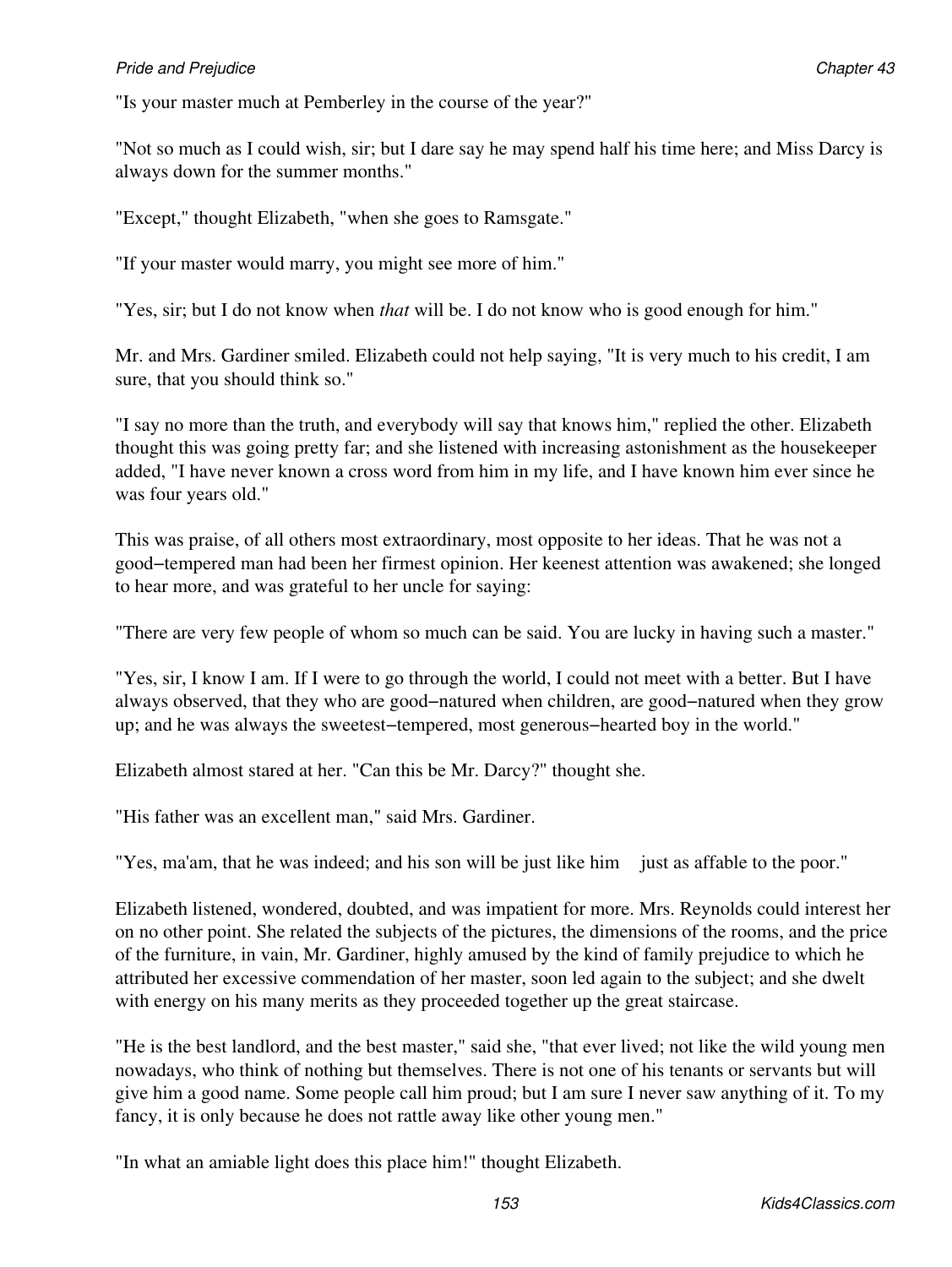"This fine account of him," whispered her aunt as they walked, "is not quite consistent with his behaviour to our poor friend."

"Perhaps we might be deceived."

"That is not very likely; our authority was too good."

On reaching the spacious lobby above they were shown into a very pretty sitting−room, lately fitted up with greater elegance and lightness than the apartments below; and were informed that it was but just done to give pleasure to Miss Darcy, who had taken a liking to the room when last at Pemberley.

"He is certainly a good brother," said Elizabeth, as she walked towards one of the windows.

Mrs. Reynolds anticipated Miss Darcy's delight, when she should enter the room. "And this is always the way with him," she added. "Whatever can give his sister any pleasure is sure to be done in a moment. There is nothing he would not do for her."

The picture−gallery, and two or three of the principal bedrooms, were all that remained to be shown. In the former were many good paintings; but Elizabeth knew nothing of the art; and from such as had been already visible below, she had willingly turned to look at some drawings of Miss Darcy's, in crayons, whose subjects were usually more interesting, and also more intelligible.

In the gallery there were many family portraits, but they could have little to fix the attention of a stranger. Elizabeth walked in quest of the only face whose features would be known to her. At last it arrested her and she beheld a striking resemblance to Mr. Darcy, with such a smile over the face as she remembered to have sometimes seen when he looked at her. She stood several minutes before the picture, in earnest contemplation, and returned to it again before they quitted the gallery. Mrs. Reynolds informed them that it had been taken in his father's lifetime.

There was certainly at this moment, in Elizabeth's mind, a more gentle sensation towards the original than she had ever felt at the height of their acquaintance. The commendation bestowed on him by Mrs. Reynolds was of no trifling nature. What praise is more valuable than the praise of an intelligent servant? As a brother, a landlord, a master, she considered how many people's happiness were in his guardianship! how much of pleasure or pain was it in his power to bestow! how much of good or evil must be done by him! Every idea that had been brought forward by the housekeeper was favourable to his character, and as she stood before the canvas on which he was represented, and fixed his eyes upon herself, she thought of his regard with a deeper sentiment of gratitude than it had ever raised before; she remembered its warmth, and softened its impropriety of expression.

When all of the house that was open to general inspection had been seen, they returned downstairs, and, taking leave of the housekeeper, were consigned over to the gardener, who met them at the hall−door.

As they walked across the hall towards the river, Elizabeth turned back to look again; her uncle and aunt stopped also, and while the former was conjecturing as to the date of the building, the owner of it himself suddenly came forward from the road, which led behind it to the stables.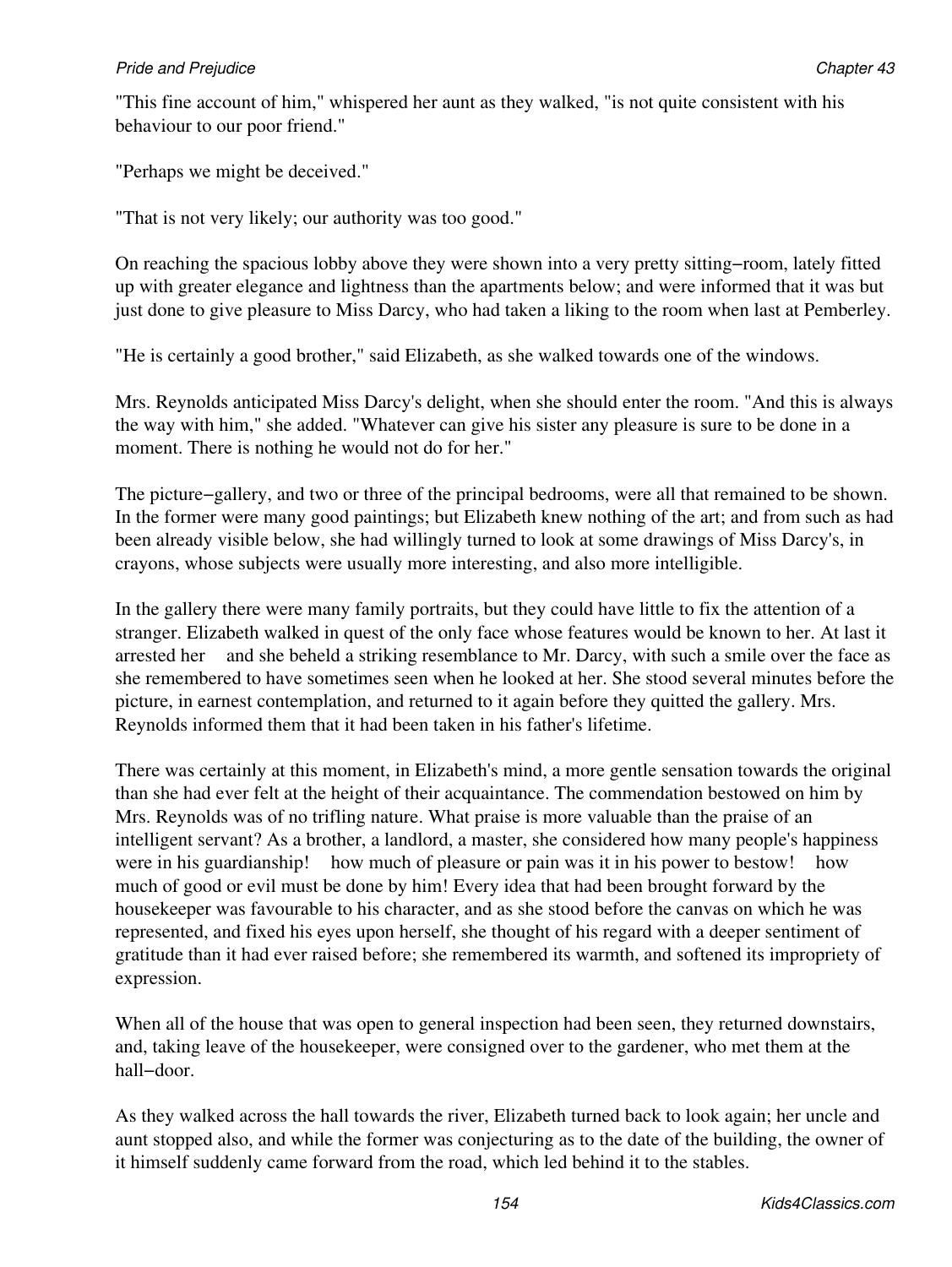They were within twenty yards of each other, and so abrupt was his appearance, that it was impossible to avoid his sight. Their eyes instantly met, and the cheeks of both were overspread with the deepest blush. He absolutely started, and for a moment seemed immovable from surprise; but shortly recovering himself, advanced towards the party, and spoke to Elizabeth, if not in terms of perfect composure, at least of perfect civility.

She had instinctively turned away; but stopping on his approach, received his compliments with an embarrassment impossible to be overcome. Had his first appearance, or his resemblance to the picture they had just been examining, been insufficient to assure the other two that they now saw Mr. Darcy, the gardener's expression of surprise, on beholding his master, must immediately have told it. They stood a little aloof while he was talking to their niece, who, astonished and confused, scarcely dared lift her eyes to his face, and knew not what answer she returned to his civil inquiries after her family. Amazed at the alteration of his manner since they last parted, every sentence that he uttered was increasing her embarrassment; and every idea of the impropriety of her being found there recurring to her mind, the few minutes in which they continued were some of the most uncomfortable in her life. Nor did he seem much more at ease; when he spoke, his accent had none of its usual sedateness; and he repeated his inquiries as to the time of her having left Longbourn, and of her having stayed in Derbyshire, so often, and in so hurried a way, as plainly spoke the distraction of his thoughts.

At length every idea seemed to fail him; and, after standing a few moments without saying a word, he suddenly recollected himself, and took leave.

The others then joined her, and expressed admiration of his figure; but Elizabeth heard not a word, and wholly engrossed by her own feelings, followed them in silence. She was overpowered by shame and vexation. Her coming there was the most unfortunate, the most ill−judged thing in the world! How strange it must appear to him! In what a disgraceful light might it not strike so vain a man! It might seem as if she had purposely thrown herself in his way again! Oh! why did she come? Or, why did he thus come a day before he was expected? Had they been only ten minutes sooner, they should have been beyond the reach of his discrimination; for it was plain that he was that moment arrived that moment alighted from his horse or his carriage. She blushed again and again over the perverseness of the meeting. And his behaviour, so strikingly altered what could it mean? That he should even speak to her was amazing! but to speak with such civility, to inquire after her family! Never in her life had she seen his manners so little dignified, never had he spoken with such gentleness as on this unexpected meeting. What a contrast did it offer to his last address in Rosings Park, when he put his letter into her hand! She knew not what to think, or how to account for it.

They had now entered a beautiful walk by the side of the water, and every step was bringing forward a nobler fall of ground, or a finer reach of the woods to which they were approaching; but it was some time before Elizabeth was sensible of any of it; and, though she answered mechanically to the repeated appeals of her uncle and aunt, and seemed to direct her eyes to such objects as they pointed out, she distinguished no part of the scene. Her thoughts were all fixed on that one spot of Pemberley House, whichever it might be, where Mr. Darcy then was. She longed to know what at the moment was passing in his mind in what manner he thought of her, and whether, in defiance of everything, she was still dear to him. Perhaps he had been civil only because he felt himself at ease; yet there had been *that* in his voice which was not like ease. Whether he had felt more of pain or of pleasure in seeing her she could not tell, but he certainly had not seen her with composure.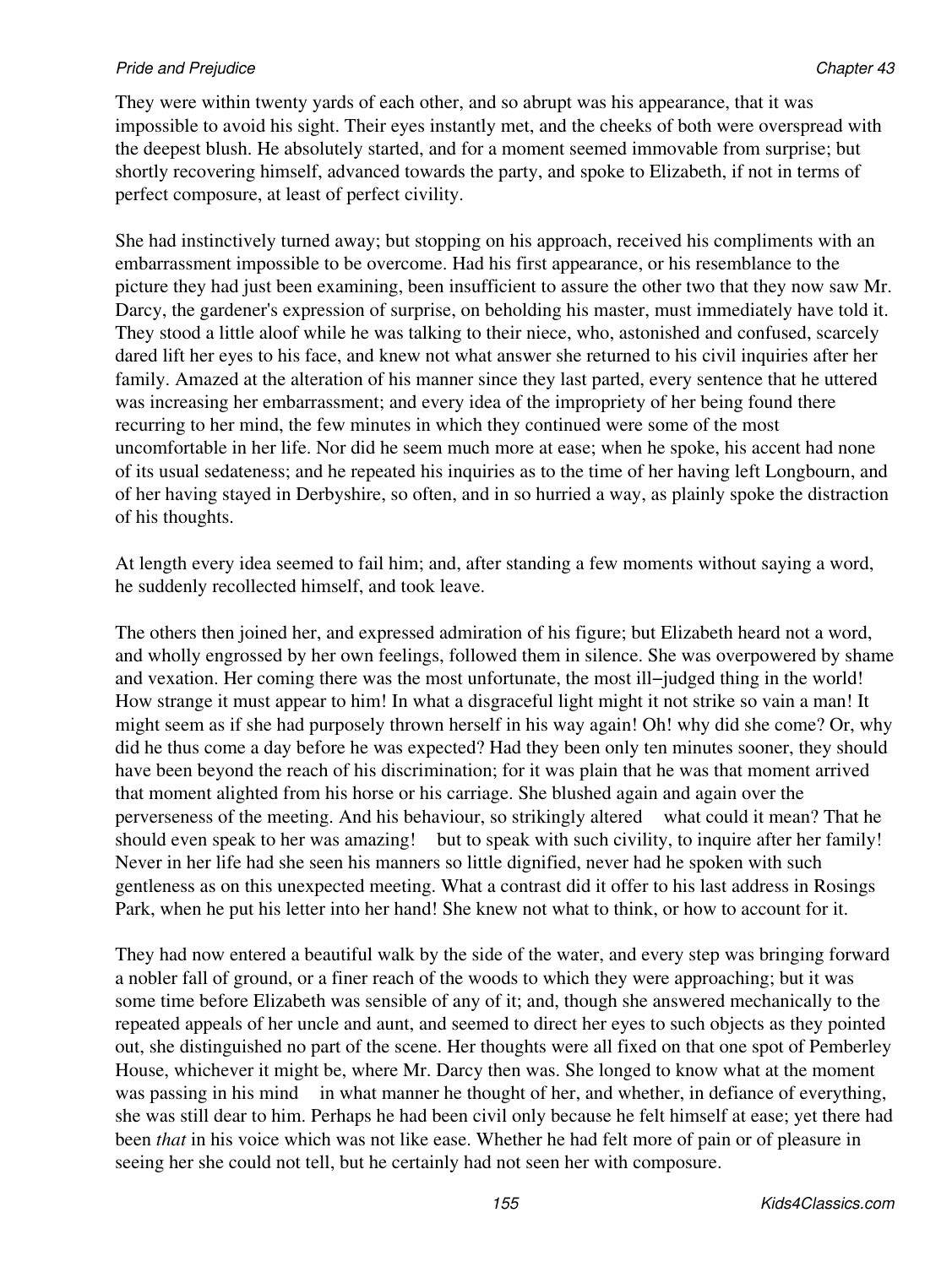At length, however, the remarks of her companions on her absence of mind aroused her, and she felt the necessity of appearing more like herself.

They entered the woods, and bidding adieu to the river for a while, ascended some of the higher grounds; when, in spots where the opening of the trees gave the eye power to wander, were many charming views of the valley, the opposite hills, with the long range of woods overspreading many, and occasionally part of the stream. Mr. Gardiner expressed a wish of going round the whole park, but feared it might be beyond a walk. With a triumphant smile they were told that it was ten miles round. It settled the matter; and they pursued the accustomed circuit; which brought them again, after some time, in a descent among hanging woods, to the edge of the water, and one of its narrowest parts. They crossed it by a simple bridge, in character with the general air of the scene; it was a spot less adorned than any they had yet visited; and the valley, here contracted into a glen, allowed room only for the stream, and a narrow walk amidst the rough coppice−wood which bordered it. Elizabeth longed to explore its windings; but when they had crossed the bridge, and perceived their distance from the house, Mrs. Gardiner, who was not a great walker, could go no farther, and thought only of returning to the carriage as quickly as possible. Her niece was, therefore, obliged to submit, and they took their way towards the house on the opposite side of the river, in the nearest direction; but their progress was slow, for Mr. Gardiner, though seldom able to indulge the taste, was very fond of fishing, and was so much engaged in watching the occasional appearance of some trout in the water, and talking to the man about them, that he advanced but little. Whilst wandering on in this slow manner, they were again surprised, and Elizabeth's astonishment was quite equal to what it had been at first, by the sight of Mr. Darcy approaching them, and at no great distance. The walk here being here less sheltered than on the other side, allowed them to see him before they met. Elizabeth, however astonished, was at least more prepared for an interview than before, and resolved to appear and to speak with calmness, if he really intended to meet them. For a few moments, indeed, she felt that he would probably strike into some other path. The idea lasted while a turning in the walk concealed him from their view; the turning past, he was immediately before them. With a glance, she saw that he had lost none of his recent civility; and, to imitate his politeness, she began, as they met, to admire the beauty of the place; but she had not got beyond the words "delightful," and "charming," when some unlucky recollections obtruded, and she fancied that praise of Pemberley from her might be mischievously construed. Her colour changed, and she said no more.

Mrs. Gardiner was standing a little behind; and on her pausing, he asked her if she would do him the honour of introducing him to her friends. This was a stroke of civility for which she was quite unprepared; and she could hardly suppress a smile at his being now seeking the acquaintance of some of those very people against whom his pride had revolted in his offer to herself. "What will be his surprise," thought she, "when he knows who they are? He takes them now for people of fashion."

The introduction, however, was immediately made; and as she named their relationship to herself, she stole a sly look at him, to see how he bore it, and was not without the expectation of his decamping as fast as he could from such disgraceful companions. That he was *surprised* by the connection was evident; he sustained it, however, with fortitude, and so far from going away, turned his back with them, and entered into conversation with Mr. Gardiner. Elizabeth could not but be pleased, could not but triumph. It was consoling that he should know she had some relations for whom there was no need to blush. She listened most attentively to all that passed between them, and gloried in every expression, every sentence of her uncle, which marked his intelligence, his taste, or his good manners.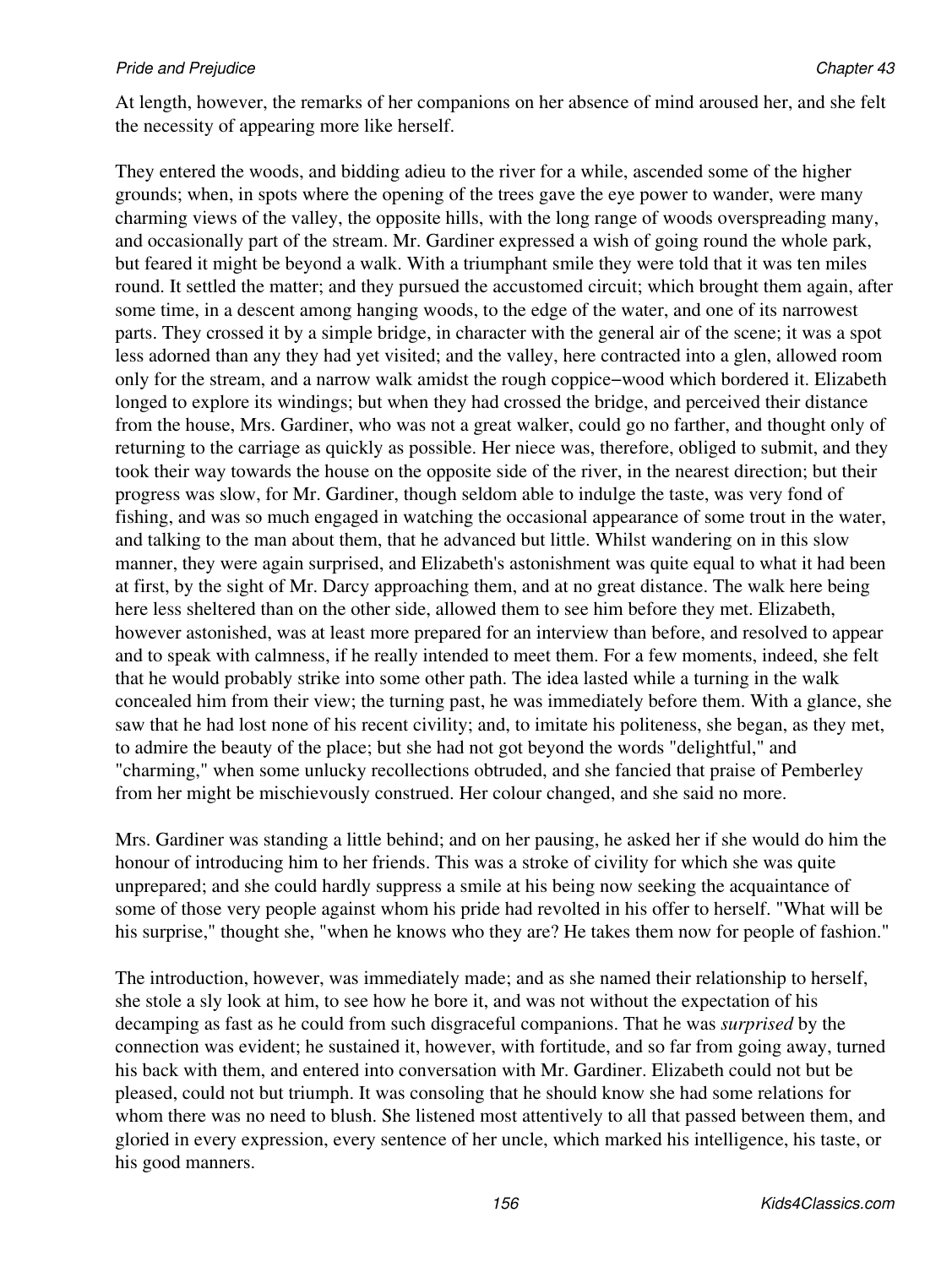The conversation soon turned upon fishing; and she heard Mr. Darcy invite him, with the greatest civility, to fish there as often as he chose while he continued in the neighbourhood, offering at the same time to supply him with fishing tackle, and pointing out those parts of the stream where there was usually most sport. Mrs. Gardiner, who was walking arm−in−arm with Elizabeth, gave her a look expressive of wonder. Elizabeth said nothing, but it gratified her exceedingly; the compliment must be all for herself. Her astonishment, however, was extreme, and continually was she repeating, "Why is he so altered? From what can it proceed? It cannot be for *me* it cannot be for *my* sake that his manners are thus softened. My reproofs at Hunsford could not work such a change as this. It is impossible that he should still love me."

After walking some time in this way, the two ladies in front, the two gentlemen behind, on resuming their places, after descending to the brink of the river for the better inspection of some curious water−plant, there chanced to be a little alteration. It originated in Mrs. Gardiner, who, fatigued by the exercise of the morning, found Elizabeth's arm inadequate to her support, and consequently preferred her husband's. Mr. Darcy took her place by her niece, and they walked on together. After a short silence, the lady first spoke. She wished him to know that she had been assured of his absence before she came to the place, and accordingly began by observing, that his arrival had been very unexpected "for your housekeeper," she added, "informed us that you would certainly not be here till to−morrow; and indeed, before we left Bakewell, we understood that you were not immediately expected in the country." He acknowledged the truth of it all, and said that business with his steward had occasioned his coming forward a few hours before the rest of the party with whom he had been travelling. "They will join me early to−morrow," he continued, "and among them are some who will claim an acquaintance with you Mr. Bingley and his sisters."

Elizabeth answered only by a slight bow. Her thoughts were instantly driven back to the time when Mr. Bingley's name had been the last mentioned between them; and, if she might judge by his complexion, *his* mind was not very differently engaged.

"There is also one other person in the party," he continued after a pause, "who more particularly wishes to be known to you. Will you allow me, or do I ask too much, to introduce my sister to your acquaintance during your stay at Lambton?"

The surprise of such an application was great indeed; it was too great for her to know in what manner she acceded to it. She immediately felt that whatever desire Miss Darcy might have of being acquainted with her must be the work of her brother, and, without looking farther, it was satisfactory; it was gratifying to know that his resentment had not made him think really ill of her.

They now walked on in silence, each of them deep in thought. Elizabeth was not comfortable; that was impossible; but she was flattered and pleased. His wish of introducing his sister to her was a compliment of the highest kind. They soon outstripped the others, and when they had reached the carriage, Mr. and Mrs. Gardiner were half a quarter of a mile behind.

He then asked her to walk into the house but she declared herself not tired, and they stood together on the lawn. At such a time much might have been said, and silence was very awkward. She wanted to talk, but there seemed to be an embargo on every subject. At last she recollected that she had been travelling, and they talked of Matlock and Dove Dale with great perseverance. Yet time and her aunt moved slowly and her patience and her ideas were nearly worn our before the tete−a−tete was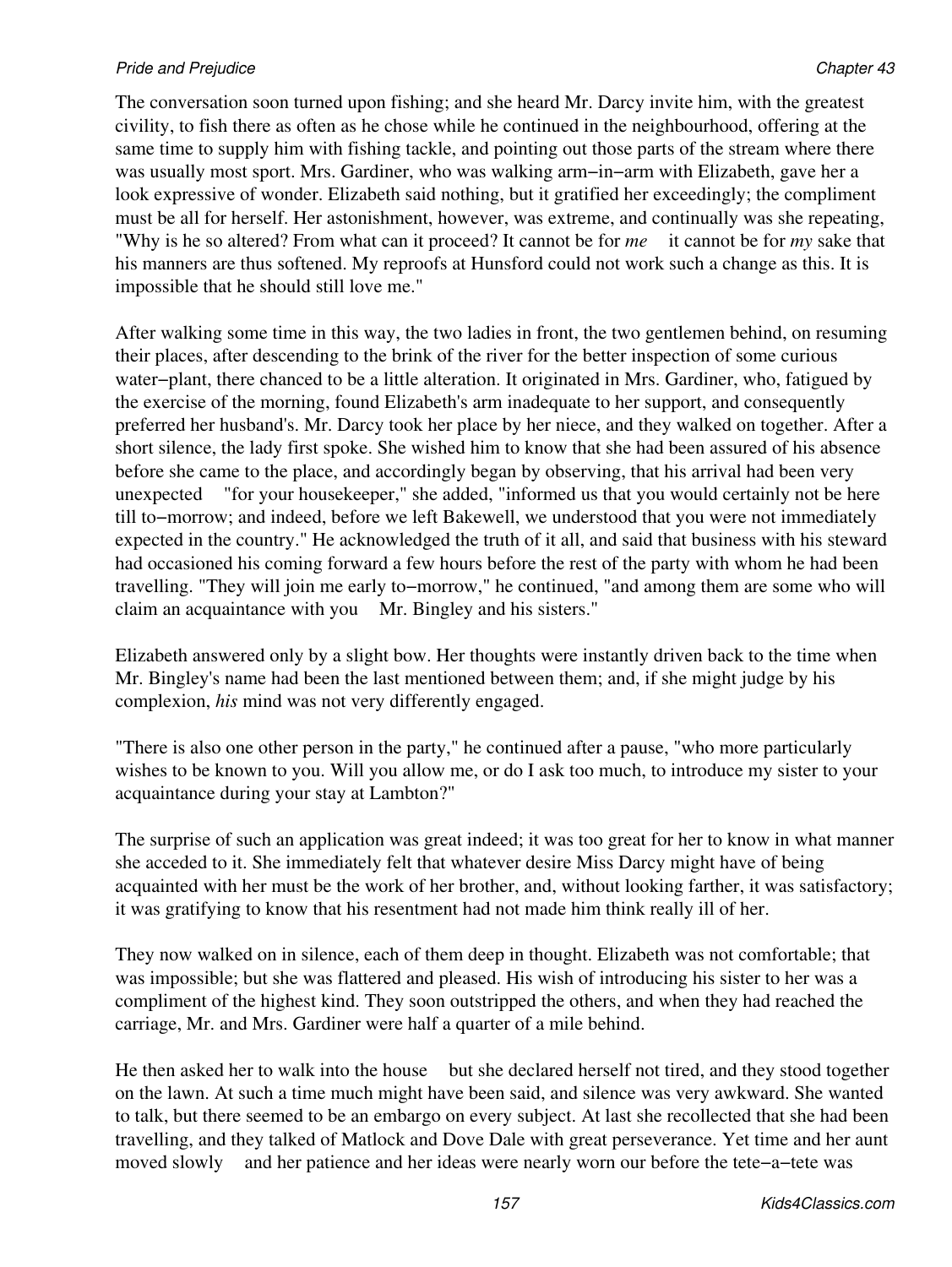over. On Mr. and Mrs. Gardiner's coming up they were all pressed to go into the house and take some refreshment; but this was declined, and they parted on each side with utmost politeness. Mr. Darcy handed the ladies into the carriage; and when it drove off, Elizabeth saw him walking slowly towards the house.

The observations of her uncle and aunt now began; and each of them pronounced him to be infinitely superior to anything they had expected. "He is perfectly well behaved, polite, and unassuming," said her uncle.

"There *is* something a little stately in him, to be sure," replied her aunt, "but it is confined to his air, and is not unbecoming. I can now say with the housekeeper, that though some people may call him proud, I have seen nothing of it."

"I was never more surprised than by his behaviour to us. It was more than civil; it was really attentive; and there was no necessity for such attention. His acquaintance with Elizabeth was very trifling."

"To be sure, Lizzy," said her aunt, "he is not so handsome as Wickham; or, rather, he has not Wickham's countenance, for his features are perfectly good. But how came you to tell me that he was so disagreeable?"

Elizabeth excused herself as well as she could; said that she had liked him better when they had met in Kent than before, and that she had never seen him so pleasant as this morning.

"But perhaps he may be a little whimsical in his civilities," replied her uncle. "Your great men often are; and therefore I shall not take him at his word, as he might change his mind another day, and warn me off his grounds."

Elizabeth felt that they had entirely misunderstood his character, but said nothing.

"From what we have seen of him," continued Mrs. Gardiner, "I really should not have thought that he could have behaved in so cruel a way by anybody as he has done by poor Wickham. He has not an ill−natured look. On the contrary, there is something pleasing about his mouth when he speaks. And there is something of dignity in his countenance that would not give one an unfavourable idea of his heart. But, to be sure, the good lady who showed us his house did give him a most flaming character! I could hardly help laughing aloud sometimes. But he is a liberal master, I suppose, and *that* in the eye of a servant comprehends every virtue."

Elizabeth here felt herself called on to say something in vindication of his behaviour to Wickham; and therefore gave them to understand, in as guarded a manner as she could, that by what she had heard from his relations in Kent, his actions were capable of a very different construction; and that his character was by no means so faulty, nor Wickham's so amiable, as they had been considered in Hertfordshire. In confirmation of this, she related the particulars of all the pecuniary transactions in which they had been connected, without actually naming her authority, but stating it to be such as such as might be relied on.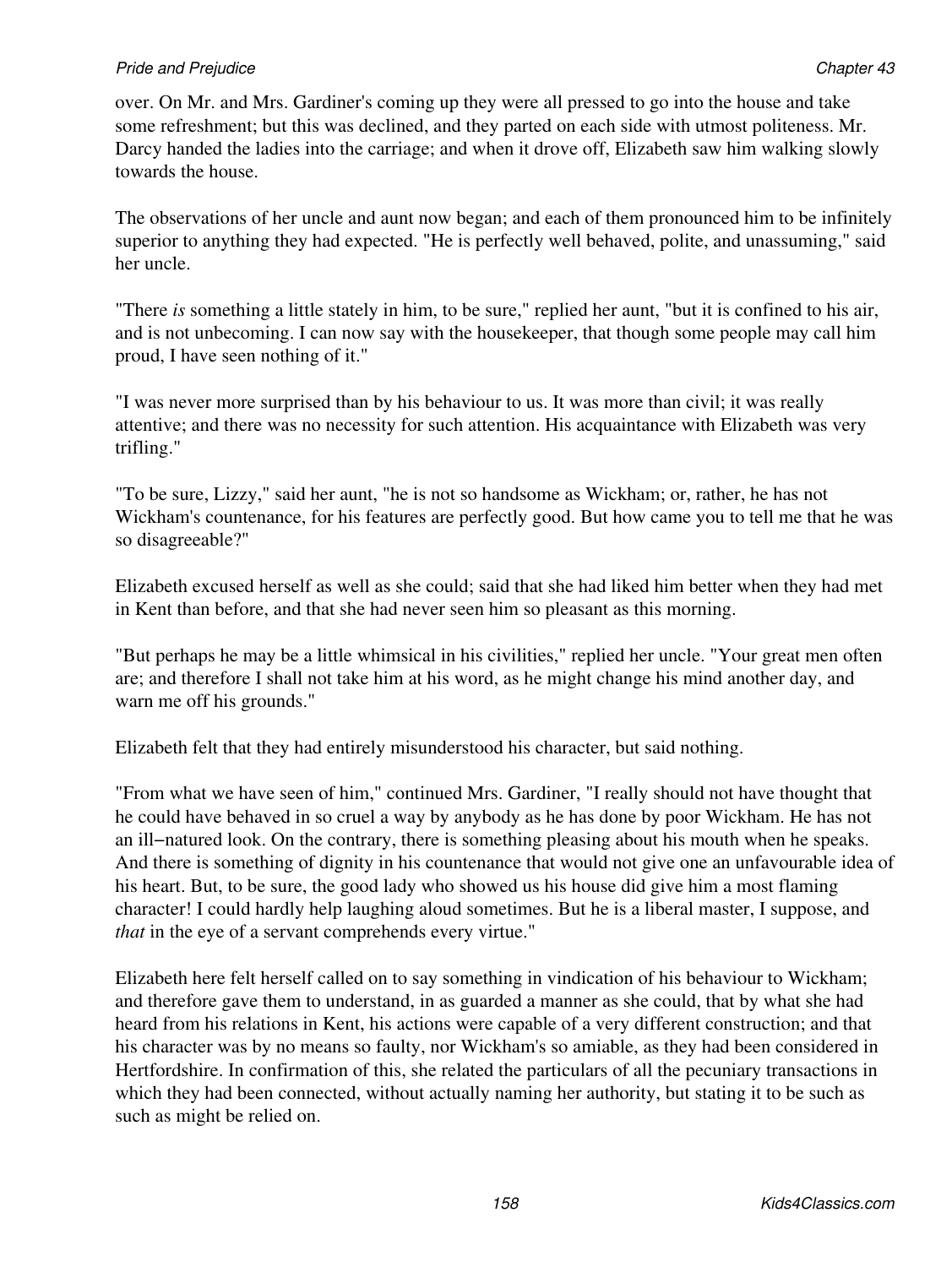Mrs. Gardiner was surprised and concerned; but as they were now approaching the scene of her former pleasures, every idea gave way to the charm of recollection; and she was too much engaged in pointing out to her husband all the interesting spots in its environs to think of anything else. Fatigued as she had been by the morning's walk they had no sooner dined than she set off again in quest of her former acquaintance, and the evening was spent in the satisfactions of a intercourse renewed after many years' discontinuance.

The occurrences of the day were too full of interest to leave Elizabeth much attention for any of these new friends; and she could do nothing but think, and think with wonder, of Mr. Darcy's civility, and, above all, of his wishing her to be acquainted with his sister.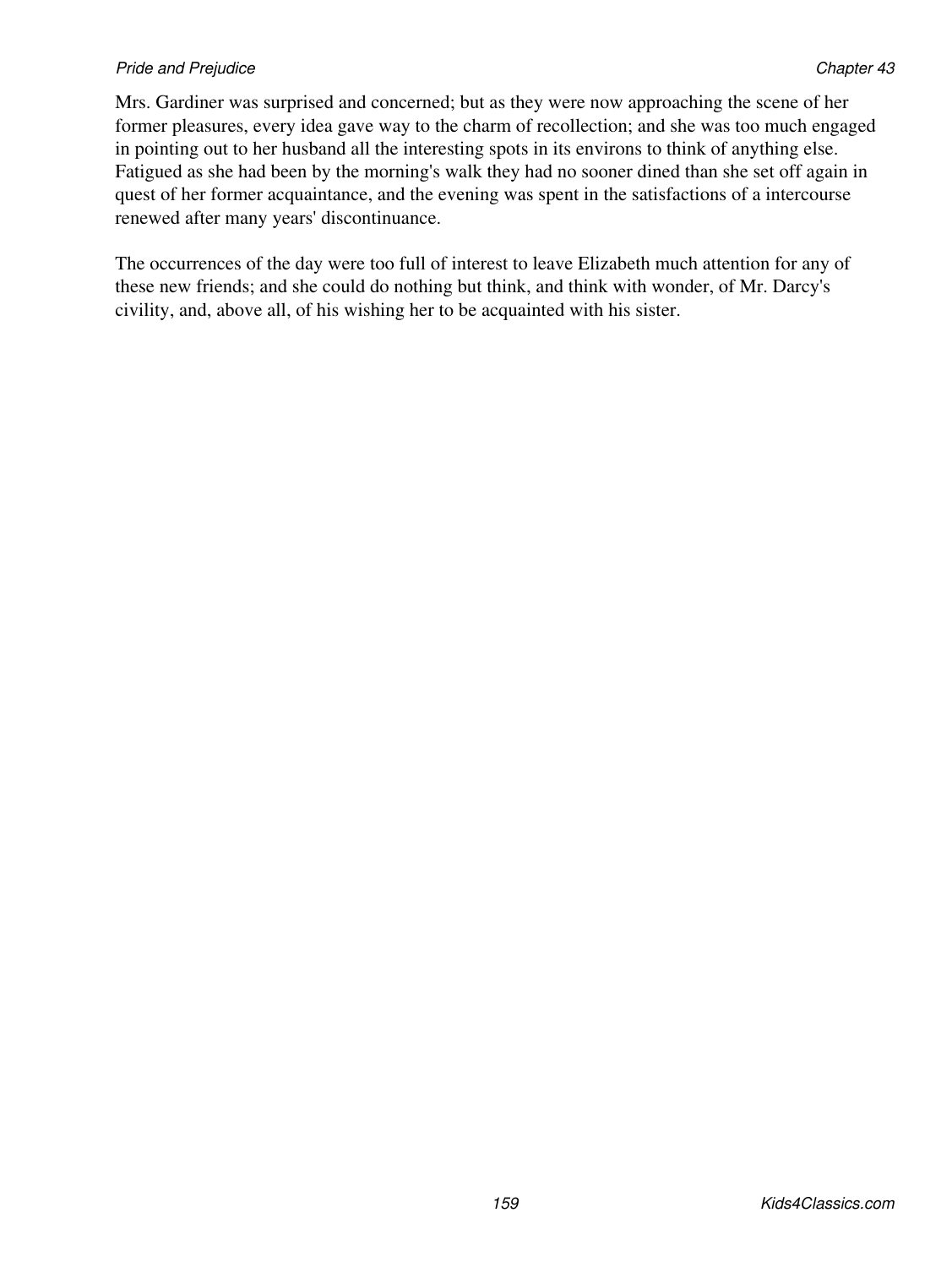# **Chapter 44**

Elizabeth had settled it that Mr. Darcy would bring his sister to visit her the very day after her reaching Pemberley; and was consequently resolved not to be out of sight of the inn the whole of that morning. But her conclusion was false; for on the very morning after their arrival at Lambton, these visitors came. They had been walking about the place with some of their new friends, and were just returning to the inn to dress themselves for dining with the same family, when the sound of a carriage drew them to a window, and they saw a gentleman and a lady in a curricle driving up the street. Elizabeth immediately recognizing the livery, guessed what it meant, and imparted no small degree of her surprise to her relations by acquainting them with the honour which she expected. Her uncle and aunt were all amazement; and the embarrassment of her manner as she spoke, joined to the circumstance itself, and many of the circumstances of the preceding day, opened to them a new idea on the business. Nothing had ever suggested it before, but they felt that there was no other way of accounting for such attentions from such a quarter than by supposing a partiality for their niece. While these newly−born notions were passing in their heads, the perturbation of Elizabeth's feelings was at every moment increasing. She was quite amazed at her own discomposure; but amongst other causes of disquiet, she dreaded lest the partiality of the brother should have said too much in her favour; and, more than commonly anxious to please, she naturally suspected that every power of pleasing would fail her.

She retreated from the window, fearful of being seen; and as she walked up and down the room, endeavouring to compose herself, saw such looks of inquiring surprise in her uncle and aunt as made everything worse.

Miss Darcy and her brother appeared, and this formidable introduction took place. With astonishment did Elizabeth see that her new acquaintance was at least as much embarrassed as herself. Since her being at Lambton, she had heard that Miss Darcy was exceedingly proud; but the observation of a very few minutes convinced her that she was only exceedingly shy. She found it difficult to obtain even a word from her beyond a monosyllable.

Miss Darcy was tall, and on a larger scale than Elizabeth; and, though little more than sixteen, her figure was formed, and her appearance womanly and graceful. She was less handsome than her brother; but there was sense and good humour in her face, and her manners were perfectly unassuming and gentle. Elizabeth, who had expected to find in her as acute and unembarrassed an observer as ever Mr. Darcy had been, was much relieved by discerning such different feelings.

They had not long been together before Mr. Darcy told her that Bingley was also coming to wait on her; and she had barely time to express her satisfaction, and prepare for such a visitor, when Bingley's quick step was heard on the stairs, and in a moment he entered the room. All Elizabeth's anger against him had been long done away; but had she still felt any, it could hardly have stood its ground against the unaffected cordiality with which he expressed himself on seeing her again. He inquired in a friendly, though general way, after her family, and looked and spoke with the same good−humoured ease that he had ever done.

To Mr. and Mrs. Gardiner he was scarcely a less interesting personage than to herself. They had long wished to see him. The whole party before them, indeed, excited a lively attention. The suspicions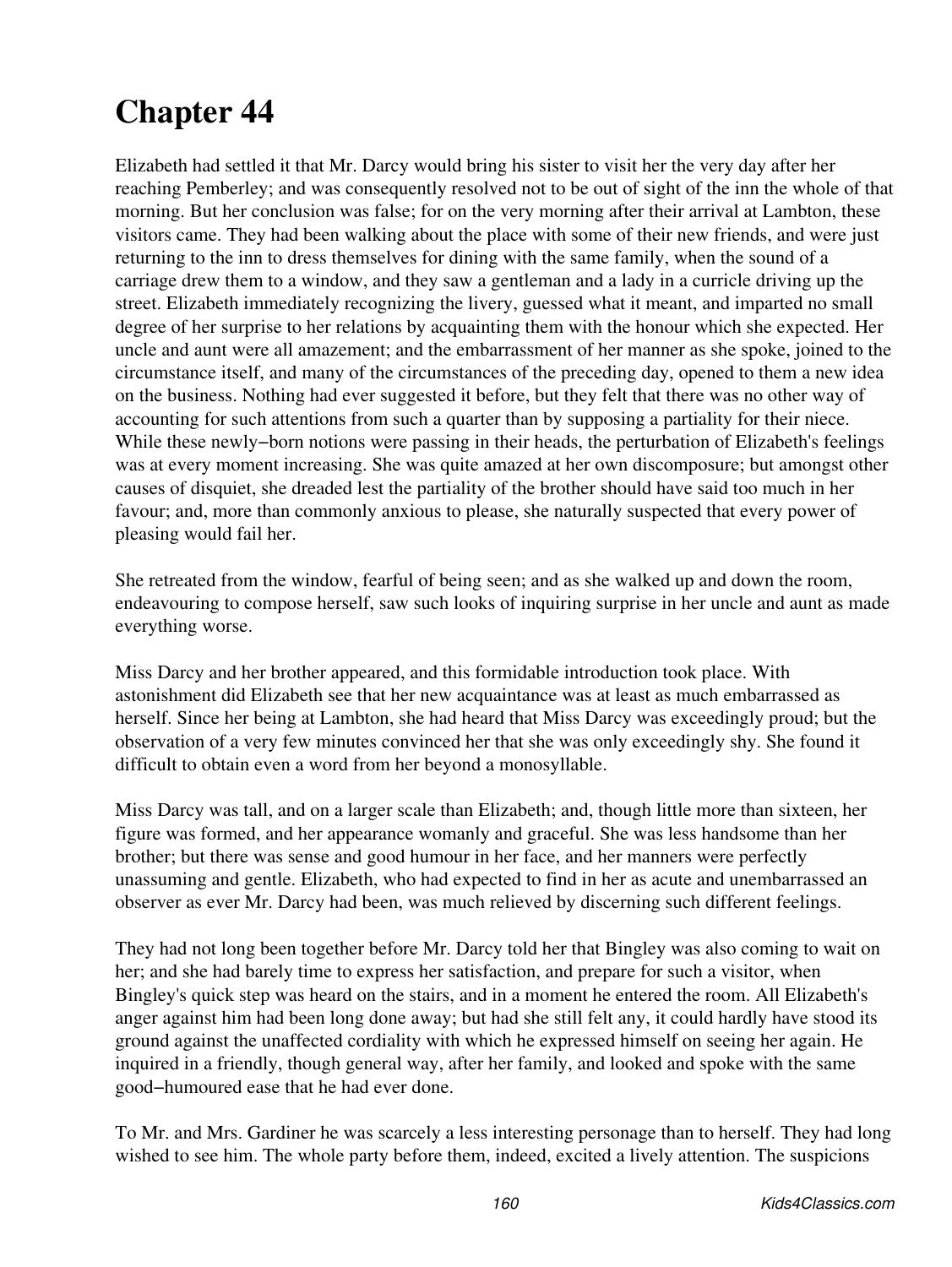which had just arisen of Mr. Darcy and their niece directed their observation towards each with an earnest though guarded inquiry; and they soon drew from those inquiries the full conviction that one of them at least knew what it was to love. Of the lady's sensations they remained a little in doubt; but that the gentleman was overflowing with admiration was evident enough.

Elizabeth, on her side, had much to do. She wanted to ascertain the feelings of each of her visitors; she wanted to compose her own, and to make herself agreeable to all; and in the latter object, where she feared most to fail, she was most sure of success, for those to whom she endeavoured to give pleasure were prepossessed in her favour. Bingley was ready, Georgiana was eager, and Darcy determined, to be pleased.

In seeing Bingley, her thoughts naturally flew to her sister; and, oh! how ardently did she long to know whether any of his were directed in a like manner. Sometimes she could fancy that he talked less than on former occasions, and once or twice pleased herself with the notion that, as he looked at her, he was trying to trace a resemblance. But, though this might be imaginary, she could not be deceived as to his behaviour to Miss Darcy, who had been set up as a rival to Jane. No look appeared on either side that spoke particular regard. Nothing occurred between them that could justify the hopes of his sister. On this point she was soon satisfied; and two or three little circumstances occurred ere they parted, which, in her anxious interpretation, denoted a recollection of Jane not untinctured by tenderness, and a wish of saying more that might lead to the mention of her, had he dared. He observed to her, at a moment when the others were talking together, and in a tone which had something of real regret, that it "was a very long time since he had had the pleasure of seeing her;" and, before she could reply, he added, "It is above eight months. We have not met since the 26th of November, when we were all dancing together at Netherfield."

Elizabeth was pleased to find his memory so exact; and he afterwards took occasion to ask her, when unattended to by any of the rest, whether *all* her sisters were at Longbourn. There was not much in the question, nor in the preceding remark; but there was a look and a manner which gave them meaning.

It was not often that she could turn her eyes on Mr. Darcy himself; but, whenever she did catch a glimpse, she saw an expression of general complaisance, and in all that he said she heard an accent so removed from *hauteur* or disdain of his companions, as convinced her that the improvement of manners which she had yesterday witnessed however temporary its existence might prove, had at least outlived one day. When she saw him thus seeking the acquaintance and courting the good opinion of people with whom any intercourse a few months ago would have been a disgrace when she saw him thus civil, not only to herself, but to the very relations whom he had openly disdained, and recollected their last lively scene in Hunsford Parsonage the difference, the change was so great, and struck so forcibly on her mind, that she could hardly restrain her astonishment from being visible. Never, even in the company of his dear friends at Netherfield, or his dignified relations at Rosings, had she seen him so desirous to please, so free from self−consequence or unbending reserve, as now, when no importance could result from the success of his endeavours, and when even the acquaintance of those to whom his attentions were addressed would draw down the ridicule and censure of the ladies both of Netherfield and Rosings.

Their visitors stayed with them above half−an−hour; and when they arose to depart, Mr. Darcy called on his sister to join him in expressing their wish of seeing Mr. and Mrs. Gardiner, and Miss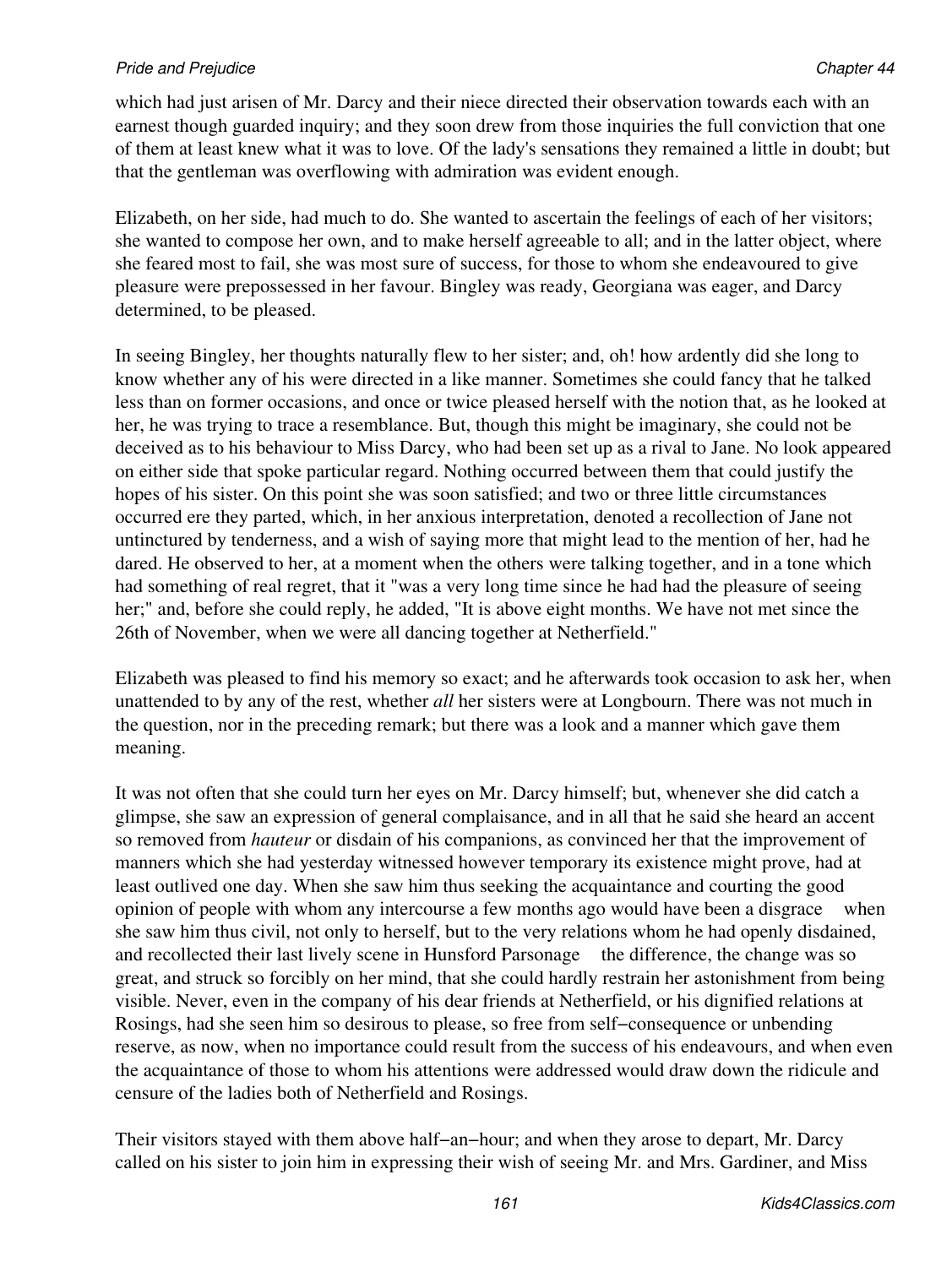Bennet, to dinner at Pemberley, before they left the country. Miss Darcy, though with a diffidence which marked her little in the habit of giving invitations, readily obeyed. Mrs. Gardiner looked at her niece, desirous of knowing how *she*, whom the invitation most concerned, felt disposed as to its acceptance, but Elizabeth had turned away her head. Presuming however, that this studied avoidance spoke rather a momentary embarrassment than any dislike of the proposal, and seeing in her husband, who was fond of society, a perfect willingness to accept it, she ventured to engage for her attendance, and the day after the next was fixed on.

Bingley expressed great pleasure in the certainty of seeing Elizabeth again, having still a great deal to say to her, and many inquiries to make after all their Hertfordshire friends. Elizabeth, construing all this into a wish of hearing her speak of her sister, was pleased, and on this account, as well as some others, found herself, when their visitors left them, capable of considering the last half−hour with some satisfaction, though while it was passing, the enjoyment of it had been little. Eager to be alone, and fearful of inquiries or hints from her uncle and aunt, she stayed with them only long enough to hear their favourable opinion of Bingley, and then hurried away to dress.

But she had no reason to fear Mr. and Mrs. Gardiner's curiosity; it was not their wish to force her communication. It was evident that she was much better acquainted with Mr. Darcy than they had before any idea of; it was evident that he was very much in love with her. They saw much to interest, but nothing to justify inquiry.

Of Mr. Darcy it was now a matter of anxiety to think well; and, as far as their acquaintance reached, there was no fault to find. They could not be untouched by his politeness; and had they drawn his character from their own feelings and his servant's report, without any reference to any other account, the circle in Hertfordshire to which he was known would not have recognized it for Mr. Darcy. There was now an interest, however, in believing the housekeeper; and they soon became sensible that the authority of a servant who had known him since he was four years old, and whose own manners indicated respectability, was not to be hastily rejected. Neither had anything occurred in the intelligence of their Lambton friends that could materially lessen its weight. They had nothing to accuse him of but pride; pride he probably had, and if not, it would certainly be imputed by the inhabitants of a small market−town where the family did not visit. It was acknowledged, however, that he was a liberal man, and did much good among the poor.

With respect to Wickham, the travellers soon found that he was not held there in much estimation; for though the chief of his concerns with the son of his patron were imperfectly understood, it was yet a well−known fact that, on his quitting Derbyshire, he had left many debts behind him, which Mr. Darcy afterwards discharged.

As for Elizabeth, her thoughts were at Pemberley this evening more than the last; and the evening, though as it passed it seemed long, was not long enough to determine her feelings towards *one* in that mansion; and she lay awake two whole hours endeavouring to make them out. She certainly did not hate him. No; hatred had vanished long ago, and she had almost as long been ashamed of ever feeling a dislike against him, that could be so called. The respect created by the conviction of his valuable qualities, though at first unwillingly admitted, had for some time ceased to be repugnant to her feeling; and it was now heightened into somewhat of a friendlier nature, by the testimony so highly in his favour, and bringing forward his disposition in so amiable a light, which yesterday had produced. But above all, above respect and esteem, there was a motive within her of goodwill which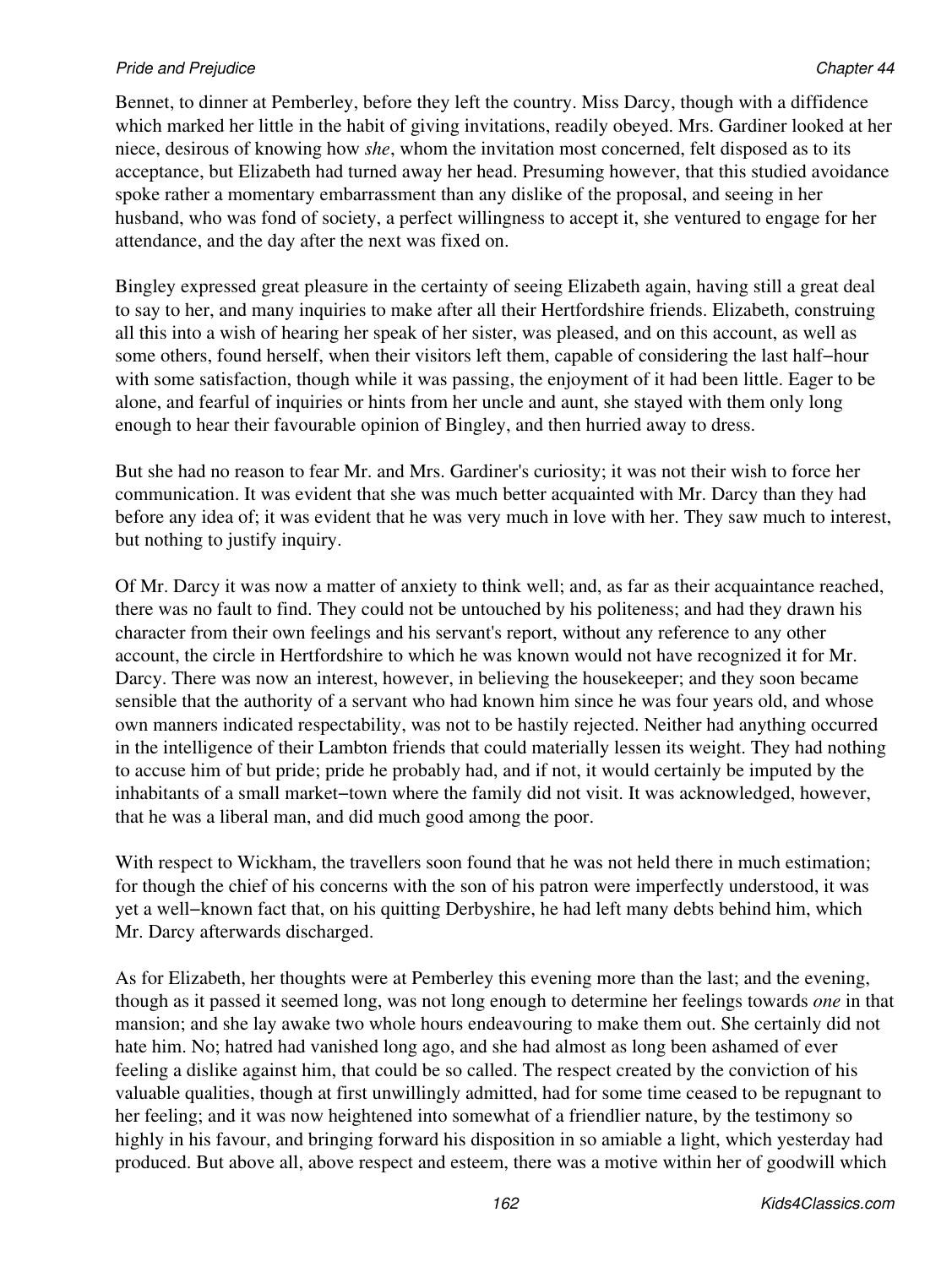could not be overlooked. It was gratitude; gratitude, not merely for having once loved her, but for loving her still well enough to forgive all the petulance and acrimony of her manner in rejecting him, and all the unjust accusations accompanying her rejection. He who, she had been persuaded, would avoid her as his greatest enemy, seemed, on this accidental meeting, most eager to preserve the acquaintance, and without any indelicate display of regard, or any peculiarity of manner, where their two selves only were concerned, was soliciting the good opinion of her friends, and bent on making her known to his sister. Such a change in a man of so much pride exciting not only astonishment but gratitude for to love, ardent love, it must be attributed; and as such its impression on her was of a sort to be encouraged, as by no means unpleasing, though it could not be exactly defined. She respected, she esteemed, she was grateful to him, she felt a real interest in his welfare; and she only wanted to know how far she wished that welfare to depend upon herself, and how far it would be for the happiness of both that she should employ the power, which her fancy told her she still possessed, of bringing on her the renewal of his addresses.

It had been settled in the evening between the aunt and the niece, that such a striking civility as Miss Darcy's in coming to see them on the very day of her arrival at Pemberley, for she had reached it only to a late breakfast, ought to be imitated, though it could not be equalled, by some exertion of politeness on their side; and, consequently, that it would be highly expedient to wait on her at Pemberley the following morning. They were, therefore, to go. Elizabeth was pleased; though when she asked herself the reason, she had very little to say in reply.

Mr. Gardiner left them soon after breakfast. The fishing scheme had been renewed the day before, and a positive engagement made of his meeting some of the gentlemen at Pemberley before noon.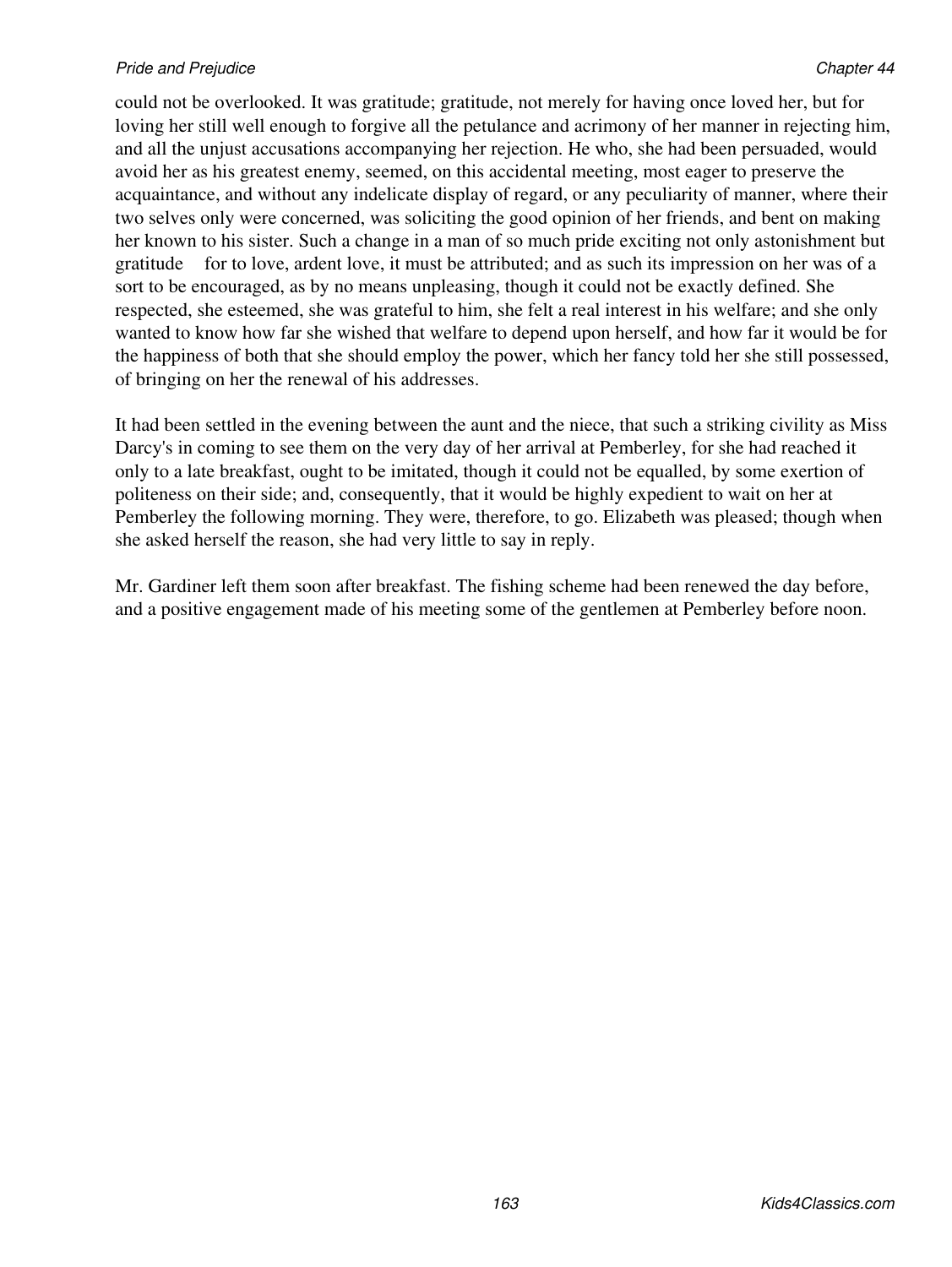# **Chapter 45**

Convinced as Elizabeth now was that Miss Bingley's dislike of her had originated in jealousy, she could not help feeling how unwelcome her appearance at Pemberley must be to her, and was curious to know with how much civility on that lady's side the acquaintance would now be renewed.

On reaching the house, they were shown through the hall into the saloon, whose northern aspect rendered it delightful for summer. Its windows opening to the ground, admitted a most refreshing view of the high woody hills behind the house, and of the beautiful oaks and Spanish chestnuts which were scattered over the intermediate lawn.

In this house they were received by Miss Darcy, who was sitting there with Mrs. Hurst and Miss Bingley, and the lady with whom she lived in London. Georgiana's reception of them was very civil, but attended with all the embarrassment which, though proceeding from shyness and the fear of doing wrong, would easily give to those who felt themselves inferior the belief of her being proud and reserved. Mrs. Gardiner and her niece, however, did her justice, and pitied her.

By Mrs. Hurst and Miss Bingley they were noticed only by a curtsey; and, on their being seated, a pause, awkward as such pauses must always be, succeeded for a few moments. It was first broken by Mrs. Annesley, a genteel, agreeable−looking woman, whose endeavour to introduce some kind of discourse proved her to be more truly well−bred than either of the others; and between her and Mrs. Gardiner, with occasional help from Elizabeth, the conversation was carried on. Miss Darcy looked as if she wished for courage enough to join in it; and sometimes did venture a short sentence when there was least danger of its being heard.

Elizabeth soon saw that she was herself closely watched by Miss Bingley, and that she could not speak a word, especially to Miss Darcy, without calling her attention. This observation would not have prevented her from trying to talk to the latter, had they not been seated at an inconvenient distance; but she was not sorry to be spared the necessity of saying much. Her own thoughts were employing her. She expected every moment that some of the gentlemen would enter the room. She wished, she feared that the master of the house might be amongst them; and whether she wished or feared it most, she could scarcely determine. After sitting in this manner a quarter of an hour without hearing Miss Bingley's voice, Elizabeth was roused by receiving from her a cold inquiry after the health of her family. She answered with equal indifference and brevity, and the others said no more.

The next variation which their visit afforded was produced by the entrance of servants with cold meat, cake, and a variety of all the finest fruits in season; but this did not take place till after many a significant look and smile from Mrs. Annesley to Miss Darcy had been given, to remind her of her post. There was now employment for the whole party for though they could not all talk, they could all eat; and the beautiful pyramids of grapes, nectarines, and peaches soon collected them round the table.

While thus engaged, Elizabeth had a fair opportunity of deciding whether she most feared or wished for the appearance of Mr. Darcy, by the feelings which prevailed on his entering the room; and then, though but a moment before she had believed her wishes to predominate, she began to regret that he came.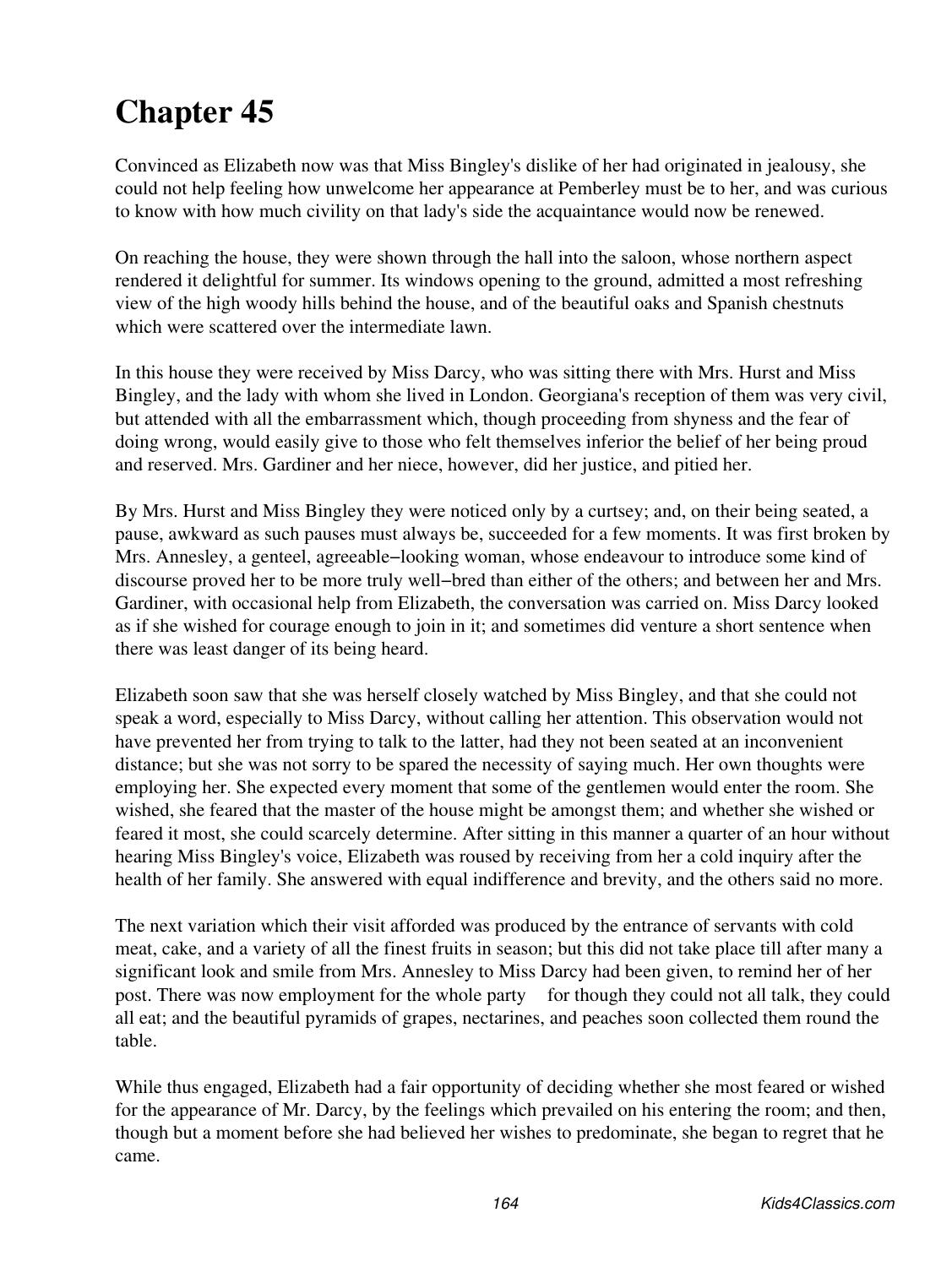He had been some time with Mr. Gardiner, who, with two or three other gentlemen from the house, was engaged by the river, and had left him only on learning that the ladies of the family intended a visit to Georgiana that morning. No sooner did he appear than Elizabeth wisely resolved to be perfectly easy and unembarrassed; a resolution the more necessary to be made, but perhaps not the more easily kept, because she saw that the suspicions of the whole party were awakened against them, and that there was scarcely an eye which did not watch his behaviour when he first came into the room. In no countenance was attentive curiosity so strongly marked as in Miss Bingley's, in spite of the smiles which overspread her face whenever she spoke to one of its objects; for jealousy had not yet made her desperate, and her attentions to Mr. Darcy were by no means over. Miss Darcy, on her brother's entrance, exerted herself much more to talk, and Elizabeth saw that he was anxious for his sister and herself to get acquainted, and forwarded as much as possible, every attempt at conversation on either side. Miss Bingley saw all this likewise; and, in the imprudence of anger, took the first opportunity of saying, with sneering civility:

"Pray, Miss Eliza, are not the shire Militia removed from Meryton? They must be a great loss to *your* family."

In Darcy's presence she dared not mention Wickham's name; but Elizabeth instantly comprehended that he was uppermost in her thoughts; and the various recollections connected with him gave her a moment's distress; but exerting herself vigorously to repel the ill−natured attack, she presently answered the question in a tolerably detached tone. While she spoke, an involuntary glance showed her Darcy, with a heightened complexion, earnestly looking at her, and his sister overcome with confusion, and unable to lift up her eyes. Had Miss Bingley known what pain she was then giving her beloved friend, she undoubtedly would have refrained from the hint; but she had merely intended to discompose Elizabeth by bringing forward the idea of a man to whom she believed her partial, to make her betray a sensibility which might injure her in Darcy's opinion, and, perhaps, to remind the latter of all the follies and absurdities by which some part of her family were connected with that corps. Not a syllable had ever reached her of Miss Darcy's meditated elopement. To no creature had it been revealed, where secrecy was possible, except to Elizabeth; and from all Bingley's connections her brother was particularly anxious to conceal it, from the very wish which Elizabeth had long ago attributed to him, of their becoming hereafter her own. He had certainly formed such a plan, and without meaning that it should effect his endeavour to separate him from Miss Bennet, it is probable that it might add something to his lively concern for the welfare of his friend.

Elizabeth's collected behaviour, however, soon quieted his emotion; and as Miss Bingley, vexed and disappointed, dared not approach nearer to Wickham, Georgiana also recovered in time, though not enough to be able to speak any more. Her brother, whose eye she feared to meet, scarcely recollected her interest in the affair, and the very circumstance which had been designed to turn his thoughts from Elizabeth seemed to have fixed them on her more and more cheerfully.

Their visit did not continue long after the question and answer above mentioned; and while Mr. Darcy was attending them to their carriage Miss Bingley was venting her feelings in criticisms on Elizabeth's person, behaviour, and dress. But Georgiana would not join her. Her brother's recommendation was enough to ensure her favour; his judgement could not err. And he had spoken in such terms of Elizabeth as to leave Georgiana without the power of finding her otherwise than lovely and amiable. When Darcy returned to the saloon, Miss Bingley could not help repeating to him some part of what she had been saying to his sister.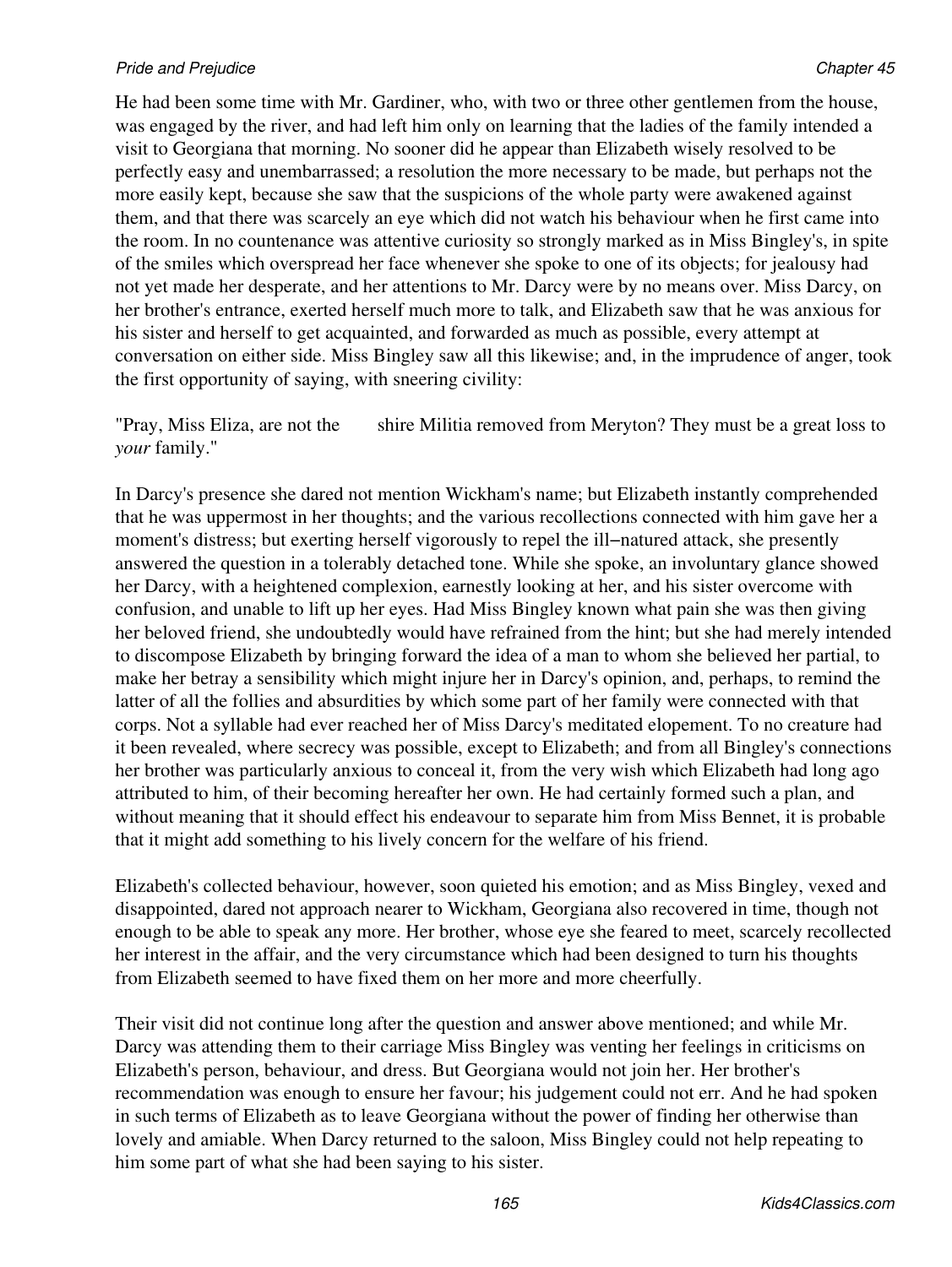## **Pride and Prejudice Chapter 25** Chapter 45

"How very ill Miss Eliza Bennet looks this morning, Mr. Darcy," she cried; "I never in my life saw anyone so much altered as she is since the winter. She is grown so brown and coarse! Louisa and I were agreeing that we should not have known her again."

However little Mr. Darcy might have liked such an address, he contented himself with coolly replying that he perceived no other alteration than her being rather tanned, no miraculous consequence of travelling in the summer.

"For my own part," she rejoined, "I must confess that I never could see any beauty in her. Her face is too thin; her complexion has no brilliancy; and her features are not at all handsome. Her nose wants character there is nothing marked in its lines. Her teeth are tolerable, but not out of the common way; and as for her eyes, which have sometimes been called so fine, I could never see anything extraordinary in them. They have a sharp, shrewish look, which I do not like at all; and in her air altogether there is a self−sufficiency without fashion, which is intolerable."

Persuaded as Miss Bingley was that Darcy admired Elizabeth, this was not the best method of recommending herself; but angry people are not always wise; and in seeing him at last look somewhat nettled, she had all the success she expected. He was resolutely silent, however, and, from a determination of making him speak, she continued:

"I remember, when we first knew her in Hertfordshire, how amazed we all were to find that she was a reputed beauty; and I particularly recollect your saying one night, after they had been dining at Netherfield, '*She* a beauty! I should as soon call her mother a wit.' But afterwards she seemed to improve on you, and I believe you thought her rather pretty at one time."

"Yes," replied Darcy, who could contain himself no longer, "but *that* was only when I first saw her, for it is many months since I have considered her as one of the handsomest women of my acquaintance."

He then went away, and Miss Bingley was left to all the satisfaction of having forced him to say what gave no one any pain but herself.

Mrs. Gardiner and Elizabeth talked of all that had occurred during their visit, as they returned, except what had particularly interested them both. The look and behaviour of everybody they had seen were discussed, except of the person who had mostly engaged their attention. They talked of his sister, his friends, his house, his fruit of everything but himself; yet Elizabeth was longing to know what Mrs. Gardiner thought of him, and Mrs. Gardiner would have been highly gratified by her niece's beginning the subject.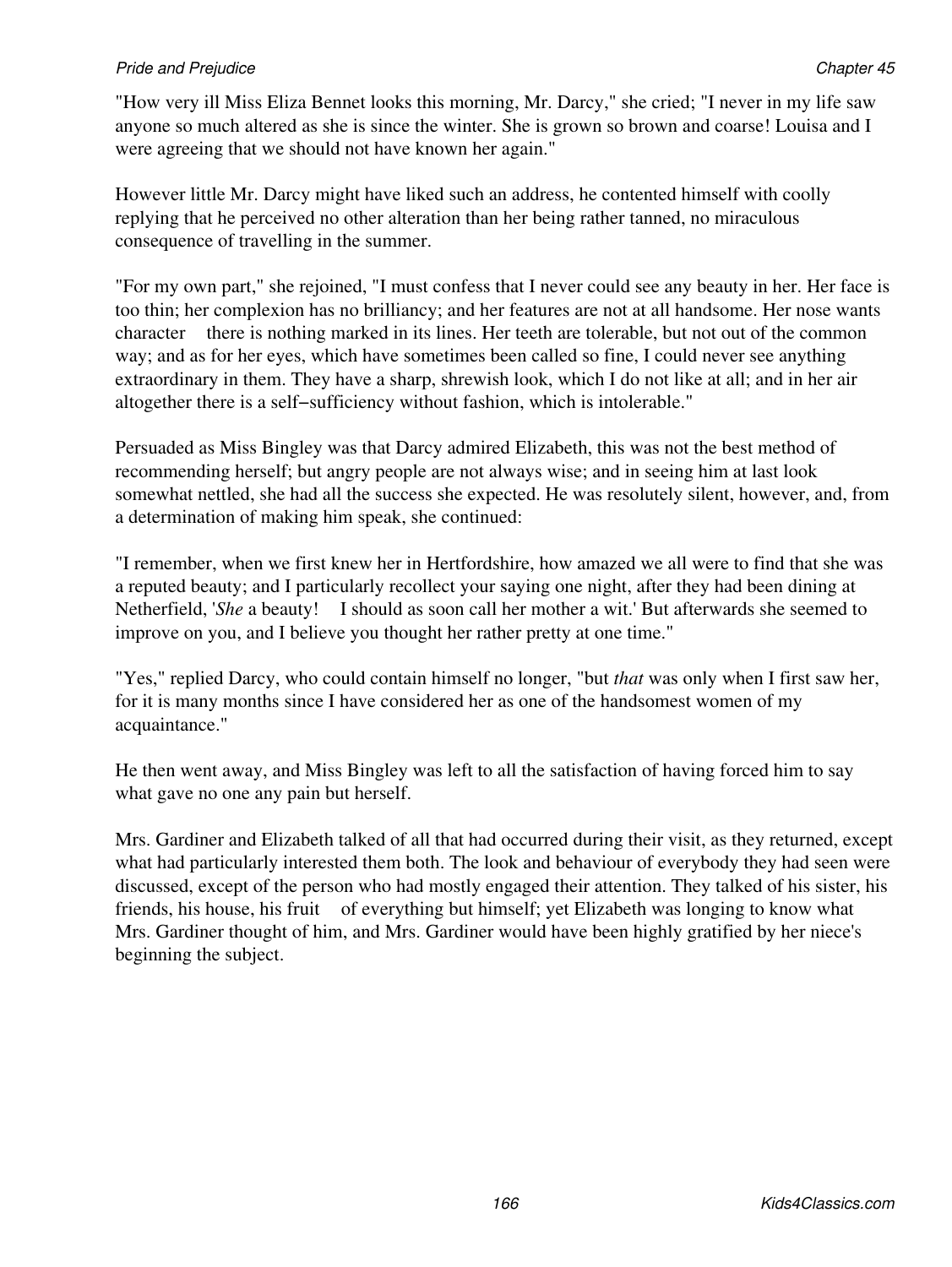## **Chapter 46**

Elizabeth had been a good deal disappointed in not finding a letter from Jane on their first arrival at Lambton; and this disappointment had been renewed on each of the mornings that had now been spent there; but on the third her repining was over, and her sister justified, by the receipt of two letters from her at once, on one of which was marked that it had been missent elsewhere. Elizabeth was not surprised at it, as Jane had written the direction remarkably ill.

They had just been preparing to walk as the letters came in; and her uncle and aunt, leaving her to enjoy them in quiet, set off by themselves. The one missent must first be attended to; it had been written five days ago. The beginning contained an account of all their little parties and engagements, with such news as the country afforded; but the latter half, which was dated a day later, and written in evident agitation, gave more important intelligence. It was to this effect:

"Since writing the above, dearest Lizzy, something has occurred of a most unexpected and serious nature; but I am afraid of alarming you be assured that we are all well. What I have to say relates to poor Lydia. An express came at twelve last night, just as we were all gone to bed, from Colonel Forster, to inform us that she was gone off to Scotland with one of his officers; to own the truth, with Wickham! Imagine our surprise. To Kitty, however, it does not seem so wholly unexpected. I am very, very sorry. So imprudent a match on both sides! But I am willing to hope the best, and that his character has been misunderstood. Thoughtless and indiscreet I can easily believe him, but this step (and let us rejoice over it) marks nothing bad at heart. His choice is disinterested at least, for he must know my father can give her nothing. Our poor mother is sadly grieved. My father bears it better. How thankful am I that we never let them know what has been said against him; we must forget it ourselves. They were off Saturday night about twelve, as is conjectured, but were not missed till yesterday morning at eight. The express was sent off directly. My dear Lizzy, they must have passed within ten miles of us. Colonel Forster gives us reason to expect him here soon. Lydia left a few lines for his wife, informing her of their intention. I must conclude, for I cannot be long from my poor mother. I am afraid you will not be able to make it out, but I hardly know what I have written."

Without allowing herself time for consideration, and scarcely knowing what she felt, Elizabeth on finishing this letter instantly seized the other, and opening it with the utmost impatience, read as follows: it had been written a day later than the conclusion of the first.

"By this time, my dearest sister, you have received my hurried letter; I wish this may be more intelligible, but though not confined for time, my head is so bewildered that I cannot answer for being coherent. Dearest Lizzy, I hardly know what I would write, but I have bad news for you, and it cannot be delayed. Imprudent as the marriage between Mr. Wickham and our poor Lydia would be, we are now anxious to be assured it has taken place, for there is but too much reason to fear they are not gone to Scotland. Colonel Forster came yesterday, having left Brighton the day before, not many hours after the express. Though Lydia's short letter to Mrs. F. gave them to understand that they were going to Gretna Green, something was dropped by Denny expressing his belief that W. never intended to go there, or to marry Lydia at all, which was repeated to Colonel F., who, instantly taking the alarm, set off from B. intending to trace their route. He did trace them easily to Clapham, but no further; for on entering that place, they removed into a hackney coach, and dismissed the chaise that brought them from Epsom. All that is known after this is, that they were seen to continue the London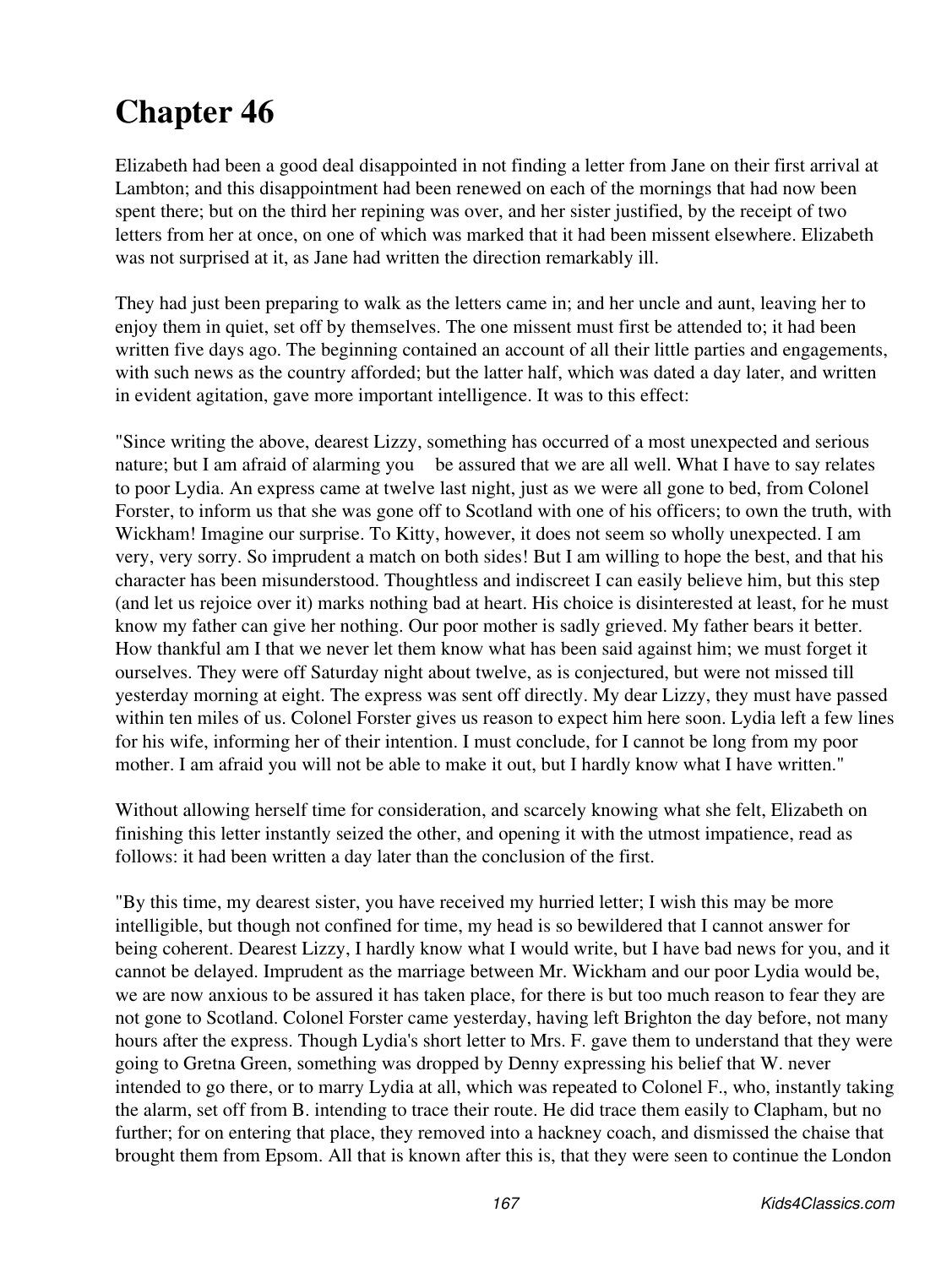road. I know not what to think. After making every possible inquiry on that side London, Colonel F. came on into Hertfordshire, anxiously renewing them at all the turnpikes, and at the inns in Barnet and Hatfield, but without any success no such people had been seen to pass through. With the kindest concern he came on to Longbourn, and broke his apprehensions to us in a manner most creditable to his heart. I am sincerely grieved for him and Mrs. F., but no one can throw any blame on them. Our distress, my dear Lizzy, is very great. My father and mother believe the worst, but I cannot think so ill of him. Many circumstances might make it more eligible for them to be married privately in town than to pursue their first plan; and even if *he* could form such a design against a young woman of Lydia's connections, which is not likely, can I suppose her so lost to everything? Impossible! I grieve to find, however, that Colonel F. is not disposed to depend upon their marriage; he shook his head when I expressed my hopes, and said he fear W. was not a man to be trusted. My poor mother is really ill, and keeps her room. Could she exert herself, it would be better; but this is not to be expected. And as to my father, I never in my life saw him so affected. Poor Kitty has anger for having concealed their attachment; but as it was a matter of confidence, one cannot wonder. I am truly glad, dearest Lizzy, that you have been spared something of these distressing scenes; but now, as the first shock is over, shall I own that I long for your return? I am not so selfish, however, as to press for it, if inconvenient. Adieu! I take up my pen again to do what I have just told you I would not; but circumstances are such that I cannot help earnestly begging you all to come here as soon as possible. I know my dear uncle and aunt so well, that I am not afraid of requesting it, though I have still something more to ask of the former. My father is going to London with Colonel Forster instantly, to try to discover her. What he means to do I am sure I know not; but his excessive distress will not allow him to pursue any measure in the best and safest way, and Colonel Forster is obliged to be at Brighton again to−morrow evening. In such an exigence, my uncle's advice and assistance would be everything in the world; he will immediately comprehend what I must feel, and I rely upon his goodness."

"Oh! where, where is my uncle?" cried Elizabeth, darting from her seat as she finished the letter, in eagerness to follow him, without losing a moment of the time so precious; but as she reached the door it was opened by a servant, and Mr. Darcy appeared. Her pale face and impetuous manner made him start, and before he could recover himself to speak, she, in whose mind every idea was superseded by Lydia's situation, hastily exclaimed, "I beg your pardon, but I must leave you. I must find Mr. Gardiner this moment, on business that cannot be delayed; I have not an instant to lose."

"Good God! what is the matter?" cried he, with more feeling than politeness; then recollecting himself, "I will not detain you a minute; but let me, or let the servant go after Mr. and Mrs. Gardiner. You are not well enough; you cannot go yourself."

Elizabeth hesitated, but her knees trembled under her and she felt how little would be gained by her attempting to pursue them. Calling back the servant, therefore, she commissioned him, though in so breathless an accent as made her almost unintelligible, to fetch his master and mistress home instantly.

On his quitting the room she sat down, unable to support herself, and looking so miserably ill, that it was impossible for Darcy to leave her, or to refrain from saying, in a tone of gentleness and commiseration, "Let me call your maid. Is there nothing you could take to give you present relief? A glass of wine; shall I get you one? You are very ill."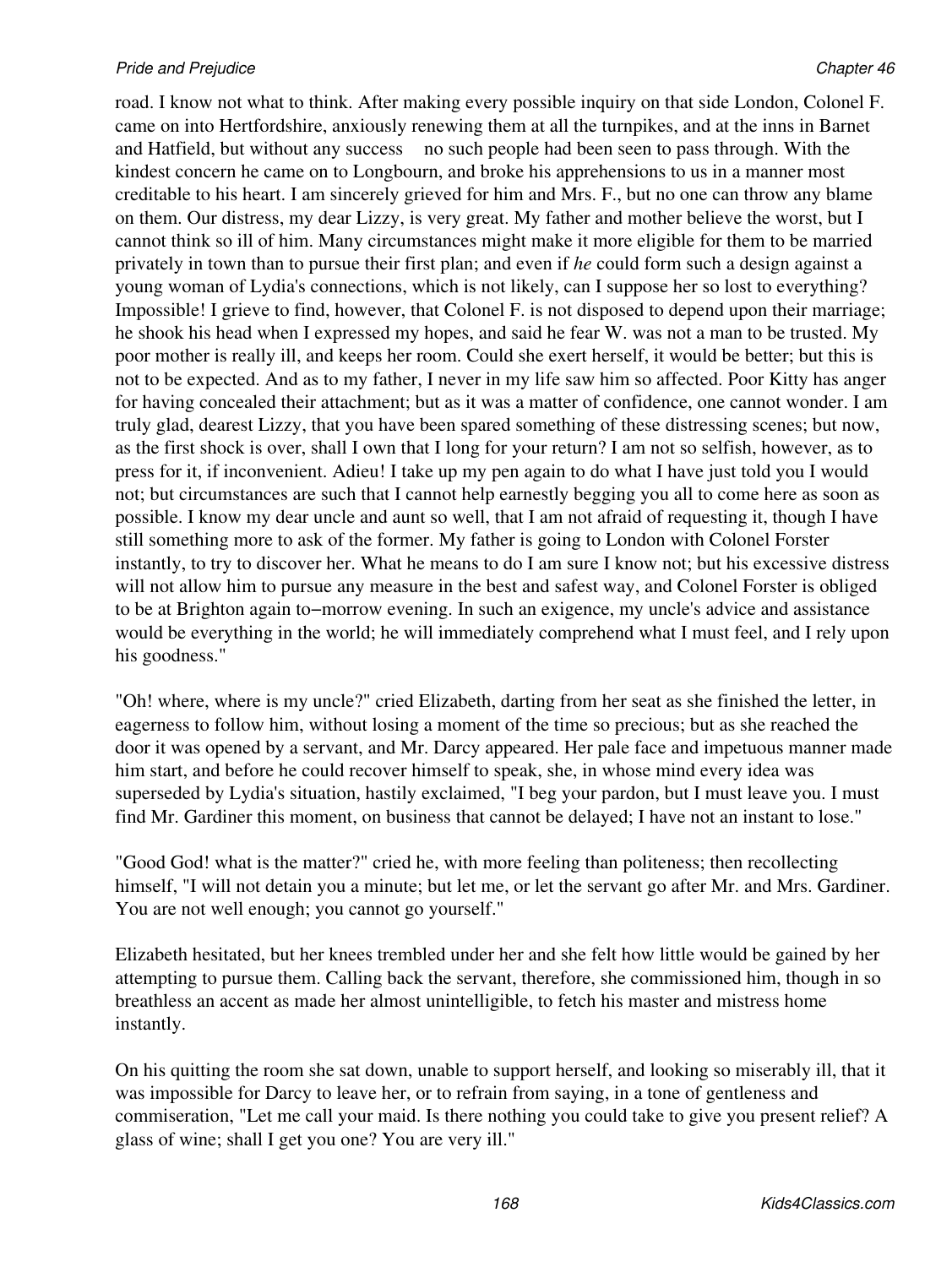"No, I thank you," she replied, endeavouring to recover herself. "There is nothing the matter with me. I am quite well; I am only distressed by some dreadful news which I have just received from Longbourn."

She burst into tears as she alluded to it, and for a few minutes could not speak another word. Darcy, in wretched suspense, could only say something indistinctly of his concern, and observe her in compassionate silence. At length she spoke again. "I have just had a letter from Jane, with such dreadful news. It cannot be concealed from anyone. My younger sister has left all her friends has eloped; has thrown herself into the power of of Mr. Wickham. They are gone off together from Brighton. *You* know him too well to doubt the rest. She has no money, no connections, nothing that can tempt him to she is lost for ever."

Darcy was fixed in astonishment. "When I consider," she added in a yet more agitated voice, "that I might have prevented it! I, who knew what he was. Had I but explained some part of it only some part of what I learnt, to my own family! Had his character been known, this could not have happened. But it is all all too late now."

"I am grieved indeed," cried Darcy; "grieved shocked. But is it certain absolutely certain?"

"Oh, yes! They left Brighton together on Sunday night, and were traced almost to London, but not beyond; they are certainly not gone to Scotland."

"And what has been done, what has been attempted, to recover her?"

"My father is gone to London, and Jane has written to beg my uncle's immediate assistance; and we shall be off, I hope, in half−an−hour. But nothing can be done I know very well that nothing can be done. How is such a man to be worked on? How are they even to be discovered? I have not the smallest hope. It is every way horrible!"

Darcy shook his head in silent acquiescence.

"When *my* eyes were opened to his real character Oh! had I known what I ought, what I dared to do! But I knew not I was afraid of doing too much. Wretched, wretched mistake!"

Darcy made no answer. He seemed scarcely to hear her, and was walking up and down the room in earnest meditation, his brow contracted, his air gloomy. Elizabeth soon observed, and instantly understood it. Her power was sinking; everything *must* sink under such a proof of family weakness, such an assurance of the deepest disgrace. She could neither wonder nor condemn, but the belief of his self−conquest brought nothing consolatory to her bosom, afforded no palliation of her distress. It was, on the contrary, exactly calculated to make her understand her own wishes; and never had she so honestly felt that she could have loved him, as now, when all love must be vain.

But self, though it would intrude, could not engross her. Lydia the humiliation, the misery she was bringing on them all, soon swallowed up every private care; and covering her face with her handkerchief, Elizabeth was soon lost to everything else; and, after a pause of several minutes, was only recalled to a sense of her situation by the voice of her companion, who, in a manner which, though it spoke compassion, spoke likewise restraint, said, "I am afraid you have been long desiring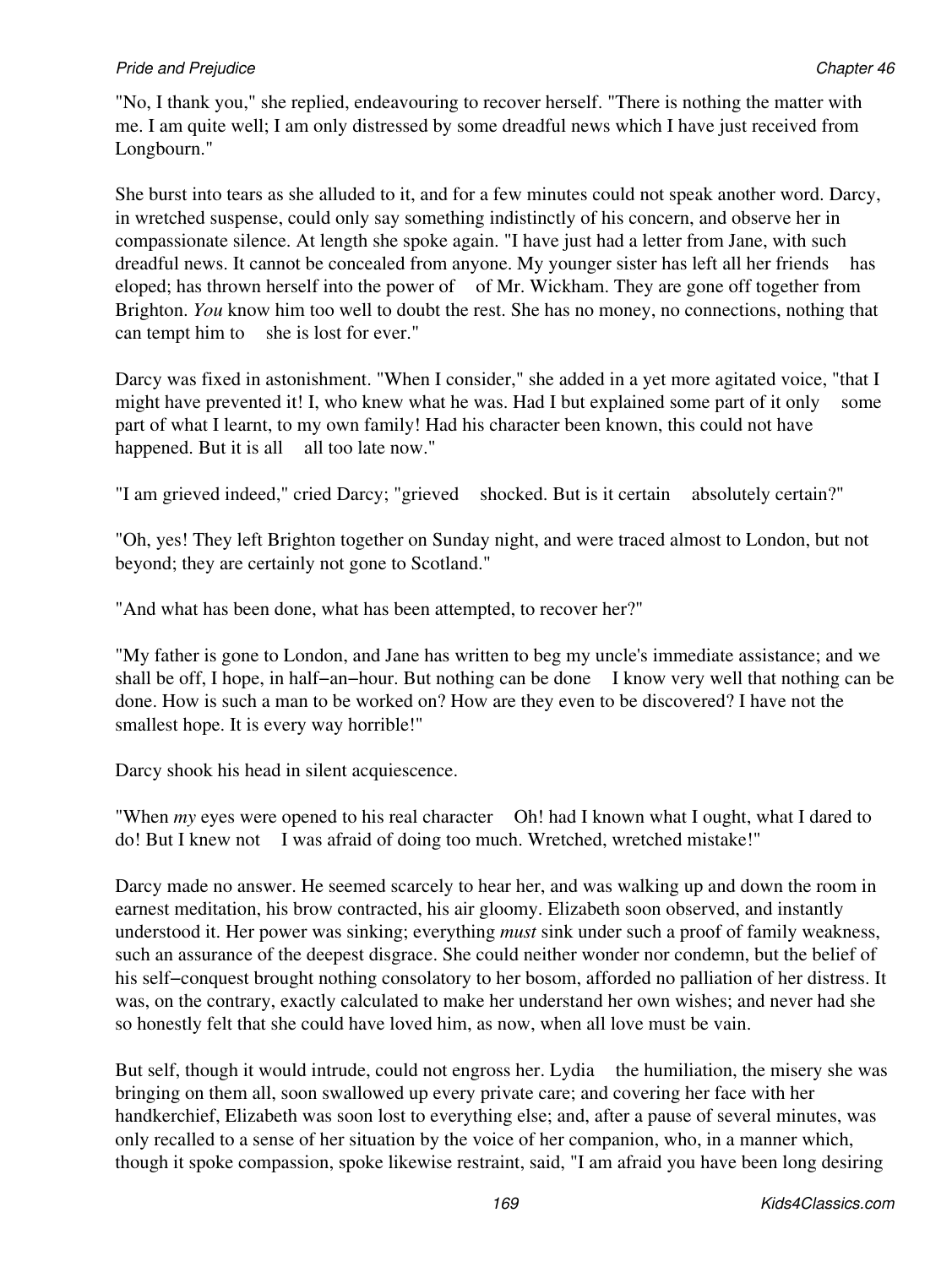my absence, nor have I anything to plead in excuse of my stay, but real, though unavailing concern. Would to Heaven that anything could be either said or done on my part that might offer consolation to such distress! But I will not torment you with vain wishes, which may seem purposely to ask for your thanks. This unfortunate affair will, I fear, prevent my sister's having the pleasure of seeing you at Pemberley to−day."

"Oh, yes. Be so kind as to apologise for us to Miss Darcy. Say that urgent business calls us home immediately. Conceal the unhappy truth as long as it is possible, I know it cannot be long."

He readily assured her of his secrecy; again expressed his sorrow for her distress, wished it a happier conclusion than there was at present reason to hope, and leaving his compliments for her relations, with only one serious, parting look, went away.

As he quitted the room, Elizabeth felt how improbable it was that they should ever see each other again on such terms of cordiality as had marked their several meetings in Derbyshire; and as she threw a retrospective glance over the whole of their acquaintance, so full of contradictions and varieties, sighed at the perverseness of those feelings which would now have promoted its continuance, and would formerly have rejoiced in its termination.

If gratitude and esteem are good foundations of affection, Elizabeth's change of sentiment will be neither improbable nor faulty. But if otherwise if regard springing from such sources is unreasonable or unnatural, in comparison of what is so often described as arising on a first interview with its object, and even before two words have been exchanged, nothing can be said in her defence, except that she had given somewhat of a trial to the latter method in her partiality for Wickham, and that its ill success might, perhaps, authorise her to seek the other less interesting mode of attachment. Be that as it may, she saw him go with regret; and in this early example of what Lydia's infamy must produce, found additional anguish as she reflected on that wretched business. Never, since reading Jane's second letter, had she entertained a hope of Wickham's meaning to marry her. No one but Jane, she thought, could flatter herself with such an expectation. Surprise was the least of her feelings on this development. While the contents of the first letter remained in her mind, she was all surprise all astonishment that Wickham should marry a girl whom it was impossible he could marry for money; and how Lydia could ever have attached him had appeared incomprehensible. But now it was all too natural. For such an attachment as this she might have sufficient charms; and though she did not suppose Lydia to be deliberately engaging in an elopement without the intention of marriage, she had no difficulty in believing that neither her virtue nor her understanding would preserve her from falling an easy prey.

She had never perceived, while the regiment was in Hertfordshire, that Lydia had any partiality for him; but she was convinced that Lydia wanted only encouragement to attach herself to anybody. Sometimes one officer, sometimes another, had been her favourite, as their attentions raised them in her opinion. Her affections had continually been fluctuating but never without an object. The mischief of neglect and mistaken indulgence towards such a girl oh! how acutely did she now feel it!

She was wild to be at home to hear, to see, to be upon the spot to share with Jane in the cares that must now fall wholly upon her, in a family so deranged, a father absent, a mother incapable of exertion, and requiring constant attendance; and though almost persuaded that nothing could be done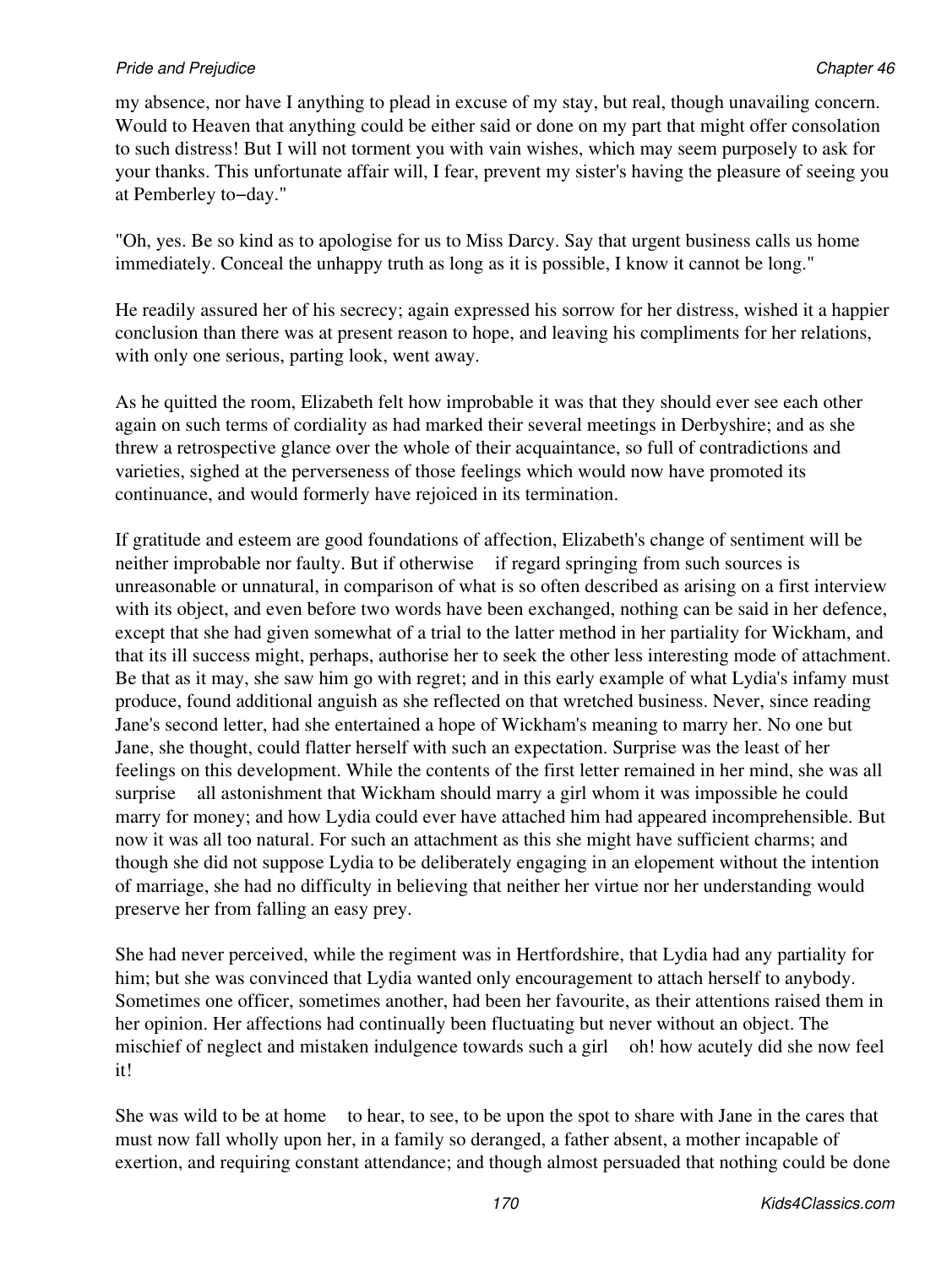for Lydia, her uncle's interference seemed of the utmost importance, and till he entered the room her impatience was severe. Mr. and Mrs. Gardiner had hurried back in alarm, supposing by the servant's account that their niece was taken suddenly ill; but satisfying them instantly on that head, she eagerly communicated the cause of their summons, reading the two letters aloud, and dwelling on the postscript of the last with trembling energy, though Lydia had never been a favourite with them, Mr. and Mrs. Gardiner could not but be deeply afflicted. Not Lydia only, but all were concerned in it; and after the first exclamations of surprise and horror, Mr. Gardiner promised every assistance in his power. Elizabeth, though expecting no less, thanked him with tears of gratitude; and all three being actuated by one spirit, everything relating to their journey was speedily settled. They were to be off as soon as possible. "But what is to be done about Pemberley?" cried Mrs. Gardiner. "John told us Mr. Darcy was here when you sent for us; was it so?"

"Yes; and I told him we should not be able to keep our engagement. *That* is all settled."

"What is all settled?" repeated the other, as she ran into her room to prepare. "And are they upon such terms as for her to disclose the real truth? Oh, that I knew how it was!"

But wishes were vain, or at least could only serve to amuse her in the hurry and confusion of the following hour. Had Elizabeth been at leisure to be idle, she would have remained certain that all employment was impossible to one so wretched as herself; but she had her share of business as well as her aunt, and amongst the rest there were notes to be written to all their friends at Lambton, with false excuses for their sudden departure. An hour, however, saw the whole completed; and Mr. Gardiner meanwhile having settled his account at the inn, nothing remained to be done but to go; and Elizabeth, after all the misery of the morning, found herself, in a shorter space of time than she could have supposed, seated in the carriage, and on the road to Longbourn.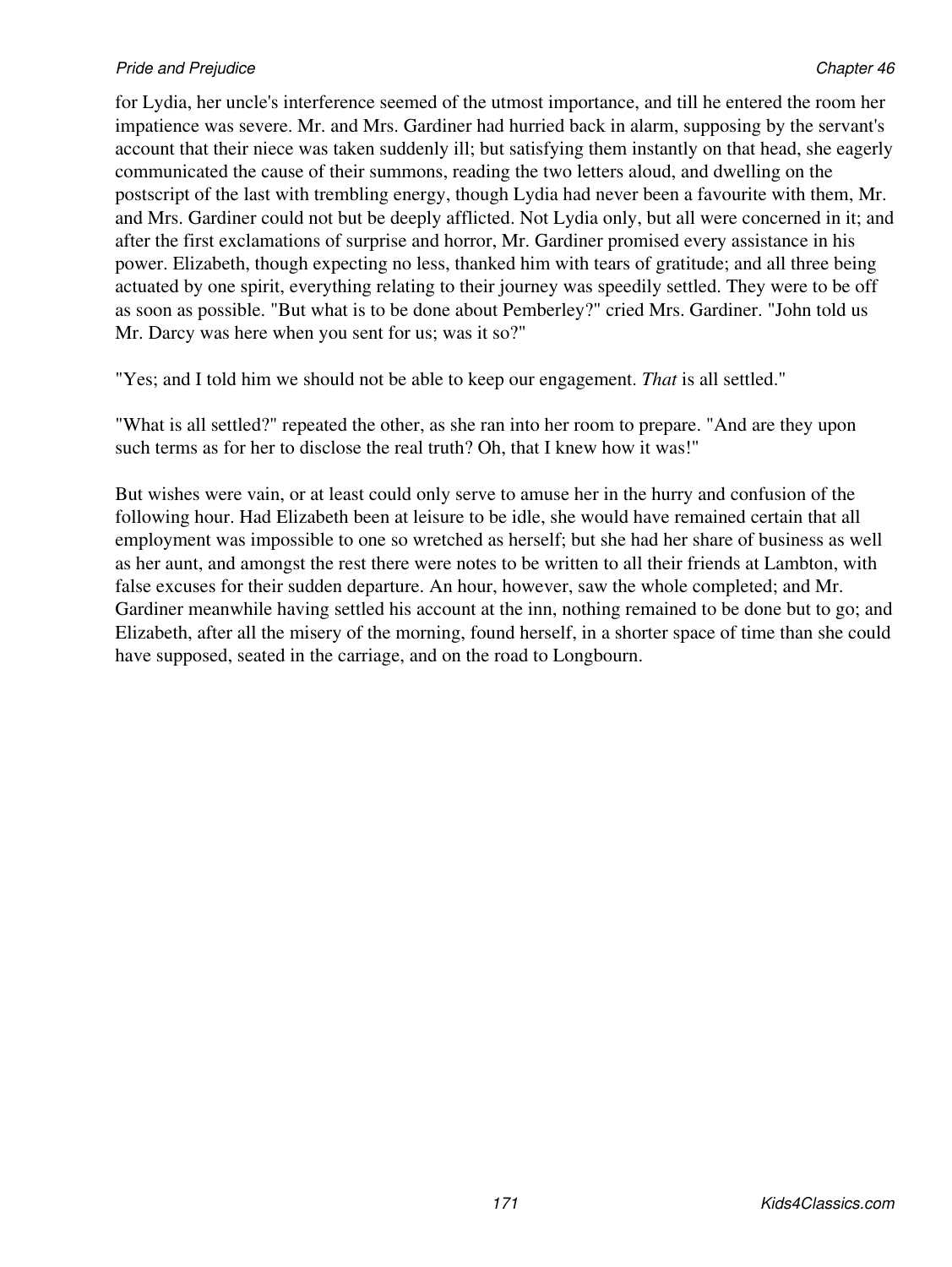# **Chapter 47**

"I have been thinking it over again, Elizabeth," said her uncle, as they drove from the town; "and really, upon serious consideration, I am much more inclined than I was to judge as your eldest sister does on the matter. It appears to me so very unlikely that any young man should form such a design against a girl who is by no means unprotected or friendless, and who was actually staying in his colonel's family, that I am strongly inclined to hope the best. Could he expect that her friends would not step forward? Could he expect to be noticed again by the regiment, after such an affront to Colonel Forster? His temptation is not adequate to the risk!"

"Do you really think so?" cried Elizabeth, brightening up for a moment.

"Upon my word," said Mrs. Gardiner, "I begin to be of your uncle's opinion. It is really too great a violation of decency, honour, and interest, for him to be guilty of. I cannot think so very ill of Wickham. Can you yourself, Lizzy, so wholly give him up, as to believe him capable of it?"

"Not, perhaps, of neglecting his own interest; but of every other neglect I can believe him capable. If, indeed, it should be so! But I dare not hope it. Why should they not go on to Scotland if that had been the case?"

"In the first place," replied Mr. Gardiner, "there is no absolute proof that they are not gone to Scotland."

"Oh! but their removing from the chaise into a hackney coach is such a presumption! And, besides, no traces of them were to be found on the Barnet road."

"Well, then supposing them to be in London. They may be there, though for the purpose of concealment, for no more exceptional purpose. It is not likely that money should be very abundant on either side; and it might strike them that they could be more economically, though less expeditiously, married in London than in Scotland."

"But why all this secrecy? Why any fear of detection? Why must their marriage be private? Oh, no, no this is not likely. His most particular friend, you see by Jane's account, was persuaded of his never intending to marry her. Wickham will never marry a woman without some money. He cannot afford it. And what claims has Lydia what attraction has she beyond youth, health, and good humour that could make him, for her sake, forego every chance of benefiting himself by marrying well? As to what restraint the apprehensions of disgrace in the corps might throw on a dishonourable elopement with her, I am not able to judge; for I know nothing of the effects that such a step might produce. But as to your other objection, I am afraid it will hardly hold good. Lydia has no brothers to step forward; and he might imagine, from my father's behaviour, from his indolence and the little attention he has ever seemed to give to what was going forward in his family, that *he* would do as little, and think as little about it, as any father could do, in such a matter."

"But can you think that Lydia is so lost to everything but love of him as to consent to live with him on any terms other than marriage?"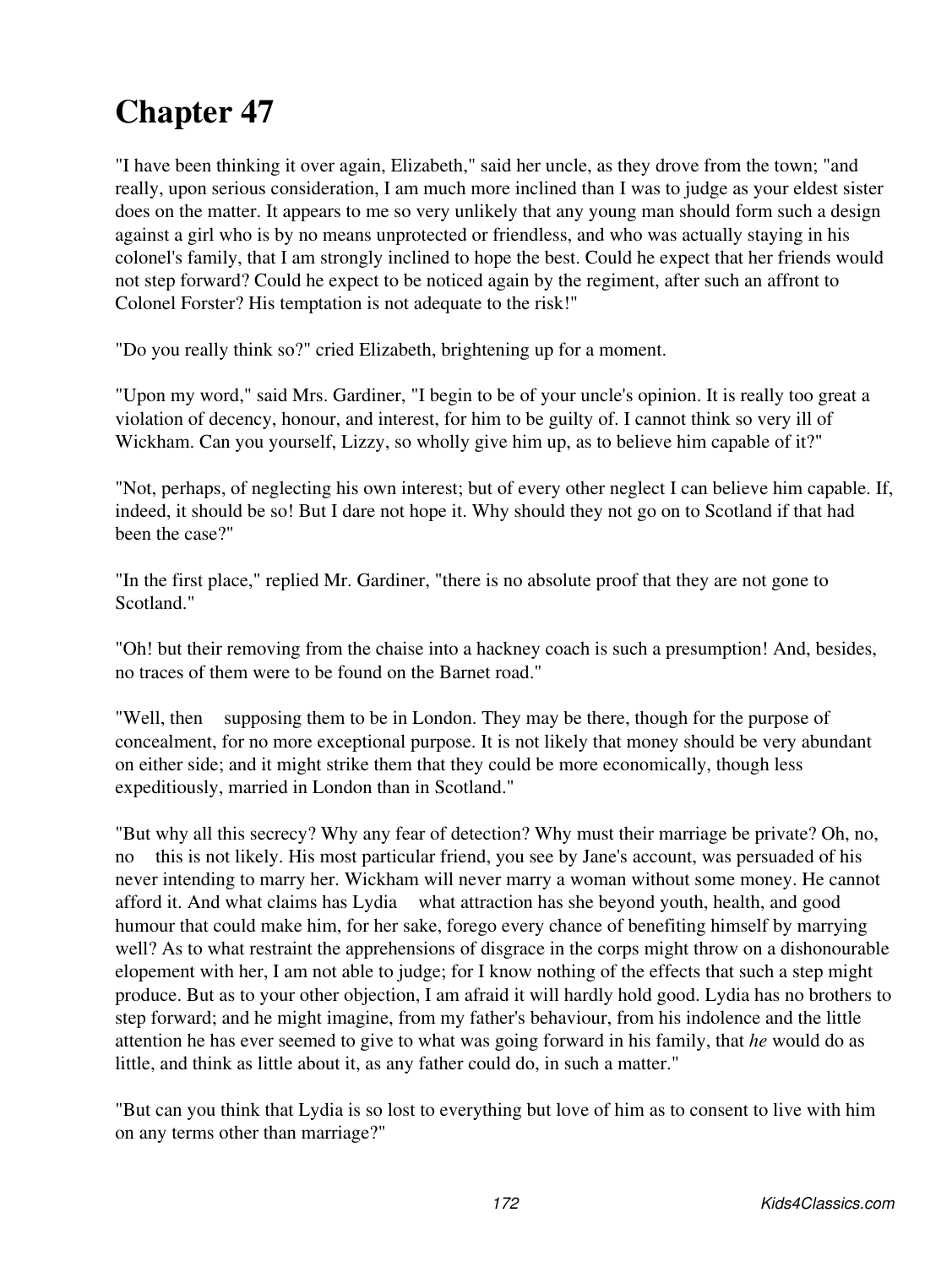"It does seem, and it is most shocking indeed," replied Elizabeth, with tears in her eyes, "that a sister's sense of decency and virtue in such a point should admit of doubt. But, really, I know not what to say. Perhaps I am not doing her justice. But she is very young; she has never been taught to think on serious subjects; and for the last half−year, nay, for a twelvemonth she has been given up to nothing but amusement and vanity. She has been allowed to dispose of her time in the most idle and frivolous manner, and to adopt any opinions that came in her way. Since the shire were first quartered in Meryton, nothing but love, flirtation, and officers have been in her head. She has been doing everything in her power by thinking and talking on the subject, to give greater what shall I call it? susceptibility to her feelings; which are naturally lively enough. And we all know that Wickham has every charm of person and address that can captivate a woman."

"But you see that Jane," said her aunt, "does not think so very ill of Wickham as to believe him capable of the attempt."

"Of whom does Jane ever think ill? And who is there, whatever might be their former conduct, that she would think capable of such an attempt, till it were proved against them? But Jane knows, as well as I do, what Wickham really is. We both know that he has been profligate in every sense of the word; that he has neither integrity nor honour; that he is as false and deceitful as he is insinuating."

"And do you really know all this?" cried Mrs. Gardiner, whose curiosity as to the mode of her intelligence was all alive.

"I do indeed," replied Elizabeth, colouring. "I told you, the other day, of his infamous behaviour to Mr. Darcy; and you yourself, when last at Longbourn, heard in what manner he spoke of the man who had behaved with such forbearance and liberality towards him. And there are other circumstances which I am not at liberty which it is not worth while to relate; but his lies about the whole Pemberley family are endless. From what he said of Miss Darcy I was thoroughly prepared to see a proud, reserved, disagreeable girl. Yet he knew to the contrary himself. He must know that she was as amiable and unpretending as we have found her."

"But does Lydia know nothing of this? can she be ignorant of what you and Jane seem so well to understand?"

"Oh, yes! that, that is the worst of all. Till I was in Kent, and saw so much both of Mr. Darcy and his relation Colonel Fitzwilliam, I was ignorant of the truth myself. And when I returned home, the shire was to leave Meryton in a week or fortnight's time. As that was the case, neither Jane, to whom I related the whole, nor I, thought it necessary to make our knowledge public; for of what use could it apparently be to any one, that the good opinion which all the neighbourhood had of him should then be overthrown? And even when it was settled that Lydia should go with Mrs. Forster, the necessity of opening her eyes to his character never occurred to me. That *she* could be in any danger from the deception never entered my head. That such a consequence as *this* could ensue, you may easily believe, was far enough from my thoughts."

"When they all removed to Brighton, therefore, you had no reason, I suppose, to believe them fond of each other?"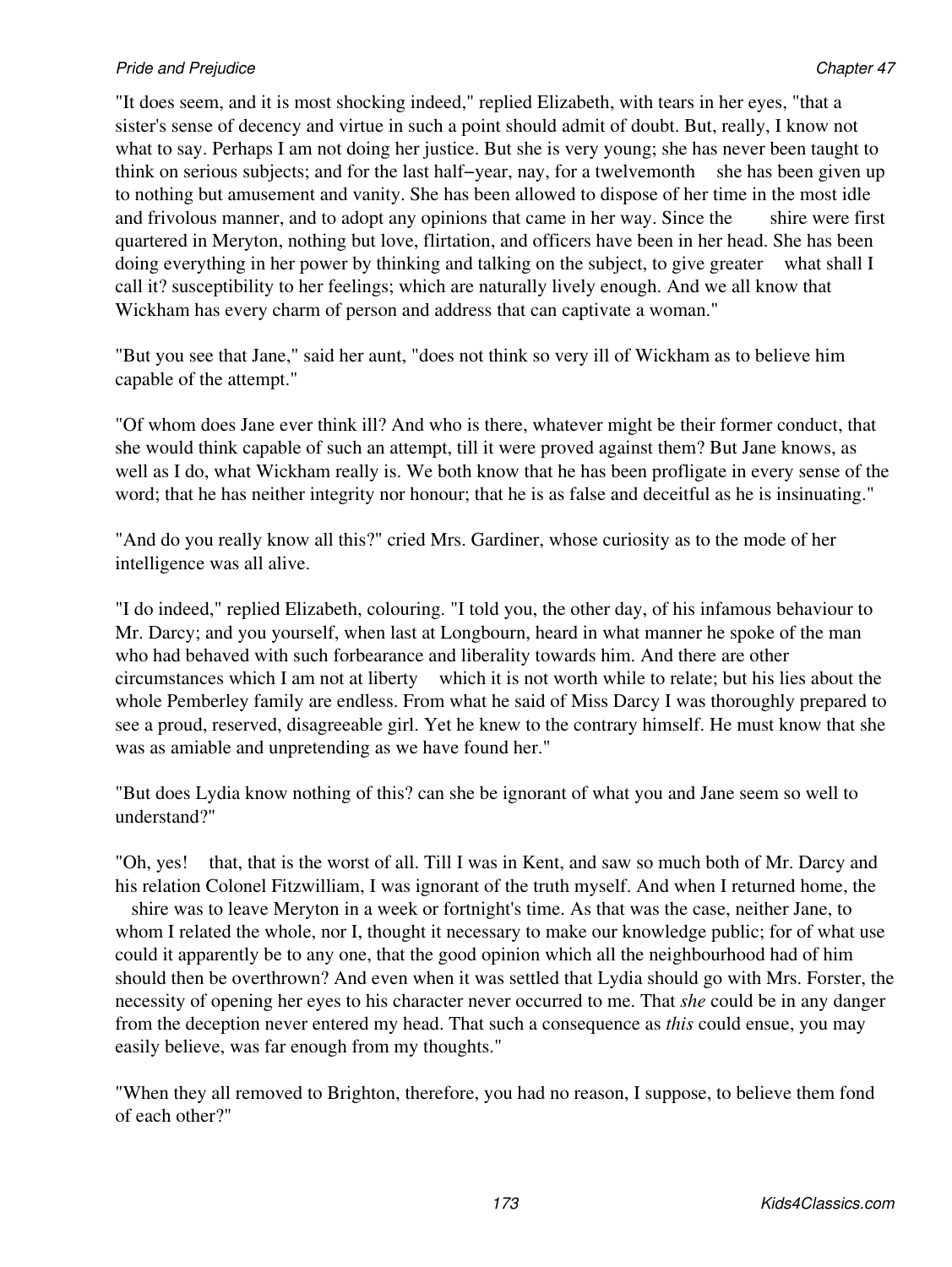## **Pride and Prejudice Chapter 47 Chapter 47 Chapter 47 Chapter 47 Chapter 47 Chapter 47**

"Not the slightest. I can remember no symptom of affection on either side; and had anything of the kind been perceptible, you must be aware that ours is not a family on which it could be thrown away. When first he entered the corps, she was ready enough to admire him; but so we all were. Every girl in or near Meryton was out of her senses about him for the first two months; but he never distinguished *her* by any particular attention; and, consequently, after a moderate period of extravagant and wild admiration, her fancy for him gave way, and others of the regiment, who treated her with more distinction, again became her favourites."

\* \* \* \* \*

It may be easily believed, that however little of novelty could be added to their fears, hopes, and conjectures, on this interesting subject, by its repeated discussion, no other could detain them from it long, during the whole of the journey. From Elizabeth's thoughts it was never absent. Fixed there by the keenest of all anguish, self−reproach, she could find no interval of ease or forgetfulness.

They travelled as expeditiously as possible, and, sleeping one night on the road, reached Longbourn by dinner time the next day. It was a comfort to Elizabeth to consider that Jane could not have been wearied by long expectations.

The little Gardiners, attracted by the sight of a chaise, were standing on the steps of the house as they entered the paddock; and, when the carriage drove up to the door, the joyful surprise that lighted up their faces, and displayed itself over their whole bodies, in a variety of capers and frisks, was the first pleasing earnest of their welcome.

Elizabeth jumped out; and, after giving each of them a hasty kiss, hurried into the vestibule, where Jane, who came running down from her mother's apartment, immediately met her.

Elizabeth, as she affectionately embraced her, whilst tears filled the eyes of both, lost not a moment in asking whether anything had been heard of the fugitives.

"Not yet," replied Jane. "But now that my dear uncle is come, I hope everything will be well."

"Is my father in town?"

"Yes, he went on Tuesday, as I wrote you word."

"And have you heard from him often?"

"We have heard only twice. He wrote me a few lines on Wednesday to say that he had arrived in safety, and to give me his directions, which I particularly begged him to do. He merely added that he should not write again till he had something of importance to mention."

"And my mother how is she? How are you all?"

"My mother is tolerably well, I trust; though her spirits are greatly shaken. She is upstairs and will have great satisfaction in seeing you all. She does not yet leave her dressing−room. Mary and Kitty, thank Heaven, are quite well."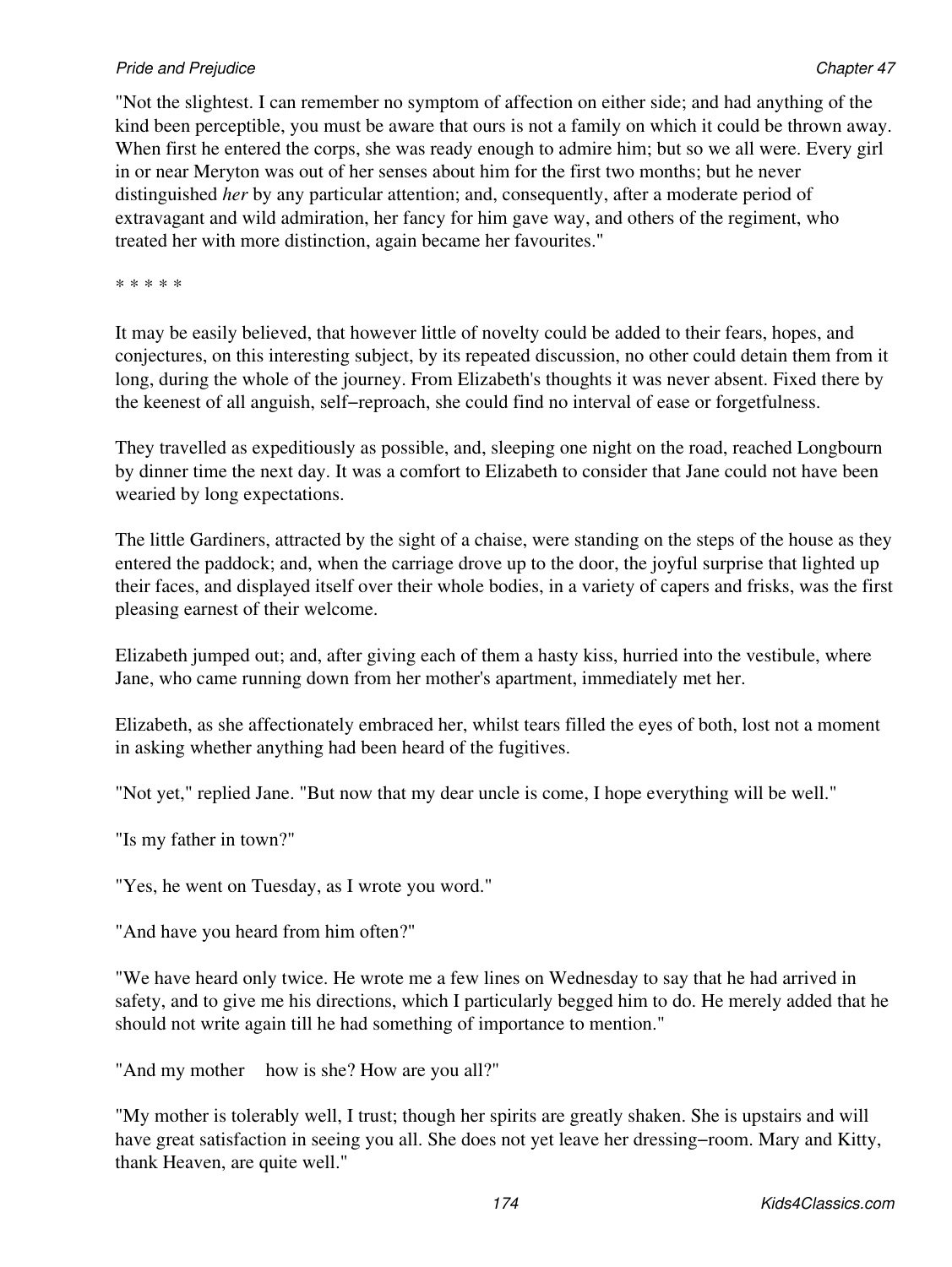"But you how are you?" cried Elizabeth. "You look pale. How much you must have gone through!"

Her sister, however, assured her of her being perfectly well; and their conversation, which had been passing while Mr. and Mrs. Gardiner were engaged with their children, was now put an end to by the approach of the whole party. Jane ran to her uncle and aunt, and welcomed and thanked them both, with alternate smiles and tears.

When they were all in the drawing−room, the questions which Elizabeth had already asked were of course repeated by the others, and they soon found that Jane had no intelligence to give. The sanguine hope of good, however, which the benevolence of her heart suggested had not yet deserted her; she still expected that it would all end well, and that every morning would bring some letter, either from Lydia or her father, to explain their proceedings, and, perhaps, announce their marriage.

Mrs. Bennet, to whose apartment they all repaired, after a few minutes' conversation together, received them exactly as might be expected; with tears and lamentations of regret, invectives against the villainous conduct of Wickham, and complaints of her own sufferings and ill−usage; blaming everybody but the person to whose ill−judging indulgence the errors of her daughter must principally be owing.

"If I had been able," said she, "to carry my point in going to Brighton, with all my family, *this* would not have happened; but poor dear Lydia had nobody to take care of her. Why did the Forsters ever let her go out of their sight? I am sure there was some great neglect or other on their side, for she is not the kind of girl to do such a thing if she had been well looked after. I always thought they were very unfit to have the charge of her; but I was overruled, as I always am. Poor dear child! And now here's Mr. Bennet gone away, and I know he will fight Wickham, wherever he meets him and then he will be killed, and what is to become of us all? The Collinses will turn us out before he is cold in his grave, and if you are not kind to us, brother, I do not know what we shall do."

They all exclaimed against such terrific ideas; and Mr. Gardiner, after general assurances of his affection for her and all her family, told her that he meant to be in London the very next day, and would assist Mr. Bennet in every endeavour for recovering Lydia.

"Do not give way to useless alarm," added he; "though it is right to be prepared for the worst, there is no occasion to look on it as certain. It is not quite a week since they left Brighton. In a few days more we may gain some news of them; and till we know that they are not married, and have no design of marrying, do not let us give the matter over as lost. As soon as I get to town I shall go to my brother, and make him come home with me to Gracechurch Street; and then we may consult together as to what is to be done."

"Oh! my dear brother," replied Mrs. Bennet, "that is exactly what I could most wish for. And now do, when you get to town, find them out, wherever they may be; and if they are not married already, *make* them marry. And as for wedding clothes, do not let them wait for that, but tell Lydia she shall have as much money as she chooses to buy them, after they are married. And, above all, keep Mr. Bennet from fighting. Tell him what a dreadful state I am in, that I am frighted out of my wits and have such tremblings, such flutterings, all over me such spasms in my side and pains in my head, and such beatings at heart, that I can get no rest by night nor by day. And tell my dear Lydia not to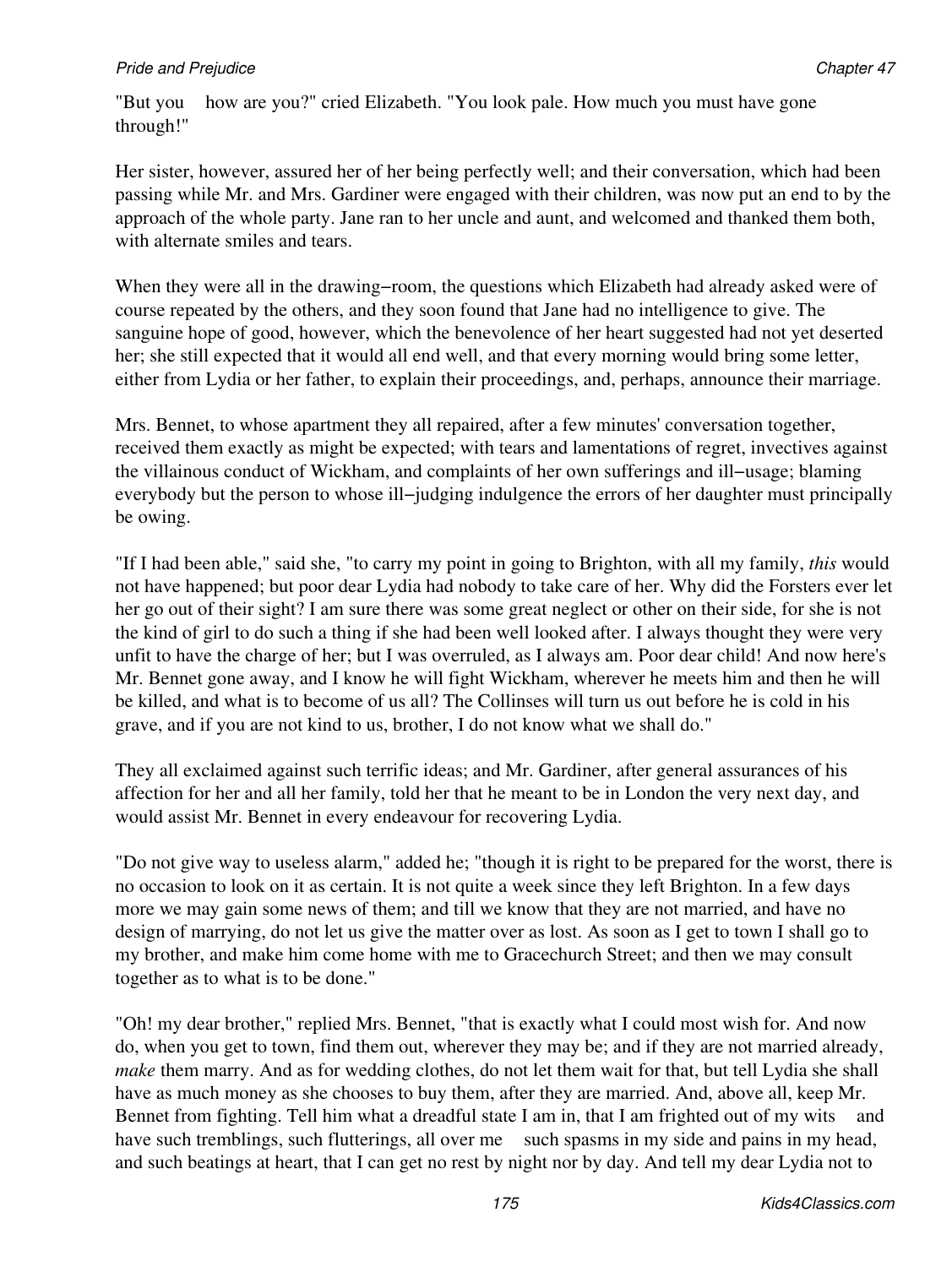give any directions about her clothes till she has seen me, for she does not know which are the best warehouses. Oh, brother, how kind you are! I know you will contrive it all."

But Mr. Gardiner, though he assured her again of his earnest endeavours in the cause, could not avoid recommending moderation to her, as well in her hopes as her fear; and after talking with her in this manner till dinner was on the table, they all left her to vent all her feelings on the housekeeper, who attended in the absence of her daughters.

Though her brother and sister were persuaded that there was no real occasion for such a seclusion from the family, they did not attempt to oppose it, for they knew that she had not prudence enough to hold her tongue before the servants, while they waited at table, and judged it better that *one* only of the household, and the one whom they could most trust should comprehend all her fears and solicitude on the subject.

In the dining−room they were soon joined by Mary and Kitty, who had been too busily engaged in their separate apartments to make their appearance before. One came from her books, and the other from her toilette. The faces of both, however, were tolerably calm; and no change was visible in either, except that the loss of her favourite sister, or the anger which she had herself incurred in this business, had given more of fretfulness than usual to the accents of Kitty. As for Mary, she was mistress enough of herself to whisper to Elizabeth, with a countenance of grave reflection, soon after they were seated at table:

"This is a most unfortunate affair, and will probably be much talked of. But we must stem the tide of malice, and pour into the wounded bosoms of each other the balm of sisterly consolation."

Then, perceiving in Elizabeth no inclination of replying, she added, "Unhappy as the event must be for Lydia, we may draw from it this useful lesson: that loss of virtue in a female is irretrievable; that one false step involves her in endless ruin; that her reputation is no less brittle than it is beautiful; and that she cannot be too much guarded in her behaviour towards the undeserving of the other sex."

Elizabeth lifted up her eyes in amazement, but was too much oppressed to make any reply. Mary, however, continued to console herself with such kind of moral extractions from the evil before them.

In the afternoon, the two elder Miss Bennets were able to be for half−an−hour by themselves; and Elizabeth instantly availed herself of the opportunity of making any inquiries, which Jane was equally eager to satisfy. After joining in general lamentations over the dreadful sequel of this event, which Elizabeth considered as all but certain, and Miss Bennet could not assert to be wholly impossible, the former continued the subject, by saying, "But tell me all and everything about it which I have not already heard. Give me further particulars. What did Colonel Forster say? Had they no apprehension of anything before the elopement took place? They must have seen them together for ever."

"Colonel Forster did own that he had often suspected some partiality, especially on Lydia's side, but nothing to give him any alarm. I am so grieved for him! His behaviour was attentive and kind to the utmost. He *was* coming to us, in order to assure us of his concern, before he had any idea of their not being gone to Scotland: when that apprehension first got abroad, it hastened his journey."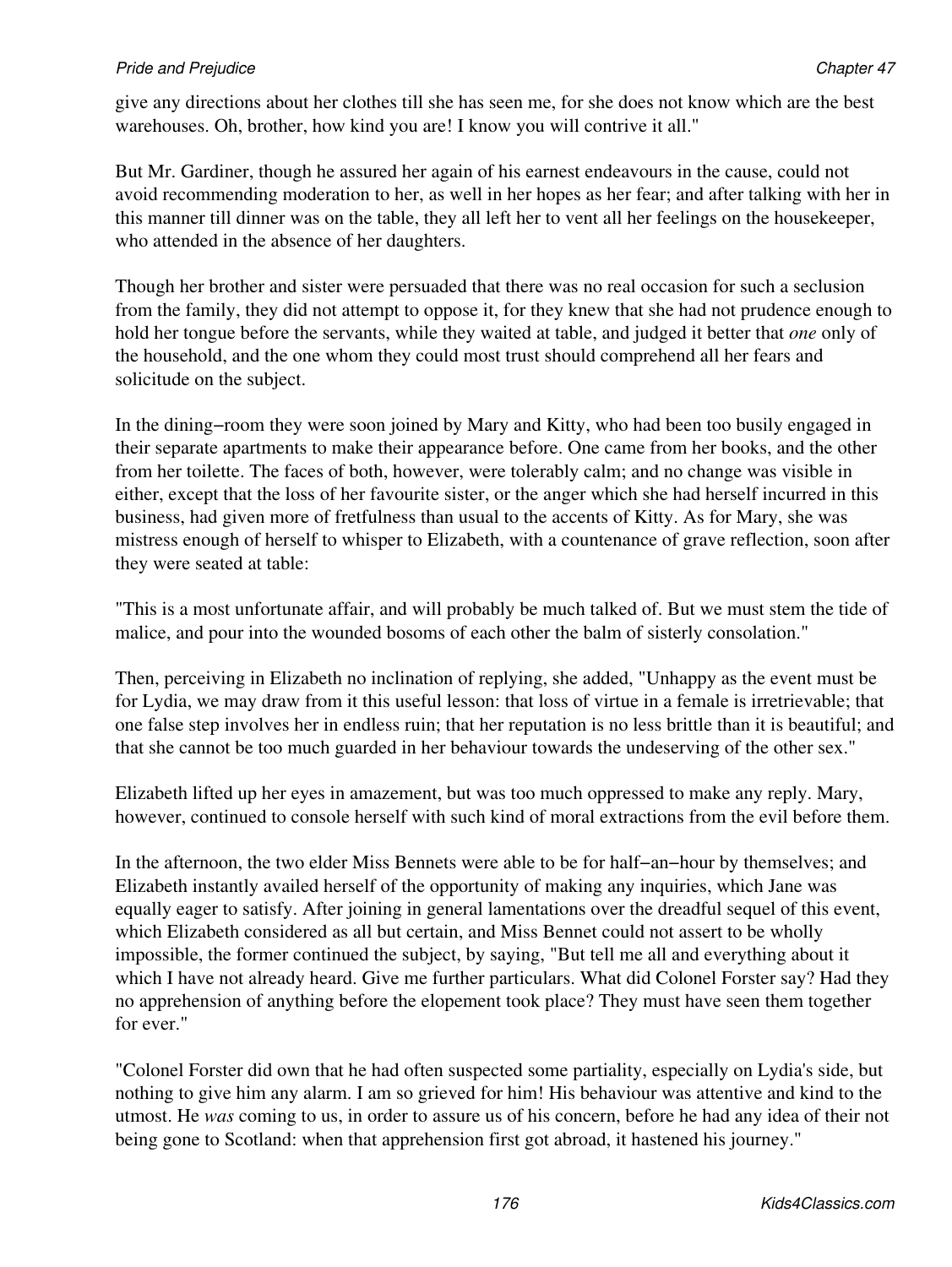## **Pride and Prejudice Chapter 47 Chapter 47 Chapter 47 Chapter 47 Chapter 47 Chapter 47**

"And was Denny convinced that Wickham would not marry? Did he know of their intending to go off? Had Colonel Forster seen Denny himself?"

"Yes; but, when questioned by *him*, Denny denied knowing anything of their plans, and would not give his real opinion about it. He did not repeat his persuasion of their not marrying and from *that*, I am inclined to hope, he might have been misunderstood before."

"And till Colonel Forster came himself, not one of you entertained a doubt, I suppose, of their being really married?"

"How was it possible that such an idea should enter our brains? I felt a little uneasy a little fearful of my sister's happiness with him in marriage, because I knew that his conduct had not been always quite right. My father and mother knew nothing of that; they only felt how imprudent a match it must be. Kitty then owned, with a very natural triumph on knowing more than the rest of us, that in Lydia's last letter she had prepared her for such a step. She had known, it seems, of their being in love with each other, many weeks."

"But not before they went to Brighton?"

"No, I believe not."

"And did Colonel Forster appear to think well of Wickham himself? Does he know his real character?"

"I must confess that he did not speak so well of Wickham as he formerly did. He believed him to be imprudent and extravagant. And since this sad affair has taken place, it is said that he left Meryton greatly in debt; but I hope this may be false."

"Oh, Jane, had we been less secret, had we told what we knew of him, this could not have happened!"

"Perhaps it would have been better," replied her sister. "But to expose the former faults of any person without knowing what their present feelings were, seemed unjustifiable. We acted with the best intentions."

"Could Colonel Forster repeat the particulars of Lydia's note to his wife?"

"He brought it with him for us to see."

Jane then took it from her pocket−book, and gave it to Elizabeth. These were the contents:

# "MY DEAR HARRIET,

"You will laugh when you know where I am gone, and I cannot help laughing myself at your surprise to–morrow morning, as soon as I am missed. I am going to Gretna Green, and if you cannot guess with who, I shall think you a simpleton, for there is but one man in the world I love, and he is an angel. I should never be happy without him, so think it no harm to be off. You need not send them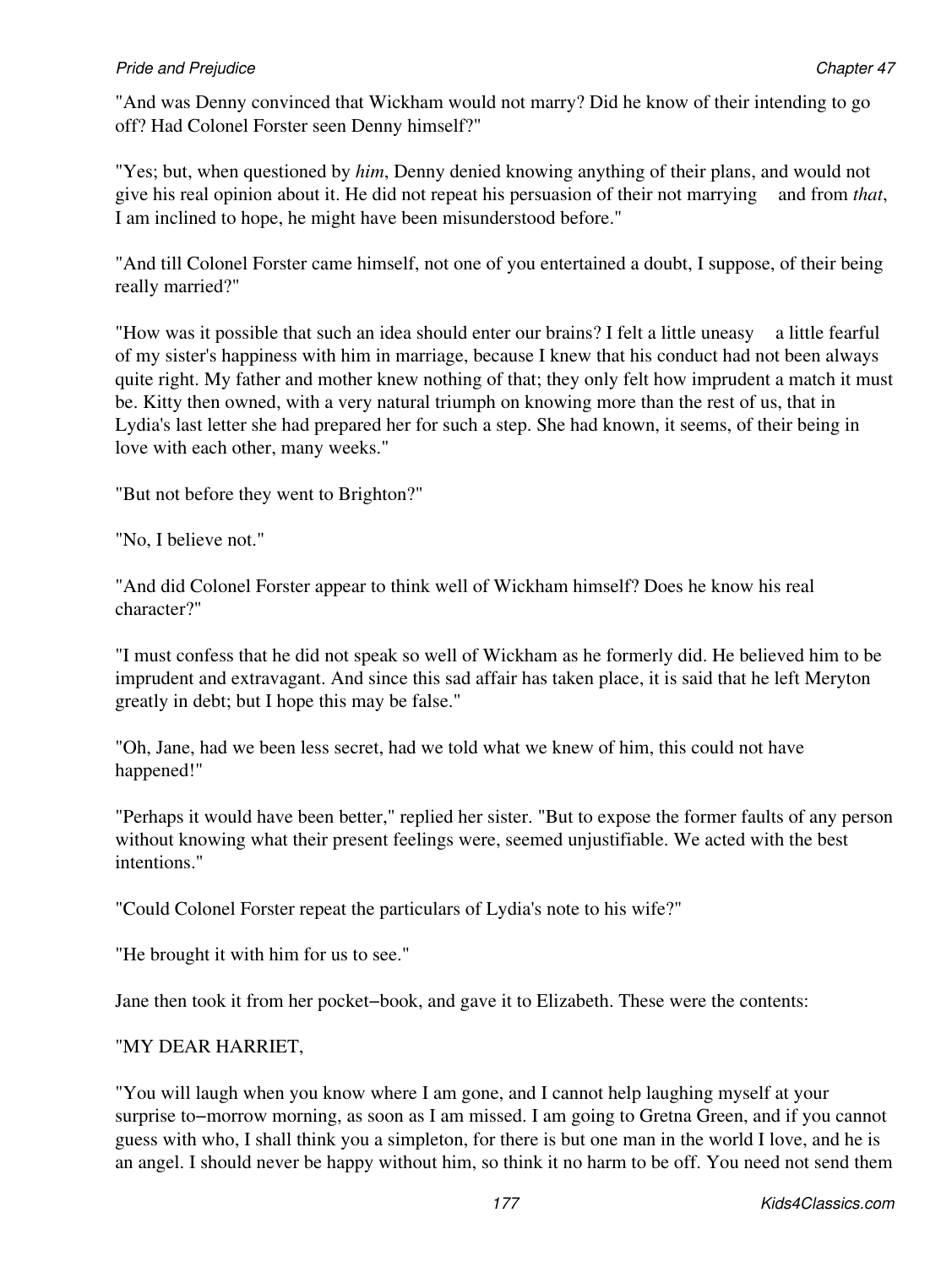## **Pride and Prejudice Chapter 47 Chapter 47 Chapter 47 Chapter 47 Chapter 47 Chapter 47**

word at Longbourn of my going, if you do not like it, for it will make the surprise the greater, when I write to them and sign my name 'Lydia Wickham.' What a good joke it will be! I can hardly write for laughing. Pray make my excuses to Pratt for not keeping my engagement, and dancing with him to−night. Tell him I hope he will excuse me when he knows all; and tell him I will dance with him at the next ball we meet, with great pleasure. I shall send for my clothes when I get to Longbourn; but I wish you would tell Sally to mend a great slit in my worked muslin gown before they are packed up. Good−bye. Give my love to Colonel Forster. I hope you will drink to our good journey.

"Your affectionate friend,

# "LYDIA BENNET."

"Oh! thoughtless, thoughtless Lydia!" cried Elizabeth when she had finished it. "What a letter is this, to be written at such a moment! But at least it shows that *she* was serious on the subject of their journey. Whatever he might afterwards persuade her to, it was not on her side a *scheme* of infamy. My poor father! how he must have felt it!"

"I never saw anyone so shocked. He could not speak a word for full ten minutes. My mother was taken ill immediately, and the whole house in such confusion!"

"Oh! Jane," cried Elizabeth, "was there a servant belonging to it who did not know the whole story before the end of the day?"

"I do not know. I hope there was. But to be guarded at such a time is very difficult. My mother was in hysterics, and though I endeavoured to give her every assistance in my power, I am afraid I did not do so much as I might have done! But the horror of what might possibly happen almost took from me my faculties."

"Your attendance upon her has been too much for you. You do not look well. Oh that I had been with you! you have had every care and anxiety upon yourself alone."

"Mary and Kitty have been very kind, and would have shared in every fatigue, I am sure; but I did not think it right for either of them. Kitty is slight and delicate; and Mary studies so much, that her hours of repose should not be broken in on. My aunt Phillips came to Longbourn on Tuesday, after my father went away; and was so good as to stay till Thursday with me. She was of great use and comfort to us all. And Lady Lucas has been very kind; she walked here on Wednesday morning to condole with us, and offered her services, or any of her daughters', if they should be of use to us."

"She had better have stayed at home," cried Elizabeth; "perhaps she *meant* well, but, under such a misfortune as this, one cannot see too little of one's neighbours. Assistance is impossible; condolence insufferable. Let them triumph over us at a distance, and be satisfied."

She then proceeded to inquire into the measures which her father had intended to pursue, while in town, for the recovery of his daughter.

"He meant I believe," replied Jane, "to go to Epsom, the place where they last changed horses, see the postilions and try if anything could be made out from them. His principal object must be to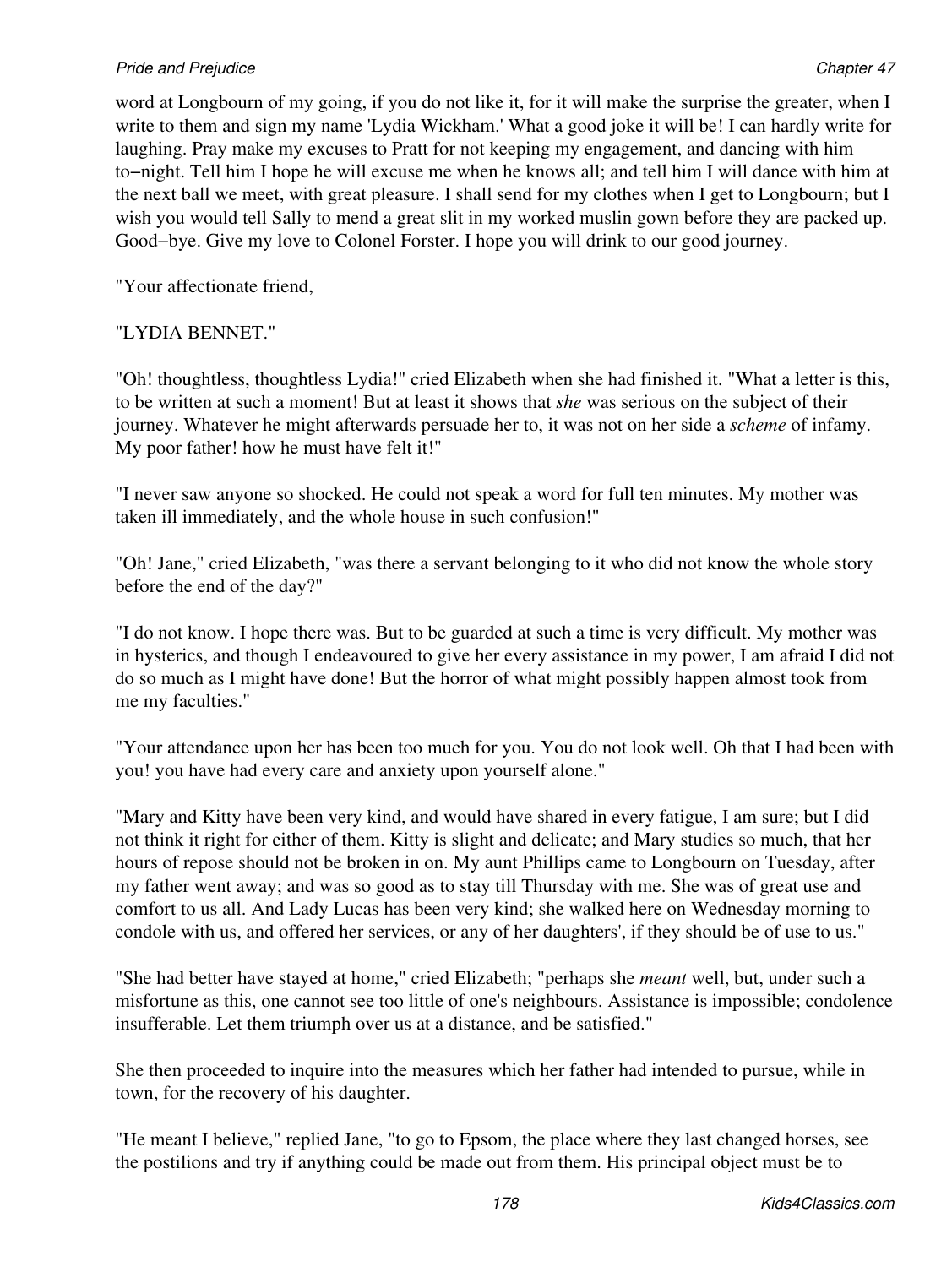#### *Pride and Prejudice* Chapter 47 **Chapter 47 Chapter 47 Chapter 47 Chapter 47 Chapter 47 Chapter 47 Chapter 47**

discover the number of the hackney coach which took them from Clapham. It had come with a fare from London; and as he thought that the circumstance of a gentleman and lady's removing from one carriage into another might be remarked he meant to make inquiries at Clapham. If he could anyhow discover at what house the coachman had before set down his fare, he determined to make inquiries there, and hoped it might not be impossible to find out the stand and number of the coach. I do not know of any other designs that he had formed; but he was in such a hurry to be gone, and his spirits so greatly discomposed, that I had difficulty in finding out even so much as this."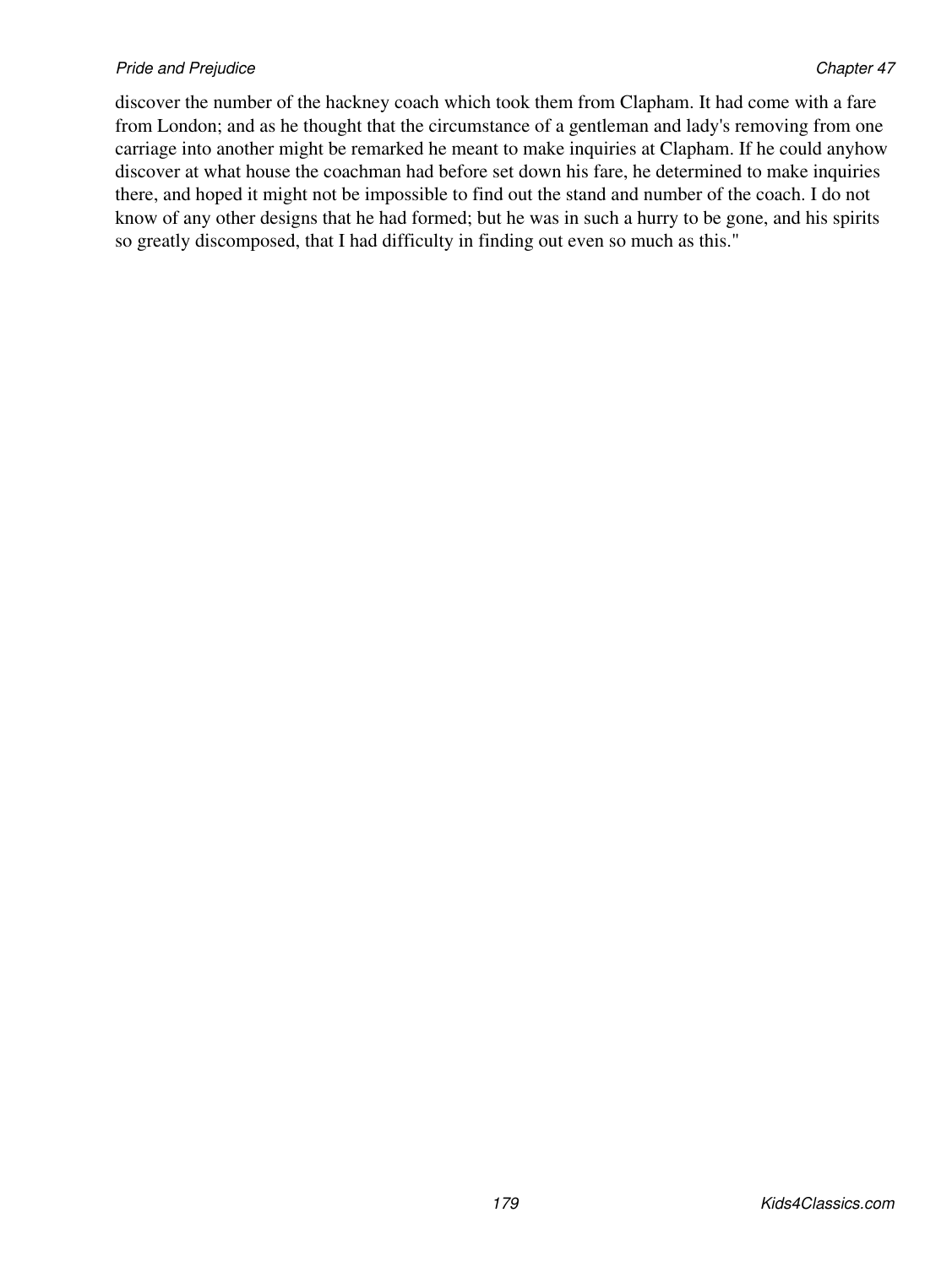# **Chapter 48**

The whole party were in hopes of a letter from Mr. Bennet the next morning, but the post came in without bringing a single line from him. His family knew him to be, on all common occasions, a most negligent and dilatory correspondent; but at such a time they had hoped for exertion. They were forced to conclude that he had no pleasing intelligence to send; but even of *that* they would have been glad to be certain. Mr. Gardiner had waited only for the letters before he set off.

When he was gone, they were certain at least of receiving constant information of what was going on, and their uncle promised, at parting, to prevail on Mr. Bennet to return to Longbourn, as soon as he could, to the great consolation of his sister, who considered it as the only security for her husband's not being killed in a duel.

Mrs. Gardiner and the children were to remain in Hertfordshire a few days longer, as the former thought her presence might be serviceable to her nieces. She shared in their attendance on Mrs. Bennet, and was a great comfort to them in their hours of freedom. Their other aunt also visited them frequently, and always, as she said, with the design of cheering and heartening them up though, as she never came without reporting some fresh instance of Wickham's extravagance or irregularity, she seldom went away without leaving them more dispirited than she found them.

All Meryton seemed striving to blacken the man who, but three months before, had been almost an angel of light. He was declared to be in debt to every tradesman in the place, and his intrigues, all honoured with the title of seduction, had been extended into every tradesman's family. Everybody declared that he was the wickedest young man in the world; and everybody began to find out that they had always distrusted the appearance of his goodness. Elizabeth, though she did not credit above half of what was said, believed enough to make her former assurance of her sister's ruin more certain; and even Jane, who believed still less of it, became almost hopeless, more especially as the time was now come when, if they had gone to Scotland, which she had never before entirely despaired of, they must in all probability have gained some news of them.

Mr. Gardiner left Longbourn on Sunday; on Tuesday his wife received a letter from him; it told them that, on his arrival, he had immediately found out his brother, and persuaded him to come to Gracechurch Street; that Mr. Bennet had been to Epsom and Clapham, before his arrival, but without gaining any satisfactory information; and that he was now determined to inquire at all the principal hotels in town, as Mr. Bennet thought it possible they might have gone to one of them, on their first coming to London, before they procured lodgings. Mr. Gardiner himself did not expect any success from this measure, but as his brother was eager in it, he meant to assist him in pursuing it. He added that Mr. Bennet seemed wholly disinclined at present to leave London and promised to write again very soon. There was also a postscript to this effect:

"I have written to Colonel Forster to desire him to find out, if possible, from some of the young man's intimates in the regiment, whether Wickham has any relations or connections who would be likely to know in what part of town he has now concealed himself. If there were anyone that one could apply to with a probability of gaining such a clue as that, it might be of essential consequence. At present we have nothing to guide us. Colonel Forster will, I dare say, do everything in his power to satisfy us on this head. But, on second thoughts, perhaps, Lizzy could tell us what relations he has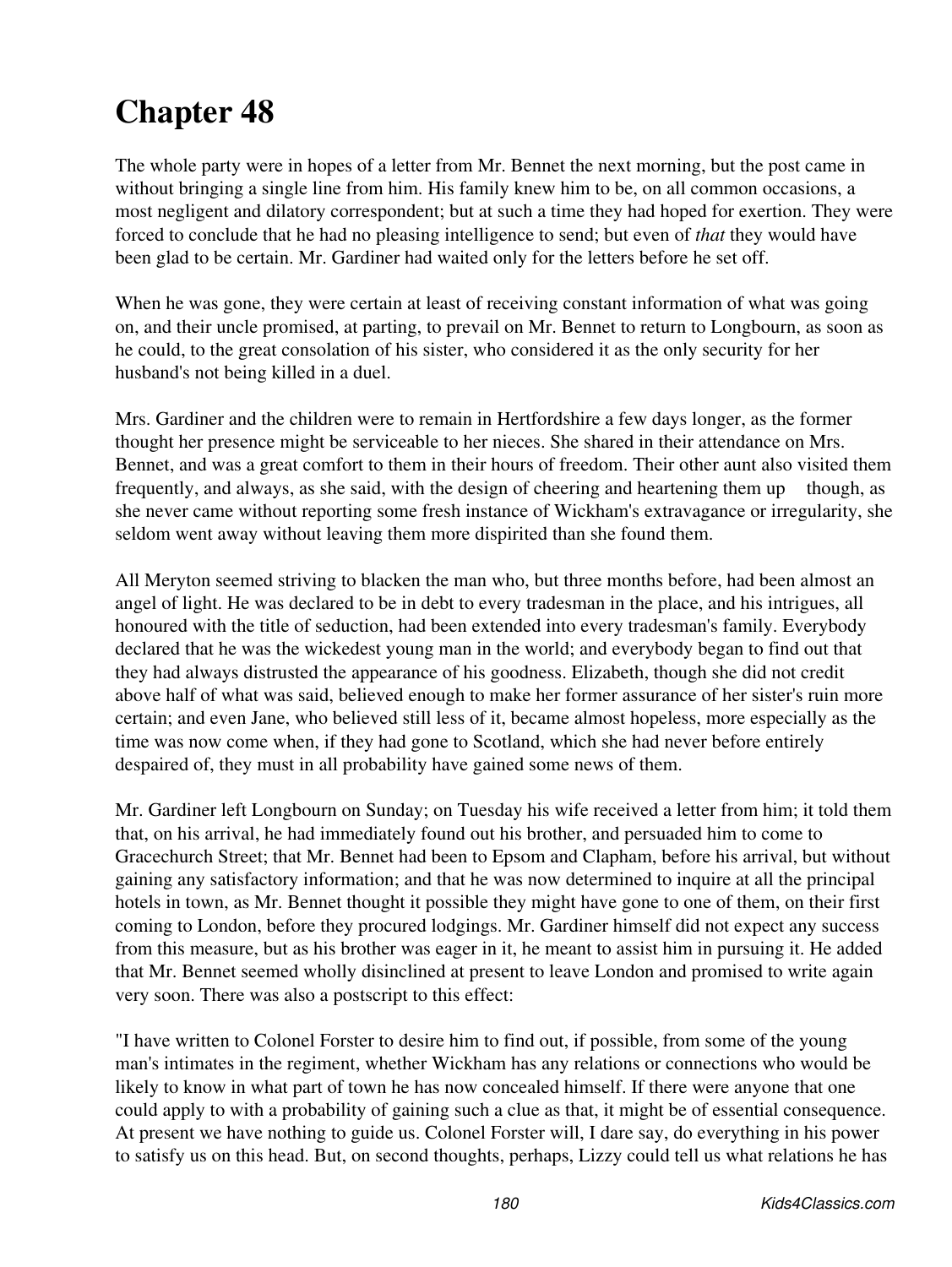now living, better than any other person."

Elizabeth was at no loss to understand from whence this deference to her authority proceeded; but it was not in her power to give any information of so satisfactory a nature as the compliment deserved. She had never heard of his having had any relations, except a father and mother, both of whom had been dead many years. It was possible, however, that some of his companions in the shire might be able to give more information; and though she was not very sanguine in expecting it, the application was a something to look forward to.

Every day at Longbourn was now a day of anxiety; but the most anxious part of each was when the post was expected. The arrival of letters was the grand object of every morning's impatience. Through letters, whatever of good or bad was to be told would be communicated, and every succeeding day was expected to bring some news of importance.

But before they heard again from Mr. Gardiner, a letter arrived for their father, from a different quarter, from Mr. Collins; which, as Jane had received directions to open all that came for him in his absence, she accordingly read; and Elizabeth, who knew what curiosities his letters always were, looked over her, and read it likewise. It was as follows:

### "MY DEAR SIR,

"I feel myself called upon, by our relationship, and my situation in life, to condole with you on the grievous affliction you are now suffering under, of which we were yesterday informed by a letter from Hertfordshire. Be assured, my dear sir, that Mrs. Collins and myself sincerely sympathise with you and all your respectable family, in your present distress, which must be of the bitterest kind, because proceeding from a cause which no time can remove. No arguments shall be wanting on my part that can alleviate so severe a misfortune or that may comfort you, under a circumstance that must be of all others the most afflicting to a parent's mind. The death of your daughter would have been a blessing in comparison of this. And it is the more to be lamented, because there is reason to suppose as my dear Charlotte informs me, that this licentiousness of behaviour in your daughter has proceeded from a faulty degree of indulgence; though, at the same time, for the consolation of yourself and Mrs. Bennet, I am inclined to think that her own disposition must be naturally bad, or she could not be guilty of such an enormity, at so early an age. Howsoever that may be, you are grievously to be pitied; in which opinion I am not only joined by Mrs. Collins, but likewise by Lady Catherine and her daughter, to whom I have related the affair. They agree with me in apprehending that this false step in one daughter will be injurious to the fortunes of all the others; for who, as Lady Catherine herself condescendingly says, will connect themselves with such a family? And this consideration leads me moreover to reflect, with augmented satisfaction, on a certain event of last November; for had it been otherwise, I must have been involved in all your sorrow and disgrace. Let me then advise you, dear sir, to console yourself as much as possible, to throw off your unworthy child from your affection for ever, and leave her to reap the fruits of her own heinous offense.

"I am, dear sir, etc., etc."

Mr. Gardiner did not write again till he had received an answer from Colonel Forster; and then he had nothing of a pleasant nature to send. It was not known that Wickham had a single relationship with whom he kept up any connection, and it was certain that he had no near one living. His former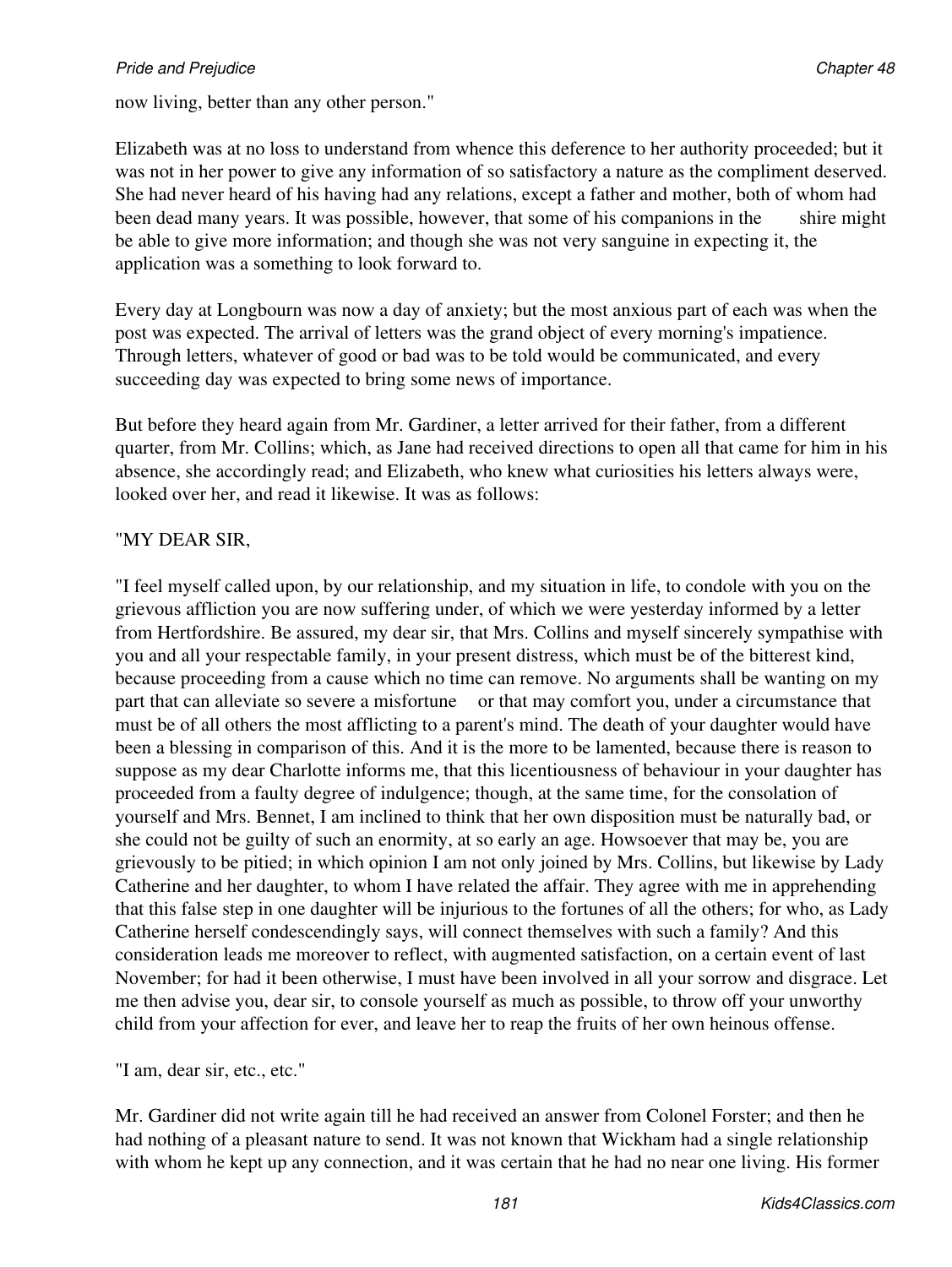acquaintances had been numerous; but since he had been in the militia, it did not appear that he was on terms of particular friendship with any of them. There was no one, therefore, who could be pointed out as likely to give any news of him. And in the wretched state of his own finances, there was a very powerful motive for secrecy, in addition to his fear of discovery by Lydia's relations, for it had just transpired that he had left gaming debts behind him to a very considerable amount. Colonel Forster believed that more than a thousand pounds would be necessary to clear his expenses at Brighton. He owed a good deal in town, but his debts of honour were still more formidable. Mr. Gardiner did not attempt to conceal these particulars from the Longbourn family. Jane heard them with horror. "A gamester!" she cried. "This is wholly unexpected. I had not an idea of it."

Mr. Gardiner added in his letter, that they might expect to see their father at home on the following day, which was Saturday. Rendered spiritless by the ill−success of all their endeavours, he had yielded to his brother−in−law's entreaty that he would return to his family, and leave it to him to do whatever occasion might suggest to be advisable for continuing their pursuit. When Mrs. Bennet was told of this, she did not express so much satisfaction as her children expected, considering what her anxiety for his life had been before.

"What, is he coming home, and without poor Lydia?" she cried. "Sure he will not leave London before he has found them. Who is to fight Wickham, and make him marry her, if he comes away?"

As Mrs. Gardiner began to wish to be at home, it was settled that she and the children should go to London, at the same time that Mr. Bennet came from it. The coach, therefore, took them the first stage of their journey, and brought its master back to Longbourn.

Mrs. Gardiner went away in all the perplexity about Elizabeth and her Derbyshire friend that had attended her from that part of the world. His name had never been voluntarily mentioned before them by her niece; and the kind of half−expectation which Mrs. Gardiner had formed, of their being followed by a letter from him, had ended in nothing. Elizabeth had received none since her return that could come from Pemberley.

The present unhappy state of the family rendered any other excuse for the lowness of her spirits unnecessary; nothing, therefore, could be fairly conjectured from *that*, though Elizabeth, who was by this time tolerably well acquainted with her own feelings, was perfectly aware that, had she known nothing of Darcy, she could have borne the dread of Lydia's infamy somewhat better. It would have spared her, she thought, one sleepless night out of two.

When Mr. Bennet arrived, he had all the appearance of his usual philosophic composure. He said as little as he had ever been in the habit of saying; made no mention of the business that had taken him away, and it was some time before his daughters had courage to speak of it.

It was not till the afternoon, when he had joined them at tea, that Elizabeth ventured to introduce the subject; and then, on her briefly expressing her sorrow for what he must have endured, he replied, "Say nothing of that. Who should suffer but myself? It has been my own doing, and I ought to feel it."

"You must not be too severe upon yourself," replied Elizabeth.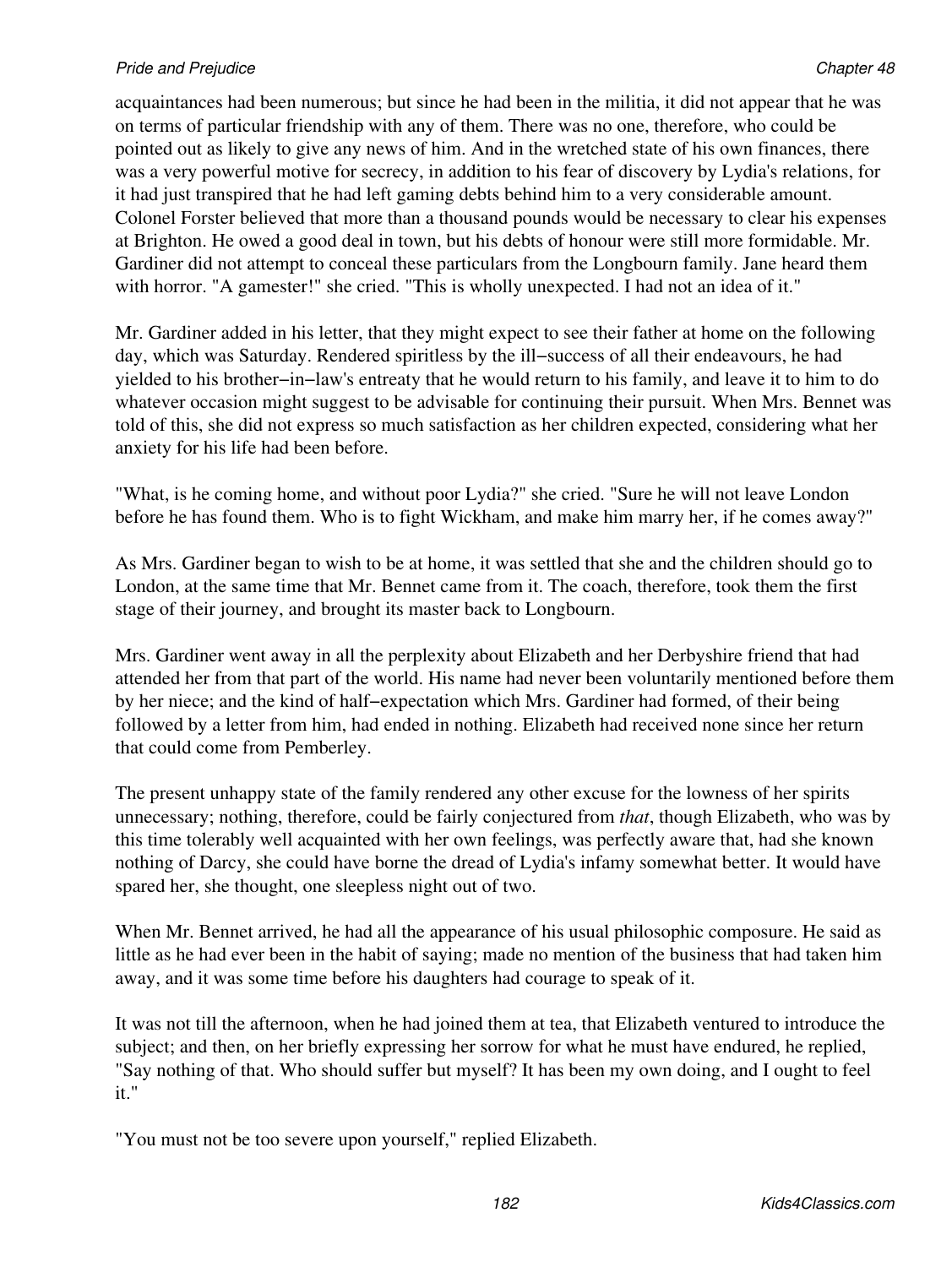"You may well warn me against such an evil. Human nature is so prone to fall into it! No, Lizzy, let me once in my life feel how much I have been to blame. I am not afraid of being overpowered by the impression. It will pass away soon enough."

"Do you suppose them to be in London?"

"Yes; where else can they be so well concealed?"

"And Lydia used to want to go to London," added Kitty.

"She is happy then," said her father drily; "and her residence there will probably be of some duration."

Then after a short silence he continued:

"Lizzy, I bear you no ill−will for being justified in your advice to me last May, which, considering the event, shows some greatness of mind."

They were interrupted by Miss Bennet, who came to fetch her mother's tea.

"This is a parade," he cried, "which does one good; it gives such an elegance to misfortune! Another day I will do the same; I will sit in my library, in my nightcap and powdering gown, and give as much trouble as I can; or, perhaps, I may defer it till Kitty runs away."

"I am not going to run away, papa," said Kitty fretfully. "If I should ever go to Brighton, I would behave better than Lydia."

*You* go to Brighton. I would not trust you so near it as Eastbourne for fifty pounds! No, Kitty, I have at last learnt to be cautious, and you will feel the effects of it. No officer is ever to enter into my house again, nor even to pass through the village. Balls will be absolutely prohibited, unless you stand up with one of your sisters. And you are never to stir out of doors till you can prove that you have spent ten minutes of every day in a rational manner."

Kitty, who took all these threats in a serious light, began to cry.

"Well, well," said he, "do not make yourself unhappy. If you are a good girl for the next ten years, I will take you to a review at the end of them."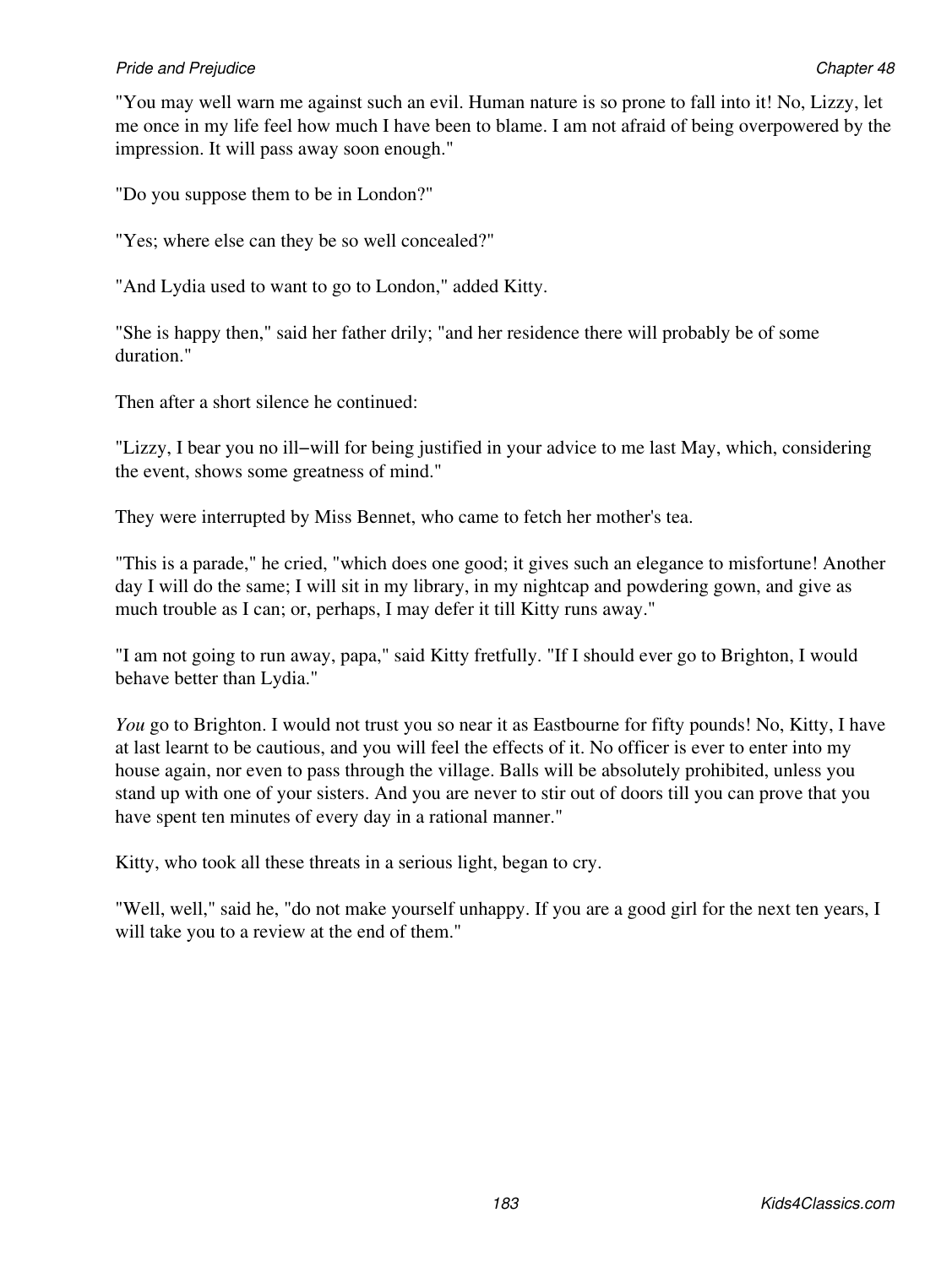# **Chapter 49**

Two days after Mr. Bennet's return, as Jane and Elizabeth were walking together in the shrubbery behind the house, they saw the housekeeper coming towards them, and, concluding that she came to call them to their mother, went forward to meet her; but, instead of the expected summons, when they approached her, she said to Miss Bennet, "I beg your pardon, madam, for interrupting you, but I was in hopes you might have got some good news from town, so I took the liberty of coming to ask."

"What do you mean, Hill? We have heard nothing from town."

"Dear madam," cried Mrs. Hill, in great astonishment, "don't you know there is an express come for master from Mr. Gardiner? He has been here this half−hour, and master has had a letter."

Away ran the girls, too eager to get in to have time for speech. They ran through the vestibule into the breakfast−room; from thence to the library; their father was in neither; and they were on the point of seeking him upstairs with their mother, when they were met by the butler, who said:

"If you are looking for my master, ma'am, he is walking towards the little copse."

Upon this information, they instantly passed through the hall once more, and ran across the lawn after their father, who was deliberately pursuing his way towards a small wood on one side of the paddock.

Jane, who was not so light nor so much in the habit of running as Elizabeth, soon lagged behind, while her sister, panting for breath, came up with him, and eagerly cried out:

"Oh, papa, what news what news? Have you heard from my uncle?"

"Yes I have had a letter from him by express."

"Well, and what news does it bring good or bad?"

"What is there of good to be expected?" said he, taking the letter from his pocket. "But perhaps you would like to read it."

Elizabeth impatiently caught it from his hand. Jane now came up.

"Read it aloud," said their father, "for I hardly know myself what it is about."

"Gracechurch Street, Monday, August 2.

### "MY DEAR BROTHER,

"At last I am able to send you some tidings of my niece, and such as, upon the whole, I hope it will give you satisfaction. Soon after you left me on Saturday, I was fortunate enough to find out in what part of London they were. The particulars I reserve till we meet; it is enough to know they are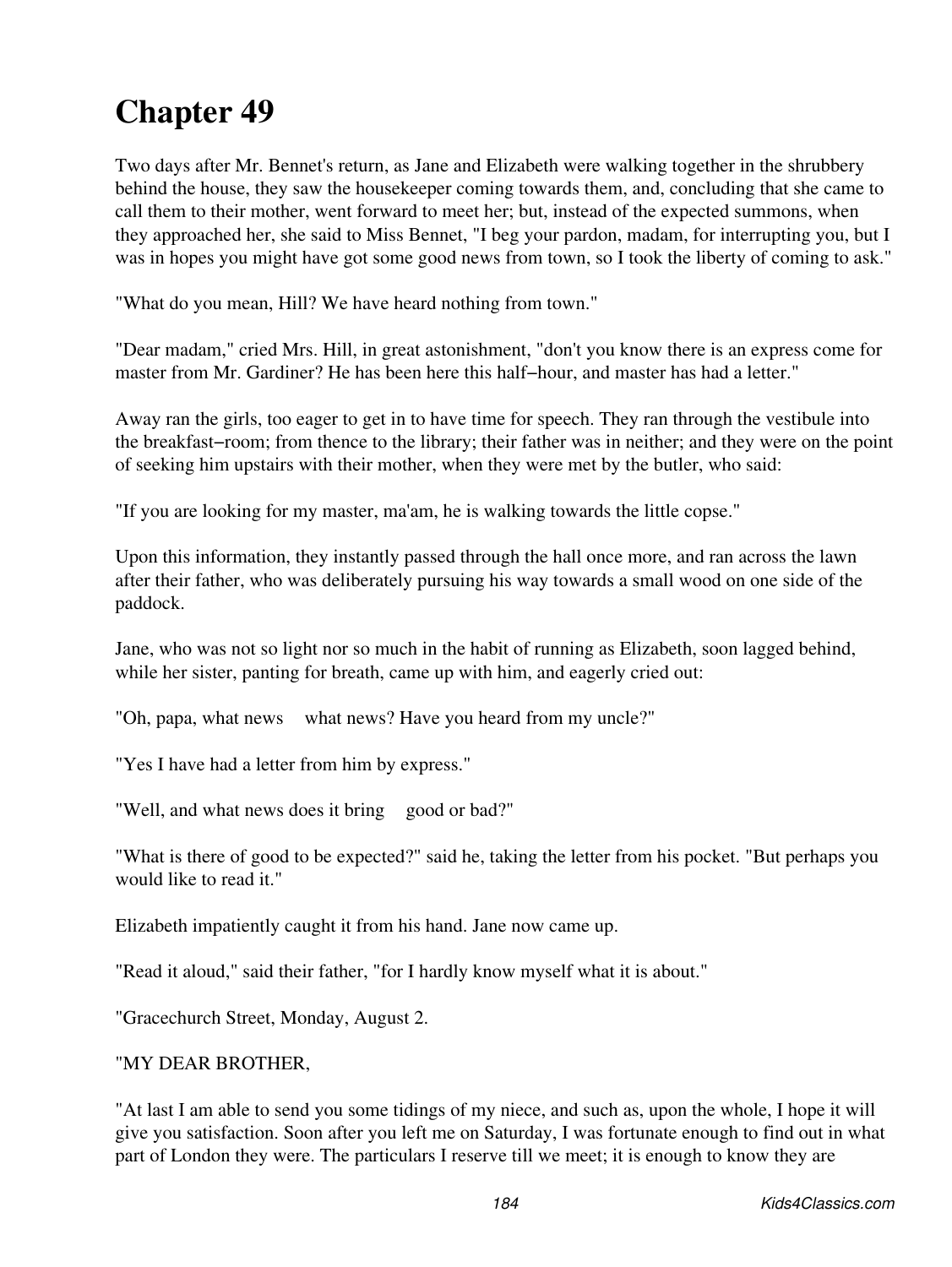discovered. I have seen them both

"Then it is as I always hoped," cried Jane; "they are married!"

# Elizabeth read on:

"I have seen them both. They are not married, nor can I find there was any intention of being so; but if you are willing to perform the engagements which I have ventured to make on your side, I hope it will not be long before they are. All that is required of you is, to assure to your daughter, by settlement, her equal share of the five thousand pounds secured among your children after the decease of yourself and my sister; and, moreover, to enter into an engagement of allowing her, during your life, one hundred pounds per annum. These are conditions which, considering everything, I had no hesitation in complying with, as far as I thought myself privileged, for you. I shall send this by express, that no time may be lost in bringing me your answer. You will easily comprehend, from these particulars, that Mr. Wickham's circumstances are not so hopeless as they are generally believed to be. The world has been deceived in that respect; and I am happy to say there will be some little money, even when all his debts are discharged, to settle on my niece, in addition to her own fortune. If, as I conclude will be the case, you send me full powers to act in your name throughout the whole of this business, I will immediately give directions to Haggerston for preparing a proper settlement. There will not be the smallest occasion for your coming to town again; therefore stay quiet at Longbourn, and depend on my diligence and care. Send back your answer as fast as you can, and be careful to write explicitly. We have judged it best that my niece should be married from this house, of which I hope you will approve. She comes to us to−day. I shall write again as soon as anything more is determined on. Yours, etc.,

# "EDW. GARDINER."

"Is it possible?" cried Elizabeth, when she had finished. "Can it be possible that he will marry her?"

"Wickham is not so undeserving, then, as we thought him," said her sister. "My dear father, I congratulate you."

"And have you answered the letter?" cried Elizabeth.

"No; but it must be done soon."

Most earnestly did she then entreaty him to lose no more time before he wrote.

"Oh! my dear father," she cried, "come back and write immediately. Consider how important every moment is in such a case."

"Let me write for you," said Jane, "if you dislike the trouble yourself."

"I dislike it very much," he replied; "but it must be done."

And so saying, he turned back with them, and walked towards the house.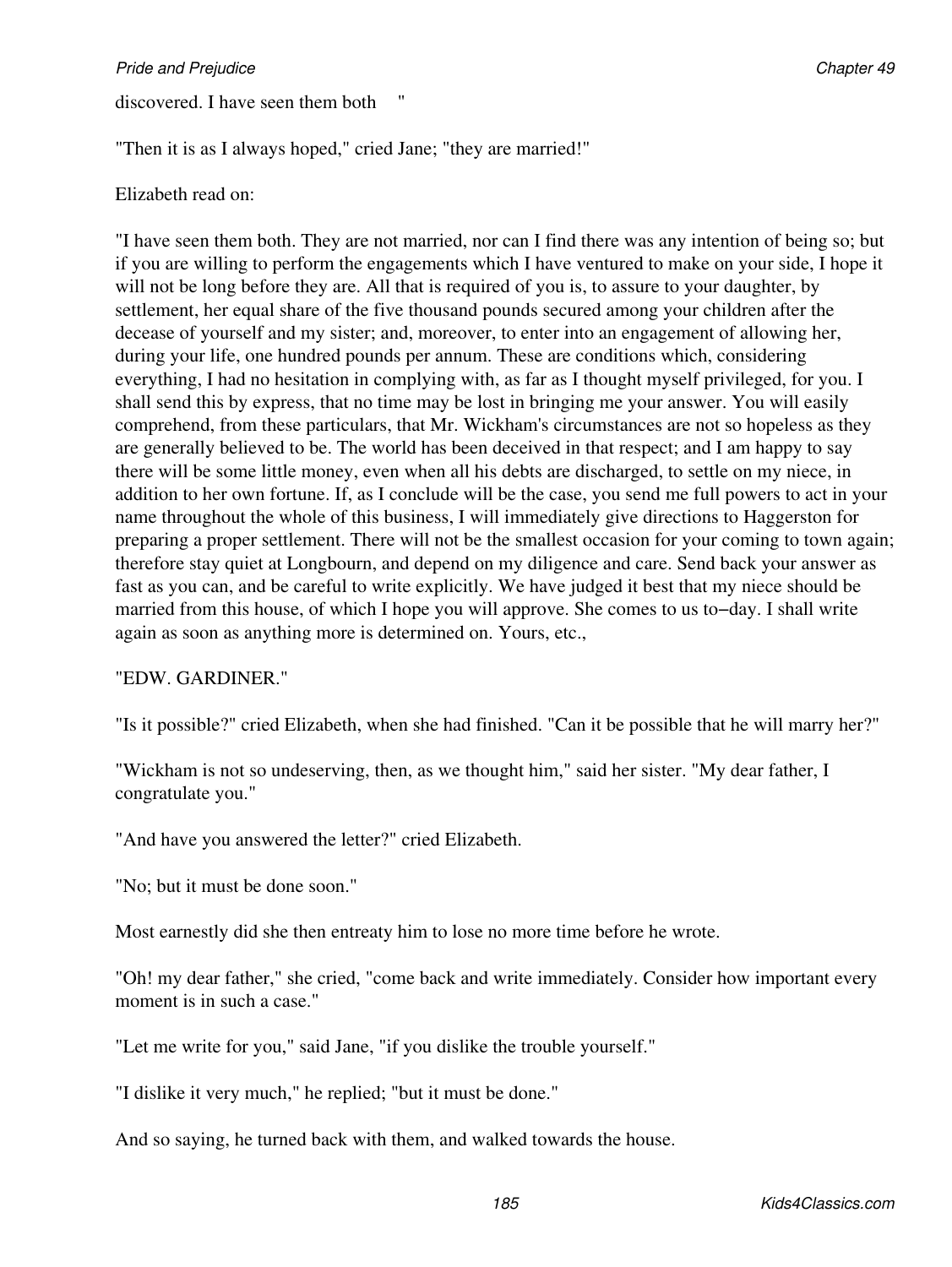"And may I ask " said Elizabeth; "but the terms, I suppose, must be complied with."

"Complied with! I am only ashamed of his asking so little."

"And they *must* marry! Yet he is *such* a man!"

"Yes, yes, they must marry. There is nothing else to be done. But there are two things that I want very much to know; one is, how much money your uncle has laid down to bring it about; and the other, how am I ever to pay him."

"Money! My uncle!" cried Jane, "what do you mean, sir?"

"I mean, that no man in his senses would marry Lydia on so slight a temptation as one hundred a year during my life, and fifty after I am gone."

"That is very true," said Elizabeth; "though it had not occurred to me before. His debts to be discharged, and something still to remain! Oh! it must be my uncle's doings! Generous, good man, I am afraid he has distressed himself. A small sum could not do all this."

"No," said her father; "Wickham's a fool if he takes her with a farthing less than ten thousand pounds. I should be sorry to think so ill of him, in the very beginning of our relationship."

"Ten thousand pounds! Heaven forbid! How is half such a sum to be repaid?"

Mr. Bennet made no answer, and each of them, deep in thought, continued silent till they reached the house. Their father then went on to the library to write, and the girls walked into the breakfast−room.

"And they are really to be married!" cried Elizabeth, as soon as they were by themselves. "How strange this is! And for *this* we are to be thankful. That they should marry, small as is their chance of happiness, and wretched as is his character, we are forced to rejoice. Oh, Lydia!"

"I comfort myself with thinking," replied Jane, "that he certainly would not marry Lydia if he had not a real regard for her. Though our kind uncle has done something towards clearing him, I cannot believe that ten thousand pounds, or anything like it, has been advanced. He has children of his own, and may have more. How could he spare half ten thousand pounds?"

"If he were ever able to learn what Wickham's debts have been," said Elizabeth, "and how much is settled on his side on our sister, we shall exactly know what Mr. Gardiner has done for them, because Wickham has not sixpence of his own. The kindness of my uncle and aunt can never be requited. Their taking her home, and affording her their personal protection and countenance, is such a sacrifice to her advantage as years of gratitude cannot enough acknowledge. By this time she is actually with them! If such goodness does not make her miserable now, she will never deserve to be happy! What a meeting for her, when she first sees my aunt!"

"We must endeavour to forget all that has passed on either side," said Jane: "I hope and trust they will yet be happy. His consenting to marry her is a proof, I will believe, that he is come to a right way of thinking. Their mutual affection will steady them; and I flatter myself they will settle so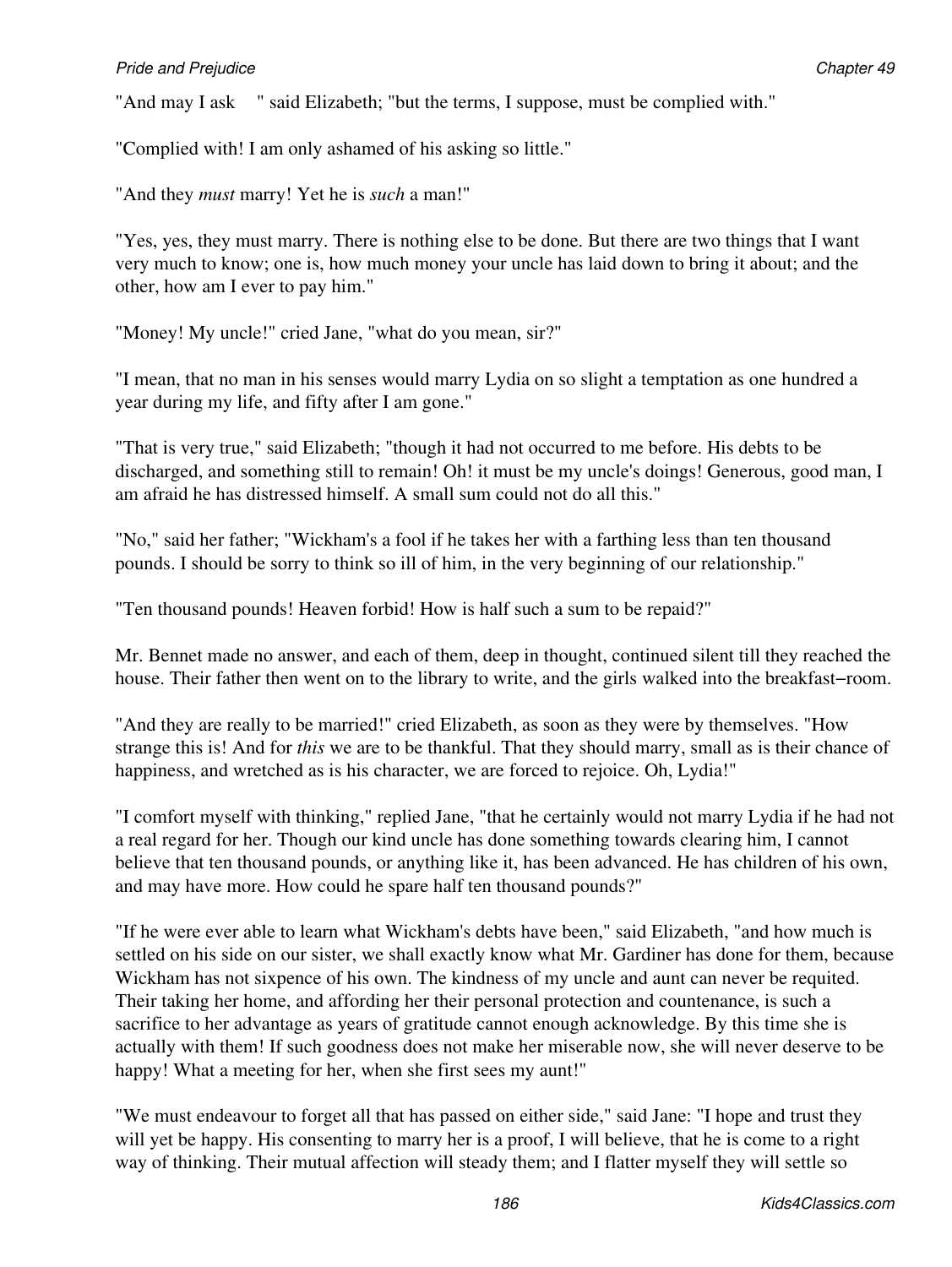quietly, and live in so rational a manner, as may in time make their past imprudence forgotten."

"Their conduct has been such," replied Elizabeth, "as neither you, nor I, nor anybody can ever forget. It is useless to talk of it."

It now occurred to the girls that their mother was in all likelihood perfectly ignorant of what had happened. They went to the library, therefore, and asked their father whether he would not wish them to make it known to her. He was writing and, without raising his head, coolly replied:

"Just as you please."

"May we take my uncle's letter to read to her?"

"Take whatever you like, and get away."

Elizabeth took the letter from his writing−table, and they went upstairs together. Mary and Kitty were both with Mrs. Bennet: one communication would, therefore, do for all. After a slight preparation for good news, the letter was read aloud. Mrs. Bennet could hardly contain herself. As soon as Jane had read Mr. Gardiner's hope of Lydia's being soon married, her joy burst forth, and every following sentence added to its exuberance. She was now in an irritation as violent from delight, as she had ever been fidgety from alarm and vexation. To know that her daughter would be married was enough. She was disturbed by no fear for her felicity, nor humbled by any remembrance of her misconduct.

"My dear, dear Lydia!" she cried. "This is delightful indeed! She will be married! I shall see her again! She will be married at sixteen! My good, kind brother! I knew how it would be. I knew he would manage everything! How I long to see her! and to see dear Wickham too! But the clothes, the wedding clothes! I will write to my sister Gardiner about them directly. Lizzy, my dear, run down to your father, and ask him how much he will give her. Stay, stay, I will go myself. Ring the bell, Kitty, for Hill. I will put on my things in a moment. My dear, dear Lydia! How merry we shall be together when we meet!"

Her eldest daughter endeavoured to give some relief to the violence of these transports, by leading her thoughts to the obligations which Mr. Gardiner's behaviour laid them all under.

"For we must attribute this happy conclusion," she added, "in a great measure to his kindness. We are persuaded that he has pledged himself to assist Mr. Wickham with money."

"Well," cried her mother, "it is all very right; who should do it but her own uncle? If he had not had a family of his own, I and my children must have had all his money, you know; and it is the first time we have ever had anything from him, except a few presents. Well! I am so happy! In a short time I shall have a daughter married. Mrs. Wickham! How well it sounds! And she was only sixteen last June. My dear Jane, I am in such a flutter, that I am sure I can't write; so I will dictate, and you write for me. We will settle with your father about the money afterwards; but the things should be ordered immediately."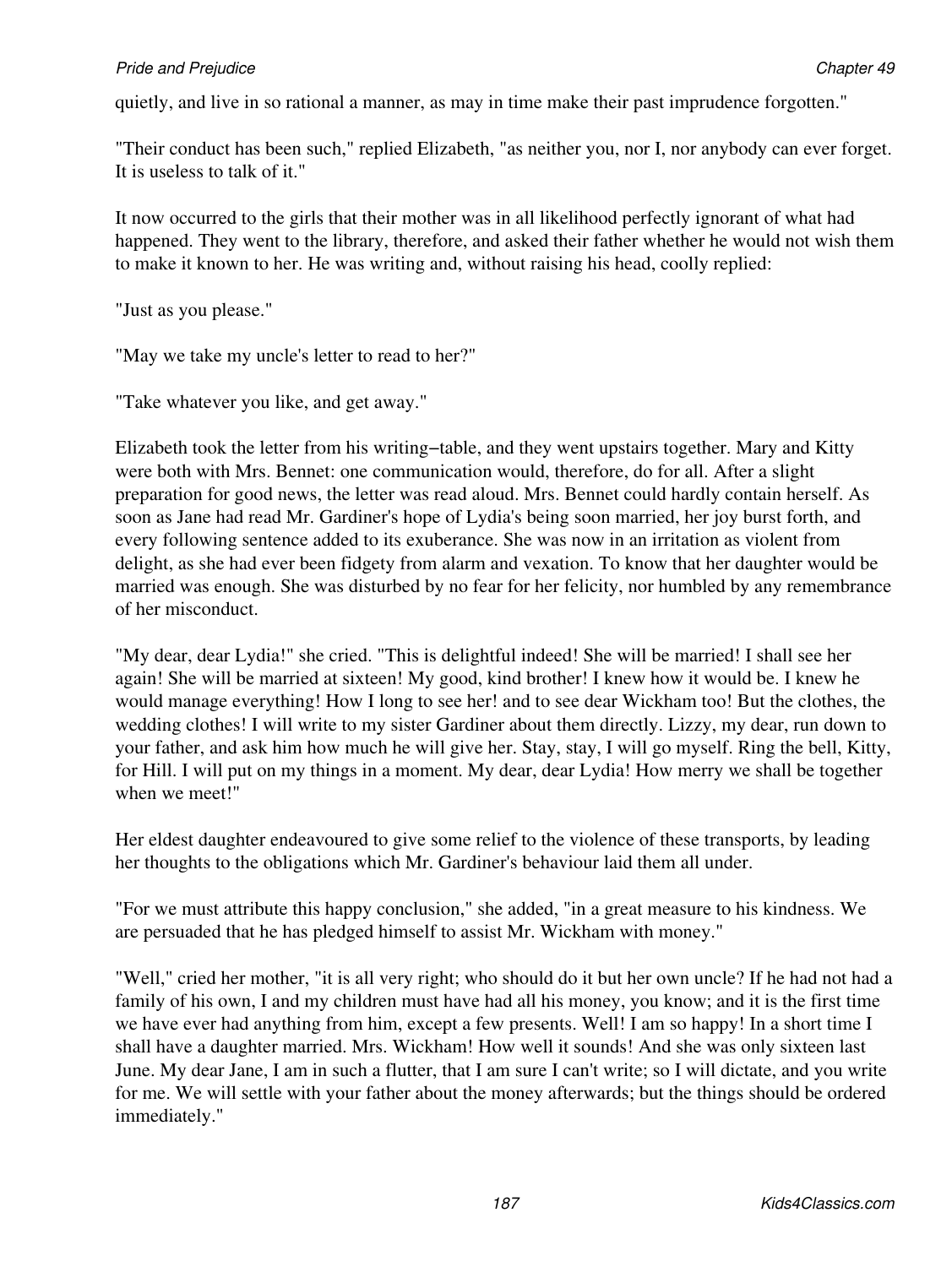She was then proceeding to all the particulars of calico, muslin, and cambric, and would shortly have dictated some very plentiful orders, had not Jane, though with some difficulty, persuaded her to wait till her father was at leisure to be consulted. One day's delay, she observed, would be of small importance; and her mother was too happy to be quite so obstinate as usual. Other schemes, too, came into her head.

"I will go to Meryton," said she, "as soon as I am dressed, and tell the good, good news to my sister Philips. And as I come back, I can call on Lady Lucas and Mrs. Long. Kitty, run down and order the carriage. An airing would do me a great deal of good, I am sure. Girls, can I do anything for you in Meryton? Oh! Here comes Hill! My dear Hill, have you heard the good news? Miss Lydia is going to be married; and you shall all have a bowl of punch to make merry at her wedding."

Mrs. Hill began instantly to express her joy. Elizabeth received her congratulations amongst the rest, and then, sick of this folly, took refuge in her own room, that she might think with freedom.

Poor Lydia's situation must, at best, be bad enough; but that it was no worse, she had need to be thankful. She felt it so; and though, in looking forward, neither rational happiness nor worldly prosperity could be justly expected for her sister, in looking back to what they had feared, only two hours ago, she felt all the advantages of what they had gained.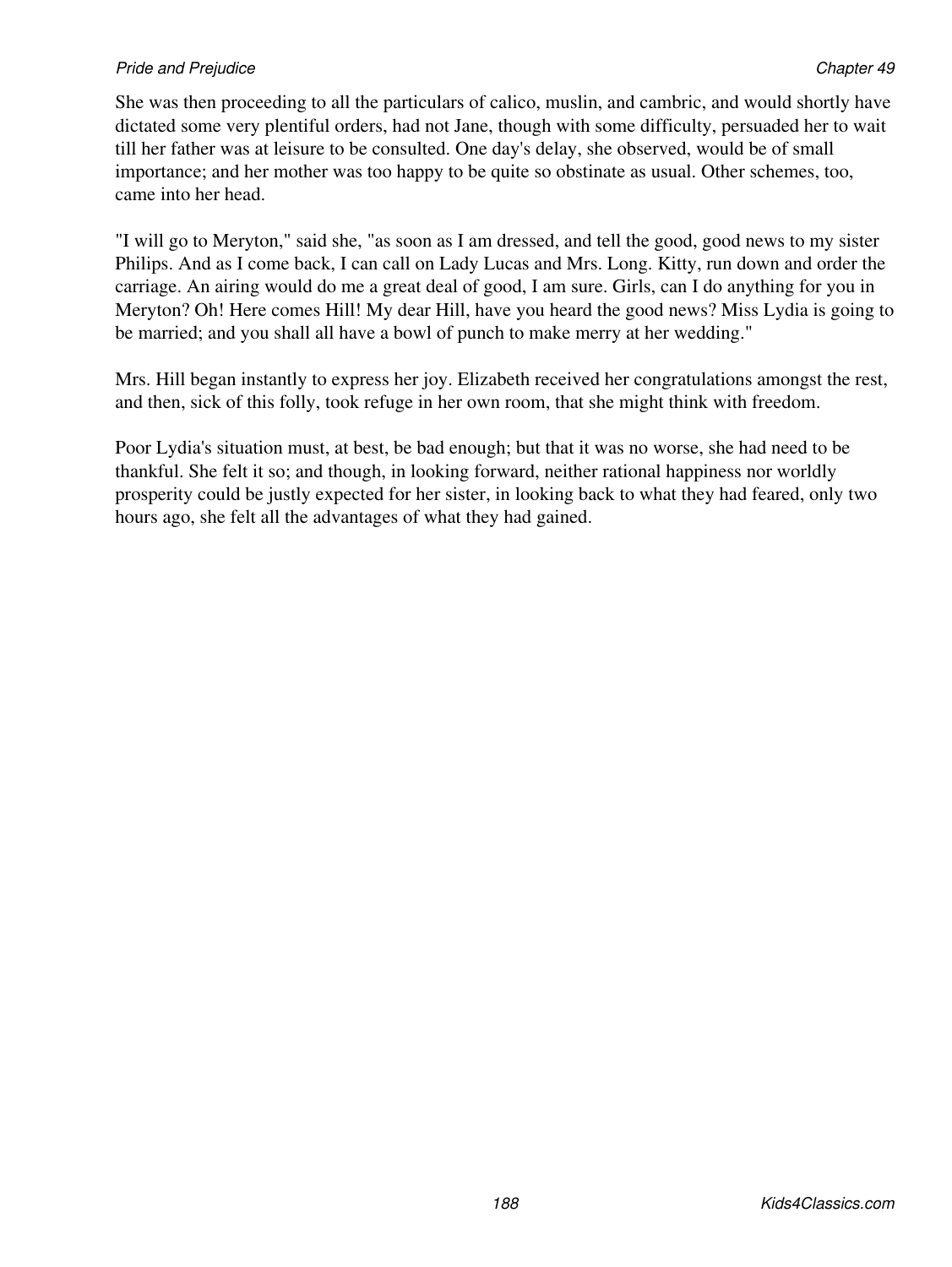# **Chapter 50**

Mr. Bennet had very often wished before this period of his life that, instead of spending his whole income, he had laid by an annual sum for the better provision of his children, and of his wife, if she survived him. He now wished it more than ever. Had he done his duty in that respect, Lydia need not have been indebted to her uncle for whatever of honour or credit could now be purchased for her. The satisfaction of prevailing on one of the most worthless young men in Great Britain to be her husband might then have rested in its proper place.

He was seriously concerned that a cause of so little advantage to anyone should be forwarded at the sole expense of his brother−in−law, and he was determined, if possible, to find out the extent of his assistance, and to discharge the obligation as soon as he could.

When first Mr. Bennet had married, economy was held to be perfectly useless, for, of course, they were to have a son. The son was to join in cutting off the entail, as soon as he should be of age, and the widow and younger children would by that means be provided for. Five daughters successively entered the world, but yet the son was to come; and Mrs. Bennet, for many years after Lydia's birth, had been certain that he would. This event had at last been despaired of, but it was then too late to be saving. Mrs. Bennet had no turn for economy, and her husband's love of independence had alone prevented their exceeding their income.

Five thousand pounds was settled by marriage articles on Mrs. Bennet and the children. But in what proportions it should be divided amongst the latter depended on the will of the parents. This was one point, with regard to Lydia, at least, which was now to be settled, and Mr. Bennet could have no hesitation in acceding to the proposal before him. In terms of grateful acknowledgment for the kindness of his brother, though expressed most concisely, he then delivered on paper his perfect approbation of all that was done, and his willingness to fulfil the engagements that had been made for him. He had never before supposed that, could Wickham be prevailed on to marry his daughter, it would be done with so little inconvenience to himself as by the present arrangement. He would scarcely be ten pounds a year the loser by the hundred that was to be paid them; for, what with her board and pocket allowance, and the continual presents in money which passed to her through her mother's hands, Lydia's expenses had been very little within that sum.

That it would be done with such trifling exertion on his side, too, was another very welcome surprise; for his wish at present was to have as little trouble in the business as possible. When the first transports of rage which had produced his activity in seeking her were over, he naturally returned to all his former indolence. His letter was soon dispatched; for, though dilatory in undertaking business, he was quick in its execution. He begged to know further particulars of what he was indebted to his brother, but was too angry with Lydia to send any message to her.

The good news spread quickly through the house, and with proportionate speed through the neighbourhood. It was borne in the latter with decent philosophy. To be sure, it would have been more for the advantage of conversation had Miss Lydia Bennet come upon the town; or, as the happiest alternative, been secluded from the world, in some distant farmhouse. But there was much to be talked of in marrying her; and the good−natured wishes for her well−doing which had proceeded before from all the spiteful old ladies in Meryton lost but a little of their spirit in this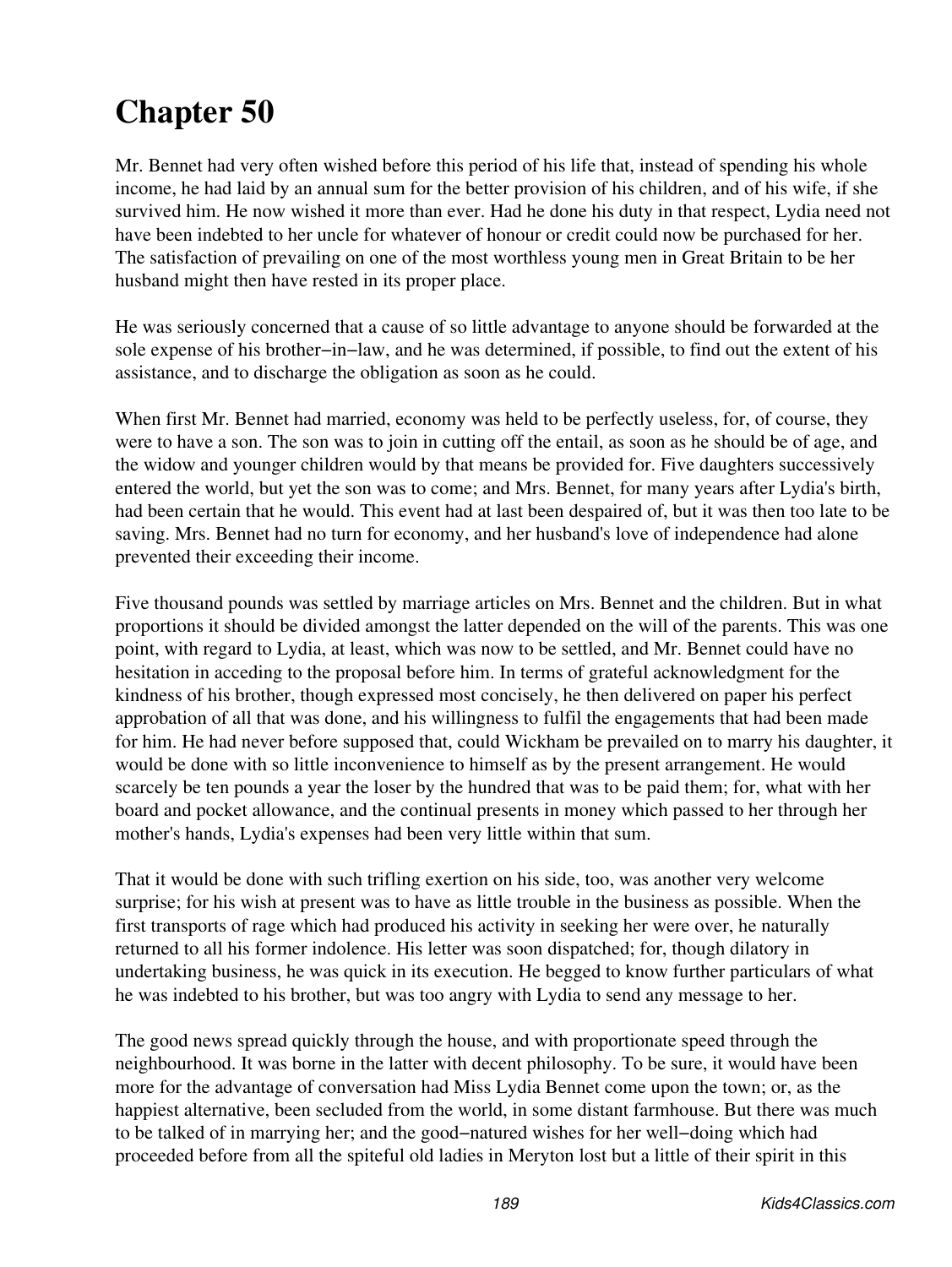change of circumstances, because with such an husband her misery was considered certain.

It was a fortnight since Mrs. Bennet had been downstairs; but on this happy day she again took her seat at the head of her table, and in spirits oppressively high. No sentiment of shame gave a damp to her triumph. The marriage of a daughter, which had been the first object of her wishes since Jane was sixteen, was now on the point of accomplishment, and her thoughts and her words ran wholly on those attendants of elegant nuptials, fine muslins, new carriages, and servants. She was busily searching through the neighbourhood for a proper situation for her daughter, and, without knowing or considering what their income might be, rejected many as deficient in size and importance.

"Haye Park might do," said she, "if the Gouldings could quit it or the great house at Stoke, if the drawing−room were larger; but Ashworth is too far off! I could not bear to have her ten miles from me; and as for Pulvis Lodge, the attics are dreadful."

Her husband allowed her to talk on without interruption while the servants remained. But when they had withdrawn, he said to her: "Mrs. Bennet, before you take any or all of these houses for your son and daughter, let us come to a right understanding. Into *one* house in this neighbourhood they shall never have admittance. I will not encourage the impudence of either, by receiving them at Longbourn."

A long dispute followed this declaration; but Mr. Bennet was firm. It soon led to another; and Mrs. Bennet found, with amazement and horror, that her husband would not advance a guinea to buy clothes for his daughter. He protested that she should receive from him no mark of affection whatever on the occasion. Mrs. Bennet could hardly comprehend it. That his anger could be carried to such a point of inconceivable resentment as to refuse his daughter a privilege without which her marriage would scarcely seem valid, exceeded all she could believe possible. She was more alive to the disgrace which her want of new clothes must reflect on her daughter's nuptials, than to any sense of shame at her eloping and living with Wickham a fortnight before they took place.

Elizabeth was now most heartily sorry that she had, from the distress of the moment, been led to make Mr. Darcy acquainted with their fears for her sister; for since her marriage would so shortly give the proper termination to the elopement, they might hope to conceal its unfavourable beginning from all those who were not immediately on the spot.

She had no fear of its spreading farther through his means. There were few people on whose secrecy she would have more confidently depended; but, at the same time, there was no one whose knowledge of a sister's frailty would have mortified her so much not, however, from any fear of disadvantage from it individually to herself, for, at any rate, there seemed a gulf impassable between them. Had Lydia's marriage been concluded on the most honourable terms, it was not to be supposed that Mr. Darcy would connect himself with a family where, to every other objection, would now be added an alliance and relationship of the nearest kind with a man whom he so justly scorned.

From such a connection she could not wonder that he would shrink. The wish of procuring her regard, which she had assured herself of his feeling in Derbyshire, could not in rational expectation survive such a blow as this. She was humbled, she was grieved; she repented, though she hardly knew of what. She became jealous of his esteem, when she could no longer hope to be benefited by it. She wanted to hear of him, when there seemed the least chance of gaining intelligence. She was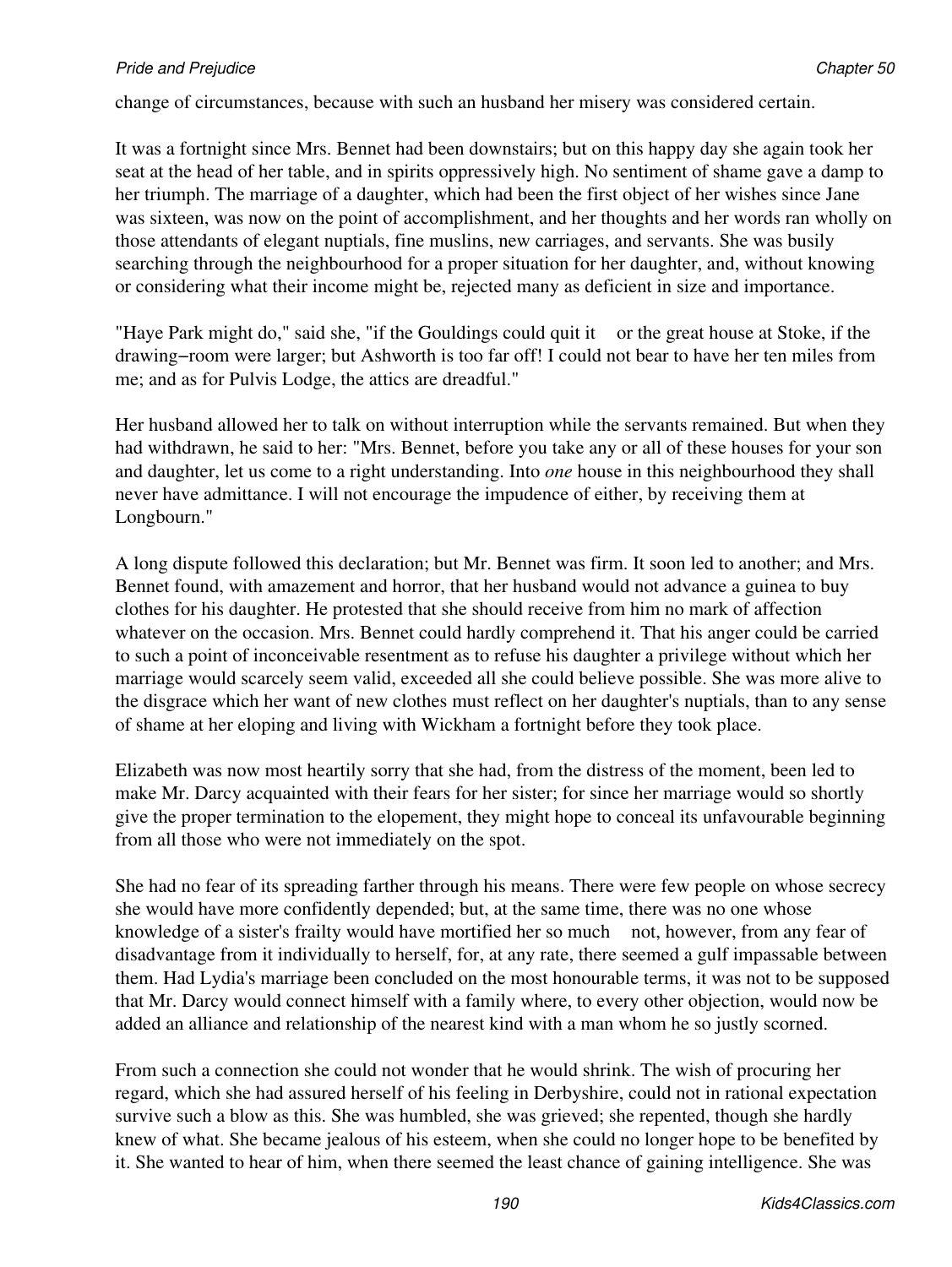convinced that she could have been happy with him, when it was no longer likely they should meet.

What a triumph for him, as she often thought, could he know that the proposals which she had proudly spurned only four months ago, would now have been most gladly and gratefully received! He was as generous, she doubted not, as the most generous of his sex; but while he was mortal, there must be a triumph.

She began now to comprehend that he was exactly the man who, in disposition and talents, would most suit her. His understanding and temper, though unlike her own, would have answered all her wishes. It was an union that must have been to the advantage of both; by her ease and liveliness, his mind might have been softened, his manners improved; and from his judgement, information, and knowledge of the world, she must have received benefit of greater importance.

But no such happy marriage could now teach the admiring multitude what connubial felicity really was. An union of a different tendency, and precluding the possibility of the other, was soon to be formed in their family.

How Wickham and Lydia were to be supported in tolerable independence, she could not imagine. But how little of permanent happiness could belong to a couple who were only brought together because their passions were stronger than their virtue, she could easily conjecture.

\* \* \* \* \*

Mr. Gardiner soon wrote again to his brother. To Mr. Bennet's acknowledgments he briefly replied, with assurance of his eagerness to promote the welfare of any of his family; and concluded with entreaties that the subject might never be mentioned to him again. The principal purport of his letter was to inform them that Mr. Wickham had resolved on quitting the militia.

"It was greatly my wish that he should do so," he added, "as soon as his marriage was fixed on. And I think you will agree with me, in considering the removal from that corps as highly advisable, both on his account and my niece's. It is Mr. Wickham's intention to go into the regulars; and among his former friends, there are still some who are able and willing to assist him in the army. He has the promise of an ensigncy in General 's regiment, now quartered in the North. It is an advantage to have it so far from this part of the kingdom. He promises fairly; and I hope among different people, where they may each have a character to preserve, they will both be more prudent. I have written to Colonel Forster, to inform him of our present arrangements, and to request that he will satisfy the various creditors of Mr. Wickham in and near Brighton, with assurances of speedy payment, for which I have pledged myself. And will you give yourself the trouble of carrying similar assurances to his creditors in Meryton, of whom I shall subjoin a list according to his information? He has given in all his debts; I hope at least he has not deceived us. Haggerston has our directions, and all will be completed in a week. They will then join his regiment, unless they are first invited to Longbourn; and I understand from Mrs. Gardiner, that my niece is very desirous of seeing you all before she leaves the South. She is well, and begs to be dutifully remembered to you and your mother. Yours, etc.,

# "E. GARDINER."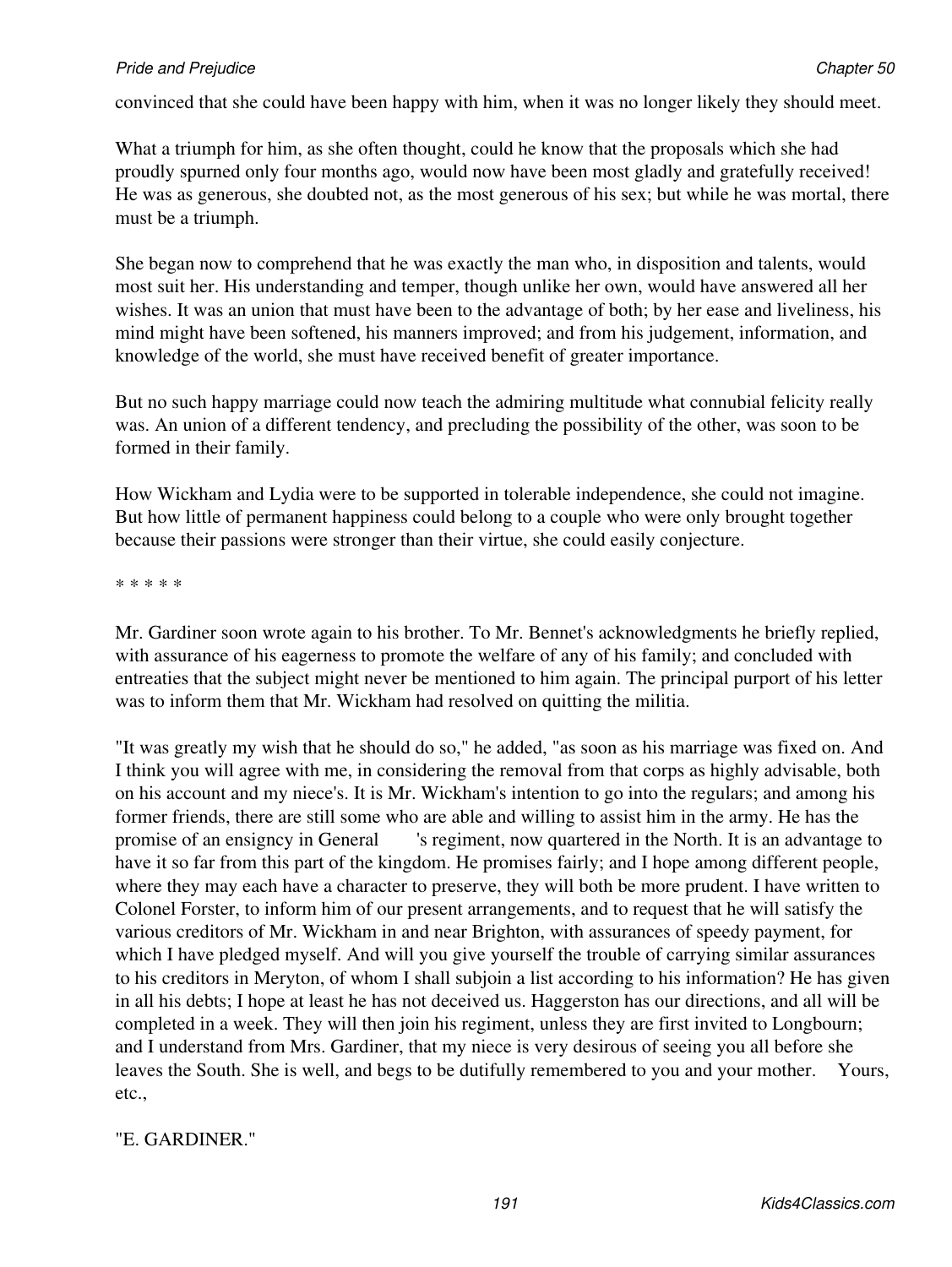Mr. Bennet and his daughters saw all the advantages of Wickham's removal from the shire as clearly as Mr. Gardiner could do. But Mrs. Bennet was not so well pleased with it. Lydia's being settled in the North, just when she had expected most pleasure and pride in her company, for she had by no means given up her plan of their residing in Hertfordshire, was a severe disappointment; and, besides, it was such a pity that Lydia should be taken from a regiment where she was acquainted with everybody, and had so many favourites.

"She is so fond of Mrs. Forster," said she, "it will be quite shocking to send her away! And there are several of the young men, too, that she likes very much. The officers may not be so pleasant in General 's regiment."

His daughter's request, for such it might be considered, of being admitted into her family again before she set off for the North, received at first an absolute negative. But Jane and Elizabeth, who agreed in wishing, for the sake of their sister's feelings and consequence, that she should be noticed on her marriage by her parents, urged him so earnestly yet so rationally and so mildly, to receive her and her husband at Longbourn, as soon as they were married, that he was prevailed on to think as they thought, and act as they wished. And their mother had the satisfaction of knowing that she would be able to show her married daughter in the neighbourhood before she was banished to the North. When Mr. Bennet wrote again to his brother, therefore, he sent his permission for them to come; and it was settled, that as soon as the ceremony was over, they should proceed to Longbourn. Elizabeth was surprised, however, that Wickham should consent to such a scheme, and had she consulted only her own inclination, any meeting with him would have been the last object of her wishes.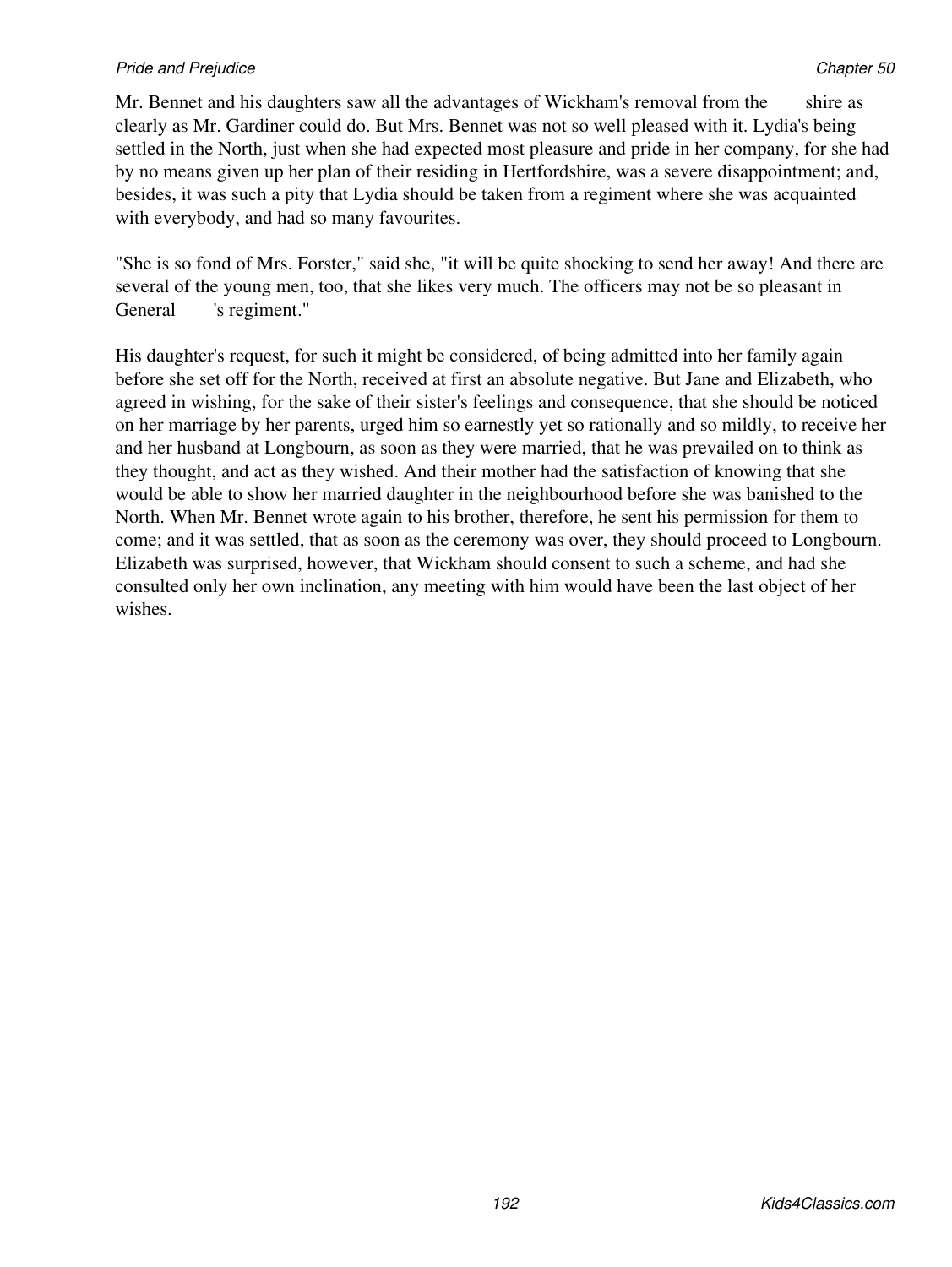# **Chapter 51**

Their sister's wedding day arrived; and Jane and Elizabeth felt for her probably more than she felt for herself. The carriage was sent to meet them at , and they were to return in it by dinner−time. Their arrival was dreaded by the elder Miss Bennets, and Jane more especially, who gave Lydia the feelings which would have attended herself, had she been the culprit, and was wretched in the thought of what her sister must endure.

They came. The family were assembled in the breakfast room to receive them. Smiles decked the face of Mrs. Bennet as the carriage drove up to the door; her husband looked impenetrably grave; her daughters, alarmed, anxious, uneasy.

Lydia's voice was heard in the vestibule; the door was thrown open, and she ran into the room. Her mother stepped forwards, embraced her, and welcomed her with rapture; gave her hand, with an affectionate smile, to Wickham, who followed his lady; and wished them both joy with an alacrity which shewed no doubt of their happiness.

Their reception from Mr. Bennet, to whom they then turned, was not quite so cordial. His countenance rather gained in austerity; and he scarcely opened his lips. The easy assurance of the young couple, indeed, was enough to provoke him. Elizabeth was disgusted, and even Miss Bennet was shocked. Lydia was Lydia still; untamed, unabashed, wild, noisy, and fearless. She turned from sister to sister, demanding their congratulations; and when at length they all sat down, looked eagerly round the room, took notice of some little alteration in it, and observed, with a laugh, that it was a great while since she had been there.

Wickham was not at all more distressed than herself, but his manners were always so pleasing, that had his character and his marriage been exactly what they ought, his smiles and his easy address, while he claimed their relationship, would have delighted them all. Elizabeth had not before believed him quite equal to such assurance; but she sat down, resolving within herself to draw no limits in future to the impudence of an impudent man. She blushed, and Jane blushed; but the cheeks of the two who caused their confusion suffered no variation of colour.

There was no want of discourse. The bride and her mother could neither of them talk fast enough; and Wickham, who happened to sit near Elizabeth, began inquiring after his acquaintance in that neighbourhood, with a good humoured ease which she felt very unable to equal in her replies. They seemed each of them to have the happiest memories in the world. Nothing of the past was recollected with pain; and Lydia led voluntarily to subjects which her sisters would not have alluded to for the world.

"Only think of its being three months," she cried, "since I went away; it seems but a fortnight I declare; and yet there have been things enough happened in the time. Good gracious! when I went away, I am sure I had no more idea of being married till I came back again! though I thought it would be very good fun if I was."

Her father lifted up his eyes. Jane was distressed. Elizabeth looked expressively at Lydia; but she, who never heard nor saw anything of which she chose to be insensible, gaily continued, "Oh!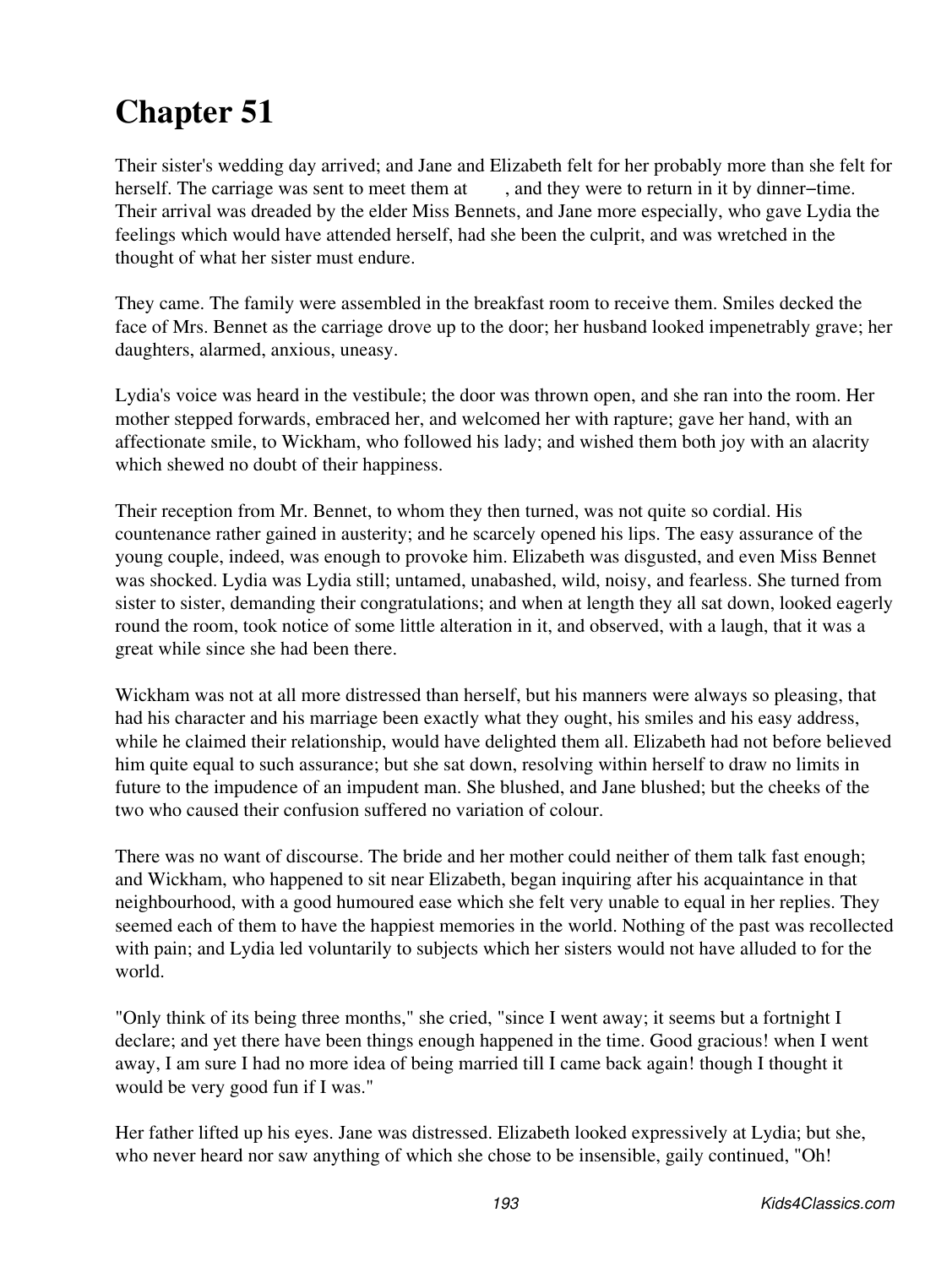mamma, do the people hereabouts know I am married to−day? I was afraid they might not; and we overtook William Goulding in his curricle, so I was determined he should know it, and so I let down the side−glass next to him, and took off my glove, and let my hand just rest upon the window frame, so that he might see the ring, and then I bowed and smiled like anything."

Elizabeth could bear it no longer. She got up, and ran out of the room; and returned no more, till she heard them passing through the hall to the dining parlour. She then joined them soon enough to see Lydia, with anxious parade, walk up to her mother's right hand, and hear her say to her eldest sister, "Ah! Jane, I take your place now, and you must go lower, because I am a married woman."

It was not to be supposed that time would give Lydia that embarrassment from which she had been so wholly free at first. Her ease and good spirits increased. She longed to see Mrs. Phillips, the Lucases, and all their other neighbours, and to hear herself called "Mrs. Wickham" by each of them; and in the mean time, she went after dinner to show her ring, and boast of being married, to Mrs. Hill and the two housemaids.

"Well, mamma," said she, when they were all returned to the breakfast room, "and what do you think of my husband? Is not he a charming man? I am sure my sisters must all envy me. I only hope they may have half my good luck. They must all go to Brighton. That is the place to get husbands. What a pity it is, mamma, we did not all go."

"Very true; and if I had my will, we should. But my dear Lydia, I don't at all like your going such a way off. Must it be so?"

"Oh, lord! yes; there is nothing in that. I shall like it of all things. You and papa, and my sisters, must come down and see us. We shall be at Newcastle all the winter, and I dare say there will be some balls, and I will take care to get good partners for them all."

"I should like it beyond anything!" said her mother.

"And then when you go away, you may leave one or two of my sisters behind you; and I dare say I shall get husbands for them before the winter is over."

"I thank you for my share of the favour," said Elizabeth; "but I do not particularly like your way of getting husbands."

Their visitors were not to remain above ten days with them. Mr. Wickham had received his commission before he left London, and he was to join his regiment at the end of a fortnight.

No one but Mrs. Bennet regretted that their stay would be so short; and she made the most of the time by visiting about with her daughter, and having very frequent parties at home. These parties were acceptable to all; to avoid a family circle was even more desirable to such as did think, than such as did not.

Wickham's affection for Lydia was just what Elizabeth had expected to find it; not equal to Lydia's for him. She had scarcely needed her present observation to be satisfied, from the reason of things, that their elopement had been brought on by the strength of her love, rather than by his; and she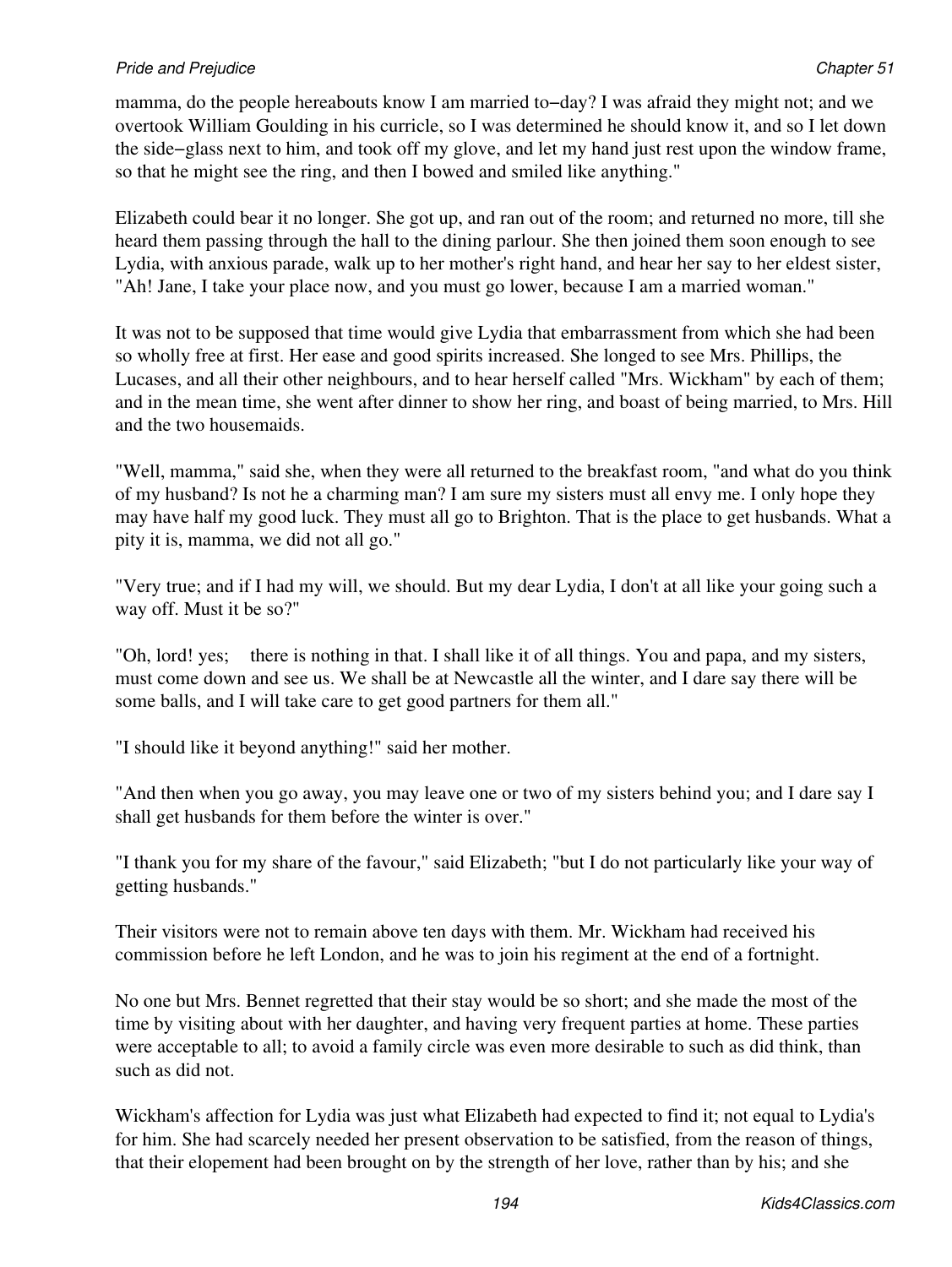would have wondered why, without violently caring for her, he chose to elope with her at all, had she not felt certain that his flight was rendered necessary by distress of circumstances; and if that were the case, he was not the young man to resist an opportunity of having a companion.

Lydia was exceedingly fond of him. He was her dear Wickham on every occasion; no one was to be put in competition with him. He did every thing best in the world; and she was sure he would kill more birds on the first of September, than any body else in the country.

One morning, soon after their arrival, as she was sitting with her two elder sisters, she said to Elizabeth:

"Lizzy, I never gave *you* an account of my wedding, I believe. You were not by, when I told mamma and the others all about it. Are not you curious to hear how it was managed?"

"No really," replied Elizabeth; "I think there cannot be too little said on the subject."

"La! You are so strange! But I must tell you how it went off. We were married, you know, at St. Clement's, because Wickham's lodgings were in that parish. And it was settled that we should all be there by eleven o'clock. My uncle and aunt and I were to go together; and the others were to meet us at the church. Well, Monday morning came, and I was in such a fuss! I was so afraid, you know, that something would happen to put it off, and then I should have gone quite distracted. And there was my aunt, all the time I was dressing, preaching and talking away just as if she was reading a sermon. However, I did not hear above one word in ten, for I was thinking, you may suppose, of my dear Wickham. I longed to know whether he would be married in his blue coat."

"Well, and so we breakfasted at ten as usual; I thought it would never be over; for, by the bye, you are to understand, that my uncle and aunt were horrid unpleasant all the time I was with them. If you'll believe me, I did not once put my foot out of doors, though I was there a fortnight. Not one party, or scheme, or anything. To be sure London was rather thin, but, however, the Little Theatre was open. Well, and so just as the carriage came to the door, my uncle was called away upon business to that horrid man Mr. Stone. And then, you know, when once they get together, there is no end of it. Well, I was so frightened I did not know what to do, for my uncle was to give me away; and if we were beyond the hour, we could not be married all day. But, luckily, he came back again in ten minutes' time, and then we all set out. However, I recollected afterwards that if he had been prevented going, the wedding need not be put off, for Mr. Darcy might have done as well."

"Mr. Darcy!" repeated Elizabeth, in utter amazement.

"Oh, yes! he was to come there with Wickham, you know. But gracious me! I quite forgot! I ought not to have said a word about it. I promised them so faithfully! What will Wickham say? It was to be such a secret!"

"If it was to be secret," said Jane, "say not another word on the subject. You may depend upon my seeking no further."

"Oh! certainly," said Elizabeth, though burning with curiosity; "we will ask you no questions."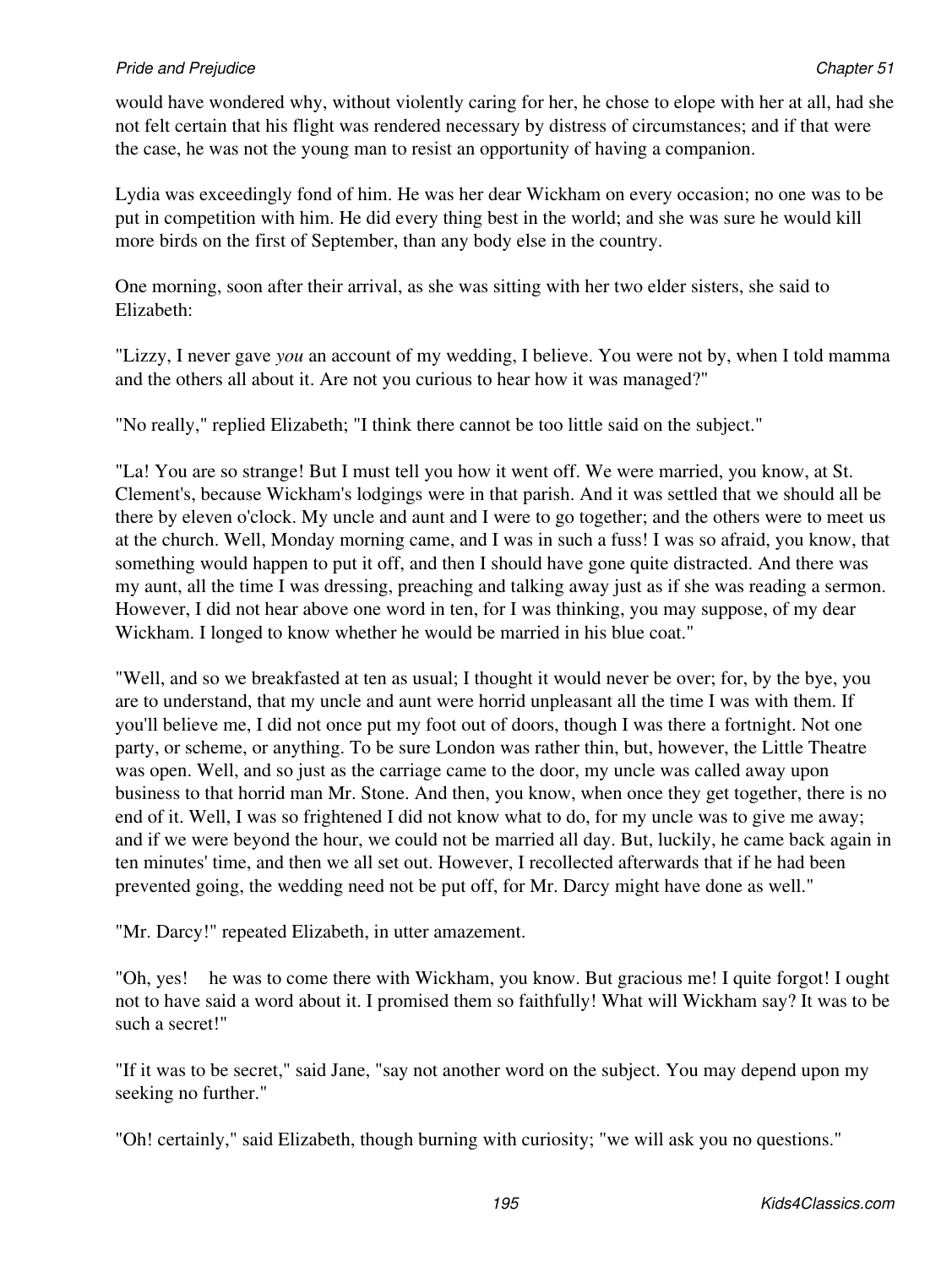"Thank you," said Lydia, "for if you did, I should certainly tell you all, and then Wickham would be angry."

On such encouragement to ask, Elizabeth was forced to put it out of her power, by running away.

But to live in ignorance on such a point was impossible; or at least it was impossible not to try for information. Mr. Darcy had been at her sister's wedding. It was exactly a scene, and exactly among people, where he had apparently least to do, and least temptation to go. Conjectures as to the meaning of it, rapid and wild, hurried into her brain; but she was satisfied with none. Those that best pleased her, as placing his conduct in the noblest light, seemed most improbable. She could not bear such suspense; and hastily seizing a sheet of paper, wrote a short letter to her aunt, to request an explanation of what Lydia had dropt, if it were compatible with the secrecy which had been intended.

"You may readily comprehend," she added, "what my curiosity must be to know how a person unconnected with any of us, and (comparatively speaking) a stranger to our family, should have been amongst you at such a time. Pray write instantly, and let me understand it unless it is, for very cogent reasons, to remain in the secrecy which Lydia seems to think necessary; and then I must endeavour to be satisfied with ignorance."

"Not that I *shall*, though," she added to herself, as she finished the letter; "and my dear aunt, if you do not tell me in an honourable manner, I shall certainly be reduced to tricks and stratagems to find it out."

Jane's delicate sense of honour would not allow her to speak to Elizabeth privately of what Lydia had let fall; Elizabeth was glad of it; till it appeared whether her inquiries would receive any satisfaction, she had rather be without a confidante.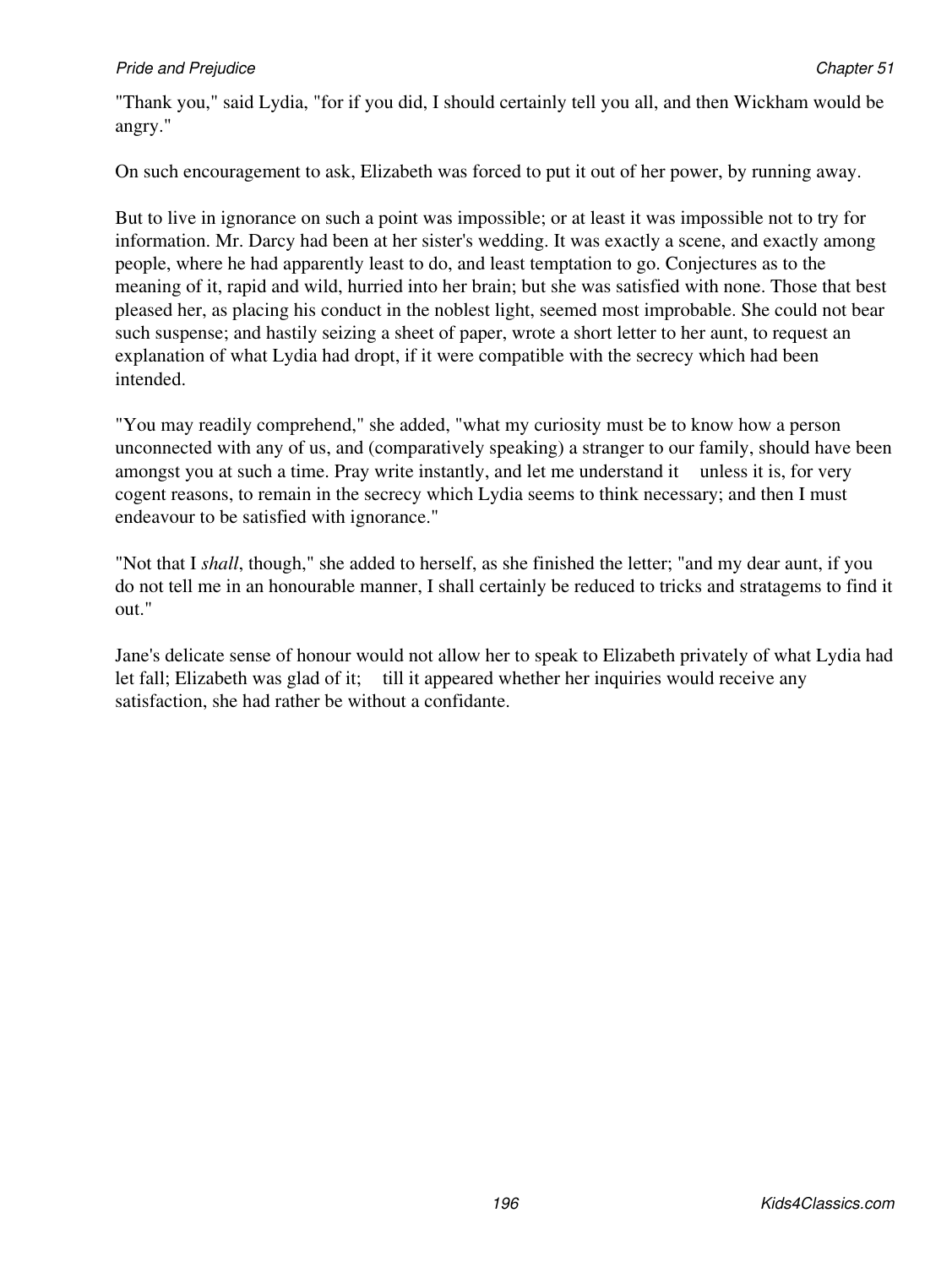# **Chapter 52**

Elizabeth had the satisfaction of receiving an answer to her letter as soon as she possibly could. She was no sooner in possession of it than, hurrying into the little copse, where she was least likely to be interrupted, she sat down on one of the benches and prepared to be happy; for the length of the letter convinced her that it did not contain a denial.

"Gracechurch street, Sept. 6.

# "MY DEAR NIECE,

"I have just received your letter, and shall devote this whole morning to answering it, as I foresee that a *little* writing will not comprise what I have to tell you. I must confess myself surprised by your application; I did not expect it from *you*. Don't think me angry, however, for I only mean to let you know that I had not imagined such inquiries to be necessary on *your* side. If you do not choose to understand me, forgive my impertinence. Your uncle is as much surprised as I am and nothing but the belief of your being a party concerned would have allowed him to act as he has done. But if you are really innocent and ignorant, I must be more explicit.

"On the very day of my coming home from Longbourn, your uncle had a most unexpected visitor. Mr. Darcy called, and was shut up with him several hours. It was all over before I arrived; so my curiosity was not so dreadfully racked as *your's* seems to have been. He came to tell Mr. Gardiner that he had found out where your sister and Mr. Wickham were, and that he had seen and talked with them both; Wickham repeatedly, Lydia once. From what I can collect, he left Derbyshire only one day after ourselves, and came to town with the resolution of hunting for them. The motive professed was his conviction of its being owing to himself that Wickham's worthlessness had not been so well known as to make it impossible for any young woman of character to love or confide in him. He generously imputed the whole to his mistaken pride, and confessed that he had before thought it beneath him to lay his private actions open to the world. His character was to speak for itself. He called it, therefore, his duty to step forward, and endeavour to remedy an evil which had been brought on by himself. If he *had another* motive, I am sure it would never disgrace him. He had been some days in town, before he was able to discover them; but he had something to direct his search, which was more than *we* had; and the consciousness of this was another reason for his resolving to follow us.

"There is a lady, it seems, a Mrs. Younge, who was some time ago governess to Miss Darcy, and was dismissed from her charge on some cause of disapprobation, though he did not say what. She then took a large house in Edward−street, and has since maintained herself by letting lodgings. This Mrs. Younge was, he knew, intimately acquainted with Wickham; and he went to her for intelligence of him as soon as he got to town. But it was two or three days before he could get from her what he wanted. She would not betray her trust, I suppose, without bribery and corruption, for she really did know where her friend was to be found. Wickham indeed had gone to her on their first arrival in London, and had she been able to receive them into her house, they would have taken up their abode with her. At length, however, our kind friend procured the wished−for direction. They were in street. He saw Wickham, and afterwards insisted on seeing Lydia. His first object with her, he acknowledged, had been to persuade her to quit her present disgraceful situation, and return to her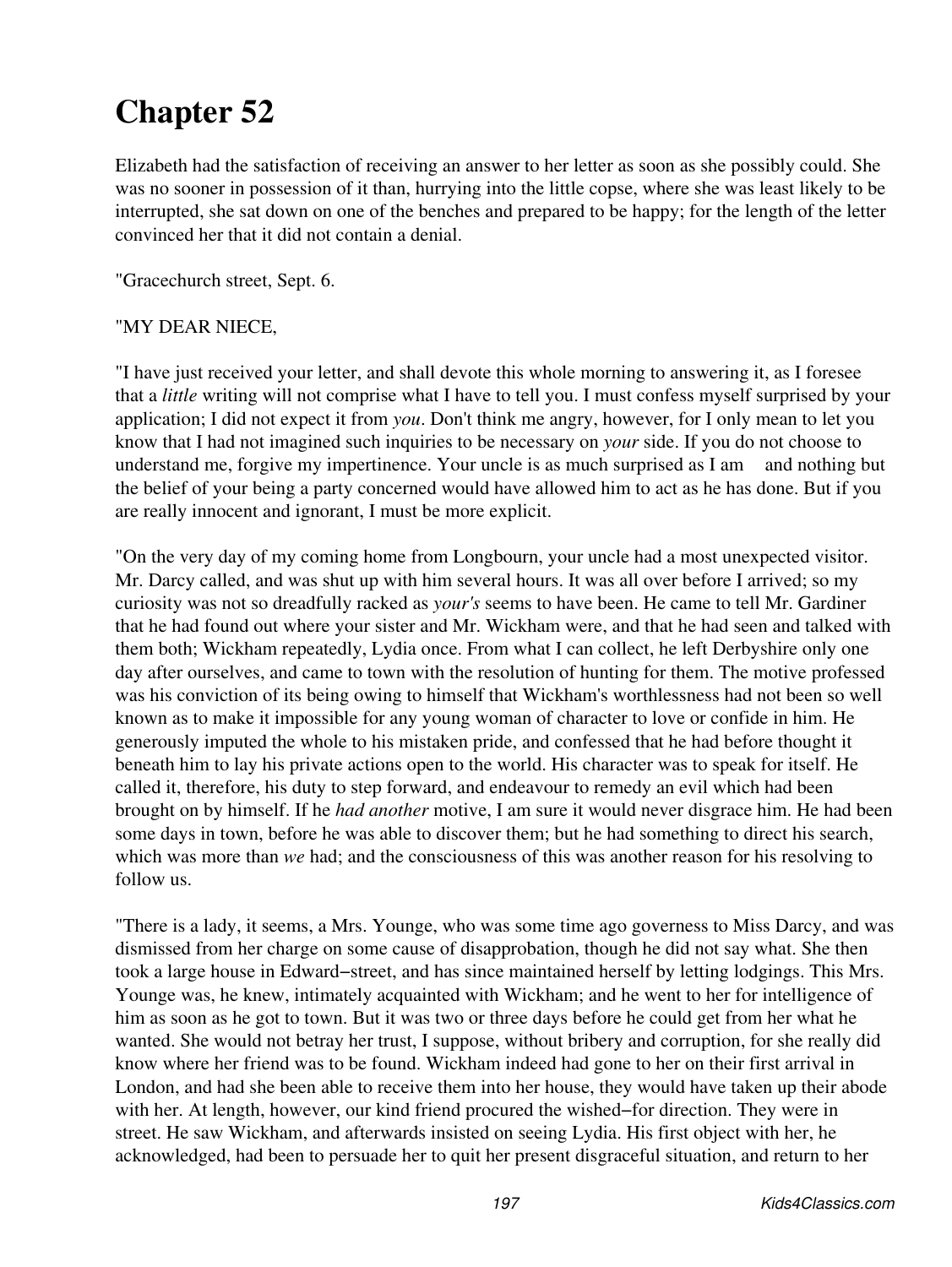friends as soon as they could be prevailed on to receive her, offering his assistance, as far as it would go. But he found Lydia absolutely resolved on remaining where she was. She cared for none of her friends; she wanted no help of his; she would not hear of leaving Wickham. She was sure they should be married some time or other, and it did not much signify when. Since such were her feelings, it only remained, he thought, to secure and expedite a marriage, which, in his very first conversation with Wickham, he easily learnt had never been *his* design. He confessed himself obliged to leave the regiment, on account of some debts of honour, which were very pressing; and scrupled not to lay all the ill−consequences of Lydia's flight on her own folly alone. He meant to resign his commission immediately; and as to his future situation, he could conjecture very little about it. He must go somewhere, but he did not know where, and he knew he should have nothing to live on.

"Mr. Darcy asked him why he had not married your sister at once. Though Mr. Bennet was not imagined to be very rich, he would have been able to do something for him, and his situation must have been benefited by marriage. But he found, in reply to this question, that Wickham still cherished the hope of more effectually making his fortune by marriage in some other country. Under such circumstances, however, he was not likely to be proof against the temptation of immediate relief.

"They met several times, for there was much to be discussed. Wickham of course wanted more than he could get; but at length was reduced to be reasonable.

"Every thing being settled between *them*, Mr. Darcy's next step was to make your uncle acquainted with it, and he first called in Gracechurch street the evening before I came home. But Mr. Gardiner could not be seen, and Mr. Darcy found, on further inquiry, that your father was still with him, but would quit town the next morning. He did not judge your father to be a person whom he could so properly consult as your uncle, and therefore readily postponed seeing him till after the departure of the former. He did not leave his name, and till the next day it was only known that a gentleman had called on business.

"On Saturday he came again. Your father was gone, your uncle at home, and, as I said before, they had a great deal of talk together.

"They met again on Sunday, and then *I* saw him too. It was not all settled before Monday: as soon as it was, the express was sent off to Longbourn. But our visitor was very obstinate. I fancy, Lizzy, that obstinacy is the real defect of his character, after all. He has been accused of many faults at different times, but *this* is the true one. Nothing was to be done that he did not do himself; though I am sure (and I do not speak it to be thanked, therefore say nothing about it), your uncle would most readily have settled the whole.

"They battled it together for a long time, which was more than either the gentleman or lady concerned in it deserved. But at last your uncle was forced to yield, and instead of being allowed to be of use to his niece, was forced to put up with only having the probable credit of it, which went sorely against the grain; and I really believe your letter this morning gave him great pleasure, because it required an explanation that would rob him of his borrowed feathers, and give the praise where it was due. But, Lizzy, this must go no farther than yourself, or Jane at most.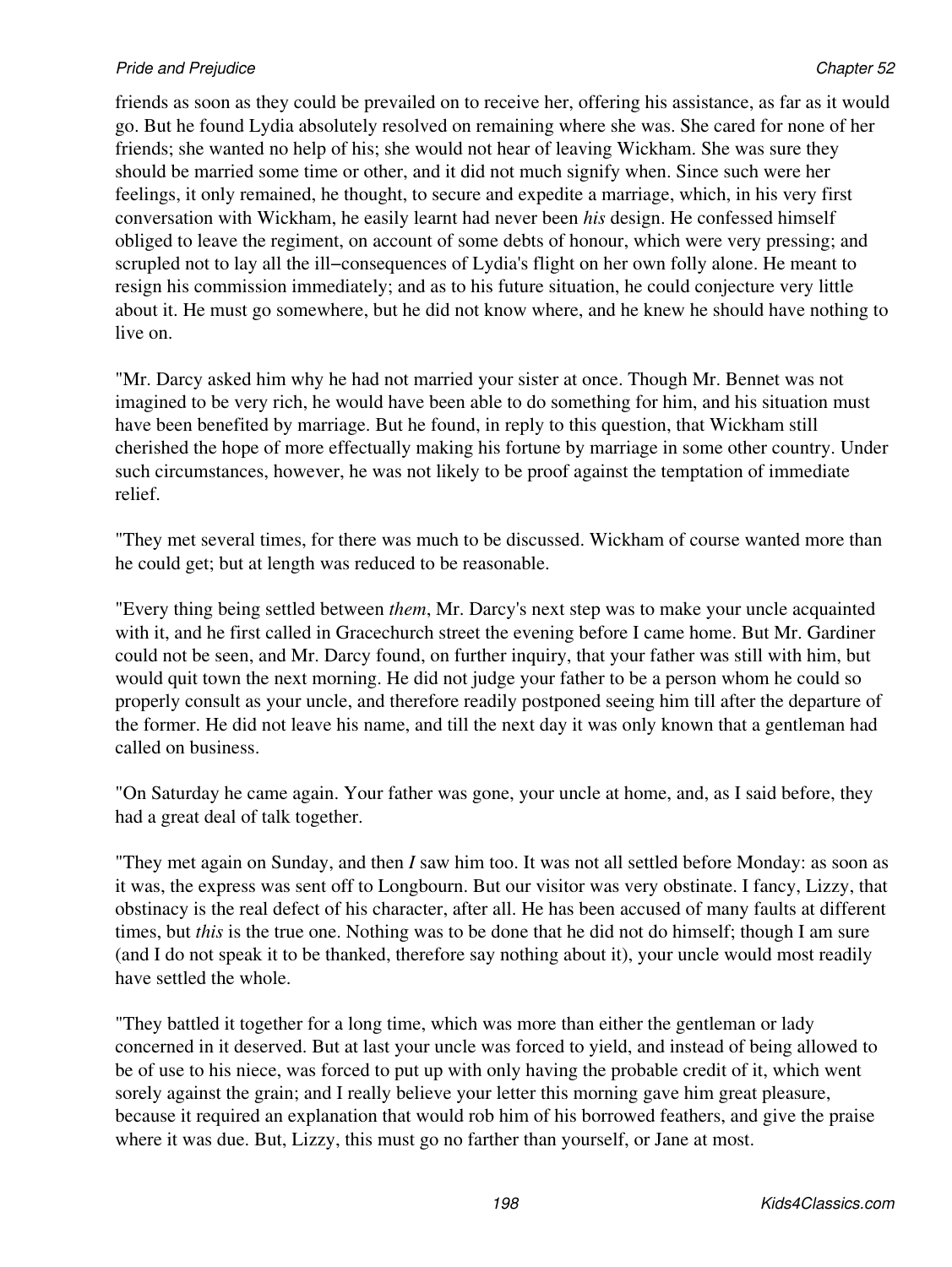"You know pretty well, I suppose, what has been done for the young people. His debts are to be paid, amounting, I believe, to considerably more than a thousand pounds, another thousand in addition to her own settled upon *her*, and his commission purchased. The reason why all this was to be done by him alone, was such as I have given above. It was owing to him, to his reserve and want of proper consideration, that Wickham's character had been so misunderstood, and consequently that he had been received and noticed as he was. Perhaps there was some truth in *this*; though I doubt whether *his* reserve, or *anybody's* reserve, can be answerable for the event. But in spite of all this fine talking, my dear Lizzy, you may rest perfectly assured that your uncle would never have yielded, if we had not given him credit for *another interest* in the affair.

"When all this was resolved on, he returned again to his friends, who were still staying at Pemberley; but it was agreed that he should be in London once more when the wedding took place, and all money matters were then to receive the last finish.

"I believe I have now told you every thing. It is a relation which you tell me is to give you great surprise; I hope at least it will not afford you any displeasure. Lydia came to us; and Wickham had constant admission to the house. *He* was exactly what he had been, when I knew him in Hertfordshire; but I would not tell you how little I was satisfied with her behaviour while she staid with us, if I had not perceived, by Jane's letter last Wednesday, that her conduct on coming home was exactly of a piece with it, and therefore what I now tell you can give you no fresh pain. I talked to her repeatedly in the most serious manner, representing to her all the wickedness of what she had done, and all the unhappiness she had brought on her family. If she heard me, it was by good luck, for I am sure she did not listen. I was sometimes quite provoked, but then I recollected my dear Elizabeth and Jane, and for their sakes had patience with her.

"Mr. Darcy was punctual in his return, and as Lydia informed you, attended the wedding. He dined with us the next day, and was to leave town again on Wednesday or Thursday. Will you be very angry with me, my dear Lizzy, if I take this opportunity of saying (what I was never bold enough to say before) how much I like him. His behaviour to us has, in every respect, been as pleasing as when we were in Derbyshire. His understanding and opinions all please me; he wants nothing but a little more liveliness, and *that*, if he marry *prudently*, his wife may teach him. I thought him very sly; he hardly ever mentioned your name. But slyness seems the fashion.

"Pray forgive me if I have been very presuming, or at least do not punish me so far as to exclude me from P. I shall never be quite happy till I have been all round the park. A low phaeton, with a nice little pair of ponies, would be the very thing.

"But I must write no more. The children have been wanting me this half hour.

"Yours, very sincerely,

# "M. GARDINER."

The contents of this letter threw Elizabeth into a flutter of spirits, in which it was difficult to determine whether pleasure or pain bore the greatest share. The vague and unsettled suspicions which uncertainty had produced of what Mr. Darcy might have been doing to forward her sister's match, which she had feared to encourage as an exertion of goodness too great to be probable, and at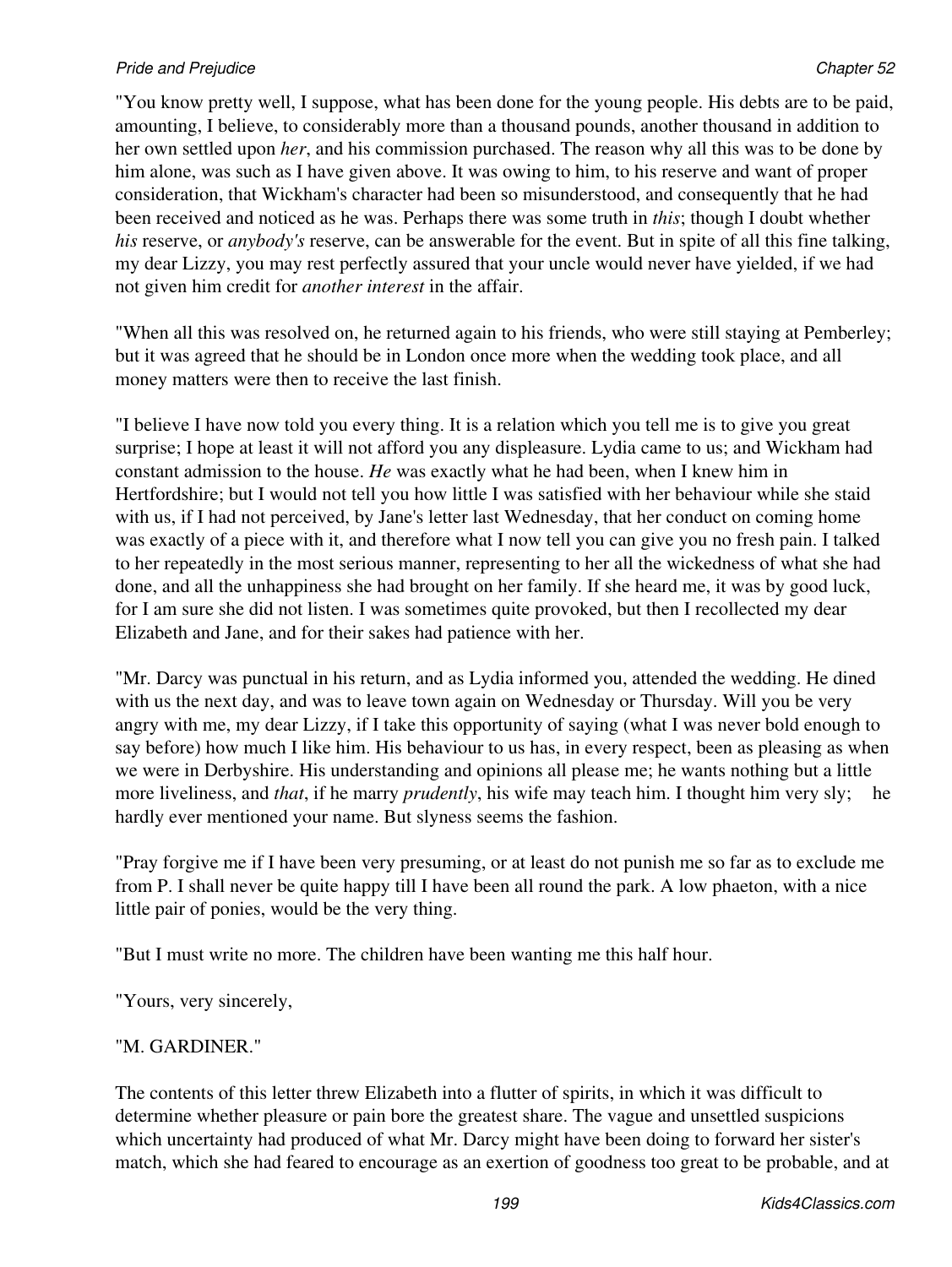the same time dreaded to be just, from the pain of obligation, were proved beyond their greatest extent to be true! He had followed them purposely to town, he had taken on himself all the trouble and mortification attendant on such a research; in which supplication had been necessary to a woman whom he must abominate and despise, and where he was reduced to meet, frequently meet, reason with, persuade, and finally bribe, the man whom he always most wished to avoid, and whose very name it was punishment to him to pronounce. He had done all this for a girl whom he could neither regard nor esteem. Her heart did whisper that he had done it for her. But it was a hope shortly checked by other considerations, and she soon felt that even her vanity was insufficient, when required to depend on his affection for her for a woman who had already refused him as able to overcome a sentiment so natural as abhorrence against relationship with Wickham. Brother−in−law of Wickham! Every kind of pride must revolt from the connection. He had, to be sure, done much. She was ashamed to think how much. But he had given a reason for his interference, which asked no extraordinary stretch of belief. It was reasonable that he should feel he had been wrong; he had liberality, and he had the means of exercising it; and though she would not place herself as his principal inducement, she could, perhaps, believe that remaining partiality for her might assist his endeavours in a cause where her peace of mind must be materially concerned. It was painful, exceedingly painful, to know that they were under obligations to a person who could never receive a return. They owed the restoration of Lydia, her character, every thing, to him. Oh! how heartily did she grieve over every ungracious sensation she had ever encouraged, every saucy speech she had ever directed towards him. For herself she was humbled; but she was proud of him. Proud that in a cause of compassion and honour, he had been able to get the better of himself. She read over her aunt's commendation of him again and again. It was hardly enough; but it pleased her. She was even sensible of some pleasure, though mixed with regret, on finding how steadfastly both she and her uncle had been persuaded that affection and confidence subsisted between Mr. Darcy and herself.

She was roused from her seat, and her reflections, by some one's approach; and before she could strike into another path, she was overtaken by Wickham.

"I am afraid I interrupt your solitary ramble, my dear sister?" said he, as he joined her.

"You certainly do," she replied with a smile; "but it does not follow that the interruption must be unwelcome."

"I should be sorry indeed, if it were. We were always good friends; and now we are better."

"True. Are the others coming out?"

"I do not know. Mrs. Bennet and Lydia are going in the carriage to Meryton. And so, my dear sister, I find, from our uncle and aunt, that you have actually seen Pemberley."

She replied in the affirmative.

"I almost envy you the pleasure, and yet I believe it would be too much for me, or else I could take it in my way to Newcastle. And you saw the old housekeeper, I suppose? Poor Reynolds, she was always very fond of me. But of course she did not mention my name to you."

"Yes, she did."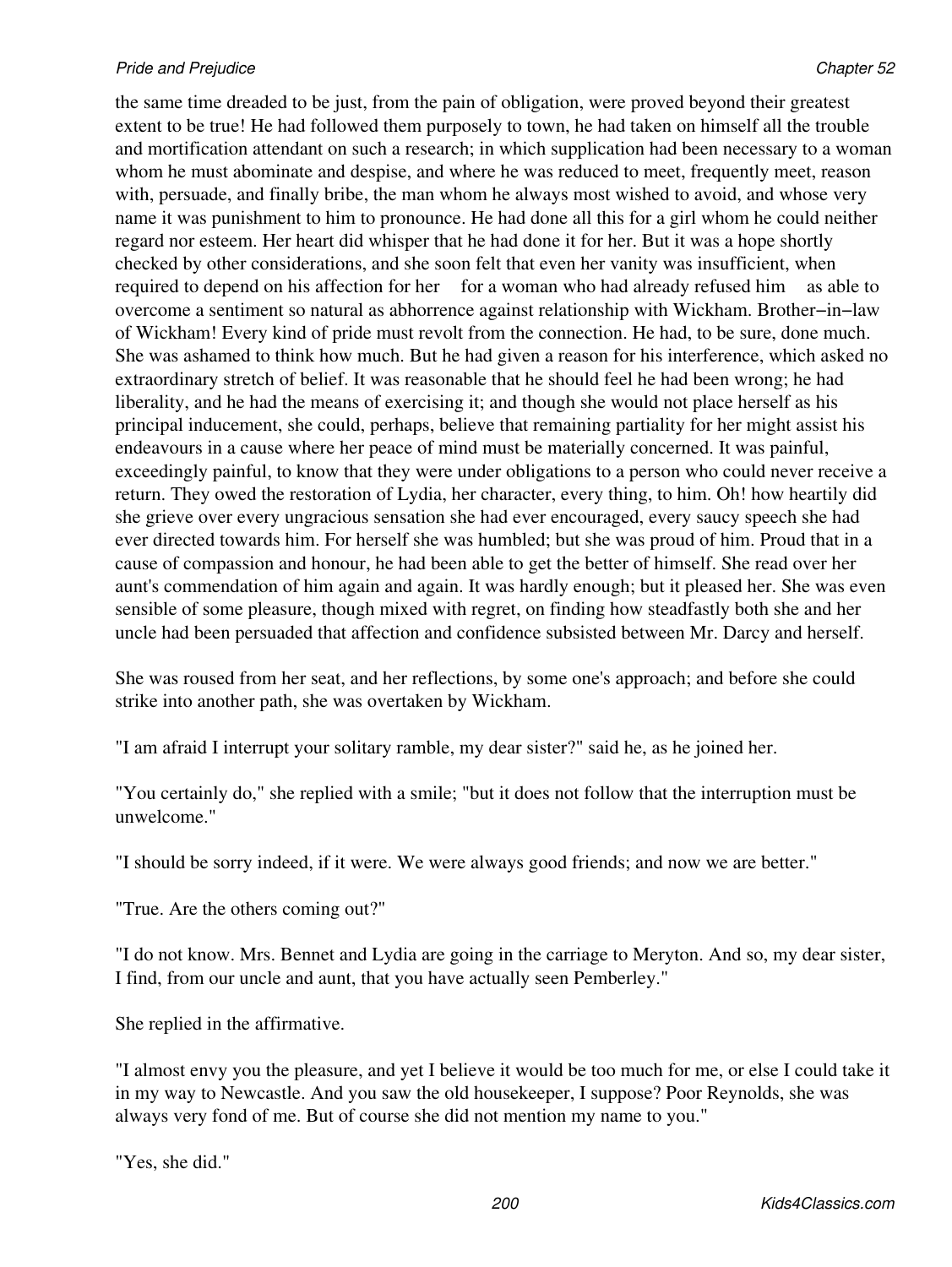"And what did she say?"

"That you were gone into the army, and she was afraid had not turned out well. At such a distance as *that*, you know, things are strangely misrepresented."

"Certainly," he replied, biting his lips. Elizabeth hoped she had silenced him; but he soon afterwards said:

"I was surprised to see Darcy in town last month. We passed each other several times. I wonder what he can be doing there."

"Perhaps preparing for his marriage with Miss de Bourgh," said Elizabeth. "It must be something particular, to take him there at this time of year."

"Undoubtedly. Did you see him while you were at Lambton? I thought I understood from the Gardiners that you had."

"Yes; he introduced us to his sister."

"And do you like her?"

"Very much."

"I have heard, indeed, that she is uncommonly improved within this year or two. When I last saw her, she was not very promising. I am very glad you liked her. I hope she will turn out well."

"I dare say she will; she has got over the most trying age."

"Did you go by the village of Kympton?"

"I do not recollect that we did."

"I mention it, because it is the living which I ought to have had. A most delightful place! Excellent Parsonage House! It would have suited me in every respect."

"How should you have liked making sermons?"

"Exceedingly well. I should have considered it as part of my duty, and the exertion would soon have been nothing. One ought not to repine; but, to be sure, it would have been such a thing for me! The quiet, the retirement of such a life would have answered all my ideas of happiness! But it was not to be. Did you ever hear Darcy mention the circumstance, when you were in Kent?"

"I have heard from authority, which I thought *as good*, that it was left you conditionally only, and at the will of the present patron."

"You have. Yes, there was something in *that*; I told you so from the first, you may remember."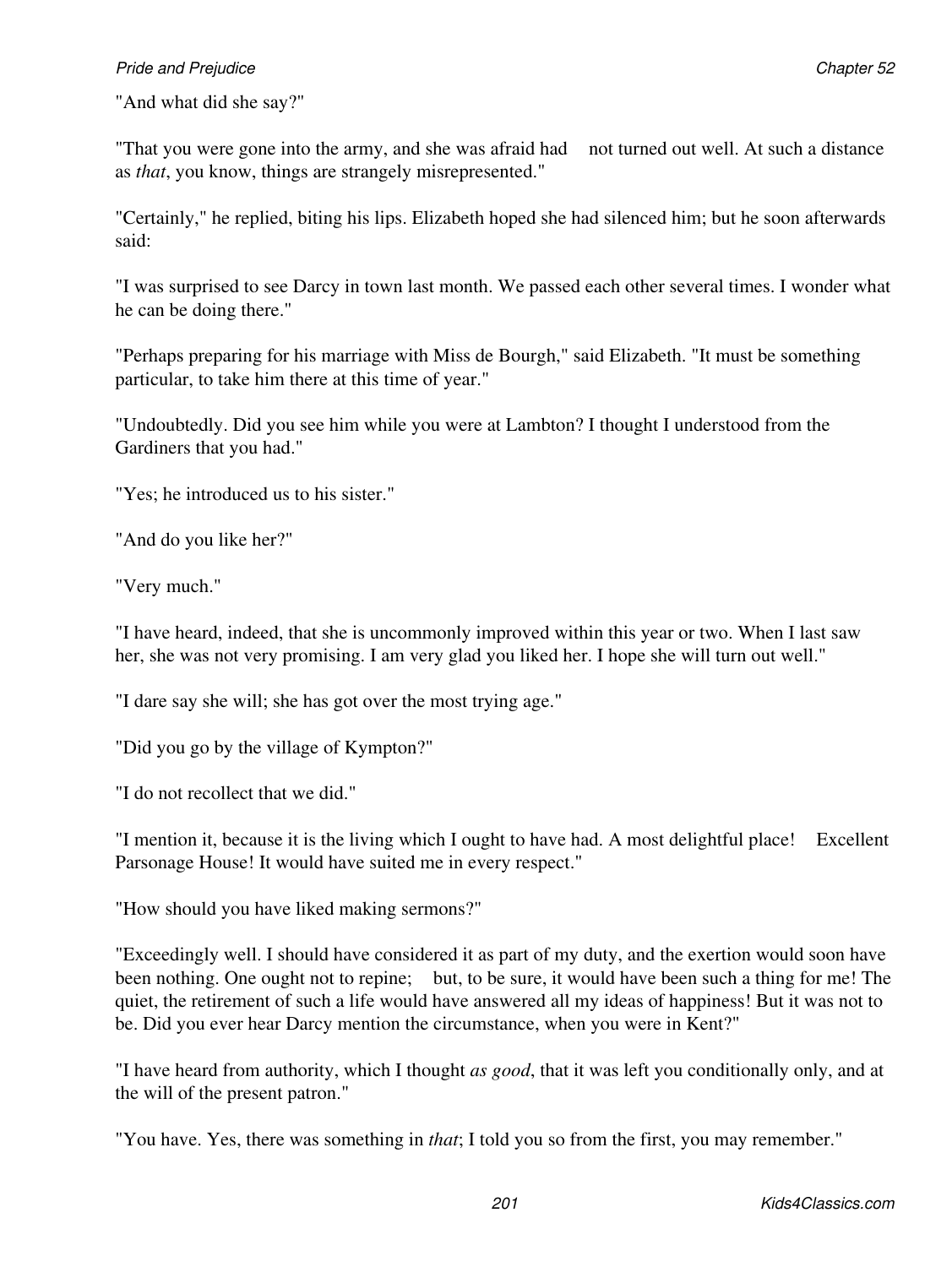"I *did* hear, too, that there was a time, when sermon−making was not so palatable to you as it seems to be at present; that you actually declared your resolution of never taking orders, and that the business had been compromised accordingly."

"You did! and it was not wholly without foundation. You may remember what I told you on that point, when first we talked of it."

They were now almost at the door of the house, for she had walked fast to get rid of him; and unwilling, for her sister's sake, to provoke him, she only said in reply, with a good−humoured smile:

"Come, Mr. Wickham, we are brother and sister, you know. Do not let us quarrel about the past. In future, I hope we shall be always of one mind."

She held out her hand; he kissed it with affectionate gallantry, though he hardly knew how to look, and they entered the house.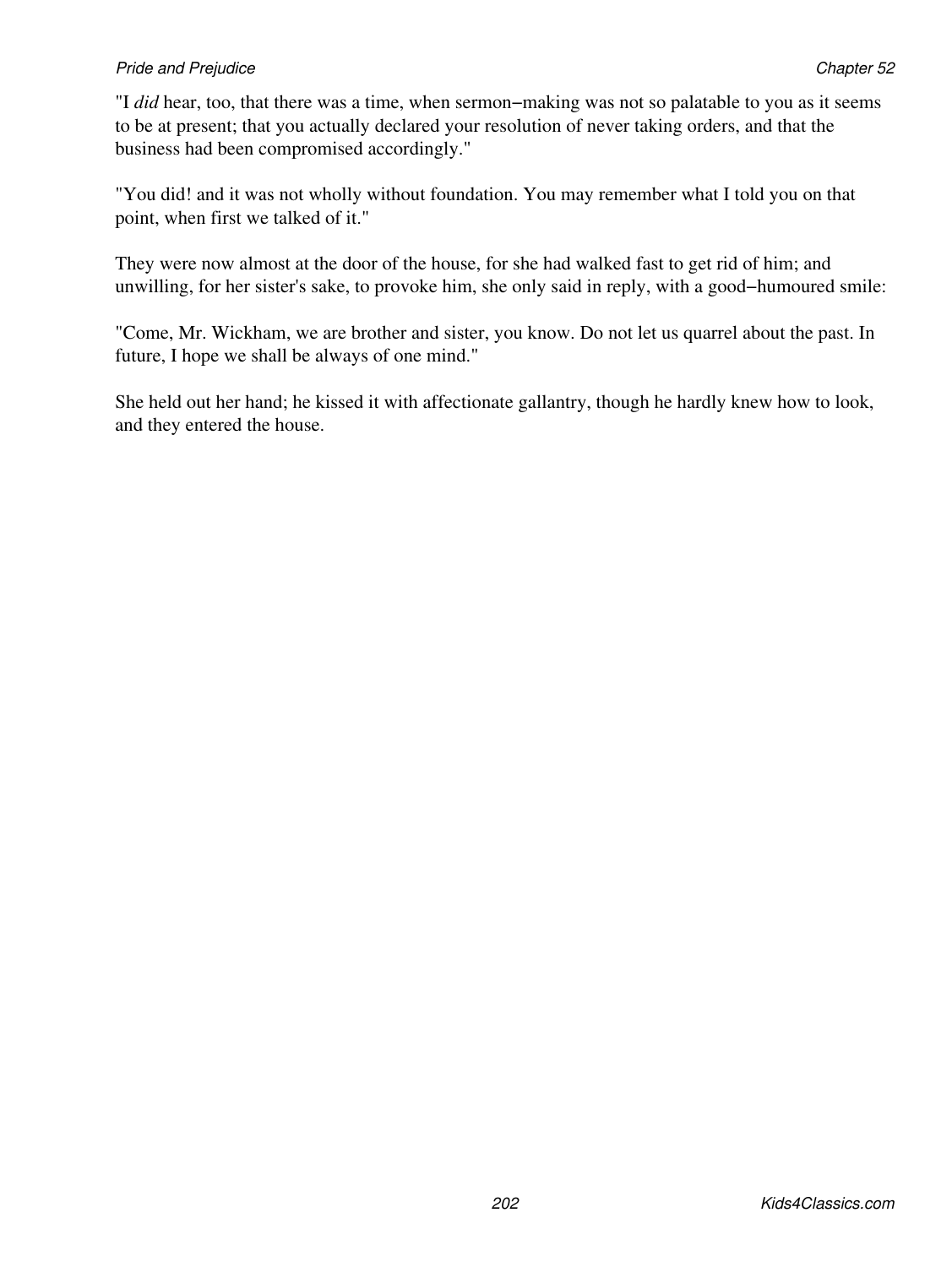# **Chapter 53**

Mr. Wickham was so perfectly satisfied with this conversation that he never again distressed himself, or provoked his dear sister Elizabeth, by introducing the subject of it; and she was pleased to find that she had said enough to keep him quiet.

The day of his and Lydia's departure soon came, and Mrs. Bennet was forced to submit to a separation, which, as her husband by no means entered into her scheme of their all going to Newcastle, was likely to continue at least a twelvemonth.

"Oh! my dear Lydia," she cried, "when shall we meet again?"

"Oh, lord! I don't know. Not these two or three years, perhaps."

"Write to me very often, my dear."

"As often as I can. But you know married women have never much time for writing. My sisters may write to *me*. They will have nothing else to do."

Mr. Wickham's adieus were much more affectionate than his wife's. He smiled, looked handsome, and said many pretty things.

"He is as fine a fellow," said Mr. Bennet, as soon as they were out of the house, "as ever I saw. He simpers, and smirks, and makes love to us all. I am prodigiously proud of him. I defy even Sir William Lucas himself to produce a more valuable son−in−law."

The loss of her daughter made Mrs. Bennet very dull for several days.

"I often think," said she, "that there is nothing so bad as parting with one's friends. One seems so forlorn without them."

"This is the consequence, you see, Madam, of marrying a daughter," said Elizabeth. "It must make you better satisfied that your other four are single."

"It is no such thing. Lydia does not leave me because she is married, but only because her husband's regiment happens to be so far off. If that had been nearer, she would not have gone so soon."

But the spiritless condition which this event threw her into was shortly relieved, and her mind opened again to the agitation of hope, by an article of news which then began to be in circulation. The housekeeper at Netherfield had received orders to prepare for the arrival of her master, who was coming down in a day or two, to shoot there for several weeks. Mrs. Bennet was quite in the fidgets. She looked at Jane, and smiled and shook her head by turns.

"Well, well, and so Mr. Bingley is coming down, sister," (for Mrs. Phillips first brought her the news). "Well, so much the better. Not that I care about it, though. He is nothing to us, you know, and I am sure *I* never want to see him again. But, however, he is very welcome to come to Netherfield, if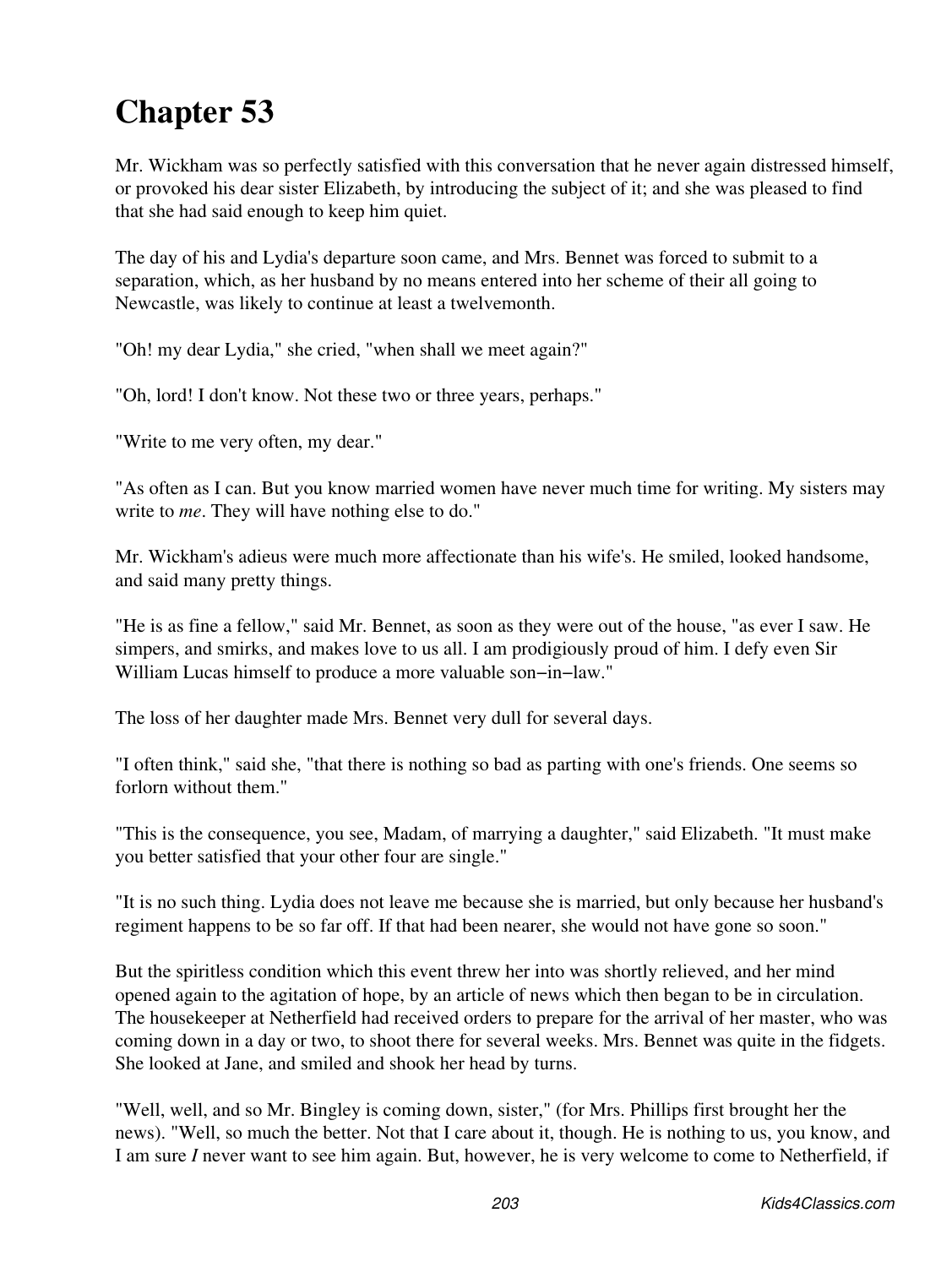## **Pride and Prejudice Chapter 53** Chapter 53

he likes it. And who knows what *may* happen? But that is nothing to us. You know, sister, we agreed long ago never to mention a word about it. And so, is it quite certain he is coming?"

"You may depend on it," replied the other, "for Mrs. Nicholls was in Meryton last night; I saw her passing by, and went out myself on purpose to know the truth of it; and she told me that it was certain true. He comes down on Thursday at the latest, very likely on Wednesday. She was going to the butcher's, she told me, on purpose to order in some meat on Wednesday, and she has got three couple of ducks just fit to be killed."

Miss Bennet had not been able to hear of his coming without changing colour. It was many months since she had mentioned his name to Elizabeth; but now, as soon as they were alone together, she said:

"I saw you look at me to−day, Lizzy, when my aunt told us of the present report; and I know I appeared distressed. But don't imagine it was from any silly cause. I was only confused for the moment, because I felt that I *should* be looked at. I do assure you that the news does not affect me either with pleasure or pain. I am glad of one thing, that he comes alone; because we shall see the less of him. Not that I am afraid of *myself*, but I dread other people's remarks."

Elizabeth did not know what to make of it. Had she not seen him in Derbyshire, she might have supposed him capable of coming there with no other view than what was acknowledged; but she still thought him partial to Jane, and she wavered as to the greater probability of his coming there *with* his friend's permission, or being bold enough to come without it.

"Yet it is hard," she sometimes thought, "that this poor man cannot come to a house which he has legally hired, without raising all this speculation! I *will* leave him to himself."

In spite of what her sister declared, and really believed to be her feelings in the expectation of his arrival, Elizabeth could easily perceive that her spirits were affected by it. They were more disturbed, more unequal, than she had often seen them.

The subject which had been so warmly canvassed between their parents, about a twelvemonth ago, was now brought forward again.

"As soon as ever Mr. Bingley comes, my dear," said Mrs. Bennet, "you will wait on him of course."

"No, no. You forced me into visiting him last year, and promised, if I went to see him, he should marry one of my daughters. But it ended in nothing, and I will not be sent on a fool's errand again."

His wife represented to him how absolutely necessary such an attention would be from all the neighbouring gentlemen, on his returning to Netherfield.

"'Tis an etiquette I despise," said he. "If he wants our society, let him seek it. He knows where we live. I will not spend my hours in running after my neighbours every time they go away and come back again."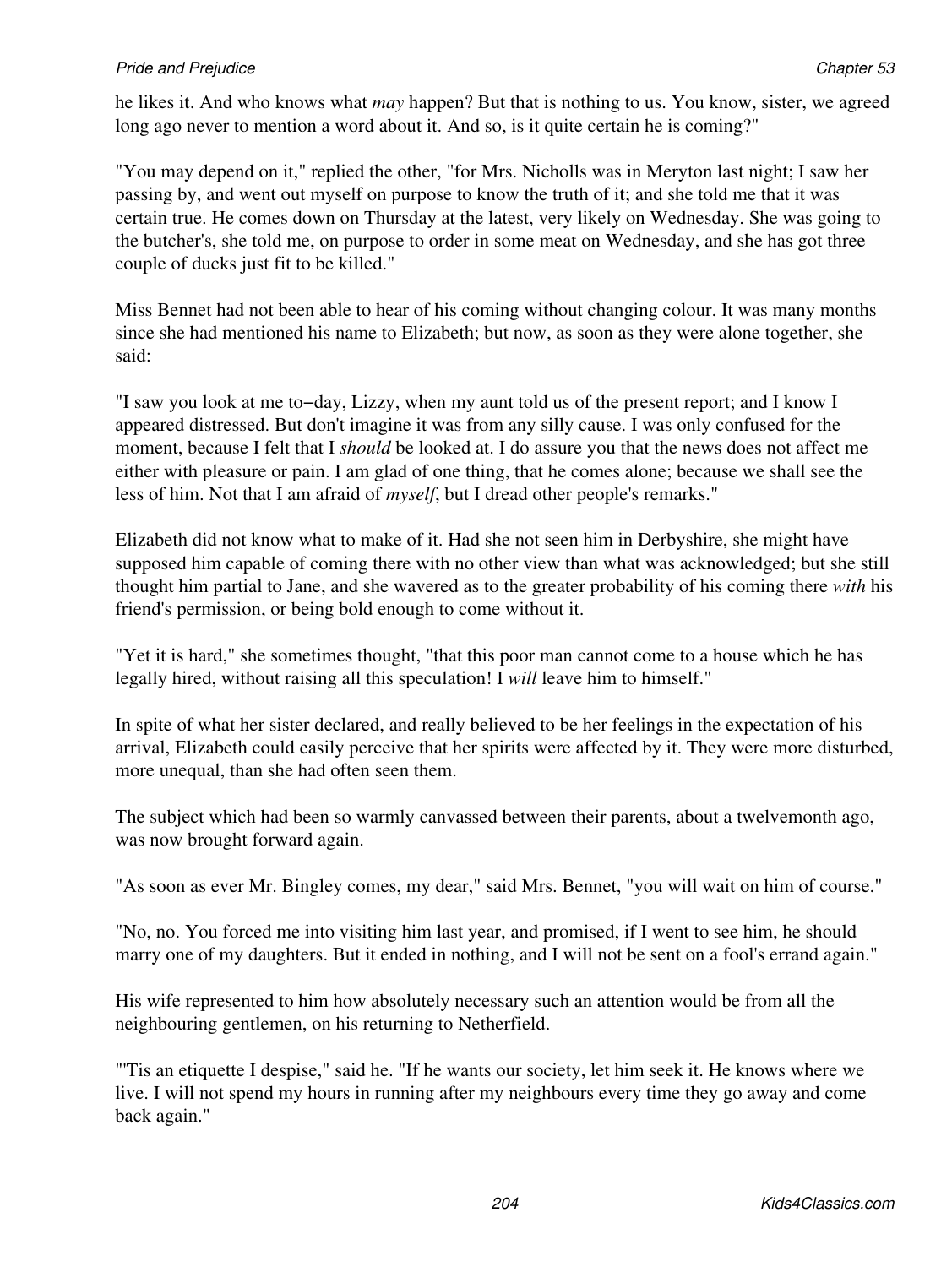### **Pride and Prejudice Chapter 53** Chapter 53

"Well, all I know is, that it will be abominably rude if you do not wait on him. But, however, that shan't prevent my asking him to dine here, I am determined. We must have Mrs. Long and the Gouldings soon. That will make thirteen with ourselves, so there will be just room at table for him."

Consoled by this resolution, she was the better able to bear her husband's incivility; though it was very mortifying to know that her neighbours might all see Mr. Bingley, in consequence of it, before *they* did. As the day of his arrival drew near:

"I begin to be sorry that he comes at all," said Jane to her sister. "It would be nothing; I could see him with perfect indifference, but I can hardly bear to hear it thus perpetually talked of. My mother means well; but she does not know, no one can know, how much I suffer from what she says. Happy shall I be, when his stay at Netherfield is over!"

"I wish I could say anything to comfort you," replied Elizabeth; "but it is wholly out of my power. You must feel it; and the usual satisfaction of preaching patience to a sufferer is denied me, because you have always so much."

Mr. Bingley arrived. Mrs. Bennet, through the assistance of servants, contrived to have the earliest tidings of it, that the period of anxiety and fretfulness on her side might be as long as it could. She counted the days that must intervene before their invitation could be sent; hopeless of seeing him before. But on the third morning after his arrival in Hertfordshire, she saw him, from her dressing−room window, enter the paddock and ride towards the house.

Her daughters were eagerly called to partake of her joy. Jane resolutely kept her place at the table; but Elizabeth, to satisfy her mother, went to the window she looked, she saw Mr. Darcy with him, and sat down again by her sister.

"There is a gentleman with him, mamma," said Kitty; "who can it be?"

"Some acquaintance or other, my dear, I suppose; I am sure I do not know."

"La!" replied Kitty, "it looks just like that man that used to be with him before. Mr. what's−his−name. That tall, proud man."

"Good gracious! Mr. Darcy! and so it does, I vow. Well, any friend of Mr. Bingley's will always be welcome here, to be sure; but else I must say that I hate the very sight of him."

Jane looked at Elizabeth with surprise and concern. She knew but little of their meeting in Derbyshire, and therefore felt for the awkwardness which must attend her sister, in seeing him almost for the first time after receiving his explanatory letter. Both sisters were uncomfortable enough. Each felt for the other, and of course for themselves; and their mother talked on, of her dislike of Mr. Darcy, and her resolution to be civil to him only as Mr. Bingley's friend, without being heard by either of them. But Elizabeth had sources of uneasiness which could not be suspected by Jane, to whom she had never yet had courage to shew Mrs. Gardiner's letter, or to relate her own change of sentiment towards him. To Jane, he could be only a man whose proposals she had refused, and whose merit she had undervalued; but to her own more extensive information, he was the person to whom the whole family were indebted for the first of benefits, and whom she regarded herself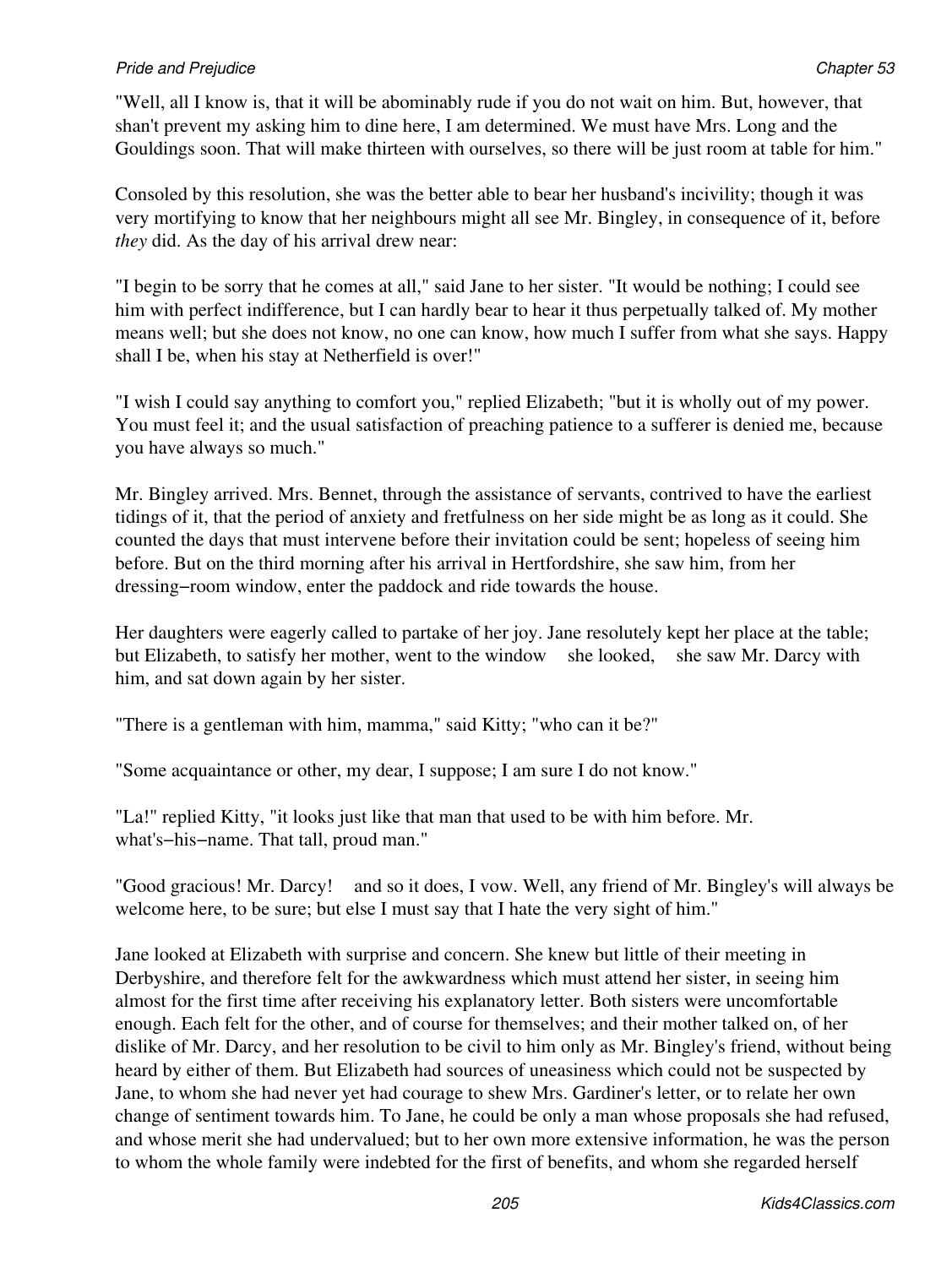with an interest, if not quite so tender, at least as reasonable and just as what Jane felt for Bingley. Her astonishment at his coming at his coming to Netherfield, to Longbourn, and voluntarily seeking her again, was almost equal to what she had known on first witnessing his altered behaviour in Derbyshire.

The colour which had been driven from her face, returned for half a minute with an additional glow, and a smile of delight added lustre to her eyes, as she thought for that space of time that his affection and wishes must still be unshaken. But she would not be secure.

"Let me first see how he behaves," said she; "it will then be early enough for expectation."

She sat intently at work, striving to be composed, and without daring to lift up her eyes, till anxious curiosity carried them to the face of her sister as the servant was approaching the door. Jane looked a little paler than usual, but more sedate than Elizabeth had expected. On the gentlemen's appearing, her colour increased; yet she received them with tolerable ease, and with a propriety of behaviour equally free from any symptom of resentment or any unnecessary complaisance.

Elizabeth said as little to either as civility would allow, and sat down again to her work, with an eagerness which it did not often command. She had ventured only one glance at Darcy. He looked serious, as usual; and, she thought, more as he had been used to look in Hertfordshire, than as she had seen him at Pemberley. But, perhaps he could not in her mother's presence be what he was before her uncle and aunt. It was a painful, but not an improbable, conjecture.

Bingley, she had likewise seen for an instant, and in that short period saw him looking both pleased and embarrassed. He was received by Mrs. Bennet with a degree of civility which made her two daughters ashamed, especially when contrasted with the cold and ceremonious politeness of her curtsey and address to his friend.

Elizabeth, particularly, who knew that her mother owed to the latter the preservation of her favourite daughter from irremediable infamy, was hurt and distressed to a most painful degree by a distinction so ill applied.

Darcy, after inquiring of her how Mr. and Mrs. Gardiner did, a question which she could not answer without confusion, said scarcely anything. He was not seated by her; perhaps that was the reason of his silence; but it had not been so in Derbyshire. There he had talked to her friends, when he could not to herself. But now several minutes elapsed without bringing the sound of his voice; and when occasionally, unable to resist the impulse of curiosity, she raised he eyes to his face, she as often found him looking at Jane as at herself, and frequently on no object but the ground. More thoughtfulness and less anxiety to please, than when they last met, were plainly expressed. She was disappointed, and angry with herself for being so.

"Could I expect it to be otherwise!" said she. "Yet why did he come?"

She was in no humour for conversation with anyone but himself; and to him she had hardly courage to speak.

She inquired after his sister, but could do no more.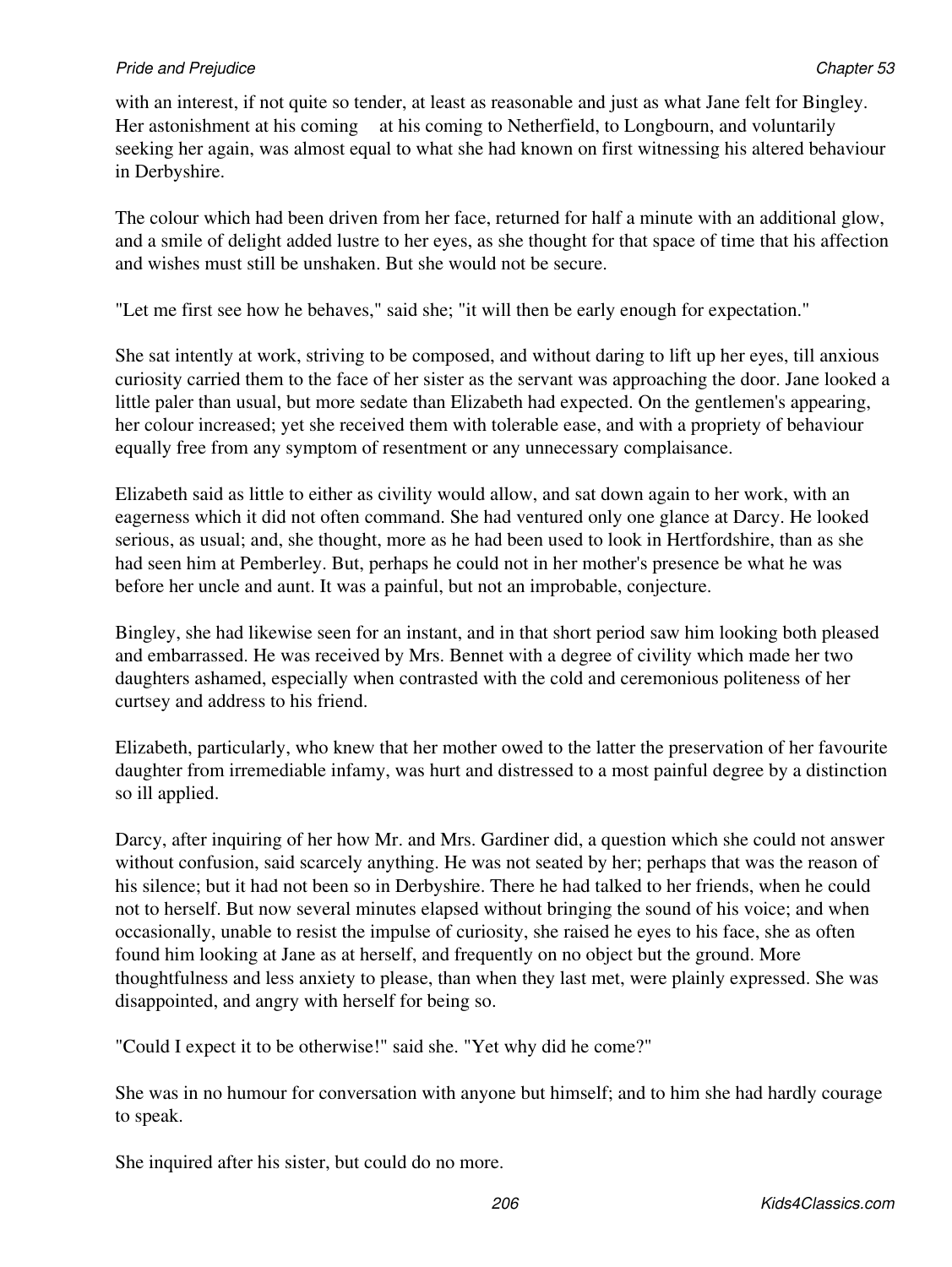"It is a long time, Mr. Bingley, since you went away," said Mrs. Bennet.

He readily agreed to it.

"I began to be afraid you would never come back again. People *did* say you meant to quit the place entirely at Michaelmas; but, however, I hope it is not true. A great many changes have happened in the neighbourhood, since you went away. Miss Lucas is married and settled. And one of my own daughters. I suppose you have heard of it; indeed, you must have seen it in the papers. It was in The Times and The Courier, I know; though it was not put in as it ought to be. It was only said, 'Lately, George Wickham, Esq. to Miss Lydia Bennet,' without there being a syllable said of her father, or the place where she lived, or anything. It was my brother Gardiner's drawing up too, and I wonder how he came to make such an awkward business of it. Did you see it?"

Bingley replied that he did, and made his congratulations. Elizabeth dared not lift up her eyes. How Mr. Darcy looked, therefore, she could not tell.

"It is a delightful thing, to be sure, to have a daughter well married," continued her mother, "but at the same time, Mr. Bingley, it is very hard to have her taken such a way from me. They are gone down to Newcastle, a place quite northward, it seems, and there they are to stay I do not know how long. His regiment is there; for I suppose you have heard of his leaving the shire, and of his being gone into the regulars. Thank Heaven! he has *some* friends, though perhaps not so many as he deserves."

Elizabeth, who knew this to be levelled at Mr. Darcy, was in such misery of shame, that she could hardly keep her seat. It drew from her, however, the exertion of speaking, which nothing else had so effectually done before; and she asked Bingley whether he meant to make any stay in the country at present. A few weeks, he believed.

"When you have killed all your own birds, Mr. Bingley," said her mother, "I beg you will come here, and shoot as many as you please on Mr. Bennet's manor. I am sure he will be vastly happy to oblige you, and will save all the best of the covies for you."

Elizabeth's misery increased, at such unnecessary, such officious attention! Were the same fair prospect to arise at present as had flattered them a year ago, every thing, she was persuaded, would be hastening to the same vexatious conclusion. At that instant, she felt that years of happiness could not make Jane or herself amends for moments of such painful confusion.

"The first wish of my heart," said she to herself, "is never more to be in company with either of them. Their society can afford no pleasure that will atone for such wretchedness as this! Let me never see either one or the other again!"

Yet the misery, for which years of happiness were to offer no compensation, received soon afterwards material relief, from observing how much the beauty of her sister re−kindled the admiration of her former lover. When first he came in, he had spoken to her but little; but every five minutes seemed to be giving her more of his attention. He found her as handsome as she had been last year; as good natured, and as unaffected, though not quite so chatty. Jane was anxious that no difference should be perceived in her at all, and was really persuaded that she talked as much as ever.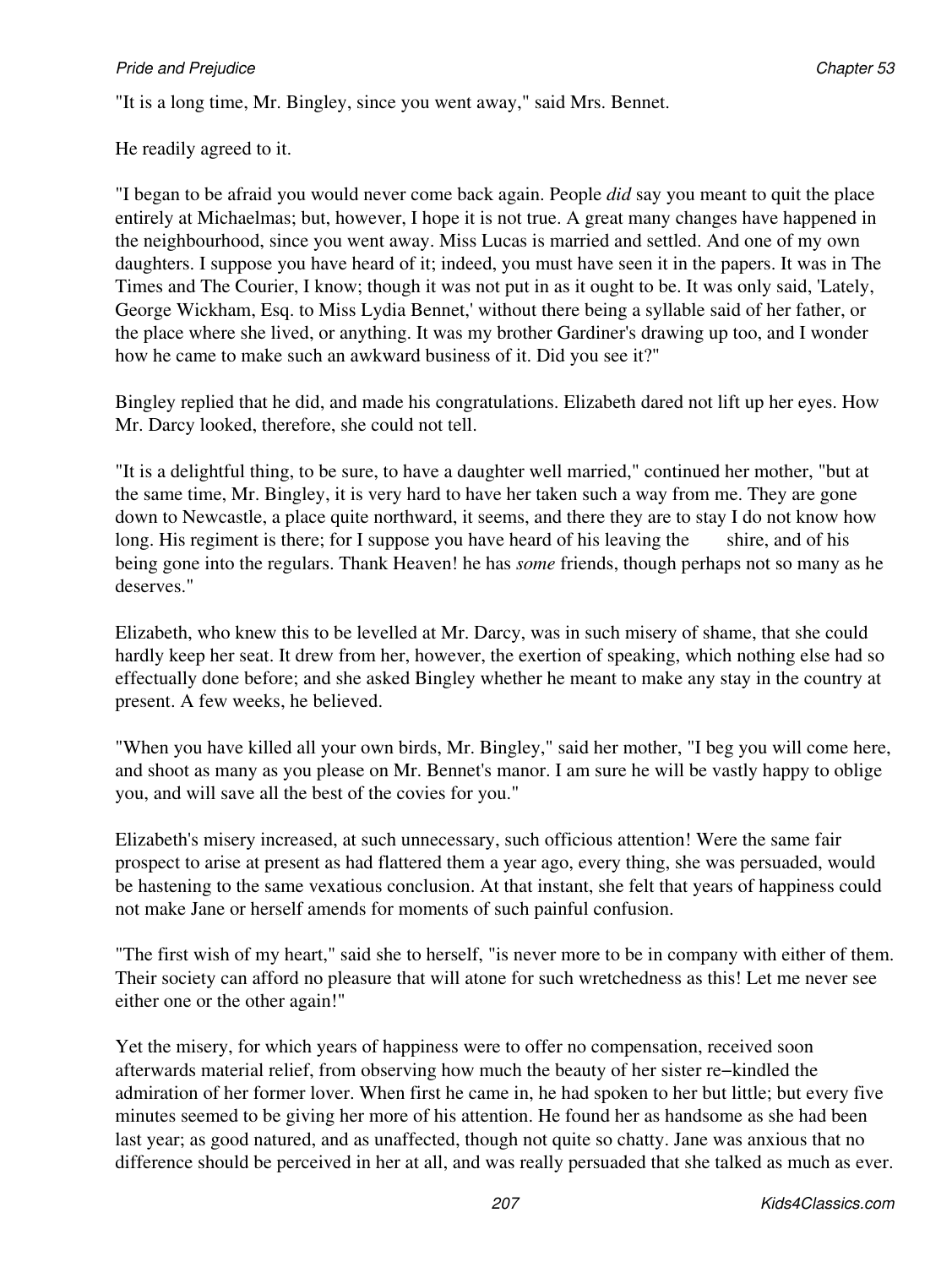But her mind was so busily engaged, that she did not always know when she was silent.

When the gentlemen rose to go away, Mrs. Bennet was mindful of her intended civility, and they were invited and engaged to dine at Longbourn in a few days time.

"You are quite a visit in my debt, Mr. Bingley," she added, "for when you went to town last winter, you promised to take a family dinner with us, as soon as you returned. I have not forgot, you see; and I assure you, I was very much disappointed that you did not come back and keep your engagement."

Bingley looked a little silly at this reflection, and said something of his concern at having been prevented by business. They then went away.

Mrs. Bennet had been strongly inclined to ask them to stay and dine there that day; but, though she always kept a very good table, she did not think anything less than two courses could be good enough for a man on whom she had such anxious designs, or satisfy the appetite and pride of one who had ten thousand a year.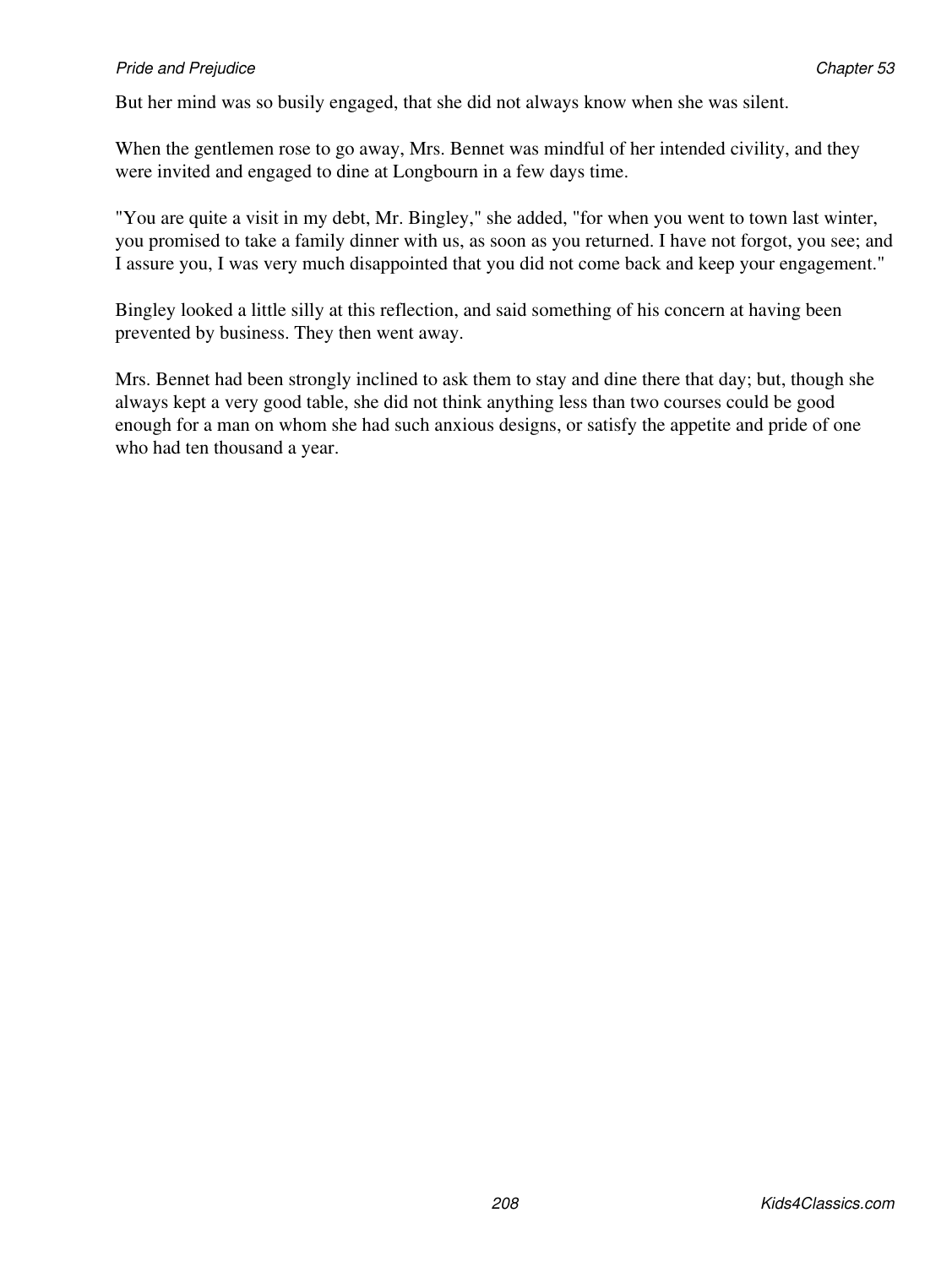# **Chapter 54**

As soon as they were gone, Elizabeth walked out to recover her spirits; or in other words, to dwell without interruption on those subjects that must deaden them more. Mr. Darcy's behaviour astonished and vexed her.

"Why, if he came only to be silent, grave, and indifferent," said she, "did he come at all?"

She could settle it in no way that gave her pleasure.

"He could be still amiable, still pleasing, to my uncle and aunt, when he was in town; and why not to me? If he fears me, why come hither? If he no longer cares for me, why silent? Teasing, teasing, man! I will think no more about him."

Her resolution was for a short time involuntarily kept by the approach of her sister, who joined her with a cheerful look, which showed her better satisfied with their visitors, than Elizabeth.

"Now," said she, "that this first meeting is over, I feel perfectly easy. I know my own strength, and I shall never be embarrassed again by his coming. I am glad he dines here on Tuesday. It will then be publicly seen that, on both sides, we meet only as common and indifferent acquaintance."

"Yes, very indifferent indeed," said Elizabeth, laughingly. "Oh, Jane, take care."

"My dear Lizzy, you cannot think me so weak, as to be in danger now?"

"I think you are in very great danger of making him as much in love with you as ever."

\* \* \* \* \*

They did not see the gentlemen again till Tuesday; and Mrs. Bennet, in the meanwhile, was giving way to all the happy schemes, which the good humour and common politeness of Bingley, in half an hour's visit, had revived.

On Tuesday there was a large party assembled at Longbourn; and the two who were most anxiously expected, to the credit of their punctuality as sportsmen, were in very good time. When they repaired to the dining−room, Elizabeth eagerly watched to see whether Bingley would take the place, which, in all their former parties, had belonged to him, by her sister. Her prudent mother, occupied by the same ideas, forbore to invite him to sit by herself. On entering the room, he seemed to hesitate; but Jane happened to look round, and happened to smile: it was decided. He placed himself by her.

Elizabeth, with a triumphant sensation, looked towards his friend. He bore it with noble indifference, and she would have imagined that Bingley had received his sanction to be happy, had she not seen his eyes likewise turned towards Mr. Darcy, with an expression of half−laughing alarm.

His behaviour to her sister was such, during dinner time, as showed an admiration of her, which, though more guarded than formerly, persuaded Elizabeth, that if left wholly to himself, Jane's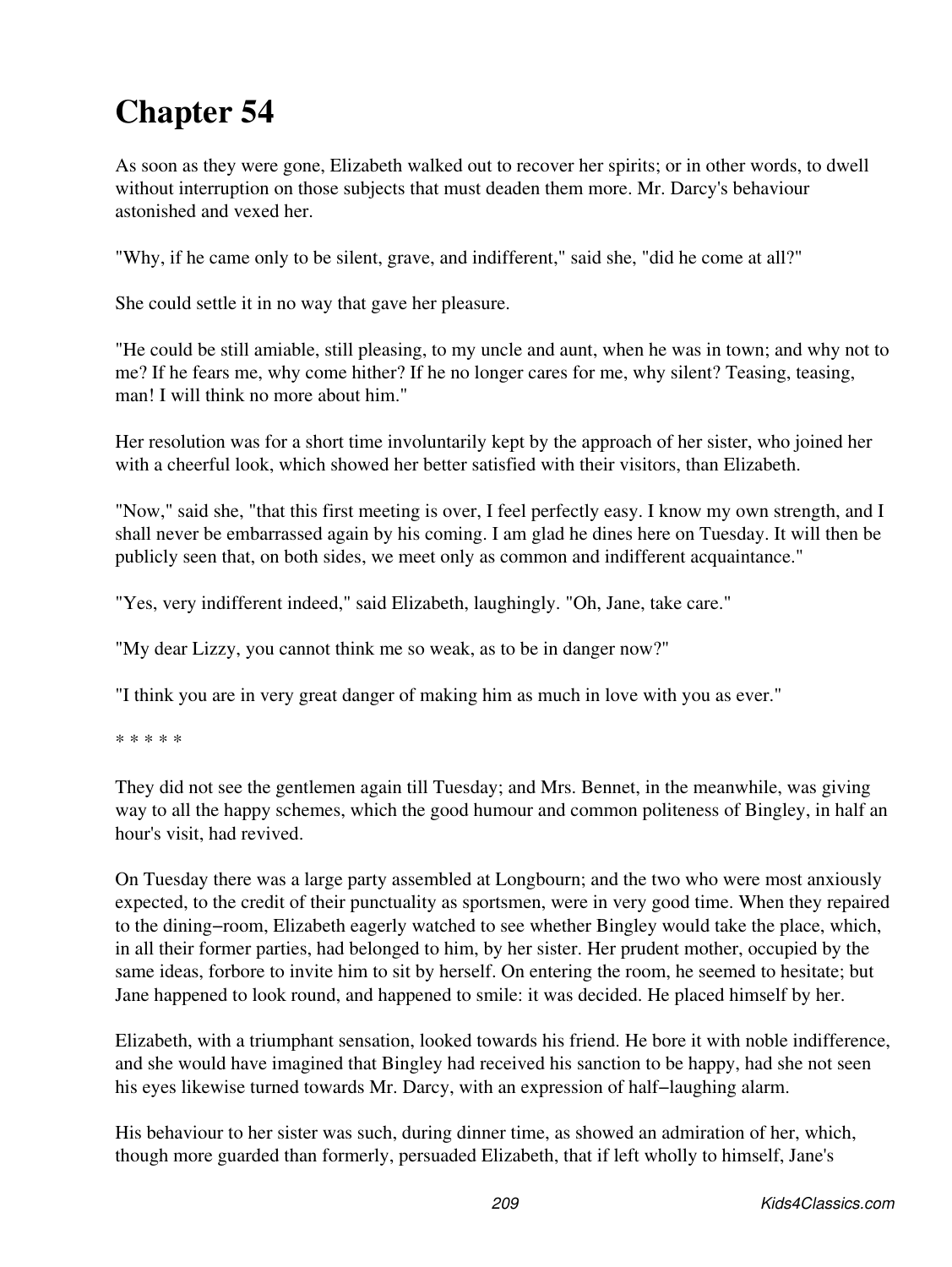happiness, and his own, would be speedily secured. Though she dared not depend upon the consequence, she yet received pleasure from observing his behaviour. It gave her all the animation that her spirits could boast; for she was in no cheerful humour. Mr. Darcy was almost as far from her as the table could divide them. He was on one side of her mother. She knew how little such a situation would give pleasure to either, or make either appear to advantage. She was not near enough to hear any of their discourse, but she could see how seldom they spoke to each other, and how formal and cold was their manner whenever they did. Her mother's ungraciousness, made the sense of what they owed him more painful to Elizabeth's mind; and she would, at times, have given anything to be privileged to tell him that his kindness was neither unknown nor unfelt by the whole of the family.

She was in hopes that the evening would afford some opportunity of bringing them together; that the whole of the visit would not pass away without enabling them to enter into something more of conversation than the mere ceremonious salutation attending his entrance. Anxious and uneasy, the period which passed in the drawing−room, before the gentlemen came, was wearisome and dull to a degree that almost made her uncivil. She looked forward to their entrance as the point on which all her chance of pleasure for the evening must depend.

"If he does not come to me, *then*," said she, "I shall give him up for ever."

The gentlemen came; and she thought he looked as if he would have answered her hopes; but, alas! the ladies had crowded round the table, where Miss Bennet was making tea, and Elizabeth pouring out the coffee, in so close a confederacy that there was not a single vacancy near her which would admit of a chair. And on the gentlemen's approaching, one of the girls moved closer to her than ever, and said, in a whisper:

"The men shan't come and part us, I am determined. We want none of them; do we?"

Darcy had walked away to another part of the room. She followed him with her eyes, envied everyone to whom he spoke, had scarcely patience enough to help anybody to coffee; and then was enraged against herself for being so silly!

"A man who has once been refused! How could I ever be foolish enough to expect a renewal of his love? Is there one among the sex, who would not protest against such a weakness as a second proposal to the same woman? There is no indignity so abhorrent to their feelings!"

She was a little revived, however, by his bringing back his coffee cup himself; and she seized the opportunity of saying:

"Is your sister at Pemberley still?"

"Yes, she will remain there till Christmas."

"And quite alone? Have all her friends left her?"

"Mrs. Annesley is with her. The others have been gone on to Scarborough, these three weeks."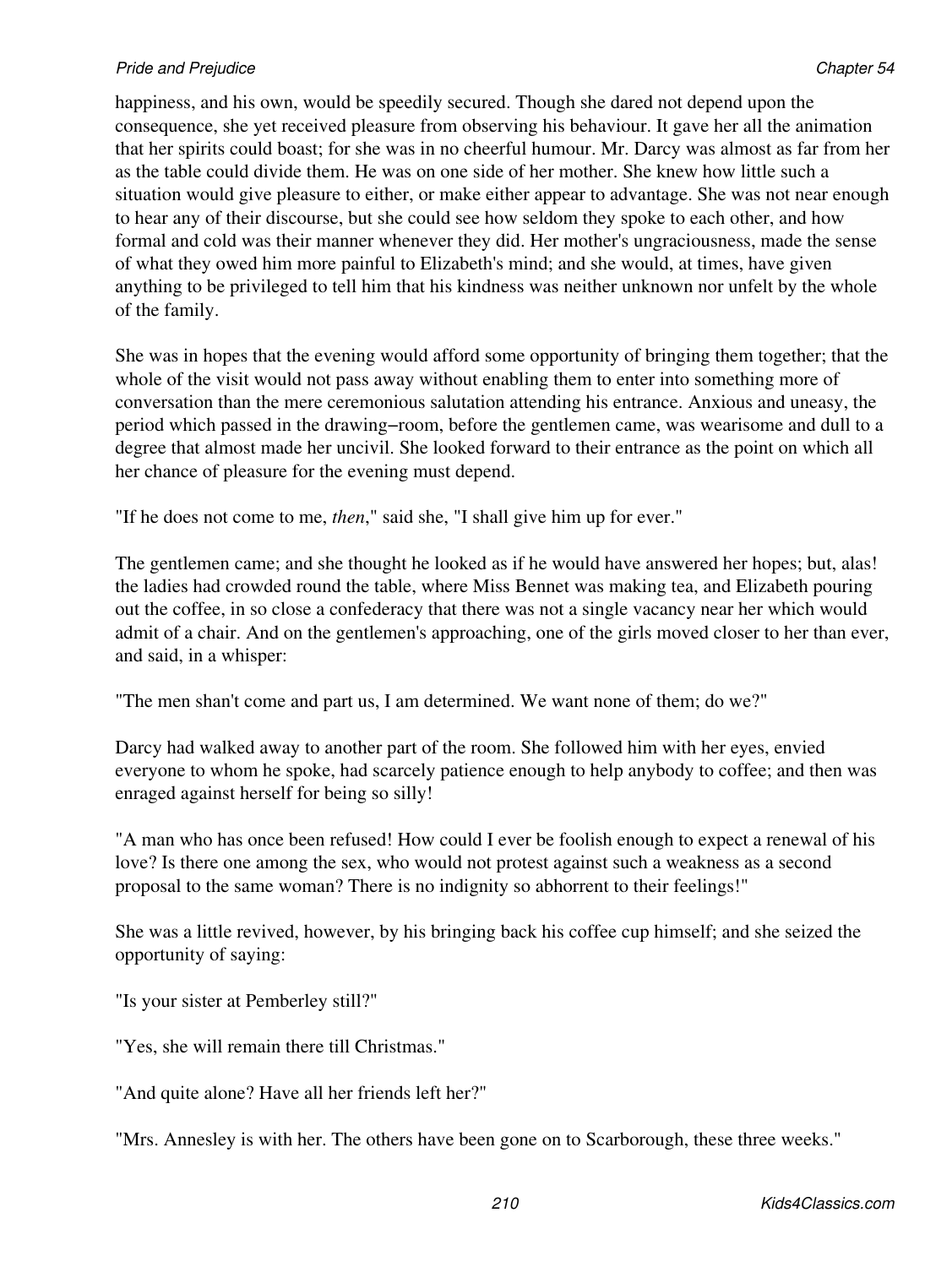She could think of nothing more to say; but if he wished to converse with her, he might have better success. He stood by her, however, for some minutes, in silence; and, at last, on the young lady's whispering to Elizabeth again, he walked away.

When the tea−things were removed, and the card−tables placed, the ladies all rose, and Elizabeth was then hoping to be soon joined by him, when all her views were overthrown by seeing him fall a victim to her mother's rapacity for whist players, and in a few moments after seated with the rest of the party. She now lost every expectation of pleasure. They were confined for the evening at different tables, and she had nothing to hope, but that his eyes were so often turned towards her side of the room, as to make him play as unsuccessfully as herself.

Mrs. Bennet had designed to keep the two Netherfield gentlemen to supper; but their carriage was unluckily ordered before any of the others, and she had no opportunity of detaining them.

"Well girls," said she, as soon as they were left to themselves, "What say you to the day? I think every thing has passed off uncommonly well, I assure you. The dinner was as well dressed as any I ever saw. The venison was roasted to a turn and everybody said they never saw so fat a haunch. The soup was fifty times better than what we had at the Lucases' last week; and even Mr. Darcy acknowledged, that the partridges were remarkably well done; and I suppose he has two or three French cooks at least. And, my dear Jane, I never saw you look in greater beauty. Mrs. Long said so too, for I asked her whether you did not. And what do you think she said besides? 'Ah! Mrs. Bennet, we shall have her at Netherfield at last.' She did indeed. I do think Mrs. Long is as good a creature as ever lived and her nieces are very pretty behaved girls, and not at all handsome: I like them prodigiously."

Mrs. Bennet, in short, was in very great spirits; she had seen enough of Bingley's behaviour to Jane, to be convinced that she would get him at last; and her expectations of advantage to her family, when in a happy humour, were so far beyond reason, that she was quite disappointed at not seeing him there again the next day, to make his proposals.

"It has been a very agreeable day," said Miss Bennet to Elizabeth. "The party seemed so well selected, so suitable one with the other. I hope we may often meet again."

Elizabeth smiled.

"Lizzy, you must not do so. You must not suspect me. It mortifies me. I assure you that I have now learnt to enjoy his conversation as an agreeable and sensible young man, without having a wish beyond it. I am perfectly satisfied, from what his manners now are, that he never had any design of engaging my affection. It is only that he is blessed with greater sweetness of address, and a stronger desire of generally pleasing, than any other man."

"You are very cruel," said her sister, "you will not let me smile, and are provoking me to it every moment."

"How hard it is in some cases to be believed!"

"And how impossible in others!"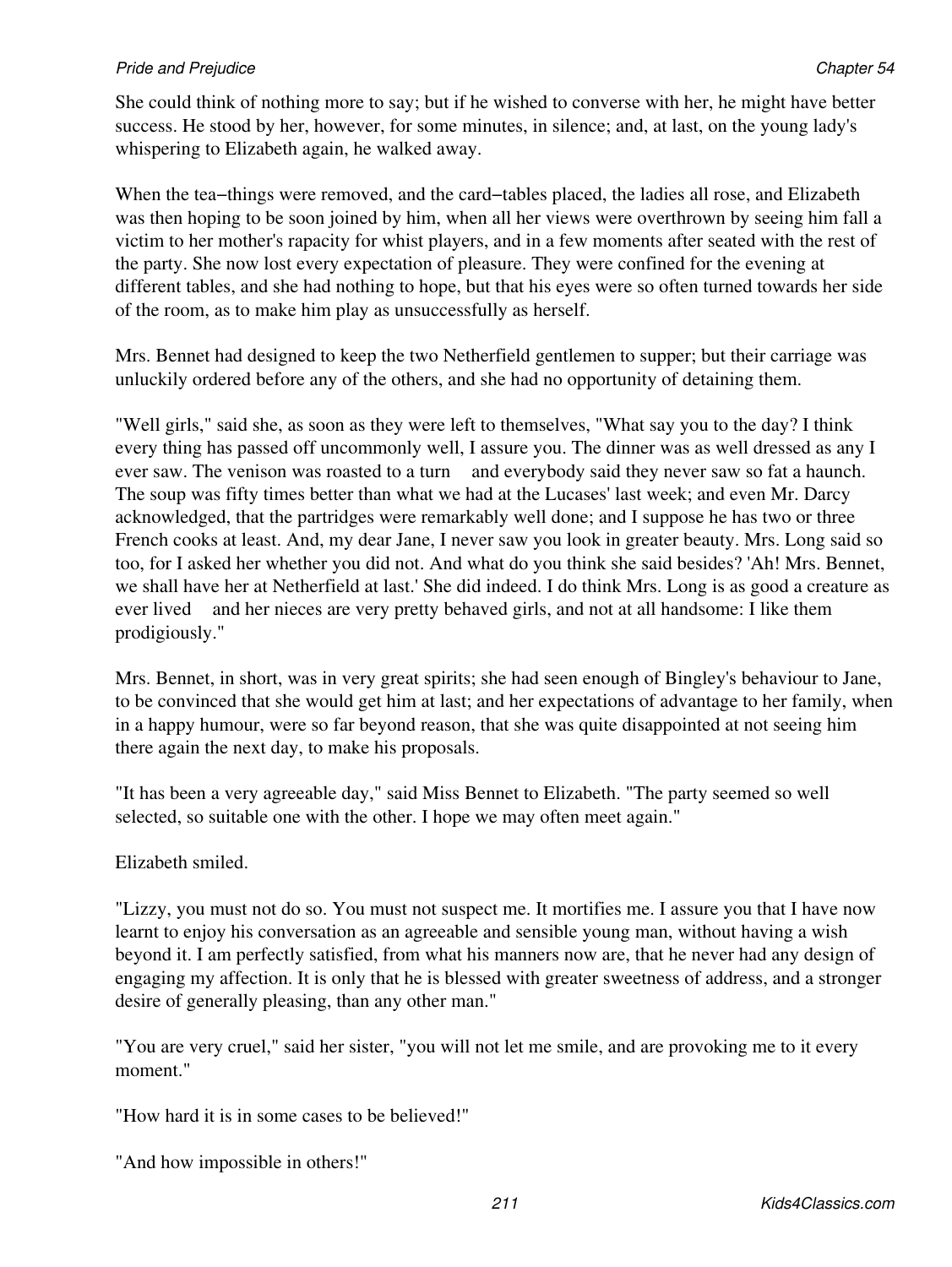"But why should you wish to persuade me that I feel more than I acknowledge?"

"That is a question which I hardly know how to answer. We all love to instruct, though we can teach only what is not worth knowing. Forgive me; and if you persist in indifference, do not make me your confidante."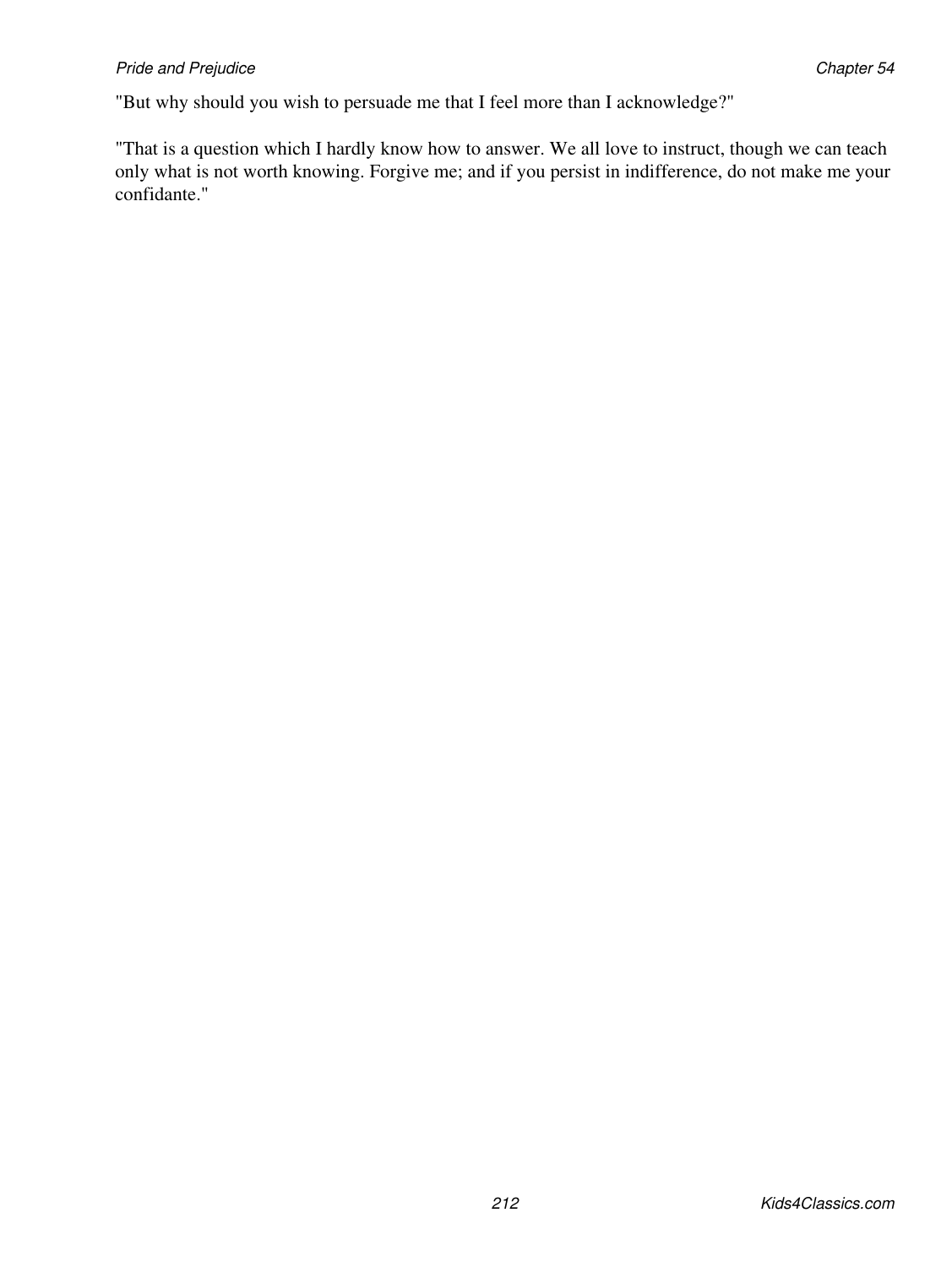A few days after this visit, Mr. Bingley called again, and alone. His friend had left him that morning for London, but was to return home in ten days time. He sat with them above an hour, and was in remarkably good spirits. Mrs. Bennet invited him to dine with them; but, with many expressions of concern, he confessed himself engaged elsewhere.

"Next time you call," said she, "I hope we shall be more lucky."

He should be particularly happy at any time, etc. etc.; and if she would give him leave, would take an early opportunity of waiting on them.

"Can you come to−morrow?"

Yes, he had no engagement at all for to−morrow; and her invitation was accepted with alacrity.

He came, and in such very good time that the ladies were none of them dressed. In ran Mrs. Bennet to her daughter's room, in her dressing gown, and with her hair half finished, crying out:

"My dear Jane, make haste and hurry down. He is come Mr. Bingley is come. He is, indeed. Make haste, make haste. Here, Sarah, come to Miss Bennet this moment, and help her on with her gown. Never mind Miss Lizzy's hair."

"We will be down as soon as we can," said Jane; "but I dare say Kitty is forwarder than either of us, for she went up stairs half an hour ago."

"Oh! hang Kitty! what has she to do with it? Come be quick, be quick! Where is your sash, my dear?"

But when her mother was gone, Jane would not be prevailed on to go down without one of her sisters.

The same anxiety to get them by themselves was visible again in the evening. After tea, Mr. Bennet retired to the library, as was his custom, and Mary went up stairs to her instrument. Two obstacles of the five being thus removed, Mrs. Bennet sat looking and winking at Elizabeth and Catherine for a considerable time, without making any impression on them. Elizabeth would not observe her; and when at last Kitty did, she very innocently said, "What is the matter mamma? What do you keep winking at me for? What am I to do?"

"Nothing child, nothing. I did not wink at you." She then sat still five minutes longer; but unable to waste such a precious occasion, she suddenly got up, and saying to Kitty, "Come here, my love, I want to speak to you," took her out of the room. Jane instantly gave a look at Elizabeth which spoke her distress at such premeditation, and her entreaty that *she* would not give in to it. In a few minutes, Mrs. Bennet half−opened the door and called out:

"Lizzy, my dear, I want to speak with you."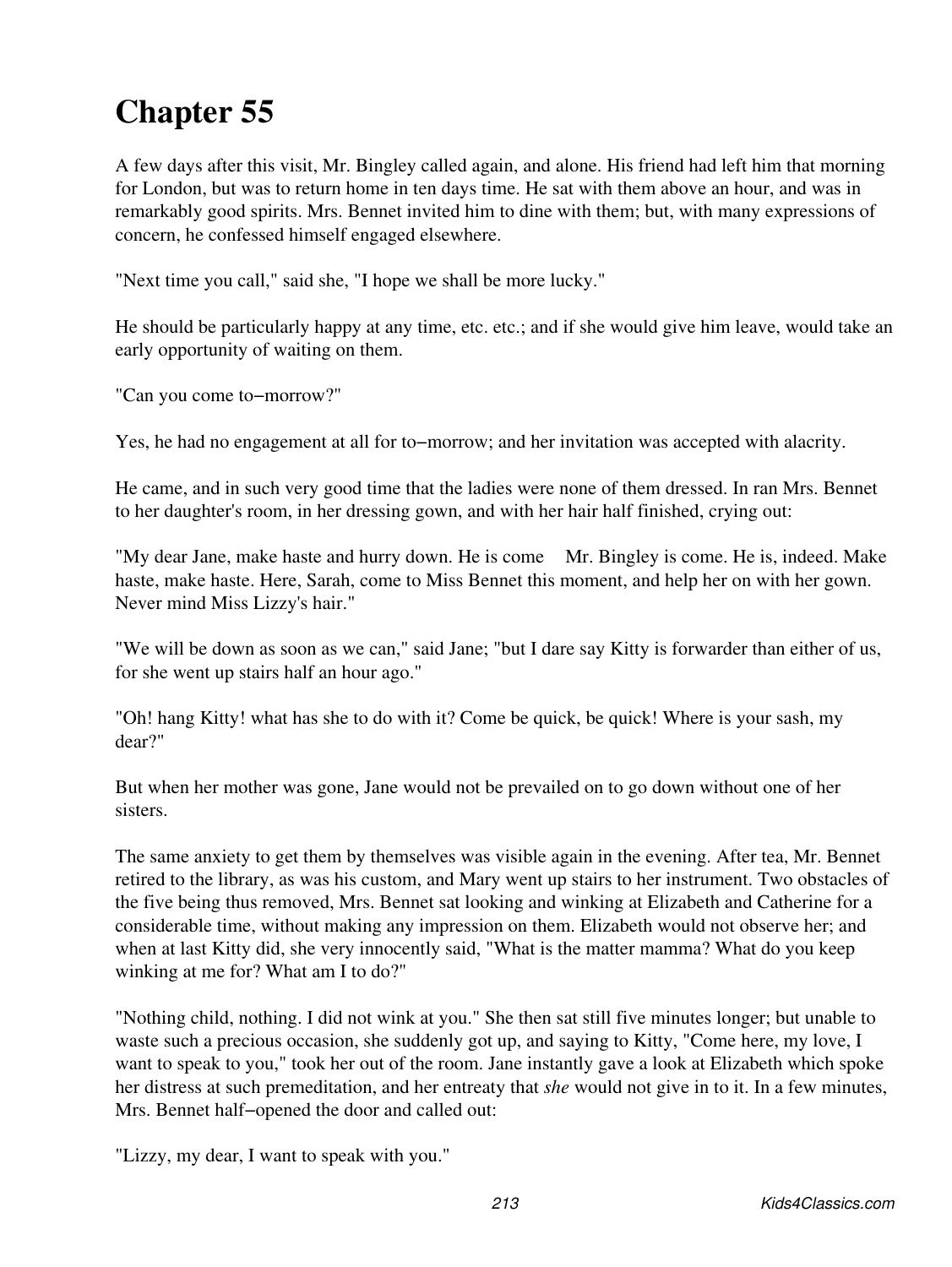Elizabeth was forced to go.

"We may as well leave them by themselves you know;" said her mother, as soon as she was in the hall. "Kitty and I are going upstairs to sit in my dressing–room."

Elizabeth made no attempt to reason with her mother, but remained quietly in the hall, till she and Kitty were out of sight, then returned into the drawing−room.

Mrs. Bennet's schemes for this day were ineffectual. Bingley was every thing that was charming, except the professed lover of her daughter. His ease and cheerfulness rendered him a most agreeable addition to their evening party; and he bore with the ill−judged officiousness of the mother, and heard all her silly remarks with a forbearance and command of countenance particularly grateful to the daughter.

He scarcely needed an invitation to stay supper; and before he went away, an engagement was formed, chiefly through his own and Mrs. Bennet's means, for his coming next morning to shoot with her husband.

After this day, Jane said no more of her indifference. Not a word passed between the sisters concerning Bingley; but Elizabeth went to bed in the happy belief that all must speedily be concluded, unless Mr. Darcy returned within the stated time. Seriously, however, she felt tolerably persuaded that all this must have taken place with that gentleman's concurrence.

Bingley was punctual to his appointment; and he and Mr. Bennet spent the morning together, as had been agreed on. The latter was much more agreeable than his companion expected. There was nothing of presumption or folly in Bingley that could provoke his ridicule, or disgust him into silence; and he was more communicative, and less eccentric, than the other had ever seen him. Bingley of course returned with him to dinner; and in the evening Mrs. Bennet's invention was again at work to get every body away from him and her daughter. Elizabeth, who had a letter to write, went into the breakfast room for that purpose soon after tea; for as the others were all going to sit down to cards, she could not be wanted to counteract her mother's schemes.

But on returning to the drawing−room, when her letter was finished, she saw, to her infinite surprise, there was reason to fear that her mother had been too ingenious for her. On opening the door, she perceived her sister and Bingley standing together over the hearth, as if engaged in earnest conversation; and had this led to no suspicion, the faces of both, as they hastily turned round and moved away from each other, would have told it all. Their situation was awkward enough; but *her's* she thought was still worse. Not a syllable was uttered by either; and Elizabeth was on the point of going away again, when Bingley, who as well as the other had sat down, suddenly rose, and whispering a few words to her sister, ran out of the room.

Jane could have no reserves from Elizabeth, where confidence would give pleasure; and instantly embracing her, acknowledged, with the liveliest emotion, that she was the happiest creature in the world.

"'Tis too much!" she added, "by far too much. I do not deserve it. Oh! why is not everybody as happy?"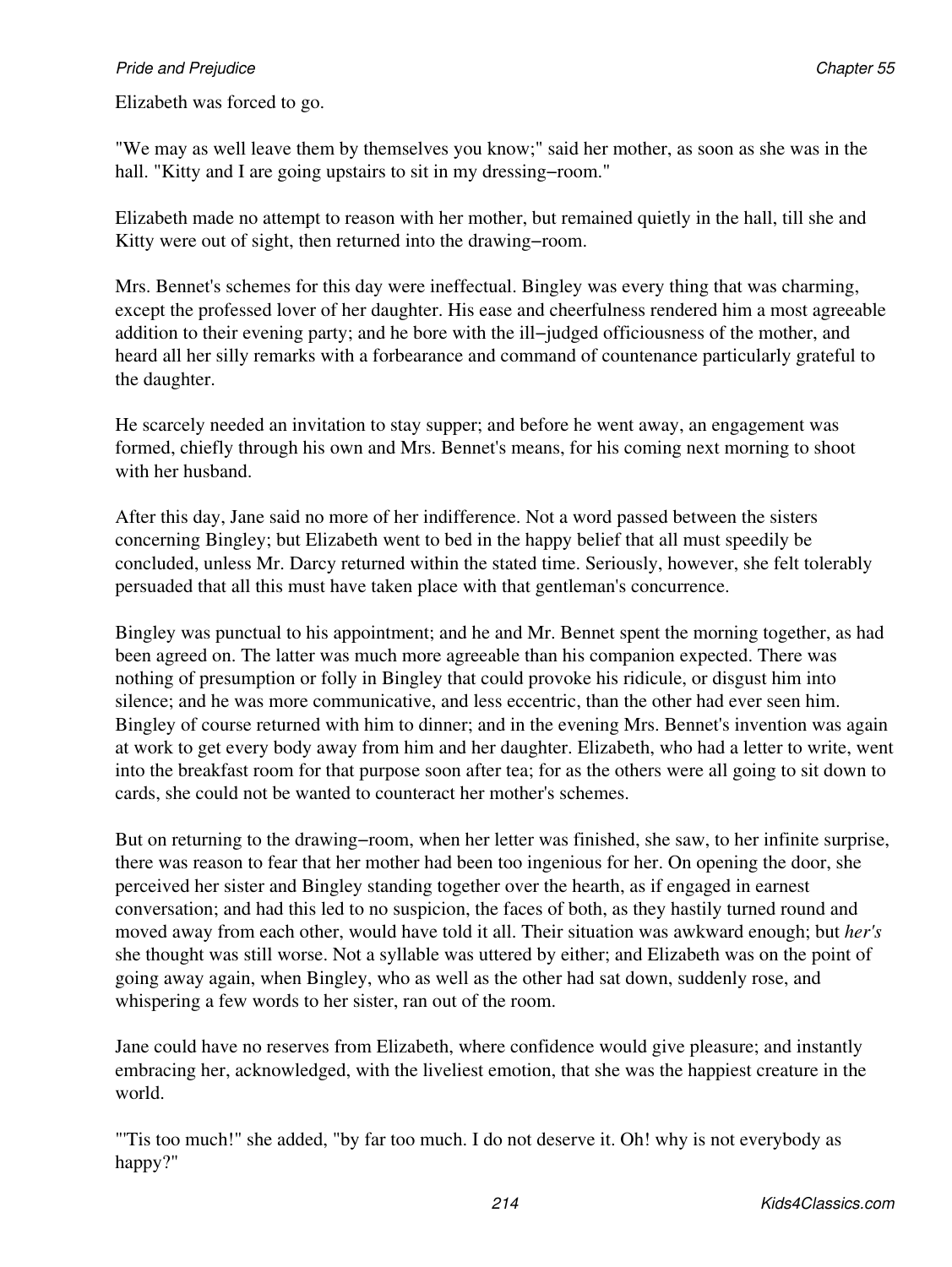Elizabeth's congratulations were given with a sincerity, a warmth, a delight, which words could but poorly express. Every sentence of kindness was a fresh source of happiness to Jane. But she would not allow herself to stay with her sister, or say half that remained to be said for the present.

"I must go instantly to my mother;" she cried. "I would not on any account trifle with her affectionate solicitude; or allow her to hear it from anyone but myself. He is gone to my father already. Oh! Lizzy, to know that what I have to relate will give such pleasure to all my dear family! how shall I bear so much happiness!"

She then hastened away to her mother, who had purposely broken up the card party, and was sitting up stairs with Kitty.

Elizabeth, who was left by herself, now smiled at the rapidity and ease with which an affair was finally settled, that had given them so many previous months of suspense and vexation.

"And this," said she, "is the end of all his friend's anxious circumspection! of all his sister's falsehood and contrivance! the happiest, wisest, most reasonable end!"

In a few minutes she was joined by Bingley, whose conference with her father had been short and to the purpose.

"Where is your sister?" said he hastily, as he opened the door.

"With my mother up stairs. She will be down in a moment, I dare say."

He then shut the door, and, coming up to her, claimed the good wishes and affection of a sister. Elizabeth honestly and heartily expressed her delight in the prospect of their relationship. They shook hands with great cordiality; and then, till her sister came down, she had to listen to all he had to say of his own happiness, and of Jane's perfections; and in spite of his being a lover, Elizabeth really believed all his expectations of felicity to be rationally founded, because they had for basis the excellent understanding, and super−excellent disposition of Jane, and a general similarity of feeling and taste between her and himself.

It was an evening of no common delight to them all; the satisfaction of Miss Bennet's mind gave a glow of such sweet animation to her face, as made her look handsomer than ever. Kitty simpered and smiled, and hoped her turn was coming soon. Mrs. Bennet could not give her consent or speak her approbation in terms warm enough to satisfy her feelings, though she talked to Bingley of nothing else for half an hour; and when Mr. Bennet joined them at supper, his voice and manner plainly showed how really happy he was.

Not a word, however, passed his lips in allusion to it, till their visitor took his leave for the night; but as soon as he was gone, he turned to his daughter, and said:

"Jane, I congratulate you. You will be a very happy woman."

Jane went to him instantly, kissed him, and thanked him for his goodness.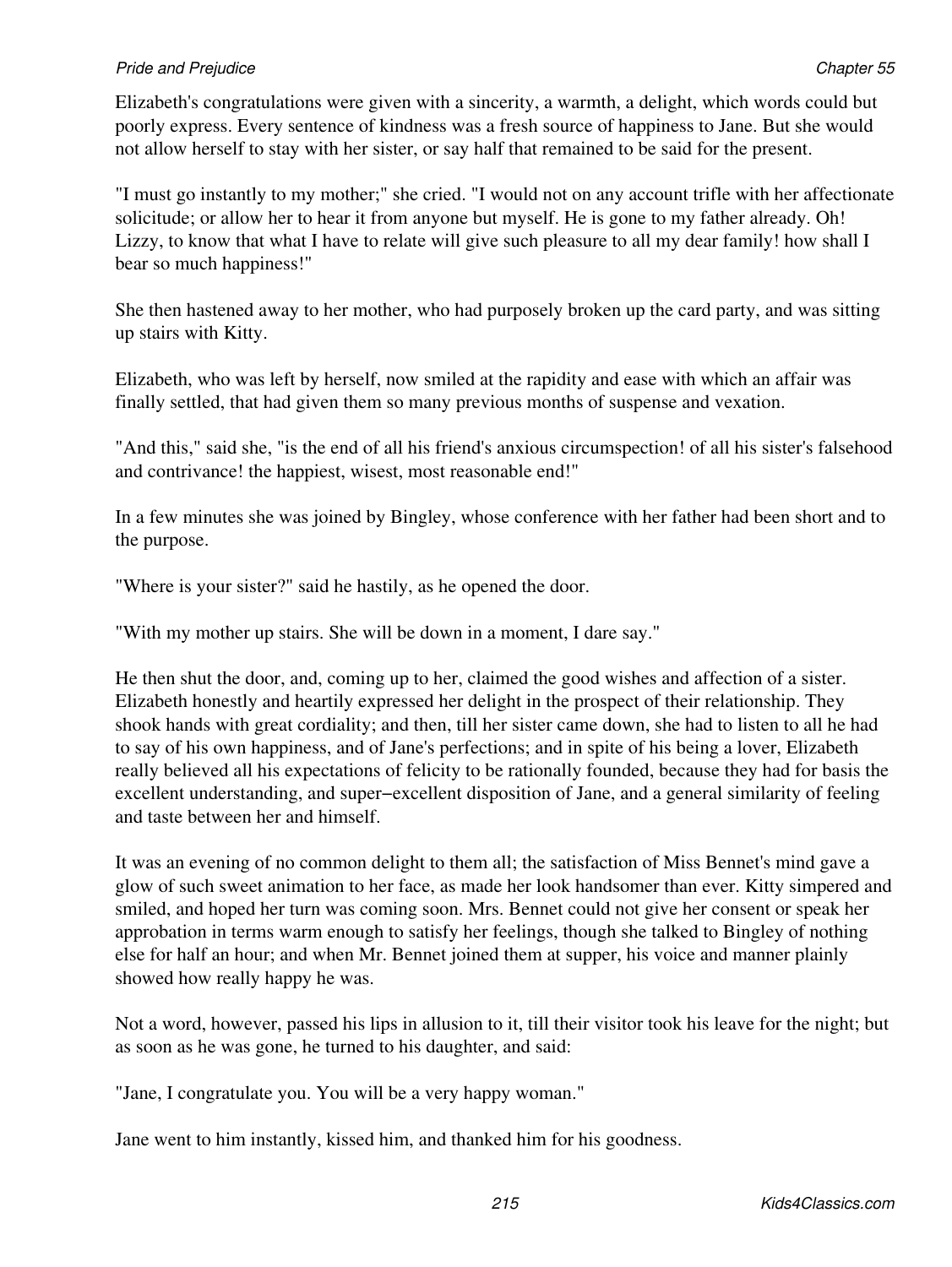"You are a good girl;" he replied, "and I have great pleasure in thinking you will be so happily settled. I have not a doubt of your doing very well together. Your tempers are by no means unlike. You are each of you so complying, that nothing will ever be resolved on; so easy, that every servant will cheat you; and so generous, that you will always exceed your income."

"I hope not so. Imprudence or thoughtlessness in money matters would be unpardonable in me."

"Exceed their income! My dear Mr. Bennet," cried his wife, "what are you talking of? Why, he has four or five thousand a year, and very likely more." Then addressing her daughter, "Oh! my dear, dear Jane, I am so happy! I am sure I shan't get a wink of sleep all night. I knew how it would be. I always said it must be so, at last. I was sure you could not be so beautiful for nothing! I remember, as soon as ever I saw him, when he first came into Hertfordshire last year, I thought how likely it was that you should come together. Oh! he is the handsomest young man that ever was seen!"

Wickham, Lydia, were all forgotten. Jane was beyond competition her favourite child. At that moment, she cared for no other. Her younger sisters soon began to make interest with her for objects of happiness which she might in future be able to dispense.

Mary petitioned for the use of the library at Netherfield; and Kitty begged very hard for a few balls there every winter.

Bingley, from this time, was of course a daily visitor at Longbourn; coming frequently before breakfast, and always remaining till after supper; unless when some barbarous neighbour, who could not be enough detested, had given him an invitation to dinner which he thought himself obliged to accept.

Elizabeth had now but little time for conversation with her sister; for while he was present, Jane had no attention to bestow on anyone else; but she found herself considerably useful to both of them in those hours of separation that must sometimes occur. In the absence of Jane, he always attached himself to Elizabeth, for the pleasure of talking of her; and when Bingley was gone, Jane constantly sought the same means of relief.

"He has made me so happy," said she, one evening, "by telling me that he was totally ignorant of my being in town last spring! I had not believed it possible."

"I suspected as much," replied Elizabeth. "But how did he account for it?"

"It must have been his sister's doing. They were certainly no friends to his acquaintance with me, which I cannot wonder at, since he might have chosen so much more advantageously in many respects. But when they see, as I trust they will, that their brother is happy with me, they will learn to be contented, and we shall be on good terms again; though we can never be what we once were to each other."

"That is the most unforgiving speech," said Elizabeth, "that I ever heard you utter. Good girl! It would vex me, indeed, to see you again the dupe of Miss Bingley's pretended regard."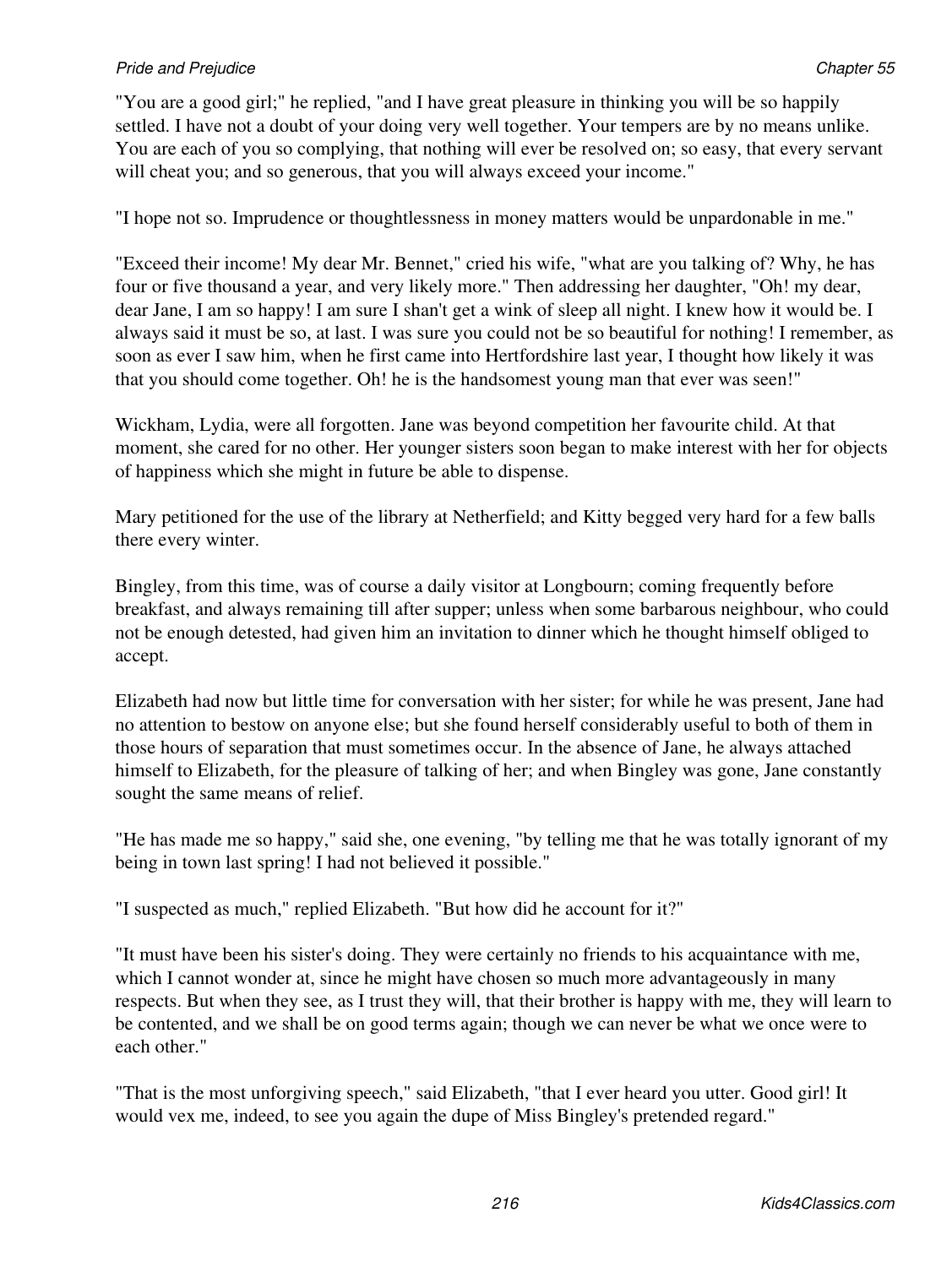"Would you believe it, Lizzy, that when he went to town last November, he really loved me, and nothing but a persuasion of *my* being indifferent would have prevented his coming down again!"

"He made a little mistake to be sure; but it is to the credit of his modesty."

This naturally introduced a panegyric from Jane on his diffidence, and the little value he put on his own good qualities. Elizabeth was pleased to find that he had not betrayed the interference of his friend; for, though Jane had the most generous and forgiving heart in the world, she knew it was a circumstance which must prejudice her against him.

"I am certainly the most fortunate creature that ever existed!" cried Jane. "Oh! Lizzy, why am I thus singled from my family, and blessed above them all! If I could but see *you* as happy! If there *were* but such another man for you!"

"If you were to give me forty such men, I never could be so happy as you. Till I have your disposition, your goodness, I never can have your happiness. No, no, let me shift for myself; and, perhaps, if I have very good luck, I may meet with another Mr. Collins in time."

The situation of affairs in the Longbourn family could not be long a secret. Mrs. Bennet was privileged to whisper it to Mrs. Phillips, and she ventured, without any permission, to do the same by all her neighbours in Meryton.

The Bennets were speedily pronounced to be the luckiest family in the world, though only a few weeks before, when Lydia had first run away, they had been generally proved to be marked out for misfortune.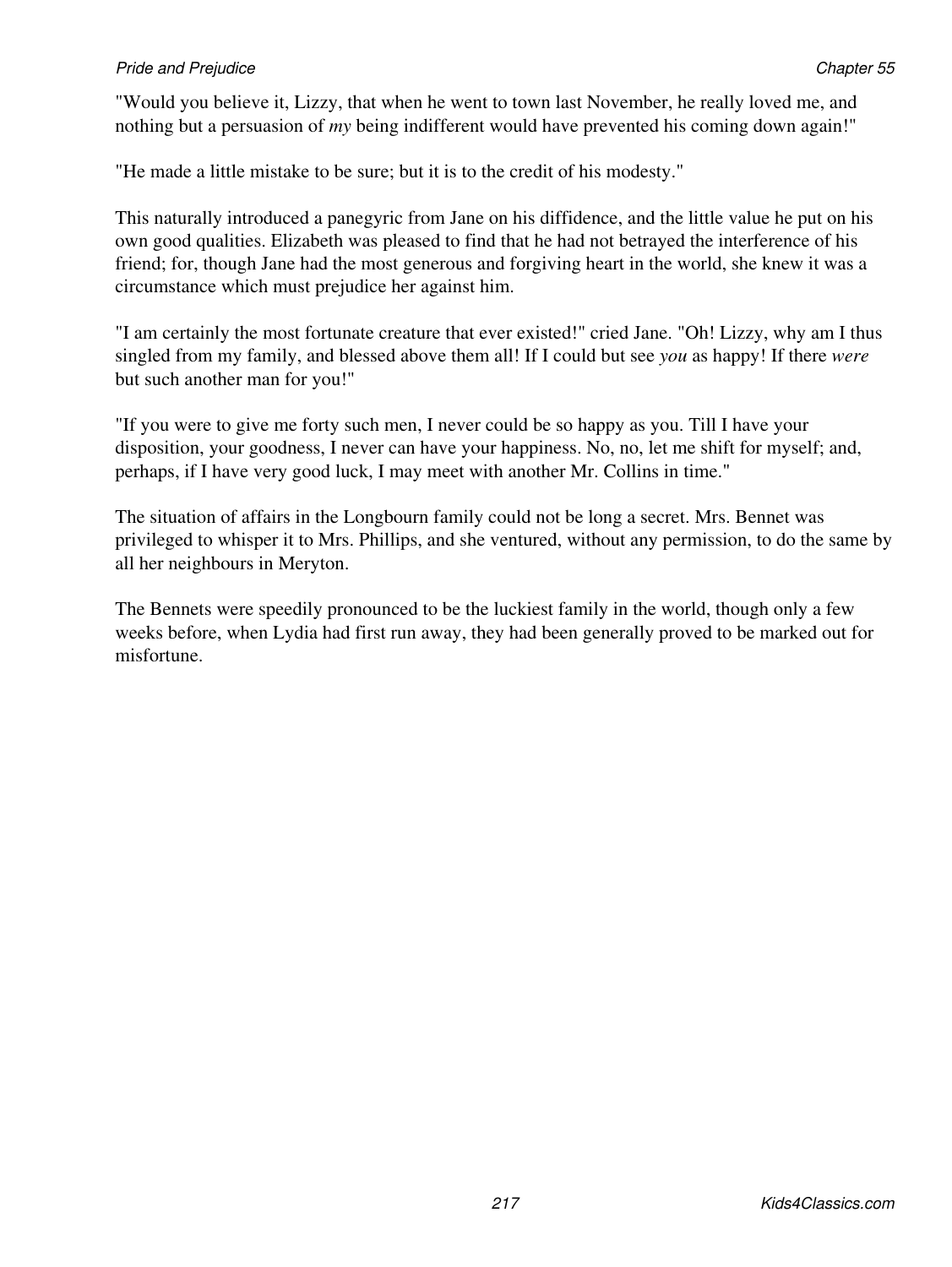One morning, about a week after Bingley's engagement with Jane had been formed, as he and the females of the family were sitting together in the dining−room, their attention was suddenly drawn to the window, by the sound of a carriage; and they perceived a chaise and four driving up the lawn. It was too early in the morning for visitors, and besides, the equipage did not answer to that of any of their neighbours. The horses were post; and neither the carriage, nor the livery of the servant who preceded it, were familiar to them. As it was certain, however, that somebody was coming, Bingley instantly prevailed on Miss Bennet to avoid the confinement of such an intrusion, and walk away with him into the shrubbery. They both set off, and the conjectures of the remaining three continued, though with little satisfaction, till the door was thrown open and their visitor entered. It was Lady Catherine de Bourgh.

They were of course all intending to be surprised; but their astonishment was beyond their expectation; and on the part of Mrs. Bennet and Kitty, though she was perfectly unknown to them, even inferior to what Elizabeth felt.

She entered the room with an air more than usually ungracious, made no other reply to Elizabeth's salutation than a slight inclination of the head, and sat down without saying a word. Elizabeth had mentioned her name to her mother on her ladyship's entrance, though no request of introduction had been made.

Mrs. Bennet, all amazement, though flattered by having a guest of such high importance, received her with the utmost politeness. After sitting for a moment in silence, she said very stiffly to Elizabeth,

"I hope you are well, Miss Bennet. That lady, I suppose, is your mother."

Elizabeth replied very concisely that she was.

"And *that* I suppose is one of your sisters."

"Yes, madam," said Mrs. Bennet, delighted to speak to a Lady Catherine. "She is my youngest girl but one. My youngest of all is lately married, and my eldest is somewhere about the grounds, walking with a young man who, I believe, will soon become a part of the family."

"You have a very small park here," returned Lady Catherine after a short silence.

"It is nothing in comparison of Rosings, my lady, I dare say; but I assure you it is much larger than Sir William Lucas's."

"This must be a most inconvenient sitting room for the evening, in summer; the windows are full west."

Mrs. Bennet assured her that they never sat there after dinner, and then added: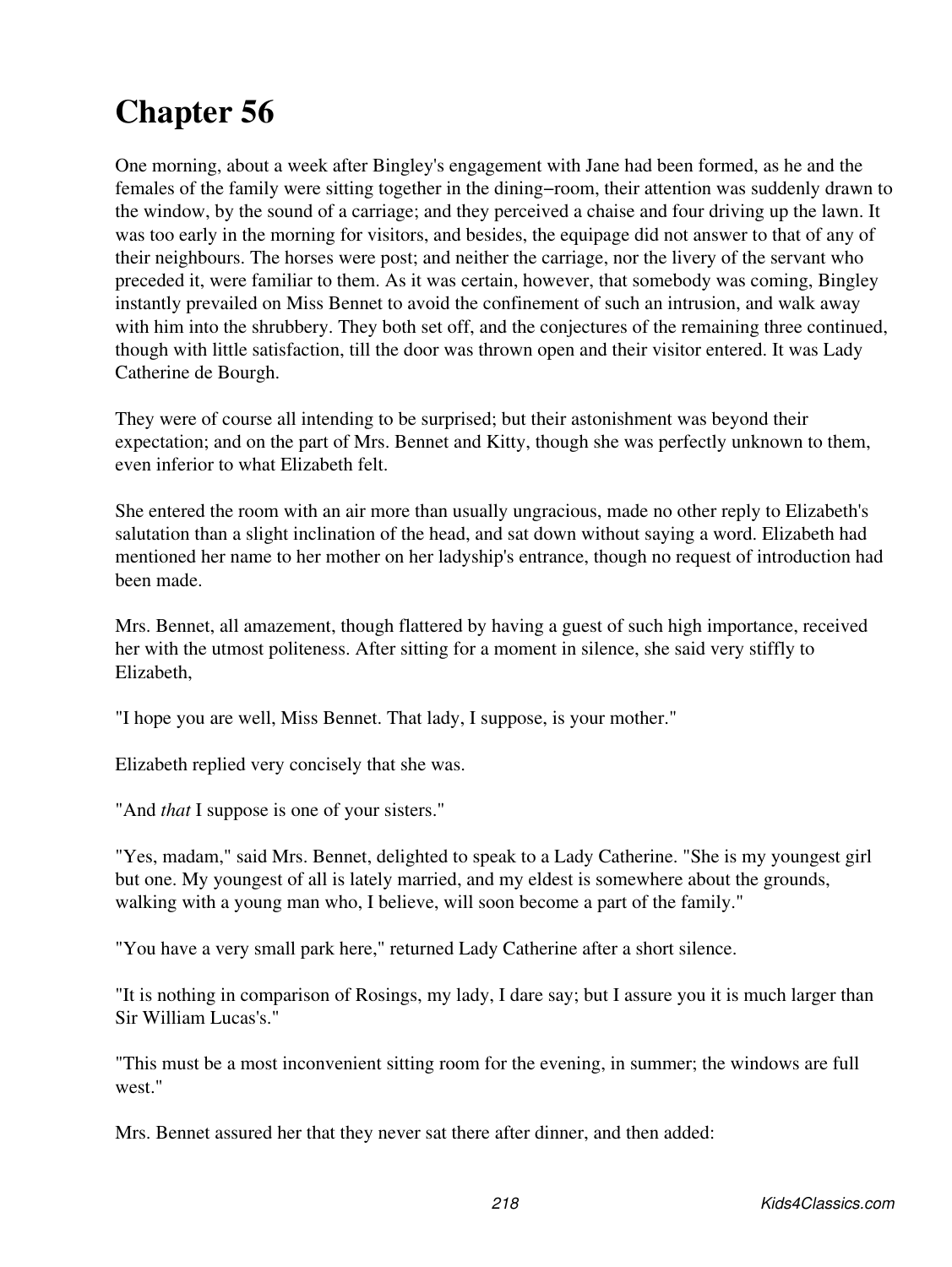"May I take the liberty of asking your ladyship whether you left Mr. and Mrs. Collins well."

"Yes, very well. I saw them the night before last."

Elizabeth now expected that she would produce a letter for her from Charlotte, as it seemed the only probable motive for her calling. But no letter appeared, and she was completely puzzled.

Mrs. Bennet, with great civility, begged her ladyship to take some refreshment; but Lady Catherine very resolutely, and not very politely, declined eating anything; and then, rising up, said to Elizabeth,

"Miss Bennet, there seemed to be a prettyish kind of a little wilderness on one side of your lawn. I should be glad to take a turn in it, if you will favour me with your company."

"Go, my dear," cried her mother, "and show her ladyship about the different walks. I think she will be pleased with the hermitage."

Elizabeth obeyed, and running into her own room for her parasol, attended her noble guest downstairs. As they passed through the hall, Lady Catherine opened the doors into the dining−parlour and drawing−room, and pronouncing them, after a short survey, to be decent looking rooms, walked on.

Her carriage remained at the door, and Elizabeth saw that her waiting−woman was in it. They proceeded in silence along the gravel walk that led to the copse; Elizabeth was determined to make no effort for conversation with a woman who was now more than usually insolent and disagreeable.

"How could I ever think her like her nephew?" said she, as she looked in her face.

As soon as they entered the copse, Lady Catherine began in the following manner:

"You can be at no loss, Miss Bennet, to understand the reason of my journey hither. Your own heart, your own conscience, must tell you why I come."

Elizabeth looked with unaffected astonishment.

"Indeed, you are mistaken, Madam. I have not been at all able to account for the honour of seeing you here."

"Miss Bennet," replied her ladyship, in an angry tone, "you ought to know, that I am not to be trifled with. But however insincere *you* may choose to be, you shall not find *me* so. My character has ever been celebrated for its sincerity and frankness, and in a cause of such moment as this, I shall certainly not depart from it. A report of a most alarming nature reached me two days ago. I was told that not only your sister was on the point of being most advantageously married, but that you, that Miss Elizabeth Bennet, would, in all likelihood, be soon afterwards united to my nephew, my own nephew, Mr. Darcy. Though I *know* it must be a scandalous falsehood, though I would not injure him so much as to suppose the truth of it possible, I instantly resolved on setting off for this place, that I might make my sentiments known to you."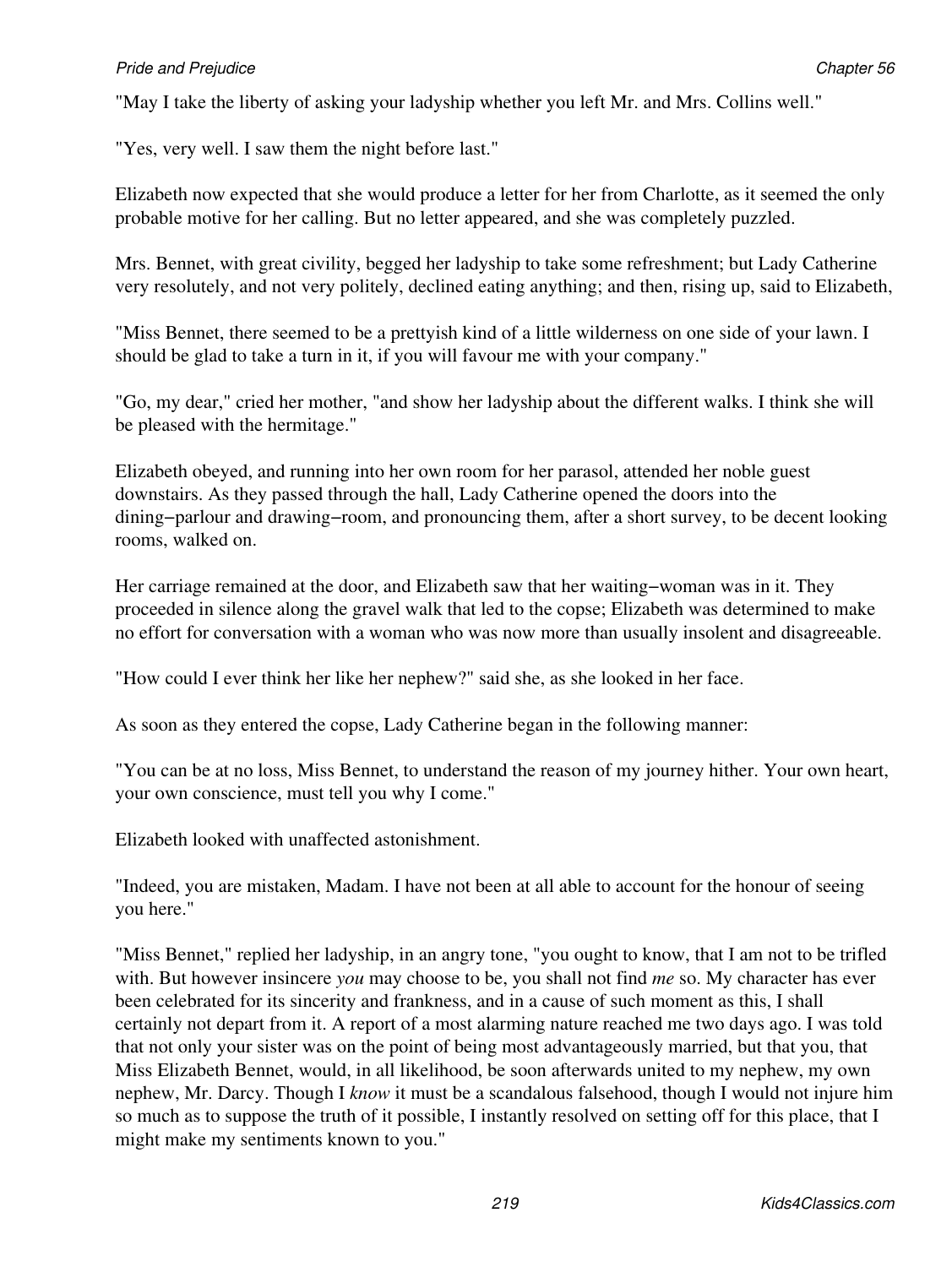"If you believed it impossible to be true," said Elizabeth, colouring with astonishment and disdain, "I wonder you took the trouble of coming so far. What could your ladyship propose by it?"

"At once to insist upon having such a report universally contradicted."

"Your coming to Longbourn, to see me and my family," said Elizabeth coolly, "will be rather a confirmation of it; if, indeed, such a report is in existence."

"If! Do you then pretend to be ignorant of it? Has it not been industriously circulated by yourselves? Do you not know that such a report is spread abroad?"

"I never heard that it was."

"And can you likewise declare, that there is no foundation for it?"

"I do not pretend to possess equal frankness with your ladyship. You may ask questions which I shall not choose to answer."

"This is not to be borne. Miss Bennet, I insist on being satisfied. Has he, has my nephew, made you an offer of marriage?"

"Your ladyship has declared it to be impossible."

"It ought to be so; it must be so, while he retains the use of his reason. But your arts and allurements may, in a moment of infatuation, have made him forget what he owes to himself and to all his family. You may have drawn him in."

"If I have, I shall be the last person to confess it."

"Miss Bennet, do you know who I am? I have not been accustomed to such language as this. I am almost the nearest relation he has in the world, and am entitled to know all his dearest concerns."

"But you are not entitled to know mine; nor will such behaviour as this, ever induce me to be explicit."

"Let me be rightly understood. This match, to which you have the presumption to aspire, can never take place. No, never. Mr. Darcy is engaged to my daughter. Now what have you to say?"

"Only this; that if he is so, you can have no reason to suppose he will make an offer to me."

Lady Catherine hesitated for a moment, and then replied:

"The engagement between them is of a peculiar kind. From their infancy, they have been intended for each other. It was the favourite wish of *his* mother, as well as of her's. While in their cradles, we planned the union: and now, at the moment when the wishes of both sisters would be accomplished in their marriage, to be prevented by a young woman of inferior birth, of no importance in the world, and wholly unallied to the family! Do you pay no regard to the wishes of his friends? To his tacit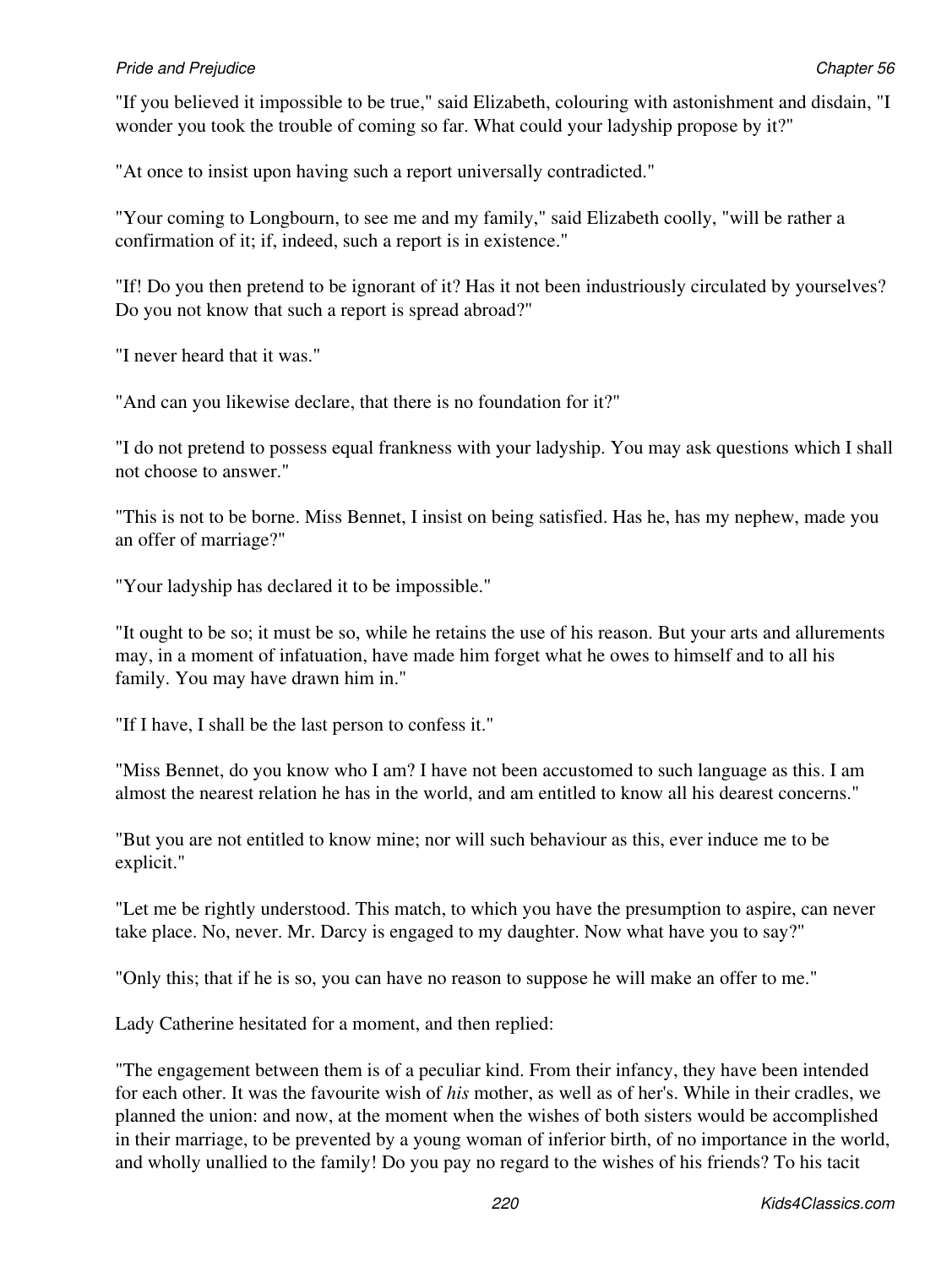engagement with Miss de Bourgh? Are you lost to every feeling of propriety and delicacy? Have you not heard me say that from his earliest hours he was destined for his cousin?"

"Yes, and I had heard it before. But what is that to me? If there is no other objection to my marrying your nephew, I shall certainly not be kept from it by knowing that his mother and aunt wished him to marry Miss de Bourgh. You both did as much as you could in planning the marriage. Its completion depended on others. If Mr. Darcy is neither by honour nor inclination confined to his cousin, why is not he to make another choice? And if I am that choice, why may not I accept him?"

"Because honour, decorum, prudence, nay, interest, forbid it. Yes, Miss Bennet, interest; for do not expect to be noticed by his family or friends, if you wilfully act against the inclinations of all. You will be censured, slighted, and despised, by everyone connected with him. Your alliance will be a disgrace; your name will never even be mentioned by any of us."

"These are heavy misfortunes," replied Elizabeth. "But the wife of Mr. Darcy must have such extraordinary sources of happiness necessarily attached to her situation, that she could, upon the whole, have no cause to repine."

"Obstinate, headstrong girl! I am ashamed of you! Is this your gratitude for my attentions to you last spring? Is nothing due to me on that score? Let us sit down. You are to understand, Miss Bennet, that I came here with the determined resolution of carrying my purpose; nor will I be dissuaded from it. I have not been used to submit to any person's whims. I have not been in the habit of brooking disappointment."

*That* will make your ladyship's situation at present more pitiable; but it will have no effect on me."

"I will not be interrupted. Hear me in silence. My daughter and my nephew are formed for each other. They are descended, on the maternal side, from the same noble line; and, on the father's, from respectable, honourable, and ancient though untitled families. Their fortune on both sides is splendid. They are destined for each other by the voice of every member of their respective houses; and what is to divide them? The upstart pretensions of a young woman without family, connections, or fortune. Is this to be endured! But it must not, shall not be. If you were sensible of your own good, you would not wish to quit the sphere in which you have been brought up."

"In marrying your nephew, I should not consider myself as quitting that sphere. He is a gentleman; I am a gentleman's daughter; so far we are equal."

"True. You *are* a gentleman's daughter. But who was your mother? Who are your uncles and aunts? Do not imagine me ignorant of their condition."

"Whatever my connections may be," said Elizabeth, "if your nephew does not object to them, they can be nothing to *you*."

"Tell me once for all, are you engaged to him?"

Though Elizabeth would not, for the mere purpose of obliging Lady Catherine, have answered this question, she could not but say, after a moment's deliberation: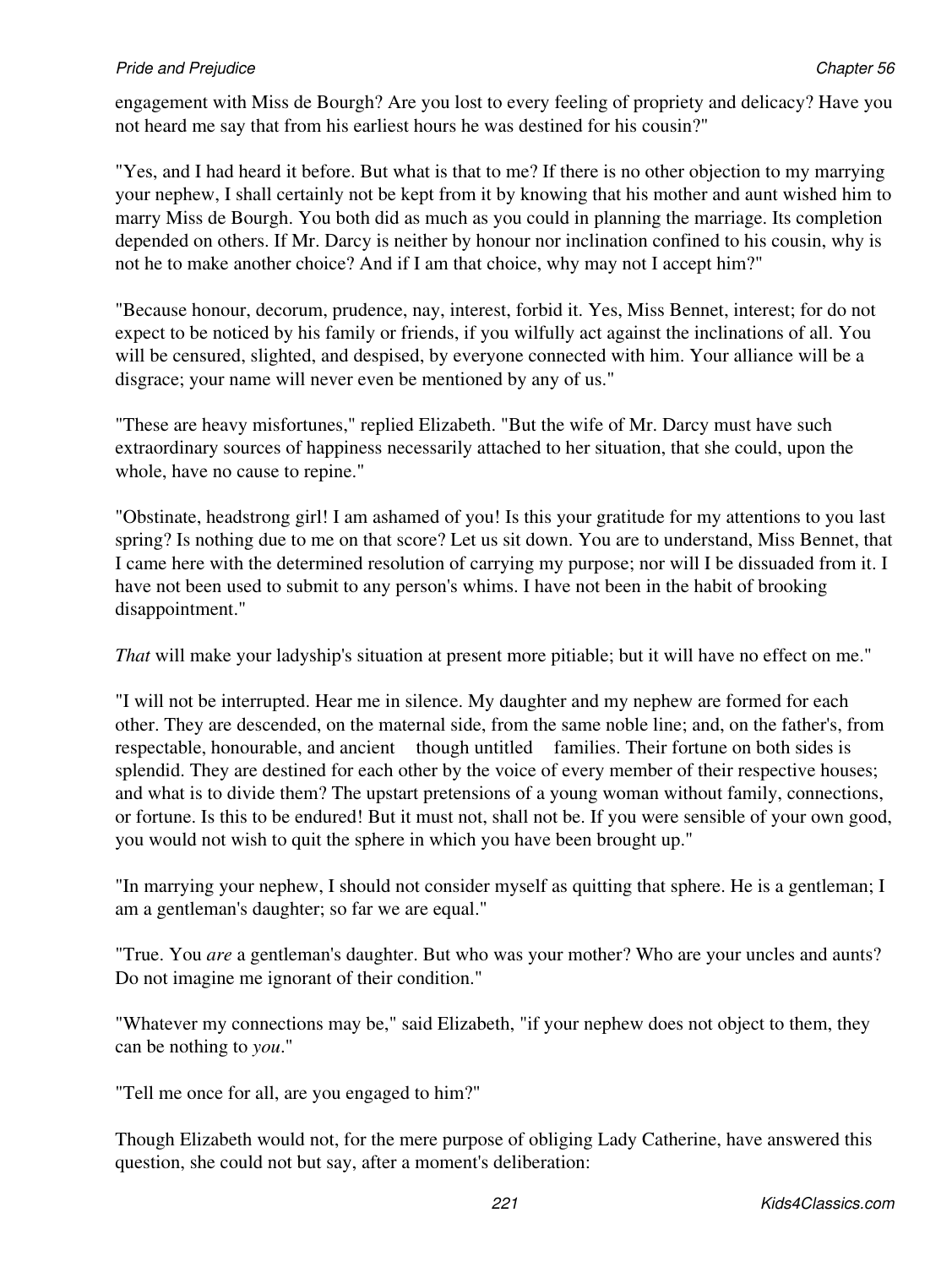"I am not."

Lady Catherine seemed pleased.

"And will you promise me, never to enter into such an engagement?"

"I will make no promise of the kind."

"Miss Bennet I am shocked and astonished. I expected to find a more reasonable young woman. But do not deceive yourself into a belief that I will ever recede. I shall not go away till you have given me the assurance I require."

"And I certainly *never* shall give it. I am not to be intimidated into anything so wholly unreasonable. Your ladyship wants Mr. Darcy to marry your daughter; but would my giving you the wished−for promise make their marriage at all more probable? Supposing him to be attached to me, would my refusing to accept his hand make him wish to bestow it on his cousin? Allow me to say, Lady Catherine, that the arguments with which you have supported this extraordinary application have been as frivolous as the application was ill−judged. You have widely mistaken my character, if you think I can be worked on by such persuasions as these. How far your nephew might approve of your interference in his affairs, I cannot tell; but you have certainly no right to concern yourself in mine. I must beg, therefore, to be importuned no farther on the subject."

"Not so hasty, if you please. I have by no means done. To all the objections I have already urged, I have still another to add. I am no stranger to the particulars of your youngest sister's infamous elopement. I know it all; that the young man's marrying her was a patched−up business, at the expence of your father and uncles. And is such a girl to be my nephew's sister? Is her husband, is the son of his late father's steward, to be his brother? Heaven and earth! of what are you thinking? Are the shades of Pemberley to be thus polluted?"

"You can now have nothing further to say," she resentfully answered. "You have insulted me in every possible method. I must beg to return to the house."

And she rose as she spoke. Lady Catherine rose also, and they turned back. Her ladyship was highly incensed.

"You have no regard, then, for the honour and credit of my nephew! Unfeeling, selfish girl! Do you not consider that a connection with you must disgrace him in the eyes of everybody?"

"Lady Catherine, I have nothing further to say. You know my sentiments."

"You are then resolved to have him?"

"I have said no such thing. I am only resolved to act in that manner, which will, in my own opinion, constitute my happiness, without reference to *you*, or to any person so wholly unconnected with me."

"It is well. You refuse, then, to oblige me. You refuse to obey the claims of duty, honour, and gratitude. You are determined to ruin him in the opinion of all his friends, and make him the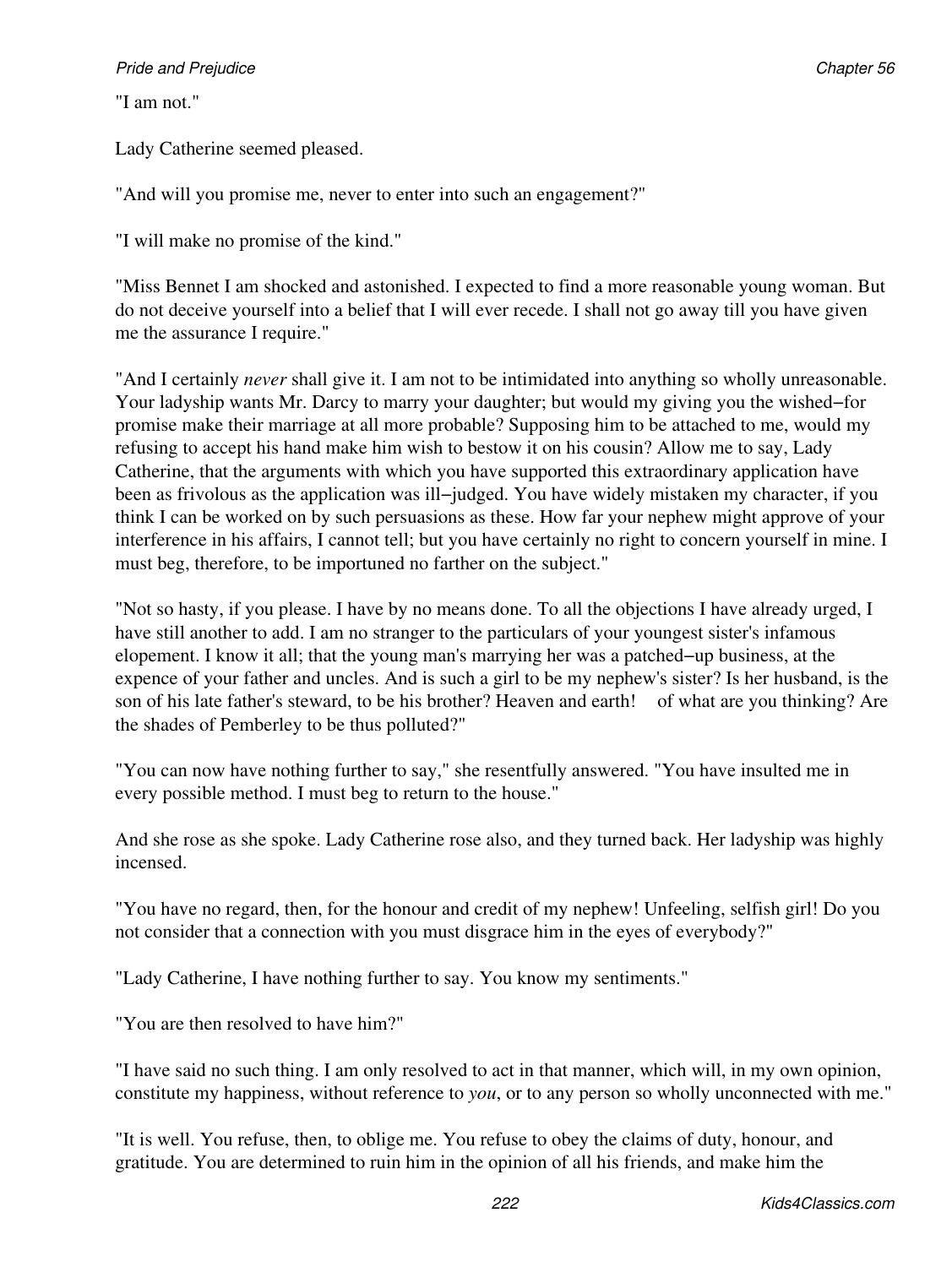#### contempt of the world."

"Neither duty, nor honour, nor gratitude," replied Elizabeth, "have any possible claim on me, in the present instance. No principle of either would be violated by my marriage with Mr. Darcy. And with regard to the resentment of his family, or the indignation of the world, if the former *were* excited by his marrying me, it would not give me one moment's concern and the world in general would have too much sense to join in the scorn."

"And this is your real opinion! This is your final resolve! Very well. I shall now know how to act. Do not imagine, Miss Bennet, that your ambition will ever be gratified. I came to try you. I hoped to find you reasonable; but, depend upon it, I will carry my point."

In this manner Lady Catherine talked on, till they were at the door of the carriage, when, turning hastily round, she added, "I take no leave of you, Miss Bennet. I send no compliments to your mother. You deserve no such attention. I am most seriously displeased."

Elizabeth made no answer; and without attempting to persuade her ladyship to return into the house, walked quietly into it herself. She heard the carriage drive away as she proceeded up stairs. Her mother impatiently met her at the door of the dressing−room, to ask why Lady Catherine would not come in again and rest herself.

"She did not choose it," said her daughter, "she would go."

"She is a very fine−looking woman! and her calling here was prodigiously civil! for she only came, I suppose, to tell us the Collinses were well. She is on her road somewhere, I dare say, and so, passing through Meryton, thought she might as well call on you. I suppose she had nothing particular to say to you, Lizzy?"

Elizabeth was forced to give into a little falsehood here; for to acknowledge the substance of their conversation was impossible.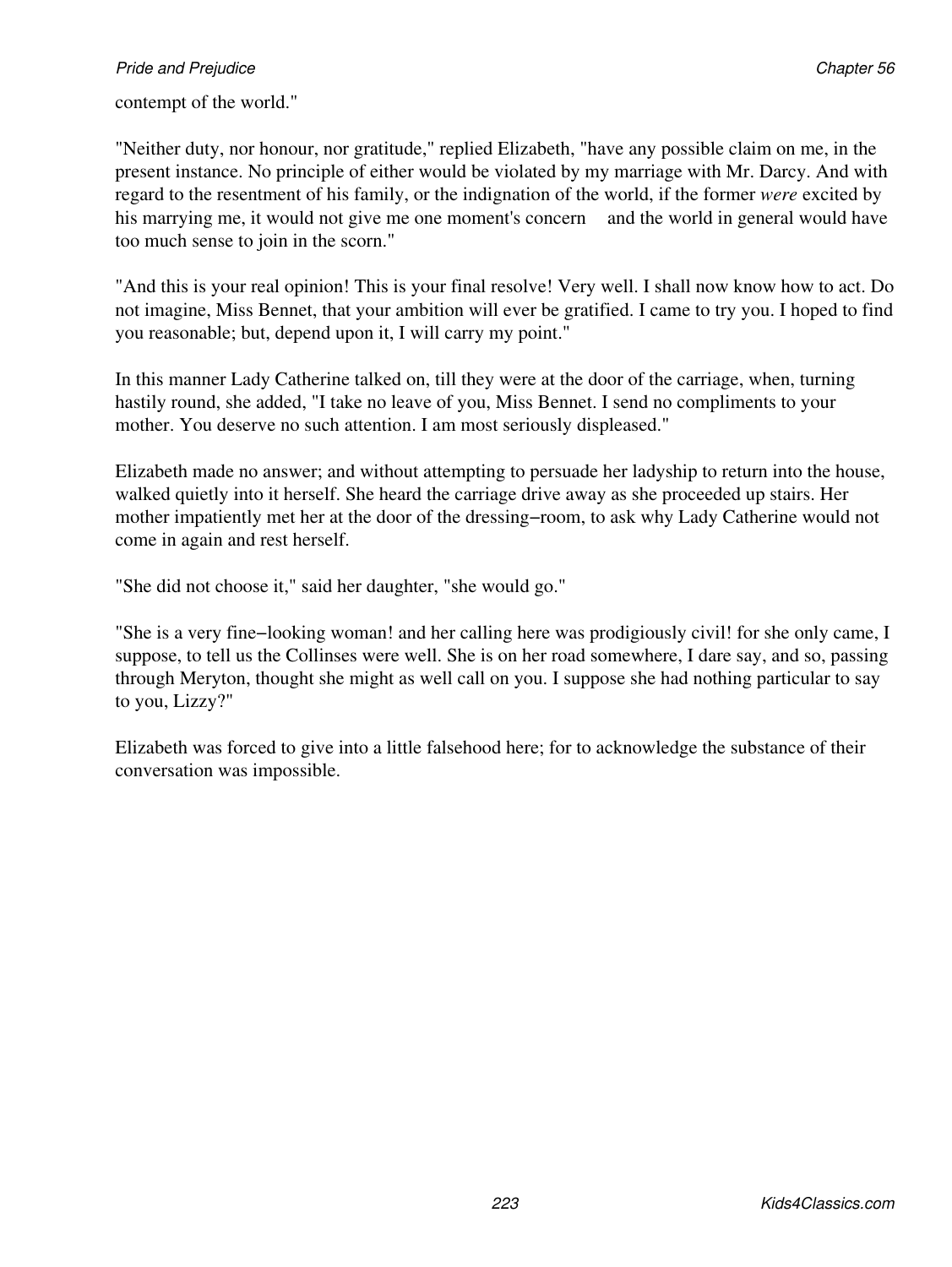The discomposure of spirits which this extraordinary visit threw Elizabeth into, could not be easily overcome; nor could she, for many hours, learn to think of it less than incessantly. Lady Catherine, it appeared, had actually taken the trouble of this journey from Rosings, for the sole purpose of breaking off her supposed engagement with Mr. Darcy. It was a rational scheme, to be sure! but from what the report of their engagement could originate, Elizabeth was at a loss to imagine; till she recollected that *his* being the intimate friend of Bingley, and *her* being the sister of Jane, was enough, at a time when the expectation of one wedding made everybody eager for another, to supply the idea. She had not herself forgotten to feel that the marriage of her sister must bring them more frequently together. And her neighbours at Lucas Lodge, therefore (for through their communication with the Collinses, the report, she concluded, had reached lady Catherine), had only set that down as almost certain and immediate, which she had looked forward to as possible at some future time.

In revolving Lady Catherine's expressions, however, she could not help feeling some uneasiness as to the possible consequence of her persisting in this interference. From what she had said of her resolution to prevent their marriage, it occurred to Elizabeth that she must meditate an application to her nephew; and how *he* might take a similar representation of the evils attached to a connection with her, she dared not pronounce. She knew not the exact degree of his affection for his aunt, or his dependence on her judgment, but it was natural to suppose that he thought much higher of her ladyship than *she* could do; and it was certain that, in enumerating the miseries of a marriage with *one*, whose immediate connections were so unequal to his own, his aunt would address him on his weakest side. With his notions of dignity, he would probably feel that the arguments, which to Elizabeth had appeared weak and ridiculous, contained much good sense and solid reasoning.

If he had been wavering before as to what he should do, which had often seemed likely, the advice and entreaty of so near a relation might settle every doubt, and determine him at once to be as happy as dignity unblemished could make him. In that case he would return no more. Lady Catherine might see him in her way through town; and his engagement to Bingley of coming again to Netherfield must give way.

"If, therefore, an excuse for not keeping his promise should come to his friend within a few days," she added, "I shall know how to understand it. I shall then give over every expectation, every wish of his constancy. If he is satisfied with only regretting me, when he might have obtained my affections and hand, I shall soon cease to regret him at all."

\* \* \* \* \*

The surprise of the rest of the family, on hearing who their visitor had been, was very great; but they obligingly satisfied it, with the same kind of supposition which had appeased Mrs. Bennet's curiosity; and Elizabeth was spared from much teasing on the subject.

The next morning, as she was going downstairs, she was met by her father, who came out of his library with a letter in his hand.

"Lizzy," said he, "I was going to look for you; come into my room."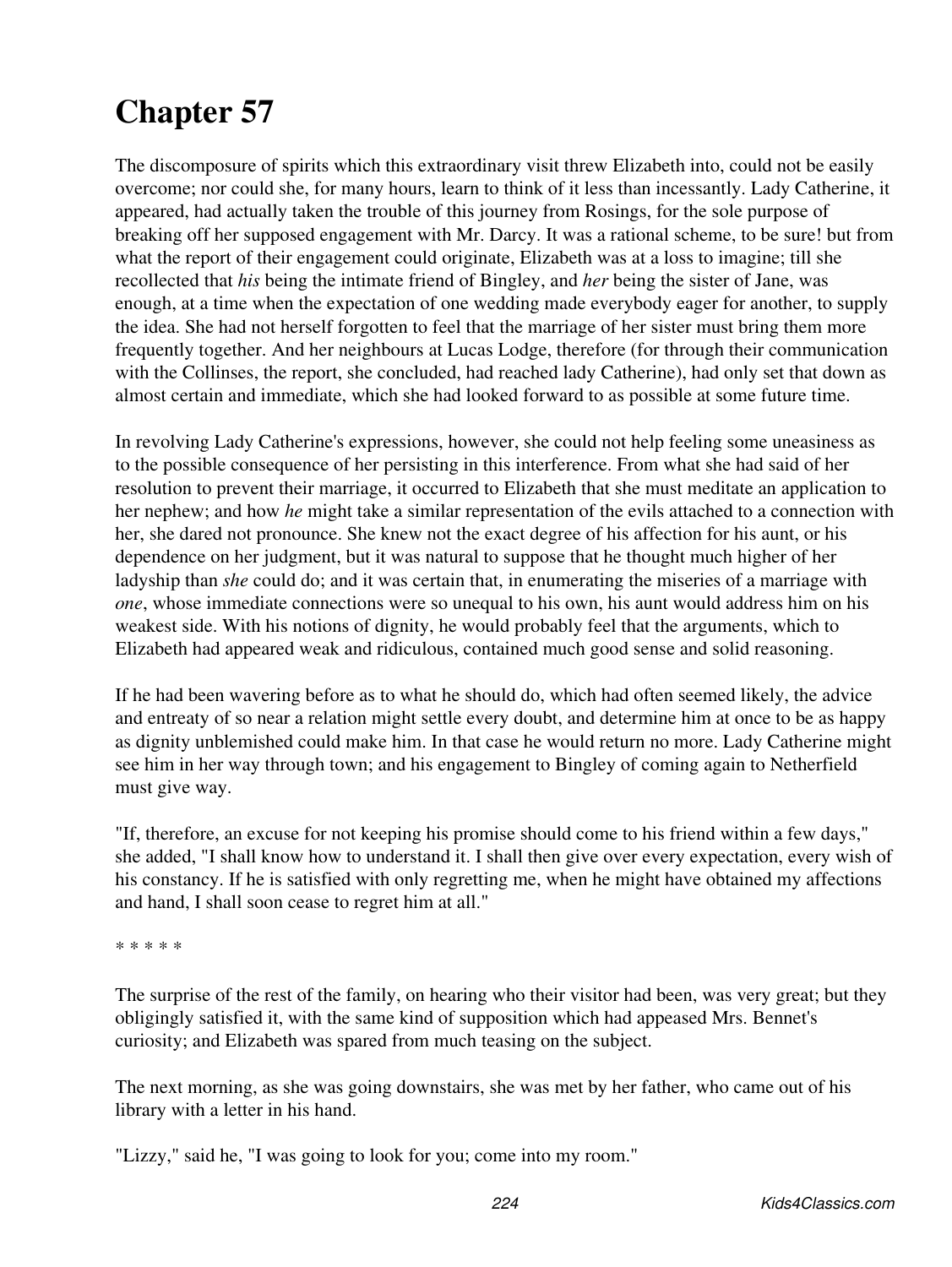#### *Pride and Prejudice* Chapter 57 **Chapter 57**

She followed him thither; and her curiosity to know what he had to tell her was heightened by the supposition of its being in some manner connected with the letter he held. It suddenly struck her that it might be from Lady Catherine; and she anticipated with dismay all the consequent explanations.

She followed her father to the fire place, and they both sat down. He then said,

"I have received a letter this morning that has astonished me exceedingly. As it principally concerns yourself, you ought to know its contents. I did not know before, that I had two daughters on the brink of matrimony. Let me congratulate you on a very important conquest."

The colour now rushed into Elizabeth's cheeks in the instantaneous conviction of its being a letter from the nephew, instead of the aunt; and she was undetermined whether most to be pleased that he explained himself at all, or offended that his letter was not rather addressed to herself; when her father continued:

"You look conscious. Young ladies have great penetration in such matters as these; but I think I may defy even *your* sagacity, to discover the name of your admirer. This letter is from Mr. Collins."

"From Mr. Collins! and what can *he* have to say?"

"Something very much to the purpose of course. He begins with congratulations on the approaching nuptials of my eldest daughter, of which, it seems, he has been told by some of the good−natured, gossiping Lucases. I shall not sport with your impatience, by reading what he says on that point. What relates to yourself, is as follows: 'Having thus offered you the sincere congratulations of Mrs. Collins and myself on this happy event, let me now add a short hint on the subject of another; of which we have been advertised by the same authority. Your daughter Elizabeth, it is presumed, will not long bear the name of Bennet, after her elder sister has resigned it, and the chosen partner of her fate may be reasonably looked up to as one of the most illustrious personages in this land.'

"Can you possibly guess, Lizzy, who is meant by this?" 'This young gentleman is blessed, in a peculiar way, with every thing the heart of mortal can most desire, splendid property, noble kindred, and extensive patronage. Yet in spite of all these temptations, let me warn my cousin Elizabeth, and yourself, of what evils you may incur by a precipitate closure with this gentleman's proposals, which, of course, you will be inclined to take immediate advantage of.'

"Have you any idea, Lizzy, who this gentleman is? But now it comes out:

"'My motive for cautioning you is as follows. We have reason to imagine that his aunt, Lady Catherine de Bourgh, does not look on the match with a friendly eye.'

"*Mr. Darcy*, you see, is the man! Now, Lizzy, I think I *have* surprised you. Could he, or the Lucases, have pitched on any man within the circle of our acquaintance, whose name would have given the lie more effectually to what they related? Mr. Darcy, who never looks at any woman but to see a blemish, and who probably never looked at you in his life! It is admirable!"

Elizabeth tried to join in her father's pleasantry, but could only force one most reluctant smile. Never had his wit been directed in a manner so little agreeable to her.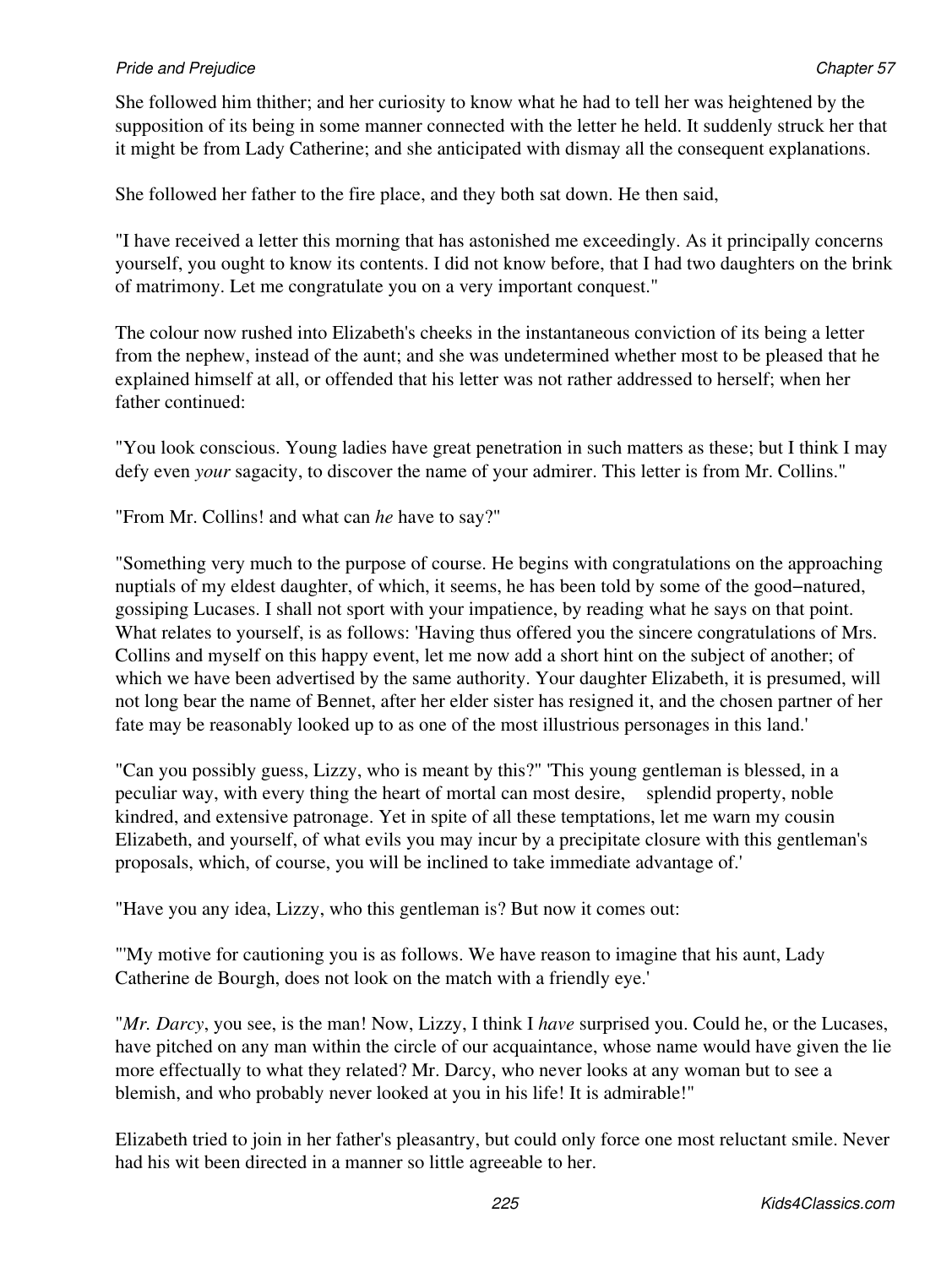"Are you not diverted?"

"Oh! yes. Pray read on."

"'After mentioning the likelihood of this marriage to her ladyship last night, she immediately, with her usual condescension, expressed what she felt on the occasion; when it become apparent, that on the score of some family objections on the part of my cousin, she would never give her consent to what she termed so disgraceful a match. I thought it my duty to give the speediest intelligence of this to my cousin, that she and her noble admirer may be aware of what they are about, and not run hastily into a marriage which has not been properly sanctioned.' Mr. Collins moreover adds, 'I am truly rejoiced that my cousin Lydia's sad business has been so well hushed up, and am only concerned that their living together before the marriage took place should be so generally known. I must not, however, neglect the duties of my station, or refrain from declaring my amazement at hearing that you received the young couple into your house as soon as they were married. It was an encouragement of vice; and had I been the rector of Longbourn, I should very strenuously have opposed it. You ought certainly to forgive them, as a Christian, but never to admit them in your sight, or allow their names to be mentioned in your hearing.' That is his notion of Christian forgiveness! The rest of his letter is only about his dear Charlotte's situation, and his expectation of a young olive−branch. But, Lizzy, you look as if you did not enjoy it. You are not going to be *missish*, I hope, and pretend to be affronted at an idle report. For what do we live, but to make sport for our neighbours, and laugh at them in our turn?"

"Oh!" cried Elizabeth, "I am excessively diverted. But it is so strange!"

"Yes  *that* is what makes it amusing. Had they fixed on any other man it would have been nothing; but *his* perfect indifference, and *your* pointed dislike, make it so delightfully absurd! Much as I abominate writing, I would not give up Mr. Collins's correspondence for any consideration. Nay, when I read a letter of his, I cannot help giving him the preference even over Wickham, much as I value the impudence and hypocrisy of my son−in−law. And pray, Lizzy, what said Lady Catherine about this report? Did she call to refuse her consent?"

To this question his daughter replied only with a laugh; and as it had been asked without the least suspicion, she was not distressed by his repeating it. Elizabeth had never been more at a loss to make her feelings appear what they were not. It was necessary to laugh, when she would rather have cried. Her father had most cruelly mortified her, by what he said of Mr. Darcy's indifference, and she could do nothing but wonder at such a want of penetration, or fear that perhaps, instead of his seeing too little, she might have fancied too much.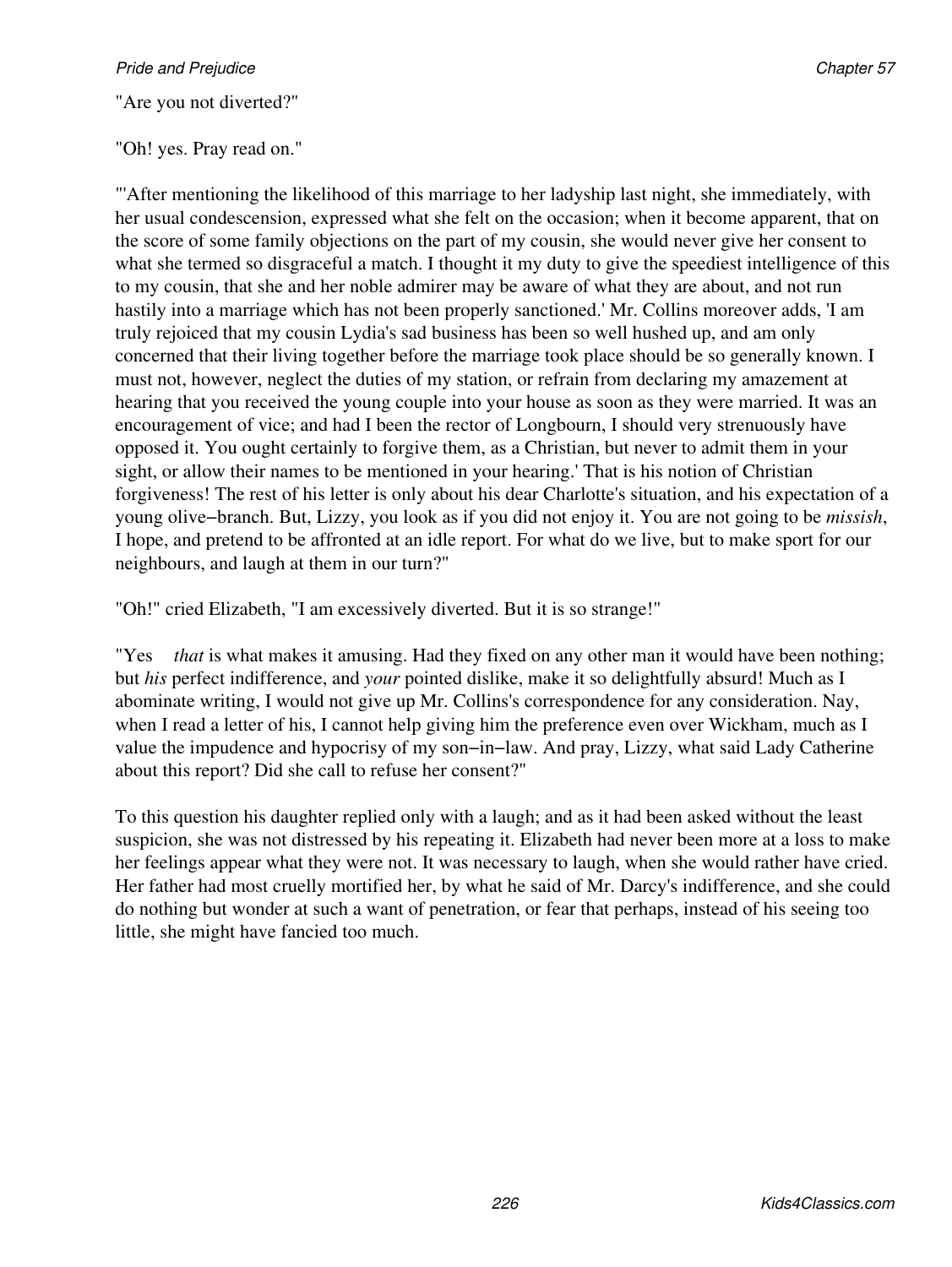Instead of receiving any such letter of excuse from his friend, as Elizabeth half expected Mr. Bingley to do, he was able to bring Darcy with him to Longbourn before many days had passed after Lady Catherine's visit. The gentlemen arrived early; and, before Mrs. Bennet had time to tell him of their having seen his aunt, of which her daughter sat in momentary dread, Bingley, who wanted to be alone with Jane, proposed their all walking out. It was agreed to. Mrs. Bennet was not in the habit of walking; Mary could never spare time; but the remaining five set off together. Bingley and Jane, however, soon allowed the others to outstrip them. They lagged behind, while Elizabeth, Kitty, and Darcy were to entertain each other. Very little was said by either; Kitty was too much afraid of him to talk; Elizabeth was secretly forming a desperate resolution; and perhaps he might be doing the same.

They walked towards the Lucases, because Kitty wished to call upon Maria; and as Elizabeth saw no occasion for making it a general concern, when Kitty left them she went boldly on with him alone. Now was the moment for her resolution to be executed, and, while her courage was high, she immediately said:

"Mr. Darcy, I am a very selfish creature; and, for the sake of giving relief to my own feelings, care not how much I may be wounding your's. I can no longer help thanking you for your unexampled kindness to my poor sister. Ever since I have known it, I have been most anxious to acknowledge to you how gratefully I feel it. Were it known to the rest of my family, I should not have merely my own gratitude to express."

"I am sorry, exceedingly sorry," replied Darcy, in a tone of surprise and emotion, "that you have ever been informed of what may, in a mistaken light, have given you uneasiness. I did not think Mrs. Gardiner was so little to be trusted."

"You must not blame my aunt. Lydia's thoughtlessness first betrayed to me that you had been concerned in the matter; and, of course, I could not rest till I knew the particulars. Let me thank you again and again, in the name of all my family, for that generous compassion which induced you to take so much trouble, and bear so many mortifications, for the sake of discovering them."

"If you *will* thank me," he replied, "let it be for yourself alone. That the wish of giving happiness to you might add force to the other inducements which led me on, I shall not attempt to deny. But your *family* owe me nothing. Much as I respect them, I believe I thought only of *you*."

Elizabeth was too much embarrassed to say a word. After a short pause, her companion added, "You are too generous to trifle with me. If your feelings are still what they were last April, tell me so at once. *My* affections and wishes are unchanged, but one word from you will silence me on this subject for ever."

Elizabeth, feeling all the more than common awkwardness and anxiety of his situation, now forced herself to speak; and immediately, though not very fluently, gave him to understand that her sentiments had undergone so material a change, since the period to which he alluded, as to make her receive with gratitude and pleasure his present assurances. The happiness which this reply produced,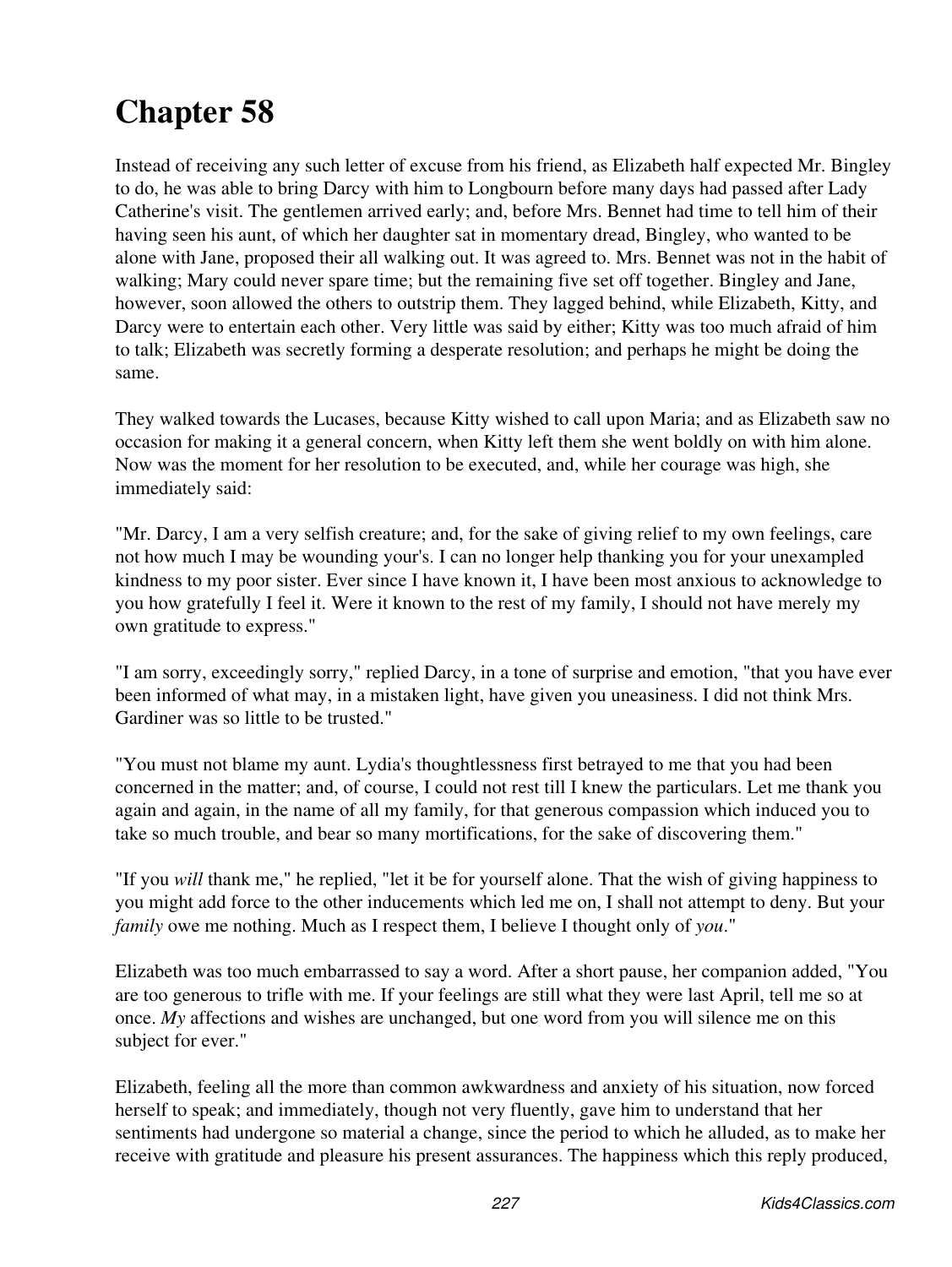#### **Pride and Prejudice Chapter 58** Chapter 58

was such as he had probably never felt before; and he expressed himself on the occasion as sensibly and as warmly as a man violently in love can be supposed to do. Had Elizabeth been able to encounter his eye, she might have seen how well the expression of heartfelt delight, diffused over his face, became him; but, though she could not look, she could listen, and he told her of feelings, which, in proving of what importance she was to him, made his affection every moment more valuable.

They walked on, without knowing in what direction. There was too much to be thought, and felt, and said, for attention to any other objects. She soon learnt that they were indebted for their present good understanding to the efforts of his aunt, who did call on him in her return through London, and there relate her journey to Longbourn, its motive, and the substance of her conversation with Elizabeth; dwelling emphatically on every expression of the latter which, in her ladyship's apprehension, peculiarly denoted her perverseness and assurance; in the belief that such a relation must assist her endeavours to obtain that promise from her nephew which she had refused to give. But, unluckily for her ladyship, its effect had been exactly contrariwise.

"It taught me to hope," said he, "as I had scarcely ever allowed myself to hope before. I knew enough of your disposition to be certain that, had you been absolutely, irrevocably decided against me, you would have acknowledged it to Lady Catherine, frankly and openly."

Elizabeth coloured and laughed as she replied, "Yes, you know enough of my frankness to believe me capable of *that*. After abusing you so abominably to your face, I could have no scruple in abusing you to all your relations."

"What did you say of me, that I did not deserve? For, though your accusations were ill−founded, formed on mistaken premises, my behaviour to you at the time had merited the severest reproof. It was unpardonable. I cannot think of it without abhorrence."

"We will not quarrel for the greater share of blame annexed to that evening," said Elizabeth. "The conduct of neither, if strictly examined, will be irreproachable; but since then, we have both, I hope, improved in civility."

"I cannot be so easily reconciled to myself. The recollection of what I then said, of my conduct, my manners, my expressions during the whole of it, is now, and has been many months, inexpressibly painful to me. Your reproof, so well applied, I shall never forget: 'had you behaved in a more gentlemanlike manner.' Those were your words. You know not, you can scarcely conceive, how they have tortured me; though it was some time, I confess, before I was reasonable enough to allow their justice."

"I was certainly very far from expecting them to make so strong an impression. I had not the smallest idea of their being ever felt in such a way."

"I can easily believe it. You thought me then devoid of every proper feeling, I am sure you did. The turn of your countenance I shall never forget, as you said that I could not have addressed you in any possible way that would induce you to accept me."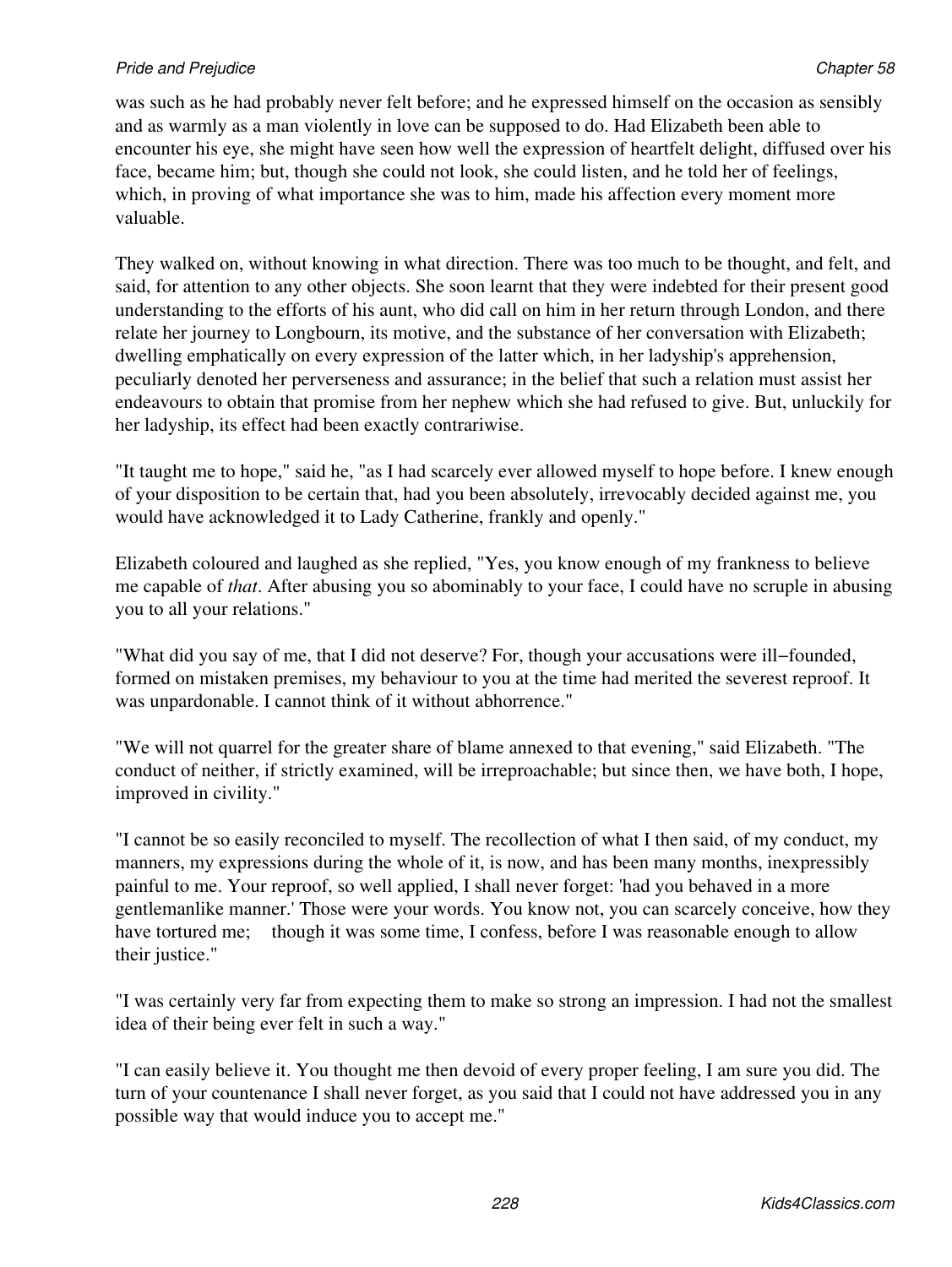"Oh! do not repeat what I then said. These recollections will not do at all. I assure you that I have long been most heartily ashamed of it."

Darcy mentioned his letter. "Did it," said he, "did it soon make you think better of me? Did you, on reading it, give any credit to its contents?"

She explained what its effect on her had been, and how gradually all her former prejudices had been removed.

"I knew," said he, "that what I wrote must give you pain, but it was necessary. I hope you have destroyed the letter. There was one part especially, the opening of it, which I should dread your having the power of reading again. I can remember some expressions which might justly make you hate me."

"The letter shall certainly be burnt, if you believe it essential to the preservation of my regard; but, though we have both reason to think my opinions not entirely unalterable, they are not, I hope, quite so easily changed as that implies."

"When I wrote that letter," replied Darcy, "I believed myself perfectly calm and cool, but I am since convinced that it was written in a dreadful bitterness of spirit."

"The letter, perhaps, began in bitterness, but it did not end so. The adieu is charity itself. But think no more of the letter. The feelings of the person who wrote, and the person who received it, are now so widely different from what they were then, that every unpleasant circumstance attending it ought to be forgotten. You must learn some of my philosophy. Think only of the past as its remembrance gives you pleasure."

"I cannot give you credit for any philosophy of the kind. Your retrospections must be so totally void of reproach, that the contentment arising from them is not of philosophy, but, what is much better, of innocence. But with me, it is not so. Painful recollections will intrude which cannot, which ought not, to be repelled. I have been a selfish being all my life, in practice, though not in principle. As a child I was taught what was right, but I was not taught to correct my temper. I was given good principles, but left to follow them in pride and conceit. Unfortunately an only son (for many years an only child), I was spoilt by my parents, who, though good themselves (my father, particularly, all that was benevolent and amiable), allowed, encouraged, almost taught me to be selfish and overbearing; to care for none beyond my own family circle; to think meanly of all the rest of the world; to wish at least to think meanly of their sense and worth compared with my own. Such I was, from eight to eight and twenty; and such I might still have been but for you, dearest, loveliest Elizabeth! What do I not owe you! You taught me a lesson, hard indeed at first, but most advantageous. By you, I was properly humbled. I came to you without a doubt of my reception. You showed me how insufficient were all my pretensions to please a woman worthy of being pleased."

"Had you then persuaded yourself that I should?"

"Indeed I had. What will you think of my vanity? I believed you to be wishing, expecting my addresses."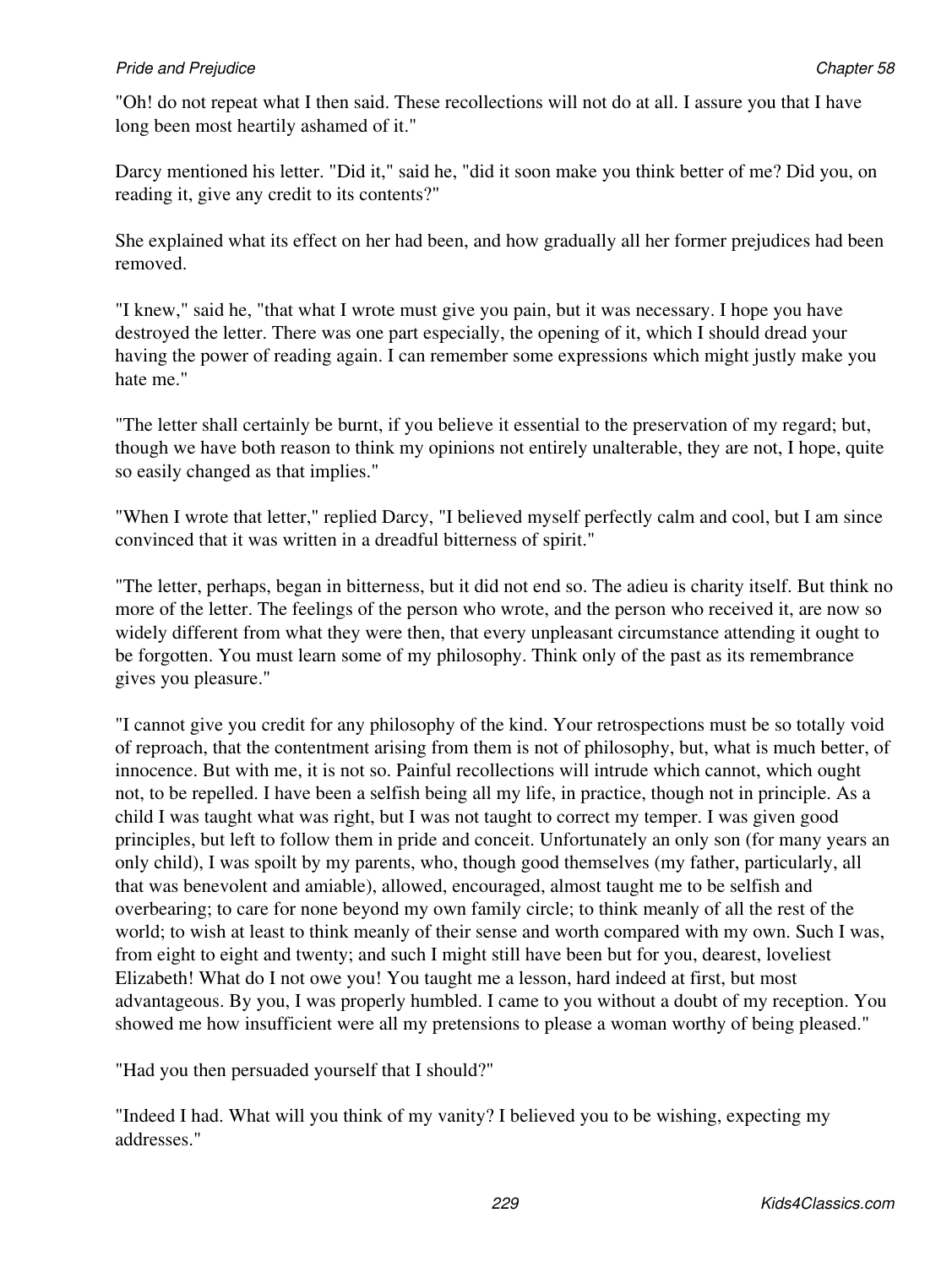#### **Pride and Prejudice Chapter 58** Chapter 58

"My manners must have been in fault, but not intentionally, I assure you. I never meant to deceive you, but my spirits might often lead me wrong. How you must have hated me after *that* evening?"

"Hate you! I was angry perhaps at first, but my anger soon began to take a proper direction."

"I am almost afraid of asking what you thought of me, when we met at Pemberley. You blamed me for coming?"

"No indeed; I felt nothing but surprise."

"Your surprise could not be greater than *mine* in being noticed by you. My conscience told me that I deserved no extraordinary politeness, and I confess that I did not expect to receive *more* than my due."

"My object then," replied Darcy, "was to show you, by every civility in my power, that I was not so mean as to resent the past; and I hoped to obtain your forgiveness, to lessen your ill opinion, by letting you see that your reproofs had been attended to. How soon any other wishes introduced themselves I can hardly tell, but I believe in about half an hour after I had seen you."

He then told her of Georgiana's delight in her acquaintance, and of her disappointment at its sudden interruption; which naturally leading to the cause of that interruption, she soon learnt that his resolution of following her from Derbyshire in quest of her sister had been formed before he quitted the inn, and that his gravity and thoughtfulness there had arisen from no other struggles than what such a purpose must comprehend.

She expressed her gratitude again, but it was too painful a subject to each, to be dwelt on farther.

After walking several miles in a leisurely manner, and too busy to know anything about it, they found at last, on examining their watches, that it was time to be at home.

"What could become of Mr. Bingley and Jane!" was a wonder which introduced the discussion of their affairs. Darcy was delighted with their engagement; his friend had given him the earliest information of it.

"I must ask whether you were surprised?" said Elizabeth.

"Not at all. When I went away, I felt that it would soon happen."

"That is to say, you had given your permission. I guessed as much." And though he exclaimed at the term, she found that it had been pretty much the case.

"On the evening before my going to London," said he, "I made a confession to him, which I believe I ought to have made long ago. I told him of all that had occurred to make my former interference in his affairs absurd and impertinent. His surprise was great. He had never had the slightest suspicion. I told him, moreover, that I believed myself mistaken in supposing, as I had done, that your sister was indifferent to him; and as I could easily perceive that his attachment to her was unabated, I felt no doubt of their happiness together."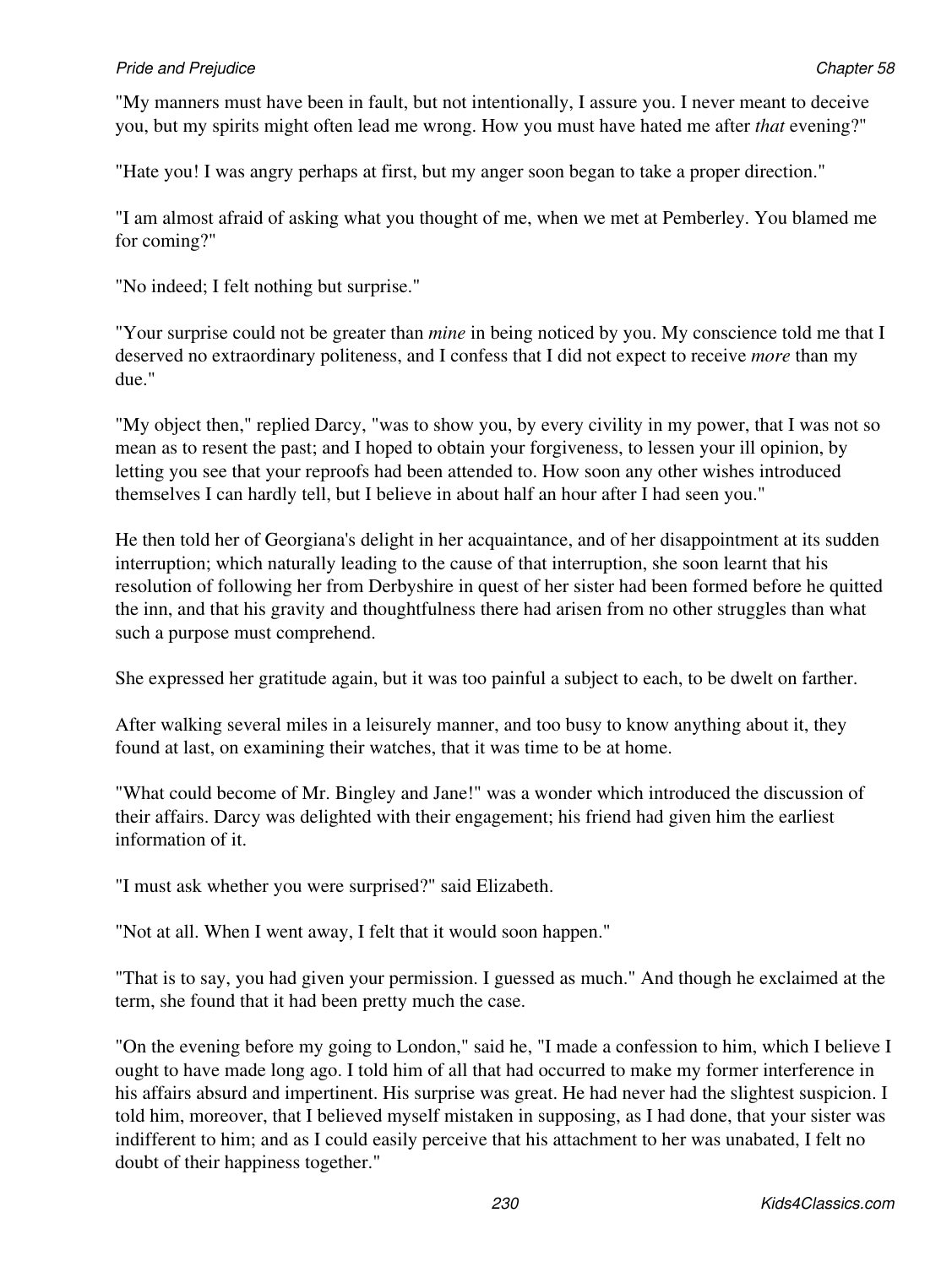#### **Pride and Prejudice Chapter 58** Chapter 58

Elizabeth could not help smiling at his easy manner of directing his friend.

"Did you speak from your own observation," said she, "when you told him that my sister loved him, or merely from my information last spring?"

"From the former. I had narrowly observed her during the two visits which I had lately made here; and I was convinced of her affection."

"And your assurance of it, I suppose, carried immediate conviction to him."

"It did. Bingley is most unaffectedly modest. His diffidence had prevented his depending on his own judgment in so anxious a case, but his reliance on mine made every thing easy. I was obliged to confess one thing, which for a time, and not unjustly, offended him. I could not allow myself to conceal that your sister had been in town three months last winter, that I had known it, and purposely kept it from him. He was angry. But his anger, I am persuaded, lasted no longer than he remained in any doubt of your sister's sentiments. He has heartily forgiven me now."

Elizabeth longed to observe that Mr. Bingley had been a most delightful friend; so easily guided that his worth was invaluable; but she checked herself. She remembered that he had yet to learn to be laughed at, and it was rather too early to begin. In anticipating the happiness of Bingley, which of course was to be inferior only to his own, he continued the conversation till they reached the house. In the hall they parted.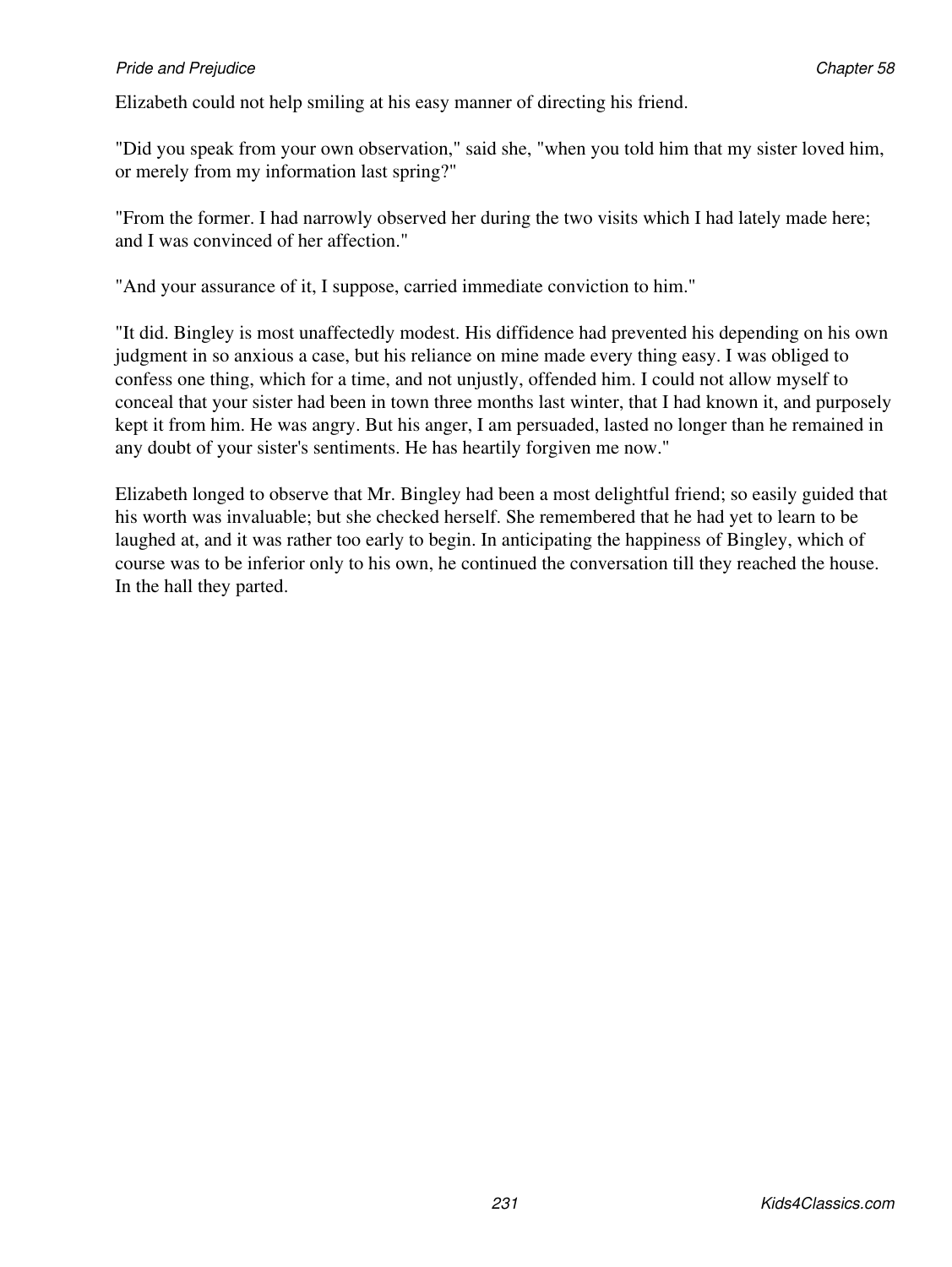"My dear Lizzy, where can you have been walking to?" was a question which Elizabeth received from Jane as soon as she entered their room, and from all the others when they sat down to table. She had only to say in reply, that they had wandered about, till she was beyond her own knowledge. She coloured as she spoke; but neither that, nor anything else, awakened a suspicion of the truth.

The evening passed quietly, unmarked by anything extraordinary. The acknowledged lovers talked and laughed, the unacknowledged were silent. Darcy was not of a disposition in which happiness overflows in mirth; and Elizabeth, agitated and confused, rather *knew* that she was happy than *felt* herself to be so; for, besides the immediate embarrassment, there were other evils before her. She anticipated what would be felt in the family when her situation became known; she was aware that no one liked him but Jane; and even feared that with the others it was a dislike which not all his fortune and consequence might do away.

At night she opened her heart to Jane. Though suspicion was very far from Miss Bennet's general habits, she was absolutely incredulous here.

"You are joking, Lizzy. This cannot be! engaged to Mr. Darcy! No, no, you shall not deceive me. I know it to be impossible."

"This is a wretched beginning indeed! My sole dependence was on you; and I am sure nobody else will believe me, if you do not. Yet, indeed, I am in earnest. I speak nothing but the truth. He still loves me, and we are engaged."

Jane looked at her doubtingly. "Oh, Lizzy! it cannot be. I know how much you dislike him."

"You know nothing of the matter. *That* is all to be forgot. Perhaps I did not always love him so well as I do now. But in such cases as these, a good memory is unpardonable. This is the last time I shall ever remember it myself."

Miss Bennet still looked all amazement. Elizabeth again, and more seriously assured her of its truth.

"Good Heaven! can it be really so! Yet now I must believe you," cried Jane. "My dear, dear Lizzy, I would I do congratulate you but are you certain? forgive the question are you quite certain that you can be happy with him?"

"There can be no doubt of that. It is settled between us already, that we are to be the happiest couple in the world. But are you pleased, Jane? Shall you like to have such a brother?"

"Very, very much. Nothing could give either Bingley or myself more delight. But we considered it, we talked of it as impossible. And do you really love him quite well enough? Oh, Lizzy! do anything rather than marry without affection. Are you quite sure that you feel what you ought to do?"

"Oh, yes! You will only think I feel *more* than I ought to do, when I tell you all."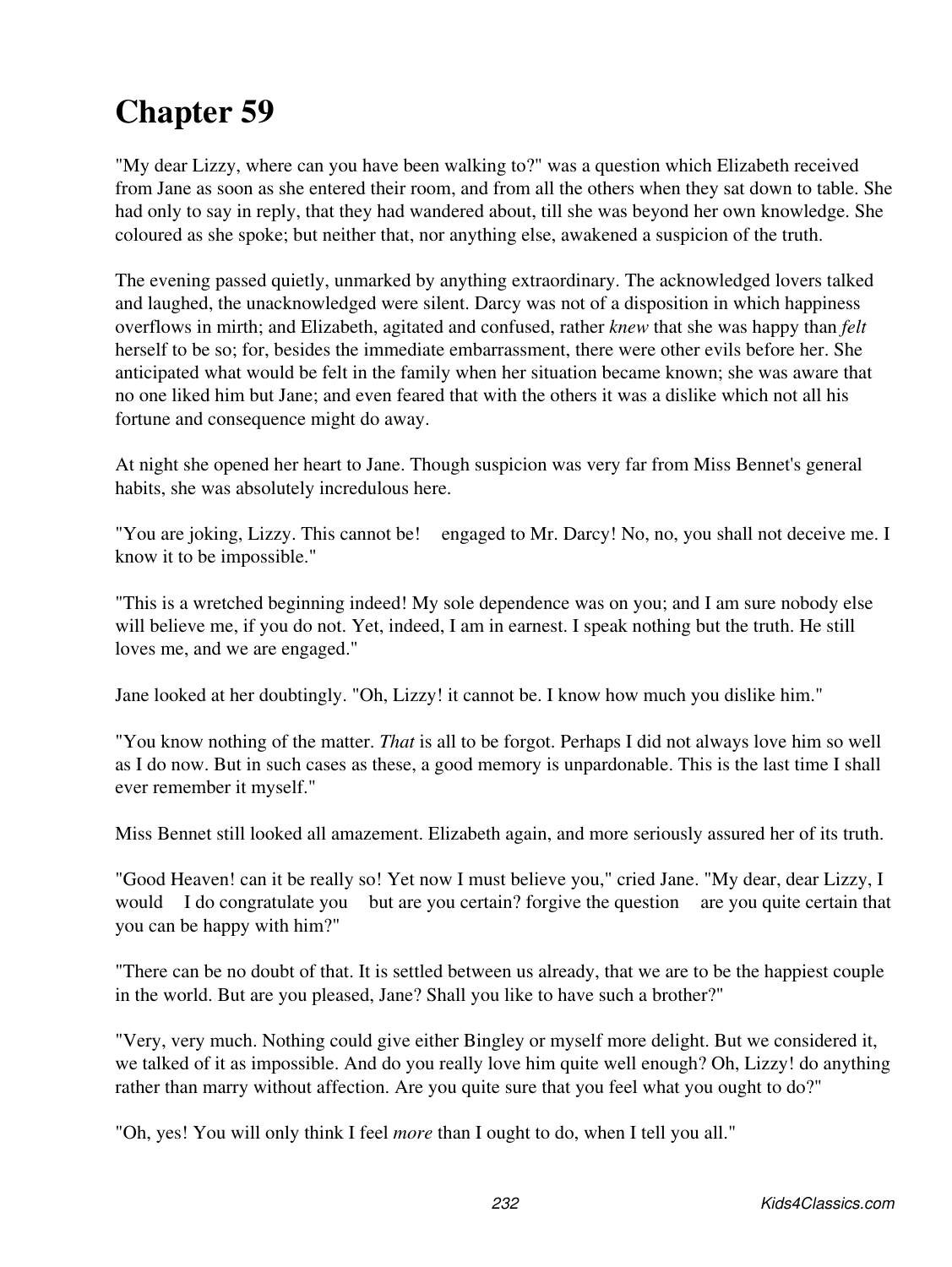"What do you mean?"

"Why, I must confess that I love him better than I do Bingley. I am afraid you will be angry."

"My dearest sister, now *be* serious. I want to talk very seriously. Let me know every thing that I am to know, without delay. Will you tell me how long you have loved him?"

"It has been coming on so gradually, that I hardly know when it began. But I believe I must date it from my first seeing his beautiful grounds at Pemberley."

Another entreaty that she would be serious, however, produced the desired effect; and she soon satisfied Jane by her solemn assurances of attachment. When convinced on that article, Miss Bennet had nothing further to wish.

"Now I am quite happy," said she, "for you will be as happy as myself. I always had a value for him. Were it for nothing but his love of you, I must always have esteemed him; but now, as Bingley's friend and your husband, there can be only Bingley and yourself more dear to me. But Lizzy, you have been very sly, very reserved with me. How little did you tell me of what passed at Pemberley and Lambton! I owe all that I know of it to another, not to you."

Elizabeth told her the motives of her secrecy. She had been unwilling to mention Bingley; and the unsettled state of her own feelings had made her equally avoid the name of his friend. But now she would no longer conceal from her his share in Lydia's marriage. All was acknowledged, and half the night spent in conversation.

\* \* \* \* \*

"Good gracious!" cried Mrs. Bennet, as she stood at a window the next morning, "if that disagreeable Mr. Darcy is not coming here again with our dear Bingley! What can he mean by being so tiresome as to be always coming here? I had no notion but he would go a−shooting, or something or other, and not disturb us with his company. What shall we do with him? Lizzy, you must walk out with him again, that he may not be in Bingley's way."

Elizabeth could hardly help laughing at so convenient a proposal; yet was really vexed that her mother should be always giving him such an epithet.

As soon as they entered, Bingley looked at her so expressively, and shook hands with such warmth, as left no doubt of his good information; and he soon afterwards said aloud, "Mrs. Bennet, have you no more lanes hereabouts in which Lizzy may lose her way again to−day?"

"I advise Mr. Darcy, and Lizzy, and Kitty," said Mrs. Bennet, "to walk to Oakham Mount this morning. It is a nice long walk, and Mr. Darcy has never seen the view."

"It may do very well for the others," replied Mr. Bingley; "but I am sure it will be too much for Kitty. Won't it, Kitty?" Kitty owned that she had rather stay at home. Darcy professed a great curiosity to see the view from the Mount, and Elizabeth silently consented. As she went up stairs to get ready, Mrs. Bennet followed her, saying: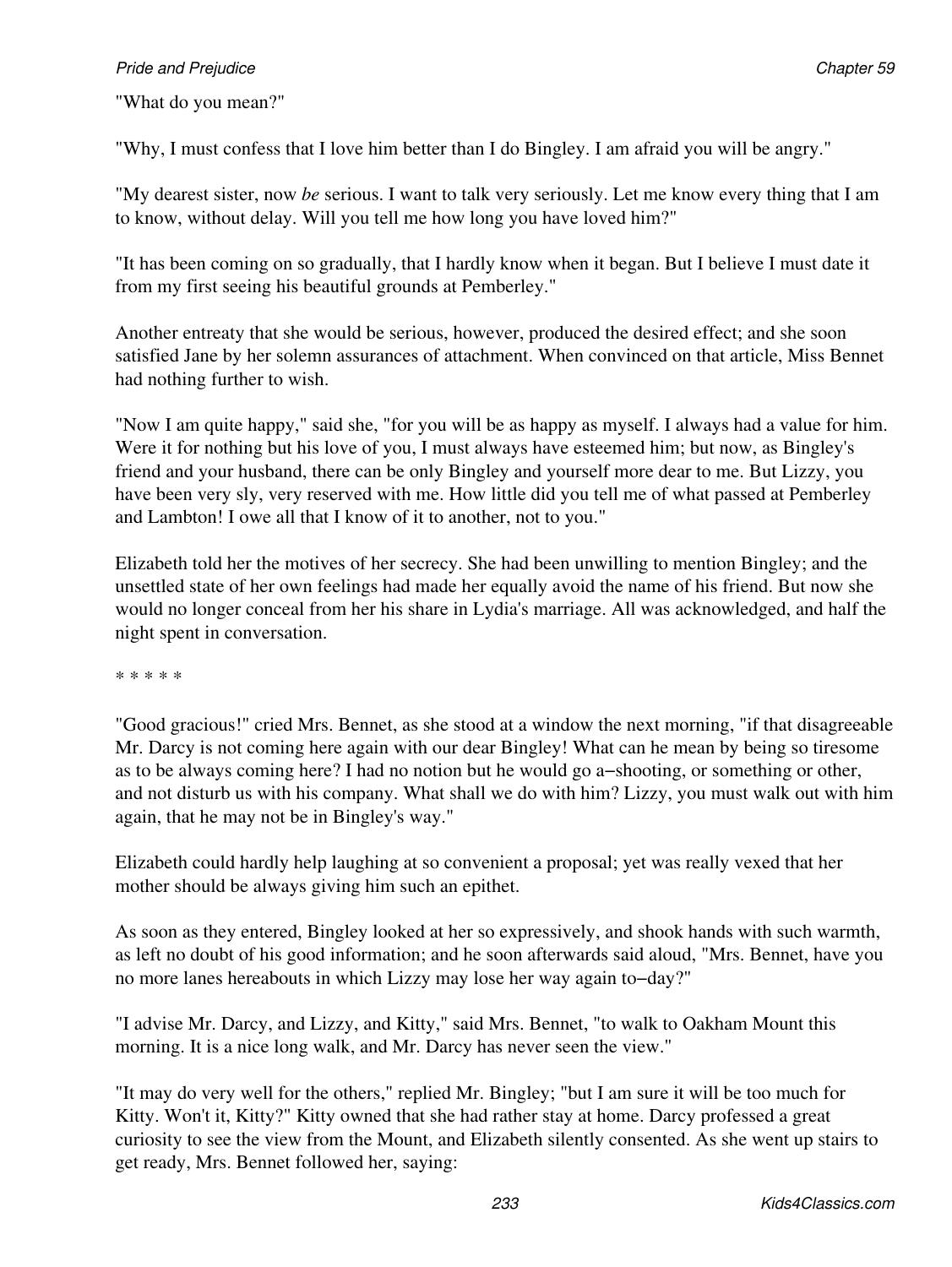"I am quite sorry, Lizzy, that you should be forced to have that disagreeable man all to yourself. But I hope you will not mind it: it is all for Jane's sake, you know; and there is no occasion for talking to him, except just now and then. So, do not put yourself to inconvenience."

During their walk, it was resolved that Mr. Bennet's consent should be asked in the course of the evening. Elizabeth reserved to herself the application for her mother's. She could not determine how her mother would take it; sometimes doubting whether all his wealth and grandeur would be enough to overcome her abhorrence of the man. But whether she were violently set against the match, or violently delighted with it, it was certain that her manner would be equally ill adapted to do credit to her sense; and she could no more bear that Mr. Darcy should hear the first raptures of her joy, than the first vehemence of her disapprobation.

\* \* \* \* \*

In the evening, soon after Mr. Bennet withdrew to the library, she saw Mr. Darcy rise also and follow him, and her agitation on seeing it was extreme. She did not fear her father's opposition, but he was going to be made unhappy; and that it should be through her means that *she*, his favourite child, should be distressing him by her choice, should be filling him with fears and regrets in disposing of her was a wretched reflection, and she sat in misery till Mr. Darcy appeared again, when, looking at him, she was a little relieved by his smile. In a few minutes he approached the table where she was sitting with Kitty; and, while pretending to admire her work said in a whisper, "Go to your father, he wants you in the library." She was gone directly.

Her father was walking about the room, looking grave and anxious. "Lizzy," said he, "what are you doing? Are you out of your senses, to be accepting this man? Have not you always hated him?"

How earnestly did she then wish that her former opinions had been more reasonable, her expressions more moderate! It would have spared her from explanations and professions which it was exceedingly awkward to give; but they were now necessary, and she assured him, with some confusion, of her attachment to Mr. Darcy.

"Or, in other words, you are determined to have him. He is rich, to be sure, and you may have more fine clothes and fine carriages than Jane. But will they make you happy?"

"Have you any other objection," said Elizabeth, "than your belief of my indifference?"

"None at all. We all know him to be a proud, unpleasant sort of man; but this would be nothing if you really liked him."

"I do, I do like him," she replied, with tears in her eyes, "I love him. Indeed he has no improper pride. He is perfectly amiable. You do not know what he really is; then pray do not pain me by speaking of him in such terms."

"Lizzy," said her father, "I have given him my consent. He is the kind of man, indeed, to whom I should never dare refuse anything, which he condescended to ask. I now give it to *you*, if you are resolved on having him. But let me advise you to think better of it. I know your disposition, Lizzy. I know that you could be neither happy nor respectable, unless you truly esteemed your husband;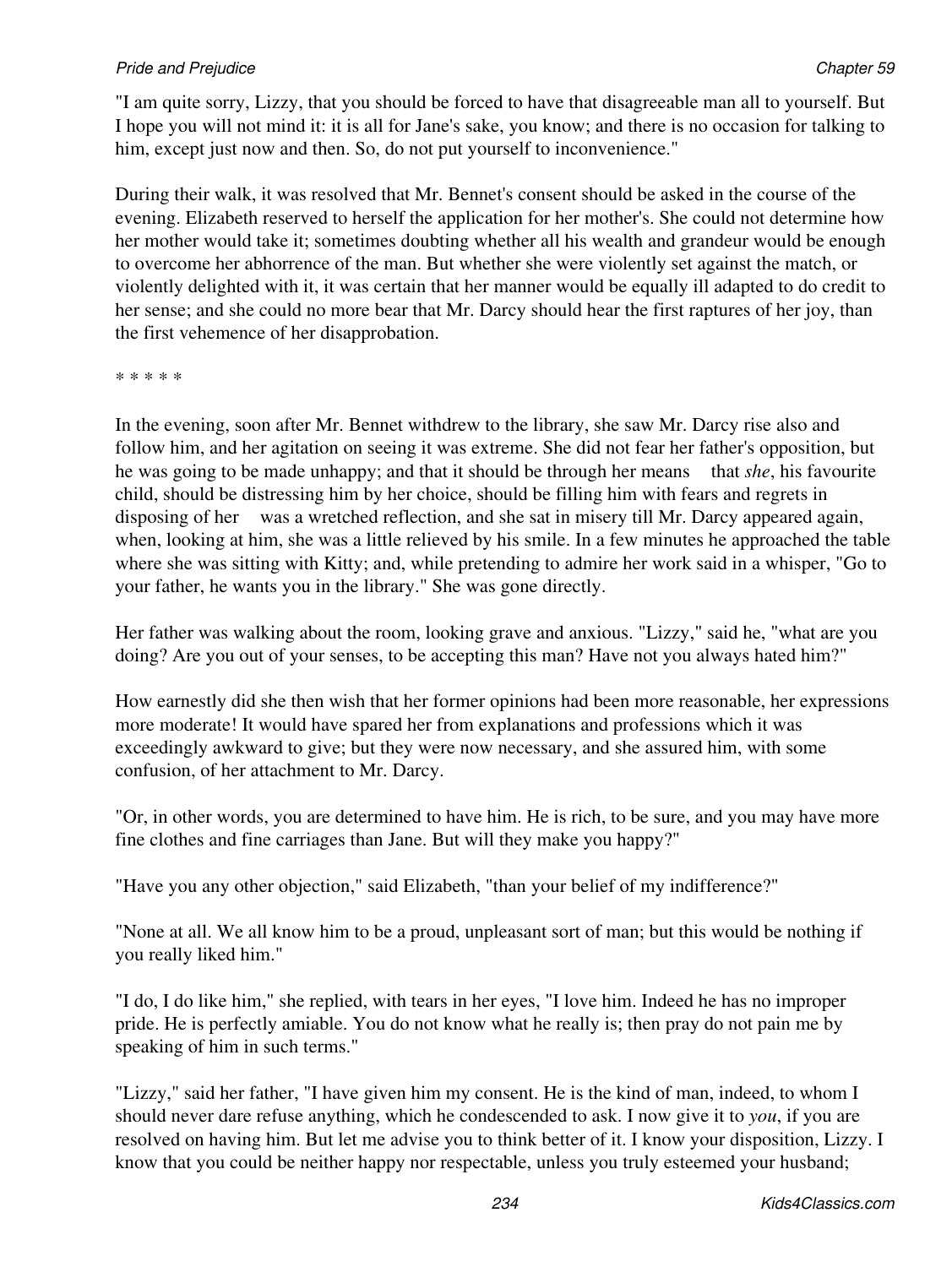unless you looked up to him as a superior. Your lively talents would place you in the greatest danger in an unequal marriage. You could scarcely escape discredit and misery. My child, let me not have the grief of seeing *you* unable to respect your partner in life. You know not what you are about."

Elizabeth, still more affected, was earnest and solemn in her reply; and at length, by repeated assurances that Mr. Darcy was really the object of her choice, by explaining the gradual change which her estimation of him had undergone, relating her absolute certainty that his affection was not the work of a day, but had stood the test of many months' suspense, and enumerating with energy all his good qualities, she did conquer her father's incredulity, and reconcile him to the match.

"Well, my dear," said he, when she ceased speaking, "I have no more to say. If this be the case, he deserves you. I could not have parted with you, my Lizzy, to anyone less worthy."

To complete the favourable impression, she then told him what Mr. Darcy had voluntarily done for Lydia. He heard her with astonishment.

"This is an evening of wonders, indeed! And so, Darcy did every thing; made up the match, gave the money, paid the fellow's debts, and got him his commission! So much the better. It will save me a world of trouble and economy. Had it been your uncle's doing, I must and *would* have paid him; but these violent young lovers carry every thing their own way. I shall offer to pay him to−morrow; he will rant and storm about his love for you, and there will be an end of the matter."

He then recollected her embarrassment a few days before, on his reading Mr. Collins's letter; and after laughing at her some time, allowed her at last to go saying, as she quitted the room, "If any young men come for Mary or Kitty, send them in, for I am quite at leisure."

Elizabeth's mind was now relieved from a very heavy weight; and, after half an hour's quiet reflection in her own room, she was able to join the others with tolerable composure. Every thing was too recent for gaiety, but the evening passed tranquilly away; there was no longer anything material to be dreaded, and the comfort of ease and familiarity would come in time.

When her mother went up to her dressing−room at night, she followed her, and made the important communication. Its effect was most extraordinary; for on first hearing it, Mrs. Bennet sat quite still, and unable to utter a syllable. Nor was it under many, many minutes that she could comprehend what she heard; though not in general backward to credit what was for the advantage of her family, or that came in the shape of a lover to any of them. She began at length to recover, to fidget about in her chair, get up, sit down again, wonder, and bless herself.

"Good gracious! Lord bless me! only think! dear me! Mr. Darcy! Who would have thought it! And is it really true? Oh! my sweetest Lizzy! how rich and how great you will be! What pin−money, what jewels, what carriages you will have! Jane's is nothing to it nothing at all. I am so pleased so happy. Such a charming man! so handsome! so tall! Oh, my dear Lizzy! pray apologise for my having disliked him so much before. I hope he will overlook it. Dear, dear Lizzy. A house in town! Every thing that is charming! Three daughters married! Ten thousand a year! Oh, Lord! What will become of me. I shall go distracted."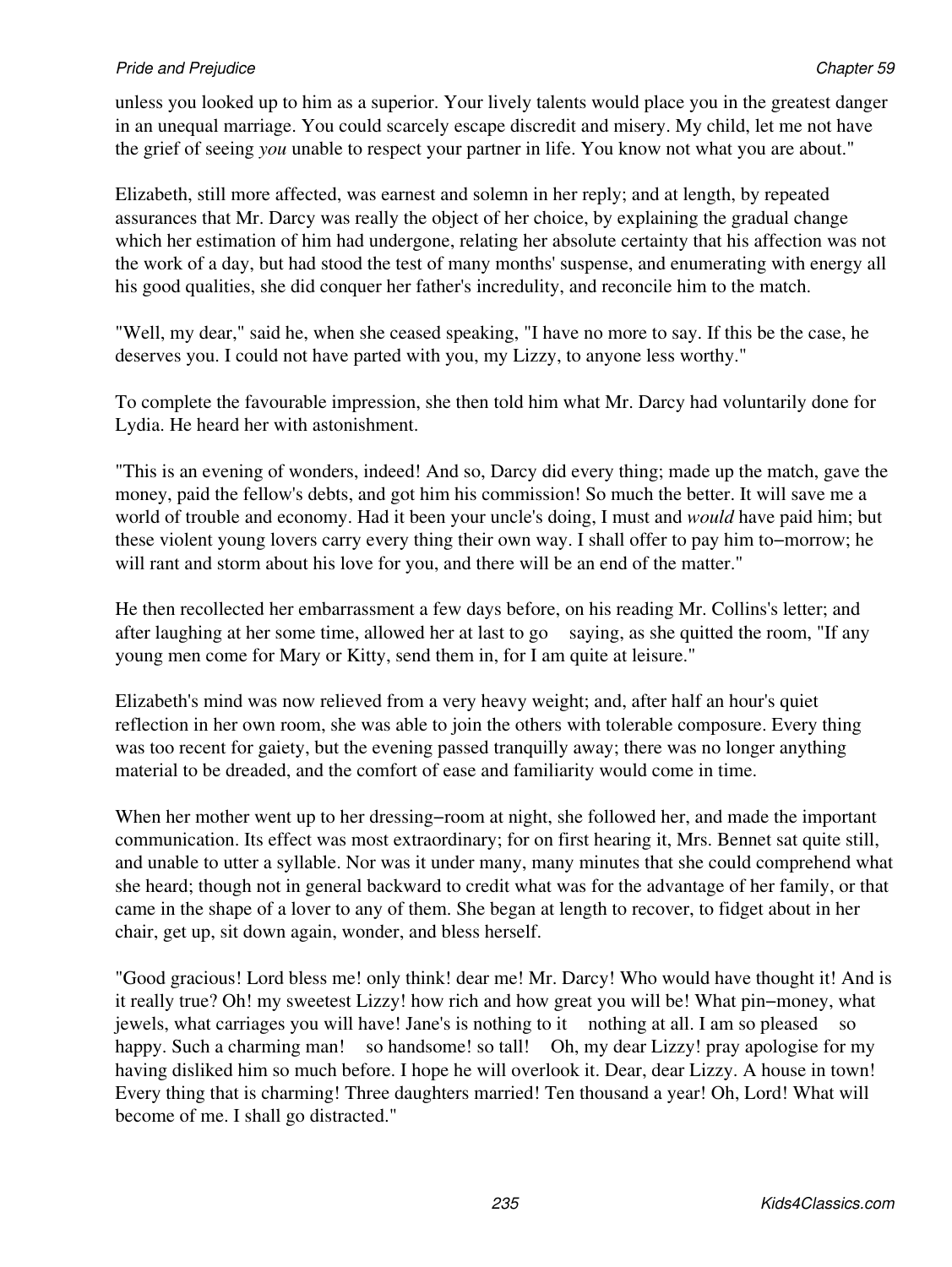This was enough to prove that her approbation need not be doubted: and Elizabeth, rejoicing that such an effusion was heard only by herself, soon went away. But before she had been three minutes in her own room, her mother followed her.

"My dearest child," she cried, "I can think of nothing else! Ten thousand a year, and very likely more! 'Tis as good as a Lord! And a special licence. You must and shall be married by a special licence. But my dearest love, tell me what dish Mr. Darcy is particularly fond of, that I may have it to−morrow."

This was a sad omen of what her mother's behaviour to the gentleman himself might be; and Elizabeth found that, though in the certain possession of his warmest affection, and secure of her relations' consent, there was still something to be wished for. But the morrow passed off much better than she expected; for Mrs. Bennet luckily stood in such awe of her intended son−in−law that she ventured not to speak to him, unless it was in her power to offer him any attention, or mark her deference for his opinion.

Elizabeth had the satisfaction of seeing her father taking pains to get acquainted with him; and Mr. Bennet soon assured her that he was rising every hour in his esteem.

"I admire all my three sons−in−law highly," said he. "Wickham, perhaps, is my favourite; but I think I shall like *your* husband quite as well as Jane's."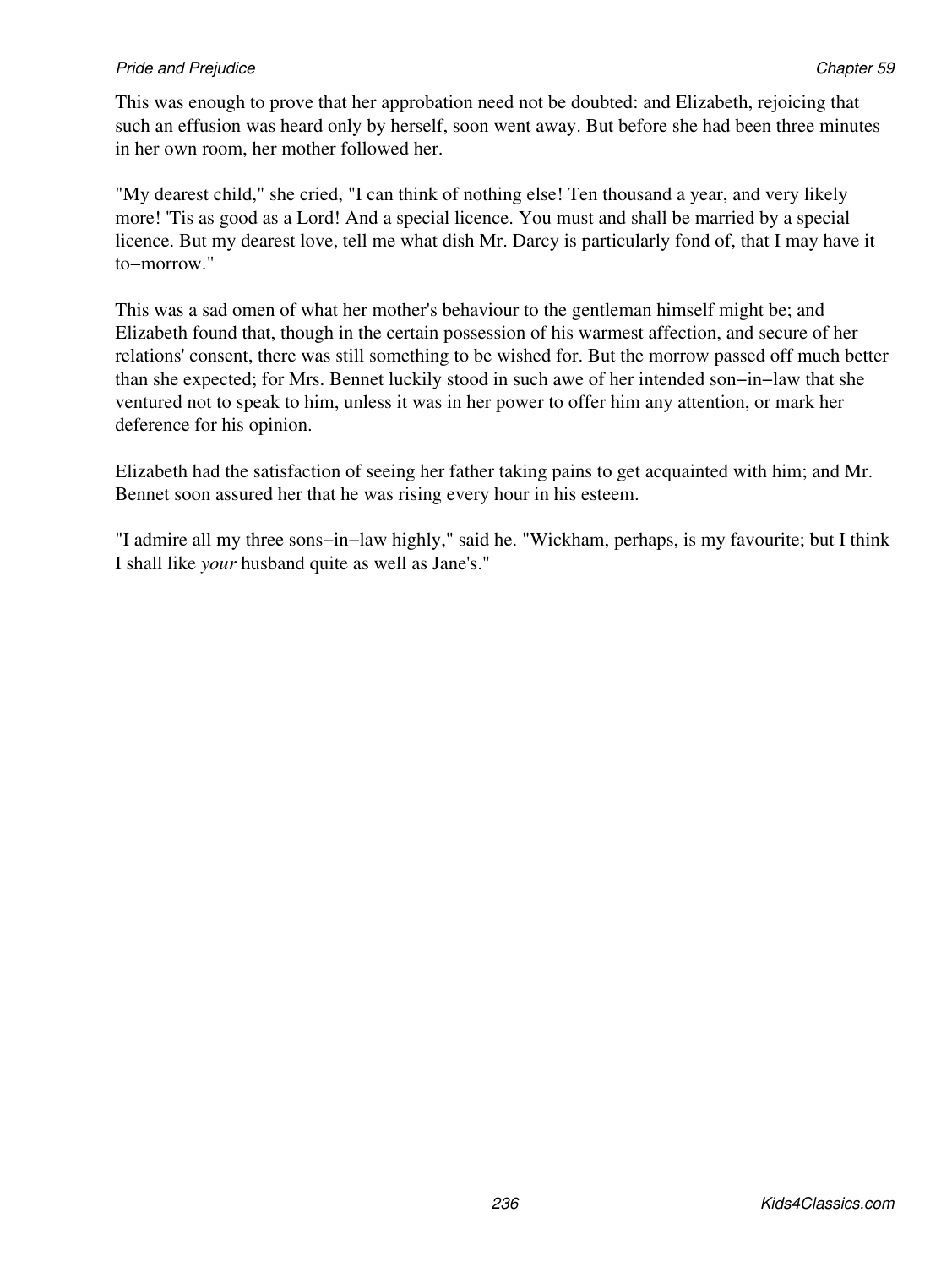Elizabeth's spirits soon rising to playfulness again, she wanted Mr. Darcy to account for his having ever fallen in love with her. "How could you begin?" said she. "I can comprehend your going on charmingly, when you had once made a beginning; but what could set you off in the first place?"

"I cannot fix on the hour, or the spot, or the look, or the words, which laid the foundation. It is too long ago. I was in the middle before I knew that I *had* begun."

"My beauty you had early withstood, and as for my manners my behaviour to *you* was at least always bordering on the uncivil, and I never spoke to you without rather wishing to give you pain than not. Now be sincere; did you admire me for my impertinence?"

"For the liveliness of your mind, I did."

"You may as well call it impertinence at once. It was very little less. The fact is, that you were sick of civility, of deference, of officious attention. You were disgusted with the women who were always speaking, and looking, and thinking for *your* approbation alone. I roused, and interested you, because I was so unlike *them*. Had you not been really amiable, you would have hated me for it; but in spite of the pains you took to disguise yourself, your feelings were always noble and just; and in your heart, you thoroughly despised the persons who so assiduously courted you. There I have saved you the trouble of accounting for it; and really, all things considered, I begin to think it perfectly reasonable. To be sure, you knew no actual good of me but nobody thinks of *that* when they fall in love."

"Was there no good in your affectionate behaviour to Jane while she was ill at Netherfield?"

"Dearest Jane! who could have done less for her? But make a virtue of it by all means. My good qualities are under your protection, and you are to exaggerate them as much as possible; and, in return, it belongs to me to find occasions for teasing and quarrelling with you as often as may be; and I shall begin directly by asking you what made you so unwilling to come to the point at last. What made you so shy of me, when you first called, and afterwards dined here? Why, especially, when you called, did you look as if you did not care about me?"

"Because you were grave and silent, and gave me no encouragement."

"But I was embarrassed."

"And so was I."

"You might have talked to me more when you came to dinner."

"A man who had felt less, might."

"How unlucky that you should have a reasonable answer to give, and that I should be so reasonable as to admit it! But I wonder how long you *would* have gone on, if you had been left to yourself. I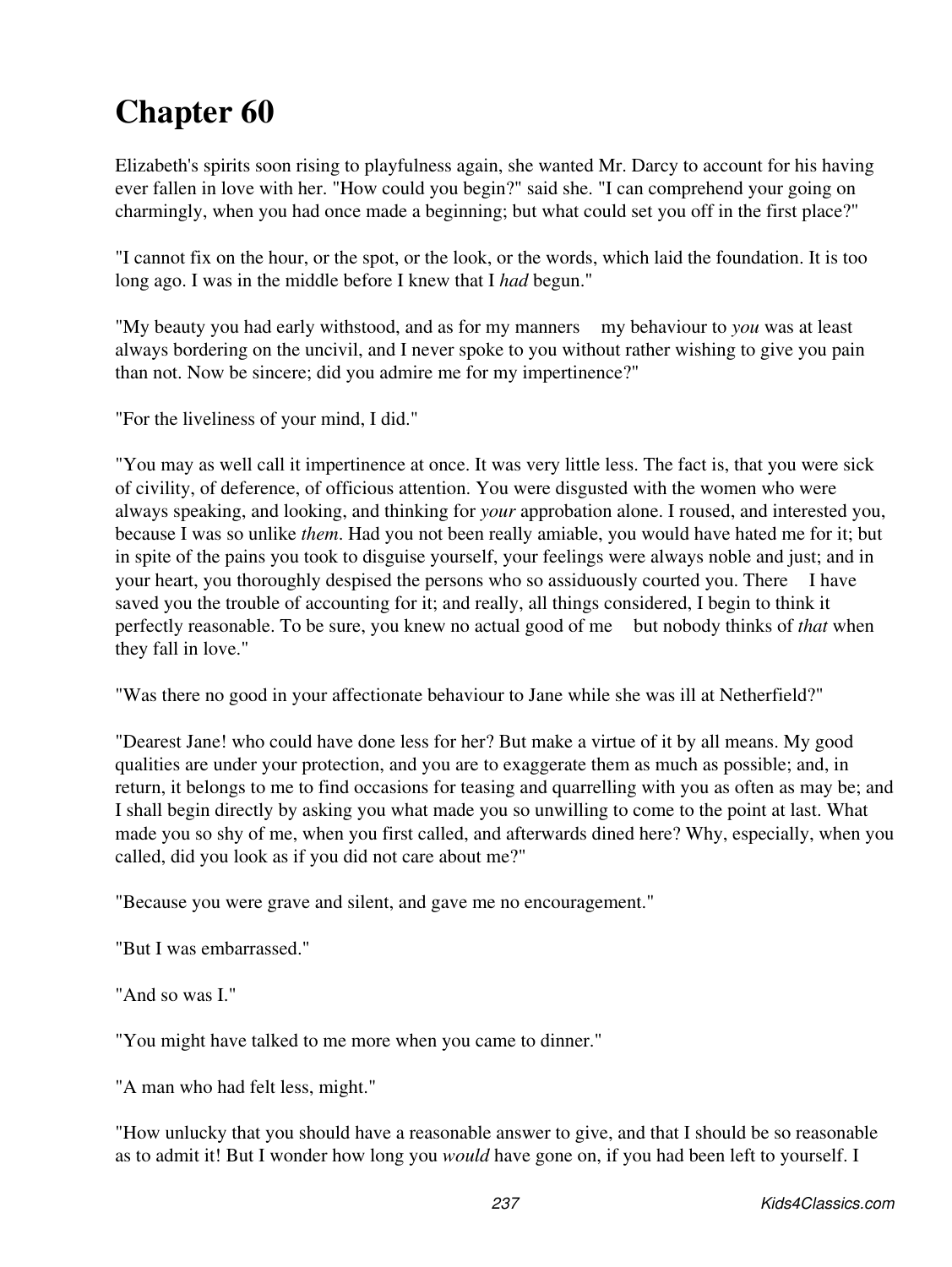wonder when you *would* have spoken, if I had not asked you! My resolution of thanking you for your kindness to Lydia had certainly great effect. *Too much*, I am afraid; for what becomes of the moral, if our comfort springs from a breach of promise? for I ought not to have mentioned the subject. This will never do."

"You need not distress yourself. The moral will be perfectly fair. Lady Catherine's unjustifiable endeavours to separate us were the means of removing all my doubts. I am not indebted for my present happiness to your eager desire of expressing your gratitude. I was not in a humour to wait for any opening of your's. My aunt's intelligence had given me hope, and I was determined at once to know every thing."

"Lady Catherine has been of infinite use, which ought to make her happy, for she loves to be of use. But tell me, what did you come down to Netherfield for? Was it merely to ride to Longbourn and be embarrassed? or had you intended any more serious consequence?"

"My real purpose was to see *you*, and to judge, if I could, whether I might ever hope to make you love me. My avowed one, or what I avowed to myself, was to see whether your sister were still partial to Bingley, and if she were, to make the confession to him which I have since made."

"Shall you ever have courage to announce to Lady Catherine what is to befall her?"

"I am more likely to want more time than courage, Elizabeth. But it ought to done, and if you will give me a sheet of paper, it shall be done directly."

"And if I had not a letter to write myself, I might sit by you and admire the evenness of your writing, as another young lady once did. But I have an aunt, too, who must not be longer neglected."

From an unwillingness to confess how much her intimacy with Mr. Darcy had been over−rated, Elizabeth had never yet answered Mrs. Gardiner's long letter; but now, having *that* to communicate which she knew would be most welcome, she was almost ashamed to find that her uncle and aunt had already lost three days of happiness, and immediately wrote as follows:

"I would have thanked you before, my dear aunt, as I ought to have done, for your long, kind, satisfactory, detail of particulars; but to say the truth, I was too cross to write. You supposed more than really existed. But *now* suppose as much as you choose; give a loose rein to your fancy, indulge your imagination in every possible flight which the subject will afford, and unless you believe me actually married, you cannot greatly err. You must write again very soon, and praise him a great deal more than you did in your last. I thank you, again and again, for not going to the Lakes. How could I be so silly as to wish it! Your idea of the ponies is delightful. We will go round the Park every day. I am the happiest creature in the world. Perhaps other people have said so before, but not one with such justice. I am happier even than Jane; she only smiles, I laugh. Mr. Darcy sends you all the love in the world that he can spare from me. You are all to come to Pemberley at Christmas. Yours, etc."

Mr. Darcy's letter to Lady Catherine was in a different style; and still different from either was what Mr. Bennet sent to Mr. Collins, in reply to his last.

"DEAR SIR,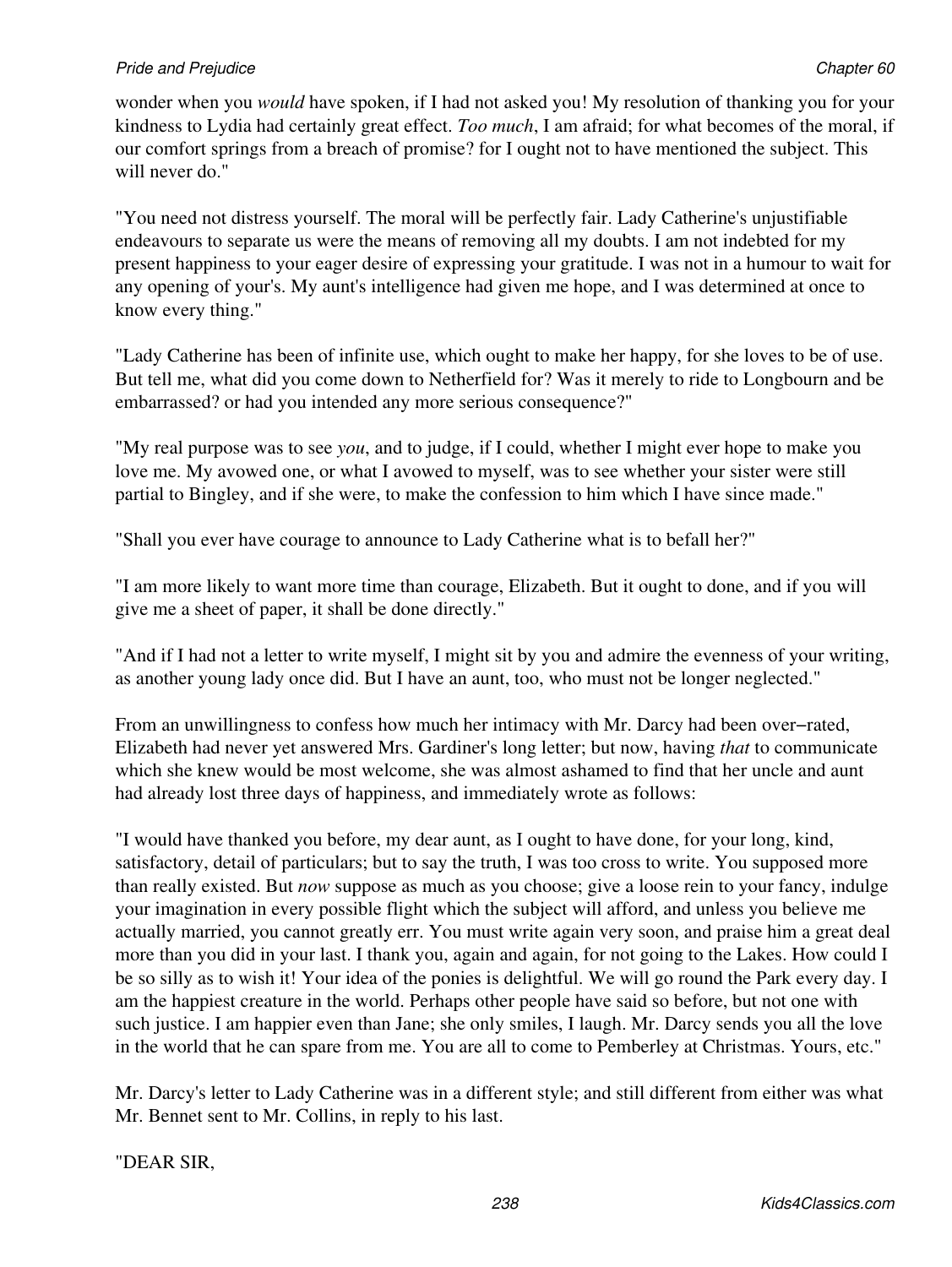"I must trouble you once more for congratulations. Elizabeth will soon be the wife of Mr. Darcy. Console Lady Catherine as well as you can. But, if I were you, I would stand by the nephew. He has more to give.

"Yours sincerely, etc."

Miss Bingley's congratulations to her brother, on his approaching marriage, were all that was affectionate and insincere. She wrote even to Jane on the occasion, to express her delight, and repeat all her former professions of regard. Jane was not deceived, but she was affected; and though feeling no reliance on her, could not help writing her a much kinder answer than she knew was deserved.

The joy which Miss Darcy expressed on receiving similar information, was as sincere as her brother's in sending it. Four sides of paper were insufficient to contain all her delight, and all her earnest desire of being loved by her sister.

Before any answer could arrive from Mr. Collins, or any congratulations to Elizabeth from his wife, the Longbourn family heard that the Collinses were come themselves to Lucas Lodge. The reason of this sudden removal was soon evident. Lady Catherine had been rendered so exceedingly angry by the contents of her nephew's letter, that Charlotte, really rejoicing in the match, was anxious to get away till the storm was blown over. At such a moment, the arrival of her friend was a sincere pleasure to Elizabeth, though in the course of their meetings she must sometimes think the pleasure dearly bought, when she saw Mr. Darcy exposed to all the parading and obsequious civility of her husband. He bore it, however, with admirable calmness. He could even listen to Sir William Lucas, when he complimented him on carrying away the brightest jewel of the country, and expressed his hopes of their all meeting frequently at St. James's, with very decent composure. If he did shrug his shoulders, it was not till Sir William was out of sight.

Mrs. Phillips's vulgarity was another, and perhaps a greater, tax on his forbearance; and though Mrs. Phillips, as well as her sister, stood in too much awe of him to speak with the familiarity which Bingley's good humour encouraged, yet, whenever she *did* speak, she must be vulgar. Nor was her respect for him, though it made her more quiet, at all likely to make her more elegant. Elizabeth did all she could to shield him from the frequent notice of either, and was ever anxious to keep him to herself, and to those of her family with whom he might converse without mortification; and though the uncomfortable feelings arising from all this took from the season of courtship much of its pleasure, it added to the hope of the future; and she looked forward with delight to the time when they should be removed from society so little pleasing to either, to all the comfort and elegance of their family party at Pemberley.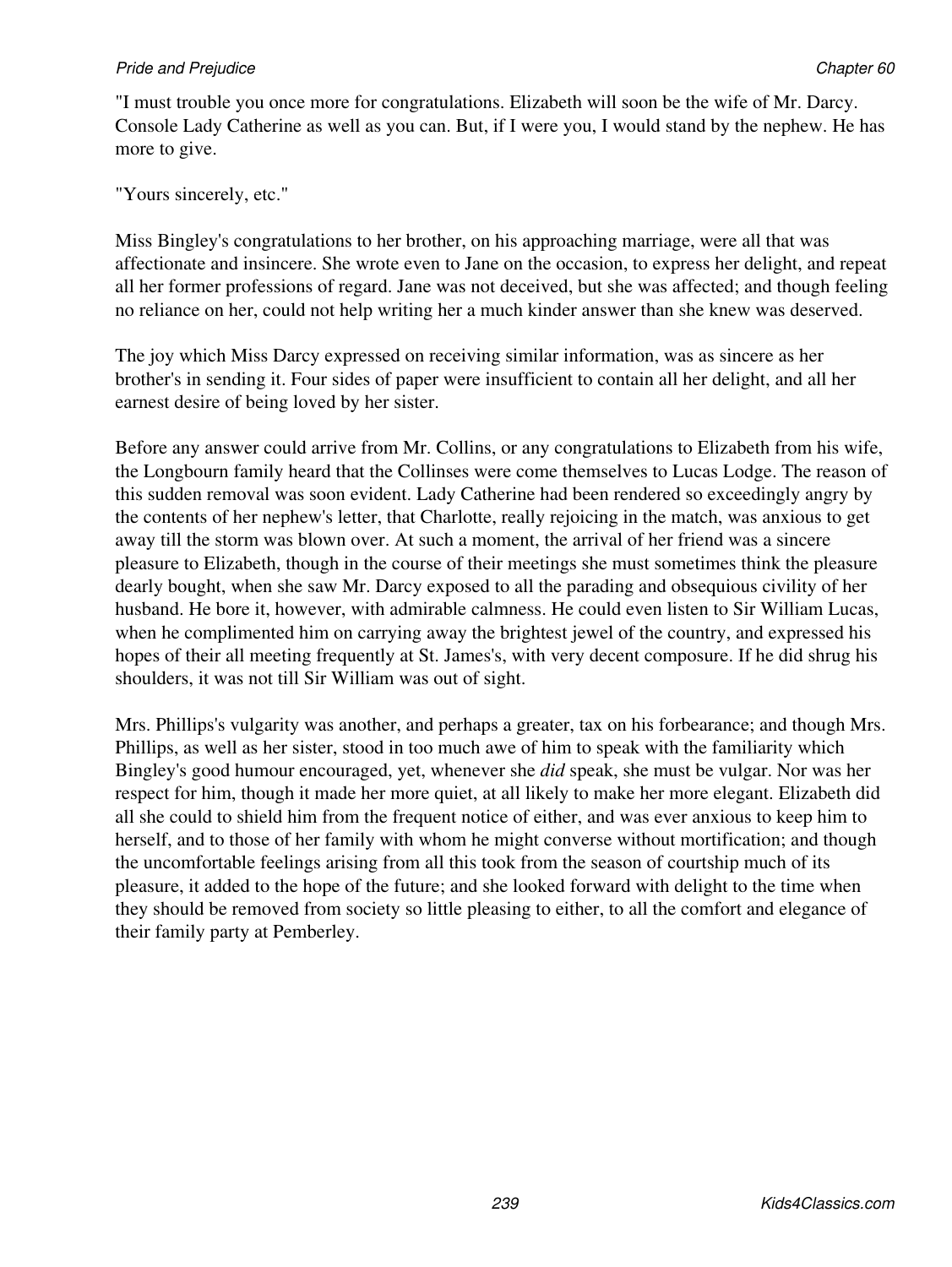Happy for all her maternal feelings was the day on which Mrs. Bennet got rid of her two most deserving daughters. With what delighted pride she afterwards visited Mrs. Bingley, and talked of Mrs. Darcy, may be guessed. I wish I could say, for the sake of her family, that the accomplishment of her earnest desire in the establishment of so many of her children produced so happy an effect as to make her a sensible, amiable, well−informed woman for the rest of her life; though perhaps it was lucky for her husband, who might not have relished domestic felicity in so unusual a form, that she still was occasionally nervous and invariably silly.

Mr. Bennet missed his second daughter exceedingly; his affection for her drew him oftener from home than anything else could do. He delighted in going to Pemberley, especially when he was least expected.

Mr. Bingley and Jane remained at Netherfield only a twelvemonth. So near a vicinity to her mother and Meryton relations was not desirable even to *his* easy temper, or *her* affectionate heart. The darling wish of his sisters was then gratified; he bought an estate in a neighbouring county to Derbyshire, and Jane and Elizabeth, in addition to every other source of happiness, were within thirty miles of each other.

Kitty, to her very material advantage, spent the chief of her time with her two elder sisters. In society so superior to what she had generally known, her improvement was great. She was not of so ungovernable a temper as Lydia; and, removed from the influence of Lydia's example, she became, by proper attention and management, less irritable, less ignorant, and less insipid. From the further disadvantage of Lydia's society she was of course carefully kept, and though Mrs. Wickham frequently invited her to come and stay with her, with the promise of balls and young men, her father would never consent to her going.

Mary was the only daughter who remained at home; and she was necessarily drawn from the pursuit of accomplishments by Mrs. Bennet's being quite unable to sit alone. Mary was obliged to mix more with the world, but she could still moralize over every morning visit; and as she was no longer mortified by comparisons between her sisters' beauty and her own, it was suspected by her father that she submitted to the change without much reluctance.

As for Wickham and Lydia, their characters suffered no revolution from the marriage of her sisters. He bore with philosophy the conviction that Elizabeth must now become acquainted with whatever of his ingratitude and falsehood had before been unknown to her; and in spite of every thing, was not wholly without hope that Darcy might yet be prevailed on to make his fortune. The congratulatory letter which Elizabeth received from Lydia on her marriage, explained to her that, by his wife at least, if not by himself, such a hope was cherished. The letter was to this effect:

### "MY DEAR LIZZY,

"I wish you joy. If you love Mr. Darcy half as well as I do my dear Wickham, you must be very happy. It is a great comfort to have you so rich, and when you have nothing else to do, I hope you will think of us. I am sure Wickham would like a place at court very much, and I do not think we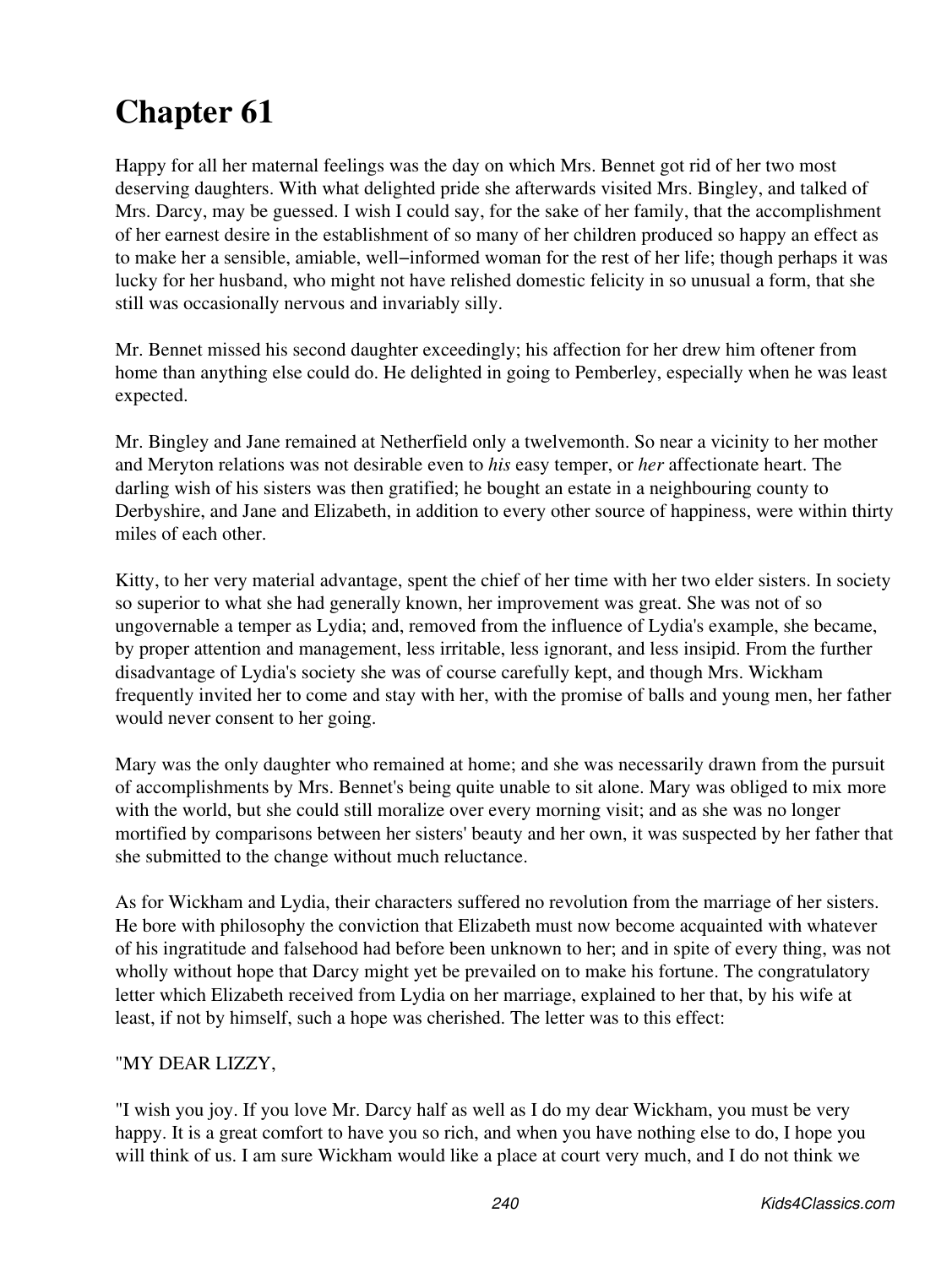shall have quite money enough to live upon without some help. Any place would do, of about three or four hundred a year; but however, do not speak to Mr. Darcy about it, if you had rather not.

### "Yours, etc."

As it happened that Elizabeth had *much* rather not, she endeavoured in her answer to put an end to every entreaty and expectation of the kind. Such relief, however, as it was in her power to afford, by the practice of what might be called economy in her own private expences, she frequently sent them. It had always been evident to her that such an income as theirs, under the direction of two persons so extravagant in their wants, and heedless of the future, must be very insufficient to their support; and whenever they changed their quarters, either Jane or herself were sure of being applied to for some little assistance towards discharging their bills. Their manner of living, even when the restoration of peace dismissed them to a home, was unsettled in the extreme. They were always moving from place to place in quest of a cheap situation, and always spending more than they ought. His affection for her soon sunk into indifference; her's lasted a little longer; and in spite of her youth and her manners, she retained all the claims to reputation which her marriage had given her.

Though Darcy could never receive *him* at Pemberley, yet, for Elizabeth's sake, he assisted him further in his profession. Lydia was occasionally a visitor there, when her husband was gone to enjoy himself in London or Bath; and with the Bingleys they both of them frequently staid so long, that even Bingley's good humour was overcome, and he proceeded so far as to talk of giving them a hint to be gone.

Miss Bingley was very deeply mortified by Darcy's marriage; but as she thought it advisable to retain the right of visiting at Pemberley, she dropt all her resentment; was fonder than ever of Georgiana, almost as attentive to Darcy as heretofore, and paid off every arrear of civility to Elizabeth.

Pemberley was now Georgiana's home; and the attachment of the sisters was exactly what Darcy had hoped to see. They were able to love each other even as well as they intended. Georgiana had the highest opinion in the world of Elizabeth; though at first she often listened with an astonishment bordering on alarm at her lively, sportive, manner of talking to her brother. He, who had always inspired in herself a respect which almost overcame her affection, she now saw the object of open pleasantry. Her mind received knowledge which had never before fallen in her way. By Elizabeth's instructions, she began to comprehend that a woman may take liberties with her husband which a brother will not always allow in a sister more than ten years younger than himself.

Lady Catherine was extremely indignant on the marriage of her nephew; and as she gave way to all the genuine frankness of her character in her reply to the letter which announced its arrangement, she sent him language so very abusive, especially of Elizabeth, that for some time all intercourse was at an end. But at length, by Elizabeth's persuasion, he was prevailed on to overlook the offence, and seek a reconciliation; and, after a little further resistance on the part of his aunt, her resentment gave way, either to her affection for him, or her curiosity to see how his wife conducted herself; and she condescended to wait on them at Pemberley, in spite of that pollution which its woods had received, not merely from the presence of such a mistress, but the visits of her uncle and aunt from the city.

With the Gardiners, they were always on the most intimate terms. Darcy, as well as Elizabeth, really loved them; and they were both ever sensible of the warmest gratitude towards the persons who, by